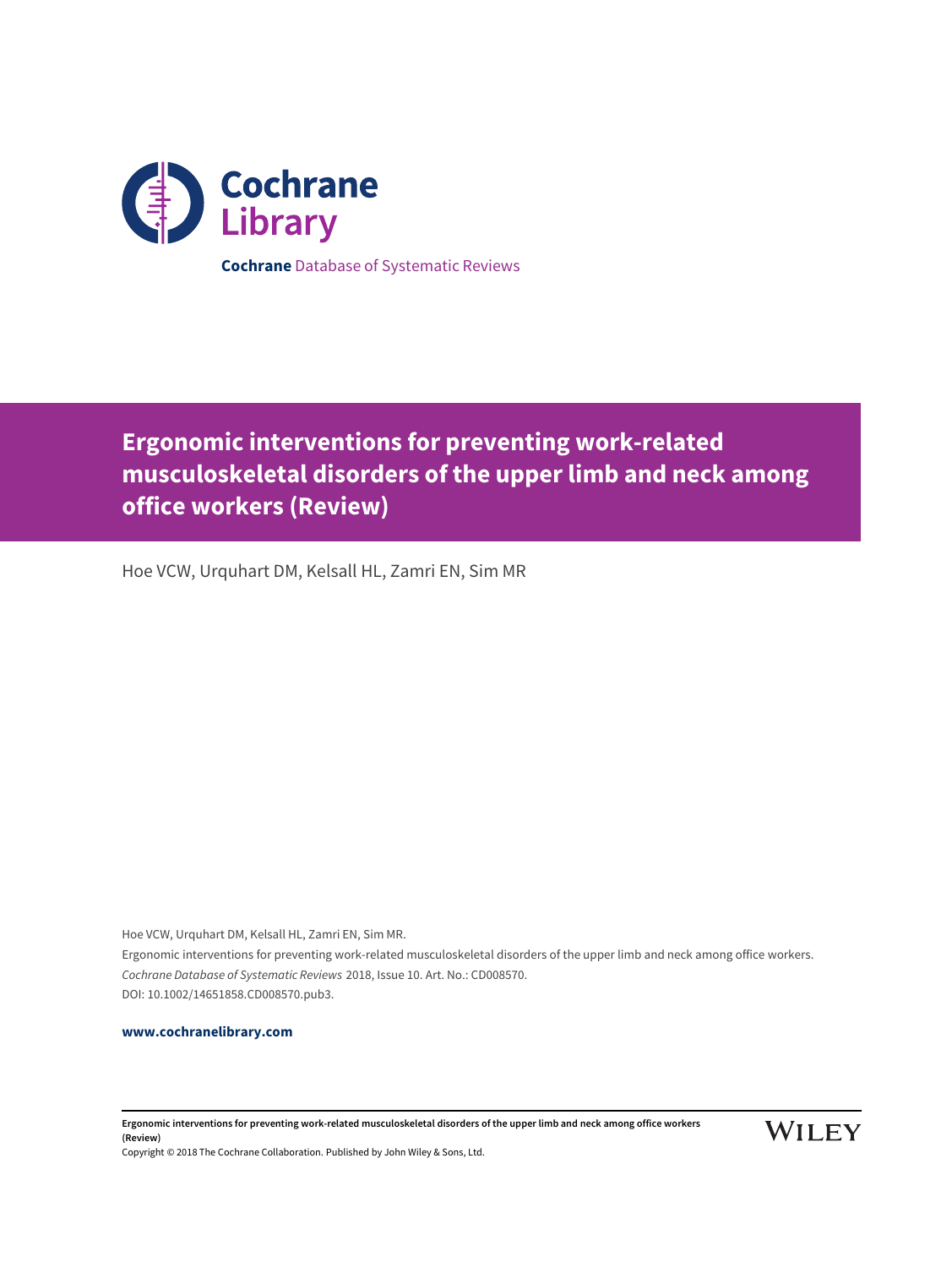### **TABLE OF CONTENTS**

| 1<br>$\overline{2}$<br>4<br>6<br>$\overline{7}$<br>$\overline{7}$<br>10<br>12<br>15<br>16<br>23<br>41<br>43<br>43<br>44<br>49<br>85<br>Analysis 1.1. Comparison 1 An arm support together with an alternative mouse versus a conventional mouse alone,<br>Outcome 1 Neck/shoulder discomfort score at 12-month follow-up.<br>89<br>Analysis 1.2. Comparison 1 An arm support together with an alternative mouse versus a conventional mouse alone,<br>Outcome 2 Incidence of neck/shoulder disorder at 12-month follow-up.<br>90<br>Analysis 1.3. Comparison 1 An arm support together with an alternative mouse versus a conventional mouse alone,<br>Outcome 3 Right upper extremity discomfort score at 12-month follow-up.<br>90<br>Analysis 1.4. Comparison 1 An arm support together with an alternative mouse versus a conventional mouse alone,<br>Outcome 4 Incidence of right upper limb disorder at 12-month follow-up.<br>91<br>Analysis 1.5. Comparison 1 An arm support together with an alternative mouse versus a conventional mouse alone,<br>Outcome 5 Incidence of upper body disorders (neck, shoulder, and upper limb) at 12-month follow-up.<br>92<br>Analysis 1.6. Comparison 1 An arm support together with an alternative mouse versus a conventional mouse alone,<br>92<br>Analysis 1.7. Comparison 1 An arm support together with an alternative mouse versus a conventional mouse alone,<br>93<br>Analysis 1.8. Comparison 1 An arm support together with an alternative mouse versus a conventional mouse alone,<br>93<br>Analysis 1.9. Comparison 1 An arm support together with an alternative mouse versus a conventional mouse alone,<br>94<br>Analysis 2.1. Comparison 2 An arm support together with a conventional mouse versus a conventional mouse alone,<br>94<br>Analysis 2.2. Comparison 2 An arm support together with a conventional mouse versus a conventional mouse alone,<br>95<br>Analysis 2.3. Comparison 2 An arm support together with a conventional mouse versus a conventional mouse alone,<br>96<br>Analysis 2.4. Comparison 2 An arm support together with a conventional mouse versus a conventional mouse alone,<br>97<br>Analysis 2.5. Comparison 2 An arm support together with a conventional mouse versus a conventional mouse alone,<br>98<br>Analysis 2.6. Comparison 2 An arm support together with a conventional mouse versus a conventional mouse alone,<br>Outcome 6 Incidence of upper body disorders (neck, shoulder and upper limb).<br>99<br>Analysis 2.7. Comparison 2 An arm support together with a conventional mouse versus a conventional mouse alone,<br>99 |                                                                                                                                     | $\mathbf{1}$ |
|---------------------------------------------------------------------------------------------------------------------------------------------------------------------------------------------------------------------------------------------------------------------------------------------------------------------------------------------------------------------------------------------------------------------------------------------------------------------------------------------------------------------------------------------------------------------------------------------------------------------------------------------------------------------------------------------------------------------------------------------------------------------------------------------------------------------------------------------------------------------------------------------------------------------------------------------------------------------------------------------------------------------------------------------------------------------------------------------------------------------------------------------------------------------------------------------------------------------------------------------------------------------------------------------------------------------------------------------------------------------------------------------------------------------------------------------------------------------------------------------------------------------------------------------------------------------------------------------------------------------------------------------------------------------------------------------------------------------------------------------------------------------------------------------------------------------------------------------------------------------------------------------------------------------------------------------------------------------------------------------------------------------------------------------------------------------------------------------------------------------------------------------------------------------------------------------------------------------------------------------------------------------------------------------------------------------------------------------------------------------------------------------------------------------------------------------------------------------------------------------------------------------------------------------------------------------------------------------------------------------------------------------|-------------------------------------------------------------------------------------------------------------------------------------|--------------|
|                                                                                                                                                                                                                                                                                                                                                                                                                                                                                                                                                                                                                                                                                                                                                                                                                                                                                                                                                                                                                                                                                                                                                                                                                                                                                                                                                                                                                                                                                                                                                                                                                                                                                                                                                                                                                                                                                                                                                                                                                                                                                                                                                                                                                                                                                                                                                                                                                                                                                                                                                                                                                                             |                                                                                                                                     |              |
|                                                                                                                                                                                                                                                                                                                                                                                                                                                                                                                                                                                                                                                                                                                                                                                                                                                                                                                                                                                                                                                                                                                                                                                                                                                                                                                                                                                                                                                                                                                                                                                                                                                                                                                                                                                                                                                                                                                                                                                                                                                                                                                                                                                                                                                                                                                                                                                                                                                                                                                                                                                                                                             |                                                                                                                                     |              |
|                                                                                                                                                                                                                                                                                                                                                                                                                                                                                                                                                                                                                                                                                                                                                                                                                                                                                                                                                                                                                                                                                                                                                                                                                                                                                                                                                                                                                                                                                                                                                                                                                                                                                                                                                                                                                                                                                                                                                                                                                                                                                                                                                                                                                                                                                                                                                                                                                                                                                                                                                                                                                                             |                                                                                                                                     |              |
|                                                                                                                                                                                                                                                                                                                                                                                                                                                                                                                                                                                                                                                                                                                                                                                                                                                                                                                                                                                                                                                                                                                                                                                                                                                                                                                                                                                                                                                                                                                                                                                                                                                                                                                                                                                                                                                                                                                                                                                                                                                                                                                                                                                                                                                                                                                                                                                                                                                                                                                                                                                                                                             |                                                                                                                                     |              |
|                                                                                                                                                                                                                                                                                                                                                                                                                                                                                                                                                                                                                                                                                                                                                                                                                                                                                                                                                                                                                                                                                                                                                                                                                                                                                                                                                                                                                                                                                                                                                                                                                                                                                                                                                                                                                                                                                                                                                                                                                                                                                                                                                                                                                                                                                                                                                                                                                                                                                                                                                                                                                                             |                                                                                                                                     |              |
|                                                                                                                                                                                                                                                                                                                                                                                                                                                                                                                                                                                                                                                                                                                                                                                                                                                                                                                                                                                                                                                                                                                                                                                                                                                                                                                                                                                                                                                                                                                                                                                                                                                                                                                                                                                                                                                                                                                                                                                                                                                                                                                                                                                                                                                                                                                                                                                                                                                                                                                                                                                                                                             |                                                                                                                                     |              |
|                                                                                                                                                                                                                                                                                                                                                                                                                                                                                                                                                                                                                                                                                                                                                                                                                                                                                                                                                                                                                                                                                                                                                                                                                                                                                                                                                                                                                                                                                                                                                                                                                                                                                                                                                                                                                                                                                                                                                                                                                                                                                                                                                                                                                                                                                                                                                                                                                                                                                                                                                                                                                                             |                                                                                                                                     |              |
|                                                                                                                                                                                                                                                                                                                                                                                                                                                                                                                                                                                                                                                                                                                                                                                                                                                                                                                                                                                                                                                                                                                                                                                                                                                                                                                                                                                                                                                                                                                                                                                                                                                                                                                                                                                                                                                                                                                                                                                                                                                                                                                                                                                                                                                                                                                                                                                                                                                                                                                                                                                                                                             |                                                                                                                                     |              |
|                                                                                                                                                                                                                                                                                                                                                                                                                                                                                                                                                                                                                                                                                                                                                                                                                                                                                                                                                                                                                                                                                                                                                                                                                                                                                                                                                                                                                                                                                                                                                                                                                                                                                                                                                                                                                                                                                                                                                                                                                                                                                                                                                                                                                                                                                                                                                                                                                                                                                                                                                                                                                                             |                                                                                                                                     |              |
|                                                                                                                                                                                                                                                                                                                                                                                                                                                                                                                                                                                                                                                                                                                                                                                                                                                                                                                                                                                                                                                                                                                                                                                                                                                                                                                                                                                                                                                                                                                                                                                                                                                                                                                                                                                                                                                                                                                                                                                                                                                                                                                                                                                                                                                                                                                                                                                                                                                                                                                                                                                                                                             |                                                                                                                                     |              |
|                                                                                                                                                                                                                                                                                                                                                                                                                                                                                                                                                                                                                                                                                                                                                                                                                                                                                                                                                                                                                                                                                                                                                                                                                                                                                                                                                                                                                                                                                                                                                                                                                                                                                                                                                                                                                                                                                                                                                                                                                                                                                                                                                                                                                                                                                                                                                                                                                                                                                                                                                                                                                                             |                                                                                                                                     |              |
|                                                                                                                                                                                                                                                                                                                                                                                                                                                                                                                                                                                                                                                                                                                                                                                                                                                                                                                                                                                                                                                                                                                                                                                                                                                                                                                                                                                                                                                                                                                                                                                                                                                                                                                                                                                                                                                                                                                                                                                                                                                                                                                                                                                                                                                                                                                                                                                                                                                                                                                                                                                                                                             |                                                                                                                                     |              |
|                                                                                                                                                                                                                                                                                                                                                                                                                                                                                                                                                                                                                                                                                                                                                                                                                                                                                                                                                                                                                                                                                                                                                                                                                                                                                                                                                                                                                                                                                                                                                                                                                                                                                                                                                                                                                                                                                                                                                                                                                                                                                                                                                                                                                                                                                                                                                                                                                                                                                                                                                                                                                                             |                                                                                                                                     |              |
|                                                                                                                                                                                                                                                                                                                                                                                                                                                                                                                                                                                                                                                                                                                                                                                                                                                                                                                                                                                                                                                                                                                                                                                                                                                                                                                                                                                                                                                                                                                                                                                                                                                                                                                                                                                                                                                                                                                                                                                                                                                                                                                                                                                                                                                                                                                                                                                                                                                                                                                                                                                                                                             |                                                                                                                                     |              |
|                                                                                                                                                                                                                                                                                                                                                                                                                                                                                                                                                                                                                                                                                                                                                                                                                                                                                                                                                                                                                                                                                                                                                                                                                                                                                                                                                                                                                                                                                                                                                                                                                                                                                                                                                                                                                                                                                                                                                                                                                                                                                                                                                                                                                                                                                                                                                                                                                                                                                                                                                                                                                                             |                                                                                                                                     |              |
|                                                                                                                                                                                                                                                                                                                                                                                                                                                                                                                                                                                                                                                                                                                                                                                                                                                                                                                                                                                                                                                                                                                                                                                                                                                                                                                                                                                                                                                                                                                                                                                                                                                                                                                                                                                                                                                                                                                                                                                                                                                                                                                                                                                                                                                                                                                                                                                                                                                                                                                                                                                                                                             |                                                                                                                                     |              |
|                                                                                                                                                                                                                                                                                                                                                                                                                                                                                                                                                                                                                                                                                                                                                                                                                                                                                                                                                                                                                                                                                                                                                                                                                                                                                                                                                                                                                                                                                                                                                                                                                                                                                                                                                                                                                                                                                                                                                                                                                                                                                                                                                                                                                                                                                                                                                                                                                                                                                                                                                                                                                                             |                                                                                                                                     |              |
|                                                                                                                                                                                                                                                                                                                                                                                                                                                                                                                                                                                                                                                                                                                                                                                                                                                                                                                                                                                                                                                                                                                                                                                                                                                                                                                                                                                                                                                                                                                                                                                                                                                                                                                                                                                                                                                                                                                                                                                                                                                                                                                                                                                                                                                                                                                                                                                                                                                                                                                                                                                                                                             |                                                                                                                                     |              |
|                                                                                                                                                                                                                                                                                                                                                                                                                                                                                                                                                                                                                                                                                                                                                                                                                                                                                                                                                                                                                                                                                                                                                                                                                                                                                                                                                                                                                                                                                                                                                                                                                                                                                                                                                                                                                                                                                                                                                                                                                                                                                                                                                                                                                                                                                                                                                                                                                                                                                                                                                                                                                                             |                                                                                                                                     |              |
|                                                                                                                                                                                                                                                                                                                                                                                                                                                                                                                                                                                                                                                                                                                                                                                                                                                                                                                                                                                                                                                                                                                                                                                                                                                                                                                                                                                                                                                                                                                                                                                                                                                                                                                                                                                                                                                                                                                                                                                                                                                                                                                                                                                                                                                                                                                                                                                                                                                                                                                                                                                                                                             |                                                                                                                                     |              |
|                                                                                                                                                                                                                                                                                                                                                                                                                                                                                                                                                                                                                                                                                                                                                                                                                                                                                                                                                                                                                                                                                                                                                                                                                                                                                                                                                                                                                                                                                                                                                                                                                                                                                                                                                                                                                                                                                                                                                                                                                                                                                                                                                                                                                                                                                                                                                                                                                                                                                                                                                                                                                                             |                                                                                                                                     |              |
|                                                                                                                                                                                                                                                                                                                                                                                                                                                                                                                                                                                                                                                                                                                                                                                                                                                                                                                                                                                                                                                                                                                                                                                                                                                                                                                                                                                                                                                                                                                                                                                                                                                                                                                                                                                                                                                                                                                                                                                                                                                                                                                                                                                                                                                                                                                                                                                                                                                                                                                                                                                                                                             |                                                                                                                                     |              |
|                                                                                                                                                                                                                                                                                                                                                                                                                                                                                                                                                                                                                                                                                                                                                                                                                                                                                                                                                                                                                                                                                                                                                                                                                                                                                                                                                                                                                                                                                                                                                                                                                                                                                                                                                                                                                                                                                                                                                                                                                                                                                                                                                                                                                                                                                                                                                                                                                                                                                                                                                                                                                                             |                                                                                                                                     |              |
|                                                                                                                                                                                                                                                                                                                                                                                                                                                                                                                                                                                                                                                                                                                                                                                                                                                                                                                                                                                                                                                                                                                                                                                                                                                                                                                                                                                                                                                                                                                                                                                                                                                                                                                                                                                                                                                                                                                                                                                                                                                                                                                                                                                                                                                                                                                                                                                                                                                                                                                                                                                                                                             |                                                                                                                                     |              |
|                                                                                                                                                                                                                                                                                                                                                                                                                                                                                                                                                                                                                                                                                                                                                                                                                                                                                                                                                                                                                                                                                                                                                                                                                                                                                                                                                                                                                                                                                                                                                                                                                                                                                                                                                                                                                                                                                                                                                                                                                                                                                                                                                                                                                                                                                                                                                                                                                                                                                                                                                                                                                                             |                                                                                                                                     |              |
|                                                                                                                                                                                                                                                                                                                                                                                                                                                                                                                                                                                                                                                                                                                                                                                                                                                                                                                                                                                                                                                                                                                                                                                                                                                                                                                                                                                                                                                                                                                                                                                                                                                                                                                                                                                                                                                                                                                                                                                                                                                                                                                                                                                                                                                                                                                                                                                                                                                                                                                                                                                                                                             |                                                                                                                                     |              |
|                                                                                                                                                                                                                                                                                                                                                                                                                                                                                                                                                                                                                                                                                                                                                                                                                                                                                                                                                                                                                                                                                                                                                                                                                                                                                                                                                                                                                                                                                                                                                                                                                                                                                                                                                                                                                                                                                                                                                                                                                                                                                                                                                                                                                                                                                                                                                                                                                                                                                                                                                                                                                                             |                                                                                                                                     |              |
|                                                                                                                                                                                                                                                                                                                                                                                                                                                                                                                                                                                                                                                                                                                                                                                                                                                                                                                                                                                                                                                                                                                                                                                                                                                                                                                                                                                                                                                                                                                                                                                                                                                                                                                                                                                                                                                                                                                                                                                                                                                                                                                                                                                                                                                                                                                                                                                                                                                                                                                                                                                                                                             |                                                                                                                                     |              |
|                                                                                                                                                                                                                                                                                                                                                                                                                                                                                                                                                                                                                                                                                                                                                                                                                                                                                                                                                                                                                                                                                                                                                                                                                                                                                                                                                                                                                                                                                                                                                                                                                                                                                                                                                                                                                                                                                                                                                                                                                                                                                                                                                                                                                                                                                                                                                                                                                                                                                                                                                                                                                                             |                                                                                                                                     |              |
|                                                                                                                                                                                                                                                                                                                                                                                                                                                                                                                                                                                                                                                                                                                                                                                                                                                                                                                                                                                                                                                                                                                                                                                                                                                                                                                                                                                                                                                                                                                                                                                                                                                                                                                                                                                                                                                                                                                                                                                                                                                                                                                                                                                                                                                                                                                                                                                                                                                                                                                                                                                                                                             |                                                                                                                                     |              |
|                                                                                                                                                                                                                                                                                                                                                                                                                                                                                                                                                                                                                                                                                                                                                                                                                                                                                                                                                                                                                                                                                                                                                                                                                                                                                                                                                                                                                                                                                                                                                                                                                                                                                                                                                                                                                                                                                                                                                                                                                                                                                                                                                                                                                                                                                                                                                                                                                                                                                                                                                                                                                                             |                                                                                                                                     |              |
|                                                                                                                                                                                                                                                                                                                                                                                                                                                                                                                                                                                                                                                                                                                                                                                                                                                                                                                                                                                                                                                                                                                                                                                                                                                                                                                                                                                                                                                                                                                                                                                                                                                                                                                                                                                                                                                                                                                                                                                                                                                                                                                                                                                                                                                                                                                                                                                                                                                                                                                                                                                                                                             |                                                                                                                                     |              |
|                                                                                                                                                                                                                                                                                                                                                                                                                                                                                                                                                                                                                                                                                                                                                                                                                                                                                                                                                                                                                                                                                                                                                                                                                                                                                                                                                                                                                                                                                                                                                                                                                                                                                                                                                                                                                                                                                                                                                                                                                                                                                                                                                                                                                                                                                                                                                                                                                                                                                                                                                                                                                                             |                                                                                                                                     |              |
|                                                                                                                                                                                                                                                                                                                                                                                                                                                                                                                                                                                                                                                                                                                                                                                                                                                                                                                                                                                                                                                                                                                                                                                                                                                                                                                                                                                                                                                                                                                                                                                                                                                                                                                                                                                                                                                                                                                                                                                                                                                                                                                                                                                                                                                                                                                                                                                                                                                                                                                                                                                                                                             |                                                                                                                                     |              |
|                                                                                                                                                                                                                                                                                                                                                                                                                                                                                                                                                                                                                                                                                                                                                                                                                                                                                                                                                                                                                                                                                                                                                                                                                                                                                                                                                                                                                                                                                                                                                                                                                                                                                                                                                                                                                                                                                                                                                                                                                                                                                                                                                                                                                                                                                                                                                                                                                                                                                                                                                                                                                                             |                                                                                                                                     |              |
|                                                                                                                                                                                                                                                                                                                                                                                                                                                                                                                                                                                                                                                                                                                                                                                                                                                                                                                                                                                                                                                                                                                                                                                                                                                                                                                                                                                                                                                                                                                                                                                                                                                                                                                                                                                                                                                                                                                                                                                                                                                                                                                                                                                                                                                                                                                                                                                                                                                                                                                                                                                                                                             |                                                                                                                                     |              |
|                                                                                                                                                                                                                                                                                                                                                                                                                                                                                                                                                                                                                                                                                                                                                                                                                                                                                                                                                                                                                                                                                                                                                                                                                                                                                                                                                                                                                                                                                                                                                                                                                                                                                                                                                                                                                                                                                                                                                                                                                                                                                                                                                                                                                                                                                                                                                                                                                                                                                                                                                                                                                                             |                                                                                                                                     |              |
|                                                                                                                                                                                                                                                                                                                                                                                                                                                                                                                                                                                                                                                                                                                                                                                                                                                                                                                                                                                                                                                                                                                                                                                                                                                                                                                                                                                                                                                                                                                                                                                                                                                                                                                                                                                                                                                                                                                                                                                                                                                                                                                                                                                                                                                                                                                                                                                                                                                                                                                                                                                                                                             |                                                                                                                                     |              |
|                                                                                                                                                                                                                                                                                                                                                                                                                                                                                                                                                                                                                                                                                                                                                                                                                                                                                                                                                                                                                                                                                                                                                                                                                                                                                                                                                                                                                                                                                                                                                                                                                                                                                                                                                                                                                                                                                                                                                                                                                                                                                                                                                                                                                                                                                                                                                                                                                                                                                                                                                                                                                                             |                                                                                                                                     |              |
|                                                                                                                                                                                                                                                                                                                                                                                                                                                                                                                                                                                                                                                                                                                                                                                                                                                                                                                                                                                                                                                                                                                                                                                                                                                                                                                                                                                                                                                                                                                                                                                                                                                                                                                                                                                                                                                                                                                                                                                                                                                                                                                                                                                                                                                                                                                                                                                                                                                                                                                                                                                                                                             |                                                                                                                                     |              |
|                                                                                                                                                                                                                                                                                                                                                                                                                                                                                                                                                                                                                                                                                                                                                                                                                                                                                                                                                                                                                                                                                                                                                                                                                                                                                                                                                                                                                                                                                                                                                                                                                                                                                                                                                                                                                                                                                                                                                                                                                                                                                                                                                                                                                                                                                                                                                                                                                                                                                                                                                                                                                                             |                                                                                                                                     |              |
|                                                                                                                                                                                                                                                                                                                                                                                                                                                                                                                                                                                                                                                                                                                                                                                                                                                                                                                                                                                                                                                                                                                                                                                                                                                                                                                                                                                                                                                                                                                                                                                                                                                                                                                                                                                                                                                                                                                                                                                                                                                                                                                                                                                                                                                                                                                                                                                                                                                                                                                                                                                                                                             |                                                                                                                                     |              |
|                                                                                                                                                                                                                                                                                                                                                                                                                                                                                                                                                                                                                                                                                                                                                                                                                                                                                                                                                                                                                                                                                                                                                                                                                                                                                                                                                                                                                                                                                                                                                                                                                                                                                                                                                                                                                                                                                                                                                                                                                                                                                                                                                                                                                                                                                                                                                                                                                                                                                                                                                                                                                                             |                                                                                                                                     |              |
|                                                                                                                                                                                                                                                                                                                                                                                                                                                                                                                                                                                                                                                                                                                                                                                                                                                                                                                                                                                                                                                                                                                                                                                                                                                                                                                                                                                                                                                                                                                                                                                                                                                                                                                                                                                                                                                                                                                                                                                                                                                                                                                                                                                                                                                                                                                                                                                                                                                                                                                                                                                                                                             |                                                                                                                                     |              |
|                                                                                                                                                                                                                                                                                                                                                                                                                                                                                                                                                                                                                                                                                                                                                                                                                                                                                                                                                                                                                                                                                                                                                                                                                                                                                                                                                                                                                                                                                                                                                                                                                                                                                                                                                                                                                                                                                                                                                                                                                                                                                                                                                                                                                                                                                                                                                                                                                                                                                                                                                                                                                                             |                                                                                                                                     |              |
|                                                                                                                                                                                                                                                                                                                                                                                                                                                                                                                                                                                                                                                                                                                                                                                                                                                                                                                                                                                                                                                                                                                                                                                                                                                                                                                                                                                                                                                                                                                                                                                                                                                                                                                                                                                                                                                                                                                                                                                                                                                                                                                                                                                                                                                                                                                                                                                                                                                                                                                                                                                                                                             |                                                                                                                                     |              |
|                                                                                                                                                                                                                                                                                                                                                                                                                                                                                                                                                                                                                                                                                                                                                                                                                                                                                                                                                                                                                                                                                                                                                                                                                                                                                                                                                                                                                                                                                                                                                                                                                                                                                                                                                                                                                                                                                                                                                                                                                                                                                                                                                                                                                                                                                                                                                                                                                                                                                                                                                                                                                                             |                                                                                                                                     |              |
|                                                                                                                                                                                                                                                                                                                                                                                                                                                                                                                                                                                                                                                                                                                                                                                                                                                                                                                                                                                                                                                                                                                                                                                                                                                                                                                                                                                                                                                                                                                                                                                                                                                                                                                                                                                                                                                                                                                                                                                                                                                                                                                                                                                                                                                                                                                                                                                                                                                                                                                                                                                                                                             |                                                                                                                                     |              |
|                                                                                                                                                                                                                                                                                                                                                                                                                                                                                                                                                                                                                                                                                                                                                                                                                                                                                                                                                                                                                                                                                                                                                                                                                                                                                                                                                                                                                                                                                                                                                                                                                                                                                                                                                                                                                                                                                                                                                                                                                                                                                                                                                                                                                                                                                                                                                                                                                                                                                                                                                                                                                                             | -<br>Evenponic interventions for nucleoting werk volated musculoskeletal disorders of the unner limb and neck among office workers. |              |

**Ergonomic interventions for preventing work-related musculoskeletal disorders of the upper limb and neck among office workers i (Review)**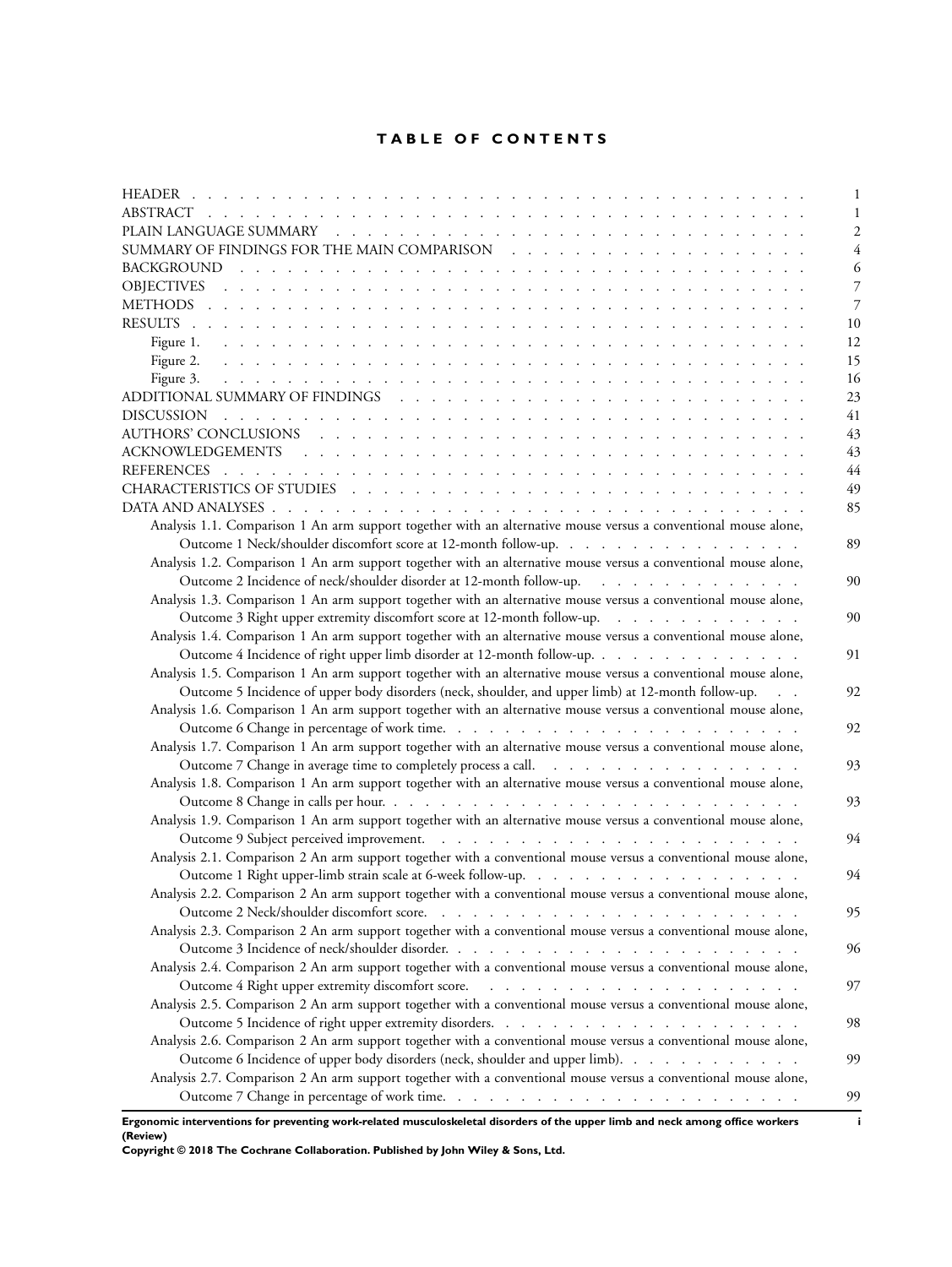| Analysis 2.8. Comparison 2 An arm support together with a conventional mouse versus a conventional mouse alone,                                                                                                                                           | 100 |
|-----------------------------------------------------------------------------------------------------------------------------------------------------------------------------------------------------------------------------------------------------------|-----|
| Analysis 2.9. Comparison 2 An arm support together with a conventional mouse versus a conventional mouse alone,                                                                                                                                           | 100 |
| Analysis 2.10. Comparison 2 An arm support together with a conventional mouse versus a conventional mouse alone,                                                                                                                                          |     |
|                                                                                                                                                                                                                                                           | 101 |
| Analysis 3.1. Comparison 3 Arm support for both arms versus no arm support, Outcome 1 Right upper-limb strain scale at                                                                                                                                    | 101 |
| Analysis 4.1. Comparison 4 An alternative mouse alone versus a conventional mouse alone, Outcome 1 Neck/shoulder                                                                                                                                          |     |
|                                                                                                                                                                                                                                                           | 102 |
| Analysis 4.2. Comparison 4 An alternative mouse alone versus a conventional mouse alone, Outcome 2 Incidence of                                                                                                                                           |     |
| neck/shoulder disorder.<br>والمناور والمناور والمناور والمناور والمناور والمناور والمناور والمناور والمناور والمناور والمناور                                                                                                                             | 102 |
| Analysis 4.3. Comparison 4 An alternative mouse alone versus a conventional mouse alone, Outcome 3 Incidence of right                                                                                                                                     |     |
|                                                                                                                                                                                                                                                           | 103 |
| Analysis 4.4. Comparison 4 An alternative mouse alone versus a conventional mouse alone, Outcome 4 Right upper                                                                                                                                            |     |
|                                                                                                                                                                                                                                                           | 104 |
| Analysis 4.5. Comparison 4 An alternative mouse alone versus a conventional mouse alone, Outcome 5 Incidence of upper                                                                                                                                     |     |
|                                                                                                                                                                                                                                                           | 104 |
| Analysis 4.6. Comparison 4 An alternative mouse alone versus a conventional mouse alone, Outcome 6 Change in                                                                                                                                              |     |
|                                                                                                                                                                                                                                                           | 105 |
| Analysis 4.7. Comparison 4 An alternative mouse alone versus a conventional mouse alone, Outcome 7 Change in average                                                                                                                                      |     |
|                                                                                                                                                                                                                                                           | 105 |
| Analysis 4.8. Comparison 4 An alternative mouse alone versus a conventional mouse alone, Outcome 8 Change in calls per                                                                                                                                    |     |
| Analysis 4.9. Comparison 4 An alternative mouse alone versus a conventional mouse alone, Outcome 9 Subject perceived                                                                                                                                      | 106 |
|                                                                                                                                                                                                                                                           | 106 |
| Analysis 5.1. Comparison 5 An alternative workstation adjustment versus no adjustment, Outcome 1 Incidence of neck                                                                                                                                        |     |
|                                                                                                                                                                                                                                                           | 107 |
| Analysis 5.2. Comparison 5 An alternative workstation adjustment versus no adjustment, Outcome 2 Incidence of arm and                                                                                                                                     |     |
|                                                                                                                                                                                                                                                           | 107 |
| Analysis 6.1. Comparison 6 Workstation adjustment according to OSHA/NIOSH recommendation compared to no                                                                                                                                                   |     |
| workstation adjustment, Outcome 1 Incidence of neck and shoulder pain.                                                                                                                                                                                    | 108 |
| Analysis 6.2. Comparison 6 Workstation adjustment according to OSHA/NIOSH recommendation compared to no                                                                                                                                                   |     |
| workstation adjustment, Outcome 2 Incidence of arm and hand pain.                                                                                                                                                                                         | 108 |
| Analysis 7.1. Comparison 7 Sit-stand workstation versus normal workstation, Outcome 1 Intensity of neck and shoulder                                                                                                                                      |     |
| discomfort and pain.<br>the contract of the contract of the contract of the contract of the contract of the contract of                                                                                                                                   | 109 |
| Analysis 7.2. Comparison 7 Sit-stand workstation versus normal workstation, Outcome 2 Sitting time at 8-week. .                                                                                                                                           | 109 |
| Analysis 8.1. Comparison 8 Supplementary breaks versus normal breaks, Outcome 1 After shift discomfort rating for neck                                                                                                                                    |     |
|                                                                                                                                                                                                                                                           | 110 |
| Analysis 8.2. Comparison 8 Supplementary breaks versus normal breaks, Outcome 2 After shift discomfort rating for right                                                                                                                                   |     |
|                                                                                                                                                                                                                                                           | 110 |
| Analysis 8.3. Comparison 8 Supplementary breaks versus normal breaks, Outcome 3 After shift discomfort rating for right                                                                                                                                   |     |
|                                                                                                                                                                                                                                                           | 111 |
| Analysis 9.1. Comparison 9 Biofeedback (vibration) to reduce hand idle time on mouse versus no intervention, Outcome 1                                                                                                                                    |     |
| Shoulder Pain Intensity.<br>and a constitution of the constitution of the constitution of the constitution of the constitution of the constitution of the constitution of the constitution of the constitution of the constitution of the constitution of | 112 |
| Analysis 9.2. Comparison 9 Biofeedback (vibration) to reduce hand idle time on mouse versus no intervention, Outcome 2                                                                                                                                    |     |
|                                                                                                                                                                                                                                                           | 112 |
| Analysis 9.3. Comparison 9 Biofeedback (vibration) to reduce hand idle time on mouse versus no intervention, Outcome 3                                                                                                                                    |     |
|                                                                                                                                                                                                                                                           | 113 |
| Analysis 10.1. Comparison 10 Ergonomic training versus no intervention, Outcome 1 Prevalence of Neck Musculoskeletal                                                                                                                                      |     |
| Analysis 10.2. Comparison 10 Ergonomic training versus no intervention, Outcome 2 Prevalence of shoulder                                                                                                                                                  | 113 |
| musculoskeletal symptoms (by questionnaire) at 6-month follow-up.                                                                                                                                                                                         | 114 |
|                                                                                                                                                                                                                                                           |     |

### **Ergonomic interventions for preventing work-related musculoskeletal disorders of the upper limb and neck among office workers ii (Review)**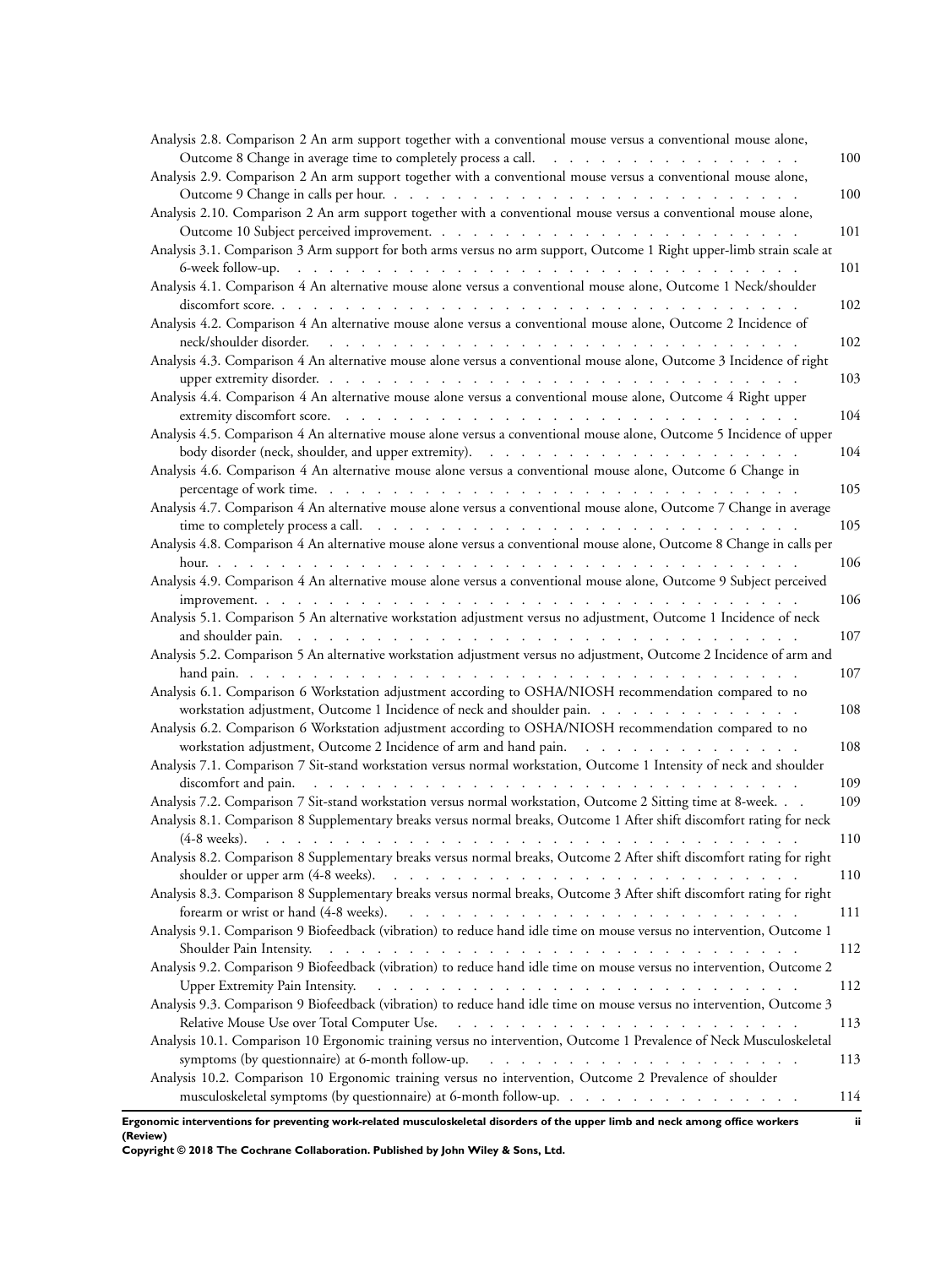| Analysis 10.3. Comparison 10 Ergonomic training versus no intervention, Outcome 3 Prevalence of hand/wrist                                             |     |
|--------------------------------------------------------------------------------------------------------------------------------------------------------|-----|
| musculoskeletal symptoms (by questionnaire) at 6-month follow-up at 6-month follow-up.                                                                 | 114 |
| Analysis 10.4. Comparison 10 Ergonomic training versus no intervention, Outcome 4 Prevalence of neck/shoulder MSD                                      |     |
|                                                                                                                                                        | 115 |
| Analysis 10.5. Comparison 10 Ergonomic training versus no intervention, Outcome 5 Prevalence of hand/wrist MSD (by                                     |     |
|                                                                                                                                                        | 115 |
| Analysis 10.6. Comparison 10 Ergonomic training versus no intervention, Outcome 6 Intensity of upper extremity pain at                                 |     |
|                                                                                                                                                        | 116 |
| Analysis 10.7. Comparison 10 Ergonomic training versus no intervention, Outcome 7 Frequency of upper extremity pain                                    |     |
|                                                                                                                                                        | 116 |
| Analysis 10.8. Comparison 10 Ergonomic training versus no intervention, Outcome 8 Duration of upper extremity pain at                                  |     |
|                                                                                                                                                        | 117 |
| Analysis 11.1. Comparison 11 Work injury prevention programme versus no intervention, Outcome 1 Frequency of neck                                      |     |
|                                                                                                                                                        | 117 |
| Analysis 11.2. Comparison 11 Work injury prevention programme versus no intervention, Outcome 2 Frequency of                                           |     |
|                                                                                                                                                        | 118 |
| Analysis 11.3. Comparison 11 Work injury prevention programme versus no intervention, Outcome 3 Frequency of                                           |     |
| wrist/hand ache or pain. $\ldots$ $\ldots$ $\ldots$ $\ldots$ $\ldots$ $\ldots$ $\ldots$ $\ldots$ $\ldots$ $\ldots$ $\ldots$ $\ldots$ $\ldots$          | 118 |
| Analysis 11.4. Comparison 11 Work injury prevention programme versus no intervention, Outcome 4 Intensity of neck                                      |     |
|                                                                                                                                                        | 119 |
| Analysis 11.5. Comparison 11 Work injury prevention programme versus no intervention, Outcome 5 Intensity of shoulder                                  |     |
|                                                                                                                                                        | 119 |
| Analysis 11.6. Comparison 11 Work injury prevention programme versus no intervention, Outcome 6 Intensity of                                           |     |
| wrist/hand ache or pain. $\ldots$ $\ldots$ $\ldots$ $\ldots$ $\ldots$ $\ldots$ $\ldots$ $\ldots$ $\ldots$ $\ldots$ $\ldots$ $\ldots$ $\ldots$ $\ldots$ | 120 |
|                                                                                                                                                        | 120 |
|                                                                                                                                                        | 130 |
|                                                                                                                                                        | 132 |
|                                                                                                                                                        | 133 |
|                                                                                                                                                        | 133 |
|                                                                                                                                                        | 133 |
|                                                                                                                                                        | 134 |
|                                                                                                                                                        | 134 |
|                                                                                                                                                        | 134 |
| INDEX TERMS<br>a de la caractería de la caractería de la caractería de la caractería de la caractería de la caractería de la                           | 135 |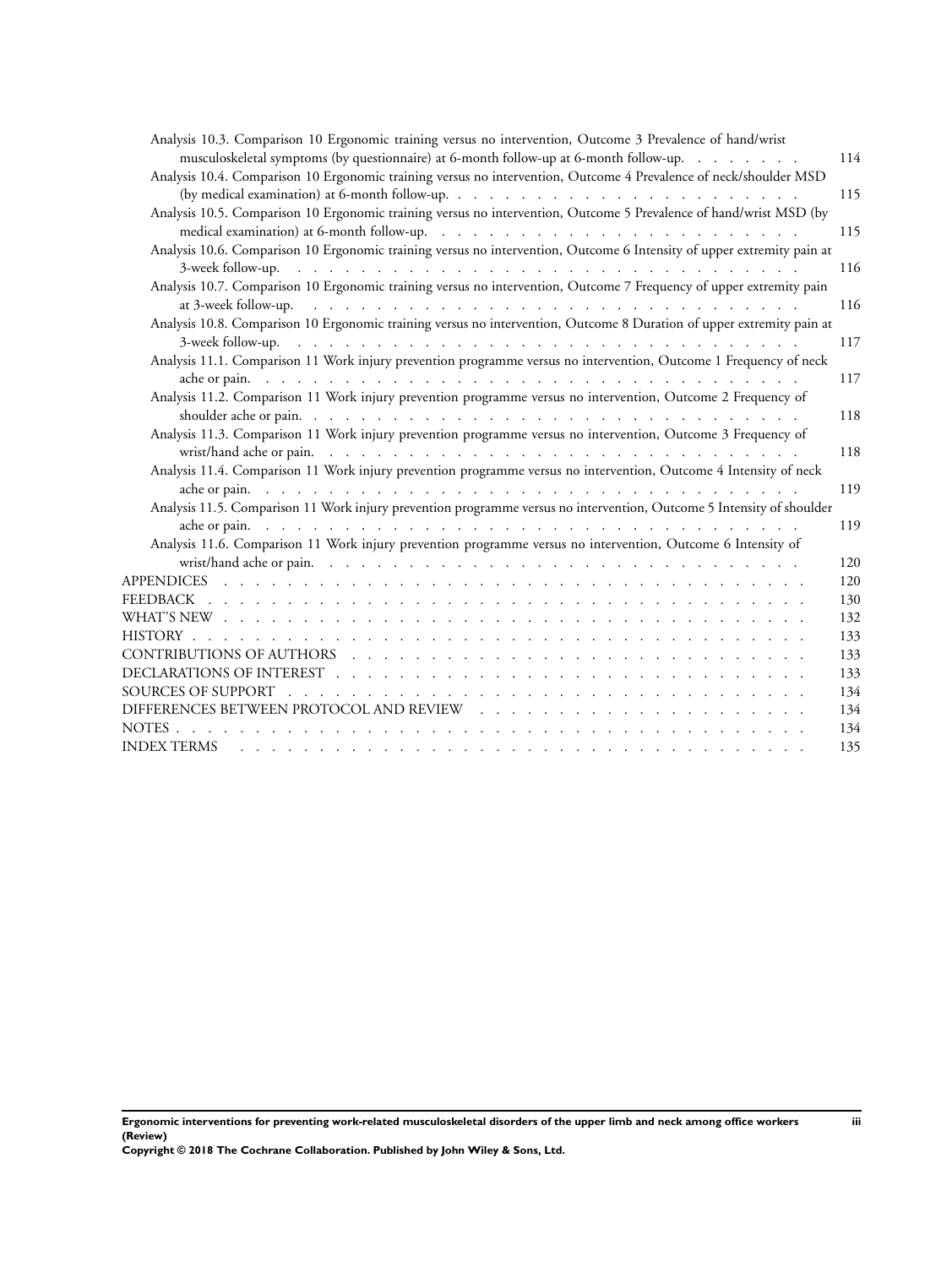**[Intervention Review]**

# **Ergonomic interventions for preventing work-related musculoskeletal disorders of the upper limb and neck among office workers**

Victor CW Hoe $^1$ , Donna M Urquhart $^2$ , Helen L Kelsall $^2$ , Eva N Zamri $^3$ , Malcolm R Sim $^2$ 

<sup>1</sup>Centre for Occupational and Environmental Health, University of Malaya, Kuala Lumpur, Malaysia. <sup>2</sup>Department of Epidemiology and Preventive Medicine, School of Public Health and Preventive Medicine, Monash University, Melbourne, Australia. <sup>3</sup>Department of Social and Preventive Medicine, University of Malaya, Kuala Lumpur, Malaysia

Contact address: Victor CW Hoe, Centre for Occupational and Environmental Health, University of Malaya, Pantai Valley, Kuala Lumpur, 50603, Malaysia. [drvictorhoe@gmail.com,](mailto:drvictorhoe@gmail.com) [victor@ummc.edu.my](mailto:victor@ummc.edu.my).

**Editorial group:** Cochrane Work Group.

**Publication status and date:** New search for studies and content updated (conclusions changed), published in Issue 10, 2018.

**Citation:** Hoe VCW, Urquhart DM, Kelsall HL, Zamri EN, Sim MR. Ergonomic interventions for preventing work-related musculoskeletal disorders of the upper limb and neck among office workers. *Cochrane Database of Systematic Reviews* 2018, Issue 10. Art. No.: CD008570. DOI: 10.1002/14651858.CD008570.pub3.

Copyright © 2018 The Cochrane Collaboration. Published by John Wiley & Sons, Ltd.

### **A B S T R A C T**

### **Background**

Work-related upper limb and neck musculoskeletal disorders (MSDs) are one of the most common occupational disorders worldwide. Studies have shown that the percentage of office workers that suffer from MSDs ranges from 20 to 60 per cent. The direct and indirect costs of work-related upper limb MSDs have been reported to be high in Europe, Australia, and the United States. Although ergonomic interventions are likely to reduce the risk of office workers developing work-related upper limb and neck MSDs, the evidence is unclear. This is an update of a Cochrane Review which was last published in 2012.

#### **Objectives**

To assess the effects of physical, cognitive and organisational ergonomic interventions, or combinations of those interventions for the prevention of work-related upper limb and neck MSDs among office workers.

#### **Search methods**

We searched the Cochrane Central Register of Controlled Trials (CENTRAL), MEDLINE, CINAHL, Web of Science (Science Citation Index), SPORTDiscus, Embase, the US Centers for Disease Control and Prevention, the National Institute for Occupational Safety and Health database, and the World Health Organization's International Clinical Trials Registry Platform, to 10 October 2018.

#### **Selection criteria**

We included randomised controlled trials (RCTs) of ergonomic interventions for preventing work-related upper limb or neck MSDs (or both) among office workers. We only included studies where the baseline prevalence of MSDs of the upper limb or neck, or both, was less than 25%.

#### **Data collection and analysis**

Two review authors independently extracted data and assessed risk of bias. We included studies with relevant data that we judged to be sufficiently homogeneous regarding the interventions and outcomes in the meta-analysis. We assessed the overall quality of the evidence for each comparison using the GRADE approach.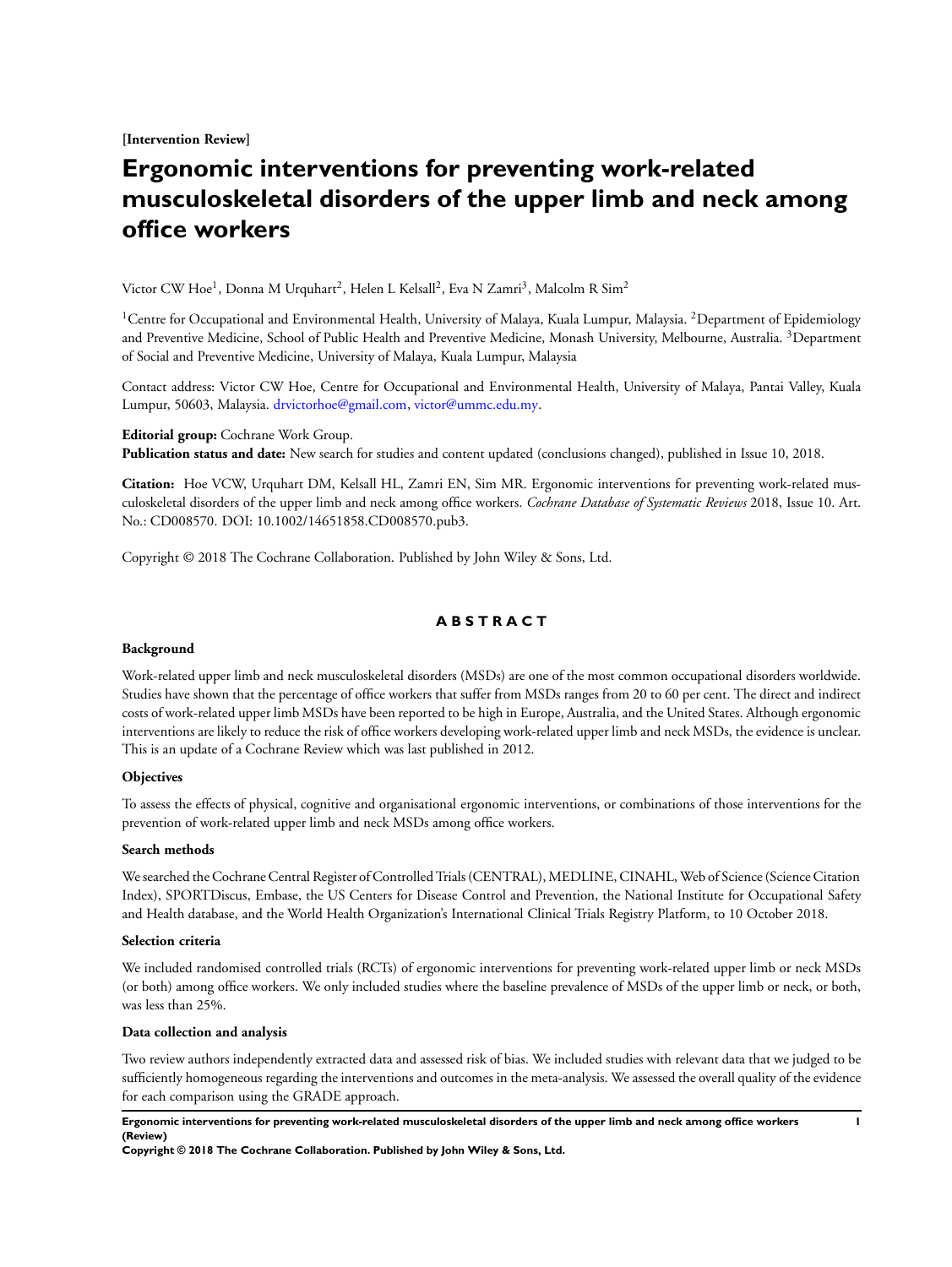### **Main results**

We included 15 RCTs (2165 workers). We judged one study to have a low risk of bias and the remaining 14 studies to have a high risk of bias due to small numbers of participants and the potential for selection bias.

#### **Physical ergonomic interventions**

There is inconsistent evidence for arm supports and alternative computer mouse designs. There is moderate-quality evidence that an arm support with an alternative computer mouse (two studies) reduced the incidence of neck or shoulder MSDs (risk ratio (RR) 0.52; 95% confidence interval (CI) 0.27 to 0.99), but not the incidence of right upper limb MSDs (RR 0.73; 95% CI 0.32 to 1.66); and low-quality evidence that this intervention reduced neck or shoulder discomfort (standardised mean difference (SMD) −0.41; 95% CI  $-0.69$  to  $-0.12$ ) and right upper limb discomfort (SMD  $-0.34$ ; 95% CI  $-0.63$  to  $-0.06$ ).

There is moderate-quality evidence that the incidence of neck or shoulder and right upper limb disorders were not considerably reduced when comparing an alternative computer mouse and a conventional mouse (two studies; neck or shoulder: RR 0.62; 95% CI 0.19 to 2.00; right upper limb: RR 0.91; 95% CI 0.48 to 1.72), and also when comparing an arm support with a conventional mouse and a conventional mouse alone (two studies) (neck or shoulder: RR 0.91; 95% CI 0.12 to 6.98; right upper limb: RR 1.07; 95% CI 0.58 to 1.96).

Workstation adjustment (one study) and sit-stand desks (one study) did not have an effect on upper limb pain or discomfort, compared to no intervention.

#### **Organisational ergonomic interventions**

There is very low-quality evidence that supplementary breaks (two studies) reduce discomfort of the neck (MD −0.25; 95% CI −0.40 to  $-0.11$ ), right shoulder or upper arm (MD  $-0.33$ ; 95% CI  $-0.46$  to  $-0.19$ ), and right forearm or wrist or hand (MD -0.18; 95% CI -0.29 to -0.08) among data entry workers.

#### **Training in ergonomic interventions**

There is low to very low-quality evidence in five studies that participatory and active training interventions may or may not prevent work-related MSDs of the upper limb or neck or both.

#### **Multifaceted ergonomic interventions**

For multifaceted interventions there is one study (very low-quality evidence) that showed no effect on any of the six upper limb pain outcomes measured in that study.

#### **Authors' conclusions**

We found inconsistent evidence that the use of an arm support or an alternative mouse may or may not reduce the incidence of neck or shoulder MSDs. For other physical ergonomic interventions there is no evidence of an effect. For organisational interventions, in the form of supplementary breaks, there is very low-quality evidence of an effect on upper limb discomfort. For training and multifaceted interventions there is no evidence of an effect on upper limb pain or discomfort. Further high-quality studies are needed to determine the effectiveness of these interventions among office workers.

### **P L A I N L A N G U A G E S U M M A R Y**

### **Ergonomic interventions for preventing work-related musculoskeletal disorders of the upper limb and neck among office workers**

### **What is the aim of this review?**

The aim of this Cochrane Review was to find out if ergonomic interventions can prevent musculoskeletal pain or discomfort or both (musculoskeletal disorders; MSDs) among office workers. We collected and analysed all relevant studies to answer this question and found 15 studies.

#### **Key messages**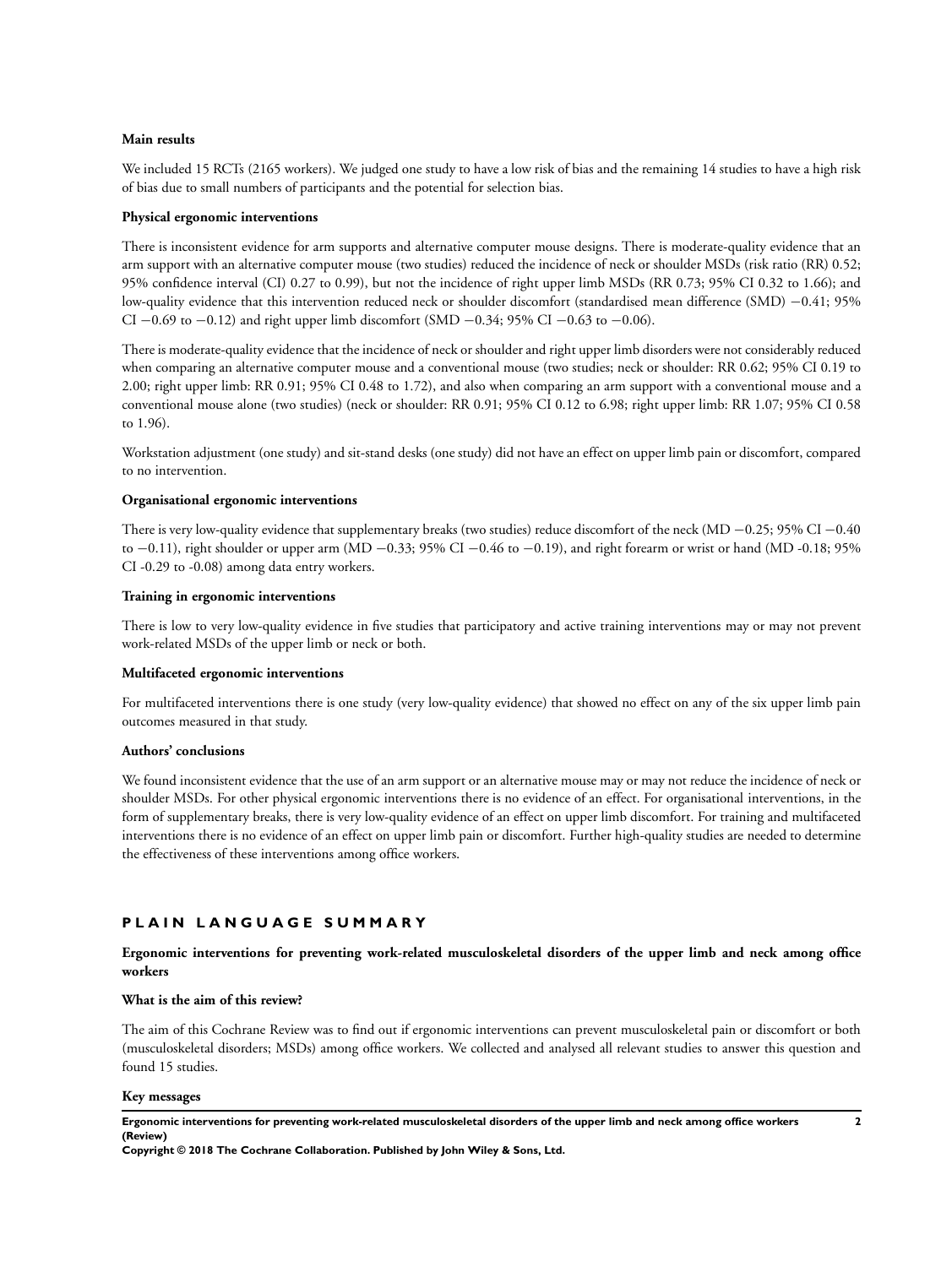We found physical ergonomic interventions, such as using an arm support with a computer mouse based on neutral posture, may or may not prevent work-related MSDs among office workers. We are still uncertain of the effectiveness of the other physical, organisational and cognitive ergonomic interventions.

#### **What was studied in the review?**

We selected office workers in our review, as they are a working population that has a higher risk for developing MSDs of the upper limb and neck. We assessed the effect of using ergonomic principles to improve the workplace and working process. Ergonomic refers to interactions among workers and other elements in the working environment, which includes physical, organisational and cognitive components. Physical ergonomic interventions include improving the equipment and environment of the workplace. The aim of these methods is to reduce the physical strain to the musculoskeletal system, thus reducing risk of injury. Meanwhile, organisational ergonomic interventions consist of allowing optimum workplace and rest time for the musculoskeletal system to recover from fatigue, thus reducing the risk of long-term injury. Cognitive ergonomic interventions consist of improving mental processes such as perception, memory, reasoning and motor response through modifying work processes and training. The aim of these methods is to reduce mental workload, increase reliability and reduce error, which may have an indirect effect on reducing strain on the musculoskeletal system.

#### **What are the main results of the review?**

We found 15 studies that included 2165 workers. Fourteen of the studies conducted and reported their work poorly, and most of the studies had a small number of participants.

Out of the 15 studies, five studies evaluated the effectiveness of physical ergonomic interventions. Four studies evaluated the effectiveness of organisational ergonomic interventions, in the form of breaks or reduced working hours in preventing work-related MSDs of the upper limb or neck, or both, among office workers. Five studies evaluated the effectiveness of ergonomic training, and one study evaluated multifaceted ergonomic interventions. We did not find any studies evaluating the effectiveness of cognitive ergonomic interventions.

#### **Physical ergonomic interventions**

We found that the use of an arm support or a mouse based on neutral posture may or may not prevent work-related MSDs of the neck and shoulder. Workstation adjustment, and sit-stand desks do not have an effect on upper limb pain compared to no intervention.

#### **Organisational ergonomic interventions**

We found that supplementary breaks may reduce neck and upper limb discomfort among data entry workers (two studies).

#### **Cognitive ergonomic interventions**

We found no studies using these methods.

#### **Training interventions**

There is no effect on upper limb pain compared to no intervention in five studies.

#### **Mutlifaceted ergonomic interventions**

There is no effect on pain or discomfort compared to no intervention in one study.

This means that there remains a need to conduct further studies to assess the effectiveness of ergonomic interventions.

#### **How up-to-date is this review?**

The review authors searched for studies that had been published up to 10 October 2018.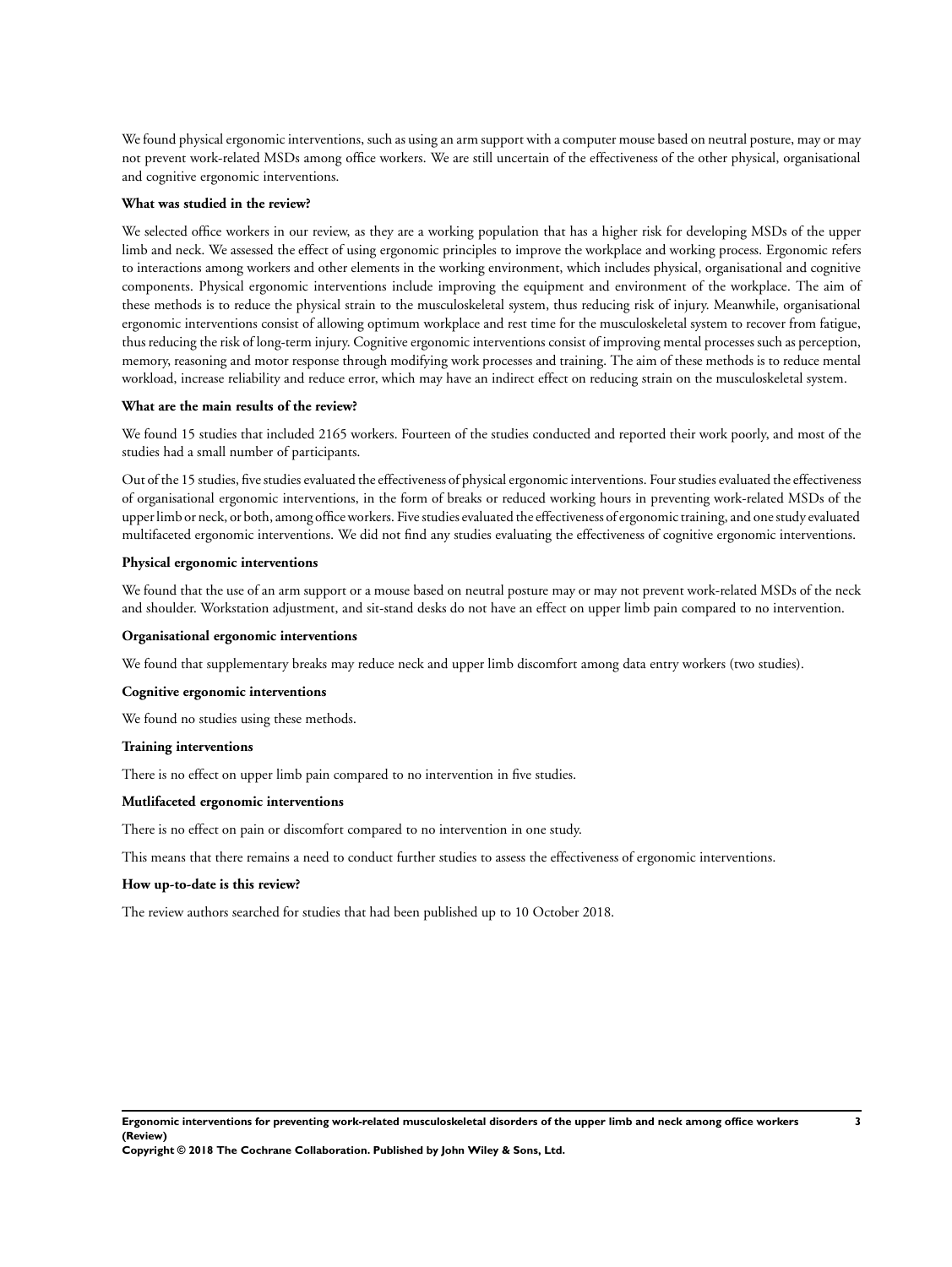# SUMMARY OF FINDINGS FOR THE MAIN COMPARISON *[\[Explanation\]](http://www.thecochranelibrary.com/view/0/SummaryFindings.html)*

**Patient or population:** office workers<br>**Settings:** office environment using visual display units (> 20 h/week)<br><mark>Intervention:</mark> an arm support combined with an alternative computer mouse

**Comparison:** conventional mouse alone (with no arm support)

| <b>Outcomes</b>                                                                                                                                           | Illustrative comparative risks* (95% CI) |                                               | <b>Relative effect</b><br>(95% CI)          | No of participants<br>(studies) | Quality of the evidence Comments<br>(GRADE)          |
|-----------------------------------------------------------------------------------------------------------------------------------------------------------|------------------------------------------|-----------------------------------------------|---------------------------------------------|---------------------------------|------------------------------------------------------|
|                                                                                                                                                           | <b>Assumed risk</b>                      | <b>Corresponding risk</b>                     |                                             |                                 |                                                      |
|                                                                                                                                                           | <b>Conventional</b><br>alone             | mouse Arm support with alter-<br>native mouse |                                             |                                 |                                                      |
| Incidence<br>0f<br>body disorders (neck,<br>shoulder, and upper<br>extremity)<br>Questionnaire followed<br>by medical examination<br>Follow-up: 12 months | upper 333 per 1000                       | 220 per 1000<br>(140 to 347)                  | <b>RR0.66</b><br>$(0.42 \text{ to } 1.04)$  | 191<br>(2 studies)              | $\oplus \oplus \oplus \cap$<br>moderate <sup>1</sup> |
| Incidence of neck or 232 per 1000<br>shoulder disorder<br>Questionnaire followed<br>by medical examination<br>Follow-up: 12 months                        |                                          | 120 per 1000<br>(63 to 229)                   | <b>RR 0.52</b><br>$(0.27 \text{ to } 0.99)$ | 186<br>(2 studies)              | $\oplus \oplus \oplus \cap$<br>moderate <sup>1</sup> |
| Incidence of right up-<br>per extremity disorder<br>Questionnaire followed<br>by medical examination<br>Follow-up: 12 months                              | 174 per 1000                             | 127 per 1000<br>(56 to 289)                   | <b>RR0.73</b><br>$(0.32 \text{ to } 1.66)$  | 181<br>(2 studies)              | $\oplus \oplus \oplus \cap$<br>moderate <sup>1</sup> |

**Copyright © 2018 The Cochrane Collaboration. Published by J** Ergonomic interventions for preventing work-related musculoskeletal disorders of the upper limb and neck among office workers<br>(Review)<br>Copyright © 2018 The Cochrane Collaboration. Published by John Wiley & Sons, Ltd. **ohn Wiley & Sons, Ltd.**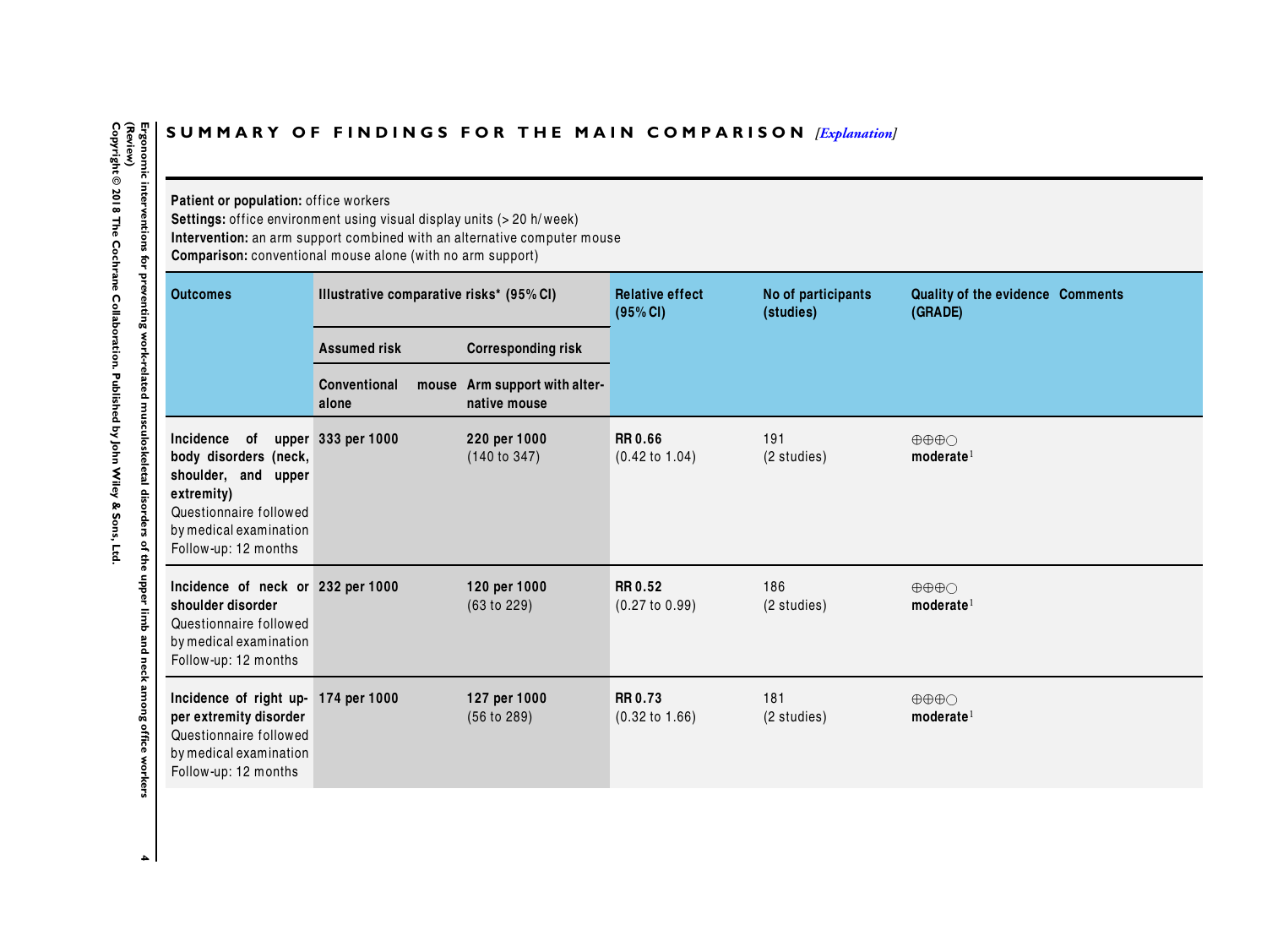| Neck or shoulder dis-<br>comfort score<br>Questionnaire<br>Follow-up: 12 months                              |         | The mean neck or<br>discomfort<br>shoulder<br>score in the interven-<br>tion groups was<br>0.41 standard devia-<br>tions lower<br>(0.69 to 0.12 lower) $4$                                         | 194<br>(2 studies)                                                                                                                                                                                                                                                                                                                                                                                           | $\oplus \oplus \bigcirc \bigcirc$<br>low <sup>2,3</sup> | SMD $-0.41$ ( $-0.69$ to<br>$-0.12$ ) clinically mean-<br>ingful difference |
|--------------------------------------------------------------------------------------------------------------|---------|----------------------------------------------------------------------------------------------------------------------------------------------------------------------------------------------------|--------------------------------------------------------------------------------------------------------------------------------------------------------------------------------------------------------------------------------------------------------------------------------------------------------------------------------------------------------------------------------------------------------------|---------------------------------------------------------|-----------------------------------------------------------------------------|
| Right upper extremity<br>discomfort score<br>Questionnaire<br>Follow-up: 12 months                           |         | The mean right up-<br>per extremity discom-<br>fort score in the inter-<br>vention groups was<br>0.34 standard devia-<br>tions lower<br>$(0.63 \text{ to } 0.06 \text{ lower})^4$                  | 194<br>(2 studies)                                                                                                                                                                                                                                                                                                                                                                                           | $\oplus \oplus \odot \odot$<br>low <sup>2,3</sup>       | SMD $-0.34$ ( $-0.63$ to<br>$-0.06$ ) clinically mean-<br>ingful difference |
| Work related function                                                                                        | no data | no data                                                                                                                                                                                            |                                                                                                                                                                                                                                                                                                                                                                                                              |                                                         |                                                                             |
|                                                                                                              |         | risk in the comparison group and the relative effect of the intervention (and its 95% CI).<br>CI: confidence interval; RR: risk ratio; VDU: visual display unit; SMD: standardised mean difference | *The basis for the assumed risk (e.g. the median control group risk across studies) is provided in footnotes. The corresponding risk (and its 95%CI) is based on the assumed                                                                                                                                                                                                                                 |                                                         |                                                                             |
| <b>GRADE Working Group grades of evidence</b><br>Very low quality: We are very uncertain about the estimate. |         | High quality: Further research is very unlikely to change our confidence in the estimate of effect.                                                                                                | Moderate quality: Further research is likely to have an important impact on our confidence in the estimate of effect and may change the estimate.<br>Low quality: Further research is very likely to have an important impact on our confidence in the estimate of effect and is likely to change the estimate.                                                                                              |                                                         |                                                                             |
| variable).<br>bias)).<br>$^4$ Lower discomfort score indicates beneficial effects.                           |         |                                                                                                                                                                                                    | <sup>1</sup> Downgraded one level because the total number of participants is less than 300 (small sample size for a categorical<br><sup>2</sup> Downgraded one level because total number of participants is less than 400 (small sample size for a continuous variable).<br><sup>3</sup> Downgraded one level because of study limitations (measure of outcome was based on subjective symptoms (detection |                                                         |                                                                             |
|                                                                                                              |         |                                                                                                                                                                                                    |                                                                                                                                                                                                                                                                                                                                                                                                              |                                                         |                                                                             |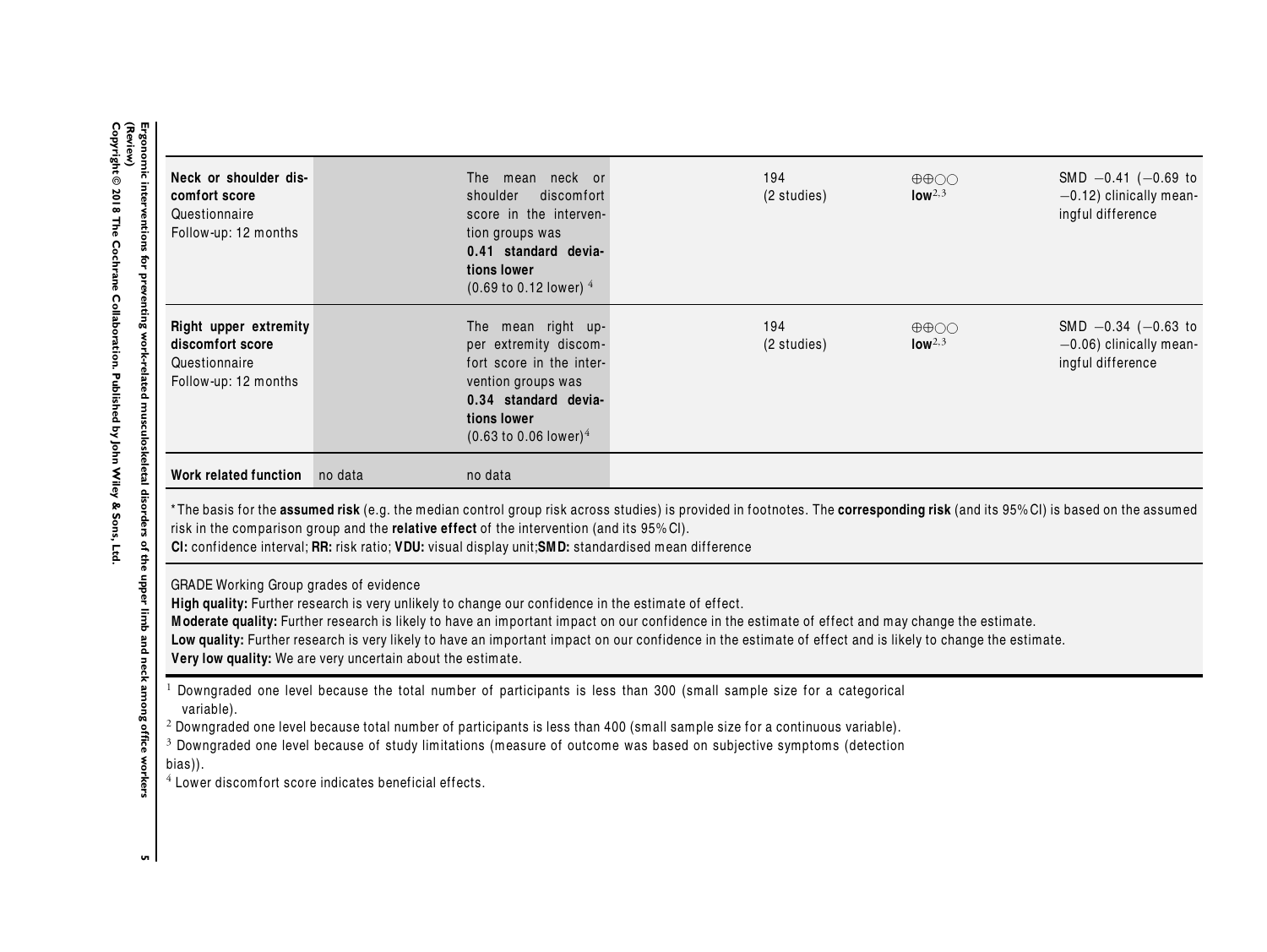### **B A C K G R O U N D**

#### **Description of the condition**

Work-related musculoskeletal disorders (MSDs) are the most common occupational disorders around the world, and have been recognised as a problem since the 17th century ([Ramazzini 1964](#page-47-0)). Other general terms for these disorders include repetitive strain injury, occupational overuse syndrome and cumulative trauma disorders ([Yassi 1997\)](#page-47-0). Work-related upper limb and neck MSDs are musculoskeletal disorders of the neck and upper limbs, which include the shoulders, upper arms, elbows, forearms, wrists, and hands ([Buckle 1999](#page-47-0)). These are also known as complaints of the arm, neck and/or shoulder (CANS) [\(Huisstede 2006\)](#page-47-0). MSDs can be divided into specific conditions with clear diagnostic criteria and pathological findings, which include tendon-related disorders (e.g. tendonitis), peripheral-nerve entrapment (e.g. carpal tunnel syndrome), neurovascular/vascular disorders (e.g. hand-arm vibration syndrome), and joint/joint-capsule disorders (e.g. osteoarthritis) or non-specific conditions where the main complaint is pain or tenderness, or both, with limited or no pathological findings [\(Buckle 1997](#page-47-0); [Su 2013;](#page-47-0) [Yassi 1997\)](#page-47-0).

Based on the Global Burden of Disease 2010 study, the global point prevalence of neck pain was estimated to be 4.9% (95% confidence interval: 4.6 to 5.3), and was ranked fourth highest in terms of disability as measured by years lived with disability (YLDs) and 21st in term of overall burden [\(Hoy 2014\)](#page-47-0). Moreover the cost of work-related upper limb MSDs in the European Union (EU) has been reported to be high, with estimates ranging from 0.5% and 2% of gross national product ([Buckle 1999](#page-47-0)). In Australia, disorders of the muscles, tendons, and soft tissue (excluding back pain) were estimated to cost AUD 519 million or 17% of the total health system costs in 1993 and 1994 ([Mathers 1999\)](#page-47-0). In the United Kingdom (UK), MSDs were recorded as the second highest reason for sickness certification in 2005, with an average of 22.84 sickness certificates being issued per 1000 person-years [\(Wynne-](#page-47-0)[Jones 2009\)](#page-47-0). In the UK in 2014/15 an estimate of 4.1 million working days were lost due to work-related upper limb MSDs, which represents around 15% of all days lost due to work related ill-health ([HSE 2015](#page-47-0)). In the United States, the costs associated with musculoskeletal conditions accounted for 5.73% of GDP and 74% of the total work days lost in 2012. The direct per-person healthcare costs for those with MSDs were estimated to be 7,104 USD in 2009-2011 and accounted for around 30% of the injuries involving days absent from work. Those people with MSDs who were absent from work were away for a median of 11 days*(*[USBJI](#page-47-0) [2015](#page-47-0)).

Over the past decades there has been an increase in the number of office workers in both developing and developed nations. This has been primarily attributed to the rapid development of knowledge-based economies, which are directly based on the production, distribution and use of knowledge and information ([OECD](#page-47-0)

[1996](#page-47-0)). The emergence of new technologies, including the proliferation of personal computers, the internet and mobile devices has also contributed to the growth ([Powell 2004](#page-47-0)). The nature of office-based work has also subsequently changed from administrative and clerical work, to the production, distribution and use of knowledge. The office boundaries have expanded and are not limited to physical space but may include mobile workers and other offices throughout the world due to the ease of communication. Data processing, customer support, sales, and many other office processes may now be performed in developing countries [\(Subbarayalu 2013\)](#page-47-0). Thus, not only has the office workers' workforce grown in numbers it has also changed and diversified.

While we were not able to identify any systematic reviews that specifically reported prevalence of MSDs, including work-related upper limb and/or neck MSDs, among office workers, several large cohort studies have reported these data. A Danish study of 5033 computer users reported the 12-month prevalence for shoulder MSDs and wrist-hand MSDs to be 44.7% and 25.8% respec-tively [\(Jensen 2003\)](#page-47-0). Moreover, a UK study reported the 12-month prevalence of neck MSDs to be 58% among data processing workers and 33% among other office workers ([Woods 2005\)](#page-47-0), while a Belgian study reported, the 12-month prevalence of neck MSDs among office workers was 45.5%, [\(Cagnie 2007](#page-47-0)) and in Sweden the 12-month prevalence of neck or shoulder MSDs among visual display terminal workers was 61.5% ([Bergqvist 1995\)](#page-47-0). In a large multicentre study involving 18 countries among more than 4000 office workers, the prevalence of disabling wrist and hand pain in the past month ranged from 2.2% in Pakistan and 2.3% in Japan to 31.3% in Brazil and 31.6% in Nicaragua [\(Coggon 2012;](#page-47-0) [Coggon 2013a](#page-47-0)). The differences in prevalence rates reported by these studies may be a result of: the absence of a universally accepted definition of MSDs, the use of different diagnostic criteria (e.g. self-reported or medical examination), and the variation in office work and office environments between these cultures and countries [\(Buckle 1999](#page-47-0); [Coggon 2013b](#page-47-0); [Huisstede 2006](#page-47-0) ).

A number of studies have examined risk factors for MSDs and identified a variety of factors. These include individual factors (e.g. inadequate strength, poor posture, mental health, somatisation tendency, work-causation beliefs, fear-avoidance beliefs, cultural factors), physical requirements at the workplace (e.g. work requiring prolonged static posture, highly repetitive work, use of vibrating tools), and organisational and psychosocial factors (e.g. poor work-rest cycle, shift work, low job security, little social support) [\(Bernard 1997](#page-47-0); Buckle 1997; Coggon 2013a; [Coggon 2013b;](#page-47-0) [Hoe](#page-47-0) [2012b;](#page-47-0) [Marras 2009](#page-47-0); [NIOSH 2001;](#page-47-0) [Shanahan 2006](#page-47-0); [Yassi 1997](#page-47-0)).

#### **Description of the intervention**

Ergonomics as defined by the International Ergonomics Association (IEA) is the scientific discipline concerned with the understanding of the interactions among humans and other elements of a system. Ergonomics in the workplace refers to interactions

**Ergonomic interventions for preventing work-related musculoskeletal disorders of the upper limb and neck among office workers 6 (Review)**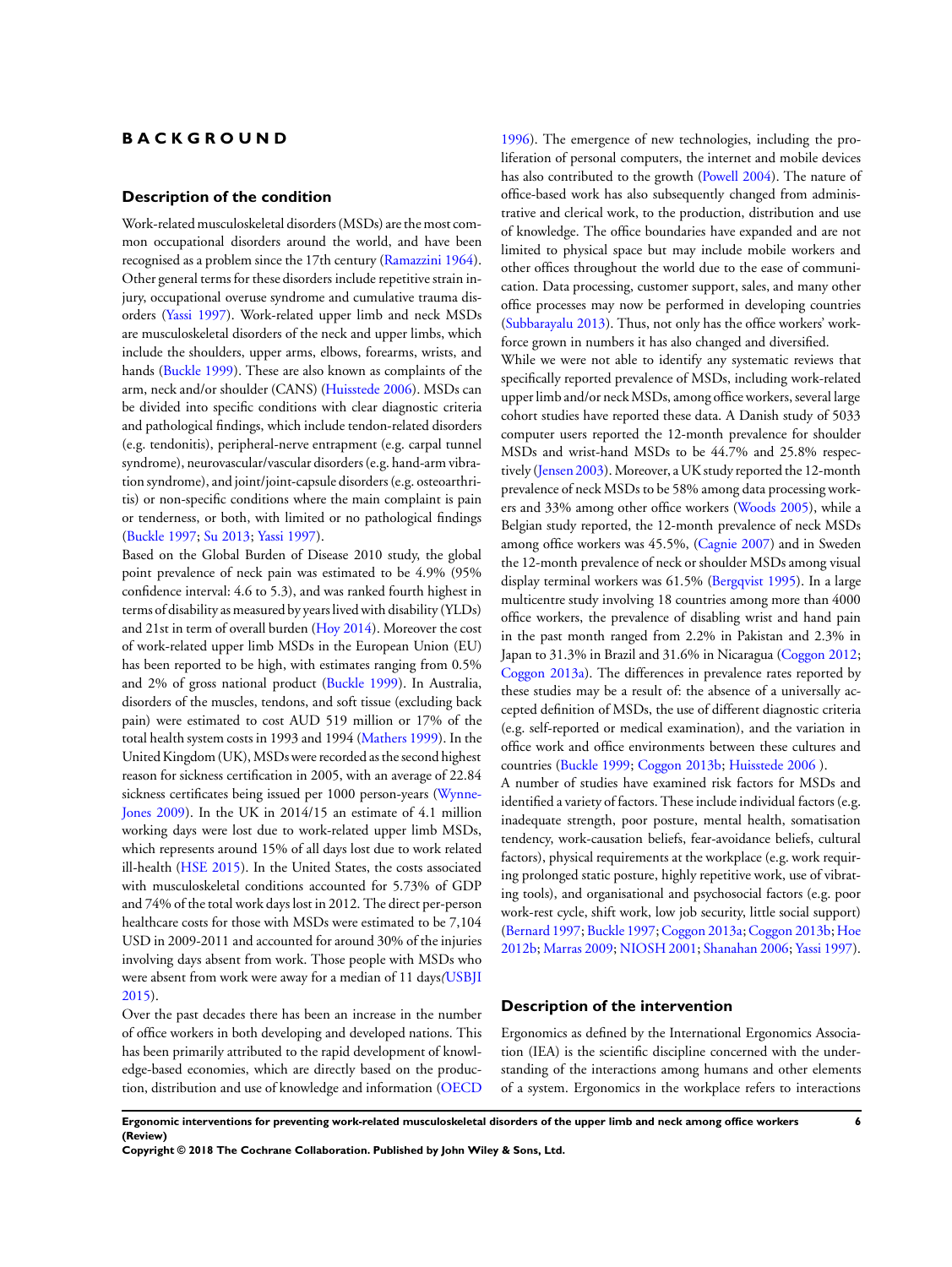among workers and other elements in the working environment. It is essentially about fitting the job to the worker. The IEA categorised ergonomics into three specific domains: physical, organisational and cognitive ergonomics.

The physical domain is concerned with human anatomical, anthropometric, physiological and biomechanical characteristics as they relate to physical activity. This domain consists of work environment and equipment, for example keyboard, mouse, hand tools, workstations, visual display units (VDUs) and lighting that are fitted to the workers.

The organisational domain is concerned with the optimisation of socio-technical systems, including the organisational structures, policies and processes; for example work pace, work-rest cycle and worker's participation in decision making.

The cognitive domain is concerned with mental processes, such as perception, memory, reasoning and motor response.

Ergonomic interventions have been heavily promoted for the prevention of work-related upper limb or neck MSDs, or both [\(NIOSH 1997;](#page-47-0) [NIOSH 2001\)](#page-47-0). The current review will encompass interventions that focus on all three domains: the physical, organisational and cognitive domains.

### **How the intervention might work**

Many studies have found that ergonomic factors correlate with musculoskeletal symptoms [\(Bernard 1994](#page-47-0); [Bonfiglioli 2006;](#page-47-0) [Ortiz-Hernandez 2003;](#page-47-0) [Szeto 2009](#page-47-0); [Werner 2005](#page-47-0)). Adjusting physical, organisational and cognitive ergonomic factors to reduce the physical and mental load on workers is likely to reduce the risk of workers developing work-related MSDs of the upper limb, neck or both.

Physical ergonomic interventions include providing workspace and equipment based on ergonomic principles and the anthropometry of workers. This will reduce the physical strain to the musculoskeletal system, thus reducing risk of injury. An example is the use of a split keyboard that has been found to reduce the severity of pain in computer users with MSDs ([Tittiranonda](#page-47-0) [1999](#page-47-0)).

Organisational ergonomic interventions consists of allowing optimum work pace and rest time for the musculoskeletal system to recover from fatigue, thus reducing the risk of long term injury. An example is allowing supplementary breaks for data entry workers [\(Galinsky 2000\)](#page-47-0). It can also include participatory interventions, where the workers participate in decision making on improvement and changes made at the workplace [\(Bohr 2000\)](#page-47-0), and training in ergonomic principles and practices ([Baydur 2016](#page-47-0)).

Cognitive ergonomics intervention consists of improving mental processes such as perception, memory, reasoning and motor response through modifying work process and training. This will reduce mental workload, increase reliability and reduce error, this may have an indirect effect in reducing strain on the musculoskeletal system.

### **Why it is important to do this review**

A systematic review of interventions for the prevention and treatment of work-related upper limb MSDs by [Boocock 2007](#page-47-0) evaluated studies published between 1999 and 2004. The authors concluded that there is some evidence to support the use of mechanical and modifier interventions for preventing and managing neck or upper extremity musculoskeletal conditions [\(Boocock 2007](#page-47-0)). However, there is a limitation in that the authors did not identify specific worker groups. Another systematic review by [Kennedy](#page-47-0) [2010](#page-47-0), which focused on the role of occupational health and safety interventions, found that the use of arm supports reduced upper extremity musculoskeletal diseases (MSDs) in office workers. However, [Kennedy 2010](#page-47-0) did not clearly define their search period. A more recent systematic review by [Van Eerd 2016](#page-47-0), which is an update of the [Kennedy 2010](#page-47-0) systematic review (updated search period between 2008 and 2013), found moderate evidence for vibration feedback about static mouse use and forearm supports in preventing work-related MSDs of the upper limb or neck, or both, in office workers. [Van Eerd 2016](#page-47-0) also found moderate evidence for no effect for electric myogram (EMG) biofeedback, job stress management training, and office workstation adjustment for work-related MSDs of the upper limb or neck, or both. However, in addition to randomised controlled trials (RCTs), [Boocock](#page-47-0) [2007](#page-47-0), [Kennedy 2010](#page-47-0) and [Van Eerd 2016](#page-47-0) included in their reviews other study designs that are at greater risk of bias. What is more, the three systematic reviews did not conduct meta-analysis.

Our review extends and updates the search period covered by these three reviews and considers all published and unpublished randomised and quasi-randomised trials investigating the use of physical, organisational and cognitive ergonomic interventions for the prevention of work-related upper limb MSDs among office workers. We also conducted meta-analysis of results from studies with comparable interventions and outcomes. Furthermore, this review is an update of our previous Cochrane Review ([Hoe 2012a](#page-47-0)). In our previous review ([Hoe 2012a\)](#page-47-0), we included all workplaces and work settings, whereas in this review we focus only on the office setting. Other Cochrane Reviews will examine the effectiveness of interventions in different work settings. One example is [Mulimani](#page-47-0) [2014](#page-47-0), which investigates ergonomic interventions among dental care practitioners.

### **O B J E C T I V E S**

To assess the effects of physical, organisational and cognitive ergonomic interventions, or combinations of those interventions for the prevention of work-related upper limb and neck musculoskeletal disorders (MSDs) among office workers.

### **M E T H O D S**

**Ergonomic interventions for preventing work-related musculoskeletal disorders of the upper limb and neck among office workers 7 (Review)**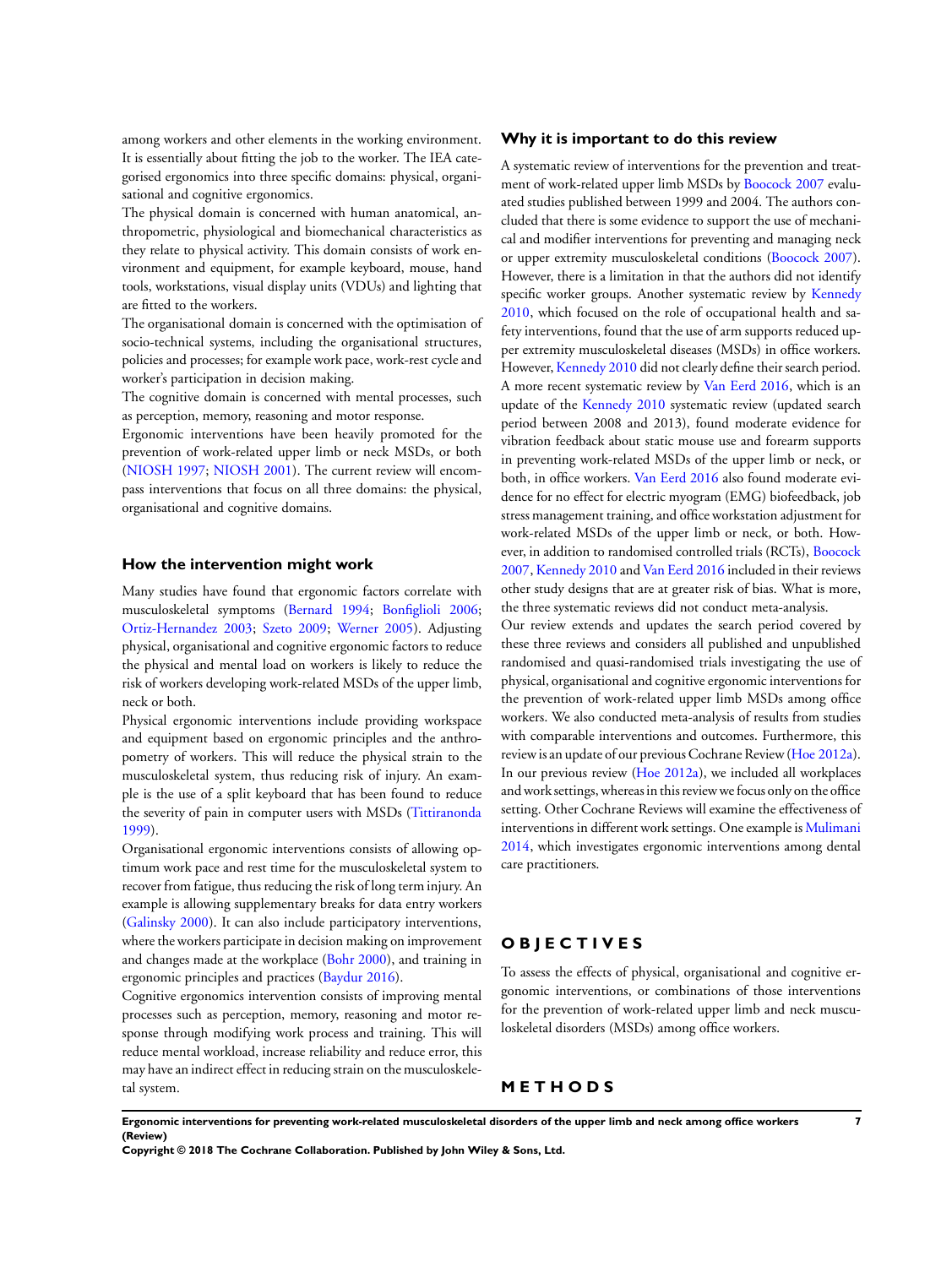### **Criteria for considering studies for this review**

#### **Types of studies**

We included randomised controlled trials (RCTs), quasi-randomised trials (trials which use methods of allocating participants to a treatment that are not strictly at random, e.g. by date of birth, hospital record number or alternative), cluster-RCTs (i.e. where the unit of randomisation is a group of people, such as people working in the same office or shift rather than individual workers) and cross-over trials (i.e. where participants are randomly allocated to a sequence of interventions).

#### **Types of participants**

We included studies where participants were office workers at the time of the intervention. Office workers were defined as those working in an office environment where their main tasks involved performing professional, managerial or administrative work. Because this review is focused on prevention of work-related musculoskeletal disorders (MSDs) of the upper limb or neck or both, the majority of participants (75% or more) were required to be free of MSDs of the upper limb or neck, or both, at the time of the intervention. We only included studies conducted at the workplace. We excluded studies evaluating treatment interventions for people with established MSDs of the upper limb or neck, or both (there are Cochrane systematic reviews conducted by [Aas 2011,](#page-47-0) and [Verhagen 2013,](#page-47-0) that have already covered workplace interventions for neck pain in workers and conservative interventions for treating work-related complaints of the arm, neck or shoulder in adults). We also excluded studies that focus on rehabilitation of people with acute or chronic conditions (e.g. trauma, neoplasm, and inflammatory or neurological diseases).

### **Types of interventions**

We included studies that examined at least one physical, organisational or cognitive ergonomic intervention in the workplace, aimed at the prevention of work-related MSDs of the upper limb or neck, or both, among office workers. We excluded studies that tested ergonomic interventions for the treatment of individuals diagnosed with work-related MSDs of the upper limb or neck, or both, or for prevention of work-related MSDs of the upper limb or neck, or both, outside the office environment.

#### **Interventions and specific comparisons**

We categorised interventions as:

1. physical ergonomic interventions, such as the use of a specially designed computer mouse or arm support;

2. organisational ergonomic interventions, such as a different work-rest cycle;

3. cognitive ergonomic interventions, such as job design;

4. training in ergonomic principles; and

5. multifaceted interventions that consist of a combination of one or more physical, organisational or cognitive interventions. We planned the following main comparisons:

1. physical ergonomic intervention versus no intervention, placebo, or alternative intervention;

2. organisational ergonomic intervention versus no intervention, placebo, or alternative intervention;

3. cognitive ergonomic intervention versus no intervention, placebo, or alternative intervention;

4. training versus no training in ergonomic principles or versus alternative training; and

5. multifaceted interventions versus a single intervention or a different combination of interventions.

#### **Types of outcome measures**

We included studies based on the following primary and secondary outcomes.

#### **Primary outcomes**

1. Number of workers with newly diagnosed or verified MSDs of the upper limb or neck, or both (incident cases).

2. Presence or severity or intensity of complaints or symptoms of pain or discomfort in the upper limb or neck, or both, using a dichotomised scale (e.g. yes/no), Likert scale, visual analogue scale (VAS), or any similar scale measuring pain or discomfort.

3. Work-related function as measured by number of work days lost, loss of or change in job, work disability, and level of functioning. For the level of functioning, we included studies using validated outcome measures e.g. Disability of the Arm, Shoulder, and Hand (DASH) questionnaire [\(Kitis 2009\)](#page-47-0), and Northwick Park Neck Pain Questionnaire ([Leak 1994](#page-47-0)).

#### **Secondary outcomes**

Secondary outcomes included the following.

- 1. Time and comfort in work positions or postures.
- 2. Change in productivity.
- 3. Costs (including costs of implementation of the intervention and treatment).

4. Compliance (attitude and practice). Compliance is the degree of how well study participants adhere to the prescribed intervention. We considered compliance as a secondary outcome as it indicates the intervention take-up rate.

We only included studies that reported one or more primary outcomes in this review. If a study only reported one or more secondary outcomes, then we excluded that study from this review.

### **Search methods for identification of studies**

**Ergonomic interventions for preventing work-related musculoskeletal disorders of the upper limb and neck among office workers 8 (Review)**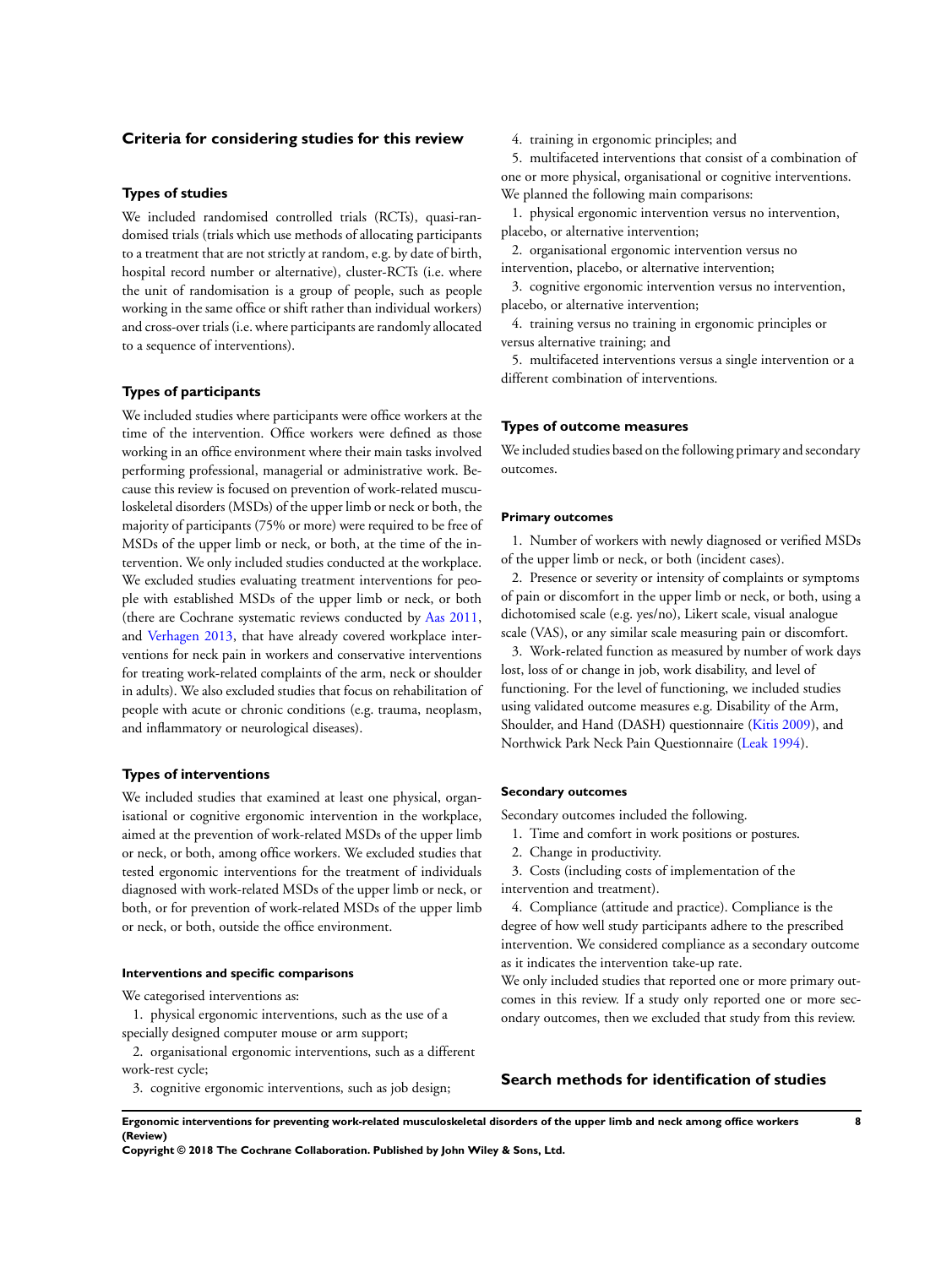### **Electronic searches**

We systematically searched the following databases:

1. Cochrane Central Register of Controlled Trials (Issue 9, September 2018) in the Cochrane Library ([Appendix 1](#page-123-0));

2. Ovid MEDLINE(R) and In-Process & Other Non-Indexed Citations and Dail**y** (1948 to 17 September, 2018 ([Appendix 2\)](#page-124-0);

3. Embase (1980 to 29 May 2017) ([Appendix 3](#page-125-0));

4. Web of Science (Search date: 18 September, 2018) [\(Appendix](#page-128-0) 4);

5. CINAHL (EBSCOhost) (Search date: September 18, 2018) (Appendix 5);

6. SPORTDiscus (1949 to 10 October, 2018) (Appendix 6);

7. Scopus (Search date: 21 September, 2018, limit to 2017 and 2018 studies) (Appendix 7);

8. NIOSHTIC-2 (Search date: 21 September, 2018) (Appendix 8)

From May 2017 onwards we replaced the Embase search with a search in Scopus because of ease of access and because the latter contains everything included in the former.

We searched the following websites and databases for unpublished and ongoing studies:

1. World Health Organization International Clinical Trials Registry Platform (10 October 2018);

We considered reports published in all languages. The searches were based on the MEDLINE search strategy combined with the sensitivity- and precision-maximising version of the Cochrane Highly Sensitive Search Strategy for identifying RCTs (Lefebvre 2011) (see Appendix 2). We modified the search strategy to use in the other databases.

#### **Searching other resources**

We contacted experts in the field to identify theses and unpublished studies. We looked for additional studies by checking the bibliographies of relevant articles.

### **Data collection and analysis**

#### **Selection of studies**

Two review authors (VCWH and ENZ) obtained and screened abstracts and citations identified by the systematic searches. The full-text articles of studies identified as being potentially eligible for the review were retrieved to further determine their inclusion (VCWH and ENZ). We resolved all disagreements by discussion between the review authors to reach a consensus. Where there was uncertainty, we contacted the corresponding author to ascertain whether a potentially relevant study met the inclusion criteria.

#### **Data extraction and management**

Two review authors (VCWH and ENZ) performed data extraction independently, with checks for discrepancies and processing as described in the *Cochrane Handbook for Systematic Reviews of Interventions* (Higgins 2011). We resolved all discrepancies by discussion and consensus. We used a standard data extraction form based on the form recommended by the Cochrane Bone, Joint and Muscle Trauma Group. We performed all statistical analyses using Review Manager 5.3 (RevMan 2014) software.

#### **Assessment of risk of bias in included studies**

Two review authors (VCWH and ENZ) assessed the risk of bias of included studies independently using Cochrane's 'Risk of bias' tool (Appendix 9) (Higgins 2011). We assessed each study for risk of bias in each of the following domains: sequence generation, allocation concealment, blinding of participants and personnel (performance bias), blinding of outcome assessment (detection bias), incomplete outcome data, selective outcome reporting, and 'other', such as contamination bias and reliability of instruments. We assessed the risk of bias associated with (a) blinding and (b) completeness of outcomes separately for self-reported outcomes and objective outcomes. We resolved disagreements between authors regarding the risk of bias for domains by discussion and consensus.

We considered a study to have low risk of bias overall if we judged it to have a low risk of bias in the domains random sequence generation (selection bias), incomplete outcome data ( attrition bias), selective reporting ( reporting bias) and other forms of bias. We did not include allocation concealment ( selection bias), blinding of participants and personnel ( performance bias), and blinding of outcome assessment ( detection bias) in the criteria for classifying the included studies' overall risk of bias because of the nature of the intervention, which requires fully aware participation of participants and personnel, and because the main outcome, pain, is a subjective symptom ( International Association for the Study of Pain).

#### **Measures of treatment effect**

We plotted the results of each trial as point estimates, using risk ratios (RRs) for dichotomous outcomes, and means and standard deviations (SDs) for continuous outcomes. When studies reported different outcome measures but measured the same concept, we calculated the standardised mean difference (SMD) with 95% confidence interval (CI). For studies that had reported outcome data for both the right and left upper limb, we only used the outcome data for the right upper limb.

#### **Unit of analysis issues**

If studies employed a cluster-randomised design, but did not take the cluster effect into account, we tried to adjust the data for the

**Ergonomic interventions for preventing work-related musculoskeletal disorders of the upper limb and neck among office workers 9 (Review)**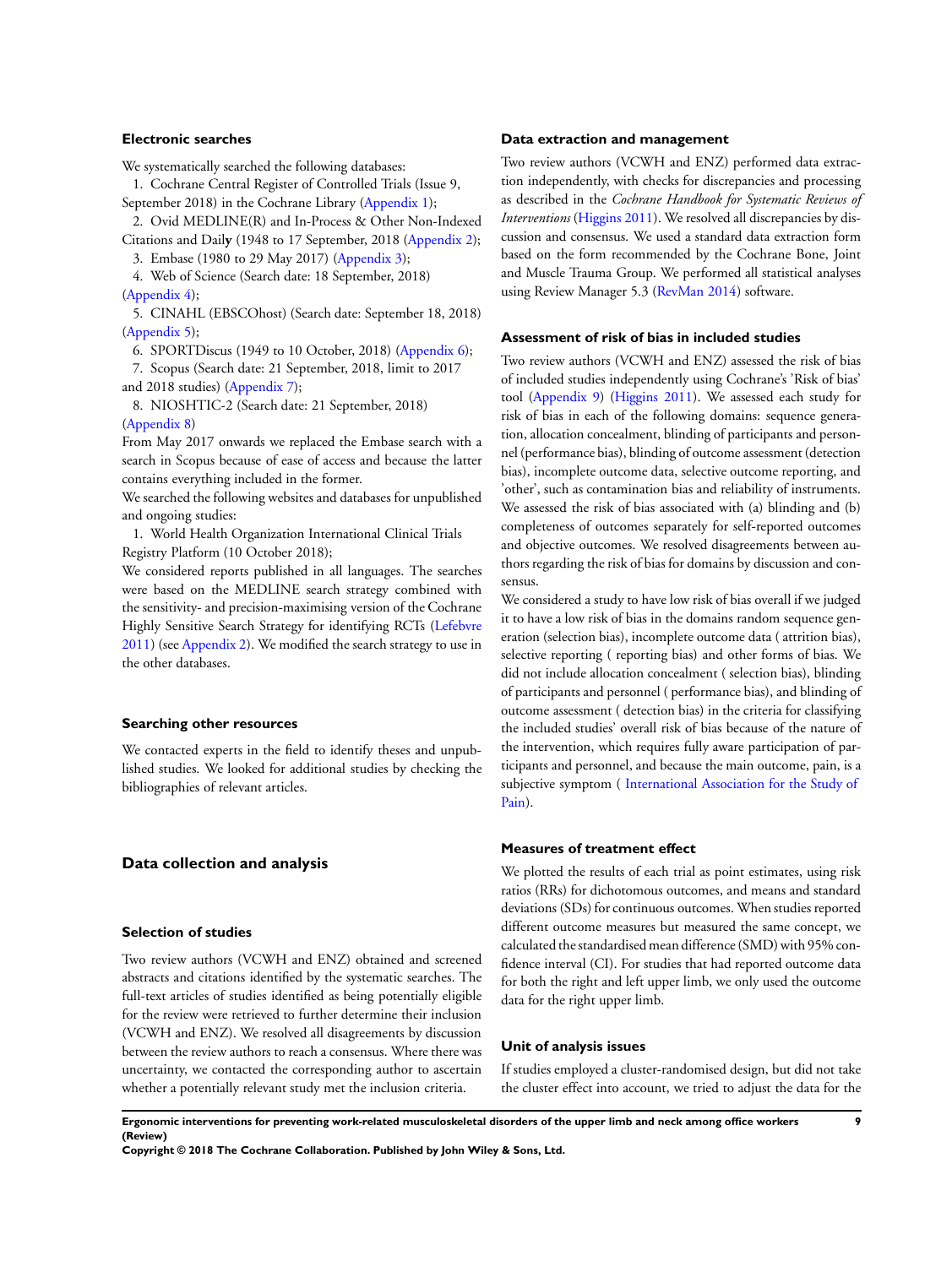effect of clustering by calculating the design effect based on an assumed intra cluster correlation of 0.1.

### **Dealing with missing data**

We dealt with missing data according to the recommendations in the *Cochrane Handbook for Systematic Reviews of Interventions* (Higgins 2011), that is, we contacted study authors to request missing data.

#### **Assessment of heterogeneity**

First, we assessed whether studies were sufficiently homogeneous to be included in one comparison. We based this judgment on the similarity of the type of interventions, what the control condition was, the outcome and when the outcome was measured (short term: three to eight weeks, intermediate: eight weeks to six months, or long-term: six months or longer).

Second, we tested for statistical heterogeneity by means of the I² statistic as presented in the meta-analysis graphs generated by the Review Manager 5 software (RevMan 2014). When this test statistic was greater than 50% we considered there to be substantial heterogeneity between studies. In such cases we employed the random-effects meta-analysis and we downgraded the quality of evidence according to the GRADE system for the relevant comparisons.

#### **Assessment of reporting biases**

If, in future updates of this review, we are able to pool more than ten trials in any single meta-analysis, we will create and examine a funnel plot to explore possible small study biases.

### **Data synthesis**

We pooled results of studies if they had a similar type of intervention, control conditions, and outcome. When studies were statistically heterogeneous, we used a random-effects model; otherwise we used a fixed-effect model. We pooled study results data with Review Manager 5 software (RevMan 2014).

We considered the types of interventions evaluated in each of the studies and found the studies assessing the effectiveness of ergonomic computer mouse or arm support (physical ergonomic interventions), supplementary breaks or reduced work hours (organisational ergonomic interventions), and ergonomic training (cognitive ergonomic interventions) to be sufficiently similar to be pooled for comparison.

We assessed the overall quality of the evidence contributing to the primary outcomes for each important intervention, using the GRADEpro GDT software (GRADEpro GDT).

Our judgement of the quality of the evidence for a specific intervention-outcome combination was based on performance against the five GRADE domains: limitations of study design, inconsistency, indirectness (inability to generalise), imprecision (insufficient or imprecise data) of results, and publication bias across all studies that measured that particular outcome. The overall quality of the evidence for each outcome is the result of a combination of the assessments in all domains.

There are four grades of evidence:

1. high-quality evidence: there are consistent findings among at least 75% of RCTs with no limitations of the study design, consistent, direct and precise data and no known or suspected publication biases. Further research is unlikely to change either the estimate or our confidence in the results;

2. moderate-quality evidence: one of the domains is not met. Further research is likely to have an important impact on our confidence in the estimate of effect and might change the estimate;

3. low-quality evidence: two of the domains are not met. Further research is very likely to have an important impact on our confidence in the estimate of effect and is likely to change the estimate;

4. very-low-quality evidence: three of the domains are not met. We are very uncertain about the estimate.

#### **Subgroup analysis and investigation of heterogeneity**

If, in future updates of this review, we can include a sufficient amount of data we will conduct subgroup analyses based on: type of job, gender, and rigour of outcome measurement.

#### **Sensitivity analysis**

If, in future updates of this review, we can include a sufficient amount of data we will undertake sensitivity analyses by excluding the studies we judge to have a high risk of bias. In the current review this was not possible as we judged only one study to have a low risk of bias.

## **R E S U L T S**

#### **Description of studies**

### **Results of the search**

Our search strategy identified 2547 potentially relevant references after duplicates had been removed. Two review authors (VCWH and ENZ) assessed the titles, keywords, and abstracts of these references, and selected 48 potentially eligible references. We obtained the full-text publications for these 48 references.

We did not identify any additional references by searching the following additional databases: the US Centers for Disease Control

**Ergonomic interventions for preventing work-related musculoskeletal disorders of the upper limb and neck among office workers 10 (Review)**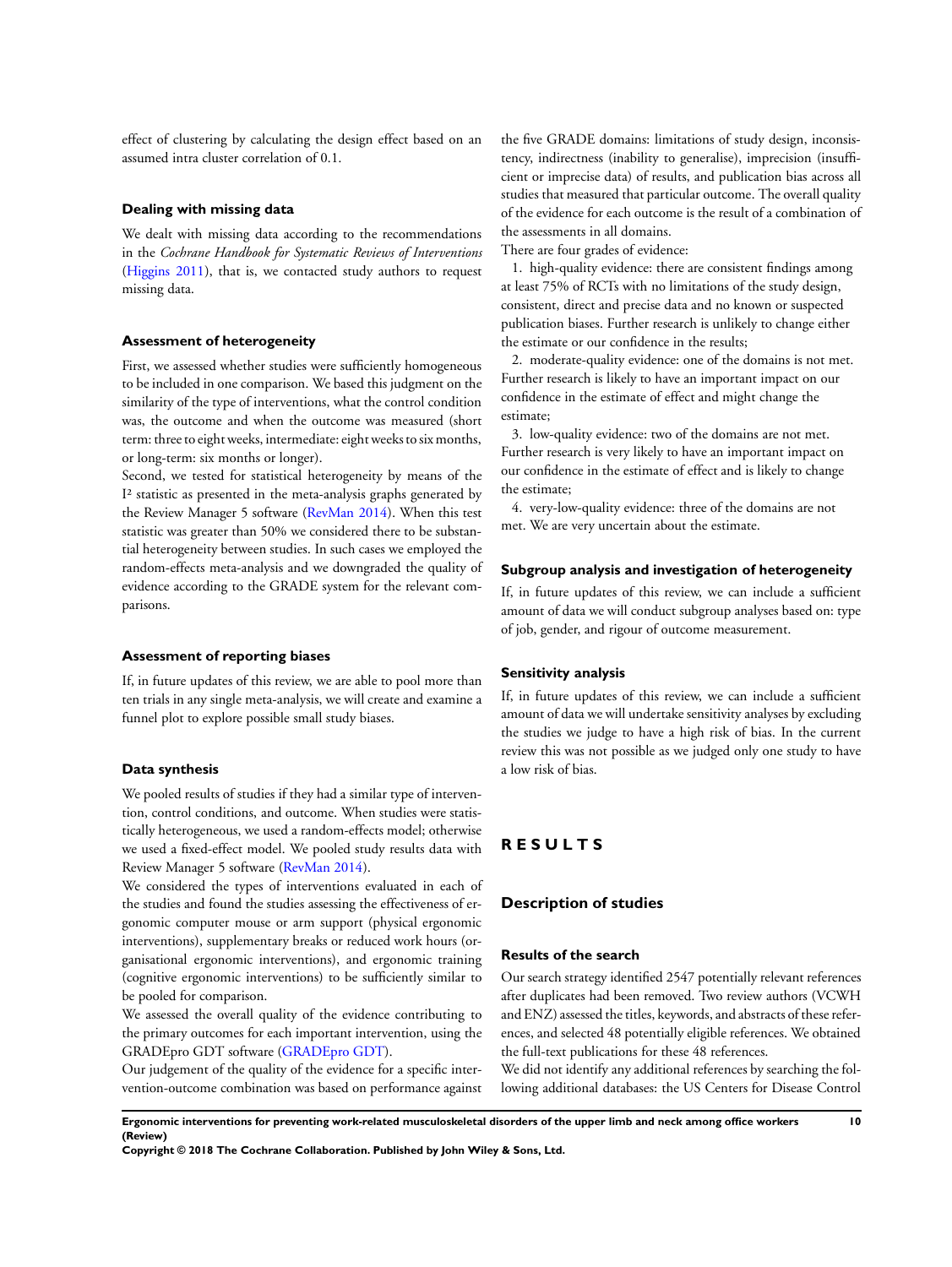and Prevention National Institute for Occupational Safety and Health (NIOSHTIC-2) database, and the International Occupational Safety and Health Information Centre (CIS) database. Our search for unpublished and ongoing studies, through the World Health Organization International Clinical Trials Registry Platform, identified one additional registered trial (Shariat 2016).

We checked the reference lists of all articles that we retrieved as full-text papers in order to identify potentially eligible studies. We did not identify any additional studies through this approach. Of the 48 full-text reports and one registered trial identified, we included 15 studies reported in 17 publications. We excluded 24 studies reported in 30 publications.We also identified two ongoing studies (Johnston 2014; Shariat 2016). See the PRISMA study flow diagram (Figure 1) for our description of the whole study inclusion process.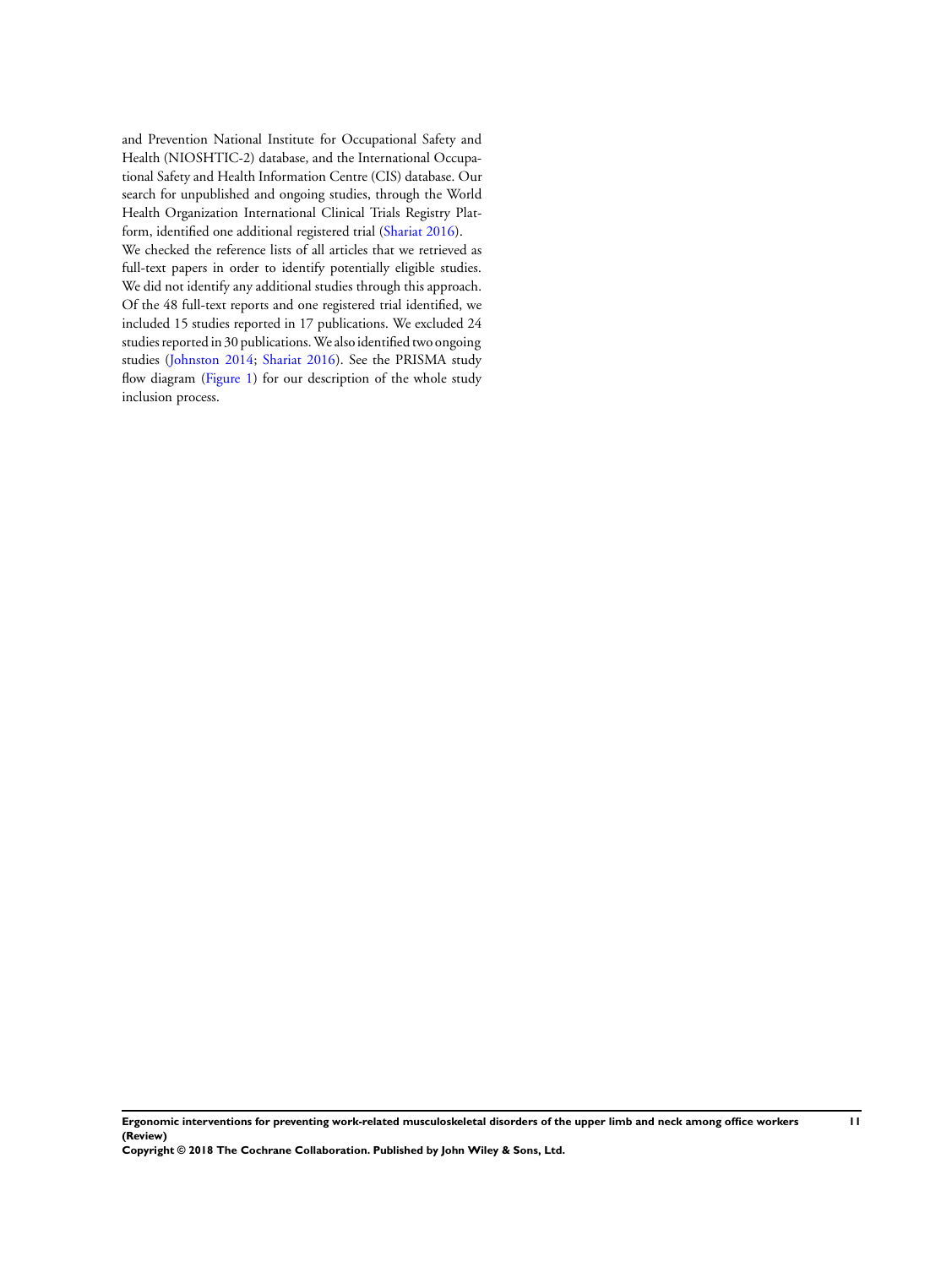

**Figure 1. PRISMA study flow diagram**

**Ergonomic interventions for preventing work-related musculoskeletal disorders of the upper limb and neck among office workers 12 (Review)**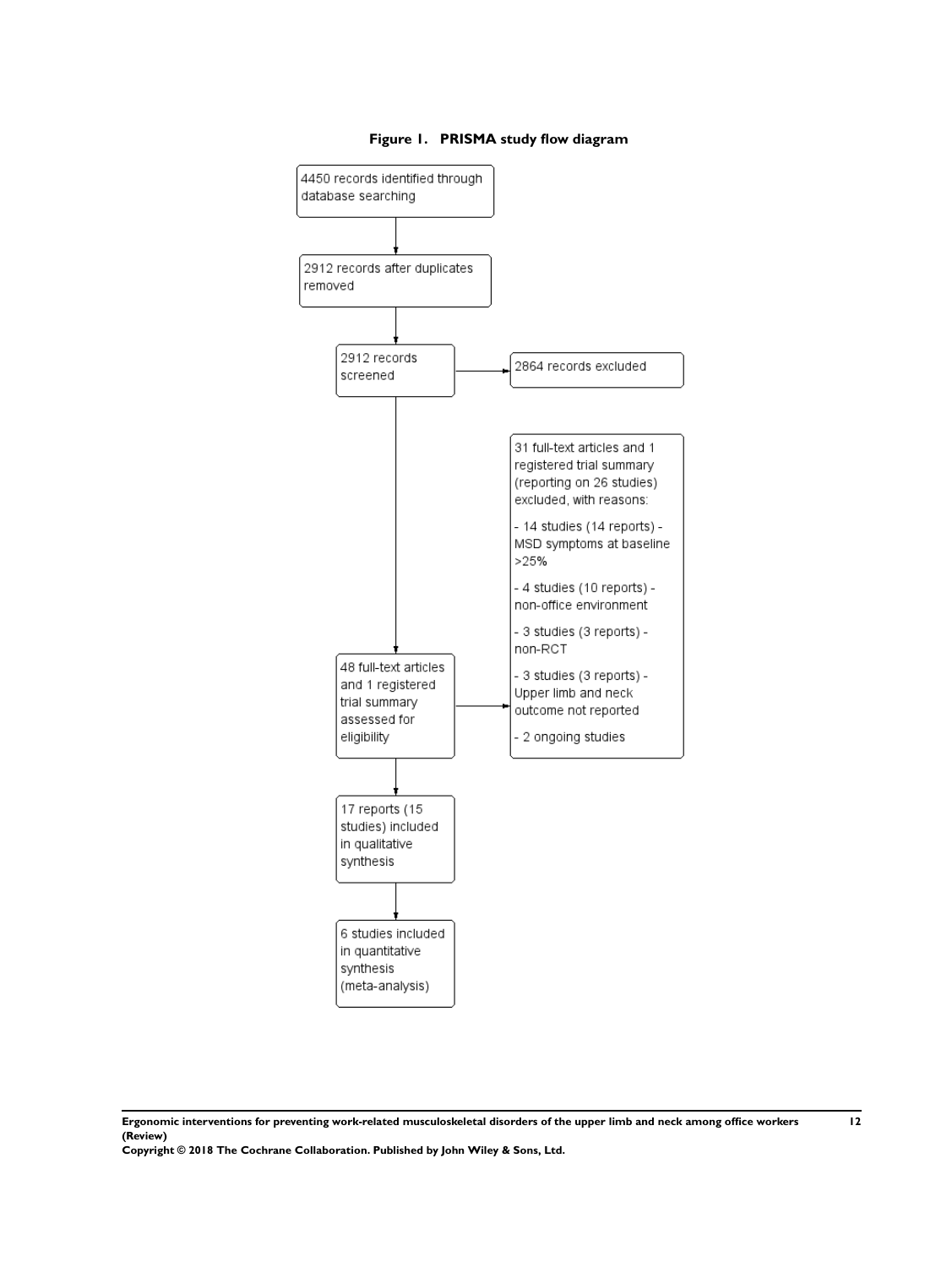### **Included studies**

We included 15 studies reported in 17 publications. These studies recruited a total of 2165 participants. For further details regarding the study populations and settings, see the Characteristics of included studies table.

### **Study Design**

All of the included studies were randomised controlled trials (RCTs); two used a cluster-randomised design (Brisson 1999; Baydur 2016), and another two used a cross-over design (Galinsky 2000; Galinsky 2007).

#### **Location and settings**

Nine studies were conducted in the United States (Bohr 2000; Bohr 2002; Conlon 2008; Galinsky 2000; Galinsky 2007; Gatty 2004; Gerr 2005; Greene 2005; Rempel 2006), three were conducted in Canada (Brisson 1999; McLean 2001; King 2013), and the remaining three studies were conducted in Finland (Lintula 2001), the United Kingdom (Graves 2015), and Turkey (Baydur 2016).

Three studies were conducted in data processing or call centres (Galinsky 2000; Galinsky 2007; Rempel 2006), four studies in universities or colleges (Brisson 1999; Gatty 2004; Greene 2005; Graves 2015), two studies in a transportation company (Bohr 2000; Bohr 2002), one study in an aerospace firm (Conlon 2008), one study among office workers in a municipality (Baydur 2016), one study among office employees and researchers (Lintula 2001), one study in a research organisation (King 2013), and two studies involved several sectors (insurance and financial companies, food product producers, government offices, and universities) (Gerr 2005; McLean 2001).

#### **Type of work**

All studies were conducted with participants who were using computers or who were conducting data processing in an office environment (Baydur 2016, Bohr 2000; Bohr 2002; Brisson 1999; Conlon 2008; Galinsky 2000; Galinsky 2007; Gatty 2004; Gerr 2005; Graves 2015; Greene 2005; King 2013; Lintula 2001; McLean 2001; Rempel 2006).

### **Type of interventions**

**Physical ergonomic interventions**

Five studies evaluated physical ergonomic interventions alone, which consisted of alternative computer mouse or arm supports, or both (Conlon 2008; Rempel 2006), arm support alone (Lintula 2001), sit-stand workstation (Graves 2015) and ergonomic posture intervention (Gerr 2005).

#### **Organisational ergonomic interventions**

Four studies evaluated organisational ergonomic interventions in the form of supplementary breaks or reduced work hours (Galinsky 2000; Galinsky 2007; McLean 2001; King 2013). Although the intervention was a biofeedback mouse in one study (King 2013), the objective of the mouse was to ensure workers take breaks from using the mouse.

#### **Cognitive ergonomic interventions**

No study specifically addressed cognitive processes.

#### **Training programmes**

Five studies evaluated ergonomic training programmes (Baydur 2016; Bohr 2000; Bohr 2002; Brisson 1999; Greene 2005).

#### **Multifaceted ergonomics interventions**

One study evaluated a combination of organisational and physical ergonomic interventions (Gatty 2004), which consisted of training, workstation redesign and task modification.

#### **Follow-up period**

Five studies had a short follow-up period of between four and eight weeks (Galinsky 2000; Galinsky 2007; Graves 2015; Greene 2005; Lintula 2001; McLean 2001). One study had an intermediateterm follow-up period of 16 weeks (Gatty 2004), and eight studies had a long-term follow-up period of between six and 13 months (Baydur 2016, Bohr 2000; Bohr 2002; Brisson 1999; Conlon 2008; Gerr 2005; King 2013; Rempel 2006).

#### **Outcomes**

The incidence of musculoskeletal disorders (MSDs) was measured in three studies (Conlon 2008; Gerr 2005; Rempel 2006), and the prevalence of MSDs was measured in a further three studies (Brisson 1999; Gatty 2004; Greene 2005). The severity, intensity, discomfort, and strain associated with musculoskeletal conditions were measured in 13 studies (Baydur 2016; Bohr 2000; Bohr 2002; Conlon 2008; Galinsky 2000; Galinsky 2007; Gatty 2004; Graves

**Ergonomic interventions for preventing work-related musculoskeletal disorders of the upper limb and neck among office workers 13 (Review)**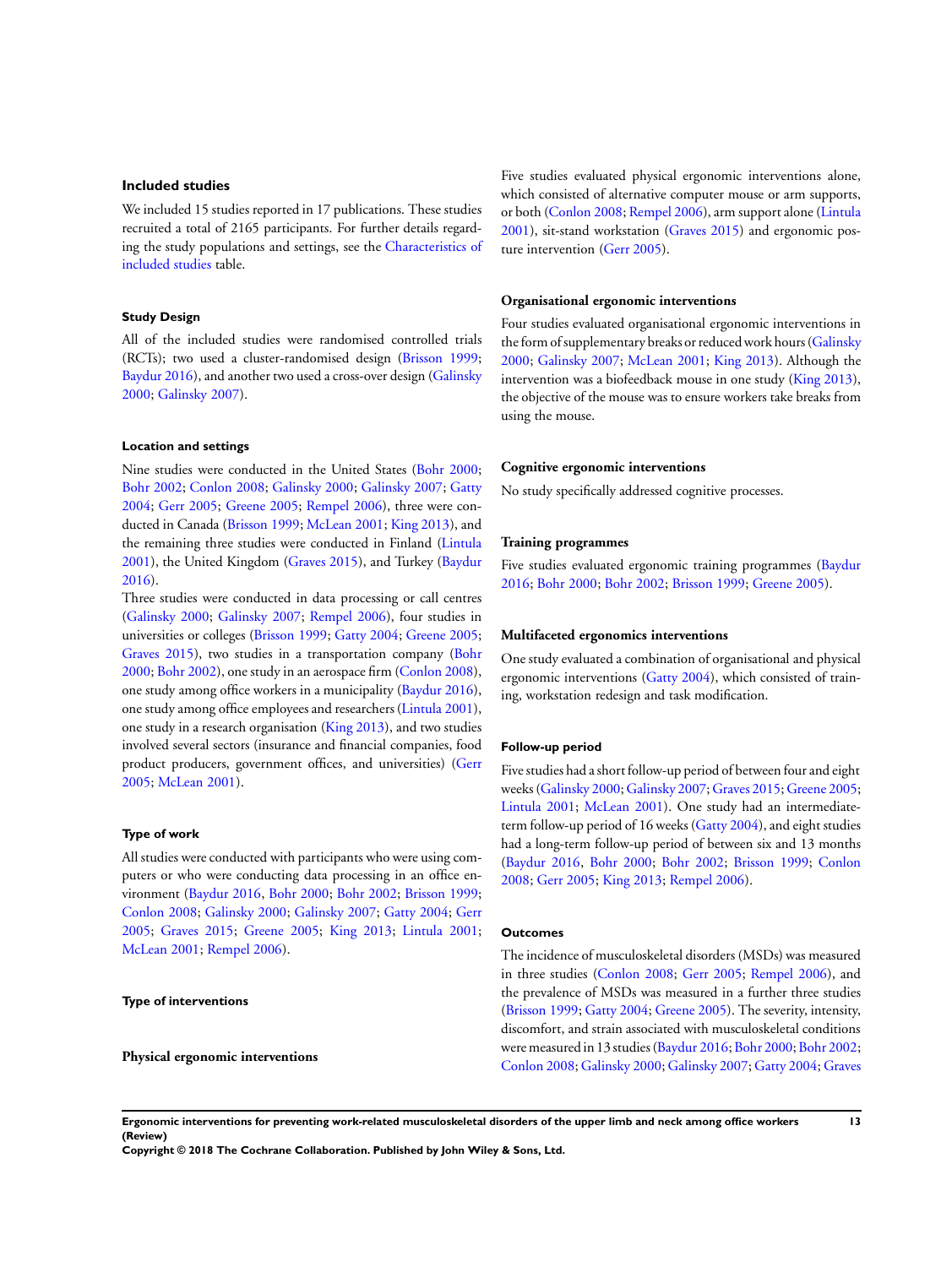2015; Greene 2005; King 2013; Lintula 2001; McLean 2001; Rempel 2006).

One study assessed disability (Baydur 2016).

Seven studies assessed compliance to interventions (Bohr 2000; Bohr 2002; Brisson 1999; Gatty 2004; Gerr 2005; Graves 2015; King 2013).

#### **Unit of analysis**

Brisson 1999, reported the number of clusters and the intracluster correlation coefficients (ICCs) for the neck or shoulder (0.0161) and for the wrist or hand (0.0007). The design effect of the study is calculated using the formula  $1 +$  (average cluster size  $-1$ ) x ICC. The results of the design effect are then used to calculate the effective (reduced) sample size. Baydur 2016 also provided us with the number of clusters. Based on the intracluster correlation coefficients of Brisson 1999 we adjusted the effective sample size for this study as well.

#### **Dealing with missing data**

We contacted five authors for clarification and additional data relating to six studies (Baydur 2016; Bohr 2000; Bohr 2002; Brisson 1999; Galinsky 2000; Galinsky 2007; McLean 2001), and we were able to use the additional data for four studies (Baydur 2016; Brisson 1999; Galinsky 2000; Galinsky 2007).

For Baydur 2016 we received the additional information that the number of clusters was 16 in the control group with a total of 58 workers and similarly there were 16 clusters in the intervention group with a total of 58 workers. For the cross-over trials, Galinsky 2000 and Galinsky 2007, we conducted our own paired analysis. For the analysis we received from the author data about the means and standard deviations of discomfort ratings after the intervention and after the control condition. We used the square root of the F-value as reported by the authors as a best estimate of the T-value to enable the calculation of the SE of the MD. We also calculated the SE based on assumed correlations of 0.5, 0.7 and 0.9 between the discomfort ratings of the intervention and control condition as proposed in the Handbook chapter 16.4.6. The assumption of a correlation of 0.85 agreed best with the values derived of the F-value and we took this correlation for imputing the SE values for both studies.

#### **Excluded studies**

Altogether we excluded 24 studies published in 30 reports. We excluded 14 studies because more than 25% of the participants reported musculoskeletal symptoms of the upper limb or neck, or both, at baseline (Danquah 2017; Dropkin 2015; Esmaeilzadeh 2014; Fostervold 2006; Ketola 2002; Levanon 2012; Mahmud 2011; Mann 2013; Meijer 2009a; Meijer 2009b; Mekhora 2000; Parry 2015; Ripat 2006; Spekle 2010). We excluded three studies because they were not RCTs (Aaras 1998; Amick 2003; Amick 2012), and a further three studies because they had not measured the effectiveness of interventions on disorders of the upper limb or neck, or both (Chau 2014; De Cocker 2016; Krause 2010). We excluded two more studies (one of which, Thorp 2014, was reported in two reports) because they were conducted in a laboratory setting (Robertson 2013; Thorp 2014). We excluded two studies (one of which, Driessen 2008, was reported in six reports) where the participants consisted of workers other than office workers (Driessen 2008; Faucett 2002). For further details regarding the study populations and settings see the Characteristics of excluded studies table. In addition to the 24 studies excluded in this review update, we also excluded the studies that were not undertaken in office workers that had been included in the previous version of this review (Hoe 2012a): von Thiele 2008 and Yassi 2001.

### **Risk of bias in included studies**

#### **Allocation**

Five studies (Conlon 2008; Gerr 2005; Graves 2015; King 2013; Rempel 2006) used a random number table or equivalent for generating a random sequence and therefore we judged them to have a low risk of allocation bias. In Graves 2015, it was indicated that they completed allocation by alternating between intervention and control, and that they did not conceal the allocation, so we judged this study as having high risk of bias. All the other studies did not report using adequate measures for concealing allocation, such as using sealed opaque envelopes, and thus we judged them to have an unclear risk of bias.

#### **Blinding**

Blinding of the interventions was not performed in most of the studies, as blinding of physical, organisational and cognitive ergonomic interventions is difficult to achieve. Therefore, we judged 12 studies to have a high risk for performance bias. The remaining three studies assessed organisational ergonomic interventions of work breaks and work hours (Galinsky 2000; Galinsky 2007; McLean 2001). Although complete blinding for breaks was not possible in these studies, the use of a strict protocol for taking breaks by the use of either custom-made electrical timers, or the 'Ergobreak' computer programme, minimised the risk of bias. Therefore, we judged these three studies to have a low risk of performance bias.

Although in three studies (Brisson 1999; Conlon 2008; Rempel 2006), the physical examination for the detection of MSD was blinded, the examination was only performed on participants who self-reported symptoms meeting the case definition, which may lead to detection bias. Thus, we rated the risk of detection bias as high for all 15 studies.

**Ergonomic interventions for preventing work-related musculoskeletal disorders of the upper limb and neck among office workers 14 (Review)**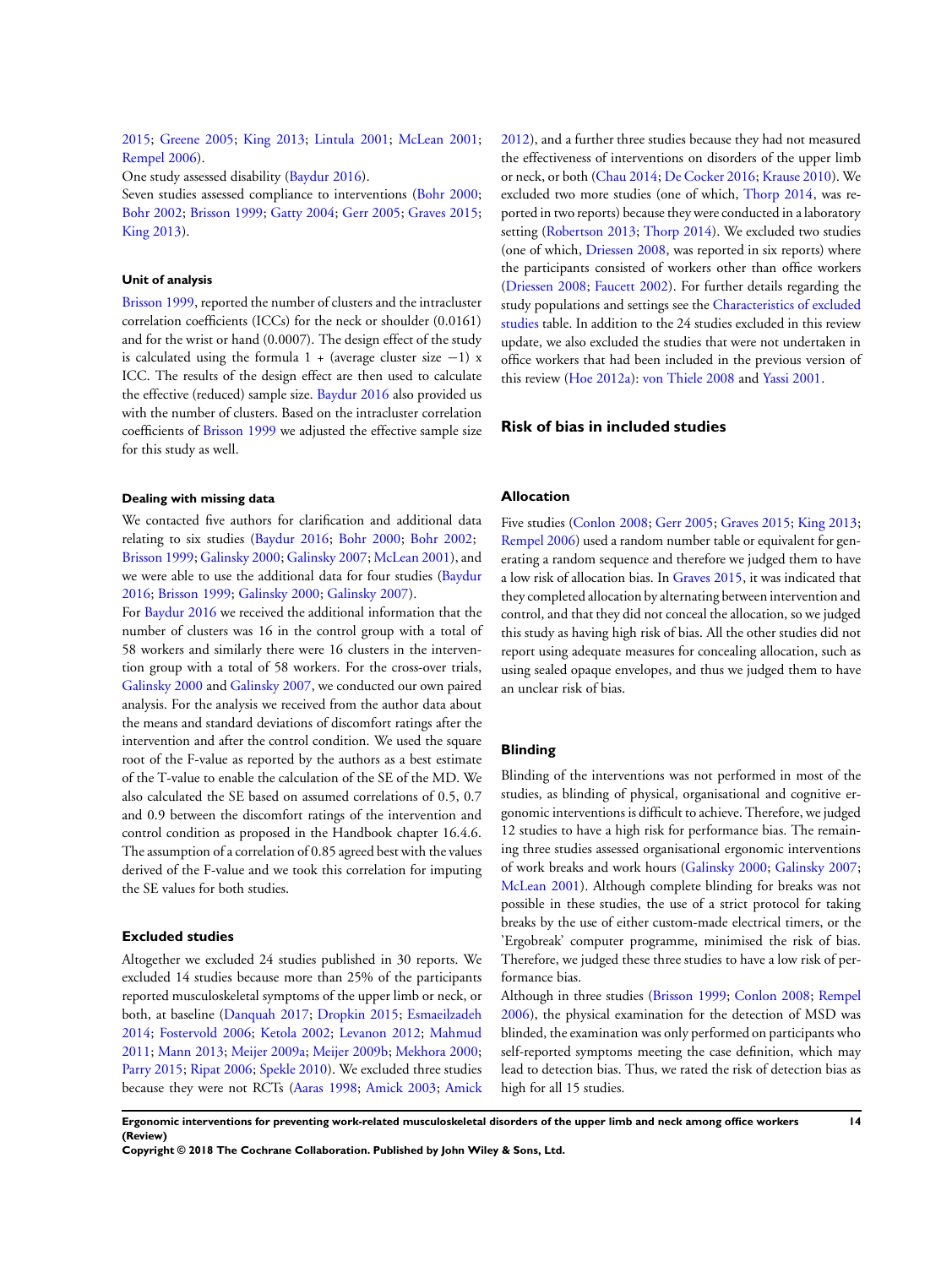#### **Incomplete outcome data**

Four studies conducted an intention-to-treat (ITT) analysis (Conlon 2008; Gerr 2005; King 2013; Rempel 2006), one study had no loss to follow-up (Lintula 2001), and four studies had a low drop-out rate (Baydur 2016; Brisson 1999; Graves 2015; King 2013). We rated these nine studies as having a low risk of attrition bias. We rated five studies (Bohr 2000; Bohr 2002; Galinsky 2000; Galinsky 2007; Gatty 2004) as having a high risk of attrition bias, as they did not conduct ITT analyses. In addition, one of these five studies had an uneven drop-out rate across the groups (Bohr 2000), and four studies had a high drop-out rate (Galinsky 2000; Galinsky 2007; Gatty 2004; Bohr 2002). We rated two studies as having an unclear risk of attrition bias as they did not conduct ITT analyses and information on their drop-out rate was limited (Greene 2005; McLean 2001).

### **Selective reporting**

We judged all 15 included studies to be free of selective reporting because they reported all outcomes described in the methods.

#### **Other potential sources of bias**

We judged 11 studies to have a high risk of bias from other potential sources (Baydur 2016; Bohr 2000; Bohr 2002; Brisson 1999; Conlon 2008; Galinsky 2007; Gatty 2004; Gerr 2005; Graves 2015; Lintula 2001; McLean 2001), two studies to have a low risk of other bias (Galinsky 2000; Rempel 2006), and another two studies had an unclear risk of other bias (Greene 2005; King 2013).

Five studies did not report baseline data on the outcome measures (Baydur 2016; Bohr 2000; Brisson 1999; Lintula 2001; McLean 2001). In Gatty 2004, the intervention group had lower average wrist-hand and upper back ache or pain intensity compared to the control group. In Conlon 2008, the participants who volunteered for the study had higher levels of discomfort than non-participants. In two studies (Bohr 2000; Bohr 2002), the close proximity of the workstations may have led to contamination of the intervention effect. In another two studies (Gerr 2005; Bohr 2002), there were large numbers of dropouts in the intervention and control groups; and although in Gerr 2005, the authors conducted ITT analysis, the large number of dropouts may have affected the findings. In the two cluster-RCTs (Brisson 1999; Baydur 2016), the latter did not report cluster size.

Of the two cross-over RCTs (Galinsky 2000; Galinsky 2007), the latter had potential for a carry-over effect. The authors did not report if they had a wash-out period between the two data collection periods.

#### **Overall risk of bias per study**

Overall, we found that the risk of bias in the included studies was high. Of the 15 studies, we judged only one study, Rempel 2006, to have a low risk of bias overall. For details on our a priori criteria for assigning 'Risk of bias' judgements to studies overall, see Assessment of risk of bias in included studies. See Figure 2 for an overview of our judgements about each 'Risk of bias' item, presented as percentages across all included studies. Figure 3 shows the 'Risk of bias' summary of each 'Risk of bias' item for each included study.

**Figure 2. 'Risk of bias' graph: review authors' judgements about each 'Risk of bias' item presented as percentages across all included studies.**



**Ergonomic interventions for preventing work-related musculoskeletal disorders of the upper limb and neck among office workers 15 (Review)**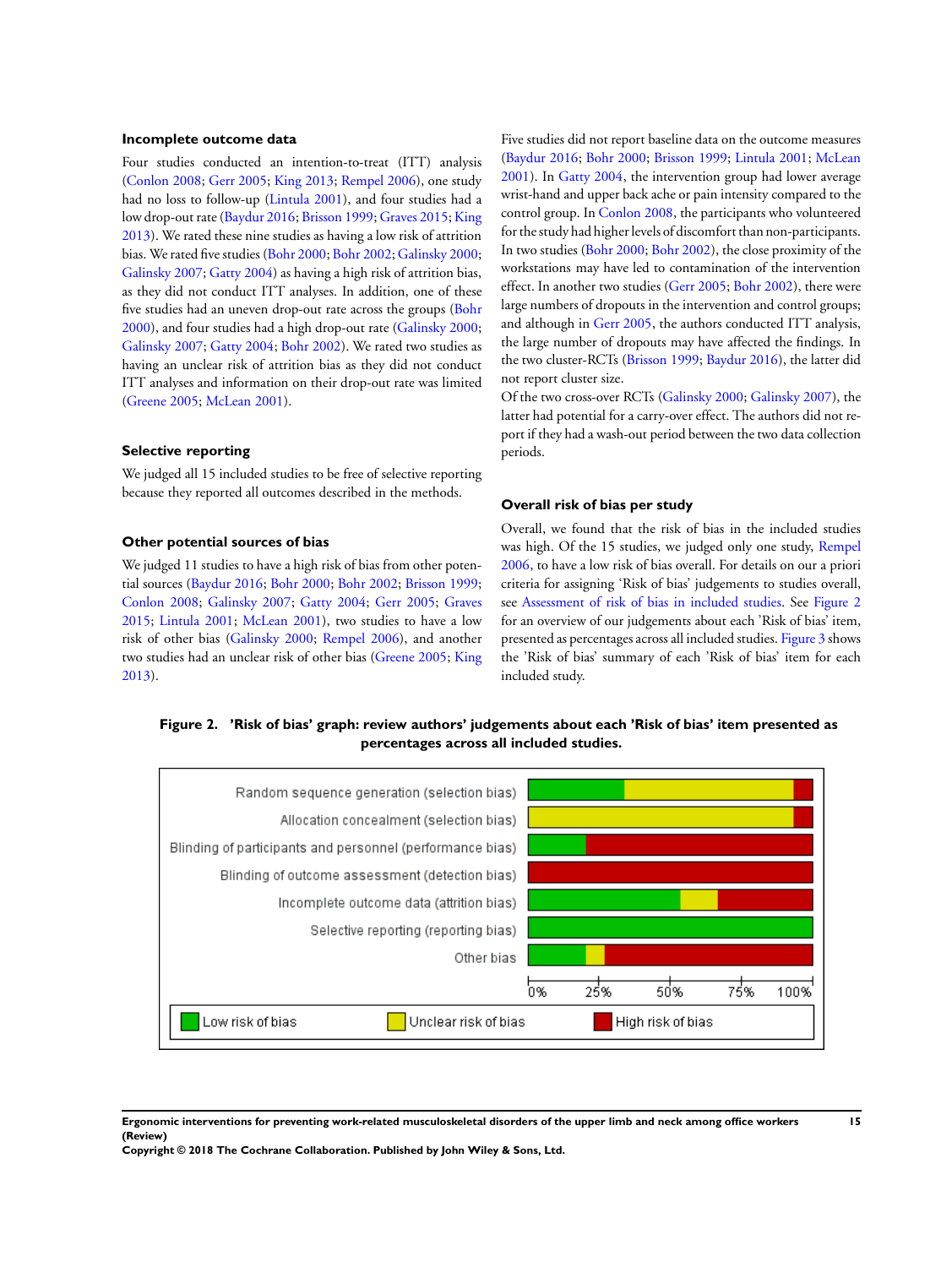

**Figure 3. 'Risk of bias' summary: review authors' judgements about each 'Risk of bias' item for each included study.**

**Ergonomic interventions for preventing work-related musculoskeletal disorders of the upper limb and neck among office workers 16 (Review)**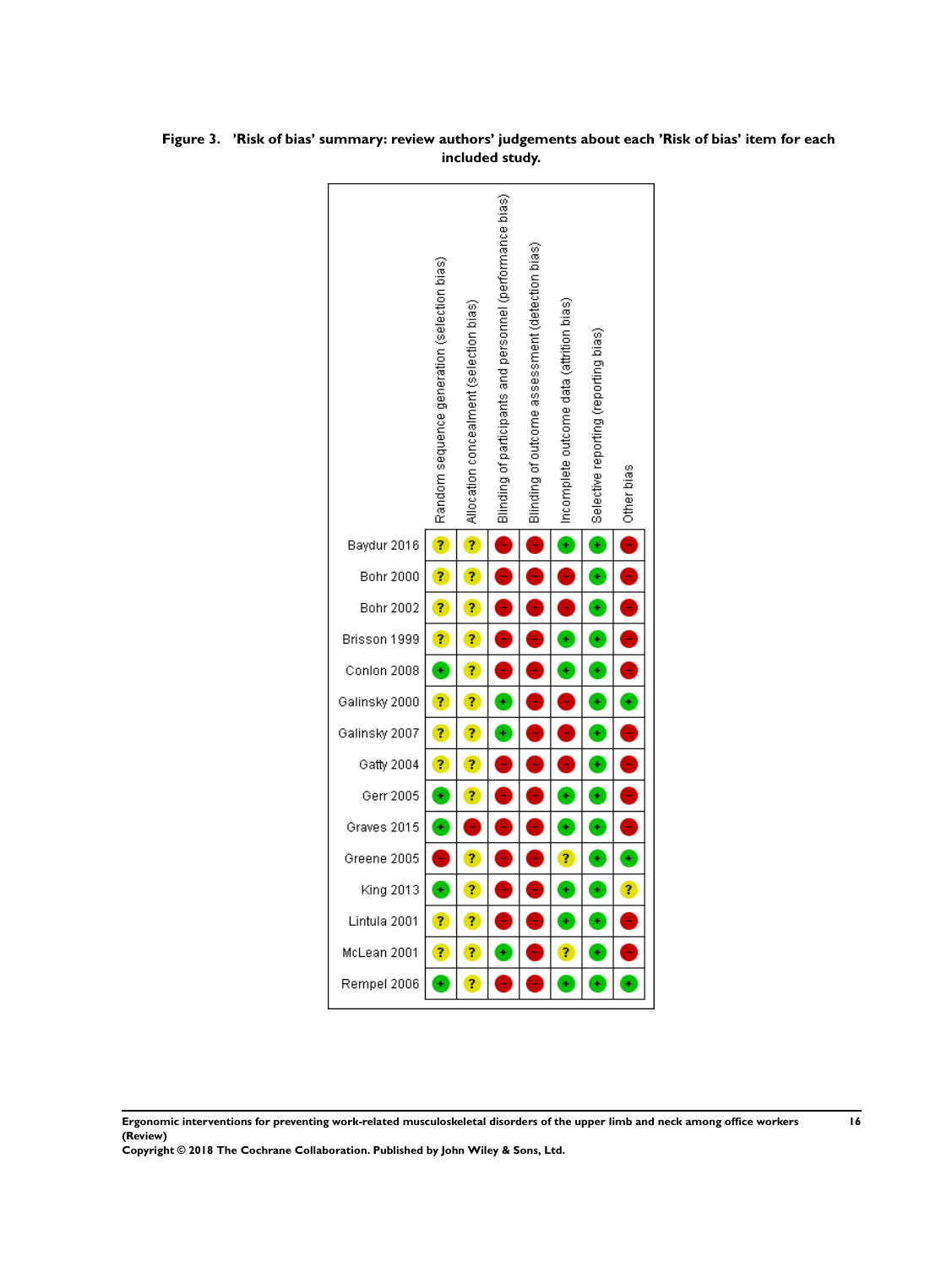### **Effects of interventions**

See: **Summary of findings for the main comparison** Arm support combined with alternative mouse versus conventional mouse alone; **Summary of findings 2** Arm support with conventional mouse versus conventional mouse alone; **Summary of findings 3** Alternative mouse alone versus conventional mouse alone; **Summary of findings 4** Alternative workstation adjustment compared to no workstation adjustment; **Summary of findings 5** Workstation adjustment according to OSHA/NIOSH recommendation compared to no workstation adjustment; **Summary of findings 6** Sit-stand workstation versus normal workstation; **Summary of findings 7** Supplementary breaks versus normal breaks; **Summary of findings 8** Ergonomic training programme for preventing work-related musculoskeletal disorders of the upper limb and neck in adults; **Summary of findings 9** Biofeedback (vibration) to reduce hand idle time on mouse versus no intervention

### **1. Physical ergonomic interventions**

We found five studies that evaluated the effectiveness of interventions involving physical ergonomic interventions (Conlon 2008; Gerr 2005; Graves 2015; Lintula 2001; Rempel 2006) .

**1.1 Arm support with an alternative computer mouse versus conventional mouse alone**

### **1.1.1 Outcome: incidence of neck or shoulder disorders and severity/intensity of neck or shoulder discomfort at 12 month follow-up**

We found low-quality evidence, based on two studies (Conlon 2008; Rempel 2006), that the use of an arm support together with an alternative mouse decreased neck or shoulder discomfort scores when compared to using a conventional mouse alone (standardised mean difference (SMD) −0.41; 95% confidence interval (CI) −0.69 to −0.12; Analysis 1.1). In the same two studies, there is moderate-quality evidence that using an arm support with an alternative mouse decreased the incidence of neck or shoulder disorders (risk ratio (RR) 0.52; 95% CI 0.27 to 0.99; Analysis 1.2) when compared with using a conventional mouse alone.

### **1.1.2 Outcome: incidence of right upper limb disorders and severity/intensity of right upper limb discomfort at 12 month follow-up**

We found low-quality evidence, from two studies (Conlon 2008; Rempel 2006), that the use of an arm support together with an

alternative mouse decreased right upper limb discomfort scores when compared to using a conventional mouse alone (SMD −0.34; 95% CI−0.63 to−0.06;Analysis 1.3). However, the same two studies provided moderate-quality evidence which showed no considerable difference between the interventions in the incidence of right upper limb disorders (RR 0.73; 95% CI 0.32 to 1.66; Analysis 1.4).

### **1.1.3 Outcome: incidence of upper body disorders at 12 month follow-up**

We found moderate-quality evidence, from two studies (Conlon 2008; Rempel 2006), that there is no considerable difference in the incidence of upper body disorders (RR 0.66; 95% CI 0.42 to 1.04; Analysis 1.5) between the group that used an arm support together with an alternative mouse and the group that used a conventional mouse alone.

### **1,1,4 Outcome: work-related function**

Data is not available for this outcome measure.

### **1.1.5 Outcome: change in productivity (secondary outcome)**

In one study, Rempel 2006, an arm support together with an alternative mouse produced no significant difference in companytracked productivity when compared to using a conventional mouse alone, measured as change in percentage of work time (mean difference (MD) −0.10; 95% CI −5.09 to 4.89; Analysis 1.6), average time it takes to completely process a call (MD 8.00; 95% CI −24.23 to 40.53; Analysis 1.7), and calls per hour (MD −0.20; 95% CI −0.97 to 0.57; Analysis 1.8). The same study did, however, find an improvement in self-perceived productivity with an arm support together with an alternative mouse compared to a conventional mouse alone (odds ratio (OR) 2.33; 95% CI 1.01 to 5.41; Analysis 1.9).

### **1.2 Arm support with a conventional mouse versus conventional mouse alone**

### **1.2.1 Outcome: severity/intensity of neck-shoulder-arm musculoskeletal strain at 6-week follow-up**

We found very low-quality evidence, based on one study (Lintula 2001), of no considerable change in self-reported musculoskeletal strain with the use of an arm support versus no arm support (MD −3.00; 95% CI −34.47 to 28.47; Analysis 2.1).

**Ergonomic interventions for preventing work-related musculoskeletal disorders of the upper limb and neck among office workers 17 (Review)**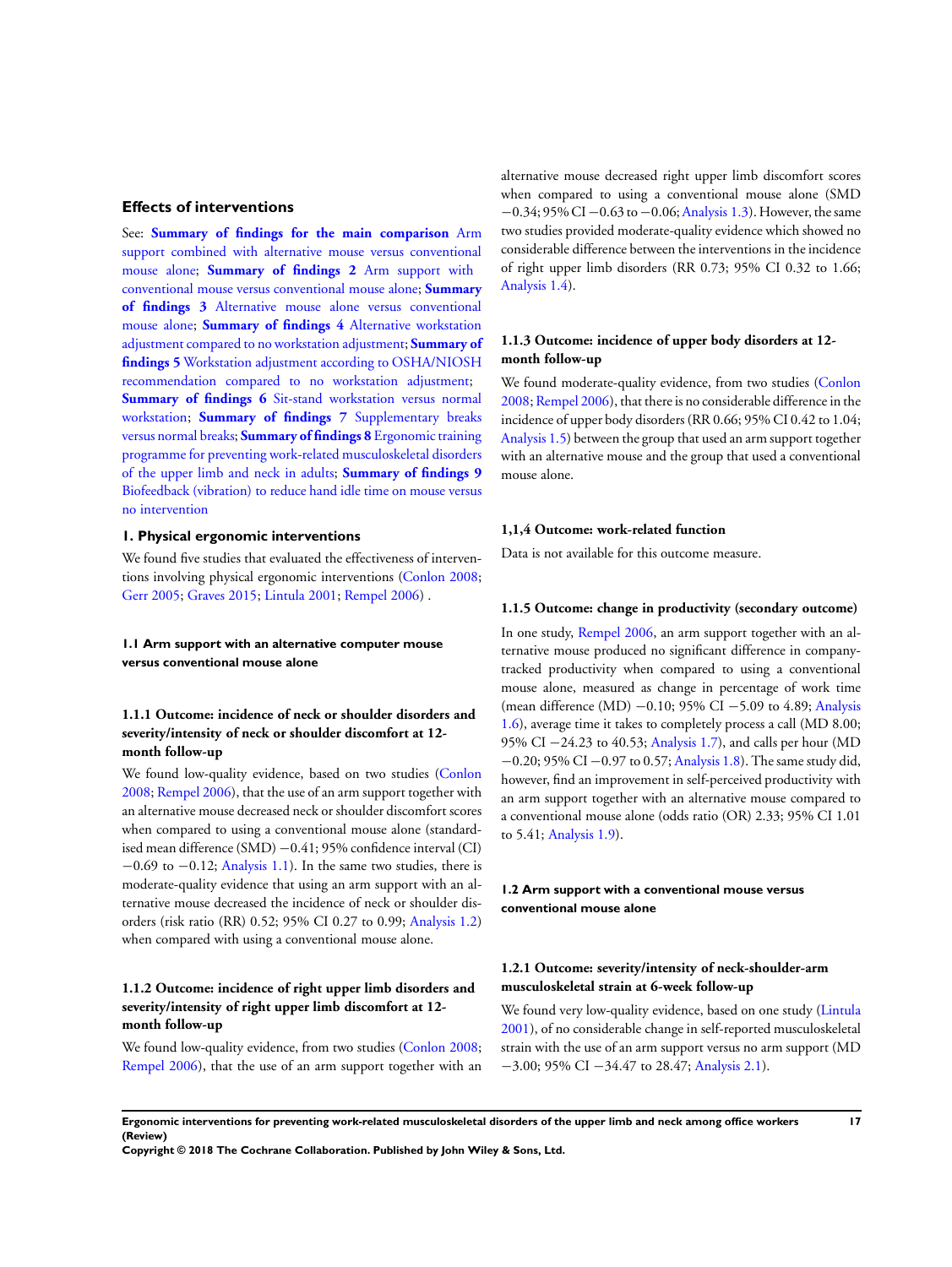### **1.2.2 Outcome: incidence of neck-shoulder disorderand severity/intensity of neck-shoulder discomfort at 12-month follow-up**

We found low-quality evidence, based on two studies (Conlon 2008; Rempel 2006), that there is no considerable difference in neck or shoulder discomfort scores when using an arm support with a conventional mouse versus using a conventional mouse alone (SMD 0.02; 95% CI −0.26 to 0.30; Analysis 2.2). The same two studies also produced inconsistent evidence that there is no considerable difference in the incidence of neck or shoulder disorders (RR 0.91; 95% CI 0.12 to 6.98; Analysis 2.3), but the heterogeneity between the two studies was high ( $I^2 = 86\%$ ), with one study showing a beneficial effect and one study showing a harmful effect. The outcome was included in the meta-analysis although the heterogeneity was found to be high, as the other outcome measures from the two studies have been included in meta analysis in the other sections and was found to have low heterogeneity.

### **1.2.3 Outcome: incidence of right upper limb disorder and severity/intensity of right upper limb discomfort at 12 month follow-up**

We found low-quality evidence, based on two studies (Conlon 2008; Rempel 2006), that there is no considerable difference in right upper limb discomfort score when using an arm support with a conventional mouse versus using a conventional mouse alone (SMD−0.07; 95% CI−0.35 to 0.22;Analysis 2.4). The same two studies also produced moderate-quality evidence of no difference between the interventions in the incidence of right upper limb disorders (RR 1.07; 95% CI 0.58 to 1.96; Analysis 2.5).

### **1.2.4 Outcome: incidence of upper body disorder (neck, shoulder, and upper limb) at 12-month follow-up**

We found moderate-quality evidence, based on two studies (Conlon 2008; Rempel 2006), that there is no considerable difference in neck, shoulder, or upper limb disorders when using an arm support with a conventional mouse versus using a conventional mouse alone (RR 0.87; 95% CI 0.42 to 1.80; Analysis 2.6).

#### **1,2,5 Outcome: work-related function**

Data is not available for this outcome measure.

#### **1.2.6 Outcome: change in productivity (secondary outcome)**

One study, Rempel 2006, reported that there is no difference in company-tracked productivity, measured as change in percentage of work time (MD 0.40; 95% CI −3.50 to 4.30; Analysis 2.7) or calls per hour (MD −0.30; 95% CI −0.92 to 0.32; Analysis 2.9) when using an arm support with a conventional mouse versus using a conventional mouse alone. However, the company-tracked average time to process a call was shorter (MD 29.00; 95% CI 3.80 to 54.20; Analysis 2.8) and self-perceived productivity improved (OR 2.92; 95% CI 1.25 to 6.81 Analysis 2.10) when using an arm support with a conventional mouse versus using a conventional mouse alone.

#### **1.3 Arm support for both arms versus no arm support**

### **1.3.1 Outcome: Incidence or prevalence of musculoskeletal disorders (MSDs)**

Data is not available for this outcome measure.

### **1.3.2 Outcome: severity/intensity of neck-shoulder-arm musculoskeletal strain at 6-week follow-up**

We found very low-quality evidence, based on one study (Lintula 2001), that there is no considerable change in self-reported musculoskeletal strain when using an arm support for both arms versus not using one (MD 3.00; 95% CI −19.29 to 25.29; Analysis 3.1).

### **1,3,3 Outcome: work-related function**

Data is not available for this outcome measure.

#### **1.3.4 Outcome: secondary outcome**

Data is not available for this outcome measure.

### **1.4 Alternative mouse versus conventional mouse**

### **1.4.1 Outcome: incidence of neck or shoulder disorder and severity/intensity of neck or shoulder discomfort at 12 month follow-up**

We found low-quality evidence, based on two studies (Conlon 2008; Rempel 2006), that there is no considerable difference in neck or shoulder discomfort scores when using an alternative mouse versus using a conventional mouse (SMD 0.04; 95% CI −0.26 to 0.33; Analysis 4.1). The same two studies reported no considerable difference in the incidence of neck or shoulder disorders (RR 0.62; 95% CI 0.19 to 2.00; Analysis 4.2) but the heterogeneity between the studies was high  $(I^2 = 53\%).$ 

**Ergonomic interventions for preventing work-related musculoskeletal disorders of the upper limb and neck among office workers 18 (Review)**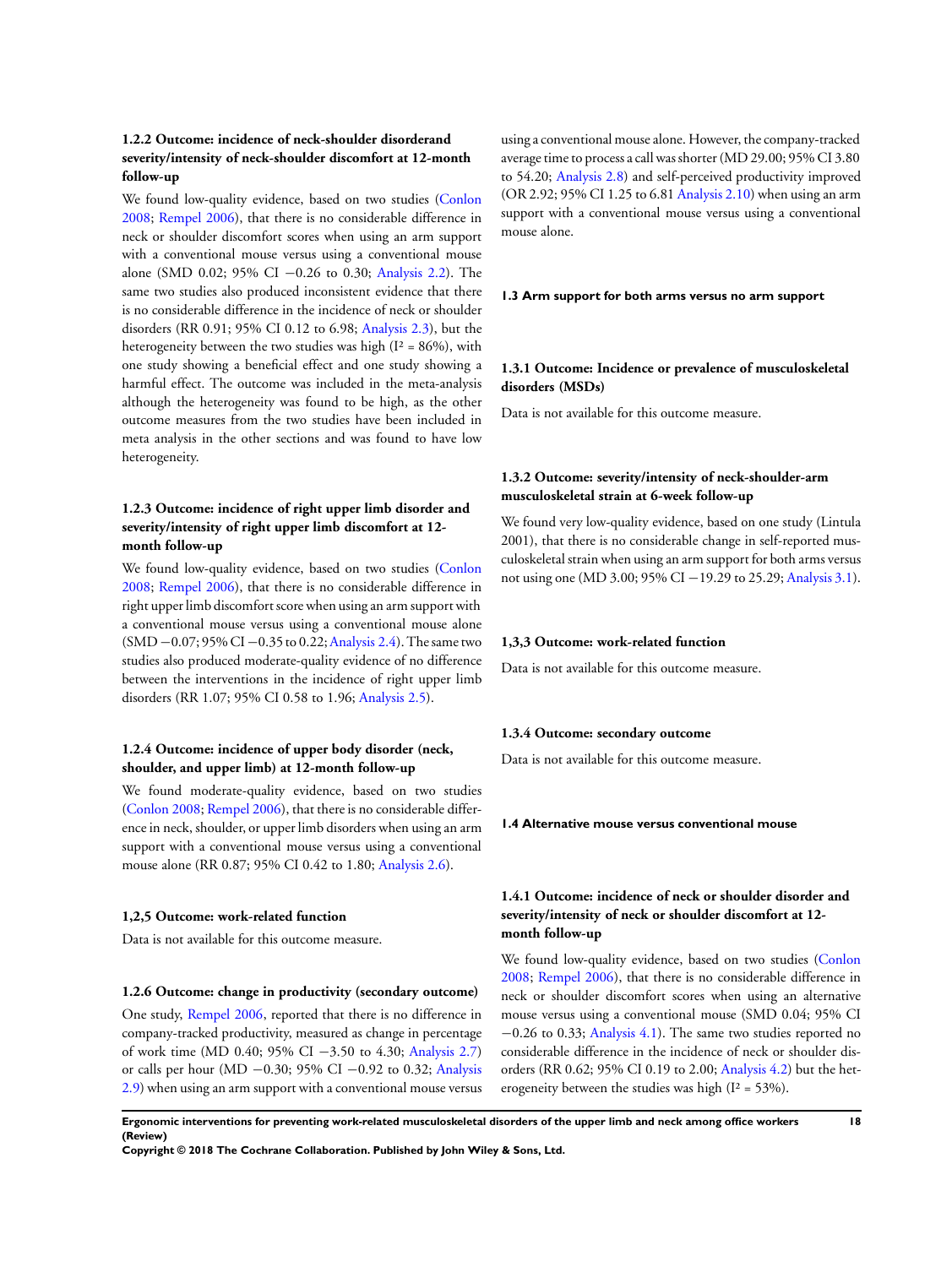### **1.4.2 Outcome: incidence of right upper limb disorder and severity/intensity of right upper limb discomfort at 12 month follow-up**

We found low-quality evidence, based on two studies (Conlon 2008; Rempel 2006), that there is no difference in right upper limb discomfort scores when using an alternative mouse versus using a conventional mouse (SMD 0.00; 95% CI −0.28 to 0.28; Analysis 4.4). For the same two studies there is no difference in right upper limb disorders (RR 0.91; 95% CI 0.48 to 1.72; Analysis 4.3).

### **1.4.3 Outcome: incidence of upper body disorder at 12 month follow-up**

We found moderate-quality evidence, based on two studies (Conlon 2008; Rempel 2006), that there is no difference in upper body disorders when using an alternative mouse versus using a conventional mouse (RR 0.79; 95% CI 0.52 to 1.21; Analysis 4.5).

#### **1,4,4 Outcome: work-related function**

Data is not available for this outcome measure.

### **1.4.5 Outcome: change in productivity (secondary outcome)**

One study, Rempel 2006, found no difference in company-tracked productivity, measured as change in percentage of working time (MD 2.74; 95% CI −1.04 to 6.52; Analysis 4.6), average time it takes to process a call (MD 15.00; 95% CI −7.21 to 37.21; Analysis 4.7), and calls per hour (MD 0.20; 95% CI  $-0.38$ to 0.78; Analysis 4.8). However, self-perceived productivity improved when using an alternative mouse versus using a conventional mouse (OR 2.33; 95% CI 1.01 to 5.41 Analysis 4.9).

#### **1.5 Workstation adjustment versus usual arrangement**

### **1.4.1 Outcome: Incidence or prevalence of musculoskeletal disorders (MSDs)**

Data is not available for this outcome measure.

### **1.5.2 Outcome: severity/intensity of neck or shoulder symptoms at one-week follow-up**

We found very low-quality evidence, based on one study (Gerr 2005), that there is no difference in neck or shoulder symptoms when using an alternative workstation adjustment versus no intervention (RR 1.08; 95% CI 0.73 to 1.59; Analysis 5.1), or when using the Occupational Safety and Health Administration (OSHA), United State Department of Labour or the National Institute of Occupational Safety and Health (NIOSH), Center of Disease

Control and Prevention prescribed workstation adjustment versus no intervention (RR 1.19; 95% CI 0.79 to 1.78; Analysis 6.1).

### **1.5.3 Outcome: severity/intensity of hand or arm symptoms at one-week follow-up**

We found very low-quality evidence, based on one study (Gerr 2005), that there is no difference in hand or arm symptoms when using an alternative workstation adjustment versus no intervention (RR 0.83; 95% CI 0.50 to 1.39; Analysis 5.2), or when using OSHA or NIOSH prescribed workstation adjustment versus no intervention (RR 0.92; 95 % CI 0.56 to 1.50; Analysis 6.2).

### **1,5,4 Outcome: work-related function**

Data is not available for this outcome measure.

### **1.5.5 Outcome: overall compliance to all components of intervention (secondary outcome)**

We found very low-quality evidence, based on one study (Gerr 2005), that the overall compliance with all components of the alternative workstation adjustment was attained in 25.4% to 31.9% of participants at different times of the intervention. The same study provided very low-quality evidence showing that the overall compliance with all components of the OSHA or NIOSH prescribed workstation adjustment was attained in 37.6% to 42.4% of participants at different times of the intervention.

#### **1.6 Sit-stand workstation versus sitting desk**

### **1.6.1 Outcome: Incidence or prevalence of musculoskeletal disorders (MSDs)**

Data is not available for this outcome measure.

### **1.6.2 Outcome: severity/intensity of neck and shoulder discomfort at eight-week follow-up**

We found low-quality evidence, based on one study (Graves 2015), that using a sit-stand workstation produced no difference in neck and shoulder discomfort and pain score when compared with usual working conditions (−0.30; 95% CI−1.69 to 1.09; Analysis 7.1).

#### **1,6,3 Outcome: work-related function**

Data is not available for this outcome measure.

**Ergonomic interventions for preventing work-related musculoskeletal disorders of the upper limb and neck among office workers 19 (Review)**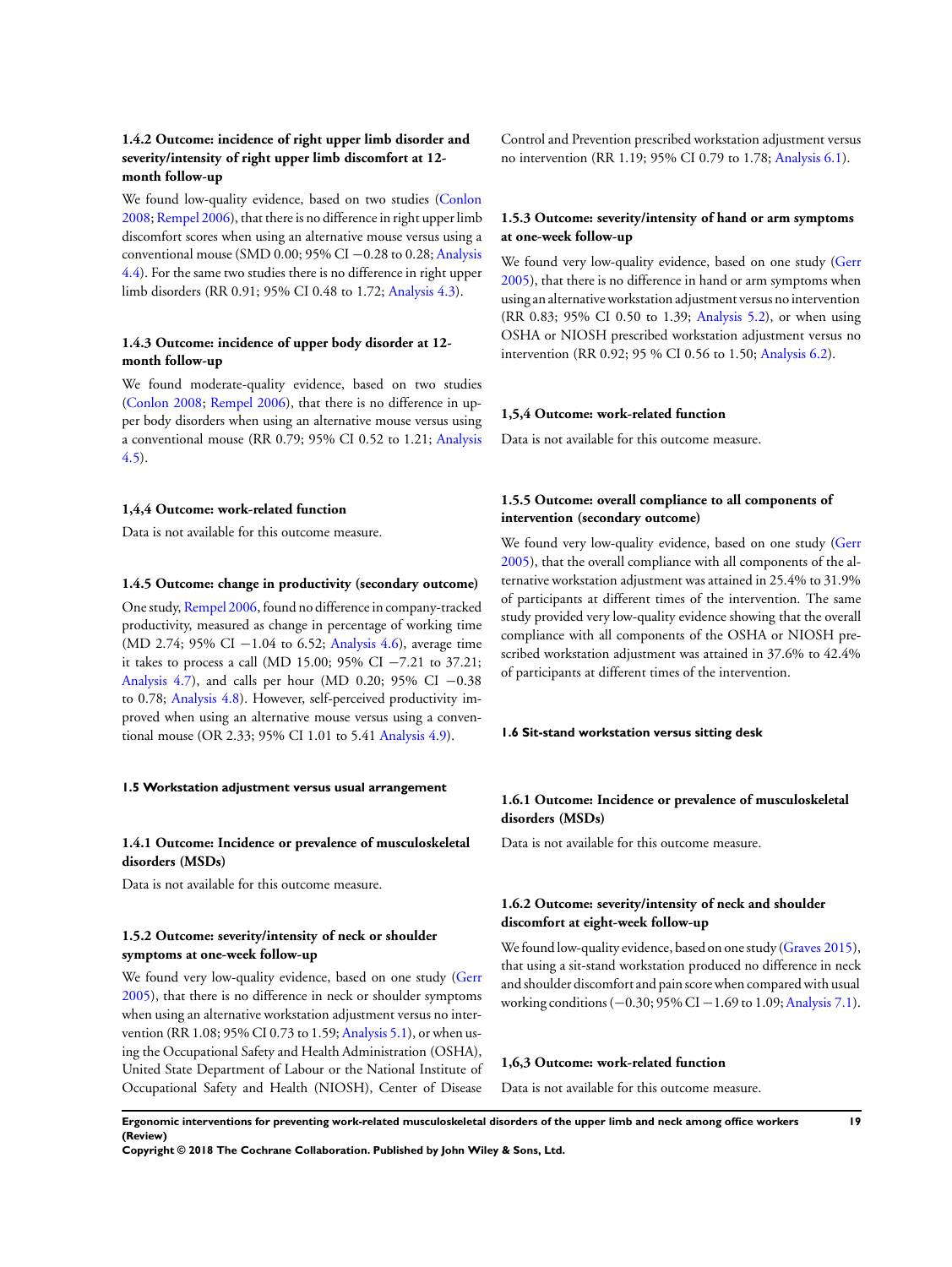### **1.6.4 Outcome: compliance with intervention (secondary outcome)**

One study, Graves 2015, found that the intervention group recorded less sitting time at eight weeks' follow-up when compared to baseline. Sitting time was 385.9 (SD 57.6) minutes per eighthour workday at baseline, versus 322.0 (SD 99.3) minutes at eight weeks' follow-up (MD −80.20 (95% CI −125.66 to −34.74; Analysis 7.2).

### **2. Organisational ergonomic interventions**

#### **2.1 Supplementary breaks versus conventional breaks**

### **2.1.1 Outcome: Incidence or prevalence of musculoskeletal disorders (MSDs)**

Data is not available for this outcome measure.

### **2.1.2 Outcome: severity/intensity of neck, right shoulder or upper arm discomfort at two-month follow-up**

We included data from two studies in this meta-analysis (Galinsky 2000; Galinsky 2007). We could not enter the data from one study, McLean 2001, into a meta-analysis as the authors reported no measure of variance and this could not be calculated from the information provided.

We found very low-quality evidence, based on two studies (Galinsky 2000; Galinsky 2007), that supplementary breaks significantly reduced the scores for neck discomfort (MD −0.25; 95% CI −0.40 to −0.11; Analysis 8.1) and right shoulder or upper arm discomfort (MD −0.33; 95% CI −0.46 to −0.19; Analysis 8.2) when compared with conventional breaks.

### **2.1.3 Outcome: severity/intensity of forearm or wrist or hand discomfort at two-month follow-up**

We found very low-quality evidence, based on two studies (Galinsky 2000; Galinsky 2007), that supplementary breaks significantly reduced right forearm or wrist or hand discomfort scores when compared with conventional breaks (MD −0.18; 95% CI −0.29 to −0.08; Analysis 8.3).

#### **2,1,4 Outcome: work-related function**

Data is not available for this outcome measure.

#### **2.1.5 Outcome: change in productivity (secondary outcome)**

Two studies reported no significant difference in productivity between supplementary breaks and conventional breaks (Galinsky 2000; McLean 2001). In Galinsky 2000, there is no significant difference between the two groups in productivity as measured by the mean number of keystrokes per hour and mean number of documents entered. In McLean 2001, there is no difference between the groups in productivity measured as the number of words typed.

#### **2.2 Biofeedback mouse for regulating breaks versus no intervention**

### **2.2.1 Outcome: Incidence or prevalence of musculoskeletal disorders (MSDs)**

Data is not available for this outcome measure.

### **2.2.2 Outcome: severity/intensity of shoulder pain at 25 week follow-up**

We found low-quality evidence, based on one study (King 2013), that there is no difference in shoulder pain intensity scores when using a vibrating mouse versus no intervention (MD −0.79; 95% CI −2.57 to 0.99; Analysis 9.1).

### **2.2.3 Outcome: severity/intensity of upper extremity pain at 25-week follow-up**

We found low-quality evidence, based on one study (King 2013), that there is no difference in upper extremity pain intensity scores when using a vibrating mouse versus no intervention (MD −1.64; 95% CI −6.85 to 3.57; Analysis 9.2).

#### **2,2,4 Outcome: work-related function**

Data is not available for this outcome measure.

### **2.2.3 Outcome: compliance with intervention (secondary outcome)**

In one study (King 2013), the intervention group had a relatively higher use of the mouse compared to total computer use, however the results were not significant (MD 14.80%; 95% CI -6.27 to 35.87; Analysis 9.3).

### **3. Cognitive ergonomic interventions**

We found no studies that specifically addressed the cognitive domain.

**Ergonomic interventions for preventing work-related musculoskeletal disorders of the upper limb and neck among office workers 20 (Review)**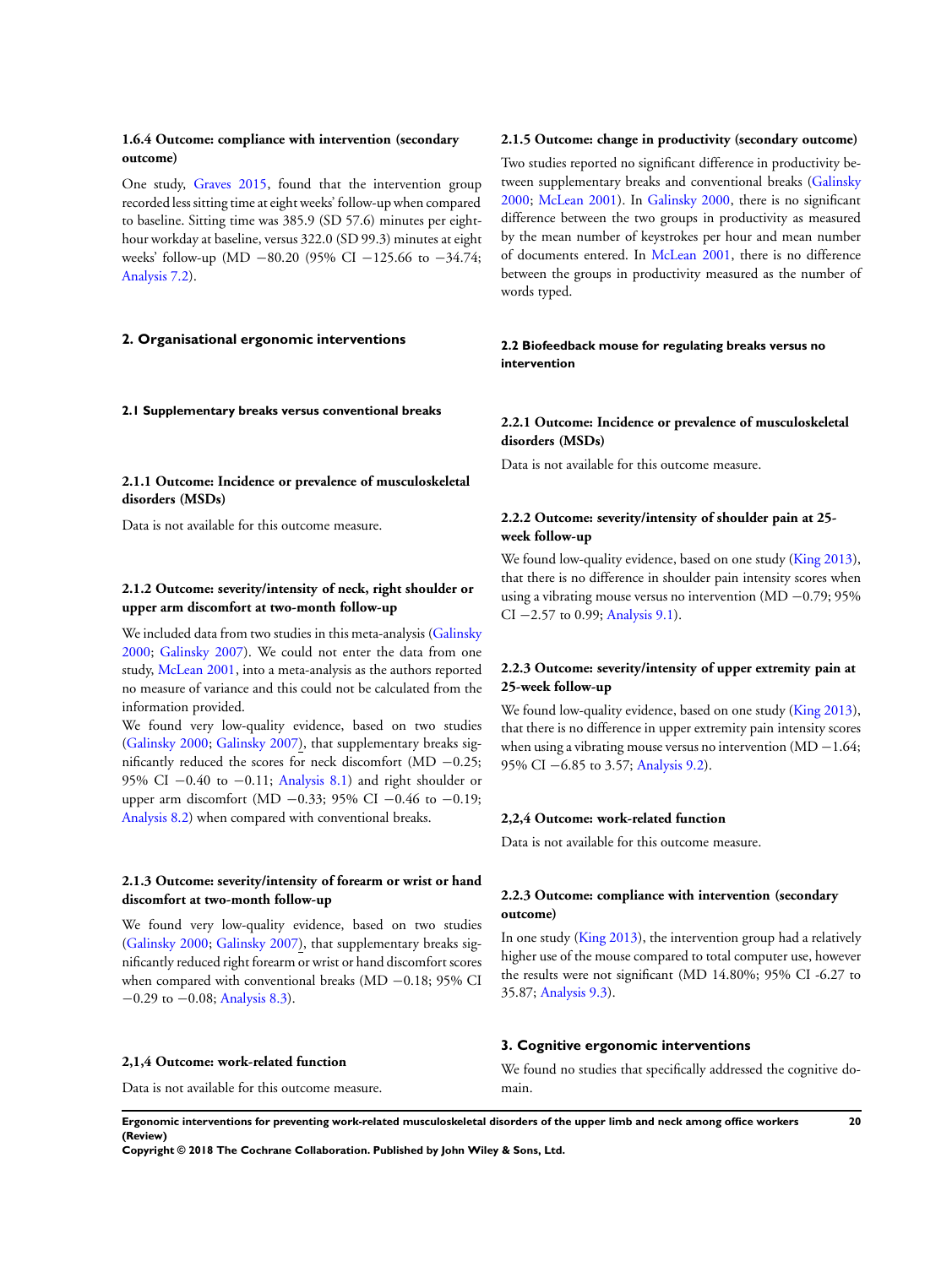### **4. Training interventions**

**4.1 Participatory ergonomic training intervention versus no intervention**

### **4.1.1 Outcome: Incidence of musculoskeletal disorders (MSDs)**

Data is not available for this outcome measure.

### **4.1.2 Outcome: prevalence of neck/shoulder musculoskeletal symptoms (by questionnaire) at six-month follow-up**

We found very low-quality evidence, based on two studies (Baydur 2016; Brisson 1999), that an ergonomic training intervention produced no considerable change in shoulder pain compared with no intervention (RR 0.76; 95% CI 0.47 to 1.21; Analysis 10.1). Data from one study, Brisson 1999, on neck or shoulder pain, were was used twice for analysis of shoulder and neck symptoms separately. The two studies showed heterogeneity, which ranged from 40% to 68%, which may be explained by differences in duration of study (the study by Baydur and colleagues was 13 months in duration and that of Brisson and colleagues was only six months).

### **4.1.3 Outcome: prevalence of neck musculoskeletal symptoms (by questionnaire) at six-month follow-up**

We found very low-quality evidence, based on two studies (Baydur 2016; Brisson 1999), that an ergonomic training intervention produced no change in neck pain when compared with no intervention (RR 0.82; 95% CI 0.58 to 1.17; Analysis 10.2). For the study by Brisson 1999, we used the same data as those used in Analysis 8.1 and Analysis 8.2, as the study reported only the prevalence of neck and shoulder pain together and did not report them as a separate entity.

### **4.1.4 Outcome: prevalence of wrist/hand musculoskeletal symptoms (by questionnaire) at six-month follow-up**

We found very low-quality evidence, based on two studies (Baydur 2016; Brisson 1999), that an ergonomic training intervention produces no change in wrist or hand pain when compared with no intervention (RR 0.63; 95% CI 0.36 to 1.09; Analysis 10.3).

### **4.1.5 Outcome: prevalence of neck or shoulder pain (by medical examination) at six-month follow-up**

We found very low-quality evidence, based on one study (Brisson 1999), that an ergonomic training intervention produced no change in neck or shoulder pain when compared with no intervention (RR 1.12; 95% CI 0.60 to 2.09; Analysis 10.4).

### **4.1.6 Outcome: prevalence of hand/wrist pain (by medical examination) at six-month follow-up**

We found very low-quality evidence, based on one study (Brisson 1999), that an ergonomic training intervention produced no change in wrist or hand pain when compared with no intervention (RR 1.73; 95% CI 0.47 to 6.37; Analysis 10.5).

### **4.1.7 Outcome: prevalence of disability of shoulder at sixmonth follow-up**

We found very low-quality evidence, based on one study (Baydur 2016), that an ergonomic training intervention reduced disability of the shoulder based on the Quick DASH symptom severity score (OR 0.93; 95% CI 0.85 to 1.02) and Quick DASH work module score (OR 0.90; 95% CI 0.82 to 1.00) when compared with no intervention. The information for outcome 4.17 and 4.18 were obtained directly from the Baydur 2016 report, as the raw scores for disability and Quick DASH measure were not reported.

### **4.1.8 Outcome: prevalence of disability of neck at six-month follow-up**

We found very low-quality evidence, based on one study (Baydur 2016), that an ergonomic training intervention reduced disability of the neck, measured with the Northwick Part Neck Pain Score, when compared with no intervention (OR 0.90; 95% CI 0.82 to 0.98).

### **4.1.9 Outcome: compliance with intervention (secondary outcome)**

We found very low-quality evidence, based on one study (Brisson 1999), that compliance with the intervention was higher in participants under 40 years of age compared to participants over 40 years of age. The information was obtained directly from the Brisson 1999 report.

### **4.2 Participatory education intervention versus traditional education**

### **4.2.1 Outcome: Incidence or prevalence of musculoskeletal disorders (MSDs)**

Data is not available for this outcome measure.

### **4.2.2 Outcome: severity/intensity of upper body discomfortat 12-month follow-up**

We could not combine results data from two studies - Bohr 2000 and Bohr 2002 - in a meta-analysis as they did not report a measure of variance and it could not be calculated from the information

**Ergonomic interventions for preventing work-related musculoskeletal disorders of the upper limb and neck among office workers 21 (Review)**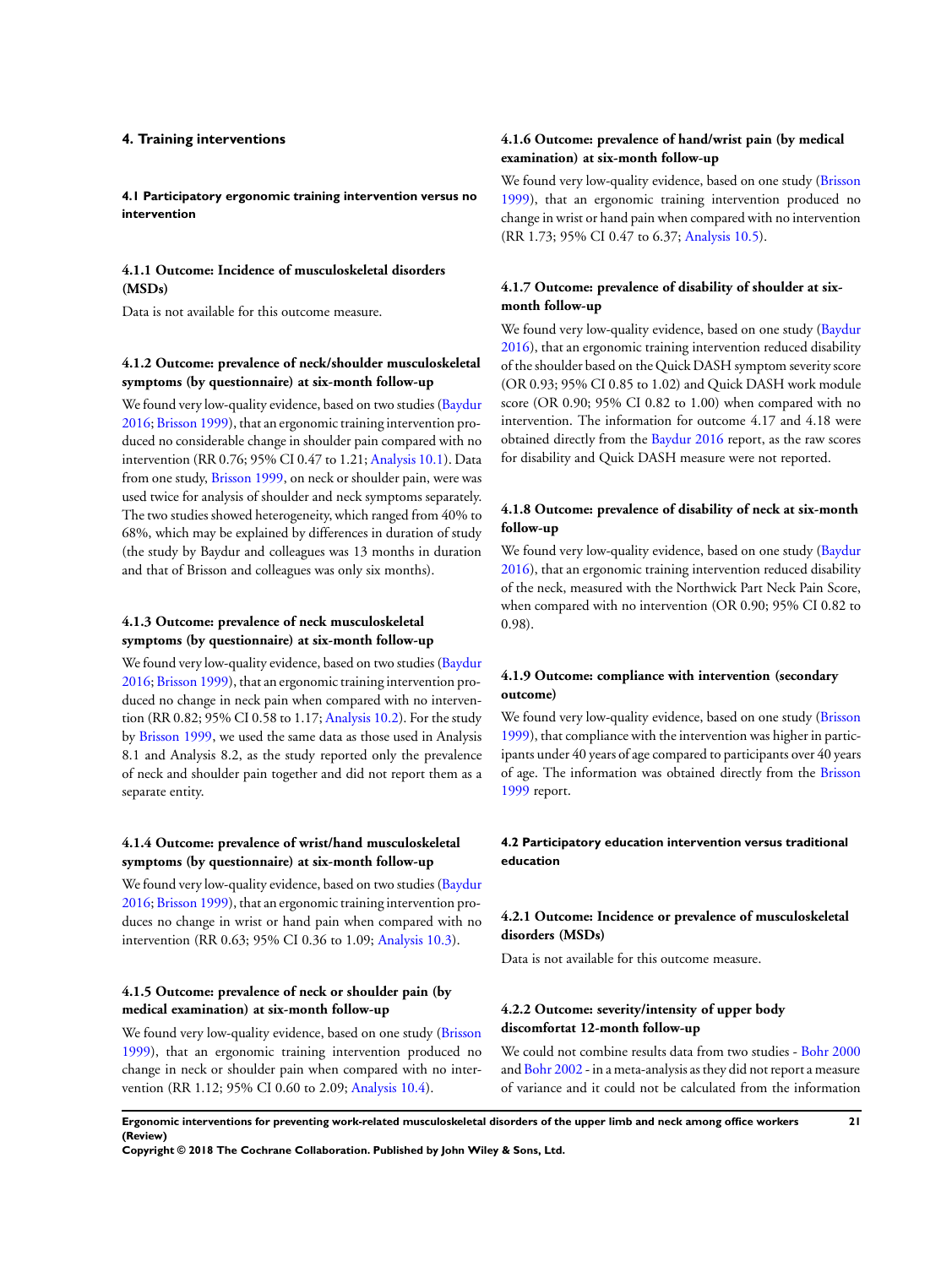provided. The authors only presented composite scores of pain or discomfort for the control, traditional and participatory education (Bohr 2000), and composite scores of pain or discomfort for the traditional and participatory education (Bohr 2002), at baseline and at 12-month follow-up.

#### **4,2,3 Outcome: work-related function**

Data is not available for this outcome measure.

### **4.2.4 Outcome: compliance with intervention (secondary outcome)**

We found very low-quality evidence, based on the same two studies (Bohr 2000; Bohr 2002), that there were no significant differences between participatory education, traditional education and no intervention in terms of work area configuration, worker postures, or overall observation scores.

**4.3 Active ergonomic training versus no intervention**

### **4.3.1 Outcome: Incidence or prevalence of musculoskeletal disorders (MSDs)**

Data is not available for this outcome measure.

### **4.3.2 Outcome: severity or intensity of upper extremity symptoms at three-week follow-up**

We found very low-quality evidence, based on one study (Greene 2005), that active ergonomic training produced no significant difference in upper extremity symptom intensity scale (0, mild pain to 4, worst ever) when compared with no intervention (MD 0.08; 95% CI −0.22 to 0.38; Analysis 10.6).

### **4.3.3 Outcome: frequency of upper extremity symptoms at three-week follow-up**

We found very low-quality evidence, based on one study (Greene 2005), that active ergonomic training produced no significant difference in upper extremity symptom frequency scale (1, once per week to 4, daily in the past week) when compared with no intervention (MD −0.03; 95% CI −0.45 to 0.39; Analysis 10.7).

### **4.3.4 Outcome: duration of upper extremity symptoms at three-week follow-up**

We found very low-quality evidence, based on one study (Greene 2005), that active ergonomic training produced no significant difference in upper extremity symptom duration scale (1, less than 1 hour to 4, more than 3 days to 1 week) when compared with no intervention (MD 0.13; 95% CI −0.25 to 0.51; Analysis 10.8).

### **4,3,5 Outcome: work-related function**

Data is not available for this outcome measure.

### **5. Multifaceted ergonomic interventions**

**5.1 Combined physical and organisational ergonomic intervention (work injury prevention program) versus no intervention**

### **5.1.1 Outcome: Incidence or prevalence of musculoskeletal disorders (MSDs)**

Data is not available for this outcome measure.

### **5.1.2 Outcome: severity or intensity of neck musculoskeletal symptoms at 16-week follow-up**

We found very low-quality evidence, based on one study (Gatty 2004), that a combined physical and organisational ergonomic intervention produced no significant difference in frequency of neck ache or pain when compared with no intervention (MD −1.20; 95% CI −2.77 to 0.37; Analysis 11.1).

### **5.1.3 Outcome: severity or intensity of shoulder musculoskeletal symptoms at 16-week follow-up**

We found very low-quality evidence, based on one study (Gatty 2004), that a combined physical and organisational ergonomic intervention produced no significant difference in frequency of shoulder ache or pain when compared with no intervention (MD −1.10; 95% CI −2.65 to 0.45; Analysis 11.2).

### **5.1.4 Outcome: severity or intensity of wrist or hand musculoskeletal symptoms at 16-week follow-up**

We found very low-quality evidence, based on one study (Gatty 2004), that a combined physical and organisational ergonomic intervention produced no significant difference in frequency of wrist or hand ache or pain when compared with no intervention (MD −1.00; 95% CI −2.52 to 0.52; Analysis 11.3).

#### **5,1,5 Outcome: work-related function**

Data is not available for this outcome measure.

**Ergonomic interventions for preventing work-related musculoskeletal disorders of the upper limb and neck among office workers 22 (Review)**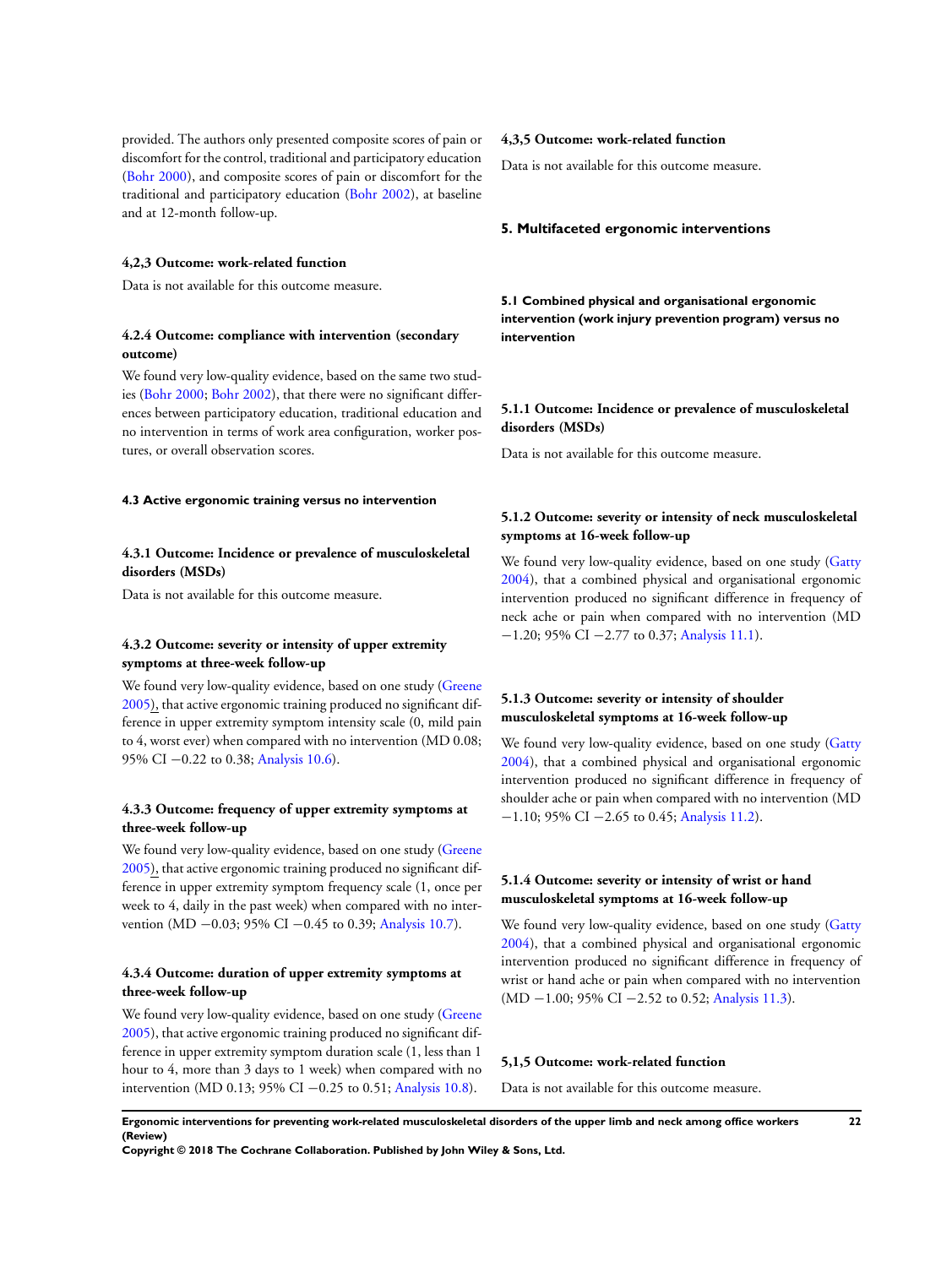### **5.1.6 Outcome: compliance with intervention (secondary outcome)**

One study, Gatty 2004, assessed the participants' self-reported compliance with the intervention using a scale from one (never) to four (always). The study reported that compliance in the intervention group was high at the end of the study, with the greatest level of compliance obtained for ergonomic equipment (mean 3.5 (SD 0.55), followed by the performance of modified job duties (mean 2.8 (SD 0.41), and the performance of issued stretches or breaks (mean 2.5 (SD 1.05).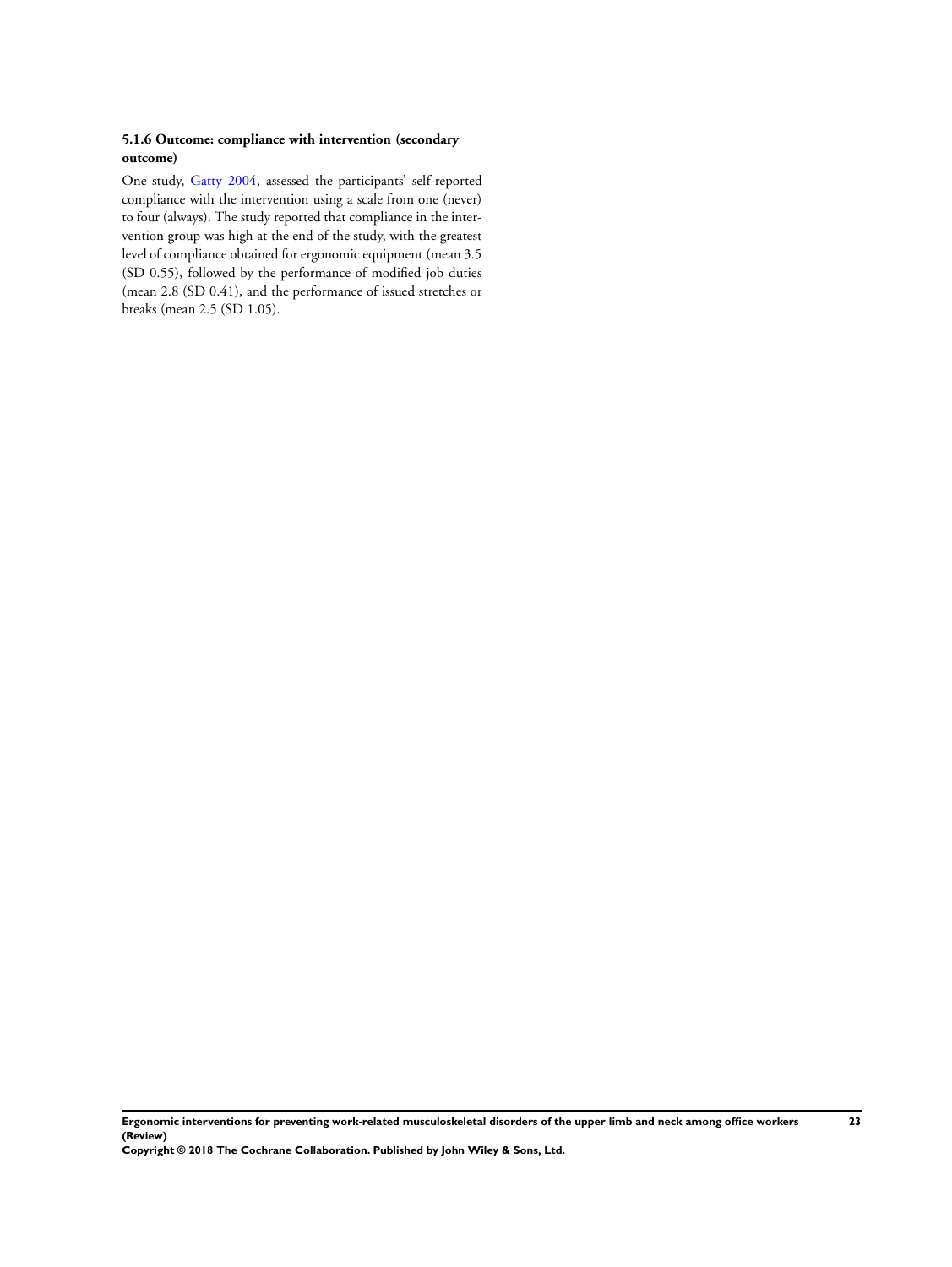# ADDITIONAL SUMMARY OF FINDINGS *[Explanation]*

**Patient or population:** office workers

**Settings:** VDU users (more than <sup>20</sup> hours per week)

**Intervention:** arm support board (with conventional computer mouse)

**Comparison:** no arm support board (with conventional mouse)

| <b>Outcomes</b>                                                                                                                    | Illustrative comparative risks* (95% CI)    |                                                                | <b>Relative effect</b><br>(95% CI)         | <b>No of Participants</b><br>(studies) | Quality of the evidence Comments<br>(GRADE)             |
|------------------------------------------------------------------------------------------------------------------------------------|---------------------------------------------|----------------------------------------------------------------|--------------------------------------------|----------------------------------------|---------------------------------------------------------|
|                                                                                                                                    | <b>Assumed risk</b>                         | <b>Corresponding risk</b>                                      |                                            |                                        |                                                         |
|                                                                                                                                    | No arm support board Arm<br>(with<br>mouse) | sup-<br>conventional port board (with con-<br>ventional mouse) |                                            |                                        |                                                         |
| Incidence<br>of<br>body disorders<br>Questionnaire followed<br>by medical examination<br>Follow-up: 12 months                      | upper 333 per 1000                          | 290 per 1000<br>$(140 \text{ to } 600)$                        | <b>RR0.87</b><br>$(0.42 \text{ to } 1.80)$ | 191<br>(2 studies)                     | $\oplus \oplus \bigcirc \bigcirc$<br>low <sup>1,2</sup> |
| Incidence of neck or 232 per 1000<br>shoulder disorder<br>Questionnaire followed<br>by medical examination<br>Follow-up: 12 months |                                             | 211 per 1000<br>(28 to 1000)                                   | RR 0.91<br>$(0.12 \text{ to } 6.98)$       | 186<br>(2 studies)                     | $\oplus \oplus \bigcirc \bigcirc$<br>low <sup>1,2</sup> |
| Incidence of right up-<br>per extremity disorders<br>Questionnaire followed<br>by medical examination<br>Follow-up: 12 months      | 185 per 1000                                | 195 per 1000<br>(116 to 308)                                   | OR 1.07<br>$(0.58 \text{ to } 1.96)$       | 178<br>(2 studies)                     | $\oplus \oplus \oplus \cap$<br>moderate $2$             |

**Copyright © 2018 The Cochrane Collaboration. Published by J** Ergonomic interventions for preventing work-related musculoskeletal disorders of the upper limb and neck among office workers<br>(Review)<br>Copyright © 2018 The Cochrane Collaboration. Published by John Wiley & Sons, Ltd. **ohn Wiley & Sons, Ltd.**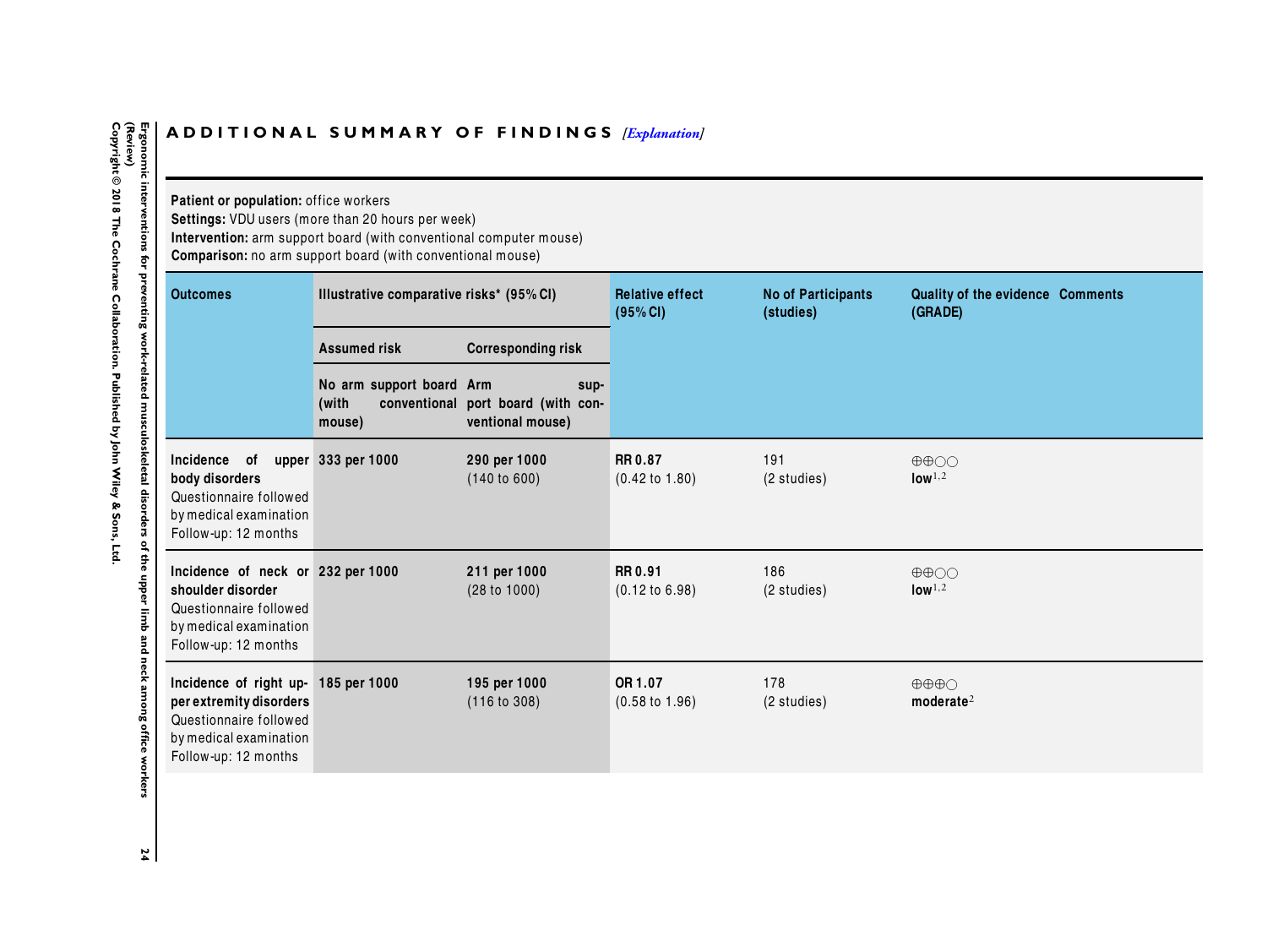| Neck or shoulder dis-<br>comfort score<br>Questionnaire<br>Follow-up: 12 months              |         | mean neck or<br><b>The</b><br>shoulder<br>discomfort<br>score in the interven-<br>tion groups was<br>0.02 standard devia-<br>tions higher<br>(0.26 lower to 0.3<br>higher) <sup>5</sup> | 195<br>(2 studies) | $\oplus \oplus \bigcirc \bigcirc$<br>low <sup>2,3</sup> | SMD 0.02 ( $-0.26$ to 0.<br>30) - no significant dif-<br>ference |
|----------------------------------------------------------------------------------------------|---------|-----------------------------------------------------------------------------------------------------------------------------------------------------------------------------------------|--------------------|---------------------------------------------------------|------------------------------------------------------------------|
| Right upper extremity<br>discomfort score<br>Questionnaire<br>Follow-up: median 12<br>months |         | The mean right up-<br>per extremity discom-<br>fort score in the inter-<br>vention groups was<br>0.07 standard devia-<br>tions lower<br>(0.35 lower to 0.22<br>higher) $5$              | 195<br>(2 studies) | $\oplus \oplus \bigcirc \bigcirc$<br>low <sup>2,3</sup> | SMD $-0.07$ ( $-0.35$ to<br>0.22) - no significant<br>difference |
| Right upper-limb strain<br>scale<br>Questionnaire<br>Follow-up: 6 weeks                      |         | The mean right upper-<br>limb strain scale in<br>the intervention groups<br>was<br><b>3.00 lower</b><br>(34.47 lower to 28.47<br>higher) $5$                                            | 14<br>$(1$ study)  | $\bigoplus$ OOO<br>very low <sup>2,3,4</sup>            |                                                                  |
| Work related function                                                                        | no data | no data                                                                                                                                                                                 |                    |                                                         |                                                                  |

GRADE Working Group grades of evidence<br>**High quality:** Further research is very unlikely to change our confidence in the estimate of effect. **High quality:** Further research is very unlikely to change our confidence in the estimate of effect.<br>Moderate quality: Further research is likely to have an important impact on our confidence in the

**Moderate quality:** Further research is likely to have an important impact on our confidence in the estimate of effect and may change the estimate.<br>Low quality: Eurther research is very likely to have an impactant impact o

Low quality: Further research is very likely to have an important impact on our confidence in the estimate of effect and is likely to change the estimate.

**22Very low quality:** We are very uncertain about the estimate.

**Copyright © 2018 The Cochrane Collaboration. Published by J** Ergonomic interventions for preventing work-related musculoskeletal disorders of th<br>(Review)<br>Copyright © 2018 The Cochrane Collaboration. Published by John Wiley & Sons, Ltd. **ohn Wiley & Sons, Ltd.**

**workers**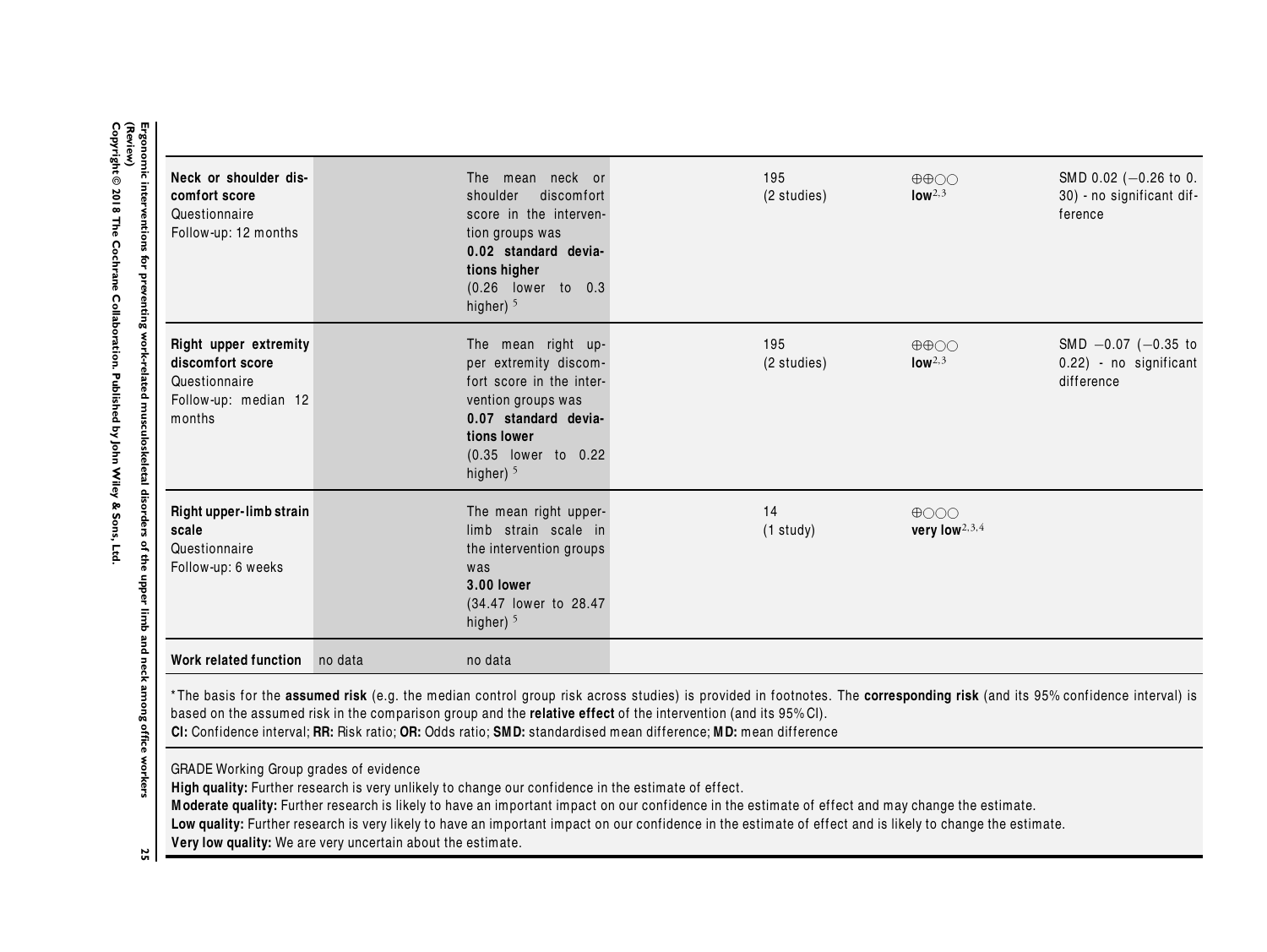<sup>1</sup> Downgraded one level because of high l<sup>2</sup> value (more than 50%), indicating heterogeneity.<br><sup>2</sup> Downgraded one level because of total number of participants less than 300 (small sample size for a categorical variable).<br> bias)).

 $\frac{4}{5}$  Downgraded one level because of there is no information on sequence generation (selection bias).

 $5$  Lower score indicates beneficial effects.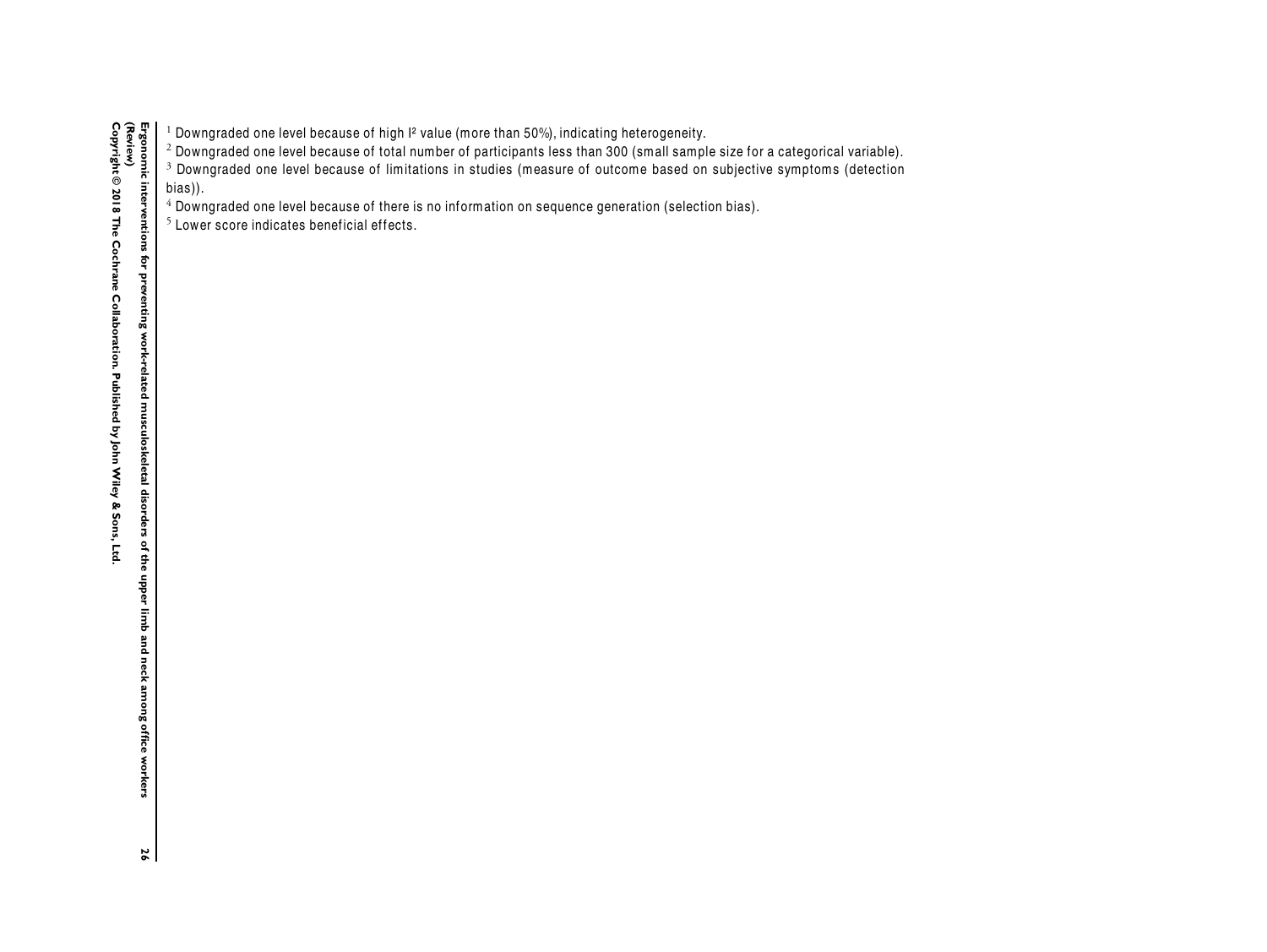|                                                                                                                                                        | Intervention: alternative computer mouse alone (no arm support)<br>Comparison: conventional mouse alone (no arm support) |                                                                             |                                      |                                        |                                                          |
|--------------------------------------------------------------------------------------------------------------------------------------------------------|--------------------------------------------------------------------------------------------------------------------------|-----------------------------------------------------------------------------|--------------------------------------|----------------------------------------|----------------------------------------------------------|
| <b>Outcomes</b>                                                                                                                                        | Illustrative comparative risks* (95% CI)                                                                                 |                                                                             | <b>Relative effect</b><br>(95% CI)   | <b>No of Participants</b><br>(studies) | Quality of the evidence Comments<br>(GRADE)              |
|                                                                                                                                                        | <b>Assumed risk</b>                                                                                                      | <b>Corresponding risk</b>                                                   |                                      |                                        |                                                          |
|                                                                                                                                                        | Conventional                                                                                                             | mouse Alternative<br>mouse<br>alone (no arm support) alone (no arm support) |                                      |                                        |                                                          |
| Incidence of<br>body disorder (neck,<br>shoulder and upper ex-<br>tremity)<br>Questionnaire followed<br>by medical examination<br>Follow-up: 12 months | upper 333 per 1000                                                                                                       | 263 per 1000<br>(173 to 403)                                                | RR 0.79<br>$(0.52 \text{ to } 1.21)$ | 190<br>(2 studies)                     | $\oplus \oplus \oplus \cap$<br>moderate <sup>1</sup>     |
| Incidence of neck or 232 per 1000<br>shoulderdisorder<br>Questionnaire followed<br>by medical examination<br>Follow-up: 12 months                      |                                                                                                                          | 144 per 1000<br>(44 to 463)                                                 | RR 0.62<br>(0.19 to 2)               | 182<br>(2 studies)                     | $\oplus \oplus \odot \odot$<br>low <sup>1,2</sup>        |
| Incidence of right up-<br>per extremity disorder<br>Questionnaire followed<br>by medical examination<br>Follow-up: 12 months                           | 185 per 1000                                                                                                             | 168 per 1000<br>(89 to 318)                                                 | RR 0.91<br>$(0.48 \text{ to } 1.72)$ | 182<br>(2 studies)                     | $\oplus \oplus \oplus \bigcirc$<br>moderate <sup>1</sup> |

**Copyright © 2018 The Cochrane Collaboration. Published by J** Ergonomic interventions for preventing work-related musculoskeletal disorders of the upper limb and neck among office workers<br>(Review)<br>Copyright © 2018 The Cochrane Collaboration. Published by John Wiley & Sons, Ltd. **ohn Wiley & Sons, Ltd.**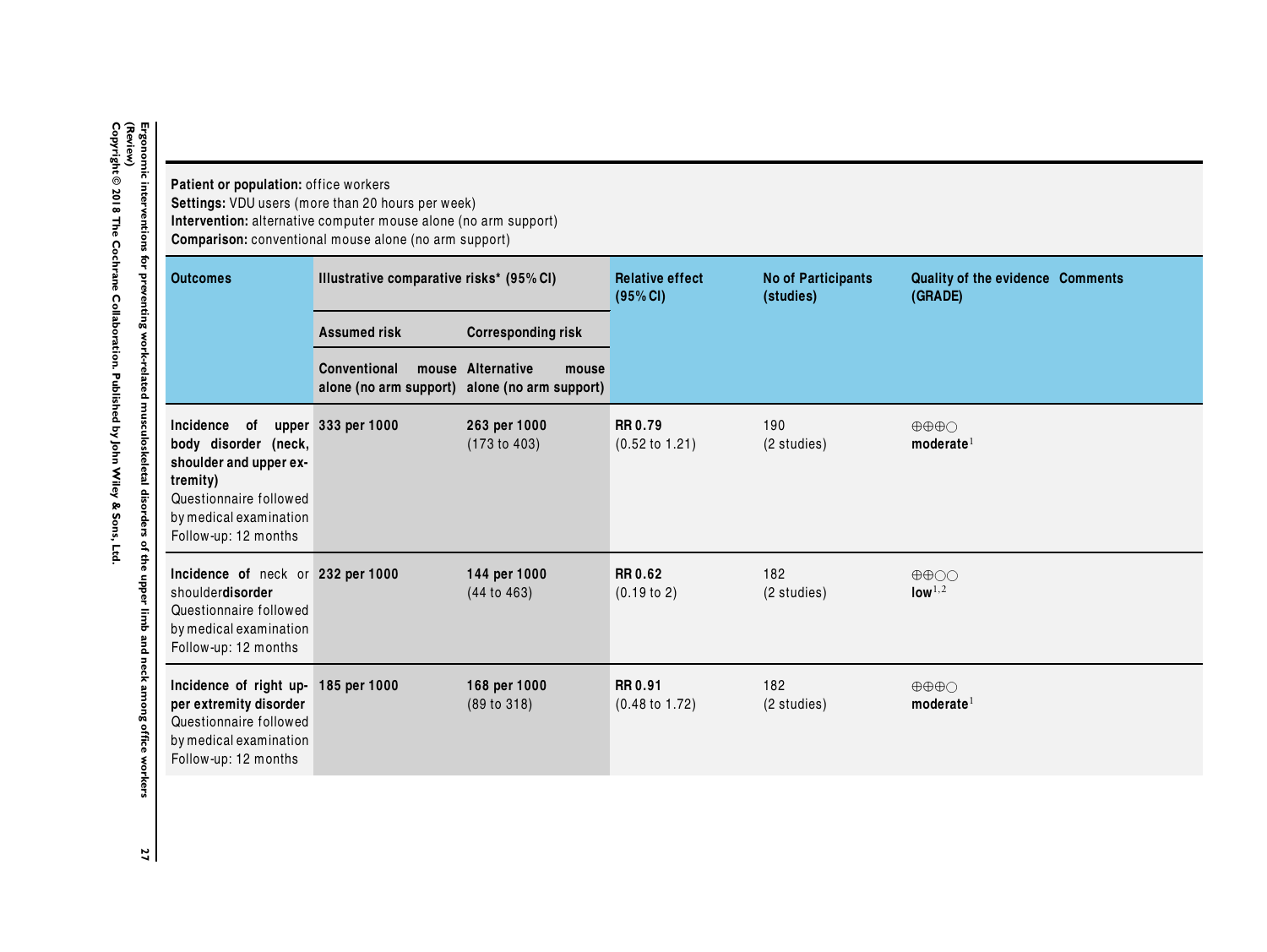| Neck or shoulder dis-<br>comfort score<br>Questionnaire<br>Follow-up: 12 months    | The mean neck or<br>discomfort<br>shoulder<br>score in the interven-<br>tion groups was<br>0.04 standard devia-<br>tions higher<br>(0.26 lower to 0.33<br>higher) $5$ | 195<br>(2 studies) | $\oplus \oplus \bigcirc \bigcirc$<br>low <sup>3,4</sup> | SMD 0.04 ( $-0.26$ to 0.<br>33) - no significant dif-<br>ference |
|------------------------------------------------------------------------------------|-----------------------------------------------------------------------------------------------------------------------------------------------------------------------|--------------------|---------------------------------------------------------|------------------------------------------------------------------|
| Right upper extremity<br>discomfort score<br>Questionnaire<br>Follow-up: 12 months | The mean rt upper<br>discomfort<br>extremity<br>score in the interven-<br>tion groups was<br>0 standard deviations<br>higher<br>(0.28 lower to 0.28<br>higher) $5$    | 195<br>(2 studies) | $\oplus \oplus \odot \odot$<br>low <sup>3,4</sup>       | SMD 0 $(-0.28$ to 0.28)<br>- no significant differ-<br>ence      |
| Work related function no data                                                      | no data                                                                                                                                                               |                    |                                                         |                                                                  |

\* The basis for the **assumed risk** (e.g. the median control group risk across studies) is provided in footnotes. The **corresponding risk** (and its 95% conf idence interval) is based on the assumed risk in the comparison group and the **relative effect** of the intervention (and its 95% CI). **CI:** Conf idence interval; **RR:** Risk ratio; **SMD:** standardised mean difference

GRADE Working Group grades of evidence<br>**High quality:** Further research is very unlikely to change our confidence in the estimate of effect.

**Moderate quality:** Further research is likely to have an important impact on our confidence in the estimate of effect and may change the estimate. **Moderate quality:** Further research is likely to have an important impact on our confidence in the estimate of effect and may change the estimate.<br>Low quality: Further research is very likely to have an important impact o

**Low quality:** Further research is very likely to have an important impact on our confidence in the estimate of effect and is likely to change the estimate.<br>Very low quality: We are very uportain about the estimate.

**Very low quality:** We are very uncertain about the estimate.

 $^{\rm 1}$  Downgraded one level because total number of participants less than 300 (small sample size for a categorical variable).

 $^2$  Downgraded one level because high I $^2$  value (over 50%), indicating heterogeneity.

 $^3$  Downgraded one level because limitations in studies (measure of outcome based on subjective symptoms (detection bias)).

 $^4$  Downgraded one level because total number of participants less than 400 (small sample size for a continuous variable).

 $5$  Lower discomfort score indicates beneficial effects.

neck among

office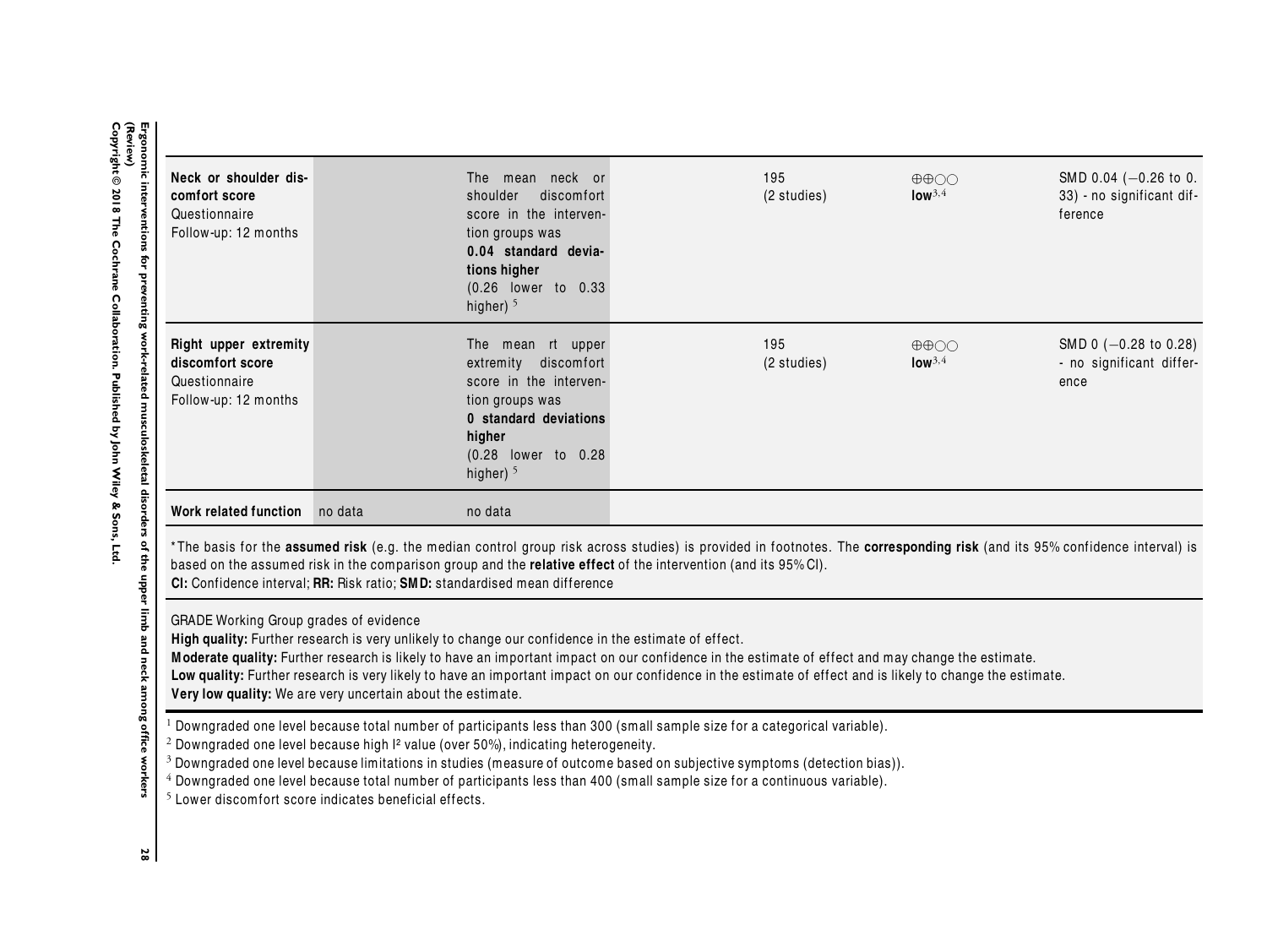| <b>Patient or population:</b> office workers |  |
|----------------------------------------------|--|
| Settings: administrative work                |  |

**Intervention:** alternative workstation adjustment intervention

**Comparison:** no workstation adjustment

| <b>Outcomes</b>                                                                        | Illustrative comparative risks* (95% CI) |                                                              | <b>Relative effect</b><br>$(95\% \, \text{Cl})$ | <b>No of Participants</b><br>(studies) | Quality of the evidence Comments<br>(GRADE) |
|----------------------------------------------------------------------------------------|------------------------------------------|--------------------------------------------------------------|-------------------------------------------------|----------------------------------------|---------------------------------------------|
|                                                                                        | <b>Assumed risk</b>                      | <b>Corresponding risk</b>                                    |                                                 |                                        |                                             |
|                                                                                        | No workstation adjust-<br>ment           | Alternative<br>worksta-<br>tion adjustment inter-<br>vention |                                                 |                                        |                                             |
| Neck<br><b>or</b><br>symptoms<br>Questionnaire<br>Follow-up: 6 months                  | shoulder 314 per 1000                    | 248 per 1000                                                 | <b>RR1.08</b><br>$(0.73 \text{ to } 1.59)$      | 254<br>$(1$ study)                     | $\bigoplus$ OOO<br>very low $^{1,2,3}$      |
| Arm or hand pain or 175 per 1000<br>discomfort<br>questionnaire<br>Follow-up: 6 months |                                          | 210 per 1000                                                 | <b>RR0.83</b><br>$(0.50 \text{ to } 1.19)$      | 245<br>$(1$ study)                     | $\bigoplus$<br>very low $^{1,2,3}$          |
| Intensity or severity of no data<br>musculoskeletal pain                               |                                          | no data                                                      |                                                 |                                        |                                             |
| Work related function                                                                  | no data                                  | no data                                                      |                                                 |                                        |                                             |

\* The basis for the **assumed risk** (e.g. the median control group risk across studies) is provided in footnotes. The **corresponding risk** (and its 95% conf idence interval) is based on the assumed risk in the comparison group and the **relative effect** of the intervention (and its 95% CI). **CI:** Conf idence interval; **HR:** Hazard ratio;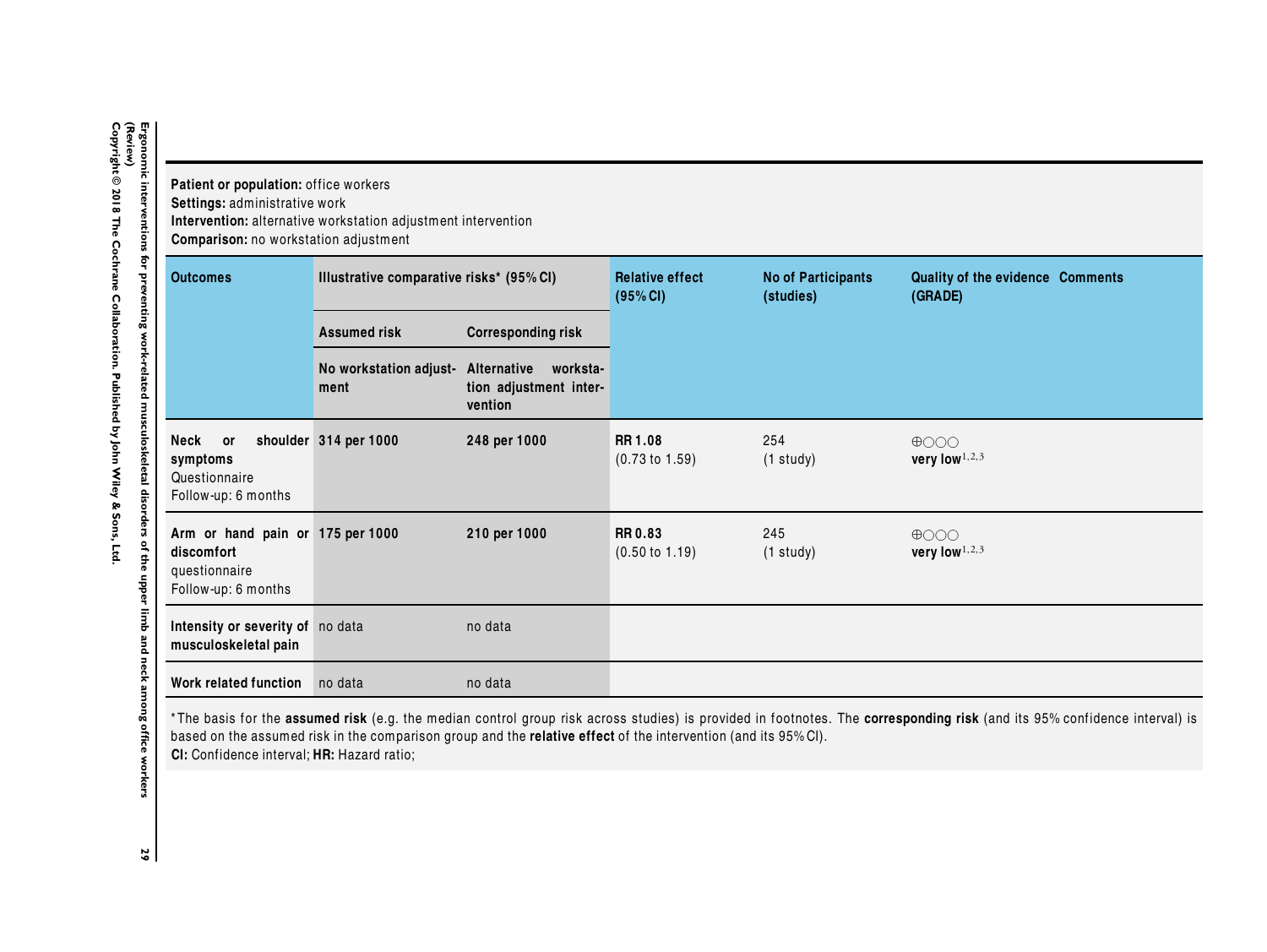GRADE Working Group grades of evidence

High quality: Further research is very unlikely to change our confidence in the estimate of effect.<br>Moderate quality: Further research is likely to have an important impact on our confidence in the estimate of effect and m **Moderate quality:** Further research is likely to have an important impact on our confidence in the estimate of effect and may change the estimate.<br>Low quality: Eurther research is very likely to have an impactant impact o

**Low quality:** Further research is very likely to have an important impact on our confidence in the estimate of effect and is likely to change the estimate.<br>Very low quality: We are very uncertain about the estimate.

**Very low quality:** We are very uncertain about the estimate.

 $^{\rm 1}$  Downgraded one level because of limitations in studies (high risk of bias due to large dropout rate).<br>-

 $^2$  Downgraded one level because only one study available and thus inconsistency cannot be assessed.<br>-

 $^3$  Downgraded one level because total number of events (symptoms) is less than 300.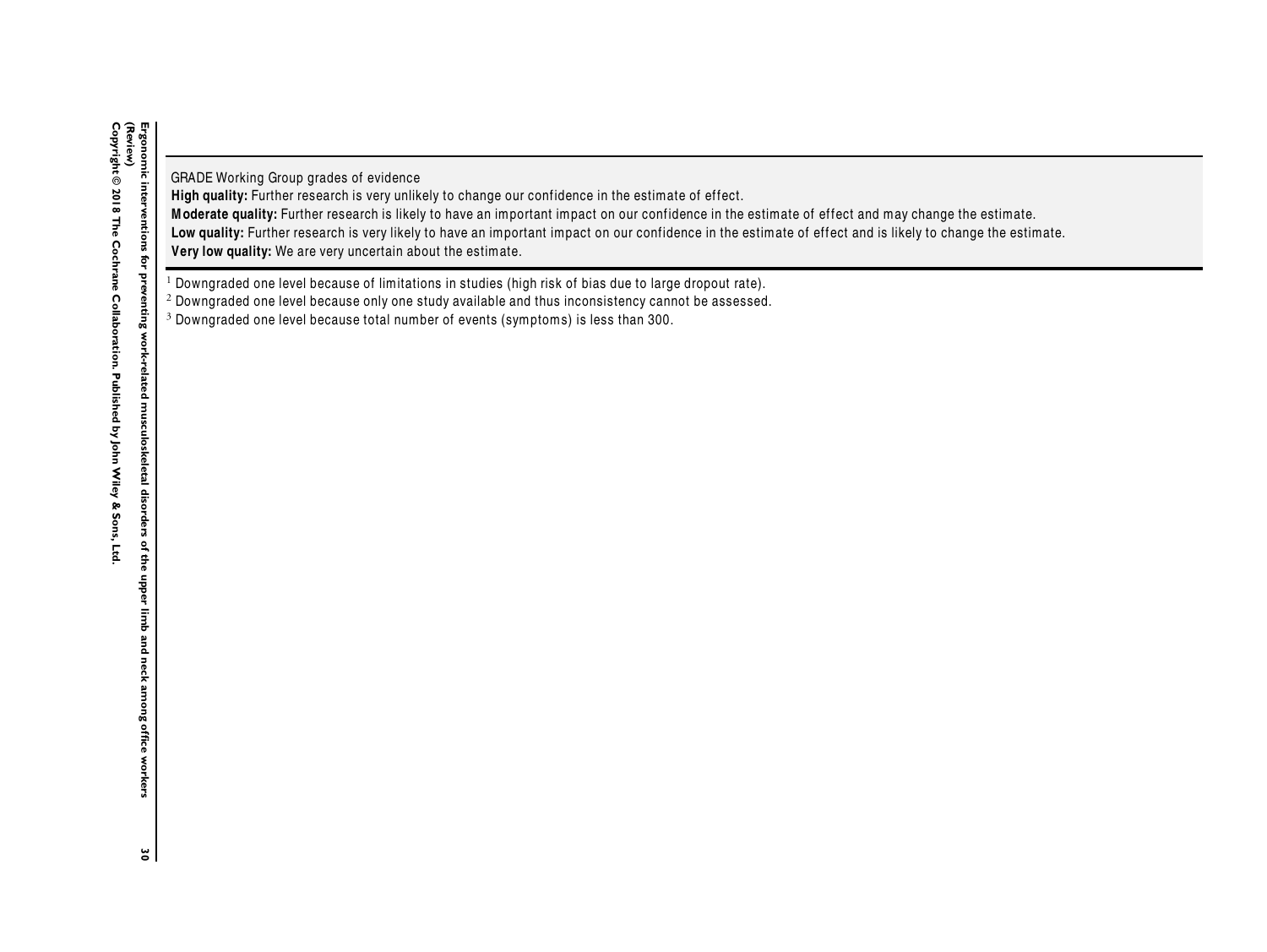| <b>Patient or population:</b> office workers |  |
|----------------------------------------------|--|
| <b>Settings:</b> office                      |  |

**Intervention:** workstation adjustment according to Occupational Safety and Health Administration (OSHA)/Nastinal Institute of Occupational Safety and Health (NIOSH) recommendation

**Comparison:** no workstation adjustment

| <b>Outcomes</b>                                                                 | Illustrative comparative risks* (95% CI) |                                                                                            | <b>Relative effect</b><br>(95% CI)          | <b>No of Participants</b><br>(studies) | Quality of the evidence Comments<br>(GRADE)           |
|---------------------------------------------------------------------------------|------------------------------------------|--------------------------------------------------------------------------------------------|---------------------------------------------|----------------------------------------|-------------------------------------------------------|
|                                                                                 | <b>Assumed risk</b>                      | <b>Corresponding risk</b>                                                                  |                                             |                                        |                                                       |
|                                                                                 | No workstation adjust-<br>ment           | Workstation<br>adjust-<br>ment<br>according to<br><b>OSHA/NIOSH</b><br>recom-<br>mendation |                                             |                                        |                                                       |
| Neck<br>or<br>symptoms<br>questionnaire<br>Follow-up: 6 months                  | shoulder 295 per 1000                    | 248 per 1000                                                                               | <b>RR 1.19</b><br>$(0.79 \text{ to } 1.79)$ | 255<br>$(1$ study)                     | $\bigoplus$ $\bigcirc$ $\bigcirc$<br>very low $1,2,3$ |
| Arm or hand symptoms 192 per 1000<br><b>Ouestionnaire</b><br>Follow-up: 6 month |                                          | 210 per 1000                                                                               | <b>RR 0.92</b><br>$(0.56 \text{ to } 1.50)$ | 249<br>$(1$ study)                     | $\bigoplus$ OOO<br>very low $1,2,3$ ,                 |
| Intensity or severity of no data<br>musculoskeletal pain                        |                                          | no data                                                                                    |                                             |                                        |                                                       |
| Work related function                                                           | no data                                  | no data                                                                                    |                                             |                                        |                                                       |

\* The basis for the **assumed risk** (e.g. the median control group risk across studies) is provided in footnotes. The **corresponding risk** (and its 95% conf idence interval) is based on the assumed risk in the comparison group and the **relative effect** of the intervention (and its 95% CI). **CI:** Conf idence interval; **HR:** Hazard ratio

**Copyright © 2018 The Cochrane Collaboration. Published by J** Ergonomic interventions for preventing work-related musculoskeletal disorders of the upper limb and neck among office workers<br>(Review)<br>Copyright © 2018 The Cochrane Collaboration. Published by John Wiley & Sons, Ltd. **ohn Wiley & Sons, Ltd.**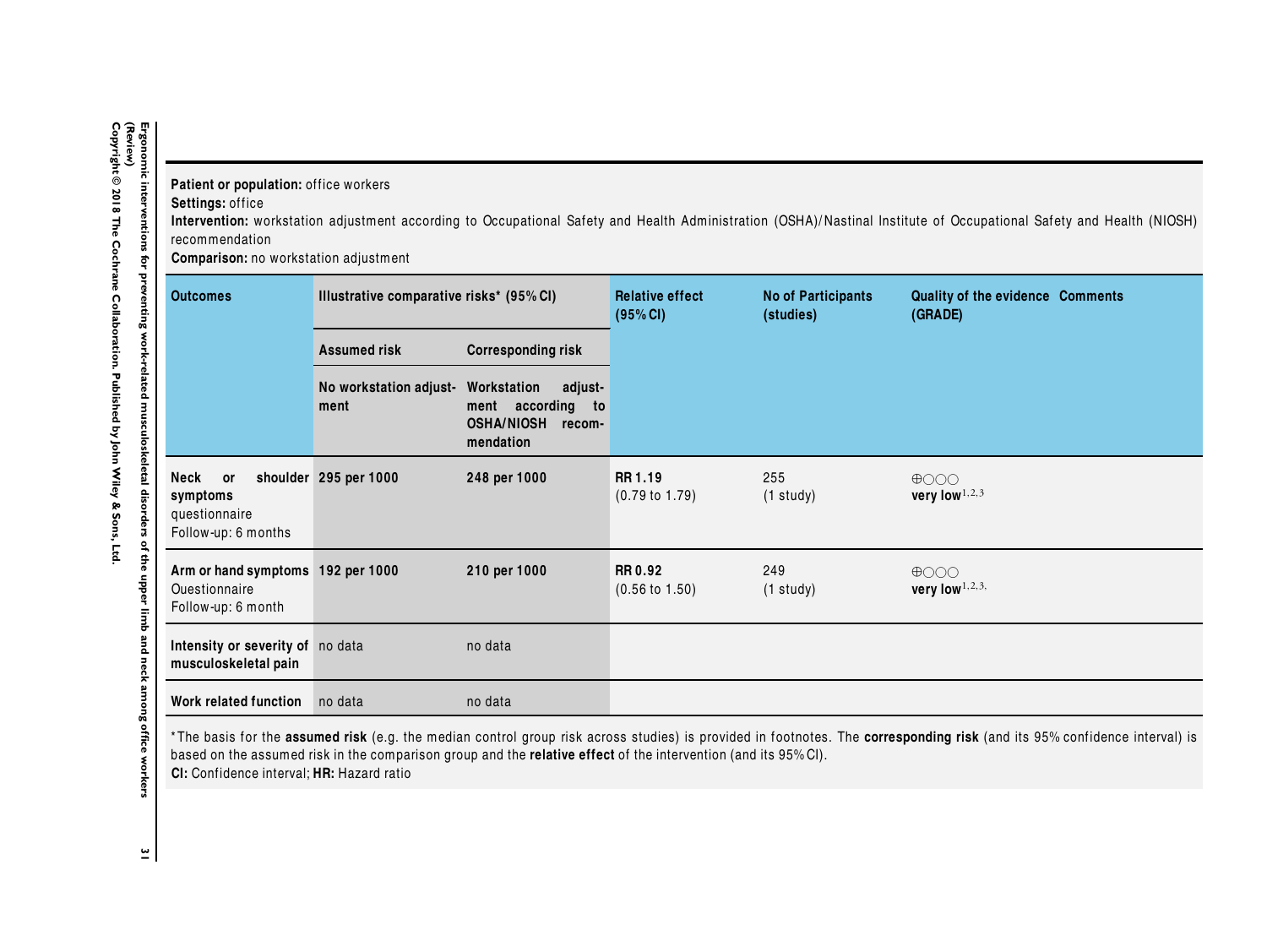GRADE Working Group grades of evidence

High quality: Further research is very unlikely to change our confidence in the estimate of effect.<br>Moderate quality: Further research is likely to have an important impact on our confidence in the estimate of effect and m **Moderate quality:** Further research is likely to have an important impact on our confidence in the estimate of effect and may change the estimate.<br>Low quality: Eurther research is very likely to have an impactant impact o

**Low quality:** Further research is very likely to have an important impact on our confidence in the estimate of effect and is likely to change the estimate.<br>Very low quality: We are very uncertain about the estimate.

**Very low quality:** We are very uncertain about the estimate.

 $^{\rm 1}$  Downgraded one level because of high risk of bias due to high dropout rate.

 $^2$  Downgraded one level because of small sample size (only one study available and thus inconsistency cannot be assessed).<br>-

 $^3$  Downgraded one level because total number of events (symptoms) is less than 300.

**32 Ergonomic interventions for preventing work-related musculoskeletal disorders of the upper limb and neck among office workers**  $32$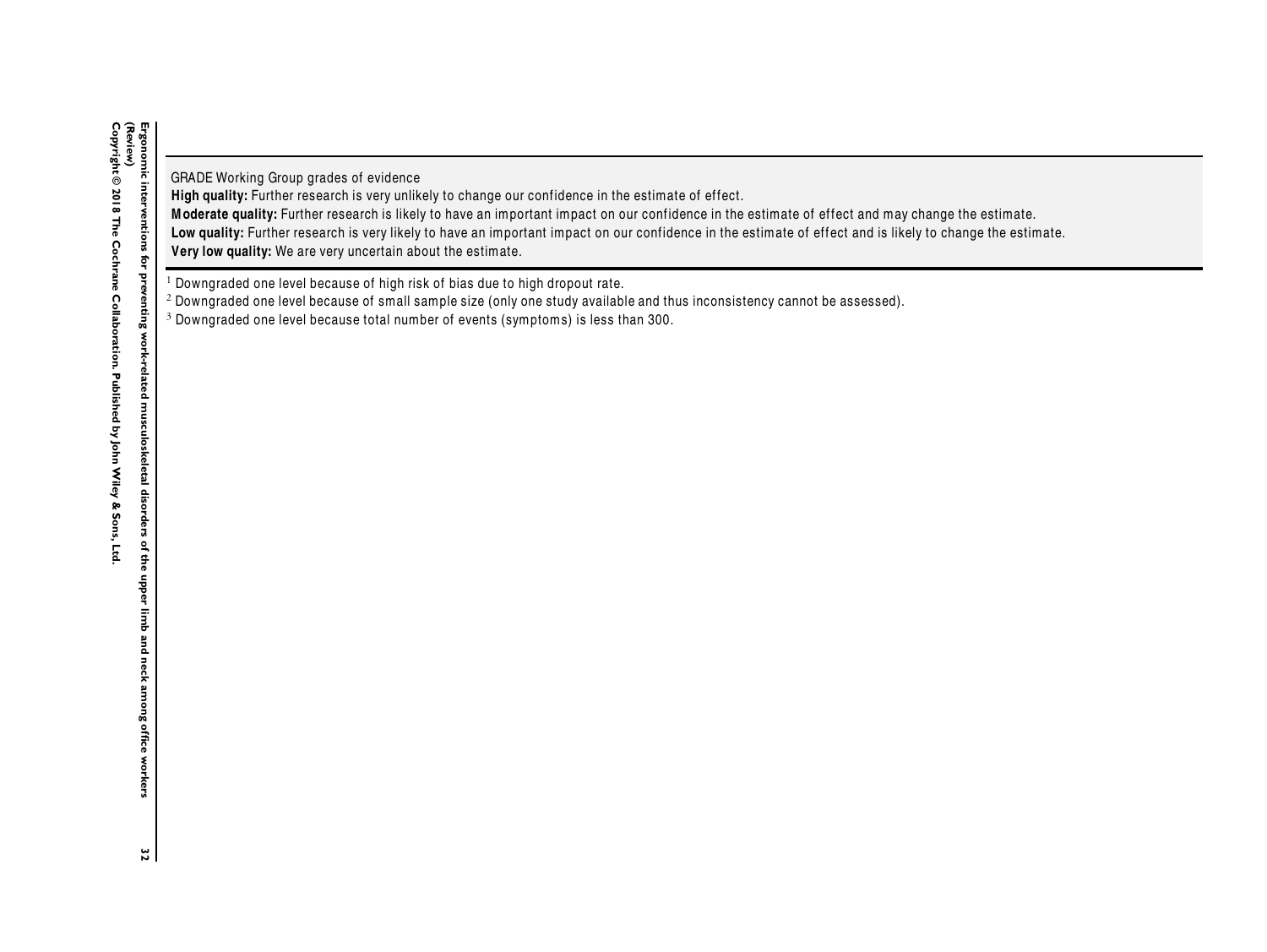| <b>Outcomes</b>                                                                | Illustrative comparative risks* (95% CI)                                                                                    |                                                                                                          | <b>Relative effect</b><br>(95% CI) | <b>No of Participants</b><br>(studies) | Quality of the evidence Comments<br>(GRADE)                                                                                                                               |
|--------------------------------------------------------------------------------|-----------------------------------------------------------------------------------------------------------------------------|----------------------------------------------------------------------------------------------------------|------------------------------------|----------------------------------------|---------------------------------------------------------------------------------------------------------------------------------------------------------------------------|
|                                                                                | <b>Assumed risk</b>                                                                                                         | <b>Corresponding risk</b>                                                                                |                                    |                                        |                                                                                                                                                                           |
|                                                                                | <b>Normal workstation</b>                                                                                                   | <b>Sit-stand workstation</b>                                                                             |                                    |                                        |                                                                                                                                                                           |
| Incidence or preva- no data<br>lence of musculoskele-<br>tal disorders         |                                                                                                                             | no data                                                                                                  |                                    |                                        |                                                                                                                                                                           |
| shoulder<br>and pain<br>Self-reported question-<br>naire<br>Follow-up: 8 weeks | Intensity of neck and The mean discomfort The mean intensity of<br>discomfort and pain score was 1.9 neck and shoulder dis- | comfort and pain in<br>the intervention groups<br>was<br>0.3 lower<br>(1.69 lower to 1.09<br>higher) $5$ |                                    | 46<br>$(1$ study)                      | $\bigoplus$<br>very low $^{1,2,3,4}$                                                                                                                                      |
| Work related function                                                          | no data                                                                                                                     | no data                                                                                                  |                                    |                                        |                                                                                                                                                                           |
| CI: Confidence interval;                                                       | based on the assumed risk in the comparison group and the relative effect of the intervention (and its 95%CI).              |                                                                                                          |                                    |                                        | *The basis for the assumed risk (e.g. the median control group risk across studies) is provided in footnotes. The corresponding risk (and its 95% confidence interval) is |

 $^1$  Downgraded one level because the allocation of participants to the intervention and control arm were not concealed.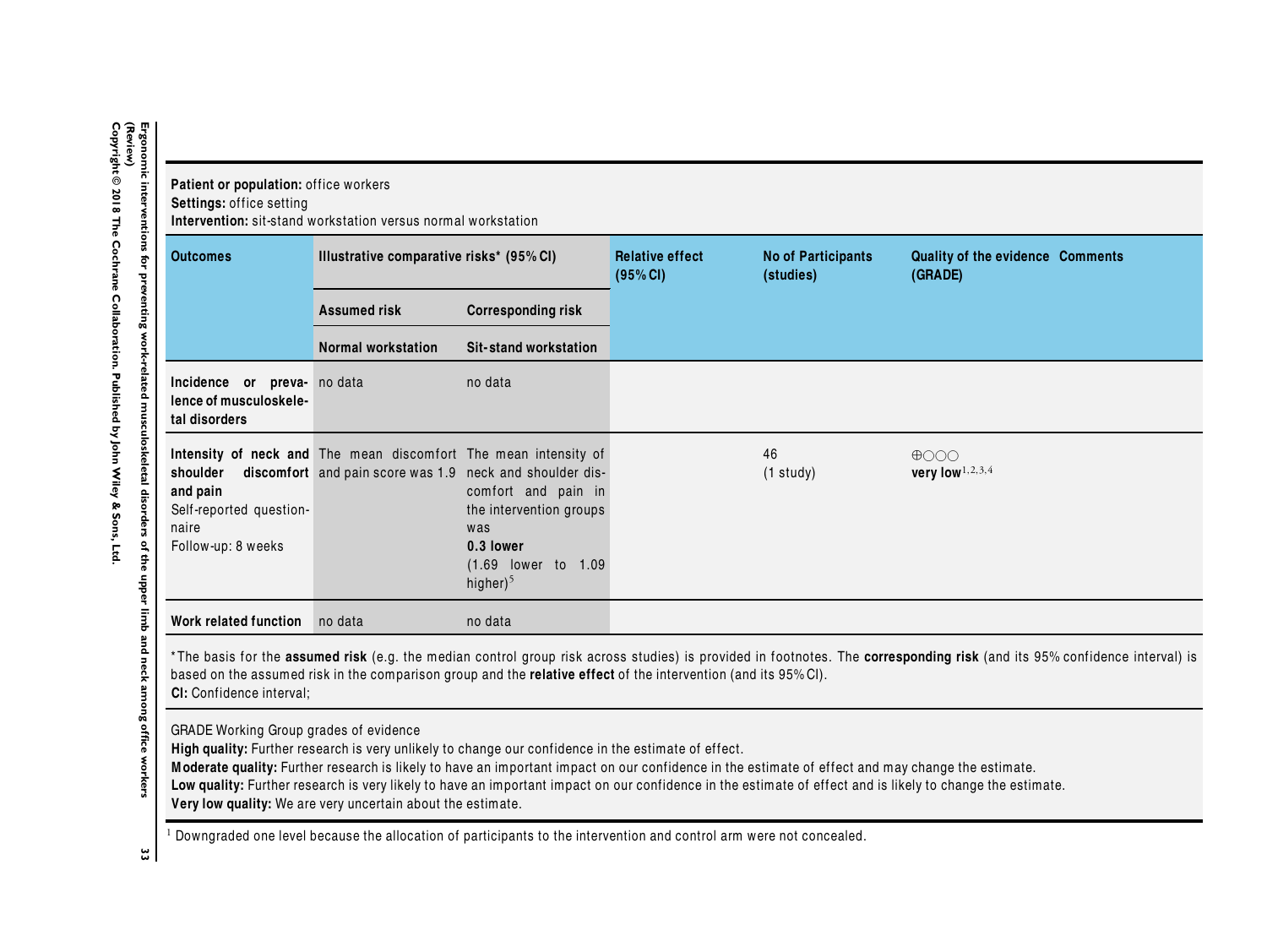| $^{-2}$ Downgraded one level because of limitations in studies (measured of outcome was based on subjective symptoms (detection |
|---------------------------------------------------------------------------------------------------------------------------------|
| bias)).                                                                                                                         |

bias)).<br><sup>3</sup> Downgraded one level because of limitations in studies (lack of prognostic balance: male/female participants were not

distributed equally between intervention and control group).<br><sup>4</sup> Downgraded one level because of small number of participants (less than 400) in analysis using continuous variables.

 $5$  Lower discomfort score indicates beneficial effects.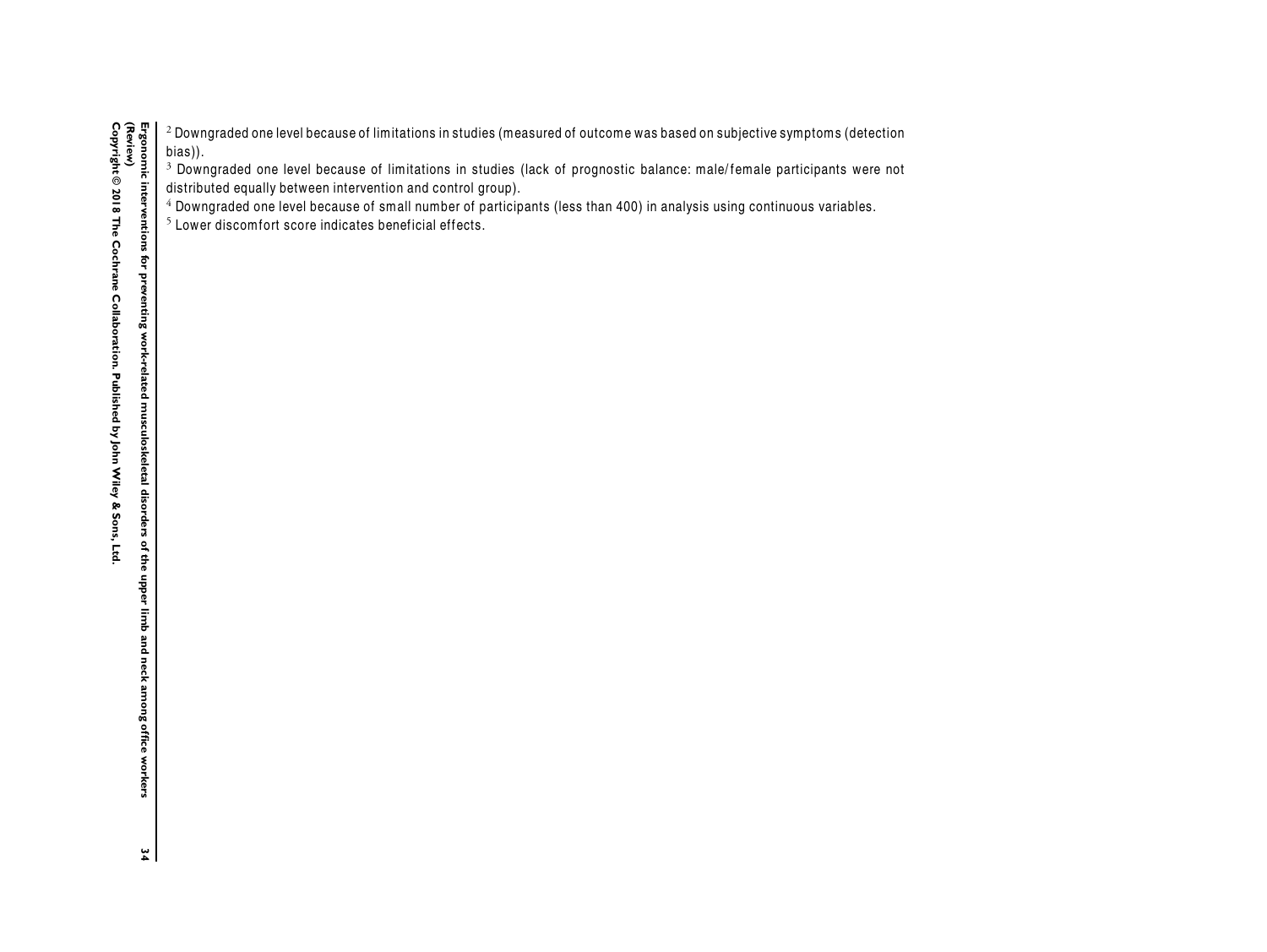| <b>Outcomes</b>                                                                                                               | Intervention: supplementary breaks versus normal breaks<br>Illustrative comparative risks* (95% CI) |                                                                                                                                                                        | <b>Relative effect</b><br>(95% CI) | <b>No of Participants</b><br>(studies) | Quality of the evidence Comments             |
|-------------------------------------------------------------------------------------------------------------------------------|-----------------------------------------------------------------------------------------------------|------------------------------------------------------------------------------------------------------------------------------------------------------------------------|------------------------------------|----------------------------------------|----------------------------------------------|
|                                                                                                                               | <b>Assumed risk</b>                                                                                 | <b>Corresponding risk</b>                                                                                                                                              |                                    |                                        | (GRADE)                                      |
|                                                                                                                               | <b>Normal breaks</b>                                                                                | <b>Supplementary breaks</b>                                                                                                                                            |                                    |                                        |                                              |
| Incidence or preva- no data<br>lence of musculoskele-<br>tal disorders                                                        |                                                                                                     | no data                                                                                                                                                                |                                    |                                        |                                              |
| rating for neck (range was 1.55 <sup>4</sup><br>1 to $5)$<br>Self-reported question-<br>naire<br>Follow-up: 4-8 weeks         | After shift discomfort Mean discomfort rating The mean after shifts                                 | discomfort rating for<br>neck (4-8 weeks) in<br>the intervention groups<br>was<br>$0.25$ lower<br>$(0.40 \text{ to } 0.11 \text{ lower})^5$                            |                                    | 186<br>(2 studies)                     | $\bigoplus$ OOO<br>very low $^{1,2,3}$       |
| rating for right shoul- was 1.55 <sup>4</sup><br>der or upper arm<br>Self-reported question-<br>naire<br>Follow-up: 4-8 weeks | After shift discomfort Mean discomfort rating The mean after shifts                                 | discomfort ratings for<br>right shoulder or up-<br>per arm (4-8 weeks) in<br>the intervention groups<br>was<br>0.33 lower<br>$(0.46 \text{ to } 0.19 \text{ lower})^5$ |                                    | 186<br>(2 studies)                     | $\bigoplus$ OOO<br>very low <sup>1,2,3</sup> |
| rating for right forearm was 1.45 <sup>4</sup><br>or wrist or hand<br>Self-reported question-<br>naire                        | After shift discomfort Mean discomfort rating The mean after shifts                                 | discomfort ratings for<br>right forearm or wrist<br>or hand (4-8 weeks) in<br>the intervention groups                                                                  |                                    | 186<br>(2 studies)                     | $\bigoplus$ OOO<br>very low $^{1,2,3}$       |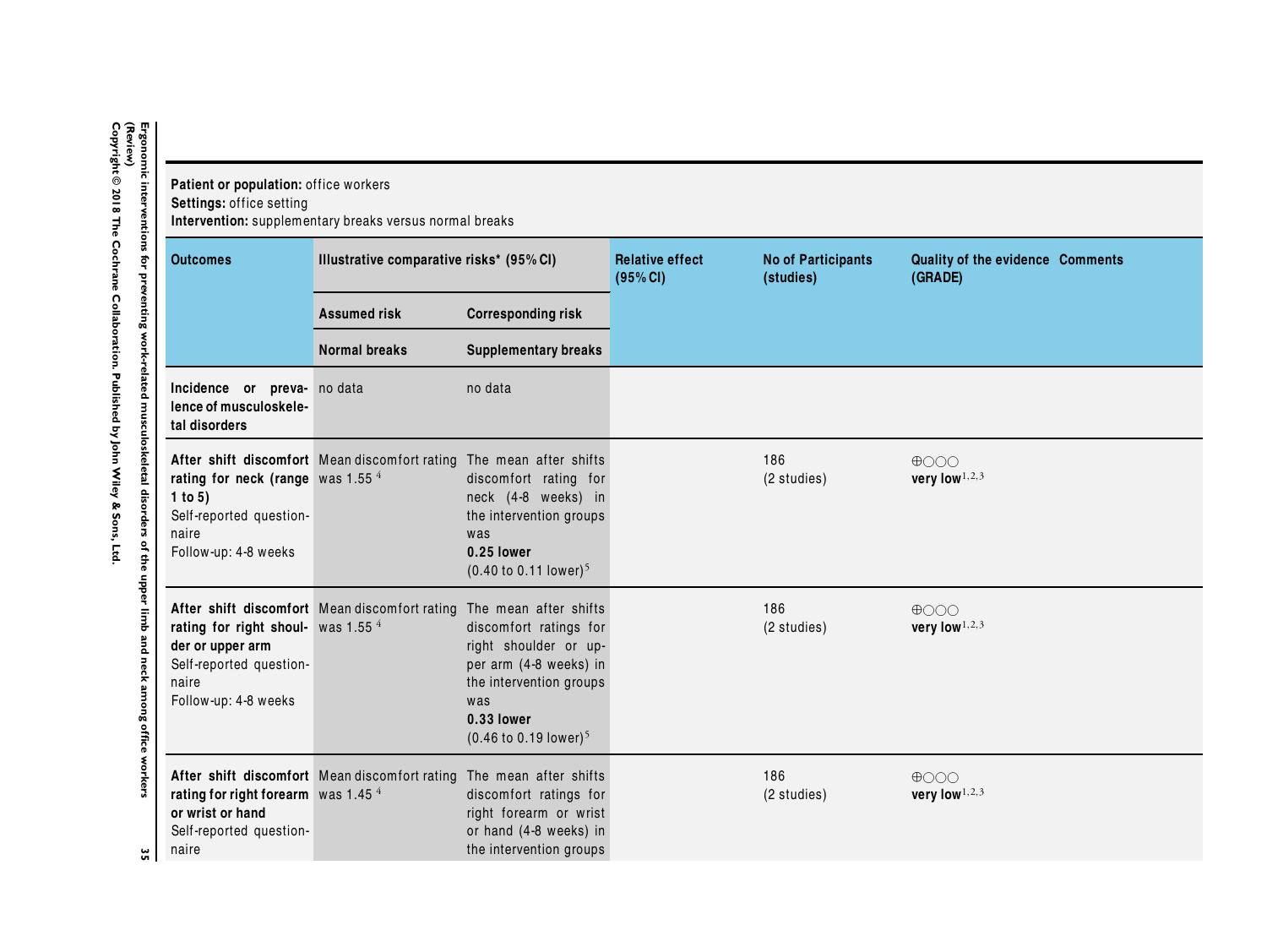|                                                                                                                                    |         | was<br>0.18 lower<br>$(0.29 \text{ to } 0.08 \text{ lower})^5$                                      |                                                                                                                                                                                                                                                                                                                                                                                                            |
|------------------------------------------------------------------------------------------------------------------------------------|---------|-----------------------------------------------------------------------------------------------------|------------------------------------------------------------------------------------------------------------------------------------------------------------------------------------------------------------------------------------------------------------------------------------------------------------------------------------------------------------------------------------------------------------|
| Work related function                                                                                                              | no data | no data                                                                                             |                                                                                                                                                                                                                                                                                                                                                                                                            |
| CI: Confidence interval;                                                                                                           |         |                                                                                                     | *The basis for the assumed risk (e.g. the median control group risk across studies) is provided in footnotes. The corresponding risk (and its 95% confidence interval) is<br>based on the assumed risk in the comparison group and the relative effect of the intervention (and its 95%CI).                                                                                                                |
| <b>GRADE Working Group grades of evidence</b><br>Very low quality: We are very uncertain about the estimate.                       |         | High quality: Further research is very unlikely to change our confidence in the estimate of effect. | Moderate quality: Further research is likely to have an important impact on our confidence in the estimate of effect and may change the estimate.<br>Low quality: Further research is very likely to have an important impact on our confidence in the estimate of effect and is likely to change the estimate.                                                                                            |
| bias)).<br><sup>4</sup> Taken from figure 1 in Galinsky 2007.<br><sup>5</sup> Lower discomfort rating indicates beneficial effect. |         |                                                                                                     | <sup>1</sup> Downgraded one level because of limitations in studies (possibility of carry-over effects of cross-over trials).<br><sup>2</sup> Downgraded one level because of limitations in studies (measured of outcome was based on subjective symptoms (detection<br><sup>3</sup> Downgraded one level because of small number of participants (less than 400) in analysis using continuous variables. |

 $\frac{8}{2}$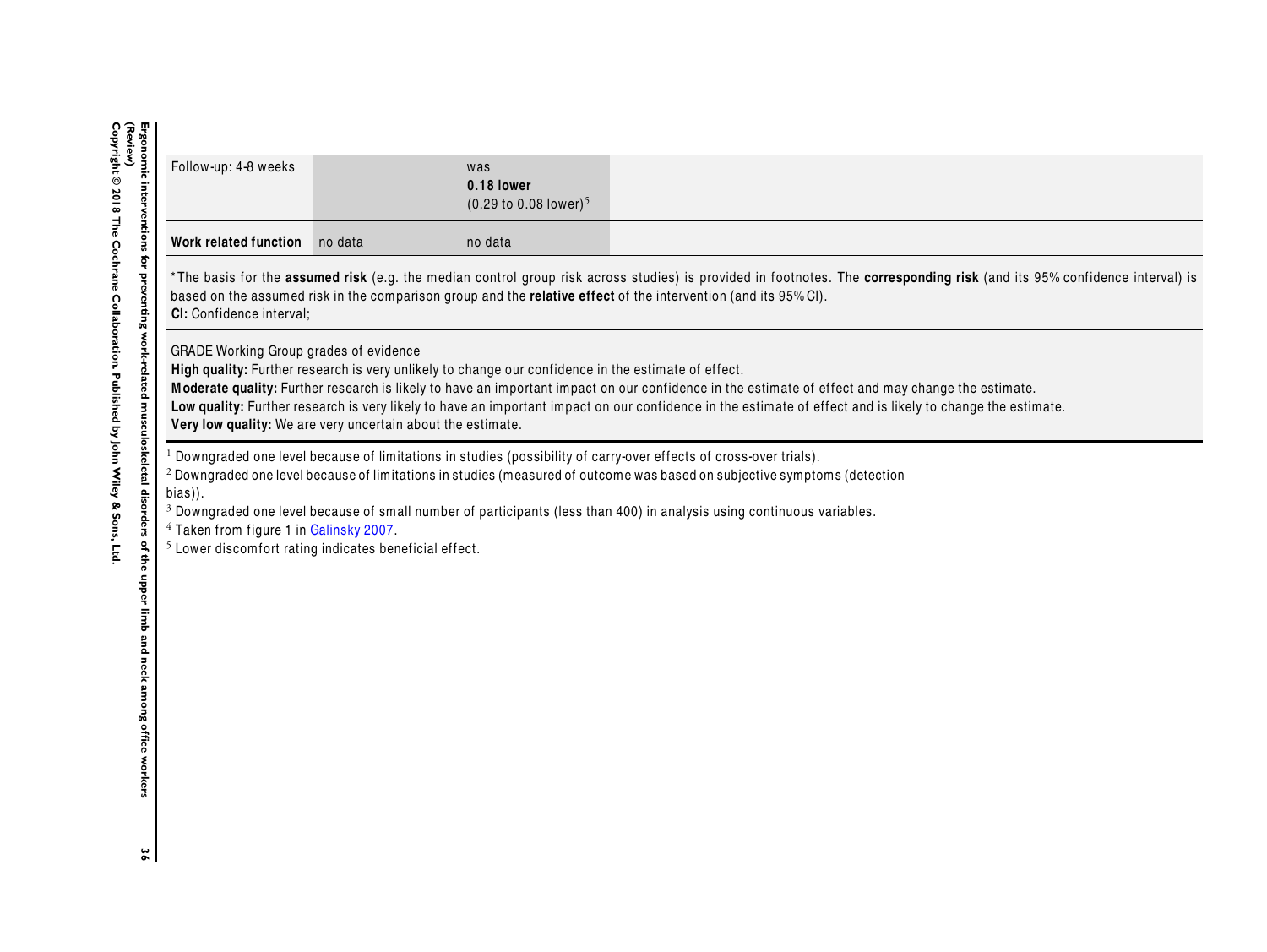| Patient or population: office workers |  |  |
|---------------------------------------|--|--|
|                                       |  |  |

**Patient <mark>or population:</mark>** office workers<br>**Settings:** working 5 hours or more per week with a VDU<br><mark>Intervention:</mark> ergonomic training programme versus no training programme

| <b>Outcomes</b>                                                                                                   | Illustrative comparative risks* (95% CI) |                                  | <b>Relative effect</b><br><b>No of Participants</b><br>(95% CI)<br>(studies) |                    | Quality of the evidence Comments<br>(GRADE)             |
|-------------------------------------------------------------------------------------------------------------------|------------------------------------------|----------------------------------|------------------------------------------------------------------------------|--------------------|---------------------------------------------------------|
|                                                                                                                   | <b>Assumed risk</b>                      | <b>Corresponding risk</b>        |                                                                              |                    |                                                         |
|                                                                                                                   | <b>Control</b>                           | training<br>Ergonomic<br>program |                                                                              |                    |                                                         |
| Prevalence<br>of Neck Musculoskele-<br>tal symptoms<br>Questionnaire<br>Follow-up: at 6-month                     | 196 per 1,000                            | 149 per 1,000<br>(96 to 234)     | RR 0.76<br>$(0.47 \text{ to } 1.21)$                                         | 614<br>(2 studies) | $\oplus \oplus \odot \odot$<br>low <sup>1,2</sup>       |
| Prevalence of shoul-<br>musculoskeletal<br>der<br>symptoms<br>Questionnaire<br>Follow-up: 6-10 month              | 181 per 1,000                            | 150 per 1,000<br>(107 to 212)    | <b>RR 0.82</b><br>$(0.59 \text{ to } 1.17)$                                  | 614<br>$(2$ RCTs)  | $\oplus \oplus \bigcirc \bigcirc$<br>low <sup>1,2</sup> |
| Prevalence of hand or 75 per 1,000<br>wrist musculoskeletal<br>symptoms<br>Questionnaire<br>Follow-up: 6-10 month |                                          | 47 per 1,000<br>(27 to 81)       | RR 0.63<br>$(0.36 \text{ to } 1.09)$                                         | 724<br>(2 studies) | $\oplus \oplus \bigcirc \bigcirc$<br>low <sup>1,2</sup> |
| Prevalence of neck or 77 per 1,000<br>shoulder MSD<br>Medical examination<br>Follow-up: 6-month                   |                                          | 86 per 1,000<br>(46 to 161)      | RR 1.12<br>$(0.60 \text{ to } 2.09)$                                         | 455<br>$(1$ study) | $\oplus \oplus \odot \odot$<br>low <sup>1,3</sup>       |

**Copyright © 2018 The Cochrane Collaboration. Published by J** Ergonomic interventions for preventing work-related musculoskeletal disorders of the upper limb and neck among office workers<br>(Review)<br>Copyright © 2018 The Cochrane Collaboration. Published by John Wiley & Sons, Ltd. **ohn Wiley & Sons, Ltd.**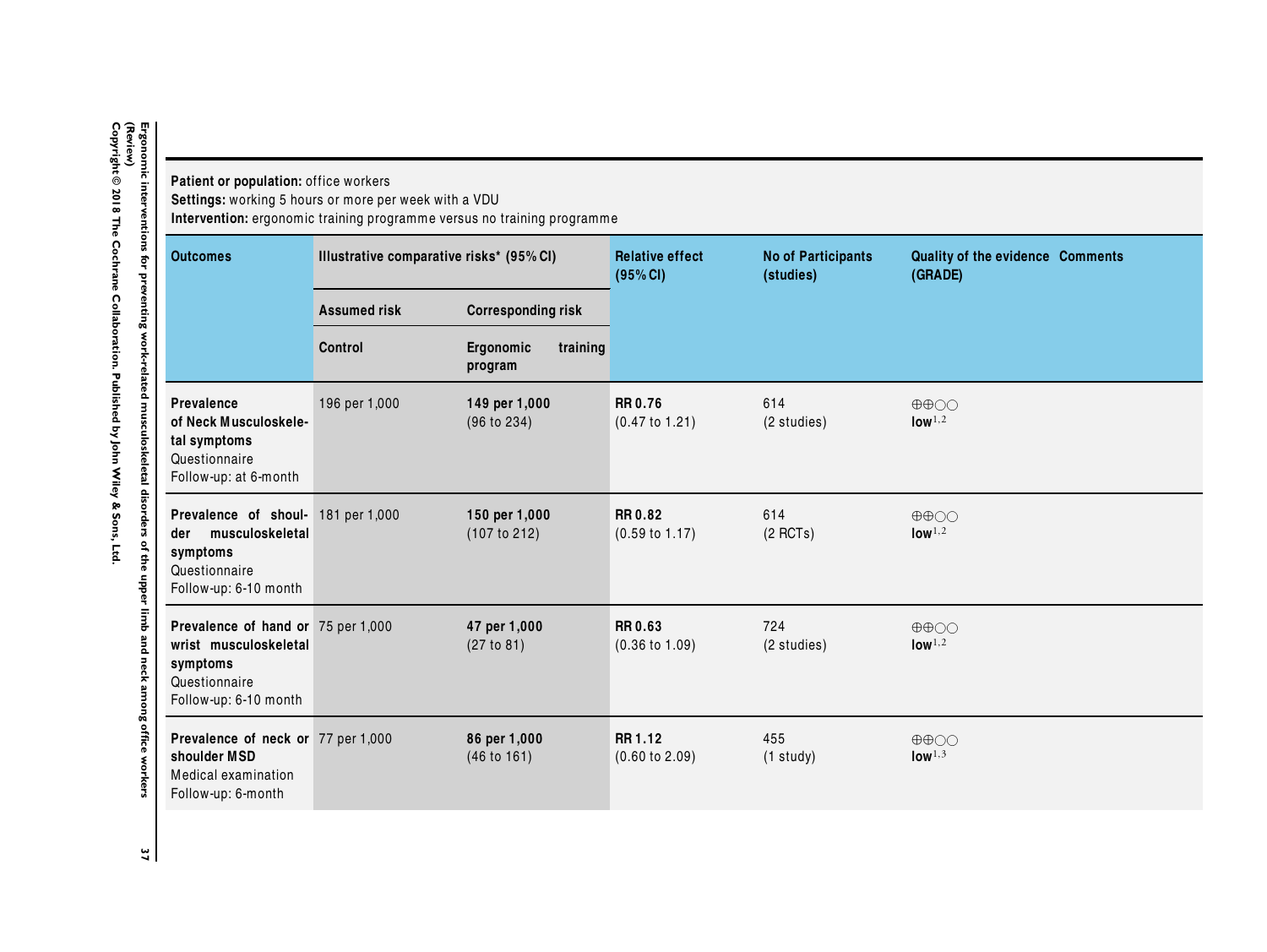| Prevalence of hand or 14 per 1,000<br>wrist MSD<br>Medical examination<br>Follow-up: 6-month |                                                                                 | 24 per 1,000<br>(6 to 87)                                                                                                                                                                                                                                                                                                                                                      | RR 1.73<br>$(0.47 \text{ to } 6.37)$ | 503<br>$(1$ study) | $\oplus \oplus \bigcirc \bigcirc$<br>low <sup>1,3</sup>                                                                                                                                                                                                                                                                                                                                                                                                                                      |
|----------------------------------------------------------------------------------------------|---------------------------------------------------------------------------------|--------------------------------------------------------------------------------------------------------------------------------------------------------------------------------------------------------------------------------------------------------------------------------------------------------------------------------------------------------------------------------|--------------------------------------|--------------------|----------------------------------------------------------------------------------------------------------------------------------------------------------------------------------------------------------------------------------------------------------------------------------------------------------------------------------------------------------------------------------------------------------------------------------------------------------------------------------------------|
| tremity pain<br>Questionnaire<br>Follow-up: 3-week                                           | Intensity of upper ex- The mean intensity of MD 0.08 higher<br>was <sub>0</sub> | upper extremity pain (0.22 lower to 0.38<br>higher) $4$                                                                                                                                                                                                                                                                                                                        |                                      | 82<br>$(1$ study)  | $\bigoplus$<br>very low $^{1,2,3}$                                                                                                                                                                                                                                                                                                                                                                                                                                                           |
| Frequency of upper ex-<br>tremity pain<br>Questionnaire<br>Follow-up: 3-week                 | The mean frequency of MD 0.03 lower<br>was <sub>0</sub>                         | upper extremity pain (0.45 lower to 0.39<br>higher) $4$                                                                                                                                                                                                                                                                                                                        |                                      | 82<br>$(1$ study)  | $\bigoplus$ OOO<br>very low $1,2,3$                                                                                                                                                                                                                                                                                                                                                                                                                                                          |
| Duration of upper ex-<br>tremity pain<br>Questionnaire<br>Follow-up: 3-week                  | The mean duration of MD 0.13 higher<br>was <sub>0</sub>                         | upper extremity pain (0.25 lower to 0.51<br>higher) $4$                                                                                                                                                                                                                                                                                                                        |                                      | 82<br>$(1$ study)  | $\bigoplus$ OOO<br>very low $1,2,3$                                                                                                                                                                                                                                                                                                                                                                                                                                                          |
| Work related function                                                                        | no data                                                                         | no data                                                                                                                                                                                                                                                                                                                                                                        |                                      |                    |                                                                                                                                                                                                                                                                                                                                                                                                                                                                                              |
| CI: Confidence interval; RR: Risk ratio<br><b>GRADE Working Group grades of evidence</b>     |                                                                                 | based on the assumed risk in the comparison group and the relative effect of the intervention (and its 95%CI).<br>High quality: Further research is very unlikely to change our confidence in the estimate of effect.                                                                                                                                                          |                                      |                    | *The basis for the assumed risk (e.g. the median control group risk across studies) is provided in footnotes. The corresponding risk (and its 95% confidence interval) is<br>Moderate quality: Further research is likely to have an important impact on our confidence in the estimate of effect and may change the estimate.<br>Low quality: Further research is very likely to have an important impact on our confidence in the estimate of effect and is likely to change the estimate. |
|                                                                                              | Very low quality: We are very uncertain about the estimate.                     |                                                                                                                                                                                                                                                                                                                                                                                |                                      |                    |                                                                                                                                                                                                                                                                                                                                                                                                                                                                                              |
| bias)).<br>$4$ Lower score indicates beneficial effect.                                      |                                                                                 | <sup>1</sup> Downgraded one level because of limitations in studies (there is no information on sequence generation (selection bias)).<br>$^2$ Downgraded one level because of limitations in studies (measured of outcome was based on subjective symptoms (detection<br>$3$ Downgraded one level because only one study available and thus inconsistency cannot be assessed. |                                      |                    |                                                                                                                                                                                                                                                                                                                                                                                                                                                                                              |

**Copyright © 2018 The Cochrane Collaboration. Published by J Ergonomic interventions for preventing wor**k-related musculoskeletal disorders of the upper limb and neck among office workers<br>(Review)<br>Copyright © 2018 The Cochrane Collaboration. Published by John Wiley & Sons, Ltd. **ohn Wiley & Sons, Ltd.**

**38 Ergonomic interventions for preventing work-related musculoskeletal disorders of the upper limb and neck among office workers**  $\rm \ddot{\rm s}$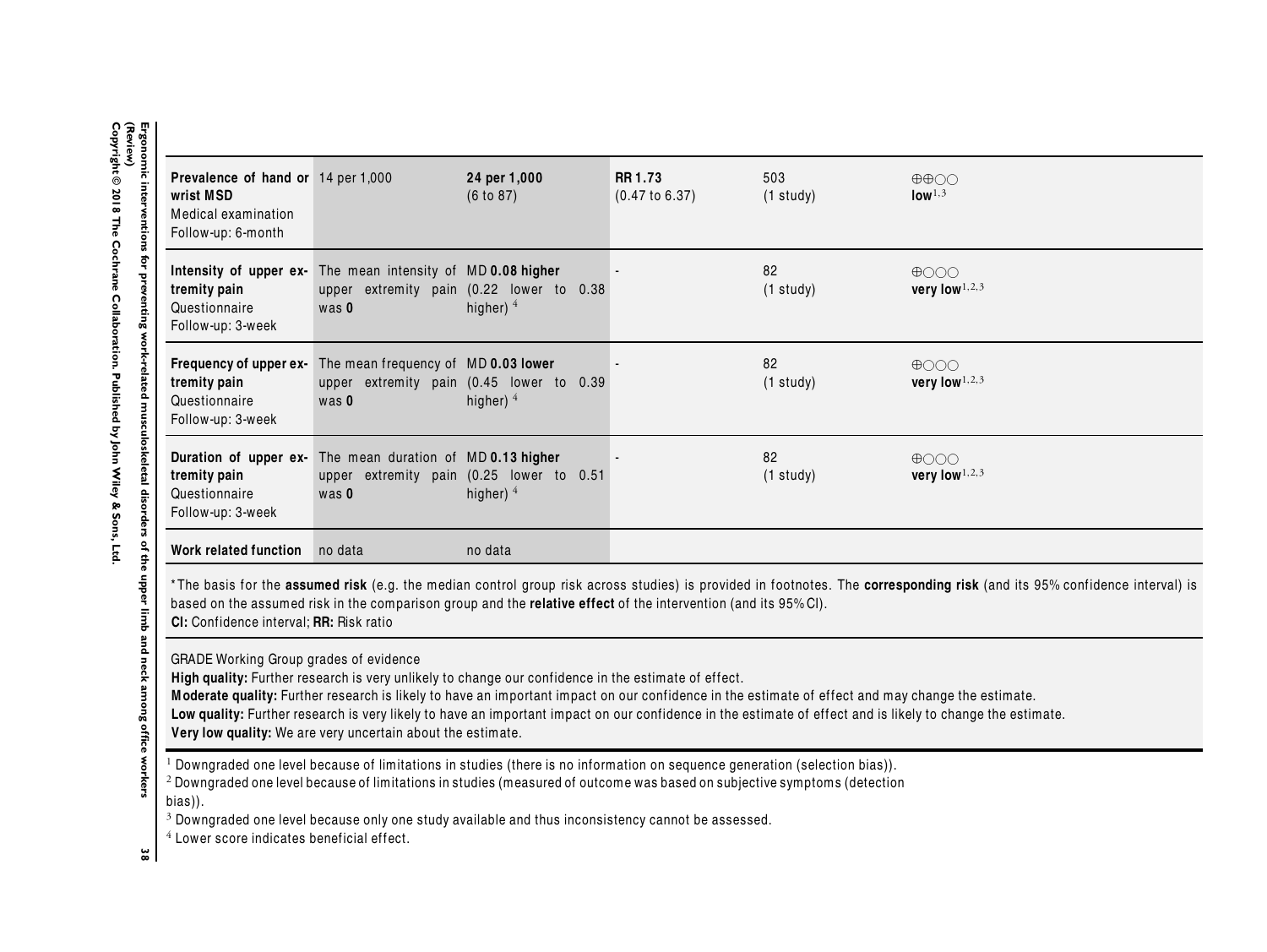| <b>Outcomes</b>                                                        | Illustrative comparative risks* (95% CI)                                                 |                                                                                                                                                                                                                                | <b>Relative effect</b><br>(95% CI) | <b>No of Participants</b><br>(studies) | Quality of the evidence Comments<br>(GRADE)        |
|------------------------------------------------------------------------|------------------------------------------------------------------------------------------|--------------------------------------------------------------------------------------------------------------------------------------------------------------------------------------------------------------------------------|------------------------------------|----------------------------------------|----------------------------------------------------|
|                                                                        | <b>Assumed risk</b>                                                                      | <b>Corresponding risk</b>                                                                                                                                                                                                      |                                    |                                        |                                                    |
|                                                                        | <b>Control</b>                                                                           | <b>Biofeedback</b><br>(vibra-<br>tion) to reduce hand<br>idle time on mouse ver-<br>sus no intervention                                                                                                                        |                                    |                                        |                                                    |
| Incidence or preva- no data<br>lence of musculoskele-<br>tal disorders |                                                                                          | no data                                                                                                                                                                                                                        |                                    |                                        |                                                    |
| Questionnaire survey<br>Follow-up: 25 weeks                            | Shoulder pain intensity The mean shoulder pain The mean shoulder pain<br>groups was 1.58 | intensity in the control intensity in the interven-<br>tion groups was<br>0.79 lower<br>(2.57 lower to 0.99<br>higher) $4$                                                                                                     |                                    | 23<br>$(1$ study)                      | $\oplus \oplus \bigcirc \bigcirc$<br>$low^{1,2,3}$ |
| intensity<br>Self-administered<br>questionnaire<br>Follow-up: 25 weeks | 2.94                                                                                     | Upper extremity pain The mean upper ex- The mean upper ex-<br>tremity pain intensity in tremity pain intensity in<br>the control groups was the intervention groups<br>was<br>1.64 lower<br>(6.85 lower to 3.57<br>higher) $4$ |                                    | 23<br>$(1$ study)                      | $\oplus \oplus \odot \odot$<br>$low^{1,2,3}$       |
| Work related function                                                  | no data                                                                                  | no data                                                                                                                                                                                                                        |                                    |                                        |                                                    |

**39 Ergonomic interventions for preventing work-related musculoskeletal disorders of the upper limb and neck among office workers**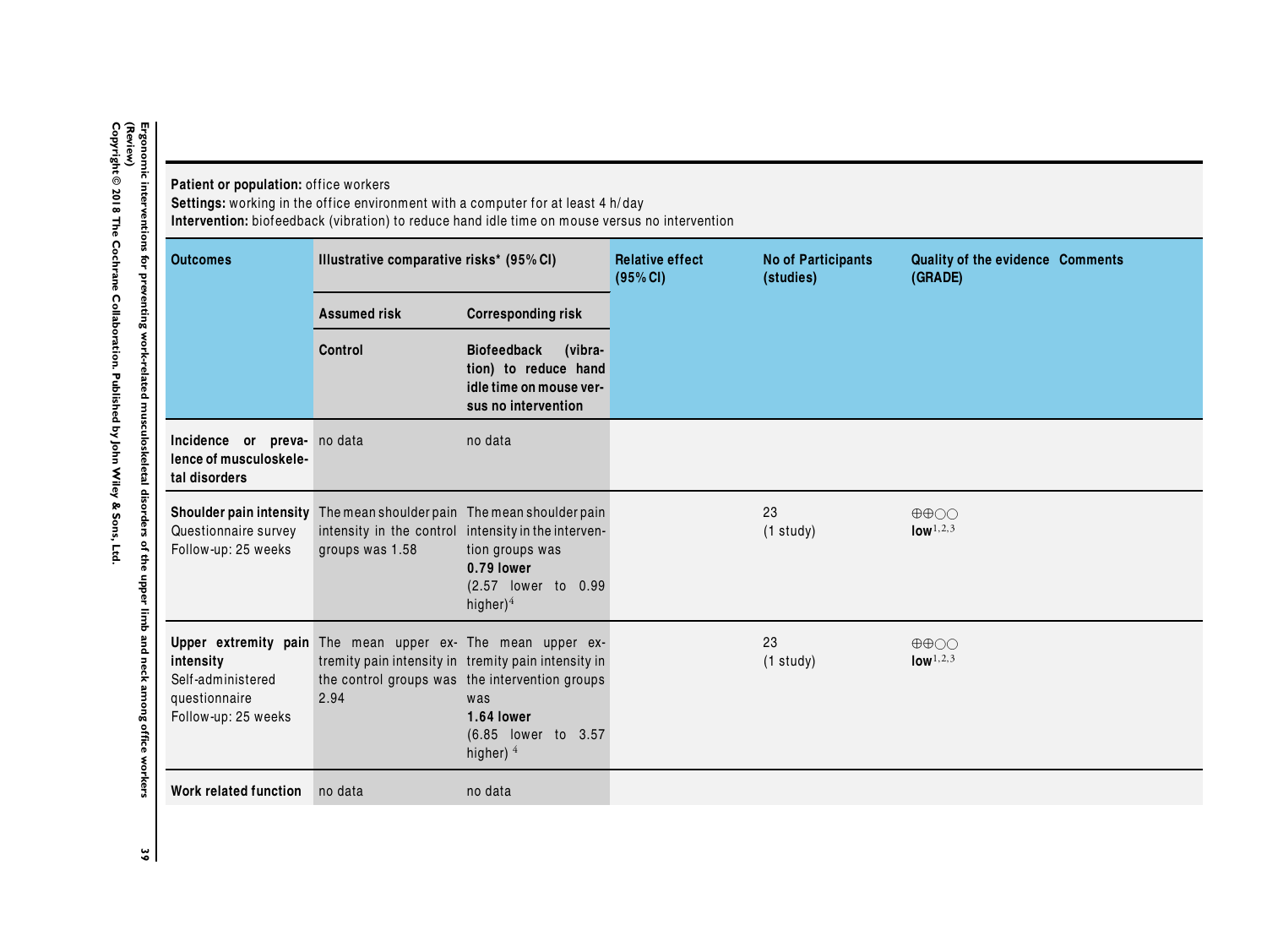\* The basis for the **assumed risk** (e.g. the median control group risk across studies) is provided in footnotes. The **corresponding risk** (and its 95% conf idence interval) is based on the assumed risk in the comparison group and the **relative effect** of the intervention (and its 95% CI). **CI:** Conf idence interval

GRADE Working Group grades of evidence

High quality: Further research is very unlikely to change our confidence in the estimate of effect.<br>Moderate quality: Further research is likely to have an important impact on our confidence in the estimate of effect and m **Moderate quality:** Further research is likely to have an important impact on our confidence in the estimate of effect and may change the estimate.<br>Low quality: Further research is very likely to have an important impact o

**Low quality:** Further research is very likely to have an important impact on our confidence in the estimate of effect and is likely to change the estimate.<br>Very low quality: We are very uncertain about the estimate.

**Very low quality:** We are very uncertain about the estimate.

Downgraded one level because of limitations in studies (measure of outcome based on subjective symptoms (detection bias)).

 $^2$  Downgraded one level because of total number of participants less than 400 (small sample size for a continuous variable).

 $^3$  Downgraded one level because of imprecision (95% confidence interval includes no effect).

 $^4$  Lower score indicate beneficial effect.

**40 Ergonomic interventions for preventing work-related musculoskeletal disorders of the upper limb and neck among office workers**

 $\frac{4}{5}$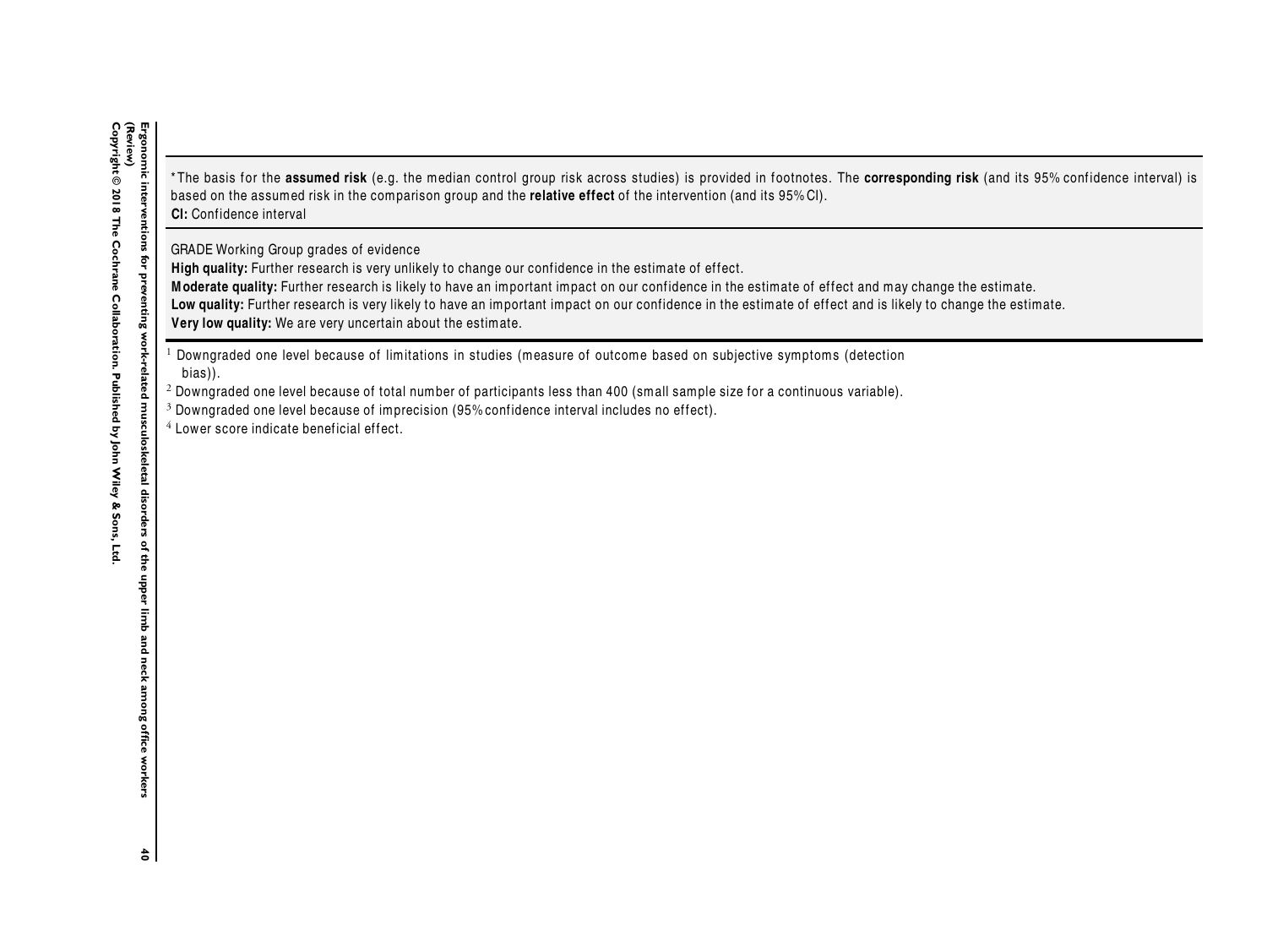## **D I S C U S S I O N**

## **Summary of main results**

This systematic review identified 15 randomised controlled trials (RCTs) evaluating the effectiveness of workplace ergonomic interventions for the prevention of work-related musculoskeletal disorders of the upper limb or neck, or both, among office workers. For physical ergonomic interventions, we found three interventions consisting of a form of arm support, one of alternative computer mouse design, one of alternative workstation design and one of sit-stand desk (Summary of findings for the main comparison; Summary of findings 3; Summary of findings 2; Summary of findings 5; Summary of findings 4; Summary of findings 6). All six interventions were evaluated with, on average, three outcomes. Only one of the 20 intervention-outcome combinations produced a statistically significant result; this was for the comparison of an arm support with an alternative computer mouse versus an alternative mouse alone. We rated the quality of this evidence as moderate. However, the other comparisons that compared only arm-support or only an alternative mouse did not yield beneficial results. Therefore, based on the moderate- to very low-quality evidence available, we conclude that there is no considerable effect of physical ergonomic changes on upper limb symptoms.

For organisational ergonomic interventions, there is very low-quality evidence, based on two studies, that supplementary breaks may reduce discomfort of the neck and right shoulder, upper limb, forearm, wrist or hand (Summary of findings 7).

There were no studies on cognitive interventions.

For training interventions, there is low- to very low-quality evidence from five studies that evaluated participatory and active training interventions; this evidence indicated that these interventions may or may not prevent work-related upper limb or neck musculoskeletal disorders (MSDs), or both (Summary of findings 8; Summary of findings 9).

For multifaceted interventions there is one study (very low-quality evidence) that did not show an effect on any of the six upper limb pain outcomes.

Seven studies assessed compliance with the intervention (Bohr 2002; Bohr 2000; Brisson 1999; Gatty 2004, Gerr 2005, Graves 2015; King 2013). Overall these studies found compliance to ergonomic interventions to be low, but two studies noted high compliance (Gatty 2004; Graves 2015).

## **Overall completeness and applicability of evidence**

We found evidence for all classes of ergonomic interventions designed to reduce pain and discomfort in the upper limb and neck except for cognitive ergonomic interventions. Cognitive ergonomic interventions would not be the most applied for preventing musculoskeletal pain. Physical workplace changes, such as arm support and differently designed mouses, would be the most applied interventions. We also found studies about organisational interventions, such as breaks, which would be an intuitive way of decreasing the workload and thus preventing pain. There were also studies about training workers, with the aim that this will lead to better ergonomic conditions and thus to less musculoskeletal pain or discomfort. These studies applied the important concept of participation of the workers in the intervention process. Therefore, we believe that we have covered a range of interventions that are currently applied in practice.

Although we included 15 RCTs overall, the number of studies for each individual intervention was small, with a maximum of two studies per meta-analysis. A wide range of outcomes was used to evaluate the interventions but this also dispersed the evidence across different intervention-outcome combinations that we considered too different to be combined. The small sample sizes included in these intervention-outcome combinations may also have led to a lack of power to detect small differences in outcomes.

There were studies among men and women and among different age groups. However, some studies included only workers that had to enter data as their job, or only call-centre workers. Thus the evidence might not always be applicable to all types of office workers.

Most studies were more than ten years old and there were only four studies conducted after the year 2010. This might indicate that the interventions are not up-to-date given that current office equipment is considerably different from that used 10 to 20 years ago. Where the majority was stationary sitting workstations with a desktop or laptop computers, as compared to mobile office, sitstand workstations, and the use of tablets and smart phones for office work currently.

Studies from low- and middle-income countries were missing.

## **Quality of the evidence**

We assessed the quality of evidence for each subtype regardless of whether it was included in meta-analyses. We assessed the quality of evidence per outcome using the GRADEpro GDT software (GRADEpro GDT).

There is moderate- to low-quality evidence on the effectiveness of physical ergonomic interventions and low- to very-low-quality evidence on the effectiveness of organisational ergonomic interventions and on organisational combined with physical ergonomic interventions. We downgraded our assessments of the quality of evidence produced by the included studies because of small sample sizes, risk of bias, lack of blinding and use of subjective outcome measures (detection bias), lack of information on sequence generation (selection bias), and lack of information on allocation concealment (selection bias). The main quality concerns were small sample sizes and use of subjective outcome measures (detection bias), which occurred for all the interventions.

**Ergonomic interventions for preventing work-related musculoskeletal disorders of the upper limb and neck among office workers 41 (Review)**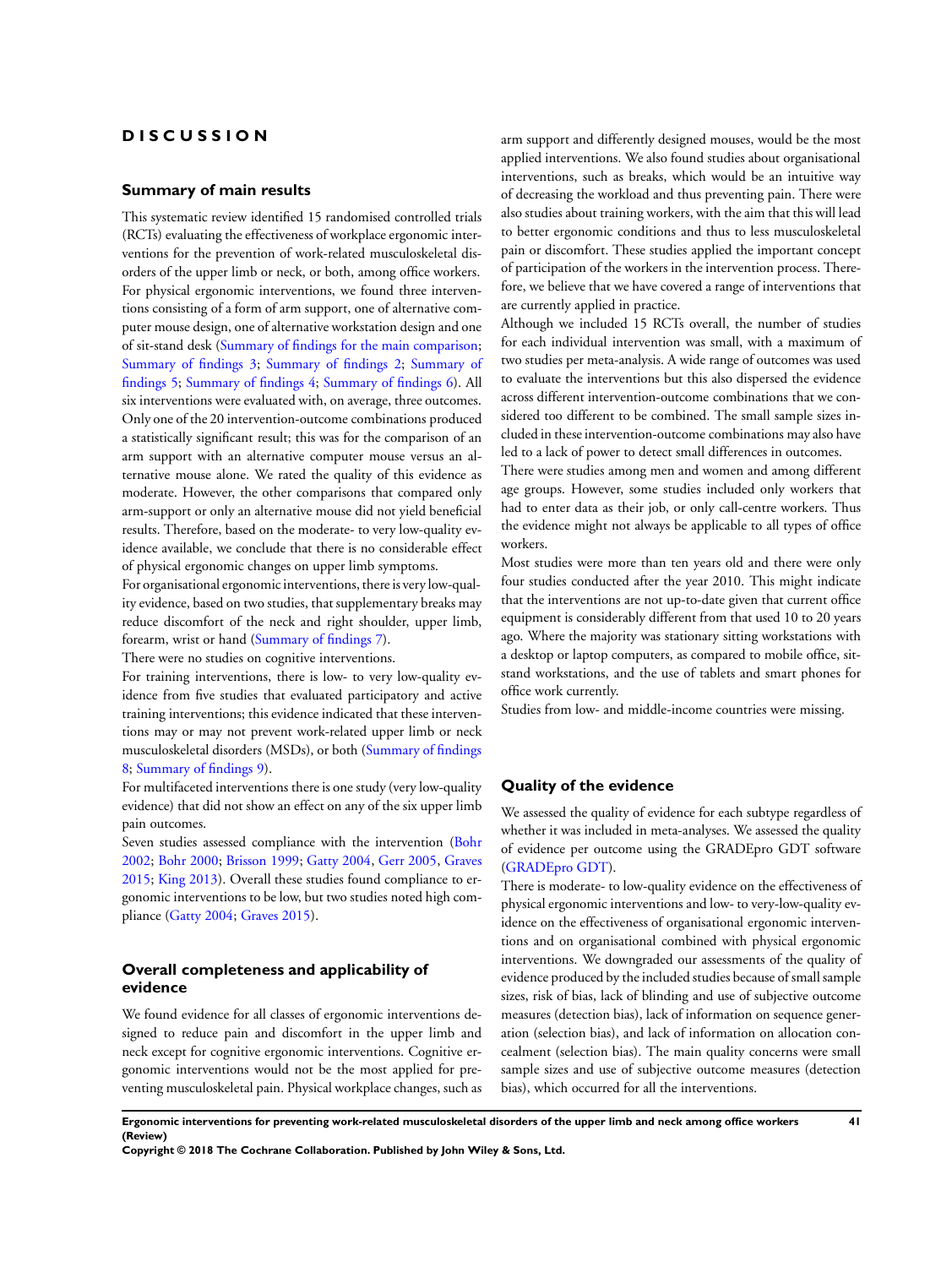Although all the included studies were RCTs, the majority of the studies did not report the methods for random sequence generation and allocation concealment. This has led us to the downgrade the quality of evidence because of the possibility of selection bias. Future studies should be clear about how they generated a random sequence and how they concealed allocation.

## **Potential biases in the review process**

The process of study selection, data extraction, and assessment of risk of bias of included studies was performed by two independent review authors and we resolved disagreements through discussion and consensus. We minimised selection bias in our search by screening references of identified studies and systematic reviews, by contacting experts in the research field, and by not restricting our search strategy by language or publication date. Even though our search strategy was comprehensive, there is always a risk that relevant studies may not have been identified in the review process. We were unable to assess the risk of publication bias adequately as there was a very limited number of studies assessing similar interventions and outcomes. We avoided duplicate publication bias by using study data only once. However, we found two reports from the same author (Bohr 2000; Bohr 2002), which may be reporting on the same population. We wrote to the author for clarification, however we did not receive a response. In our included studies, there were two studies that were each reported twice. We combined the results from the two reports and only used the data that were appropriate for this review (Gatty 2004). We were able to obtain missing data for four studies (Baydur 2016; Brisson 1999; Galinsky 2000; Galinsky 2007).

We had considerable difficulty in classifying the interventions and we might have been too restrictive in combining studies. However, we believe that the broad categories of ergonomic interventions that we made have resulted in a meaningful categorisation. Thus we believe it is possible to get at least an impression of the effectiveness of interventions in the various categories.

Due to the strict inclusion criteria used in this review, we excluded 13 studies due to the high prevalence of MSDs at baseline. Some of those studies may be able to provide additional evidence on the effectiveness of the intervention. However, given the lesser-quality study design, this would probably not lead to an increase in the confidence of the results

This review included only RCTs since methodologically weaker designs can easily lead to bias. In the field of occupational health, randomisation is sometimes difficult to perform. From the 'Risk of bias' tables it can be noted that there were a high number of studies with a classification of 'unclear' in the sequence generation and allocation concealment domains. This indicates that the primary publication did not supply enough information to assess these biases. We did not seek further information from the authors for reasons of simplicity and lack of resources in conducting the review. Instead, we chose to complete the 'Risk of bias' assessment based on information provided in the published reports.

## **Agreements and disagreements with other studies or reviews**

The findings of this review differ from those of three earlier systematic reviews (Boocock 2007; Kennedy 2010; Van Eerd 2016). Our review focuses on prevention of MSDs, and unlike previous reviews, we excluded studies where more than 25% of the participants had MSDs of the upper limb or neck. Moreover, the three other systematic reviews, Boocock 2007, Kennedy 2010, and Van Eerd 2016, classified interventions differently and also included study designs other than RCTs. Because of their less rigorous inclusion criteria, one review included 31 studies (Boocock 2007), one included 36 studies (Kennedy 2010), and one included 61 studies (Van Eerd 2016). Moreover, the other three reviews did not perform meta-analyses and included populations other than office workers.

The systematic reviews by Boocock 2007, Kennedy 2010 and Van Eerd 2016 used similar methods to assess the study quality and level of evidence of the included studies. In Boocock 2007, the researchers used the modified version of the Cochrane Musculoskeletal Injuries Group scoring system, in conjunction with the generic appraisal tool for epidemiology (GATE) tool, to provide an overall score for each study from 0 to 26 and to classify each study as low (less than 10), medium (10 to 18) or high quality (19 or more). The quality of evidence was then classified as strong, moderate, some or insufficient evidence based on consistency of the quality scores. Kennedy 2010, and Van Eerd 2016, used the same methods, which involved assessing the quality of the included studies using 16 quality criteria. Each study received a quality ranking score by dividing the weighted score by 41 and then multiplying by 100. The studies were then categorised as high (more than 85%), medium (50% to 85%) or low (less than 50%) quality. The quality of evidence was then categorised as strong, moderate, limited, mixed and insufficient based on quality of the study, number of studies, and consistency of findings (Kennedy 2010; Van Eerd 2016).

In Boocock 2007, they concluded that there is some evidence to support the use of mechanical and modifier interventions for preventing and managing neck or upper extremity musculoskeletal conditions. They found moderate evidence that mouse and keyboard design can lead to positive health benefits in visual display unit workers with neck or upper extremity musculoskeletal conditions.

In Kennedy 2010, the researchers found moderate evidence for arm supports and limited evidence for ergonomic training plus workstation adjustments, new chairs, and rest breaks having beneficial effects on upper-extremity MSD outcomes. In Van Eerd 2016, they found moderate evidence for mouse-use feedback and forearm supports, job stress management training, and office

**Ergonomic interventions for preventing work-related musculoskeletal disorders of the upper limb and neck among office workers 42 (Review)**

**Copyright © 2018 The Cochrane Collaboration. Published by John Wiley & Sons, Ltd.**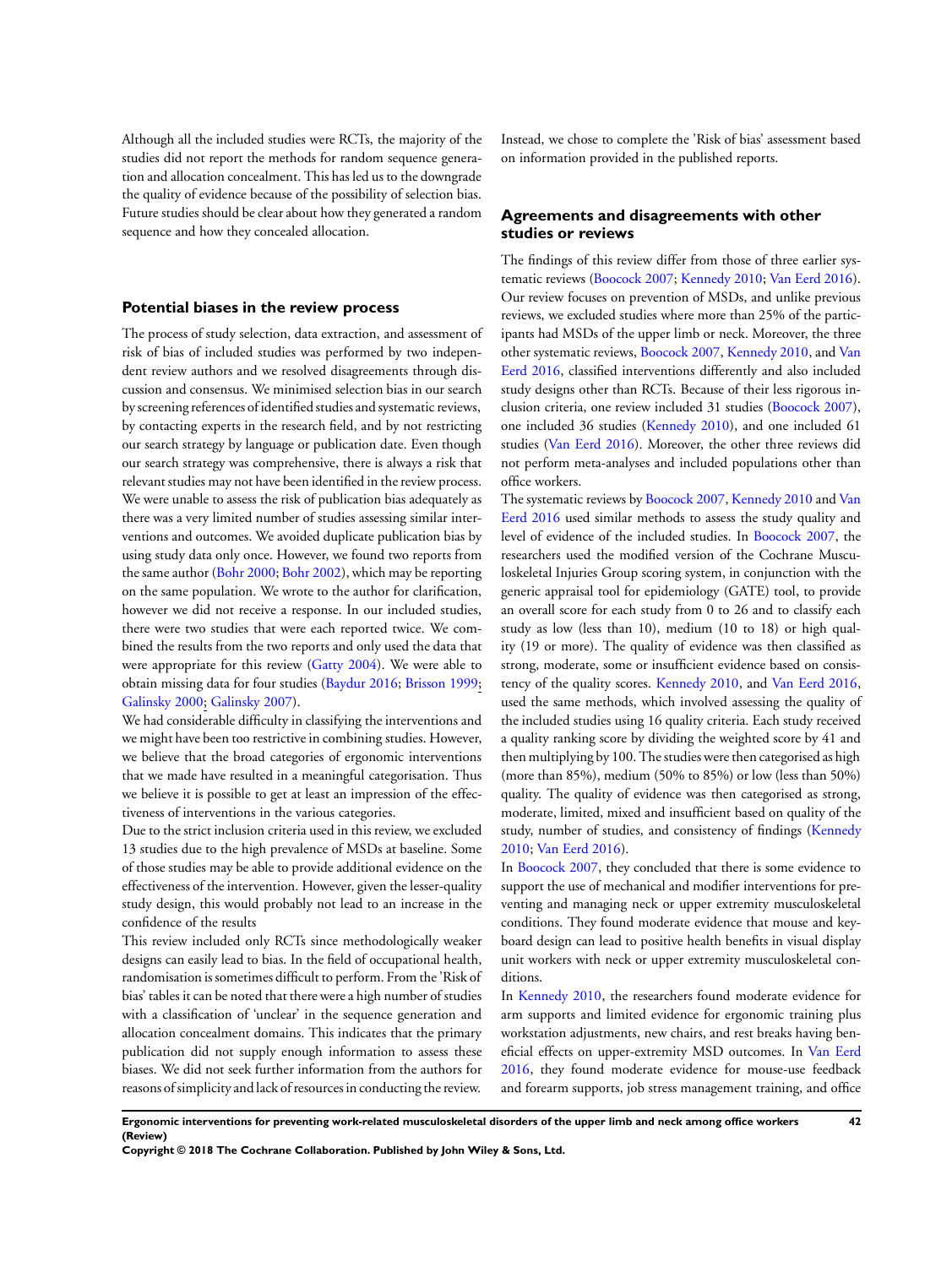workstation adjustment having beneficial effects on MSDs and symptoms. Kennedy 2010 and Van Eerd 2016 included in their evidence for arm support the studies of Lintula 2001, Rempel 2006, and Conlon 2008. These were also included in our study. However, Kennedy and colleagues (Kennedy 2010), and Van Eerd and colleagues (Van Eerd 2016), did not perform a meta-analysis although the data were comparable, and thus the capacity of these reviews to report a quantitative assessment is limited.

# **A U T H O R S ' C O N C L U S I O N S**

## **Implications for practice**

There is very low- to moderate-quality evidence that arm supports or an alternatively designed computer mouse may or may not reduce the incidence of neck or shoulder musculoskeletal disorders (MSDs) among office workers.

There is low-quality evidence showing that supplementary breaks may reduce discomfort of the neck, right shoulder, or upper limb or right forearm or wrist or hand in data entry workers.

While there is very low- to low-quality evidence to suggest that training in ergonomic principles may not prevent work-related MSDs of the upper limb or neck or both among office workers, this conclusion is limited by the number and heterogeneity of available studies.

## **Implications for research**

We identified significant heterogeneity between the studies, and only one study had low risk of bias. Consequently, there is a need for more high-quality randomised controlled trials (RCTs) examining ergonomic interventions for preventing disorders of the upper limb or neck, or both, among office workers. Most of the studies included in our review were conducted in the US, with only four studies from Canada, and one each from Finland and the UK. Studies from other parts of the world, especially from lowand middle-income countries (LMICs), are therefore lacking. It is important to conduct studies of these interventions in developing countries, as differences in culture and work practices need to be considered. Conducting multicentre studies in both high-income countries and LMICs will further increase the usefulness of the findings.

The main risk of bias that we identified in the included studies was concerning blinding (performance and detection bias). Although blinding of participants and personnel (performance bias) is difficult to achieve for ergonomic interventions, researchers need to consider minimising detection bias by having independent blinded assessors for diagnosing MSDs of the upper limb or neck, or both. Future studies also need to consider including independent medical examinations for diagnosis, or using injury records, workers' compensation records or other injury reporting systems to obtain more objective outcome data and minimise detection bias.

Studies included in this review used a number of different outcomes to measure discomfort and disability. The lack of standardisation in the methods used to assess these outcomes is therefore evident. Future research should therefore use standardised methods and validated instruments, especially when assessing discomfort and disability.

The majority of studies did not report details of random sequence generation or allocation concealment. Future studies should include a clear description of the randomisation process and include both random sequence generation and allocation concealment in their methods to minimise selection bias.

## **A C K N O W L E D G E M E N T S**

The review authors would like to thank Dr Helen Handoll, Dr Jos Verbeek, Mr Jani Ruotsalainen, and Mrs Lindsey Elstub for their valuable editorial comments on the protocol and review; Mrs Lesley Gillespie for assistance in developing the search strategies; and the editorial staff of the Cochrane Bone, Joint and Muscle Trauma Group and Cochrane Occupational Safety and Health Group for their assistance. The review authors would also like to thank Miranda Cumpston and Jo McKenzie from the Australasian Cochrane Centre for their valuable assistance in the write-up and statistical input and Mr Jani Ruotsalainen from Cochrane Work and Ms Anne Lawson from Wiley for copy-editing the text of the protocol and Dr Jos Verbeek, Mr Jani Ruotsalainen and Ms Jessica Sharp, for copy-editing the text of the review.

**Ergonomic interventions for preventing work-related musculoskeletal disorders of the upper limb and neck among office workers 43 (Review)**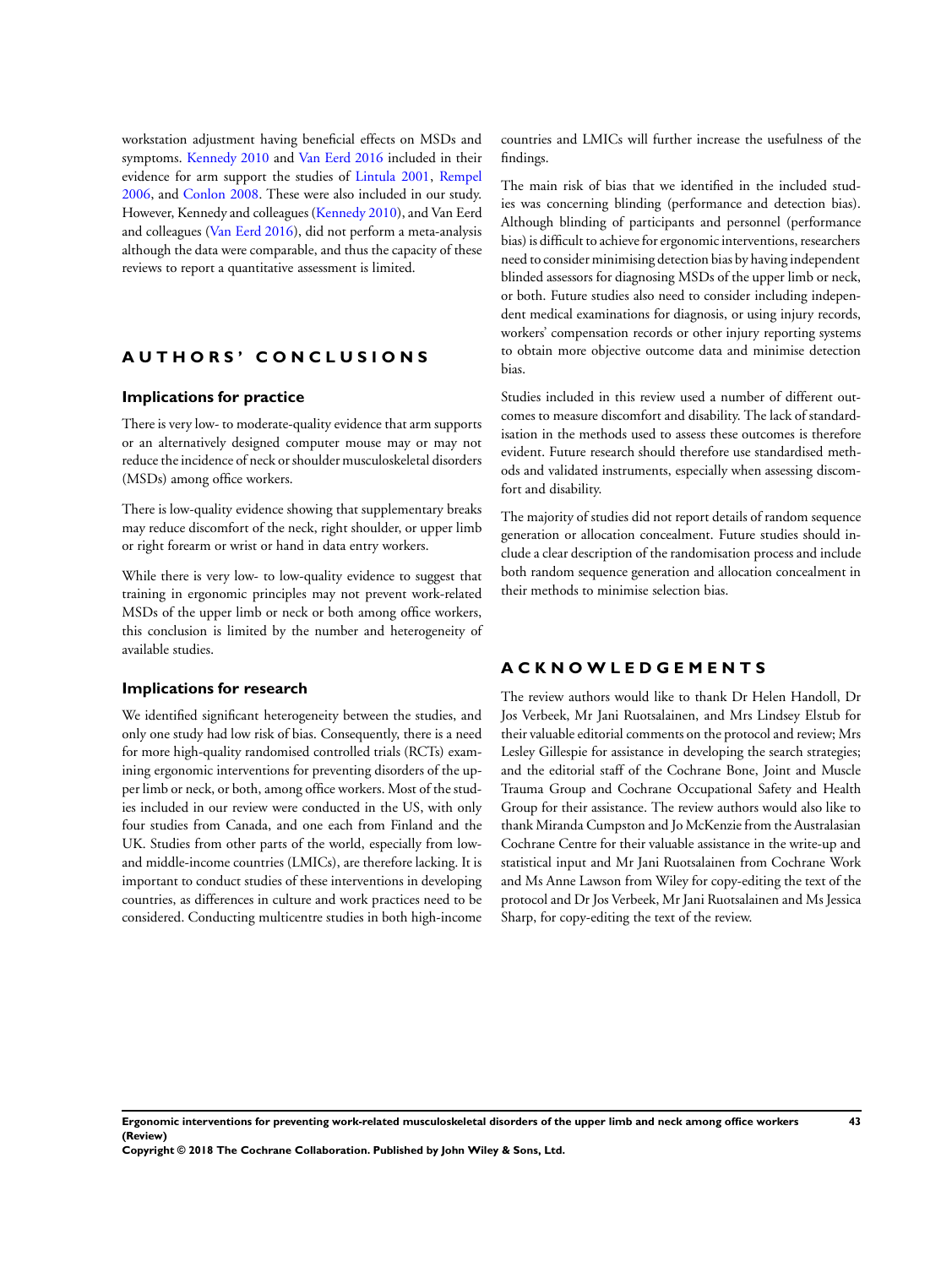## **R E F E R E N C E S**

## **References to studies included in this review**

#### **Baydur 2016** *{published data only}*

Baydur H, Ergor A, Demiral Y, Akalin E. Effects of participatory ergonomic intervention on the development of upper extremity musculoskeletal disorders and disability in office employees using a computer. *Journal of Occupational Health* 2016;**58**(3):297–309. DOI: 10.1539/joh.16-0003

### **Bohr 2000** *{published data only}*

Bohr PC. Efficacy of office ergonomics education. *Journal of Occupational Rehabilitation* 2000;**10**(4):243–55.

### **Bohr 2002** *{published data only}*

Bohr PC. Office ergonomics education: A comparison of traditional and participatory methods. *Work* 2002;**19**(2): 185–191.

### **Brisson 1999** *{published data only}*

Brisson C, Montreuil S, Punnett L. Effects of an ergonomic training program on workers with video display units. *Scandinavian Journal of Work, Environment and Health* 1999;**25**(3):255–63.

## **Conlon 2008** *{published data only}*

<sup>∗</sup> Conlon CF, Krause N, Rempel DM. A randomised controlled trial evaluating an alternative mouse and forearm support on upper body discomfort and musculoskeletal disorders among engineers. *Occupational and Environmental Medicine* 2008;**65**(5):311–8.

Conlon CF, Krause N, Rempel DM. A randomized controlled trial evaluating an alternative mouse or forearm support on change in median and ulnar nerve motor latency at the wrist. *American Journal of Industrial Medicine* 2009; **52**(4):304–10.

### **Galinsky 2000** *{published and unpublished data}*

Galinsky TL, Swanson NG, Sauter SL, Hurrell JJ, Schleifer LM. A field study of supplementary rest breaks for dataentry operators. *Ergonomics* 2000;**43**(5):622–38.

### **Galinsky 2007** *{published and unpublished data}*

Galinsky T, Swanson N, Sauter S, Dunkin R, Hurrell J, Schleifer L. Supplementary breaks and stretching exercises for data entry operators: a follow-up field study. *American Journal of Industrial Medicine* 2007;**50**(7):519–27.

### **Gatty 2004** *{published data only}*

Gatty CM, Gatty CM. A comprehensive work injury prevention program with clerical and office workers: Phase II. *Work* 2004;**23**(2):131–7.

<sup>∗</sup> Martin SA, Irvine JL, Fluharty K, Gatty CM. A comprehensive work injury prevention program with clerical and office workers: Phase I. *Work* 2003;**21**(2): 185–96.

### **Gerr 2005** *{published data only}*

Gerr F, Marcus M, Monteilh C, Hannan L, Ortiz D, Kleinbaum D. A randomised controlled trial of postural interventions for prevention of musculoskeletal symptoms among computer users. *Occupational and Environmental Medicine* 2005;**62**(7):478–87. MEDLINE: 15961625

#### **Graves 2015** *{published data only}*

E F Graves L, C Murphy R, Shepherd SO, Cabot J, Hopkins ND. Evaluation of sit-stand workstations in an office setting: a randomised controlled trial. *BMC Public Health* 2015;**15**:1145. PUBMED: 26584856]

#### **Greene 2005** *{published data only}*

Greene BL, DeJoy DM, Olejnik S, Greene BL, DeJoy DM, Olejnik S. Effects of an active ergonomics training program on risk exposure, worker beliefs, and symptoms in computer users. *Work* 2005;**24**(1):41–52.

## **King 2013** *{published data only}*

King TK, Severin CN, Van Eerd D, Ibrahim S, Cole D, Amick III B, et al. A pilot randomised control trial of the effectiveness of a biofeedback mouse in reducing selfreported pain among office workers. *Ergonomics* 2013;**56**  $(1):$ 59–68.

## **Lintula 2001** *{published data only}*

Lintula M, Nevala-Puranen N, Louhevaara V. Effects of Ergorest arm supports on muscle strain and wrist positions during the use of the mouse and keyboard in work with visual display units: a work site intervention. *International Journal of Occupational Safety and Ergonomics* 2001;**7**(1): 103–16.

## **McLean 2001** *{published data only}*

McLean L, Tingley M, Scott RN, Rickards J. Computer terminal work and the benefit of microbreaks. *Applied Ergonomics* 2001;**32**(3):225–37.

#### **Rempel 2006** *{published data only}*

Rempel DM, Krause N, Goldberg R, Benner D, Hudes M, Goldner GU. A randomised controlled trial evaluating the effects of two workstation interventions on upper body pain and incident musculoskeletal disorders among computer operators. *Occupational and Environmental Medicine* 2006; **63**(5):300–6.

## **References to studies excluded from this review**

### **Aaras 1998** *{published data only}*

Aaras A, Horgen G, Bjorset HH, Ro O, Thoresen M. Musculoskeletal, visual and psychosocial stress in VDU operators before and after multidisciplinary ergonomic interventions. *Applied Ergonomics* 1998;**29**(5):335–54.

## **Amick 2003** *{published data only}*

Amick BC, 3rd, Robertson MM, DeRango K, Bazzani L, Moore A, Rooney T, et al. Effect of office ergonomics intervention on reducing musculoskeletal symptoms. *Spine (Phila Pa 1976)* 2003;**28**(24):2706–11.

### **Amick 2012** *{published data only}*

Amick BC, 3rd, Menéndez CC, Bazzani L, Robertson M, Derango K, Rooney T, et al. A field intervention examining the impact of an office ergonomics training and a highly adjustable chair on visual symptoms in a public sector organization. *Applied Ergonomics* 2012;**43**(3):625–31.

**Ergonomic interventions for preventing work-related musculoskeletal disorders of the upper limb and neck among office workers 44 (Review)**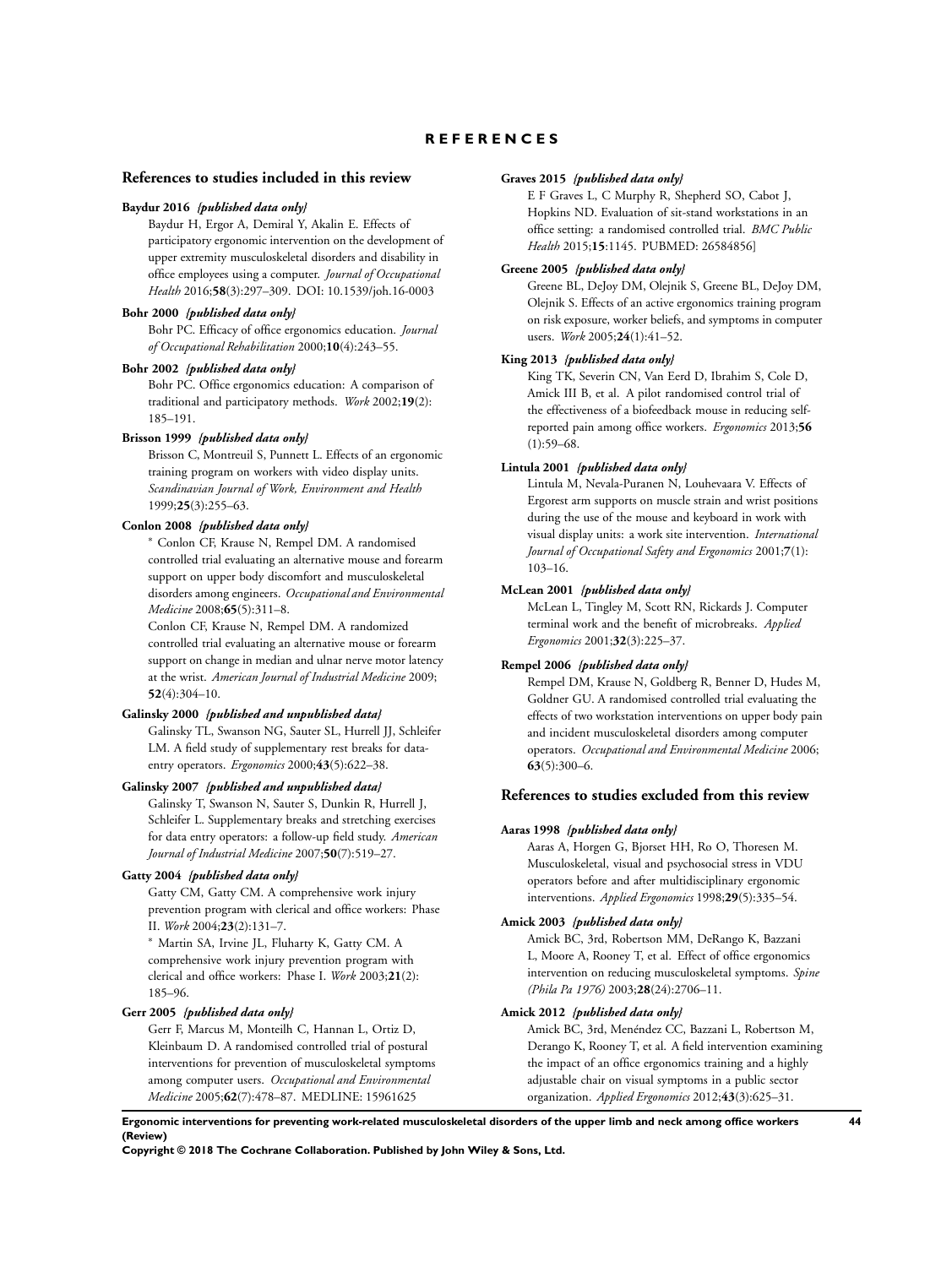### **Chau 2014** *{published data only}*

Chau JY, Daley M, Dunn S, Srinivasan A, Do A, Bauman AE, et al. The effectiveness of sit-stand workstations for changing office workers' sitting time: results from the Stand@Work randomized controlled trial pilot. *The International Journal of Behavioral Nutrition and Physical Activity* 2014;**11**:127.

## **Danquah 2017** *{published data only}*

Danquah IH, Kloster S, Holtermann A, Aadahl M, Tolstrup JS. Effects on musculoskeletal pain from "Take a Stand!" - a cluster -randomized controlled trial reducing sitting time among office workers. *Scandinavian Journal of Work Environment & Health* 2017;**43**(4):350–7. DOI: 10.5271/ sjweh.3639

### **De Cocker 2016** *{published data only}*

De Cocker K, De Bourdeaudhuij I, Cardon G, Vandelanotte C. The Effectiveness of a Web-Based Computer-Tailored Intervention on Workplace Sitting: A Randomized Controlled Trial. *Journal of Medical Internet Research* 2016; **18**(5):e96.

#### **Driessen 2008** *{published data only}*

Driessen M, Proper K, Anema J, Knol D, Bongers P, Van Der Beek A. The economic evaluation of a participatory ergonomics programme to prevent low back and neck pain. *Work* 2012;**41 Suppl 1**:2315–2320.

Driessen M, Proper K, Anema J, Knol D, Bongers P, Van Der Beek A. The effectiveness of participatory ergonomics to prevent low back pain and neck pain: Results of a cluster randomised controlled trial. *Occupational and Environmental Medicine* 2011;**68**:A63.

Driessen MT, Anema JR, Proper KI, Bongers PM, van der Beek AJ, Driessen MT, et al. Stay@Work: participatory ergonomics to prevent low back and neck pain among workers: design of a randomised controlled trial to evaluate the (cost-)effectiveness. *BMC Musculoskeletal Disorders* 2008;**9**:145.

Driessen MT, Proper KI, Anema JR, Bongers PM, van der Beek AJ. Process evaluation of a participatory ergonomics programme to prevent low back pain and neck pain among workers. *Implementation Science* 2010;**5**:65.

Driessen MT, Proper KI, Anema JR, Knol DL, Bongers PM van der Beek AJ. The effectiveness of participatory ergonomics to prevent low-back and neck pain--results of a cluster randomized controlled trial. *Scandinavian Journal of Work Environment & Health* 2011;**37**(5):383–93.

Driessen MT, Proper KI, Anema JR, Knol DL, Bongers PM, van der Beek AJ. Participatory ergonomics to reduce exposure to psychosocial and physical risk factors for low back pain and neck pain: results of a cluster randomised controlled trial. *Occupational and Environmental Medicine* 2011;**68**(9):674–81.

#### **Dropkin 2015** *{published data only}*

Dropkin J, Kim H, Punnett L, Wegman DH, Warren N, Buchholz B. Effect of an office ergonomic randomised controlled trial among workers with neck and upper extremity pain. *Occupational & Environmental Health* 2015; **72**(1):6–14.

## **Esmaeilzadeh 2014** *{published data only}*

Esmaeilzadeh S, Ozcan E, Capan N. Effects of ergonomic intervention on work-related upper extremity musculoskeletal disorders among computer workers: a randomized controlled trial. *International Archive of Occupational and Environvironmental Health* 2012;**87**(1): 73–83. PUBMED: 23263694]

## **Faucett 2002** *{published data only}*

Faucett J, Garry M, Nadler D, Ettare, D. A test of two training interventions to prevent work-related musculoskeletal disorders of the upper extremity. *Applied Ergonomics* 2002;**33**(4):337–47.

#### **Fostervold 2006** *{published data only}*

Fostervold KI, Aaras A, Lie I. Work with visual display units: long-term health effects of high and downward lineof-sight in ordinary office environments. *International Journal of Industrial Ergonomics* 2006;**36**(4):331–43.

## **Ketola 2002** *{published data only}*

Ketola R, Toivonen R, Häkkänen M, Luukkonen R, Takala E-P, Viikari-Juntura E, the Expert Group in Ergonomics. Effects of ergonomic intervention in work with video display units. *Scandinavian Journal of Work, Environment & Health* 2002;**28**(1):18–24. MEDLINE: 11871848

#### **Krause 2010** *{published data only}*

Krause N, Burgel B, Rempel D. Effort-reward imbalance and one-year change in neck-shoulder and upper extremity pain among call center computer operators. *Scandinavian Journal of Work Environment & Health* 2010;**36**(1):42–53.

## **Levanon 2012** *{published data only}*

Levanon Y, Gefen A, Lerman Y, Givon U, Ratzon NZ. Multi dimensional system for evaluating preventive program for upper extremity disorders among computer operators. *Work* 2012;**41**:669–75.

## **Mahmud 2011** *{published data only}*

Mahmud N, Kenny DT, Md Zein R, Hassan SN. Ergonomic Training Reduces Musculoskeletal Disorders among Office Workers: Results from the 6-Month Follow-Up. *Malaysian Journal of Medical Science* 2011;**18**(2): 16–26.

#### **Mann 2013** *{published data only}*

Mann R, Singh A, Singh M, Singh J. Combined effects of stretching and ergonomic advice in computer professionals on the incidence of upper limb disorders. *Indian Journal of Physiotherapy & Occupational Therapy* 2013;**7**(4):186–91.

## **Meijer 2009a** *{published data only}*

Meijer EM, Sluiter JK, Frings-Dresen MHW. Effectiveness of a feedback signal in a computer mouse on upper extremity musculoskeletal symptoms: a randomised controlled trial with an 8-month follow-up. *Occupational and Environmental Medicine* 2009;**66**(5):305–11.

## **Meijer 2009b** *{published data only}*

Meijer EM, Frings-Dresen MHW, Sluiter JK. Effects of office innovation on office workers' health and performance. *Ergonomics* 2009;**52**(9):1027–38.

**Ergonomic interventions for preventing work-related musculoskeletal disorders of the upper limb and neck among office workers 45 (Review)**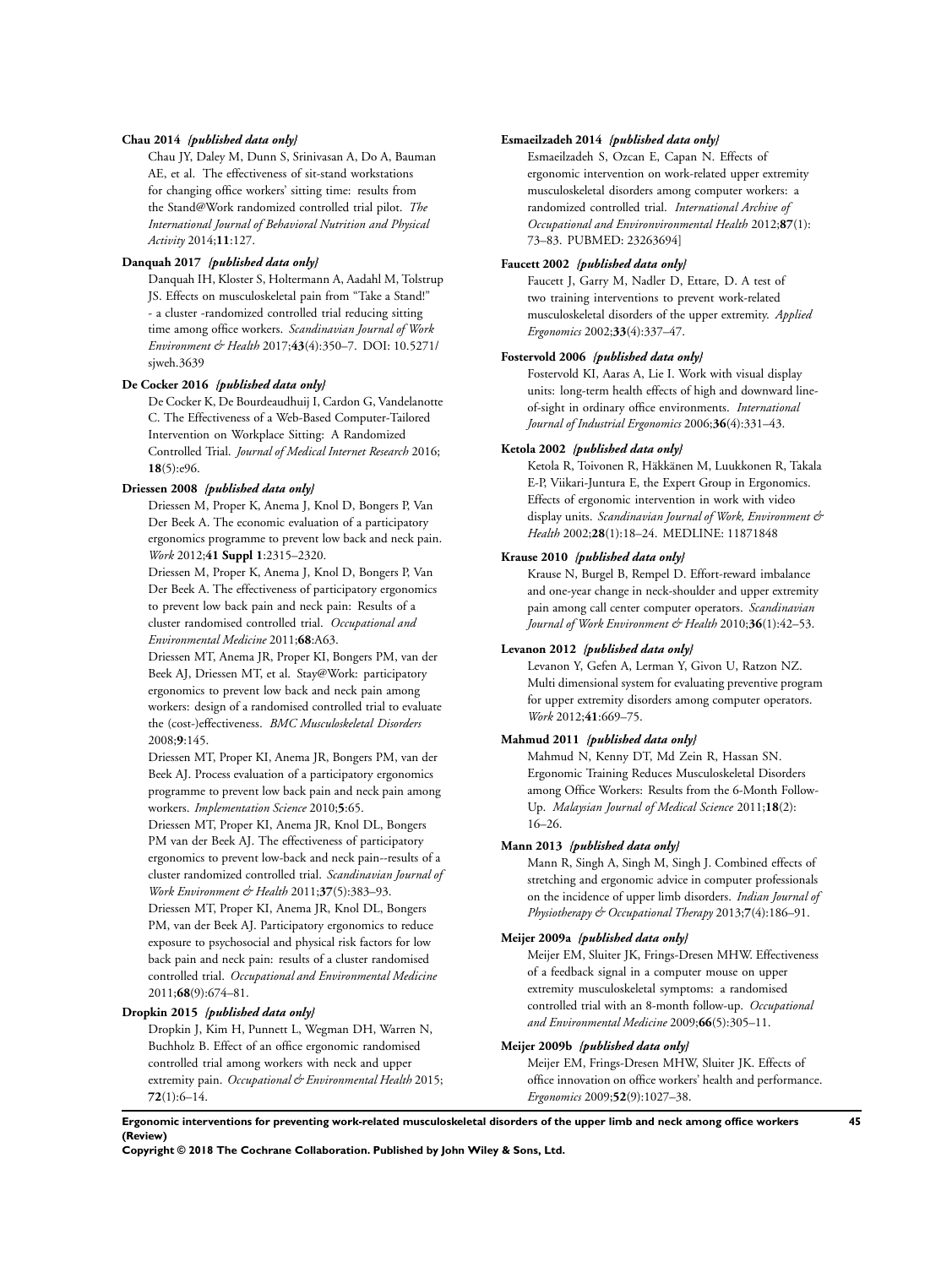## **Mekhora 2000** *{published data only}*

Mekhora K, Liston CB, Nanthavanij S, Cole JH. The effect of ergonomic intervention on discomfort in computer users with tension neck syndrome. *International Journal of Industrial Ergonomics* 2000;**26**(3):367–79. DOI: 10.1016/ S0169-8141(00)00012-3

## **Parry 2015** *{published data only}*

Parry SP, Straker LM, Gilson ND, Smith AJ. Can participatory workplace interventions aimed at changing sedentary time also reduce musculoskeletal symptoms in office workers?. *Physiotherapy (United Kingdom)* 2015;**101**: eS1178–eS1179.

## **Ripat 2006** *{published data only}*

Ripat J, Scatliff T, Giesbrecht E, Quanbury A, Friesen M, Kelso S. The effect of alternate style keyboards on severity of symptoms and functional status of individuals with work related upper extremity disorders. *Journal of Occupational Rehabilitation.* 2006;**16**(4):707–18.

## **Robertson 2013** *{published data only}*

Robertson MM, Ciriello VM, Garabet AM. Office ergonomics training and a sit-stand workstation: effects on musculoskeletal and visual symptoms and performance of office workers. *Applied Ergonomics* 2013;**44**(1):73–85.

### **Spekle 2010** *{published data only}*

Spekle EM, Hoozemans MJ, Blatter BM, Heinrich J, van der Beek AJ, Knol DL, et al. Effectiveness of a questionnaire based intervention programme on the prevalence of arm, shoulder and neck symptoms, risk factors and sick leave in computer workers: a cluster randomised controlled trial in an occupational setting. *BMC Musculoskeletal Disorders* 2010;**11**:99.

## **Thorp 2014** *{published data only}*

Thorp AA, Kingwell BA, Owen N, Dunstan DW. Breaking up workplace sitting time with intermittent standing bouts improves fatigue and musculoskeletal discomfort in overweight/obese office workers. *Occupational & Environmental Medicine.* 2014;**71**(11):765–71. Thorp AA, Kingwell BA, Sethi P, Hammond L, Owen N, Dunstan DW. Alternating bouts of sitting and standing attenuate postprandial glucose responses. *Medicine and Science in Sports and Exercise* 2014;**46**(11):2053–61.

## **References to ongoing studies**

## **Johnston 2014** *{published data only}*

Johnston V, O'Leary S, Comans T, Straker L, Melloh M, Khan A, et al. A workplace exercise versus health promotion intervention to prevent and reduce the economic and personal burden of non-specific neck pain in office personnel: protocol of a cluster-randomised controlled trial. *Journal of Physiotherapy* 2014;**60**(4):233. PUBMED: 25306220]

## **Shariat 2016** *{published data only}*

Effective Methods of Reducing Lower Back Neck and Shoulder Pain Among Office Workers. Ongoing study March 2016.

## **Additional references**

#### **Aas 2011**

Aas RW, Tuntland H, Holte KA, Roe C, Lund T, Marklund S, et al. Workplace interventions for neck pain in workers. *Cochrane Database of Systematic Reviews* 2011, Issue Cd008160. DOI: 10.1002/14651858.CD008160.pub2

## **Bergqvist 1995**

Bergqvist U, Wolgast E, Nilsson B, Voss M. Musculoskeletal disorders among visual display terminal workers: individual, ergonomic, and work organizational factors. *Ergonomics* 1995;**38**(4):763–76.

## **Bernard 1994**

Bernard B, Sauter S, Fine L, Petersen M, Hales T. Job task and psychosocial risk factors for work-related musculoskeletal disorders among newspaper employees. *Scandinavian Journal of Work, Environment & Health* 1994; **20**(6):417–26. [PUBMED: 7701287]

### **Bernard 1997**

Bernard BP, editor. *Musculoskeletal Disorders and Workplace Factors: A Critical Review of Epidemiologic Evidence for Work-Related Musculoskeletal Disorders of the Neck, Upper-Extremity and Low Back. DHHS (NIOSH) Publication No. 97-141*. Cincinnati, OH: US Department of Health and Human Services, 1997.

## **Bonfiglioli 2006**

Bonfiglioli R, Mattioli S, Spagnolo MR, Violante FS. Course of symptoms and median nerve conduction values in workers performing repetitive jobs at risk for carpal tunnel syndrome. *Occupational Medicine* 2006;**56**(2): 115–21. MEDLINE: 16371398

## **Boocock 2007**

Boocock MG, McNair PJ, Larmer PJ, Armstrong B, Collier J, Simmonds M, et al. Interventions for the prevention and management of neck/upper extremity musculoskeletal conditions: a systematic review. *Occupational & Environmental Medicine* 2007;**64**(5):291–303. MEDLINE: 16973739

#### **Buckle 1997**

Buckle PW. Work factors and upper limb disorders. *BMJ* 1997;**315**(7119):1360–3. MEDLINE: 9402780

#### **Buckle 1999**

Buckle P, Devereux J. *Work-related neck and upper limb musculoskeletal disorders*. Bilbao: European Agency for Safety and Health at Work, 1999.

## **Cagnie 2007**

Cagnie B, Danneels L, Van Tiggelen D, De Loose V, Cambier D. Individual and work related risk factors for neck pain among office workers: a cross sectional study. *European Spine Journal* 2007;**16**(5):679–86. [PUBMED: 17160393]

## **Coggon 2012**

Coggon D, Ntani G, Palmer KT, Felli VE, Harari R, Barrero LH, et al. The CUPID (Cultural and Psychosocial Influences on Disability) Study: Methods of Data

**Ergonomic interventions for preventing work-related musculoskeletal disorders of the upper limb and neck among office workers 46 (Review)**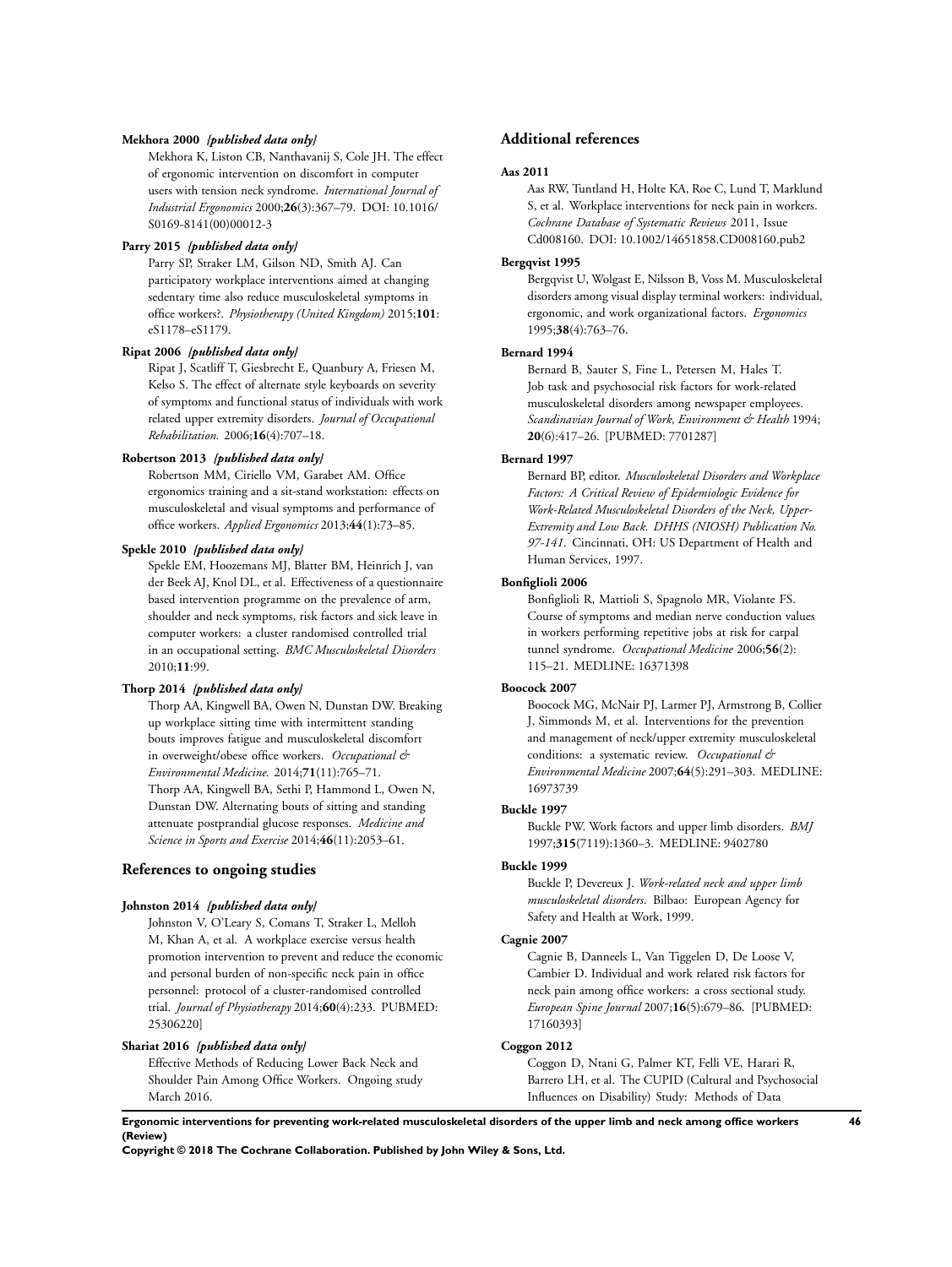Collection and Characteristics of Study Sample. *PloS one* 2012;**7**(7):e39820.

### **Coggon 2013a**

Coggon D, Ntani G, Palmer KT, Felli VE, Harari R, Barrero LH, et al. Disabling musculoskeletal pain in working populations: Is it the job, the person, or the culture?. *PAIN.* 2013;**154**(6):856–63.

# **Coggon 2013b**

Coggon D, Ntani G, Palmer KT, Felli VE, Harari R, Barrero LH, et al. Patterns of multi-site pain and associations with risk factors. *Pain* 2013;**154**(9):1769–77. DOI: http:// dx.doi.org/10.1016/j.pain.2013.05.039

## **Daltroy 1997**

Daltroy LH, Iversen MD, Larson MG, Lew R, Wright E, Ryan J, et al. A controlled trial of an educational program to prevent low back injuries. *New England Journal of Medicine* 1997;**337**(5):322–8.

## **GRADEpro GDT [Computer program]**

McMaster University (developed by Evidence Prime). GRADEpro GDT. Version accessed 6 August 2016. Hamilton (ON): McMaster University (developed by Evidence Prime), 2015.

## **Higgins 2011**

Higgins JPT, Green S, (Eds). Cochrane Handbook for Systematic Reviews of Interventions Version 5.1.0 [updated March 2011]. The Cochrane Collaboration, 2011. Available from www.handbook.cochrane.org.

#### **Hoe 2012b**

Hoe VCW, Kelsall HL, Urquhart DM, Sim MR. Risk factors for musculoskeletal symptoms of the neck or shoulder alone or neck and shoulder among hospital nurses. *Occupational and Environmental Medicine* 2012;**69**(3): 198–204. DOI: 10.1136/oemed-2011-100302

## **Hoy 2014**

Hoy D, March L, Woolf A, Blyth F, Brooks P, Smith E, et al. The global burden of neck pain: estimates from the global burden of disease 2010 study. *Annals of the Rheumatic Diseases* 2014;**73**(7):1309–15. [PUBMED: 24482302]

#### **HSE 2015**

Health and Safety Executive (HSE). Work-related Musculoskeletal Disorder (WRMSDs) Statistics, Great Britain, 2015. Health and Safety Executive (HSE) 2015.

#### **Huisstede 2006**

Huisstede BM, Bierma-Zeinstra SM, Koes BW, Verhaar JA. Incidence and prevalence of upper-extremity musculoskeletal disorders. A systematic appraisal of the literature. *BMC Musculoskeletal Disorders* 2006;**7**:7. MEDLINE: 16448572

## **Jensen 2003**

Jensen C. Development of neck and hand-wrist symptoms in relation to duration of computer use at work. *Scandinavian Journal of Work, Environmental & Health* 2003;**29**(3): 197–205. [PUBMED: 12828389]

## **Karjalainen 2001**

Karjalainen K, Malmivaara A, van Tulder M, Roine R, Jauhiainen M, Hurri H, et al. Multidisciplinary

biopsychosocial rehabilitation for neck and shoulder pain among working age adults: a systematic review within the framework of the Cochrane Collaboration Back Review Group. *Spine* 2001;**26**(2):174–81.

## **Kennedy 2010**

Kennedy CA, Amick BC, Dennerlein JT, Brewer S, Catli S, Williams, et al. Systematic review of the role of occupational health and safety interventions in the prevention of upper extremity musculoskeletal symptoms, signs, disorders, injuries, claims and lost time. *Journal of Occupational Rehabilitation* 2010;**20**(2):127–62.

### **Kitis 2009**

Kitis A, Celik E, Aslan UB, Zencir M. DASH questionnaire for the analysis of musculoskeletal symptoms in industry workers: a validity and reliability study. *Applied Ergonomics* 2009;**40**(2):251–5. [PUBMED: 18555973]

#### **Lavender 2007**

Lavender S, Lorenz E, Andersson G. Can a new behaviorally oriented training process to improve lifting technique prevent occupationally related back injuries due to lifting?. *Spine* 2007;**32**(4):487–94.

## **Leak 1994**

Leak AM, Cooper J, Dyer S, Williams KA, Turner-Stokes L, Frank AO. The Northwick Park Neck Pain Questionnaire, devised to measure neck pain and disability. *British Journal of Rheumatology* 1994;**33**(5):469–74. [PUBMED: 8173853]

## **Lefebvre 2011**

Lefebvre C, Manheimer E, Glanville J. Chapter 6: Searching for studies. In: Higgins JPT, Green S (editors). Cochrane Handbook for Systematic Reviews of Interventions Version 5.1.0 [updated March 2011]. The Cochrane Collaboration, 2011. Available from www.handbook.cochrane.org.

#### **Marras 2009**

Marras WS, Cutlip RG, Burt SE, Waters TR. National occupational research agenda (NORA) future directions in occupational musculoskeletal disorder health research. *Applied Ergonomics* 2009;**40**(1):15–22. MEDLINE: 18462703

### **Mathers 1999**

Mathers C, Penm R. *Health system costs of injury, poisoning and musculoskeletal disorders in Australia 1993-94*. Canberra: Australian Institute of Health and Welfare, 1999.

#### **Mulimani 2014**

Mulimani P, Hoe VCW, Hayes MJ, Idiculla JJ, Abas ABL, Karanth L. Ergonomic interventions for preventing musculoskeletal disorders in dental care practitioners. *Cochrane Database of Systematic Reviews* 2014, Issue 8. DOI: 10.1002/14651858.CD011261

## **NIOSH 1997**

The National Institute for Occupational Safety and Health (NIOSH). *Elements of ergonomics program: a primer based on workplace evaluation of musculoskeletal disorders*. Cincinnati, OH: US Department of Health and Human Services, 1997.

**Ergonomic interventions for preventing work-related musculoskeletal disorders of the upper limb and neck among office workers 47 (Review)**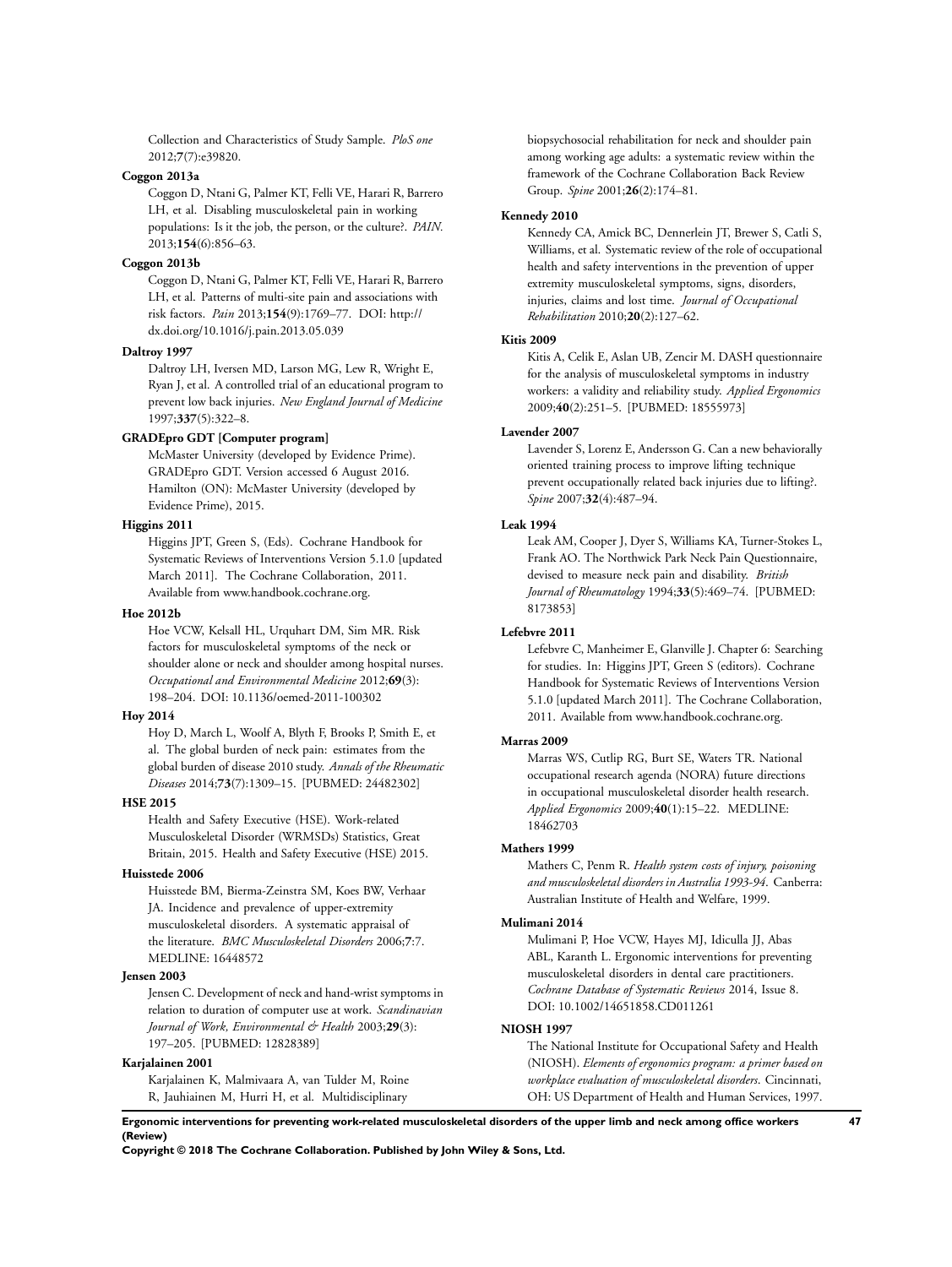## **NIOSH 2001**

National Institute for Occupational Safety and Health (NIOSH). *National Occupational Research Agenda for Musculoskeletal Disorders: Research Topics for the Next Decade. A Report by the NORA Musculoskeletal Disorders Team. DHHS (NIOSH) Publication No. 2001-117*. Cincinnati, OH: US Department of Health and Human Services, 2001.

### **OECD 1996**

OECD. *The Knowledge-Based Economy*. Organisation for Economic Co-operation and Development, 1996.

## **Ortiz-Hernandez 2003**

Ortiz-Hernandez L, Tamez-Gonzalez S, Martinez-Alcantara S, Mendez-Ramirez I. Computer use increases the risk of musculoskeletal disorders among newspaper office workers. *Archives of Medical Research* 2003;**34**(4):331–42. MEDLINE: 12957532

### **Powell 2004**

Powell WW, Snellman K. The Knowledge Economy. *Annual Review of Sociology* 2004;**30**(1):199–200.

## **Ramazzini 1964**

Ramazzini B. *Diseases of Workers. Translated from the Latin text De morbis artificum of 1713 by Wilmer Cave Wright*. New York: Hafner, 1964.

## **RevMan 2014 [Computer program]**

The Nordic Cochrane Centre, The Cochrane Collaboration. Review Manager (RevMan). Version 5.3. Copenhagen: The Nordic Cochrane Centre, The Cochrane Collaboration, 2014.

### **Shanahan 2006**

Shanahan EM, Jezukaitis P. Work related upper limb disorders. *Australian Family Physician* 2006;**35**(12):946–50. MEDLINE: 17149466

### **Su 2013**

Su AT, Maeda S, Fukumoto J, Darus A, Hoe VC, Miyai N, et al. Dose-response relationship between hand-transmitted vibration and hand-arm vibration syndrome in a tropical environment. *Occupational & Environmental Medicine* 2013;**70**(7):498–504. [PUBMED: 23645621]

### **Subbarayalu 2013**

Subbarayalu AV. Occupational Health Problems of Call Center Workers in India: A Cross Sectional Study Focusing on Gender Differences. *Journal of Management Science and Practice* 2013;**1**(2):63–70.

#### **Szeto 2009**

Szeto GP, Ho P, Ting AC, Poon JT, Cheng SW, Tsang RC. Work-related musculoskeletal symptoms in surgeons. *Journal of Occupational Rehabilitation* 2009;**19**(2):175–84. MEDLINE: 19381790

## **Tittiranonda 1999**

Tittiranonda P, Rempel D, Armstrong T, Burastero S. Effect of four computer keyboards in computer users with upper extremity musculoskeletal disorders. *American Journal of Industrial Medicine* 1999;**35**(6):647–61. [PUBMED: 10332518]

#### **Tullar 2010**

Tullar JM, Brewer S, Amick BC, Irvin E, Mahood Q, Pompeii LA, et al. Occupational safety and health interventions to reduce musculoskeletal symptoms in the health care sector. *Journal of Occupational Rehabilitation* 2010;**20**(2):199–219.

## **USBJI 2015**

United States Bone, Joint Initiative. *The Burden of Musculoskeletal Diseases in the United States (BMUS)*. 3rd Edition. Rosemont, IL: United States Bone and Joint Initiative, 2015.

#### **Van Eerd 2016**

Van Eerd D, Munhall C, Irvin E, Rempel D, Brewer S, van der Beek AJ, et al. Effectiveness of workplace interventions in the prevention of upper extremity musculoskeletal disorders and symptoms: an update of the evidence. *Occupational and Environmental Medicine* 2016;**73**(1): 62–70.

## **Verhagen 2013**

Verhagen AP, Bierma-Zeinstra SM, Burdorf A, Stynes SM, de Vet HC, Koes BW. Conservative interventions for treating work-related complaints of the arm, neck or shoulder in adults. *Cochrane Database of Systematic Reviews* 2013, Issue 12. DOI: 10.1002/14651858.CD008742.pub2

#### **von Thiele 2008**

von Thiele SU, Lindfors P, Lundberg U, von Thiele Schwarz U, Lindfors P, Lundberg U. Health-related effects of worksite interventions involving physical exercise and reduced workhours. *Scandinavian Journal of Work, Environment and Health* 2008;**34**(3):179–88.

#### **Werner 2005**

Werner RA, Franzblau A, Gell N, Hartigan A, Ebersole M, Armstrong TJ. Predictors of persistent elbow tendonitis among auto assembly workers. *Journal of Occupational Rehabilitation* 2005;**15**(3):393–400. MEDLINE: 16119229

### **Woods 2005**

Woods V. Musculoskeletal disorders and visual strain in intensive data processing workers. *Occupational Medicine (London)* 2005;**55**(2):121–7.

#### **Wynne-Jones 2009**

Wynne-Jones G, Mallen CD, Mottram S, Main CJ, Dunn KM. Identification of UK sickness certification rates, standardised for age and sex. *British Journal of General Practice* 2009;**59**(564):510–6. MEDLINE: 19566999

### **Yassi 1997**

Yassi A. Repetitive strain injuries. *Lancet* 1997;**349**(9056): 943–7. MEDLINE: 9093264

#### **Yassi 2001**

Yassi A, Cooper JE, Tate RB, Gerlach S, Muir M, Trottier J, Massey K. A randomized controlled trial to prevent patient lift and transfer injuries of health care workers. *Spine* 2001; **26**(16):1739–46. [PUBMED: 11493843]

## **References to other published versions of this review**

**Ergonomic interventions for preventing work-related musculoskeletal disorders of the upper limb and neck among office workers 48 (Review)**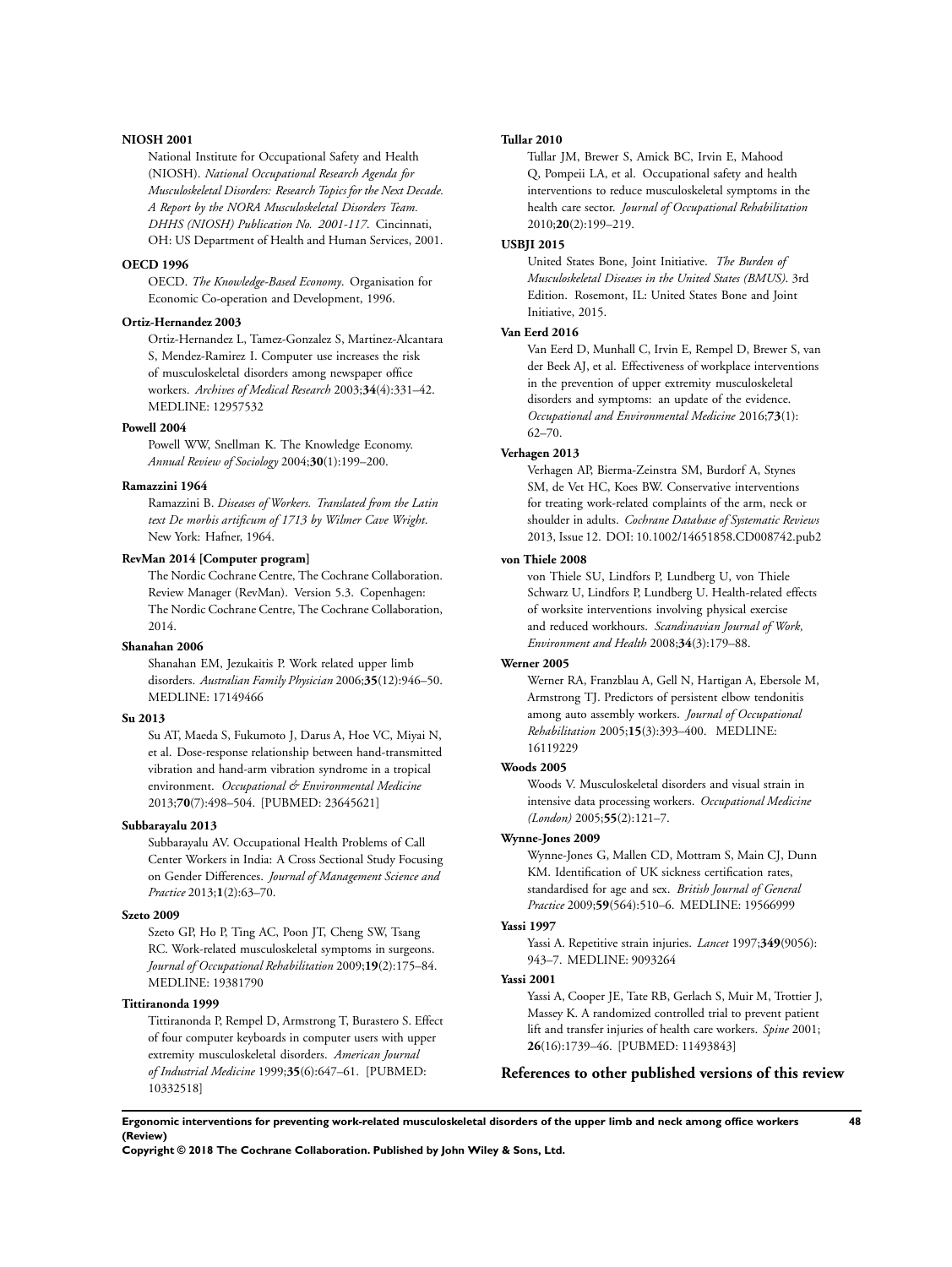## **Hoe 2012a**

Hoe VC, Urquhart DM, Kelsall HL, Sim MR. Ergonomic design and training for preventing workrelated musculoskeletal disorders of the upper limb and neck in adults. *Cochrane Database of Systematic Reviews* 2012, Issue CD008570.pub2. DOI: 10.1002/ 14651858.CD008570.pub2

∗ *Indicates the major publication for the study*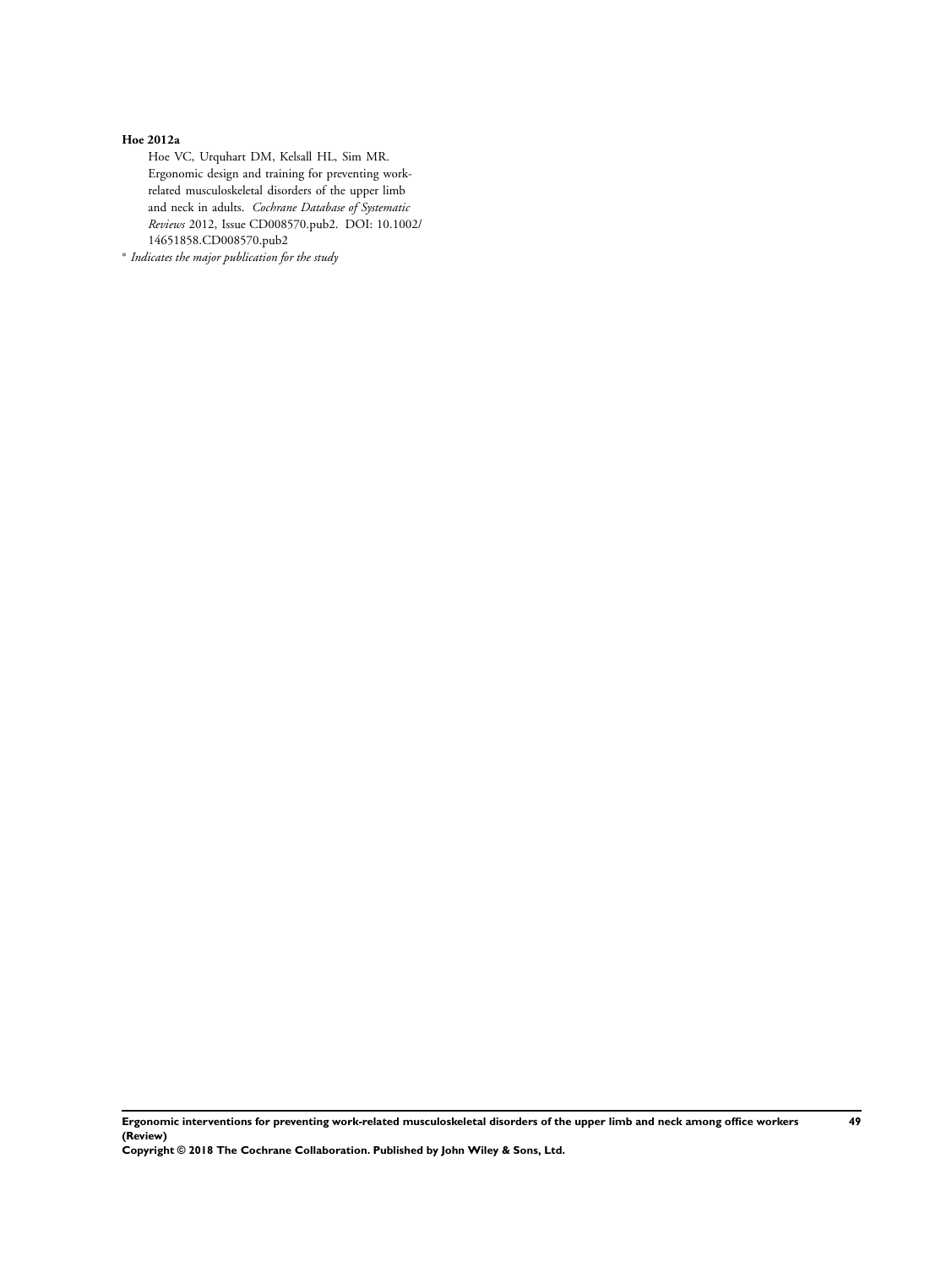# **CHARACTERISTICS OF STUDIES**

# **Characteristics of included studies** *[ordered by study ID]*

# **Baydur 2016**

| Methods       | The authors analysed the results as if participants had been individually randomised to<br>groups. However, during the allocation process the authors employed cluster sampling<br>of units. In the article the authors state: "For the allocation of the participants into the<br>intervention and control groups, offices were used as cluster sampling units. Each office<br>was stratified by the number of people working there with a simple random method,<br>and then, the clusters were determined as intervention and control groups"                                                                                                                                                                                                                                                                                                                                                                                                                                                                                                                                                                                                                                                                                                                                                                                                                                                             |
|---------------|-------------------------------------------------------------------------------------------------------------------------------------------------------------------------------------------------------------------------------------------------------------------------------------------------------------------------------------------------------------------------------------------------------------------------------------------------------------------------------------------------------------------------------------------------------------------------------------------------------------------------------------------------------------------------------------------------------------------------------------------------------------------------------------------------------------------------------------------------------------------------------------------------------------------------------------------------------------------------------------------------------------------------------------------------------------------------------------------------------------------------------------------------------------------------------------------------------------------------------------------------------------------------------------------------------------------------------------------------------------------------------------------------------------|
| Participants  | 116 office workers working in the municipality using computers for at least 10 h, did<br>not have a chronic disease related to the upper body regions, and agreed to participate<br>were included in the study. Not being pregnant was another inclusion criterion for<br>female participants. There was no clear statement on exclusion criteria. We received the<br>additional information from the authors that the number of clusters was 16 in the control<br>group with a total of 58 workers and similarly there were 16 clusters in the intervention<br>group with a total of 58 workers                                                                                                                                                                                                                                                                                                                                                                                                                                                                                                                                                                                                                                                                                                                                                                                                            |
| Interventions | Intervention group $(n = 58)$<br>Participatory ergonomic interventions consisting of two stages<br>Stage 1<br>Conducted in the third month (after start of study)<br>Provided with 2 h training aiming at the development of basic office ergonomics and<br>individual risk assessment skills<br>1. Introduction to ergonomics and MSDs<br>2. Adaptation of the work environment to avoid MSDs.<br>3. Implementation of exercises and relaxation programs to avoid MSDs.<br>4. Gaining risk assessment skills.<br>Stage 2<br>Conducted in the forth month<br>In the second stage, the participants in the intervention group were visited at work. Dur-<br>ing the visit, each employee used the "Hazard Identification-Risk Assessment Check-<br><b>list</b> " developed by the researchers to assess their own risk assessment. The participants<br>assessed their own risks through the checklist and produced solutions for those risks. The<br>researchers and the participants together decided on how to implement these solutions<br>The solutions were implemented by asking questions of "who, where, when, and how"<br>for each solution proposal. This implementation took approximately 15-20 min for each<br>participant<br>Control group $(n = 58)$<br>An educational brochure developed during the study was handed out to the participants<br>in the control group at the end of the study |
| Outcomes      | Participant reported the severity of symptoms using an 11-point (ranging from 0-10)<br>symptoms severity scale. It depicts a human figure referring to various points on the upper<br>body. While 0 indicates that there are no symptoms, 10 indicates that the symptoms'<br>severity is unbearable<br>Severity of symptoms in any part of the upper body as $\geq$ 5, it was decided that the                                                                                                                                                                                                                                                                                                                                                                                                                                                                                                                                                                                                                                                                                                                                                                                                                                                                                                                                                                                                              |

**Ergonomic interventions for preventing work-related musculoskeletal disorders of the upper limb and neck among office workers 50 (Review)**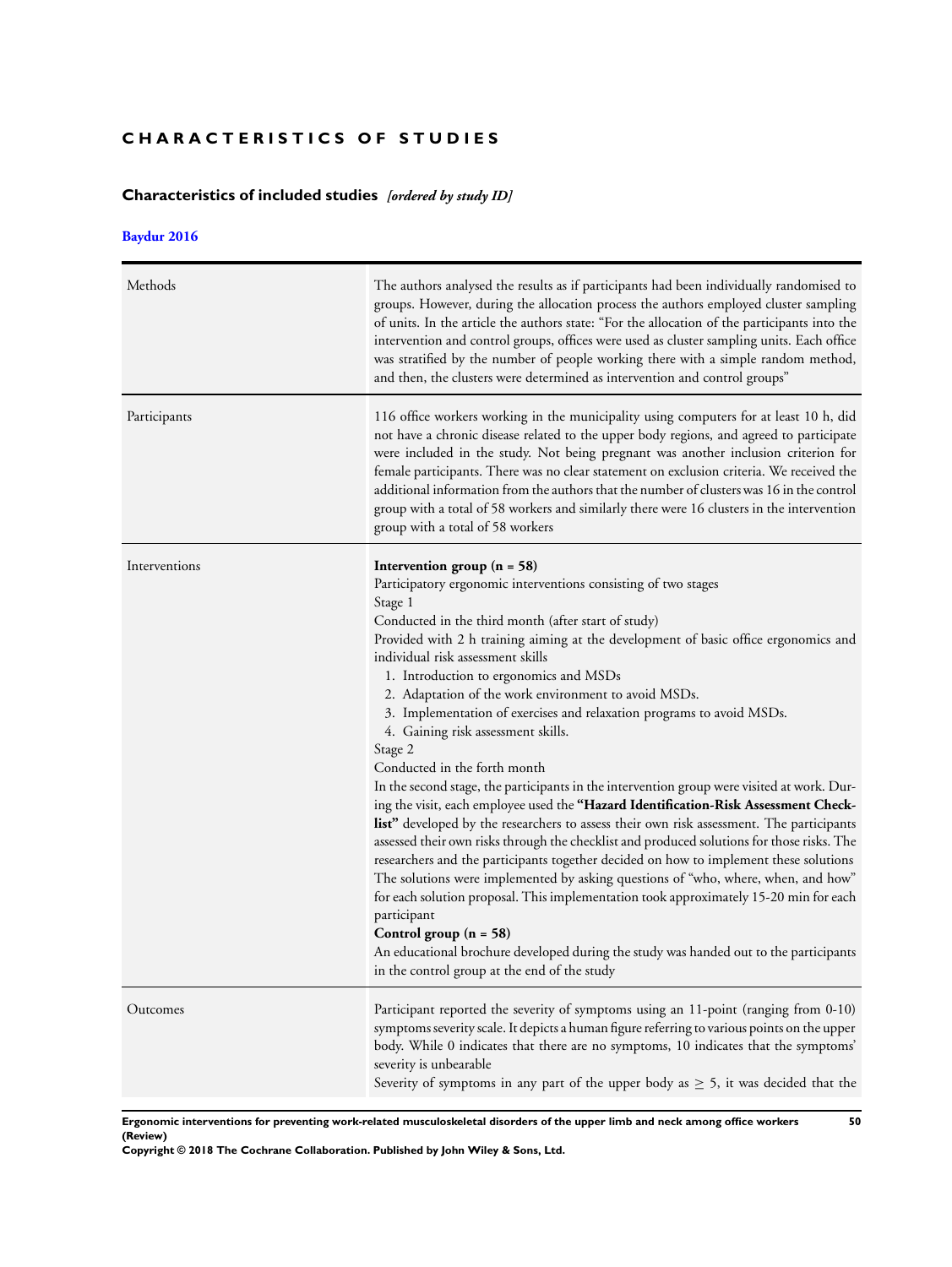# **Baydur 2016** (*Continued)*

|              | symptoms outcomes developed for used analyses<br>The presence of symptoms was assessed 13 times on a monthly basis<br>To decide on the presence of symptoms, the participant's injury should not be an off-<br>the-job injury, he/she should work with the computer 1-2 h per day at least for 10 days<br>in that month, and if the participant is female, she must not be pregnant<br>To assess disability/symptom, two measurement tools were used<br>1. Northwick Park Neck Pain Questionnaire (NPNP)<br>NPNPQ was adapted from the Oswestry Low Back Pain Disability Questionnaire. It has<br>nine items. Each item is scored from 0 to 4. The questionnaire questions neck-related<br>functional difficulties. Increasing scores indicate disability<br>2. Quick Disability of the Arm, Shoulder and Hand Questionnaire (Quick DASH)<br>The quick DASH assessment form questions the ability level to perform daily activities,<br>symptoms, sleep, work, and the limitation in performing daily activities. The disability/<br>symptoms section consists of 11 questions. The response scale ranges from 1 to 5. It<br>also consists of a four question "work module." Responding to this section is optional.<br>Increasing scores indicate disability |
|--------------|---------------------------------------------------------------------------------------------------------------------------------------------------------------------------------------------------------------------------------------------------------------------------------------------------------------------------------------------------------------------------------------------------------------------------------------------------------------------------------------------------------------------------------------------------------------------------------------------------------------------------------------------------------------------------------------------------------------------------------------------------------------------------------------------------------------------------------------------------------------------------------------------------------------------------------------------------------------------------------------------------------------------------------------------------------------------------------------------------------------------------------------------------------------------------------------------------------------------------------------------------------------|
| <b>Notes</b> | The authors kindly provided the data on the number of clusters (departments) that were<br>randomised as having been 32 altogether, with 16 in the intervention and 16 in the                                                                                                                                                                                                                                                                                                                                                                                                                                                                                                                                                                                                                                                                                                                                                                                                                                                                                                                                                                                                                                                                                  |

control group

# *Risk of bias*

| <b>Bias</b>                                                                               | Authors' judgement | Support for judgement                                                                                                                                                                           |
|-------------------------------------------------------------------------------------------|--------------------|-------------------------------------------------------------------------------------------------------------------------------------------------------------------------------------------------|
| Random sequence generation (selection Unclear risk<br>bias)                               |                    | There is no mention of how randomisation<br>was obtained, risk of selection bias                                                                                                                |
| Allocation concealment (selection bias)                                                   | Unclear risk       | There was no allocation concealment, risk<br>of selection bias.                                                                                                                                 |
| Blinding of participants and personnel High risk<br>(performance bias)<br>All outcomes    |                    | Blinding of participants and personnel was<br>not possible as intervention included par-<br>ticipatory approach. The control group was<br>not given any intervention during the study<br>period |
| Blinding of outcome assessment (detection High risk<br>bias)<br>Musculoskeletal disorders |                    | There was no blinding of outcome assess-<br>ment as all the measures are self-reported,<br>symptoms and disability                                                                              |
| Incomplete outcome data (attrition bias)<br>All outcomes                                  | Low risk           | There was equal attrition from both the in-<br>tervention and control group (three from<br>each group). The reason for the attrition<br>was not clearly stated                                  |
| Selective reporting (reporting bias)                                                      | Low risk           | All findings were reported.                                                                                                                                                                     |

**Ergonomic interventions for preventing work-related musculoskeletal disorders of the upper limb and neck among office workers 51 (Review)**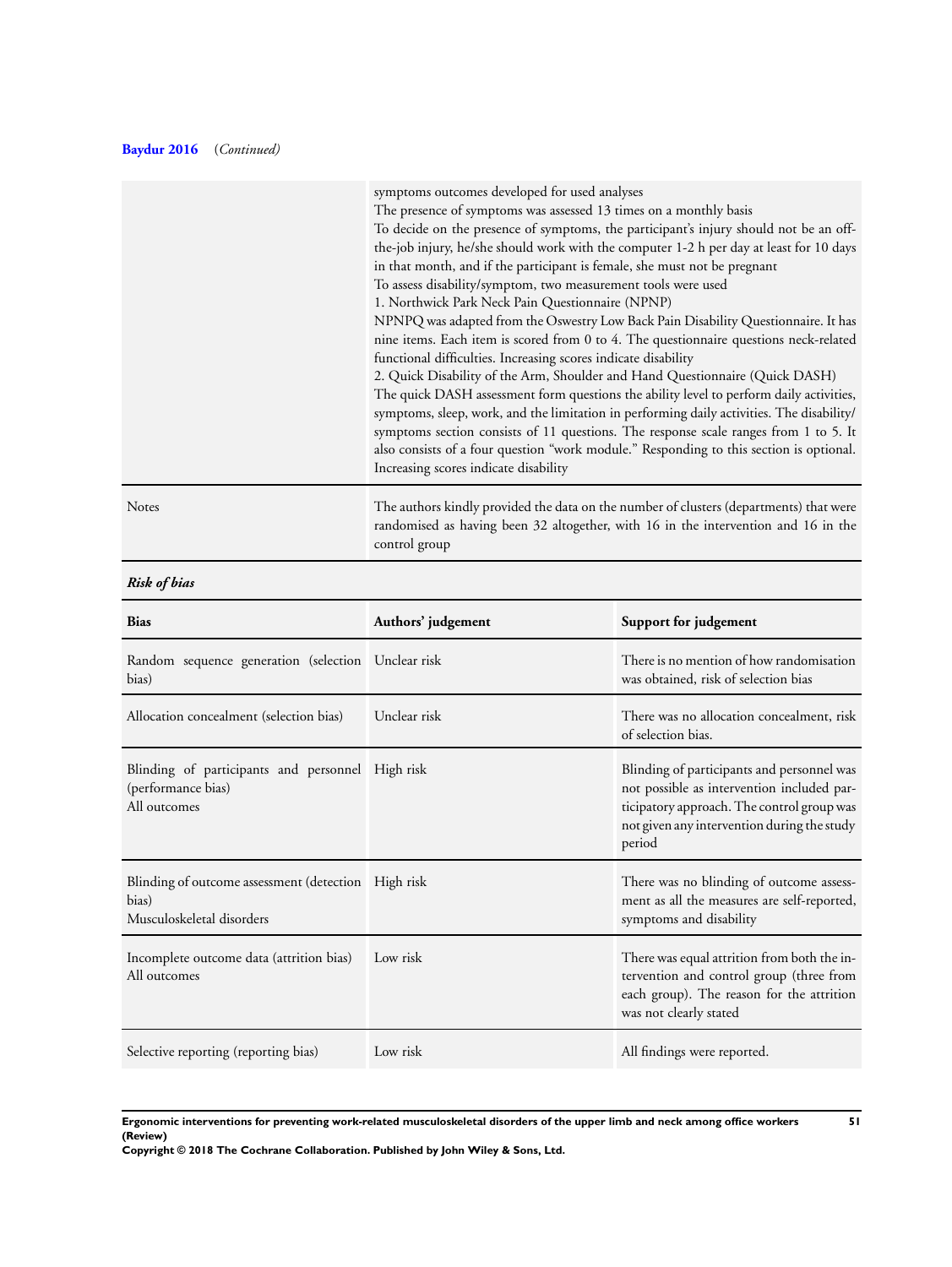# **Baydur 2016** (*Continued)*

| Other bias | High risk | 1. Cross-contamination of intervention ef-   |
|------------|-----------|----------------------------------------------|
|            |           | fects may be an issue. The distance between  |
|            |           | the intervention and control groups were     |
|            |           | not indicated in the report                  |
|            |           | 2. The baseline characteristics comparing    |
|            |           | the intervention group and the control       |
|            |           | group were not presented. Only the results   |
|            |           | that the P value is more than 0.05, com-     |
|            |           | paring the two groups on severity of symp-   |
|            |           | toms and disability                          |
|            |           | 3. The analyses did not take clustering into |
|            |           | account which creates a unit of analyses er- |
|            |           | ror                                          |

## **Bohr 2000**

| Methods       | RCT. The participants were randomly assigned to 1 of 3 study groups                                                                                                                                                                                                                                                                                                                                                                                                                                                                                                                                                                                                                                                                                                                                                                                                                                                                                                                                                                                                                                                                                                                                                                                                                                                                                                                                                                                                                                                                                                                                                                                                                                                                                |
|---------------|----------------------------------------------------------------------------------------------------------------------------------------------------------------------------------------------------------------------------------------------------------------------------------------------------------------------------------------------------------------------------------------------------------------------------------------------------------------------------------------------------------------------------------------------------------------------------------------------------------------------------------------------------------------------------------------------------------------------------------------------------------------------------------------------------------------------------------------------------------------------------------------------------------------------------------------------------------------------------------------------------------------------------------------------------------------------------------------------------------------------------------------------------------------------------------------------------------------------------------------------------------------------------------------------------------------------------------------------------------------------------------------------------------------------------------------------------------------------------------------------------------------------------------------------------------------------------------------------------------------------------------------------------------------------------------------------------------------------------------------------------|
| Participants  | The sample of 154 subjects was selected at random from a list of volunteers who were<br>employed as agents at the centralised reservation facility for a large international trans-<br>portation company. These individuals used computers at least 5 hours per work day. All<br>of these individuals performed similar work tasks at similar workstations<br>1. Participatory Education Intervention ( $n = 50$ )<br>2. Traditional education intervention $(n = 51)$<br>3. Control $(n = 53)$                                                                                                                                                                                                                                                                                                                                                                                                                                                                                                                                                                                                                                                                                                                                                                                                                                                                                                                                                                                                                                                                                                                                                                                                                                                    |
| Interventions | The study compared participatory education interventions, traditional education inter-<br>ventions, and no intervention<br><b>Participatory Education Interventions</b><br>It involved active learning sessions, incorporating discussions and problem-solving exer-<br>cises to aid the participants in applying ergonomic concepts to the work environment.<br>It should be noted that the content was similar to that provided to the traditional group<br>but the method of presenting the information differed. The educational sessions for this<br>group lasted approximately 2 hours<br>The first portion of the educational session incorporated hands-on demonstration of<br>workstation evaluation and modification. Through case studies, the participants used a<br>problem-solving approach to recognise ergonomic problems and recommend solutions<br>to address the problem<br>The second portion of the session paired participants and returned them to their work<br>areas to evaluate and modify the areas according to the information received during the<br>first portion of the session. The modifications were made under the supervision of the<br>instructor for the course who provided assistance to ensure that the newly arranged work<br>areas were consistent with the principles taught in the class<br><b>Traditional education</b><br>It involved a 1-hour education session that consisted of a lecture and informational hand-<br>outs about office ergonomics. The education for this group included information about<br>basic muscle physiology, ideal neutral postures, basic task analysis, recommended office<br>equipment location, recognition of problems related to incorrect equipment placement, |

## **Ergonomic interventions for preventing work-related musculoskeletal disorders of the upper limb and neck among office workers 52 (Review)**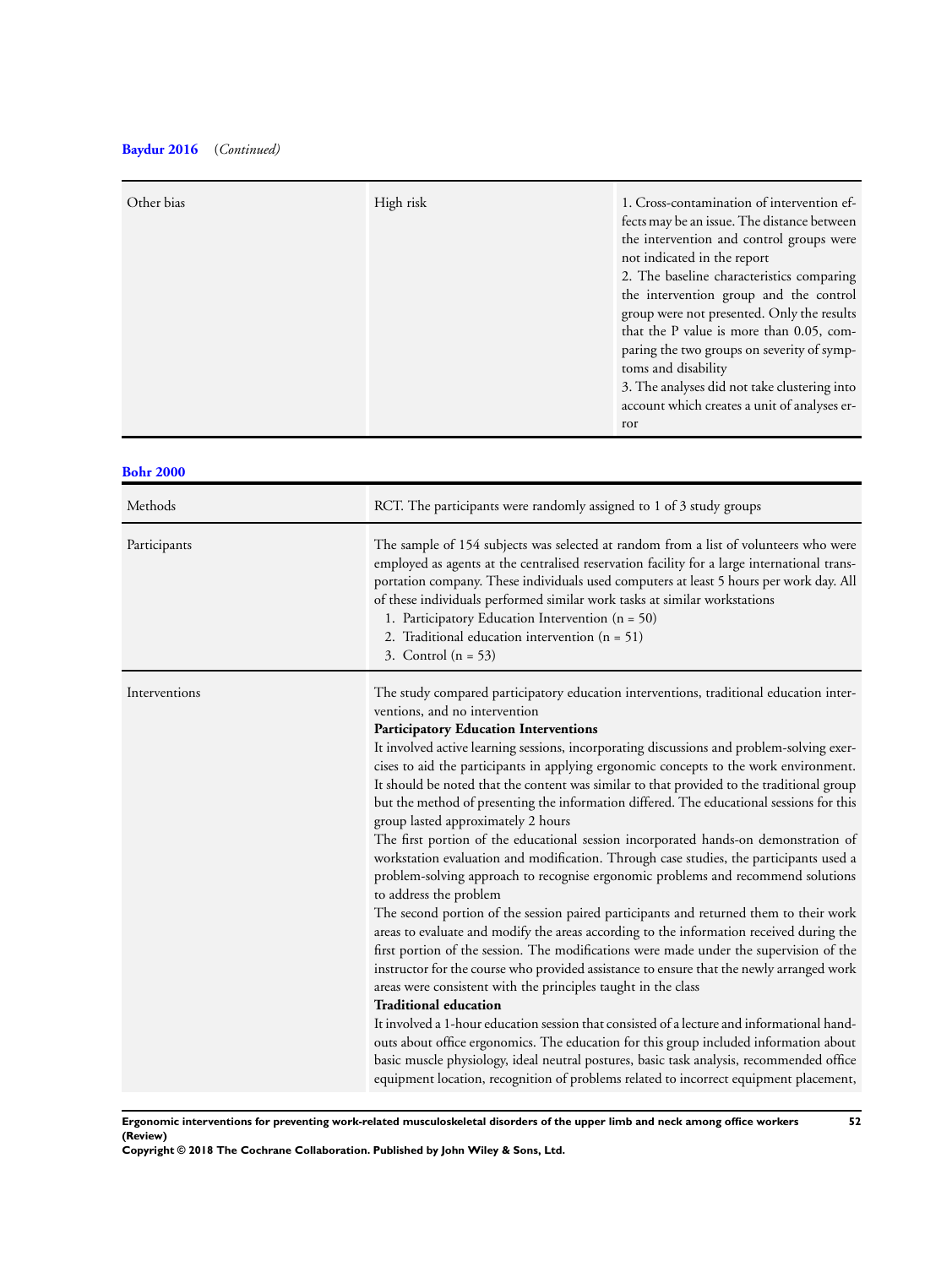|                 | and general wellness information related to exercise, nutrition, and smoking<br>A brief question and answer session was included at the end of the session<br>Control group/no intervention<br>The control group did not participate in any education sessions                                                                                                                                                                                                                                                                                                                                  |
|-----------------|-------------------------------------------------------------------------------------------------------------------------------------------------------------------------------------------------------------------------------------------------------------------------------------------------------------------------------------------------------------------------------------------------------------------------------------------------------------------------------------------------------------------------------------------------------------------------------------------------|
| <b>Outcomes</b> | <b>Primary outcome</b><br>Upper body pain/discomfort composite scores at baseline and at 3, 6, and 12 months'<br>post-intervention. The discomfort scores ranged from 1 to 4 for each body part for pain<br>and discomfort during the past week $(1 = never, 2 = occasional, 3 = several times per)$<br>week, 4 = several times per day). The upper body composite score included neck, upper<br>back, shoulder or upper arm, forearm, and wrist/hand<br>Secondary outcome<br>Compliance - work area configuration composite score at baseline and at 3, 6, and 12<br>months' post-intervention |
| <b>Notes</b>    |                                                                                                                                                                                                                                                                                                                                                                                                                                                                                                                                                                                                 |

*Risk of bias*

| <b>Bias</b>                                                                               | Authors' judgement | Support for judgement                                                                                                                                                                                                                                                     |
|-------------------------------------------------------------------------------------------|--------------------|---------------------------------------------------------------------------------------------------------------------------------------------------------------------------------------------------------------------------------------------------------------------------|
| Random sequence generation (selection Unclear risk<br>bias)                               |                    | The method of randomisation was not de-<br>scribed in the study. The only informa-<br>tion provided was: "The participants were<br>randomly assigned to one of three study<br>groups"                                                                                     |
| Allocation concealment (selection bias)                                                   | Unclear risk       | There was no information on allocation<br>concealment.                                                                                                                                                                                                                    |
| Blinding of participants and personnel High risk<br>(performance bias)<br>All outcomes    |                    | Blinding of participants and personnel was<br>not possible as intervention included edu-<br>cational sessions                                                                                                                                                             |
| Blinding of outcome assessment (detection High risk<br>bias)<br>Musculoskeletal disorders |                    | Upper body pain/discomfort composite<br>score was self-reported and subjective                                                                                                                                                                                            |
| Incomplete outcome data (attrition bias)<br>All outcomes                                  | High risk          | The attrition rate was not even across the 3<br>groups. No ITT analysis mentioned. The<br>attrition rate for both of the intervention<br>groups was more than double that of the<br>control group (23%-24% for the interven-<br>tion groups vs 11% for the control group) |
| Selective reporting (reporting bias)                                                      | Low risk           | Reported on all findings. According to the<br>authors: "there were no significant differ-<br>ences noted across groups for work area<br>configuration, worker postures, or overall                                                                                        |

**Ergonomic interventions for preventing work-related musculoskeletal disorders of the upper limb and neck among office workers 53 (Review)**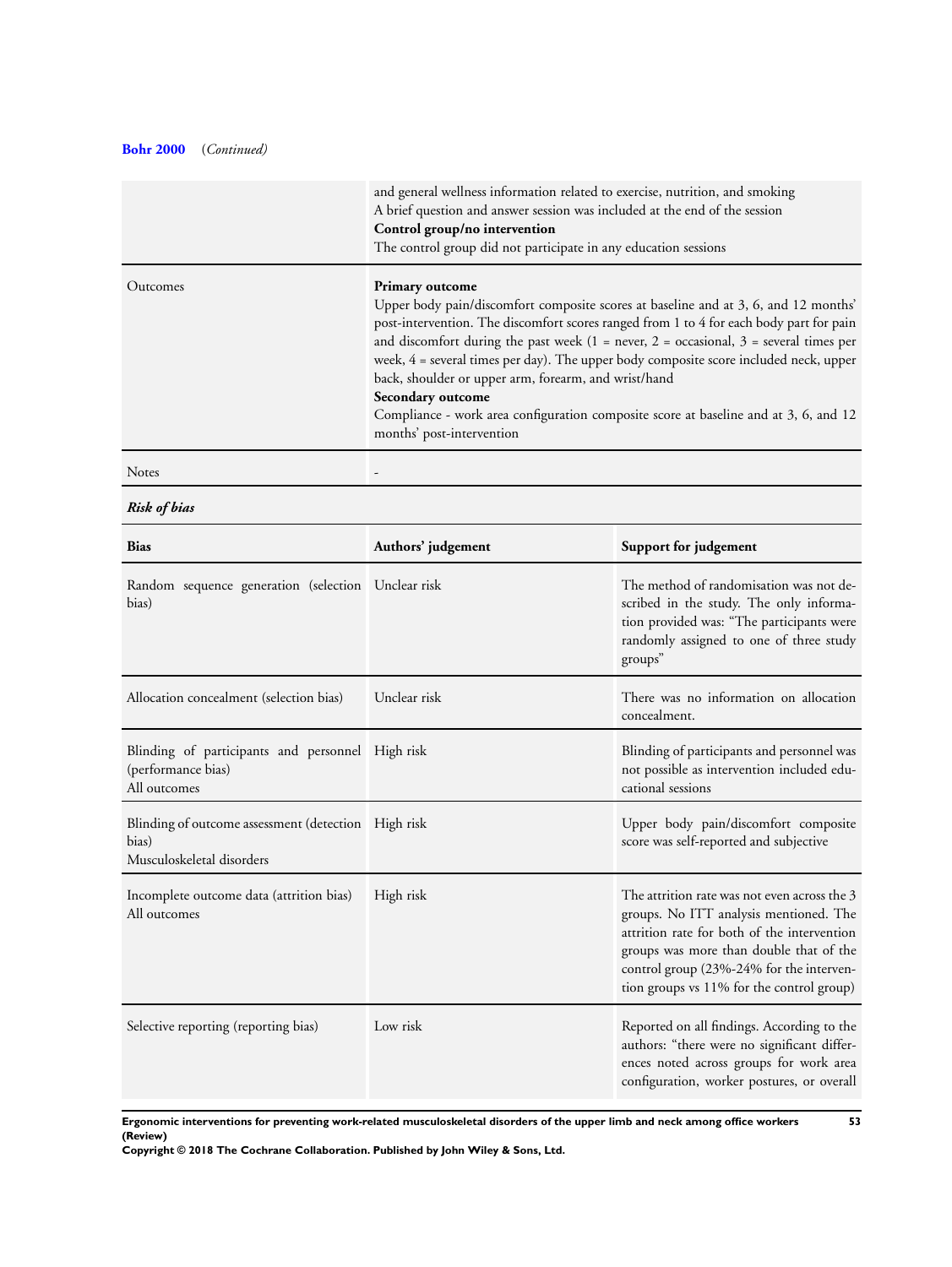# **Bohr 2000** (*Continued)*

|                  |                                                                                                                                                                                                                                                                                                                                                                                                                                                                                                                                                                                                                                                                                                                                                                                                                                                                                                                                                                                                                                                                                                                                                                                                                                                                                                                                                                                                                                                                                                                                                                                                                                                                                                                                                                                                               | observation scores"                                                                                                                                                                                                                |
|------------------|---------------------------------------------------------------------------------------------------------------------------------------------------------------------------------------------------------------------------------------------------------------------------------------------------------------------------------------------------------------------------------------------------------------------------------------------------------------------------------------------------------------------------------------------------------------------------------------------------------------------------------------------------------------------------------------------------------------------------------------------------------------------------------------------------------------------------------------------------------------------------------------------------------------------------------------------------------------------------------------------------------------------------------------------------------------------------------------------------------------------------------------------------------------------------------------------------------------------------------------------------------------------------------------------------------------------------------------------------------------------------------------------------------------------------------------------------------------------------------------------------------------------------------------------------------------------------------------------------------------------------------------------------------------------------------------------------------------------------------------------------------------------------------------------------------------|------------------------------------------------------------------------------------------------------------------------------------------------------------------------------------------------------------------------------------|
| Other bias       | High risk                                                                                                                                                                                                                                                                                                                                                                                                                                                                                                                                                                                                                                                                                                                                                                                                                                                                                                                                                                                                                                                                                                                                                                                                                                                                                                                                                                                                                                                                                                                                                                                                                                                                                                                                                                                                     | 1. Cross-contamination of intervention ef-<br>fects owing to close proximity of the work-<br>stations<br>2. There was no information on baseline<br>characteristics comparing the 2 interven-<br>tion groups and the control group |
| <b>Bohr 2002</b> |                                                                                                                                                                                                                                                                                                                                                                                                                                                                                                                                                                                                                                                                                                                                                                                                                                                                                                                                                                                                                                                                                                                                                                                                                                                                                                                                                                                                                                                                                                                                                                                                                                                                                                                                                                                                               |                                                                                                                                                                                                                                    |
| Methods          | RCT. The participants were randomly assigned to either the traditional education inter-<br>vention group or the participatory education intervention group                                                                                                                                                                                                                                                                                                                                                                                                                                                                                                                                                                                                                                                                                                                                                                                                                                                                                                                                                                                                                                                                                                                                                                                                                                                                                                                                                                                                                                                                                                                                                                                                                                                    |                                                                                                                                                                                                                                    |
| Participants     | The sample of 102 participants was selected from a list of workers employed as agents<br>at the centralised reservation facility for a large international transportation company<br>who volunteered to participate in the project. These individuals used computers at least<br>five hours per workday. All of these individuals performed similar work tasks at similar<br>workstations<br>1. Participatory education group ( $n = 52$ )<br>2. Traditional education group $(n = 50)$                                                                                                                                                                                                                                                                                                                                                                                                                                                                                                                                                                                                                                                                                                                                                                                                                                                                                                                                                                                                                                                                                                                                                                                                                                                                                                                       |                                                                                                                                                                                                                                    |
| Interventions    | <b>Traditional Education Intervention</b><br>"Workers in the traditional education intervention group participated in a one-hour<br>education session that consisted of lecture and informational handouts about office<br>ergonomics. The education for this group included information about basic muscle<br>physiology, ideal neutral postures, basic task analysis, recommended office equipment<br>location, recognition of problems related to incorrect equipment placement, and general<br>wellness information related to exercise, nutrition, and smoking. A brief question and<br>answer period was included at the end of the session."<br>Participatory Education Intervention<br>"Workers in the participatory education intervention group were involved in active learn-<br>ing sessions incorporating discussions and problem solving exercises to aid in applying<br>ergonomic concepts to the work environment. It should be noted that the content was<br>similar to that provided to the traditional group but the method of presenting the in-<br>formation differed. The educational sessions for this group lasted approximately two<br>hours. The first part of the educational session incorporated hands-on demonstration of<br>workstation evaluation and modification. Through case studies, the participants used a<br>problem solving approach to recognize ergonomic problems and recommend solutions.<br>The second portion of the session paired participants and returned them to their work<br>areas to evaluate and modify the areas according to the information received during<br>the first part of the session. The modifications were made under the supervision of the<br>instructor for the course who provided assistance to ensure that the newly arranged work |                                                                                                                                                                                                                                    |
| Outcomes         | areas were consistent with the principles taught in the class."<br>Primary outcomes (assessed through self-reported survey at 0, 3, 6, and 12 months)<br>1. Health Status and pain/discomfort (combined as upper body composite score)                                                                                                                                                                                                                                                                                                                                                                                                                                                                                                                                                                                                                                                                                                                                                                                                                                                                                                                                                                                                                                                                                                                                                                                                                                                                                                                                                                                                                                                                                                                                                                        |                                                                                                                                                                                                                                    |
|                  | (12 questions)<br>2. Psychosocial aspect of work (5 questions)                                                                                                                                                                                                                                                                                                                                                                                                                                                                                                                                                                                                                                                                                                                                                                                                                                                                                                                                                                                                                                                                                                                                                                                                                                                                                                                                                                                                                                                                                                                                                                                                                                                                                                                                                |                                                                                                                                                                                                                                    |

**Ergonomic interventions for preventing work-related musculoskeletal disorders of the upper limb and neck among office workers 54 (Review)**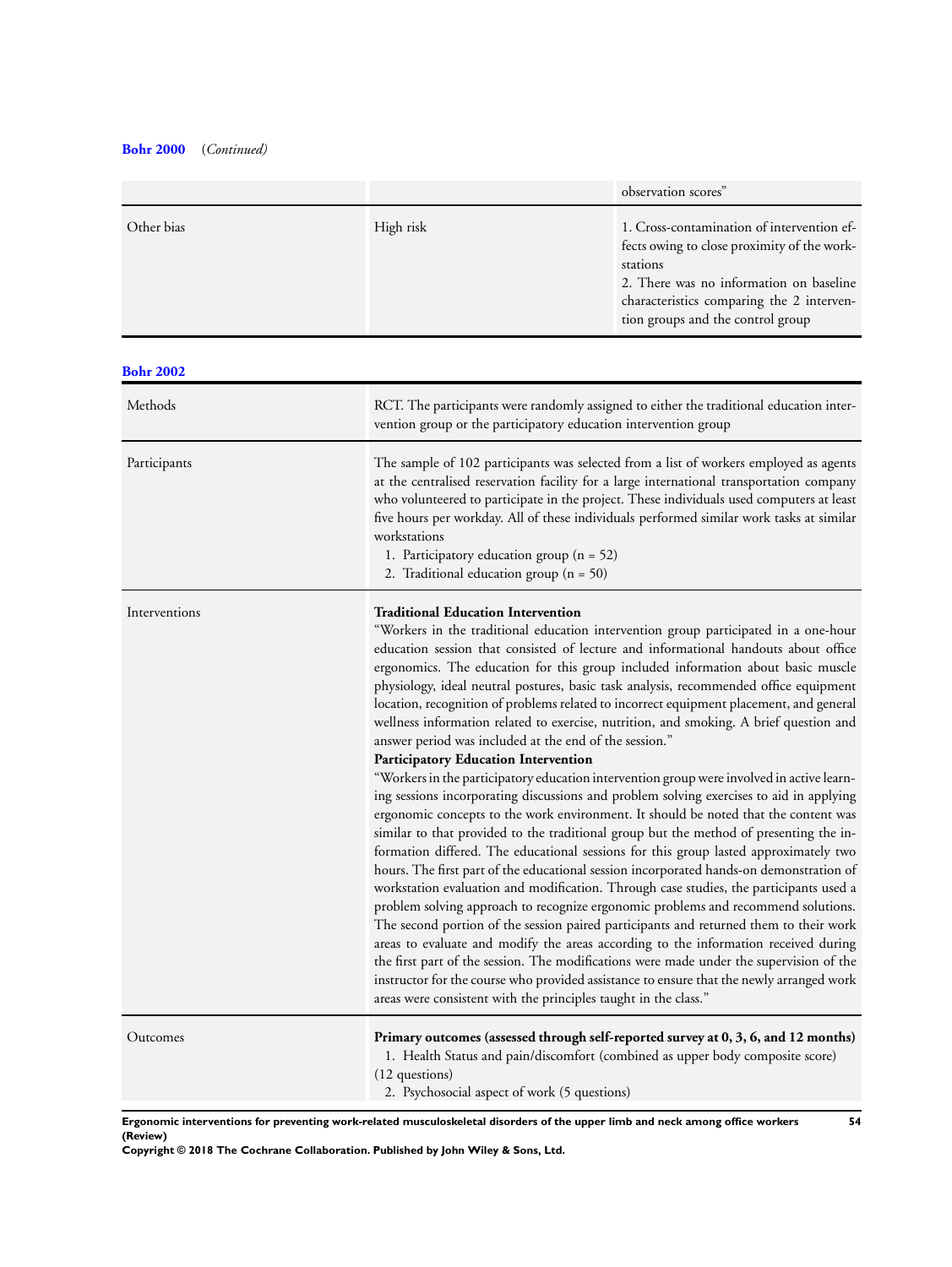# **Bohr 2002** (*Continued)*

| 3. Asked workers to identify problems with the arrangement of their computer work |
|-----------------------------------------------------------------------------------|
| area (10 questions)                                                               |
| Secondary outcome (assessed through observation check-list by the researcher)     |
| 1. Work area configuration (24 questions)                                         |
| 2. Work postures (12 questions)                                                   |
|                                                                                   |

## Notes

# *Risk of bias*

| <b>Bias</b>                                                                               | Authors' judgement | Support for judgement                                                                                                                                                                                                                                                                                |
|-------------------------------------------------------------------------------------------|--------------------|------------------------------------------------------------------------------------------------------------------------------------------------------------------------------------------------------------------------------------------------------------------------------------------------------|
| Random sequence generation (selection Unclear risk<br>bias)                               |                    | No information on sequence generation;<br>only information was: "The participants<br>were randomly assigned"                                                                                                                                                                                         |
| Allocation concealment (selection bias)                                                   | Unclear risk       | There was no information on allocation<br>concealment.                                                                                                                                                                                                                                               |
| Blinding of participants and personnel High risk<br>(performance bias)<br>All outcomes    |                    | Participants were not blinded to the alloca-<br>tion of the intervention group                                                                                                                                                                                                                       |
| Blinding of outcome assessment (detection High risk<br>bias)<br>Musculoskeletal disorders |                    | The main outcome "pain/discomfort" was<br>measured by self-administered survey ques-<br>tionnaire                                                                                                                                                                                                    |
| Incomplete outcome data (attrition bias)<br>All outcomes                                  | High risk          | High as the attrition rate was 28% (Patici-<br>patory Education group) and 25% (Tradi-<br>tional Education group), there was no men-<br>tioned of ITT, and the information pre-<br>sented in the report does not indicate any<br><b>ITT</b>                                                          |
| Selective reporting (reporting bias)                                                      | Low risk           | No information suggestive of selective re-<br>porting, all outcomes were reported in the<br>results section                                                                                                                                                                                          |
| Other bias                                                                                | High risk          | 1. The attrition rate for the both the<br>groups were high; 24% (38/50) for the<br>participatory education intervention and<br>25% (29/50) for the traditional education<br>intervention.<br>2. There was also risk of contamination<br>of effect as the study was located in a<br>single work site. |

**Ergonomic interventions for preventing work-related musculoskeletal disorders of the upper limb and neck among office workers 55 (Review)**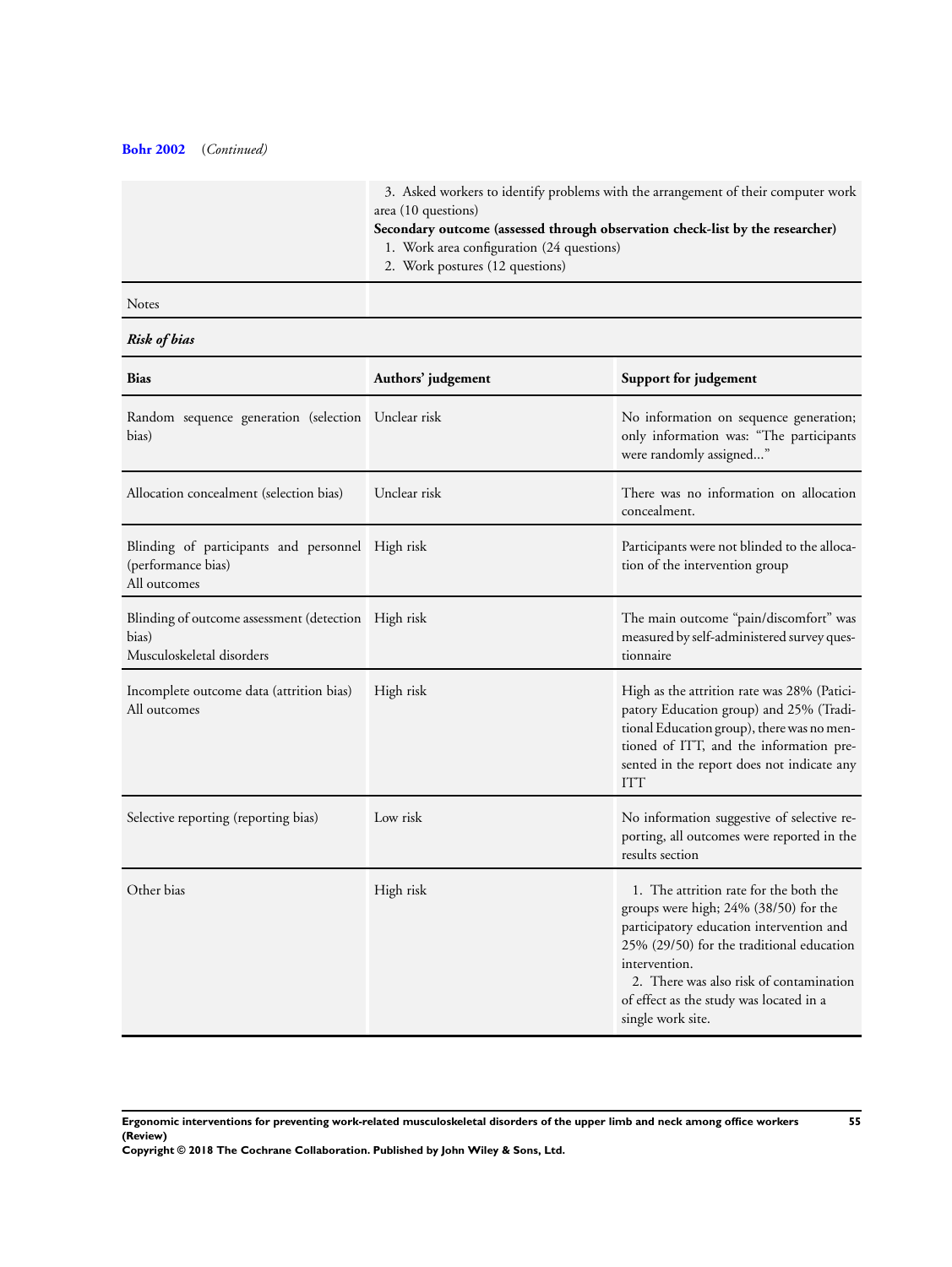| Methods       | Cluster RCT. Workers were assigned to the experimental or reference group (no inter-<br>vention) on the basis of the units in which they worked. 40 administrative and geo-<br>graphic units were randomised to the experimental group or reference group. The units<br>were stratified before randomisation on the basis of the number of clerical workers (< 20<br>and $\geq$ 20) and type of services (administrative and teaching) in order to ensure equal<br>distribution of these features in each group                                                                                                                                                                                                                                                                                                                                                                                                                                                                                                                                                                                                                                                                                                                                                                                                                                                                                                                                                                                                                                                                                                                                                                                                                                                                                                                                                                                                                                                                     |
|---------------|-------------------------------------------------------------------------------------------------------------------------------------------------------------------------------------------------------------------------------------------------------------------------------------------------------------------------------------------------------------------------------------------------------------------------------------------------------------------------------------------------------------------------------------------------------------------------------------------------------------------------------------------------------------------------------------------------------------------------------------------------------------------------------------------------------------------------------------------------------------------------------------------------------------------------------------------------------------------------------------------------------------------------------------------------------------------------------------------------------------------------------------------------------------------------------------------------------------------------------------------------------------------------------------------------------------------------------------------------------------------------------------------------------------------------------------------------------------------------------------------------------------------------------------------------------------------------------------------------------------------------------------------------------------------------------------------------------------------------------------------------------------------------------------------------------------------------------------------------------------------------------------------------------------------------------------------------------------------------------------|
| Participants  | The study population composed of workers employed in a large university (90%) and<br>in other institutions involved in university services (10%). Eligible workers were those<br>working 5 hours or more per week with a VDU<br>627 workers (81% of the people eligible at baseline) participated in both data collection<br>periods (baseline and 6 months). They consists of:<br>1. PRECEDE intervention group ( $n = 284$ );<br>2. reference/no intervention group ( $n = 343$ ).                                                                                                                                                                                                                                                                                                                                                                                                                                                                                                                                                                                                                                                                                                                                                                                                                                                                                                                                                                                                                                                                                                                                                                                                                                                                                                                                                                                                                                                                                                |
| Interventions | The study compared PRECEDE intervention vs no intervention.<br>PRECEDE intervention group<br>The ergonomic training programme was developed according to the PRECEDE model.<br>"The objective of the programme was to act on characteristics of the work environment<br>and the workers that determine behaviour in order to motivate and to enable the workers<br>to improve the ergonomic features of their workstation. Predisposing factors relate to<br>knowledge, beliefs, attitudes, and values; enabling factors relate to skills and material<br>resources; and reinforcing factors relate to support provided by the environment."<br>The programme targeted the following 3 types of behaviour:<br>1. adjusting the postural components of the workstation correctly;<br>2. adjusting the visual components of the workstation correctly; and<br>3. organising work activities in a preventive manner<br>The programme composed of 2 sessions of 3 hours each with a 2-week interval<br>1. The sessions involved demonstrations, simulations, discussions, and lectures. In<br>addition, each worker had to do a self-diagnosis of his (her) workstation using a<br>photograph taken of him (her) at work before the programme started. Each session was<br>presented to about 15 workers with their supervisor at one time.<br>2. The presence of the supervisor aimed at providing an organisational environment<br>that was supportive of actions taken by the workers.<br>3. The 2-week interval allowed the workers to apply knowledge and skills learned at<br>the first session and to return to the second training session with questions and<br>experiences to discuss.<br>4. The trainers were 4 occupational health and safety professionals working for the<br>employer and 1 occupational health and safety union representative.<br>Reference/no intervention group<br>The reference group did not receive the training until the completion of the study |
| Outcomes      | Primary outcome<br>Neck-shoulder and hand-wrist musculoskeletal symptoms were assessed using a self-ad-<br>ministered questionnaire and by physical examination by physician. The measurements<br>were performed 2 weeks before and 6 months after the intervention in both groups.<br>The prevalent MSDs on the questionnaire were defined as those that were present on 3<br>days or more during the last 7 days and for which the intensity of pain was greater than<br>half the visual analogue scale among subjects with no history of inflammatory disease or                                                                                                                                                                                                                                                                                                                                                                                                                                                                                                                                                                                                                                                                                                                                                                                                                                                                                                                                                                                                                                                                                                                                                                                                                                                                                                                                                                                                                 |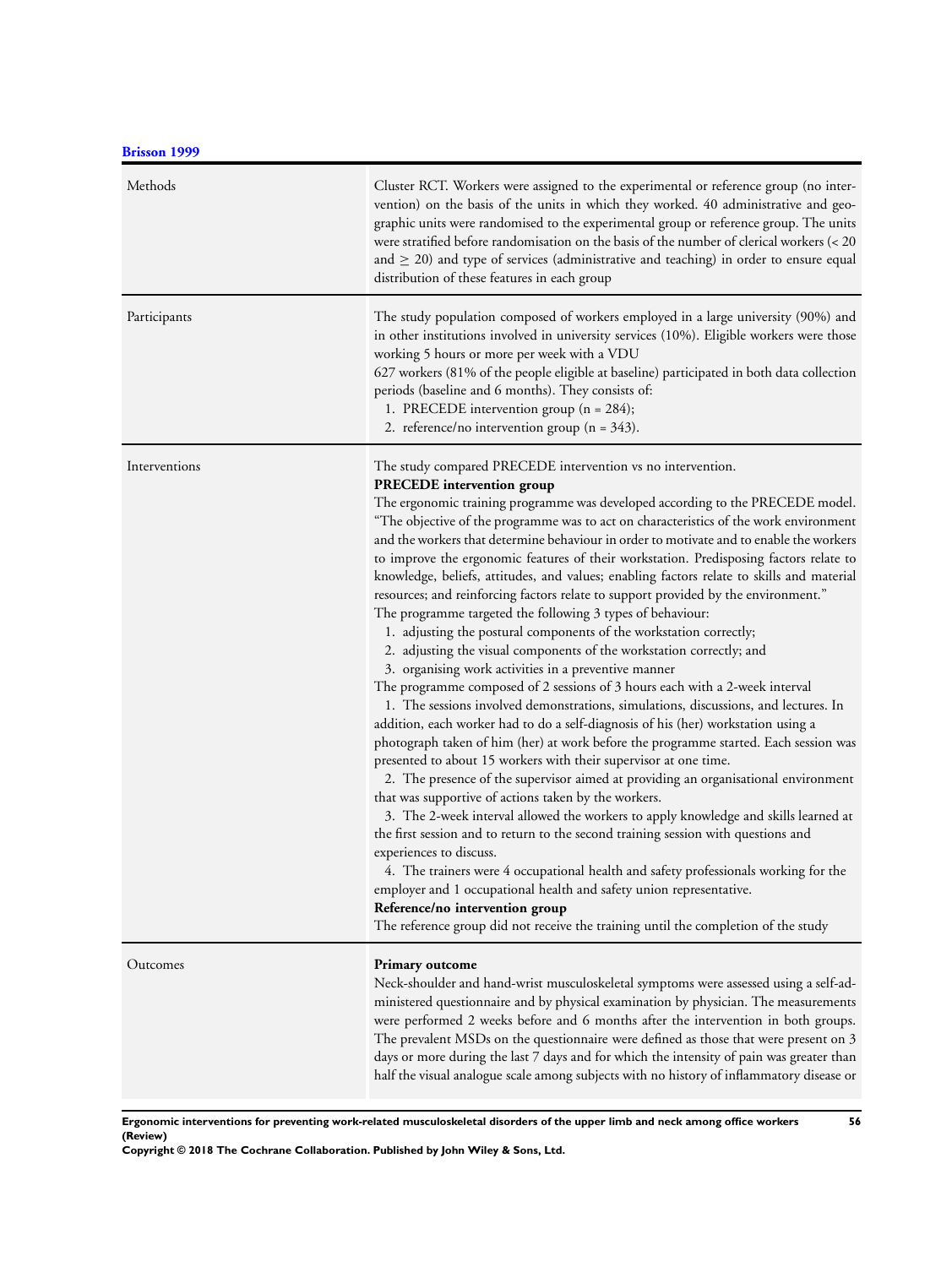# **Brisson 1999** (*Continued)*

|              | acute injury at the relevant anatomical site<br>The physical examination by physician was performed on workers who reported symp-<br>toms meeting the case definition. The physical examination was conducted according<br>to a standard protocol by a trained occupational therapist blinded to the participant's<br>assigned group. The physical examination was performed 2 to 5 weeks after the comple-<br>tion of the self-administered questionnaire<br>Secondary outcome<br>Compliance with the intervention                                                                                                                                                                                                                                                                                                                                                      |
|--------------|--------------------------------------------------------------------------------------------------------------------------------------------------------------------------------------------------------------------------------------------------------------------------------------------------------------------------------------------------------------------------------------------------------------------------------------------------------------------------------------------------------------------------------------------------------------------------------------------------------------------------------------------------------------------------------------------------------------------------------------------------------------------------------------------------------------------------------------------------------------------------|
| <b>Notes</b> | The information for the neck-shoulder and hand-wrist musculoskeletal symptoms was<br>available for the 2 groups (i.e. $<$ 40 years and $\geq$ 40 years) combined comparing before and<br>after intervention, and for 3 anatomical regions combined (neck or shoulder, wrist/hand<br>and lower back) comparing intervention and reference before and after intervention<br>No information was available for neck or shoulder and wrist or hand alone comparing<br>the effect of intervention and reference group. The author provided the additional data;<br>i.e. Intracluster Correlation Coeficient (ICC), prevalence of musculoskeletal symptoms<br>for all subjects for each site collected by questionnaire at baseline, and prevalence of<br>musculoskeletal symptoms for all subjects for each site collected by medical examination<br>at baseline and follow-up |

# *Risk of bias*

| <b>Bias</b>                                                                               | Authors' judgement | Support for judgement                                                                                                                                                                                                                                                                                          |
|-------------------------------------------------------------------------------------------|--------------------|----------------------------------------------------------------------------------------------------------------------------------------------------------------------------------------------------------------------------------------------------------------------------------------------------------------|
| Random sequence generation (selection Unclear risk<br>bias)                               |                    | There was no information on sequence<br>generation. The method for randomisation<br>was clearly described                                                                                                                                                                                                      |
| Allocation concealment (selection bias)                                                   | Unclear risk       | There was no information on allocation<br>concealment.                                                                                                                                                                                                                                                         |
| Blinding of participants and personnel High risk<br>(performance bias)<br>All outcomes    |                    | Participants were not blinded to the alloca-<br>tion as the intervention consisted of train-<br>ing                                                                                                                                                                                                            |
| Blinding of outcome assessment (detection High risk<br>bias)<br>Musculoskeletal disorders |                    | Although the physical examination was<br>performed by trained occupational ther-<br>apists blinded to the subjects' assigned<br>group, the examination was only per-<br>formed on workers who reported symp-<br>toms meeting the case definition which was<br>based on self-reporting/subjective symp-<br>toms |
| Incomplete outcome data (attrition bias)<br>All outcomes                                  | Low risk           | Although there was no mention of ITT,<br>the percentages of participants were high<br>at each measurement (88% and 94%).<br>And according to the author "The percent-<br>ages and reasons for non-participation were                                                                                           |

**Ergonomic interventions for preventing work-related musculoskeletal disorders of the upper limb and neck among office workers 57 (Review)**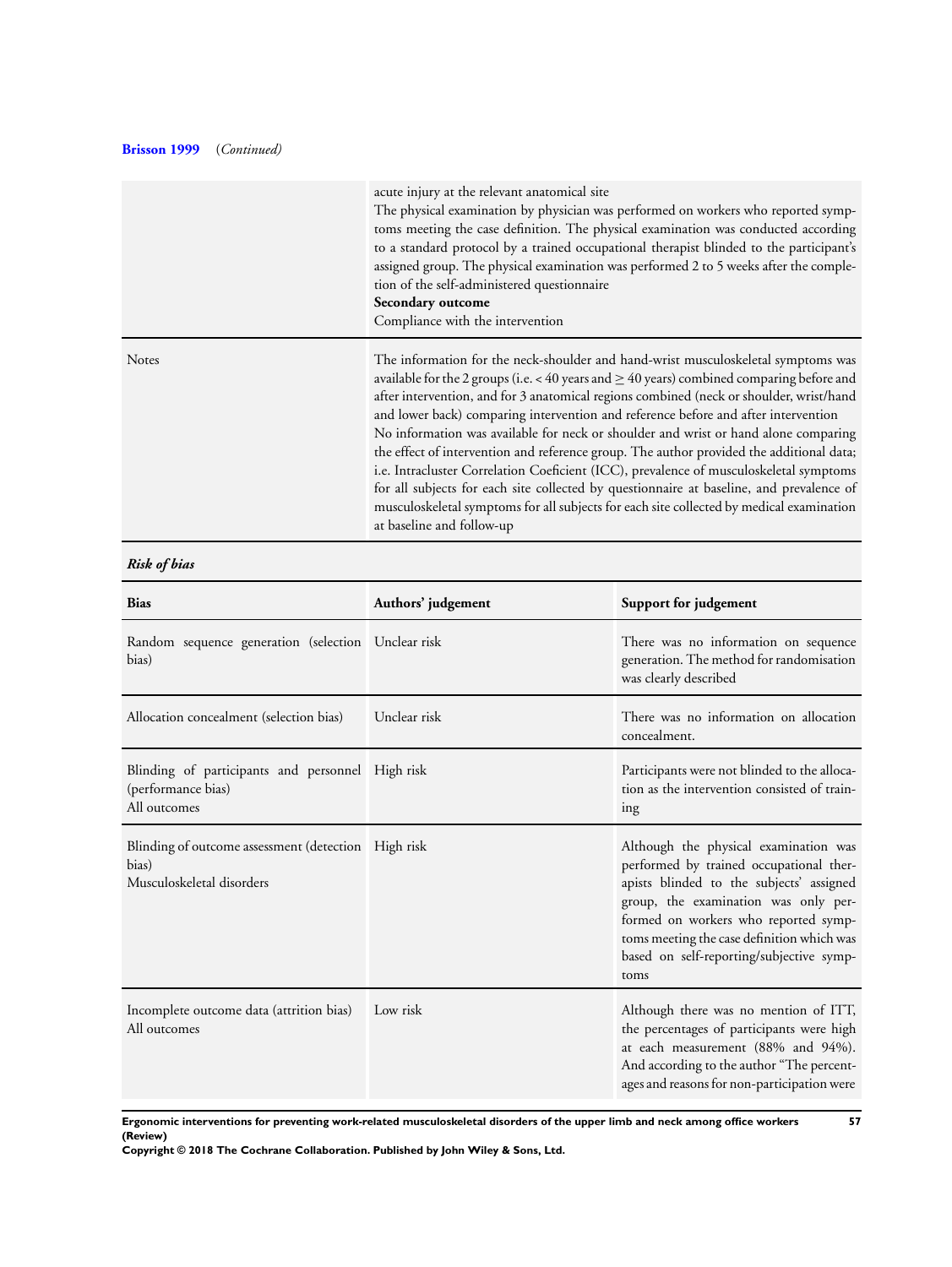## **Brisson 1999** (*Continued)*

|                                      |                                                                                                                                                                                                                                                                                                                                                                                                                                                                                                                                                                                                                                                                                                                                                                                                                                                                                                                                                                                                                                                                                                                                                                                                                                                                                                                                                                                                                                                                        | comparable in the experimental and refer-<br>ence groups"                                                                                          |
|--------------------------------------|------------------------------------------------------------------------------------------------------------------------------------------------------------------------------------------------------------------------------------------------------------------------------------------------------------------------------------------------------------------------------------------------------------------------------------------------------------------------------------------------------------------------------------------------------------------------------------------------------------------------------------------------------------------------------------------------------------------------------------------------------------------------------------------------------------------------------------------------------------------------------------------------------------------------------------------------------------------------------------------------------------------------------------------------------------------------------------------------------------------------------------------------------------------------------------------------------------------------------------------------------------------------------------------------------------------------------------------------------------------------------------------------------------------------------------------------------------------------|----------------------------------------------------------------------------------------------------------------------------------------------------|
| Selective reporting (reporting bias) | Low risk                                                                                                                                                                                                                                                                                                                                                                                                                                                                                                                                                                                                                                                                                                                                                                                                                                                                                                                                                                                                                                                                                                                                                                                                                                                                                                                                                                                                                                                               | All outcomes were reported in the results.                                                                                                         |
| Other bias                           | High risk                                                                                                                                                                                                                                                                                                                                                                                                                                                                                                                                                                                                                                                                                                                                                                                                                                                                                                                                                                                                                                                                                                                                                                                                                                                                                                                                                                                                                                                              | There was no information on baseline char-<br>acteristics comparing the 2 groups, so the<br>success of randomisation could not be as-<br>certained |
| <b>Conlon 2008</b>                   |                                                                                                                                                                                                                                                                                                                                                                                                                                                                                                                                                                                                                                                                                                                                                                                                                                                                                                                                                                                                                                                                                                                                                                                                                                                                                                                                                                                                                                                                        |                                                                                                                                                    |
| Methods                              | RCT. Participants were randomised into 1 of 4 intervention groups. The randomisation<br>was done by means of a computer-generated permuted-block sequence                                                                                                                                                                                                                                                                                                                                                                                                                                                                                                                                                                                                                                                                                                                                                                                                                                                                                                                                                                                                                                                                                                                                                                                                                                                                                                              |                                                                                                                                                    |
| Participants                         | Participants consisted of employees working at a large aerospace engineering firm in<br>California, US that estimated working at a computer for at least 20 hours per week and<br>were employed as an member of the engineering staff (93%) or a professional position<br>supporting engineering (7%) and had completed the health questionnaire and at least<br>4 weekly surveys. Since 1 of the mouse interventions could only be used right-handed,<br>only those who agreed to use their right hand for the mouse pointing device intervention<br>were eligible for the study<br>Out of a total of 437 eligible employees, 206 people volunteered. The participants were<br>randomised into 4 groups:<br>1. alternative mouse with a forearm support board $(n = 51)$ ;<br>2. conventional mouse with a forearm support board ( $n = 51$ );<br>3. alternative mouse alone $(n = 52)$ ;<br>4. conventional mouse alone $(n = 52)$ .<br>154 people volunteered for the nerve conduction testing                                                                                                                                                                                                                                                                                                                                                                                                                                                                      |                                                                                                                                                    |
| Interventions                        | The study compared 4 different interventions for computer workstations<br>1. Alternative mouse with a forearm support board: the forearm support board<br>was a large butterfly-shaped board (36 by 21 inches) that was attached to a desk and<br>provided padded forearm support (ButterflyBoard, Metamorphosis Design and<br>Development, Atlanta, GA, US). The board was inclined upwards at approximately 5°<br>and the surface could accommodate a keyboard and mouse, and the alternative mouse<br>was a 3M product that had a vertical handle for grasping and a flat base to support the<br>ulnar side of the hand and used a roller ball for tracking. The forearm was in<br>approximately 15° of pronation during use (Renaissance Mouse, 3M Corporation, St<br>Paul, MN, US).<br>2. Conventional mouse with a forearm support board: forearm support board (as<br>in (1)) and conventional mouse used an optical LED for tracking the mouse movement<br>and required the hand to be in an almost fully pronated posture during operation<br>(IntelliMouse Optical, Microsoft Corporation, Redmond, WA, US).<br>3. Alternative mouse alone: the alternative mouse was a 3M product that had a<br>vertical handle for grasping and a flat base to support the ulnar side of the hand and<br>used a roller ball for tracking. The forearm was in approximately 15° of pronation<br>during use (Renaissance Mouse, 3M Corporation, St Paul, MN, US) (as in (1). |                                                                                                                                                    |

**Ergonomic interventions for preventing work-related musculoskeletal disorders of the upper limb and neck among office workers 58 (Review)**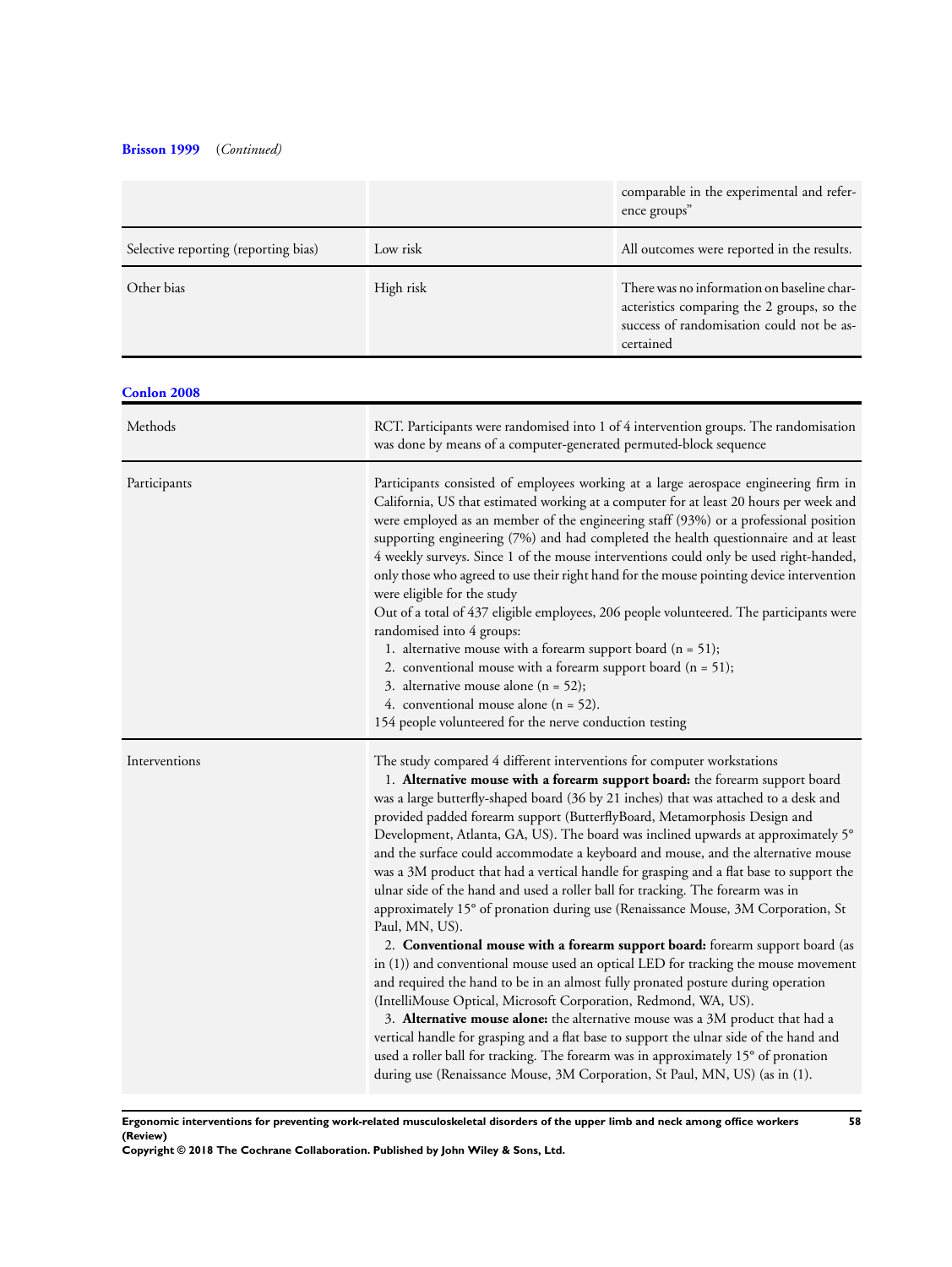|              | 4. Conventional mouse alone: conventional mouse using an optical LED for<br>tracking the mouse movement and required the hand to be in an almost fully pronated<br>posture during operation (IntelliMouse Optical, Microsoft Corporation, Redmond,<br>WA, US) (as in (2)).                                                                                                                                                                                                                                                                                                                                                                                                                                                                                                                                                                                                                                                                                                                                                                                                                                                                                                                                                                                                                                                                                                                                                                                                                                                                                                                                                                                                                                                                            |
|--------------|-------------------------------------------------------------------------------------------------------------------------------------------------------------------------------------------------------------------------------------------------------------------------------------------------------------------------------------------------------------------------------------------------------------------------------------------------------------------------------------------------------------------------------------------------------------------------------------------------------------------------------------------------------------------------------------------------------------------------------------------------------------------------------------------------------------------------------------------------------------------------------------------------------------------------------------------------------------------------------------------------------------------------------------------------------------------------------------------------------------------------------------------------------------------------------------------------------------------------------------------------------------------------------------------------------------------------------------------------------------------------------------------------------------------------------------------------------------------------------------------------------------------------------------------------------------------------------------------------------------------------------------------------------------------------------------------------------------------------------------------------------|
| Outcomes     | <b>Primary outcomes</b><br>1. Incidence of MSD: subject reported a discomfort intensity level of > 5 on the<br>weekly survey, or used a pain medication for $\geq 2$ days per week for upper body<br>discomfort that they thought was related to computer work was referred for an<br>examination. The examination protocol focused on the body region with discomfort<br>and was performed by 1 physician who was blinded to the intervention status. The<br>examination protocol assessed for the presence of 40 upper extremity and neck MSDs.<br>2. Mean discomfort score: the discomfort scores were assessed for 3 body regions, the<br>neck or shoulders, right elbow/forearm or wrist or hand, and left elbow/forearm or wrist<br>or hand, were assessed for the worst discomfort during the preceding 7 days using a 0<br>to 10 point scale $(0 = no$ discomfort; $10 =$ unbearable discomfort). Subjects were asked<br>whether they thought the discomfort was the result of (a) working on a computer, (b)<br>an acute injury at work, or (c) activities or an injury away from work. Only discomfort<br>reported by the subject as a result of working on their computer was included in the<br>data analysis. The mean discomfort scores for pre-intervention and post-intervention<br>(pre-intervention mean discomfort scores were obtained from the weekly surveys<br>before intervention by averaging all the pre-intervention scores for each subject to a<br>single value; post-intervention discomfort scores were obtained from the weekly<br>surveys after intervention. These scores were collapsed into a single postintervention<br>score by body region. The first 8 weeks of post-intervention scores were left-censored). |
| <b>Notes</b> | The study was reported in 2 papers (see Conlon 2008).                                                                                                                                                                                                                                                                                                                                                                                                                                                                                                                                                                                                                                                                                                                                                                                                                                                                                                                                                                                                                                                                                                                                                                                                                                                                                                                                                                                                                                                                                                                                                                                                                                                                                                 |

# *Risk of bias*

| <b>Bias</b>                                                                               | Authors' judgement | Support for judgement                                                                                                                                                                                                        |
|-------------------------------------------------------------------------------------------|--------------------|------------------------------------------------------------------------------------------------------------------------------------------------------------------------------------------------------------------------------|
| Random sequence generation (selection Low risk<br>bias)                                   |                    | "Participants were randomised into one of<br>four intervention groups. The randomisa-<br>tion was done by means of a computer-gen-<br>erated permuted-block sequence"                                                        |
| Allocation concealment (selection bias)                                                   | Unclear risk       | There was no information on allocation<br>concealment.                                                                                                                                                                       |
| Blinding of participants and personnel High risk<br>(performance bias)<br>All outcomes    |                    | Blinding of participants not possible given<br>that different equipment was tested in the<br>4 groups                                                                                                                        |
| Blinding of outcome assessment (detection High risk<br>bias)<br>Musculoskeletal disorders |                    | MSDs: although the examination was per-<br>formed by 1 physician who was blinded to<br>the intervention status, the pre-examina-<br>tion criteria for inclusion in the examina-<br>tion was determined by subjective discom- |

**Ergonomic interventions for preventing work-related musculoskeletal disorders of the upper limb and neck among office workers 59 (Review)**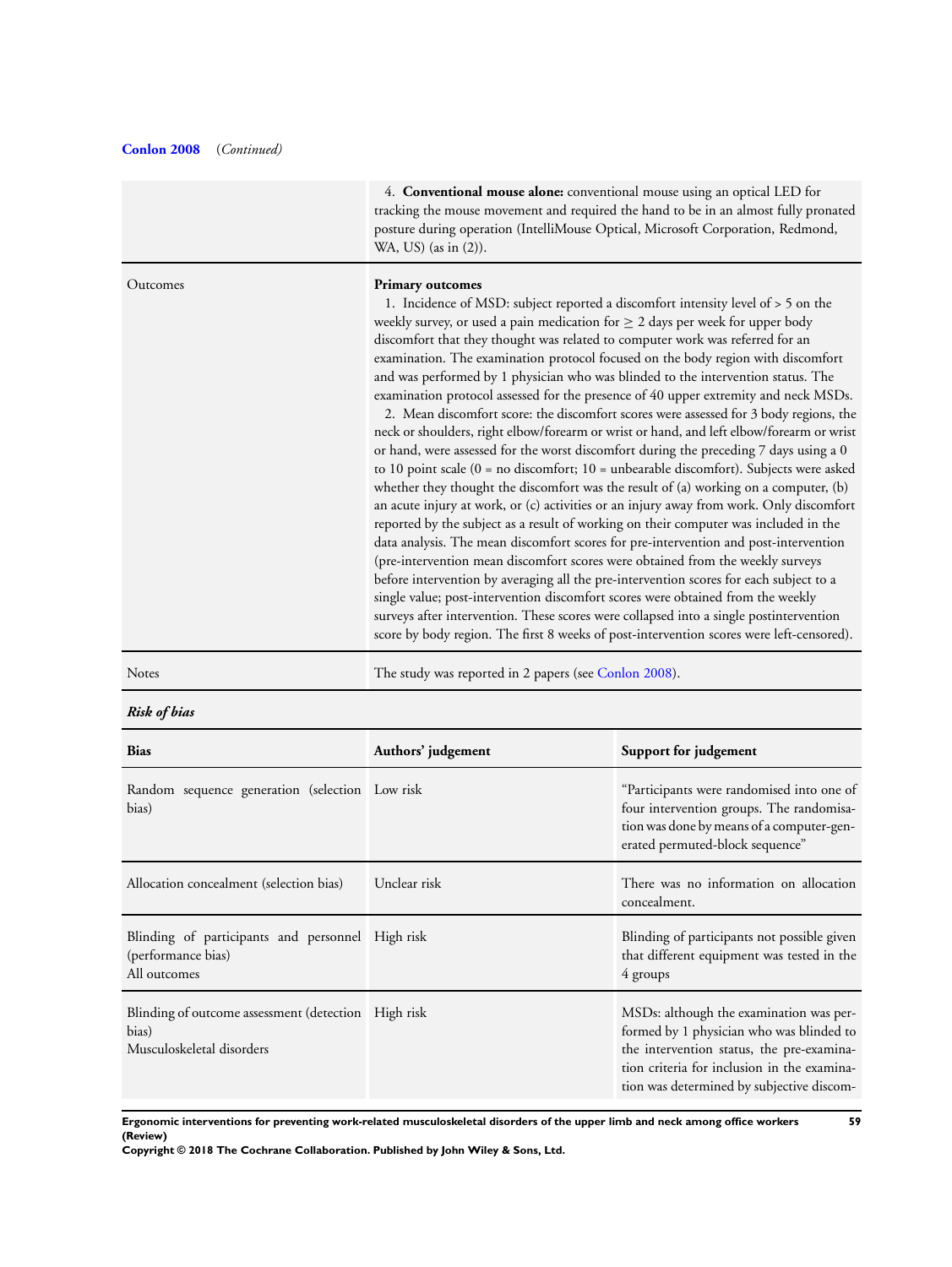# **Conlon 2008** (*Continued)*

|                                                          |           | fort levels                                                                                                                                                                                                                                                                                                                                                                                                                                                                                                                               |
|----------------------------------------------------------|-----------|-------------------------------------------------------------------------------------------------------------------------------------------------------------------------------------------------------------------------------------------------------------------------------------------------------------------------------------------------------------------------------------------------------------------------------------------------------------------------------------------------------------------------------------------|
| Incomplete outcome data (attrition bias)<br>All outcomes | Low risk  | The analysis followed an ITT protocol. As<br>participant exited the study they completed<br>the exit questionnaire                                                                                                                                                                                                                                                                                                                                                                                                                        |
| Selective reporting (reporting bias)                     | Low risk  | All the results for musculoskeletal discom-<br>fort, MSDs, and distal motor latency were<br>reported                                                                                                                                                                                                                                                                                                                                                                                                                                      |
| Other bias                                               | High risk | Those who volunteered for the study were<br>different:<br>1. "females were more likely to<br>volunteer for the study than males ( $P < 0$ .<br>$(01)$ "<br>2. "participants had higher levels of<br>right arm and neck/shoulder discomfort<br>$(P < 0.01)$ "<br>3. "participants were also more likely to<br>take medications for discomfort related to<br>work and had higher estimates of the<br>number of days at work that were affected<br>by discomfort $(P = 0.05)$ ".<br>Owing to this the effect may be larger than<br>expected. |

# **Galinsky 2000**

| Methods       | Cross-over RCT. Data were collected over a 16-week period. The 16-week period was<br>divided into 4, 4-week phases in which participants alternated between the conventional<br>(C) and supplementary (S) rest break schedules. Half of the volunteers from each shifts<br>(day and night) were assigned at random to experience the C-S-C-S order of rest break<br>schedules and the other half were assigned at random to experience the opposite (S-C-<br>S-C) order. As a result of attrition, data from just the first 2 phases of the study were<br>sufficient for analyses (i.e. the C-S phases)    |
|---------------|------------------------------------------------------------------------------------------------------------------------------------------------------------------------------------------------------------------------------------------------------------------------------------------------------------------------------------------------------------------------------------------------------------------------------------------------------------------------------------------------------------------------------------------------------------------------------------------------------------|
| Participants  | Data-entry operators (seasonal employees) working at an Internal Revenue Service Cen-<br>ter. The data-entry task entailed keying mostly numeric data from paper tax forms using<br>a standard keyboard with a right-sided numeric keypad. A total of 101 data-entry op-<br>erators provided written voluntary, informed consent to participate in the study. Each<br>data-entry operator had been hired as a 'seasonal' employee under an agreement that the<br>job was temporary. The time at which each operator was released from employment was<br>determined by the workload demands of the facility |
| Interventions | The study compared supplementary breaks with conventional breaks<br>1. Control: the conventional break schedule included one 15-minute break in the<br>middle of the first half of the work shift and one 15-minute break in the middle of the<br>second half of the work shift.                                                                                                                                                                                                                                                                                                                           |

**Ergonomic interventions for preventing work-related musculoskeletal disorders of the upper limb and neck among office workers 60 (Review)**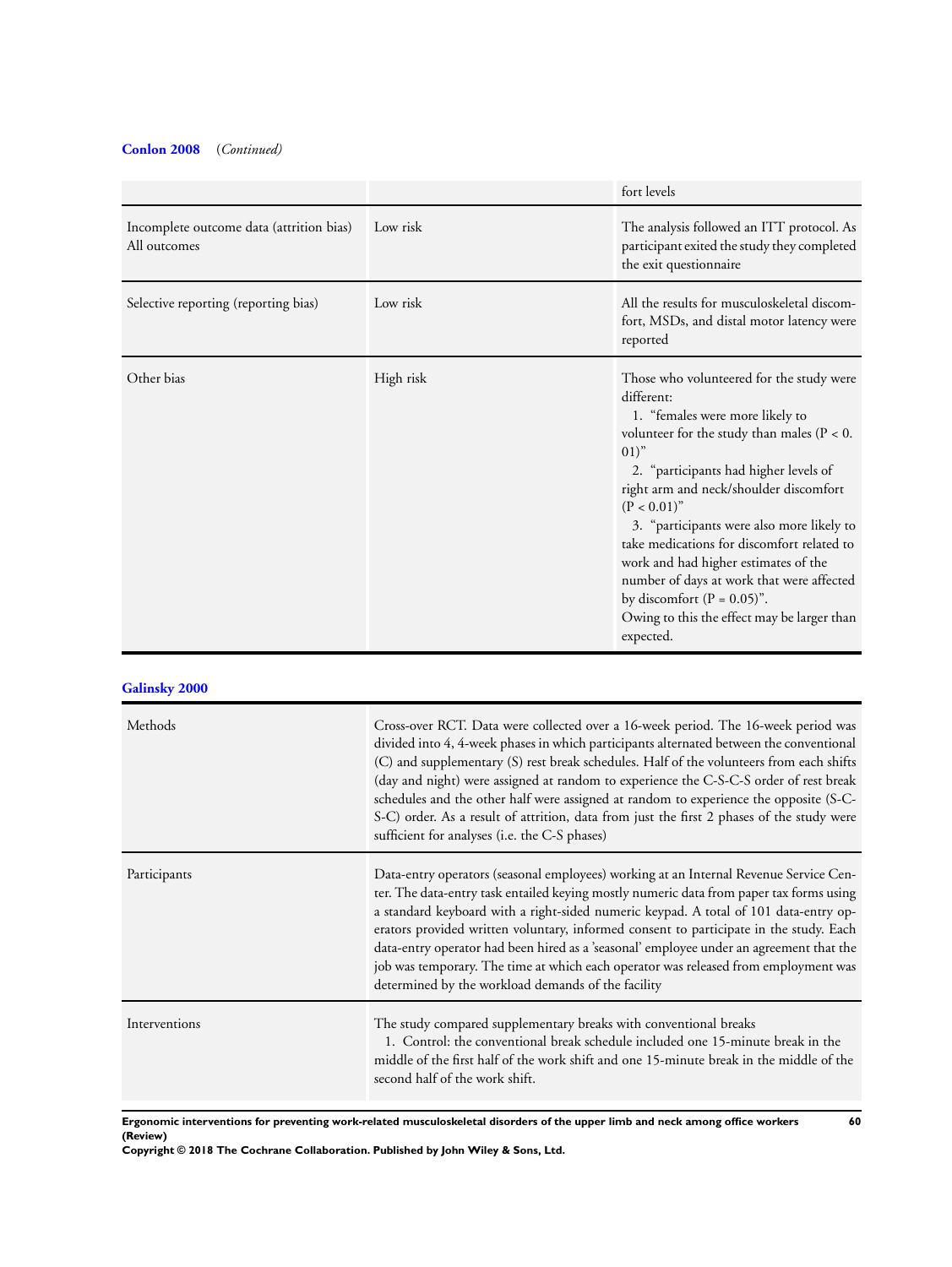# **Galinsky 2000** (*Continued)*

|              | 2. Intervention: the supplementary break schedule included the same 15-minute<br>breaks, and also included a 5-minute break during each hour of the work shift that<br>otherwise did not contain a break. For each 8-hour shift, the supplementary schedule<br>provided 4 extra 5-minute breaks for a total of 20 extra minutes of break time. Under<br>each schedule, a 30-minute lunch period, additional to the 8-hour work and break<br>time, occurred in the middle of the shift.                                                                                                                                                                                                                                                                                                                                                                                                                                                                                                                                                                                       |
|--------------|------------------------------------------------------------------------------------------------------------------------------------------------------------------------------------------------------------------------------------------------------------------------------------------------------------------------------------------------------------------------------------------------------------------------------------------------------------------------------------------------------------------------------------------------------------------------------------------------------------------------------------------------------------------------------------------------------------------------------------------------------------------------------------------------------------------------------------------------------------------------------------------------------------------------------------------------------------------------------------------------------------------------------------------------------------------------------|
| Outcomes     | Primary outcome<br>1. Musculoskeletal discomfort ratings for several parts of the body, including the<br>neck, shoulders, upper arms, elbows, forearms, wrists, hands, back, buttocks, and legs.<br>Each rating was made using a 5-point category rating scale in which the whole<br>numbers 1 to 5 indicated ratings of 'none at all', 'a little', 'moderate', 'quite a bit', and<br>'extreme', respectively.<br>Secondary outcomes<br>1. Data entry productivity: 2 measures of productivity, keystrokes per hour and the<br>total number of documents entered by each participant on each day of the study. This<br>measure, which was affected by factors such as the length of tax documents entered and<br>the number of hours worked per day, permitted an assessment of work output.<br>2. Data accuracy: 2 measures of data-entry accuracy were used for this study. One<br>was the number of errors made per day by each participant. The other was a daily<br>measure of accuracy percentage, which took into account the number of documents<br>entered per day. |
| <b>Notes</b> | The author kindly provided additional data on mean and standard deviation for the<br>outcomes after the experimental supplementary breaks condition and after the control<br>condition                                                                                                                                                                                                                                                                                                                                                                                                                                                                                                                                                                                                                                                                                                                                                                                                                                                                                       |

*Risk of bias*

| <b>Bias</b>                                                                           | Authors' judgement | Support for judgement                                                                                                                                                                                                                                                                                                                                                                                  |
|---------------------------------------------------------------------------------------|--------------------|--------------------------------------------------------------------------------------------------------------------------------------------------------------------------------------------------------------------------------------------------------------------------------------------------------------------------------------------------------------------------------------------------------|
| Random sequence generation (selection Unclear risk<br>bias)                           |                    | There was no information on sequence<br>generation. The only information available<br>was: "A within-subjects/repeated measures<br>design was used  Half of the volunteers<br>from each shift (day and night) were as-<br>signed at random to experience the C-S-<br>C-S order of rest break schedules, and the<br>other half were assigned at random to ex-<br>perience the opposite (S-C-S-C) order" |
| Allocation concealment (selection bias)                                               | Unclear risk       | There was no information on allocation<br>concealment.                                                                                                                                                                                                                                                                                                                                                 |
| Blinding of participants and personnel Low risk<br>(performance bias)<br>All outcomes |                    | Blinding not possible, but the risk of per-<br>formance bias was assessed as low as the<br>intervention consisted of a strict proto-<br>col. The study participants "use custom-<br>made electrical timers, attached to the top                                                                                                                                                                        |

**Ergonomic interventions for preventing work-related musculoskeletal disorders of the upper limb and neck among office workers 61 (Review)**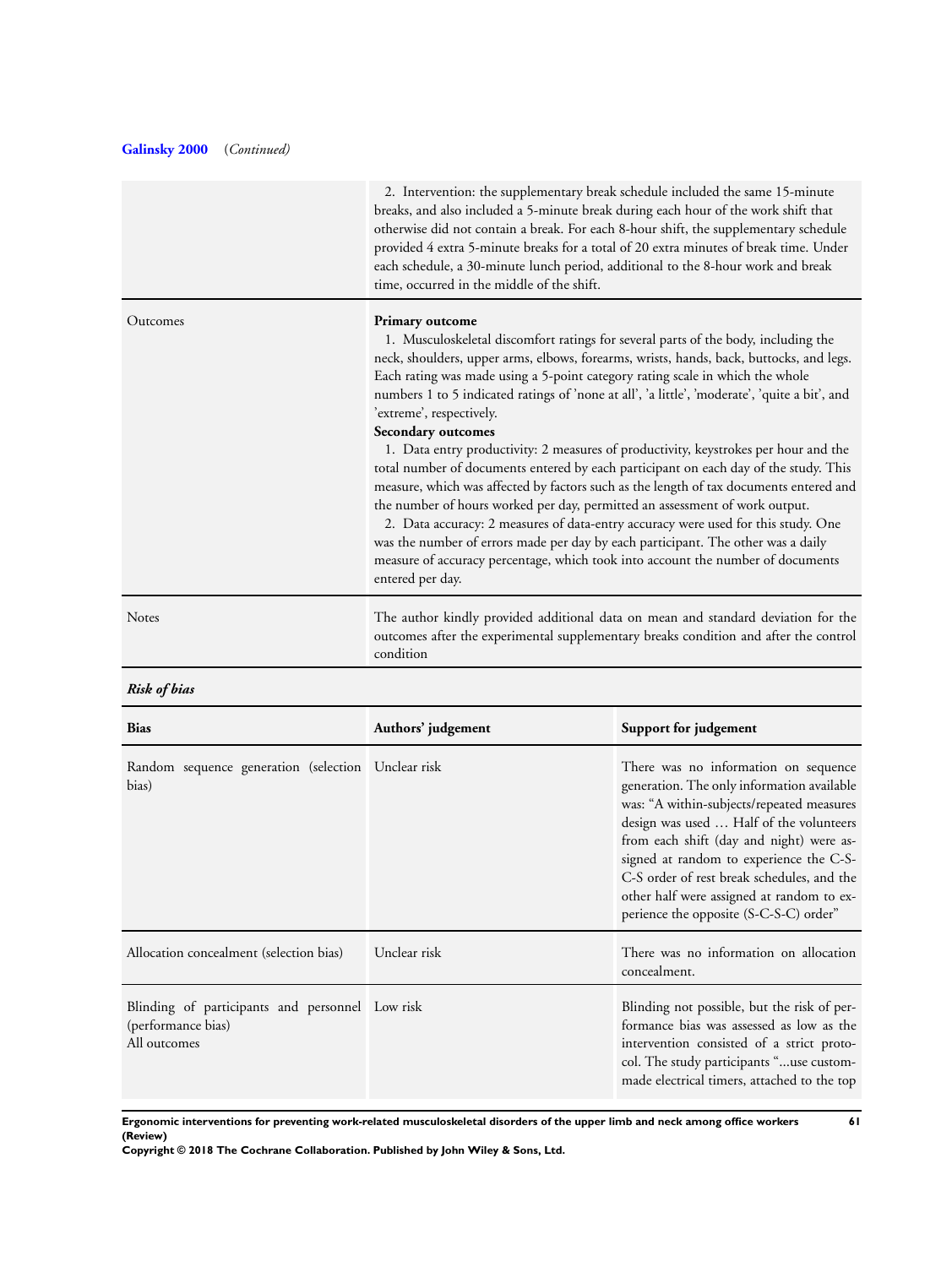# **Galinsky 2000** (*Continued)*

|                                                                                           |                                                                                                                                                                                                                                                                                                                                                                                                                                                                                         | of each video display terminal, to automat-<br>ically signal their scheduled breaks"                                                                                                                                                                                                                                                                                                                                                                                                                                                       |
|-------------------------------------------------------------------------------------------|-----------------------------------------------------------------------------------------------------------------------------------------------------------------------------------------------------------------------------------------------------------------------------------------------------------------------------------------------------------------------------------------------------------------------------------------------------------------------------------------|--------------------------------------------------------------------------------------------------------------------------------------------------------------------------------------------------------------------------------------------------------------------------------------------------------------------------------------------------------------------------------------------------------------------------------------------------------------------------------------------------------------------------------------------|
| Blinding of outcome assessment (detection High risk<br>bias)<br>Musculoskeletal disorders |                                                                                                                                                                                                                                                                                                                                                                                                                                                                                         | The outcome has only subjective symp-<br>toms, i.e. musculoskeletal discomfort rat-<br>ings (feeling state)                                                                                                                                                                                                                                                                                                                                                                                                                                |
| Incomplete outcome data (attrition bias)<br>All outcomes                                  | High risk                                                                                                                                                                                                                                                                                                                                                                                                                                                                               | Out of the 101 people who volunteered to<br>participate in the study only 42 participants<br>were included in the final analysis. Only<br>the data from the first (first cross-over) of<br>the 2 phases were sufficient for analysis.<br>Data from the second phase (second cross-<br>over) were not analysed. Loss to follow-up<br>amounted to 38 participants and the rea-<br>sons cited were release from employment<br>and resignation from employment. Ques-<br>tionnaires from 21 participants were too in-<br>complete for analyses |
| Selective reporting (reporting bias)                                                      | Low risk                                                                                                                                                                                                                                                                                                                                                                                                                                                                                | The outcomes listed in the methods section<br>were reported in the results                                                                                                                                                                                                                                                                                                                                                                                                                                                                 |
| Other bias                                                                                | Low risk                                                                                                                                                                                                                                                                                                                                                                                                                                                                                | The authors reported that "to minimize the<br>potential influence of carry-over effects and<br>'Hawthorne effects' Data from the first 2<br>weeks of each 4-week phase were excluded<br>from analyses of the feeling state question-<br>naire items"                                                                                                                                                                                                                                                                                       |
| <b>Galinsky 2007</b>                                                                      |                                                                                                                                                                                                                                                                                                                                                                                                                                                                                         |                                                                                                                                                                                                                                                                                                                                                                                                                                                                                                                                            |
| Methods                                                                                   | Cross-over RCT. Approximately half (23) of the volunteers in each exercise condition<br>were assigned at random to work for 4 weeks under conventional schedule and then<br>switch to the supplementary schedule for the second 4-week phase. The remaining 22<br>volunteers in each exercise condition were assigned at random to experience the opposite<br>sequence of rest break conditions                                                                                         |                                                                                                                                                                                                                                                                                                                                                                                                                                                                                                                                            |
| Participants                                                                              | Data-entry operators (seasonal employees) working at an Internal Revenue Service centre,<br>Cincinnati, OH, US. The study sample was recruited from 1 area of the centre containing<br>workstations for 101 individuals, 90 of whom volunteered to follow the study protocol                                                                                                                                                                                                            |                                                                                                                                                                                                                                                                                                                                                                                                                                                                                                                                            |
| Interventions                                                                             | The study compared supplementary breaks with conventional breaks<br>Half of the 90 volunteers were assigned at random to the stretching exercise condition<br>and half were assigned to the no-stretching exercise condition. The 8-week study period<br>was divided into two 4-week phases in which all participants alternated between the<br>conventional and supplementary rest break schedules<br>1. The conventional break schedule included one 15-minute break in the middle of |                                                                                                                                                                                                                                                                                                                                                                                                                                                                                                                                            |

**Ergonomic interventions for preventing work-related musculoskeletal disorders of the upper limb and neck among office workers 62 (Review)**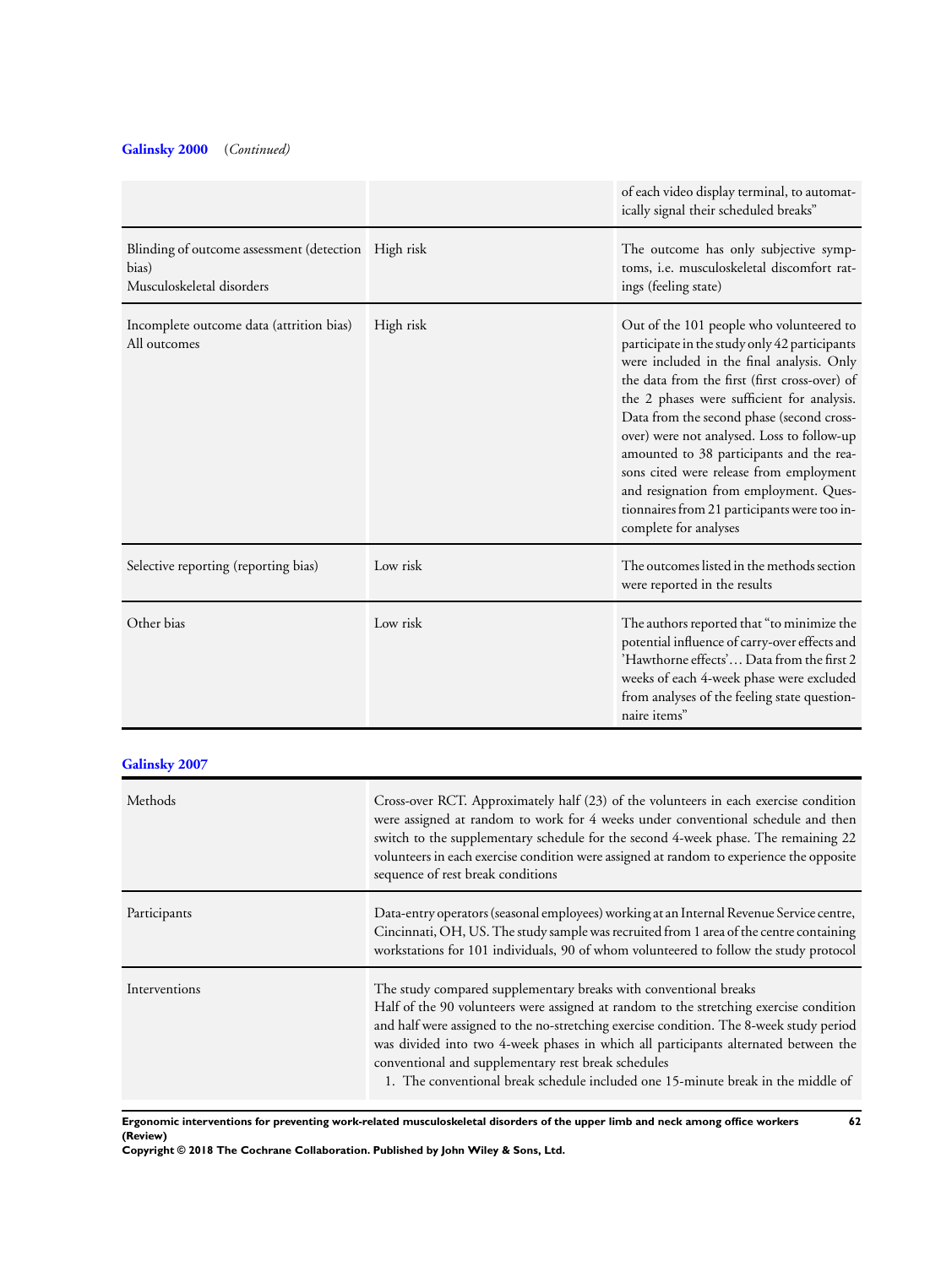# **Galinsky 2007** (*Continued)*

|          | the first half of the work shift and one 15-minute break in the middle of the second<br>half of the work shift.<br>2. The supplementary break schedule included those same 15-minute breaks, and<br>also included a 5-minute break during each hour of the work shift that otherwise did<br>not contain a break. For each 8-hour shift, the supplementary schedule provided 4<br>extra 5-minute breaks for a total of 20 extra minutes of break time.<br>All participants were encouraged to get up and walk away from their workstations during<br>each break, regardless of their assigned break schedule or exercise condition<br>Under each schedule, a 30-minute lunch period, additional to the 8 hours of work and<br>break time, occurred in the middle of the shift |
|----------|------------------------------------------------------------------------------------------------------------------------------------------------------------------------------------------------------------------------------------------------------------------------------------------------------------------------------------------------------------------------------------------------------------------------------------------------------------------------------------------------------------------------------------------------------------------------------------------------------------------------------------------------------------------------------------------------------------------------------------------------------------------------------|
|          | Participants in the exercise condition viewed a demonstration of the stretching exercises<br>performed by the principal investigator with opportunities for questions and answers.<br>They also kept a paper copy of exercise instructions at their workstations. They were<br>instructed to do the stretches at the beginning of each break in the order specified in the<br>instructions. The first 6 stretches were performed while seated and the last 3 stretches<br>could be done while standing or walking. The 9 stretches required no more than 2<br>minutes to complete                                                                                                                                                                                            |
| Outcomes | <b>Primary outcome</b><br>Musculoskeletal discomfort ratings (feeling state) for several parts of the body, including<br>the neck, shoulders, upper arms, elbows, forearms, wrists, hands, back, buttocks, and<br>legs. The musculoskeletal discomfort was made using a 5-point category rating scale in<br>which the whole numbers 1 to 5 indicated ratings of 'none at all', 'a little', 'moderate',<br>'quite a bit', and 'extreme', respectively                                                                                                                                                                                                                                                                                                                         |
| Notes    | The data for the conventional and supplementary break cycle consists of the combination<br>of participants in both exercise and no exercise groups. The effect of breaks alone cannot<br>be isolated<br>The author provided additional data on mean and standard deviation                                                                                                                                                                                                                                                                                                                                                                                                                                                                                                   |

*Risk of bias*

| <b>Bias</b>                                                 | Authors' judgement | Support for judgement                                                                                                                                                                                                                                                                                                                                                                                                                                                                                                                                                         |
|-------------------------------------------------------------|--------------------|-------------------------------------------------------------------------------------------------------------------------------------------------------------------------------------------------------------------------------------------------------------------------------------------------------------------------------------------------------------------------------------------------------------------------------------------------------------------------------------------------------------------------------------------------------------------------------|
| Random sequence generation (selection Unclear risk<br>bias) |                    | There was no information on sequence<br>generation. The only information available<br>is that " the exercise group and the non-<br>exercise group were assigned at random<br>to work for 4 weeks under the Conven-<br>tional schedule and then switched to the<br>Supplementary schedule for the second 4-<br>week phase" and "approximately half (23)<br>of the volunteers in each exercise condi-<br>tion were assigned at random to work for<br>4 weeks under the Conventional schedule<br>and then switched to the Supplementary<br>schedule for the second 4-week phase" |

## **Ergonomic interventions for preventing work-related musculoskeletal disorders of the upper limb and neck among office workers 63 (Review)**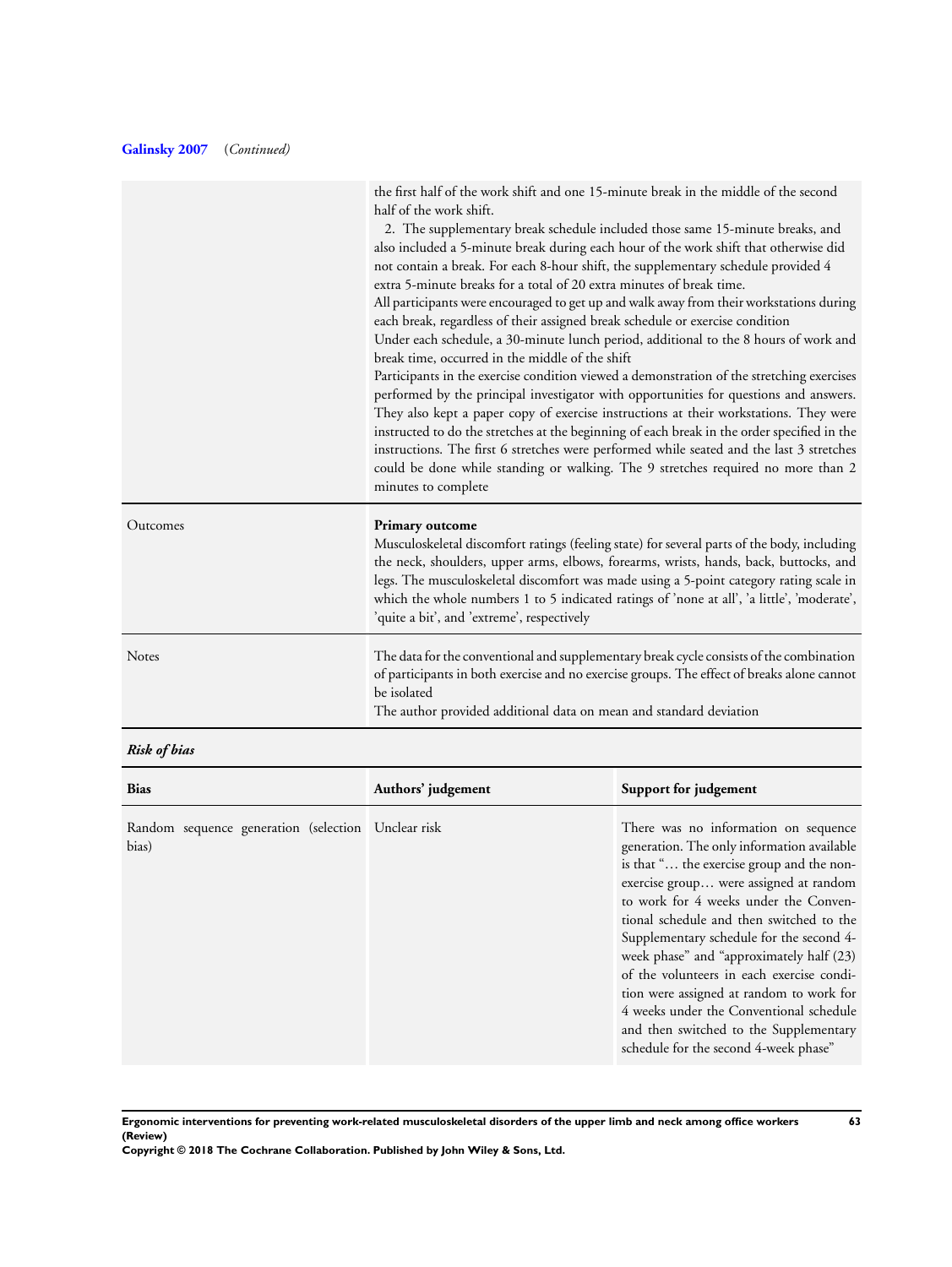# **Galinsky 2007** (*Continued)*

| Allocation concealment (selection bias)                                                   | Unclear risk | There was no information on allocation<br>concealment                                                                                                                                                                                                                                                                                                                                                                                                                                                           |
|-------------------------------------------------------------------------------------------|--------------|-----------------------------------------------------------------------------------------------------------------------------------------------------------------------------------------------------------------------------------------------------------------------------------------------------------------------------------------------------------------------------------------------------------------------------------------------------------------------------------------------------------------|
| Blinding of participants and personnel Low risk<br>(performance bias)<br>All outcomes     |              | Blinding was not possible but the risk of<br>performance bias was deemed low for a<br>rest-break cycle as the implementation con-<br>sisted of a strict protocol. The partici-<br>pants "use custom-made electrical timers,<br>attached to the top of each video display ter-<br>minal, to automatically signal their sched-<br>uled breaks". However, as this study com-<br>pared 2 exercise regimens that were not<br>blinded, the risk of bias was deemed high<br>for the combination of the 2 interventions |
| Blinding of outcome assessment (detection High risk<br>bias)<br>Musculoskeletal disorders |              | The outcome had only subjective symp-<br>toms, i.e. musculoskeletal discomfort rat-<br>ings (feeling state)                                                                                                                                                                                                                                                                                                                                                                                                     |
| Incomplete outcome data (attrition bias)<br>All outcomes                                  | High risk    | Out of the 90 who volunteered to follow<br>the study protocol only 51 were deemed<br>to have complete data for analysis. Accord-<br>ing to the text "An individual's data set was<br>deemed incomplete if more than 4 consec-<br>utive days of questionnaires were missing,<br>or if more than a total of 8 days of question-<br>naires were missing from either the first or<br>second 4-week period of the study"                                                                                             |
| Selective reporting (reporting bias)                                                      | Low risk     | The risk of selective reporting (reporting<br>bias) was deemed low as all outcomes were<br>reported, the author reported on non-sig-<br>nificant outcome: "In the stretch group,<br>workers reported stretching during only<br>25% of conventional breaks and 39% of<br>supplementary breaks, and no significant<br>effects of stretching on discomfort or per-<br>formance were observed"                                                                                                                      |
| Other bias                                                                                | High risk    | There was no comparison of the 2 inter-<br>vention groups.<br>Potential of carry-over effect, as the authors<br>did not state having used a wash-out period                                                                                                                                                                                                                                                                                                                                                     |

**Ergonomic interventions for preventing work-related musculoskeletal disorders of the upper limb and neck among office workers 64 (Review)**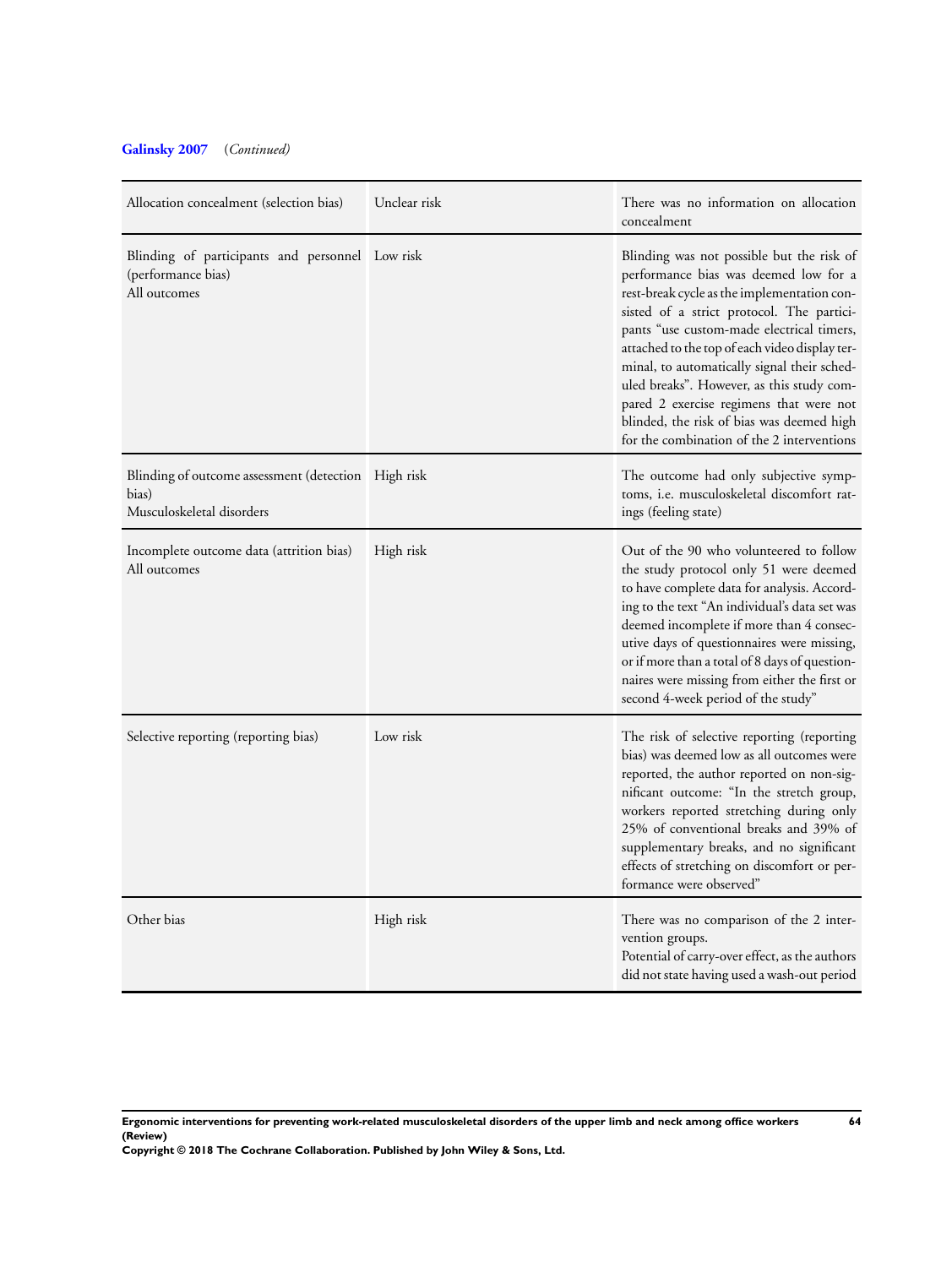**Gatty 2004**

| Methods       | RCT. The participants were randomly assigned to 1 of 2 groups                                                                                                                                                                                                                                                                                                                                                                                                                                                                                                                                                                                                                                                                                                                                                                                                                                                                                                                                                                                                                                                                                                                                                                                                                                                                                                                                                        |
|---------------|----------------------------------------------------------------------------------------------------------------------------------------------------------------------------------------------------------------------------------------------------------------------------------------------------------------------------------------------------------------------------------------------------------------------------------------------------------------------------------------------------------------------------------------------------------------------------------------------------------------------------------------------------------------------------------------------------------------------------------------------------------------------------------------------------------------------------------------------------------------------------------------------------------------------------------------------------------------------------------------------------------------------------------------------------------------------------------------------------------------------------------------------------------------------------------------------------------------------------------------------------------------------------------------------------------------------------------------------------------------------------------------------------------------------|
| Participants  | "All participants were female and met the inclusion criteria by being employed as full-<br>time clerical/office workers at a small western Pennsylvania college, and having no newly<br>(within the last three months) diagnosed MSD". 15 workers participated in the study                                                                                                                                                                                                                                                                                                                                                                                                                                                                                                                                                                                                                                                                                                                                                                                                                                                                                                                                                                                                                                                                                                                                          |
| Interventions | The study compared individualised WIPPs vs no intervention<br>Individualised WIPPs (group A)<br>The WIPP were designed by the WIPP team (3 master of occupational therapy students<br>and the principle investigator) was based on the work site analyses. Treatment sessions<br>spanned weeks 1 through to 4. Each participant received 1 hour of treatment per week.<br>During these 4 sessions the workers were actively engaged in education, workstation<br>redesign, and task modification<br>1. Education: occupational therapy students and clerical workers discussed current<br>work conditions as they related to experienced symptoms; for example, improperly<br>bending to lift boxes may contribute to low back pain or excessive wrist extension may<br>contribute to wrist pain.<br>2. workstation redesign: based on work site analyses and input from the workers.<br>3. Task modification: demonstrated by the occupational therapy student, practiced<br>by the worker, and feedback was provided.<br>No intervention (control) (group B)<br>This group received no intervention.<br>All participants (intervention and control group) received the symptom evaluation mea-<br>sure (measured the reported frequency and intensity of symptoms), stress and energy<br>scale (10-cm VAS to measure perceived stress energy levels), and follow-up survey (to<br>identify changes in work status) |
| Outcomes      | <b>Primary outcomes</b><br>1. Frequency of symptoms: neck ache/pain, shoulder ache/pain, elbow-forearm<br>ache/pain, wrist-hand ache/pain, upper back ache/pain, and lower back ache/pain<br>defined as the number of days, 0 to 5, they experienced symptoms during the week<br>while at work (data were collected at weeks 0, 5, and 16).<br>2. Symptom intensity: rated using a 4-point Likert scale 1 to 4: $1 =$ none, $2 =$ mild,<br>$3$ = moderate, or $4$ = severe.<br>Secondary outcome<br>Compliance survey - for group A (intervention) only - about: how often they used the<br>issued ergonomic equipment, how often they performed recommended stretches and<br>whether or not they performed their job duties differently based on recommendations.<br>Responses were elicited on a 4-point Likert scale with choices of $1 =$ never, $2 =$ sometimes,<br>$3 =$ usually, $4 =$ always when I should                                                                                                                                                                                                                                                                                                                                                                                                                                                                                                   |
| Notes         | The study was reported in 2 papers (see Gatty 2004):<br>1. Martin SA, Work 2003;21:185-96, reported results for weeks 0 and 5;<br>2. Gatty CM, Work 2004;23:131-7, reported results for weeks 0, 5, and 16.<br>Worksite analyses were conducted for group B (control) workers during week 17, they<br>received individualised WIPPs during weeks 18 to 21 and measures were repeated at<br>week 22 (suspension of randomisation process).                                                                                                                                                                                                                                                                                                                                                                                                                                                                                                                                                                                                                                                                                                                                                                                                                                                                                                                                                                            |

*Risk of bias*

**Ergonomic interventions for preventing work-related musculoskeletal disorders of the upper limb and neck among office workers 65 (Review)**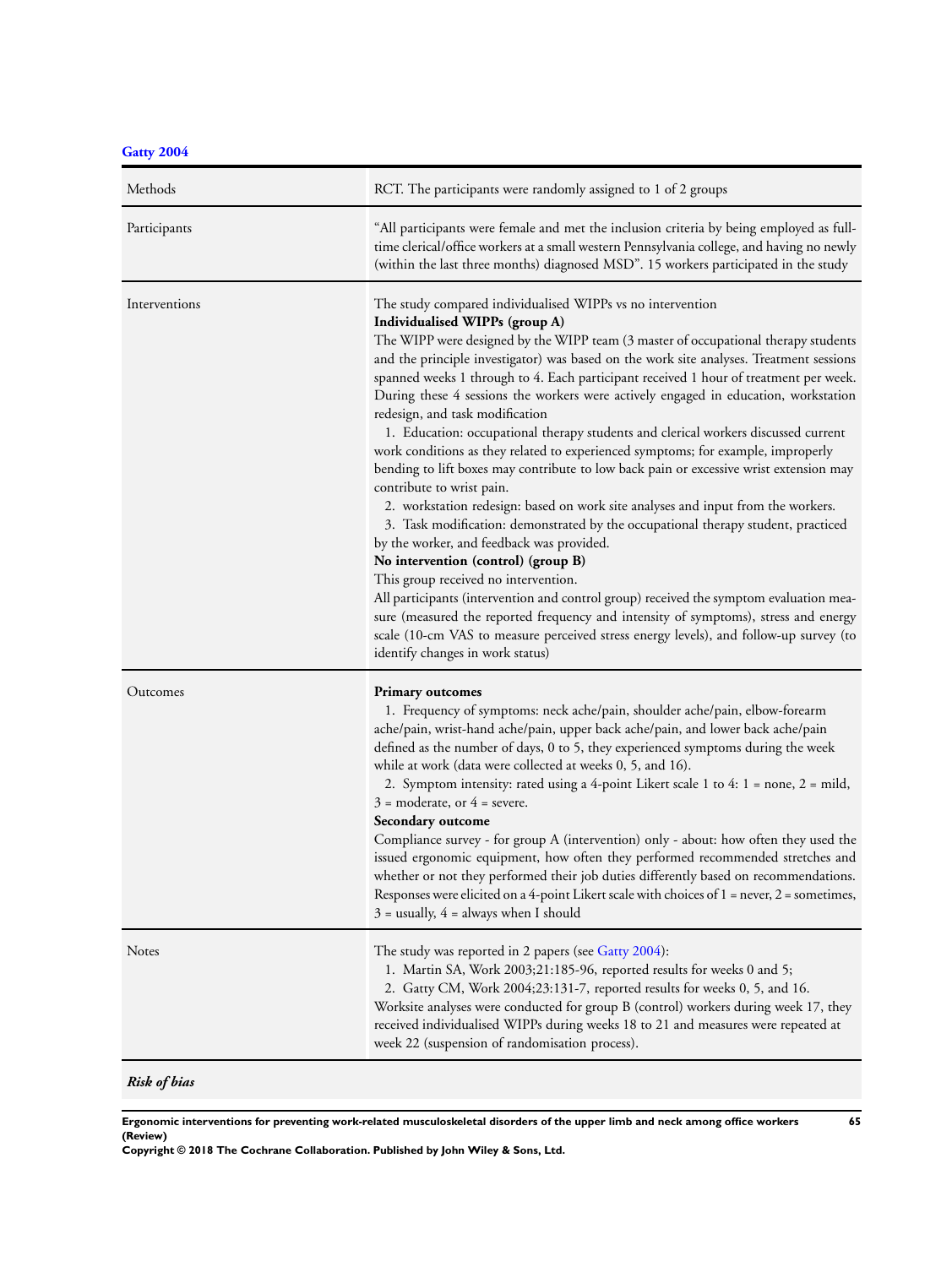# **Gatty 2004** (*Continued)*

| <b>Bias</b>                                                                               | Authors' judgement | Support for judgement                                                                                                                                                                                                                                                                                                                                                                                                                                                                                                                                                                                                      |
|-------------------------------------------------------------------------------------------|--------------------|----------------------------------------------------------------------------------------------------------------------------------------------------------------------------------------------------------------------------------------------------------------------------------------------------------------------------------------------------------------------------------------------------------------------------------------------------------------------------------------------------------------------------------------------------------------------------------------------------------------------------|
| Random sequence generation (selection Unclear risk<br>bias)                               |                    | There was no mention of sequence gen-<br>eration. The only information given was:<br>"This was a two-phased randomized con-<br>trol pilot study with between and within<br>subject comparisons  Participants were<br>randomly assigned to one of two groups, A<br>(intervention) or B (control)"                                                                                                                                                                                                                                                                                                                           |
| Allocation concealment (selection bias)                                                   | Unclear risk       | No information provided on allocation<br>concealment.                                                                                                                                                                                                                                                                                                                                                                                                                                                                                                                                                                      |
| Blinding of participants and personnel High risk<br>(performance bias)<br>All outcomes    |                    | There was no information on blinding and<br>since the intervention consists of educa-<br>tion, workstation redesign, and task modi-<br>fication, there was high risk for bias                                                                                                                                                                                                                                                                                                                                                                                                                                              |
| Blinding of outcome assessment (detection High risk<br>bias)<br>Musculoskeletal disorders |                    | The outcome was subjective reporting of<br>symptoms frequency and intensity                                                                                                                                                                                                                                                                                                                                                                                                                                                                                                                                                |
| Incomplete outcome data (attrition bias)<br>All outcomes                                  | High risk          | In group A (intervention), "one non-com-<br>pliant worker at week zero remained non-<br>compliant at week five and was dropped<br>from the study. One person was no longer<br>employed by week 16 and membership de-<br>creased to six"<br>In group B (control) "Although there<br>were originally eight participants, two dif-<br>ferent workers were non-compliant with<br>surveys, one at week zero and one at week<br>five. By week 16, one person had left em-<br>ployment"<br>Owing to the small number of participants,<br>i.e. 16, the attrition of 3 participants was<br>considered to induce a high risk of bias |
| Selective reporting (reporting bias)                                                      | Low risk           | All the outcomes were reported.                                                                                                                                                                                                                                                                                                                                                                                                                                                                                                                                                                                            |
| Other bias                                                                                | High risk          | 1. Difference in baseline data: group A<br>(intervention) reported lower average<br>wrist-hand ache/pain and upper back<br>ache/pain intensities than group B<br>(control).<br>2. There was no mention of differences<br>between participants and non-<br>participants.                                                                                                                                                                                                                                                                                                                                                    |

**Ergonomic interventions for preventing work-related musculoskeletal disorders of the upper limb and neck among office workers 66 (Review)**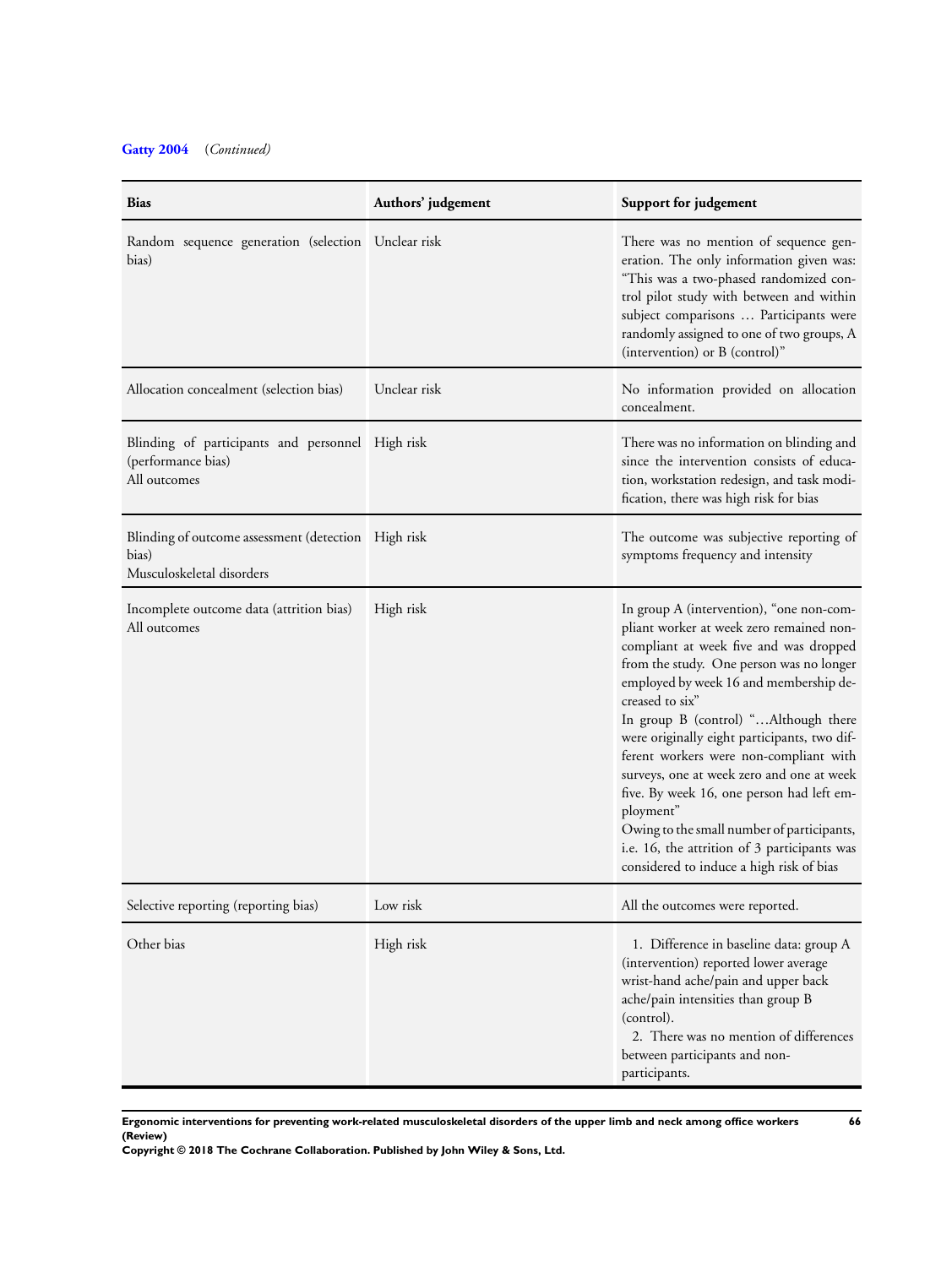| Methods       | RCT. Randomisation occurred following evaluation of workplace and ergonomic vari-<br>ables. The use of a random number table assured that each subject entering the study<br>had an equal probability of being assigned to each of the 3 groups. Randomisation was<br>done in blocks of 6 to assure equal numbers of participants in each of the study groups                                                                                                                                                                                                                                                                                                                                                                                                                                                                                                                                                                                                                                                                                                                                                                                                                                                                                                                                                                                                                                                                                                                                                                                                                                                                                                                                                                                                                                                                                                                                                                                                                                                                                                                                                 |
|---------------|---------------------------------------------------------------------------------------------------------------------------------------------------------------------------------------------------------------------------------------------------------------------------------------------------------------------------------------------------------------------------------------------------------------------------------------------------------------------------------------------------------------------------------------------------------------------------------------------------------------------------------------------------------------------------------------------------------------------------------------------------------------------------------------------------------------------------------------------------------------------------------------------------------------------------------------------------------------------------------------------------------------------------------------------------------------------------------------------------------------------------------------------------------------------------------------------------------------------------------------------------------------------------------------------------------------------------------------------------------------------------------------------------------------------------------------------------------------------------------------------------------------------------------------------------------------------------------------------------------------------------------------------------------------------------------------------------------------------------------------------------------------------------------------------------------------------------------------------------------------------------------------------------------------------------------------------------------------------------------------------------------------------------------------------------------------------------------------------------------------|
| Participants  | A person eligible for inclusion in this study was: a newly hired worker who: anticipated<br>using a single computer workstation for 15 hours or more per week and anticipated using<br>a computer workstation for at least as many hours per week as in his/her previous job<br>working at insurance and financial companies, food product producers, and universities<br>in metropolitan Atlanta, GA, US who had reported experiencing arm or hand symptoms<br>during the week prior to intervention<br>Of the 447 eligible for health screening, a total of 379 individuals were eligible for<br>inclusion into 1 or both cohorts (those who did not report experiencing arm or hand<br>pain and neck or shoulder pain during the week prior to the study. 375 people were<br>randomised into the arm and hand cohort and 356 were randomised into the neck and<br>shoulder cohort                                                                                                                                                                                                                                                                                                                                                                                                                                                                                                                                                                                                                                                                                                                                                                                                                                                                                                                                                                                                                                                                                                                                                                                                                          |
| Interventions | The study compared alternate intervention, conventional intervention, and no interven-<br>tion<br>A study staff member reconfigured the subject's workstation if the subject was randomly<br>assigned to either the alternative or conventional interventions (groups A or B)<br>Verbal and written instructions describing the desired posture were provided to all group<br>A and B participants<br>At 3 days and 1 week after the intervention, study staff returned to the participant's work-<br>place to check on continued maintenance of the posture. If the posture had changed from<br>the intervention, additional workstation changes were made and additional instruction<br>given<br>Group A: alternate intervention<br>The workstation was adjusted according to the following configuration:<br>1. Head tilt angle $\leq$ 3° (head tilt angle is defined as the angle formed between a line<br>defined by the tragion of the ear and the infraorbitale of the eye and the horizon. To<br>clarify the meaning of head tilt angle values, increasing neck extension results in larger<br>values for head tilt angle and increasing neck flexion results in smaller (including<br>negative) values)<br>2. head rotation < $15^{\circ}$ in either direction (L/R)<br>3. J key at least 2 cm below elbow height<br>4. keyboard inner elbow angle of $> 120^\circ$<br>5. J key at least 12.5 cm from edge of desk or work surface<br>6. keyboard wrist ulnar deviation of 0° to 220° (i.e. up to 20° radial deviation)<br>7. armrest present<br>8. keyboard wrist rest present<br>9. mouse wrist ulnar deviation of 25° to 5°<br>10. mouse wrist extension of $20^{\circ}$ to $30^{\circ}$<br>11. mouse next to keyboard<br>12. high-quality chair present. Characteristics of high-quality chair: easily<br>(pneumatically) adjustable for height, adjustable height backrest, full contoured<br>backrest, adjustable seat pan angle, round waterfall seat pan edge, 5-legged base<br>Group B: conventional intervention<br>The workstation was adjusted according to the following configuration: |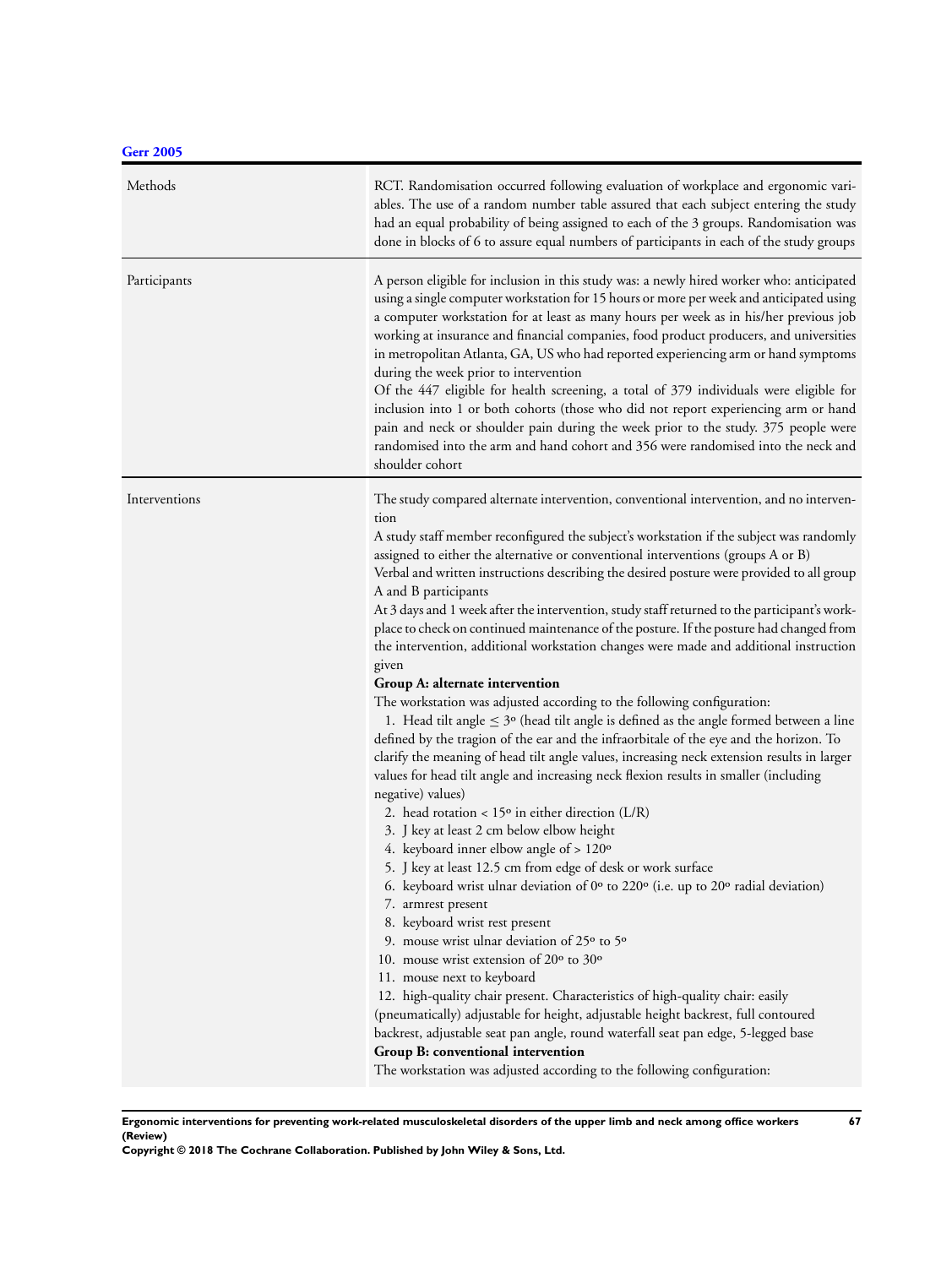|          | 1. eye height level with top of monitor screen<br>2. head rotation < $15^{\circ}$ in either direction (L/R)<br>3. J key at least 3 cm above elbow height<br>4. keyboard shoulder flexion of 210° to 20°<br>5. keyboard shoulder abduction of 210° to 20°<br>6. keyboard inner elbow angle of 80° to 100°<br>7. keyboard wrist ulnar deviation of 210° to 10°<br>8. keyboard wrist extension of 210° to 10°<br>9. keyboard wrist rest present<br>10. mouse wrist ulnar deviation of 210° to 10°<br>11. mouse wrist extension of 210° to 10°<br>12. armrest present<br>13. high-quality chair present<br>Group C: no intervention<br>Participants instructed to continue keying in their usual posture and no changes were<br>made to their workstations                                                                                                                                                                                                                                                                                                                                                                                                                                                                |
|----------|-----------------------------------------------------------------------------------------------------------------------------------------------------------------------------------------------------------------------------------------------------------------------------------------------------------------------------------------------------------------------------------------------------------------------------------------------------------------------------------------------------------------------------------------------------------------------------------------------------------------------------------------------------------------------------------------------------------------------------------------------------------------------------------------------------------------------------------------------------------------------------------------------------------------------------------------------------------------------------------------------------------------------------------------------------------------------------------------------------------------------------------------------------------------------------------------------------------------------|
| Outcomes | Primary outcome<br>Time to event: symptoms of pain or discomfort - participants were classified as having<br>experienced musculoskeletal symptoms if they (1) reported musculoskeletal discomfort<br>on any day of the week with a severity of $\geq 6$ on the 0 to 10 VAS or (2) reported<br>musculoskeletal discomfort on any day of the week for which they took medication<br>(over-the-counter or prescription). Study participants were followed for each outcome<br>separately until they became symptomatic (censored). Development of a symptom in<br>one anatomic area did not stop the collection of data for the other anatomic area. Two<br>separate, overlapping cohorts were then defined to examine separately the risks of neck<br>or shoulder symptoms and the risks of arm or hand symptoms<br>Secondary outcome<br>Compliance: using a standard checklist, each workstation was evaluated for presence<br>of specific items (e.g. mouse or other pointing device), and the adjustability of specific<br>equipment. Following completion of the checklist, dimensional and angular measure-<br>ments (e.g. seated elbow height, table surface height, keyboard inner elbow angle) were<br>recorded |
| Notes    | Gerr 2005 consisted of two overlapping cohorts. The effect of the intervention was<br>assessed as arm/hand and neck or shoulder pain                                                                                                                                                                                                                                                                                                                                                                                                                                                                                                                                                                                                                                                                                                                                                                                                                                                                                                                                                                                                                                                                                  |

*Risk of bias*

| <b>Bias</b>                                             | Authors' judgement | Support for judgement                                                                                                                                                                                                                                                      |
|---------------------------------------------------------|--------------------|----------------------------------------------------------------------------------------------------------------------------------------------------------------------------------------------------------------------------------------------------------------------------|
| Random sequence generation (selection Low risk<br>bias) |                    | The use of a random number table assured<br>that each subject entering the study had an<br>equal probability of being assigned to each<br>of the 3 groups. Randomisation was done<br>in blocks of 6 to assure equal numbers of<br>participants in each of the study groups |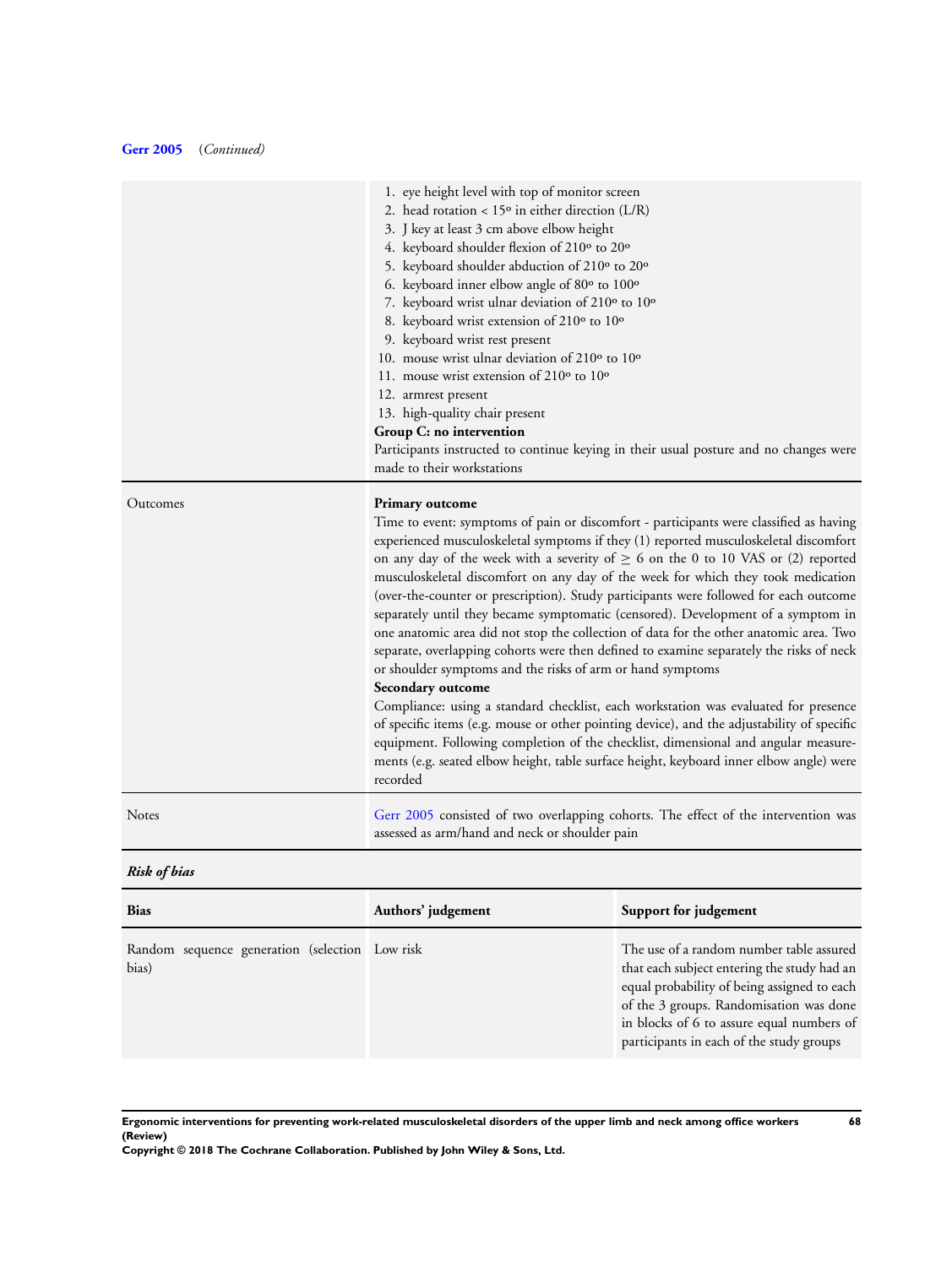# **Gerr 2005** (*Continued)*

| Allocation concealment (selection bias)                                                   | Unclear risk | No information on allocation conceal-<br>ment.                                                                                                                                                                                                                                                                                                                                                                                                                                                                                                                   |
|-------------------------------------------------------------------------------------------|--------------|------------------------------------------------------------------------------------------------------------------------------------------------------------------------------------------------------------------------------------------------------------------------------------------------------------------------------------------------------------------------------------------------------------------------------------------------------------------------------------------------------------------------------------------------------------------|
| Blinding of participants and personnel High risk<br>(performance bias)<br>All outcomes    |              | There was no mention of blinding and the<br>methods of intervention consisted of 2 dis-<br>tinct workstation and postural interven-<br>tions                                                                                                                                                                                                                                                                                                                                                                                                                     |
| Blinding of outcome assessment (detection High risk<br>bias)<br>Musculoskeletal disorders |              | Outcomes consisted of subjective symp-<br>toms measured with a checklist                                                                                                                                                                                                                                                                                                                                                                                                                                                                                         |
| Incomplete outcome data (attrition bias)<br>All outcomes                                  | Low risk     | Participants contributed data to their as-<br>signed intervention group regardless of<br>compliance (i.e. data were analysed by ITT)                                                                                                                                                                                                                                                                                                                                                                                                                             |
| Selective reporting (reporting bias)                                                      | Low risk     | Key findings: there were no significant dif-<br>ferences in the incidence of musculoskele-<br>tal symptoms among the 3 intervention<br>groups                                                                                                                                                                                                                                                                                                                                                                                                                    |
| Other bias                                                                                | High risk    | Large number of drop-outs. "There were<br>a large number of drop-out/lost to fol-<br>low-up in arm/hand cohort - 147 (41%<br>of those followed) were lost during the<br>six month follow up period  No differ-<br>ences were observed in dropout rates (i.e.<br>incomplete follow-up) across the three in-<br>tervention groups". Although the drop-out<br>rates were similar across the 3 randomised<br>groups, there were a large number of drops-<br>outs in each group (36 to 42 across all 6<br>groups) for which the authors did not pro-<br>vide a reason |

# **Graves 2015**

| Methods      | RCT. "Following baseline assessments, participants were assigned by one member of the<br>research team to a treatment arm using a randomised block design and random number<br>table. Departments served as blocks and participants within departments were randomly<br>assigned at the individual-level to an arm. Assignment of individual participants within<br>each department alternated between arms (i.e. intervention, control, intervention, con-<br>trol)" |
|--------------|-----------------------------------------------------------------------------------------------------------------------------------------------------------------------------------------------------------------------------------------------------------------------------------------------------------------------------------------------------------------------------------------------------------------------------------------------------------------------|
| Participants | "Office workers from one organisation (Liverpool John Moores University, Liverpool,<br>UK)  Consent was sought from 11 departmental managers  Departments were lo-<br>cated across four buildings with varying office layout (open-plan, individual offices or a<br>combination). Employees within the approached departments were predominantly ad-                                                                                                                  |

**Ergonomic interventions for preventing work-related musculoskeletal disorders of the upper limb and neck among office workers 69 (Review)**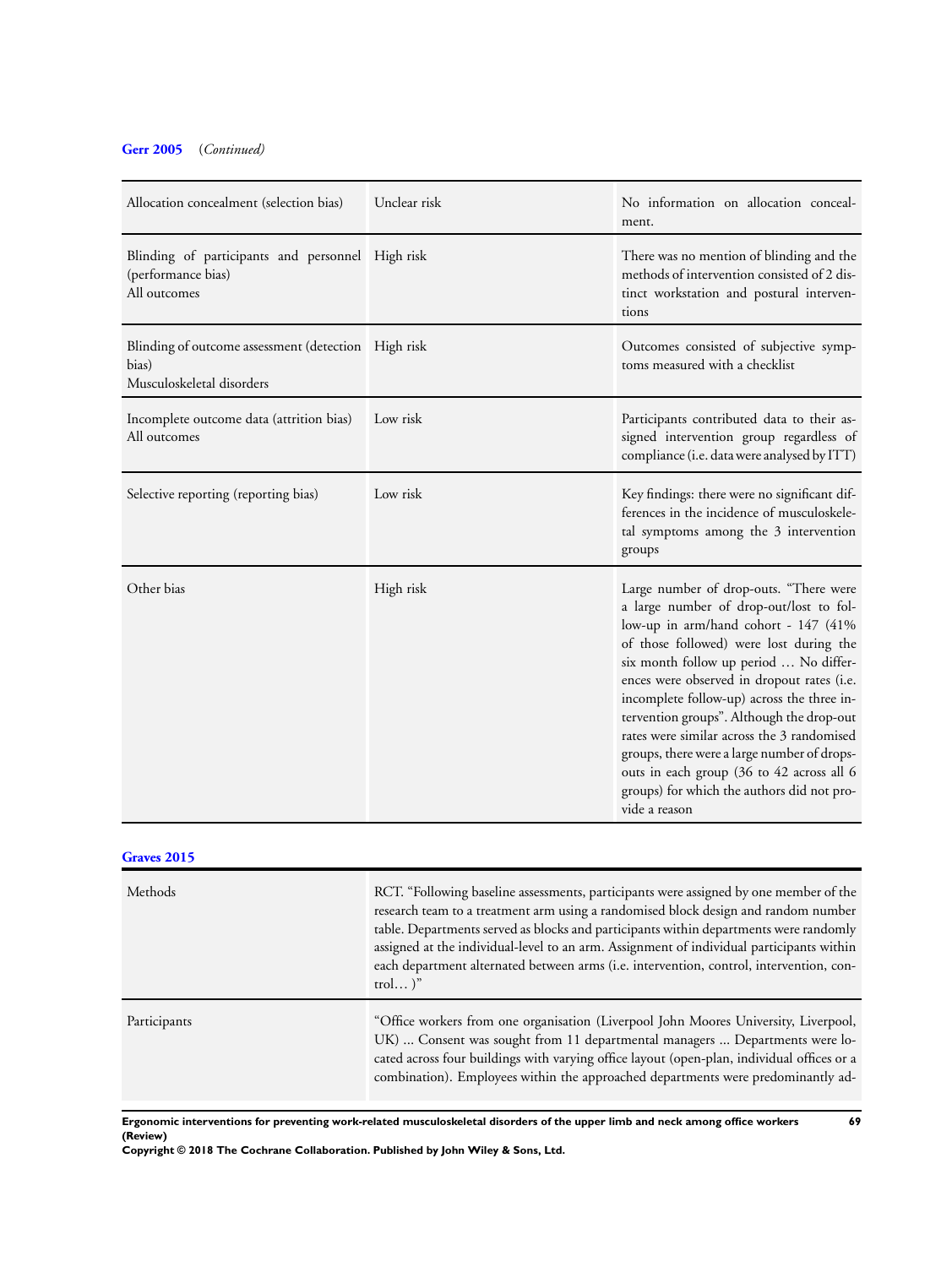# **Graves 2015** (*Continued)*

|                     | ministrative staff<br>Inclusion criteria<br>a) full-time member of staff,<br>b) access to a work telephone and desktop computer with Internet,<br>c) no cardiovascular or metabolic disease,<br>d) not taking any medication,<br>e) not pregnant and,<br>f) no planned absence >1 week during the trial"<br>503 emails were sent to invite participants from the 11 departments: 54 responded, 6<br>were excluded, 1 withdrew for medical reasons, 47 were randomised                                                                                                                                                                                                                                                                                                                                                                                                                                                                                                                                             |
|---------------------|-------------------------------------------------------------------------------------------------------------------------------------------------------------------------------------------------------------------------------------------------------------------------------------------------------------------------------------------------------------------------------------------------------------------------------------------------------------------------------------------------------------------------------------------------------------------------------------------------------------------------------------------------------------------------------------------------------------------------------------------------------------------------------------------------------------------------------------------------------------------------------------------------------------------------------------------------------------------------------------------------------------------|
| Interventions       | "Treatment arms included a sit-stand workstation intervention group (each participant<br>received a sit-stand workstation) and a control group (usual practice)."<br>"A single (manufacturer's suggested retail price £360) or dual (£375) monitor WorkFit-A<br>with Worksurface + workstation was installed, dependent on the number of monitors the<br>participant had. The computer monitor(s) and keyboard were housed on the workstation<br>and the workstation could be quickly raised up and down by hand to enable seated or<br>standing work."                                                                                                                                                                                                                                                                                                                                                                                                                                                           |
| Outcomes            | Primary outcome<br>Levels of discomfort or pain<br>Assessment methods: "Using a questionnaire adapted from a previous trial, participants<br>rated their current level of discomfort or pain at three sites (lower back, upper back, neck<br>and shoulders) on a Likert scale from 0 (no discomfort) to 10 (extremely uncomfortable)<br>Time of assessment: Baseline and 8-week<br>Secondary outcome<br>Sitting, standing and walking time<br>Assessment methods: "The EMA diary assessed time spent sitting (primary outcome)<br>, standing, walking and in other activities during work hours over 5 days (Monday-<br>Friday). At 15-minute intervals participants used a paper-based diary to record their main<br>behaviour in response to the question: "What are you doing right now?" The behaviour<br>options were sitting, standing, walking or other. If other was selected, participants were<br>instructed to write the activity they were doing."<br>Time of assessment: Baseline, 4-week and 8 week |
| Notes               | The level of discomfort and pain is not the main outcome for the study, the study was<br>"Associated effects on vascular and metabolic disease risk markers were evaluated, as was<br>the acceptability and feasibility of sit-stand workstations in a real office setting." The<br>information presented in this review only consists of level of discomfort of the neck and<br>shoulders                                                                                                                                                                                                                                                                                                                                                                                                                                                                                                                                                                                                                        |
| <b>Risk of bias</b> |                                                                                                                                                                                                                                                                                                                                                                                                                                                                                                                                                                                                                                                                                                                                                                                                                                                                                                                                                                                                                   |

| <b>Bias</b>                                             | Authors' judgement | Support for judgement                                                                                                   |
|---------------------------------------------------------|--------------------|-------------------------------------------------------------------------------------------------------------------------|
| Random sequence generation (selection Low risk<br>bias) |                    | Randomisation was based on random<br>block design and random number table,<br>"Following baseline assessments, partici- |

**Ergonomic interventions for preventing work-related musculoskeletal disorders of the upper limb and neck among office workers 70 (Review)**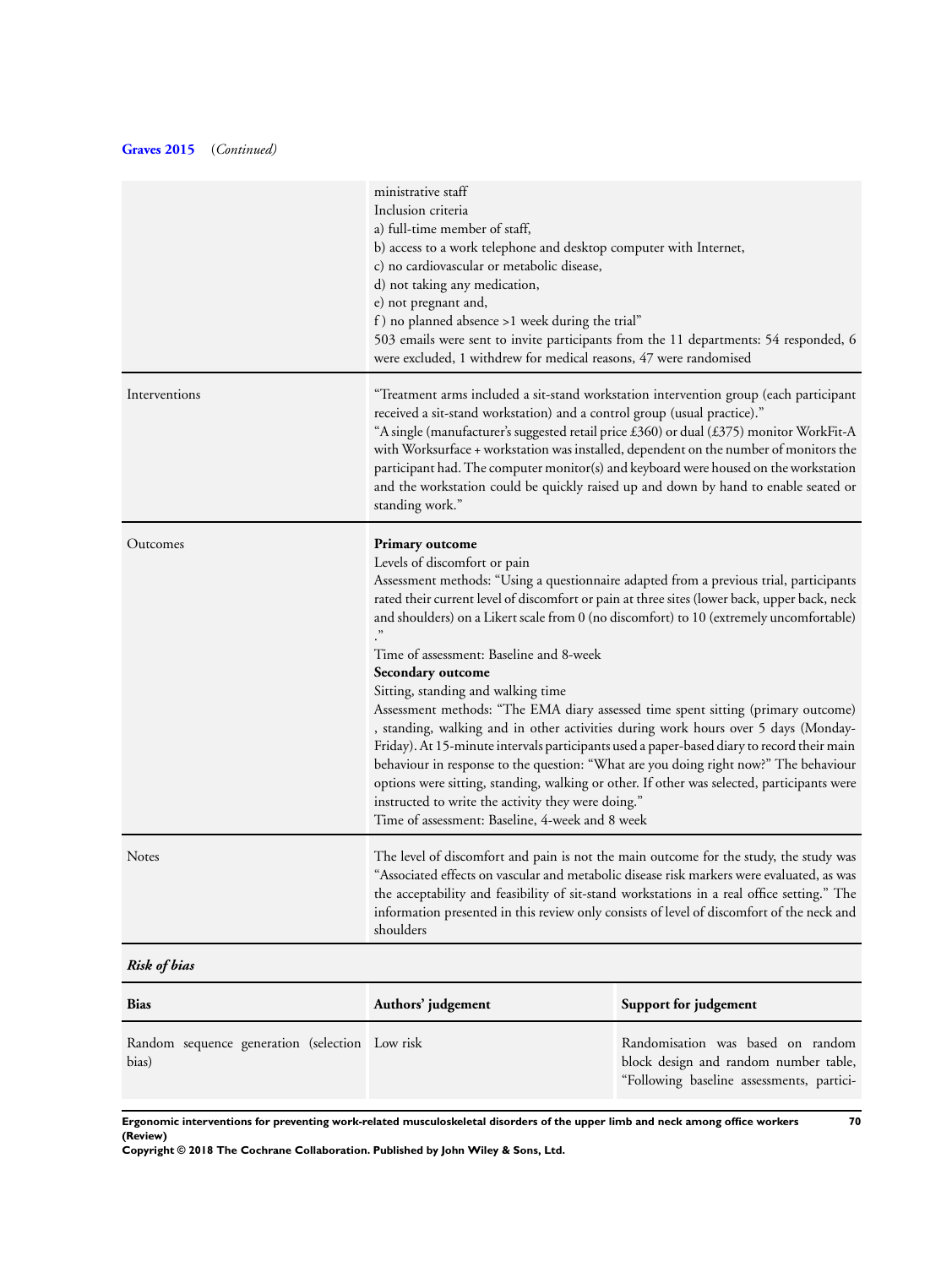# **Graves 2015** (*Continued)*

|                                                                                           |           | pants were assigned by one member of the<br>research team to a treatment arm using<br>a randomised block design and random<br>number table"                                                                                                                                                                                                                     |
|-------------------------------------------------------------------------------------------|-----------|-----------------------------------------------------------------------------------------------------------------------------------------------------------------------------------------------------------------------------------------------------------------------------------------------------------------------------------------------------------------|
| Allocation concealment (selection bias)                                                   | High risk | The allocation of participants to the in-<br>tervention and control arm were not con-<br>cealed; "Assignment of individual partic-<br>ipants within each department alternated<br>between arms (i.e. intervention, control,<br>intervention, control)"                                                                                                          |
| Blinding of participants and personnel High risk<br>(performance bias)<br>All outcomes    |           | Participants were not blinded to the allo-<br>cation as the intervention consists of in-<br>stalling a new sit-stand workstation: "After<br>baseline assessments, each participant had a<br>sit-stand workstation installed on their ex-<br>isting workplace desk"                                                                                              |
| Blinding of outcome assessment (detection High risk<br>bias)<br>Musculoskeletal disorders |           | The main outcome assessment on the dis-<br>comfort and pain: "Using a questionnaire<br>adapted from a previous trial, participants<br>rated their current level of discomfort or<br>pain at three sites (lower back, upper back,<br>neck and shoulders) on a Likert scale from<br>0 (no discomfort) to 10 (extremely uncom-<br>fortable)"                       |
| Incomplete outcome data (attrition bias)<br>All outcomes                                  | Low risk  | ITT was only performed as a sensitivity<br>analysis, "For workplace sitting, standing<br>and walking, the per-protocol analysis was<br>compared with an intention-to-treat anal-<br>ysis, as a sensitivity analysis."<br>However, the attrition rate for the discom-<br>fort and pain outcome were low<br>$\bullet$ Intervention - 25/26<br>• Control - $21/21$ |
| Selective reporting (reporting bias)                                                      | Low risk  | No information suggestive of selective re-<br>porting, all outcome were reported in the<br>results section                                                                                                                                                                                                                                                      |
| Other bias                                                                                | High risk | The number of males to females in the<br>intervention and control groups was not<br>equally distributed, there were only around<br>10% (3/26) males in the intervention<br>group as compared to 30% (7/21) in the<br>control groups                                                                                                                             |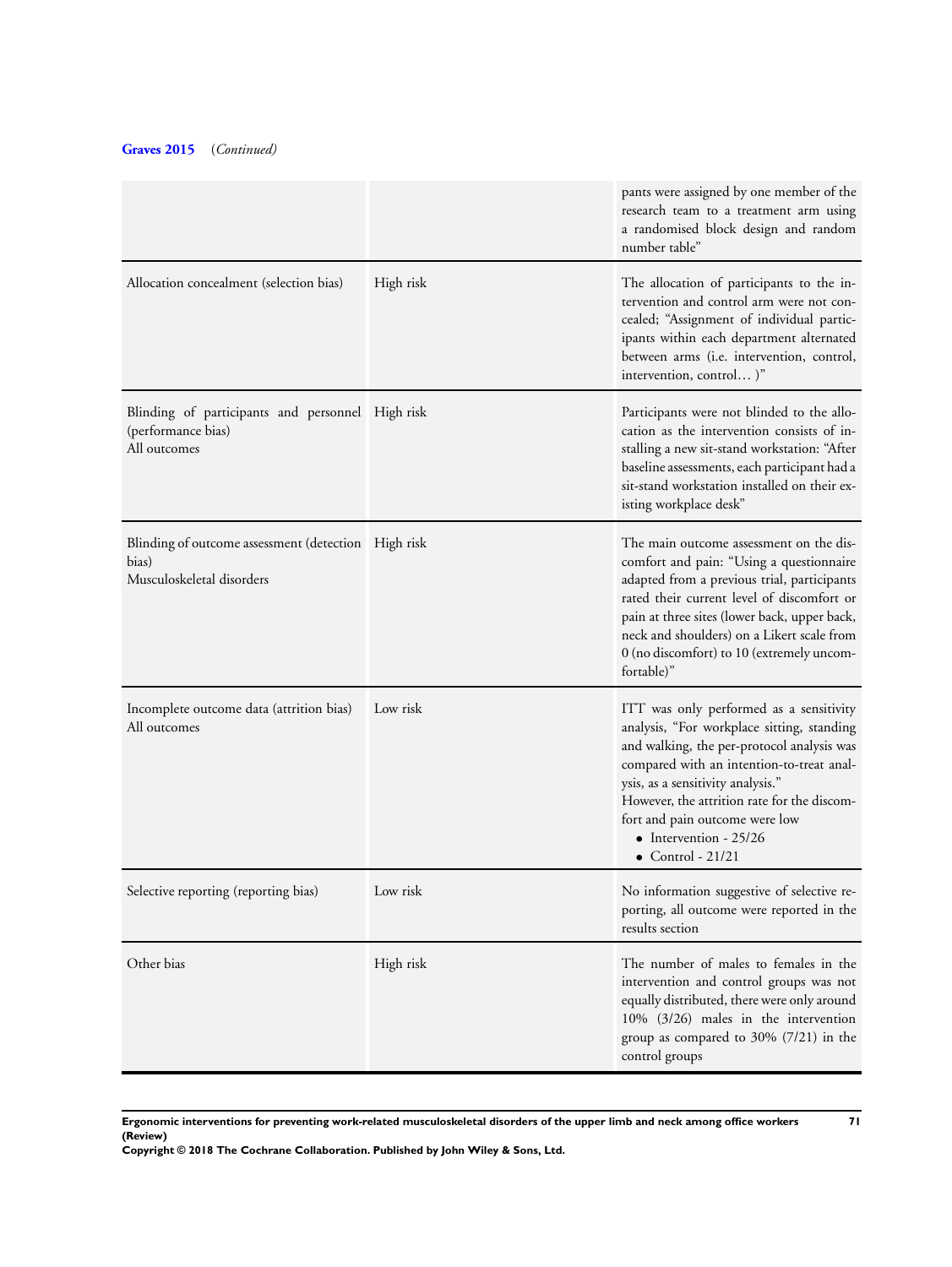| Greene 2005   |                                                                                                                                                                                                                                                                                                                                                                                                                                                                                                                                                                                                                                                                                                                                                                                                                                                                                                                                                                                                                                                                                                                                                                                                                                                             |
|---------------|-------------------------------------------------------------------------------------------------------------------------------------------------------------------------------------------------------------------------------------------------------------------------------------------------------------------------------------------------------------------------------------------------------------------------------------------------------------------------------------------------------------------------------------------------------------------------------------------------------------------------------------------------------------------------------------------------------------------------------------------------------------------------------------------------------------------------------------------------------------------------------------------------------------------------------------------------------------------------------------------------------------------------------------------------------------------------------------------------------------------------------------------------------------------------------------------------------------------------------------------------------------|
| Methods       | RCT.<br>"A prospective two-group experimental design with a delayed intervention for the control<br>group was used"  "Because the size of the training classes was limited to no more than<br>25, participants were randomly assigned to one of four training groups. Two training<br>groups were combined to form the intervention group and two training groups formed<br>the control group."                                                                                                                                                                                                                                                                                                                                                                                                                                                                                                                                                                                                                                                                                                                                                                                                                                                             |
| Participants  | Participants included all employees in the unit who worked at a computer at least 10<br>hours per week in an organisational unit of a large state university in southeast US.<br>Employees diagnosed by a physician as having an acute musculoskeletal injury or trauma<br>to the trunk or upper extremities within the previous 6 months were excluded from<br>participation. Employees being treated by a healthcare professional for cervical or upper<br>extremity disorders were excluded from participation<br>87 employees participated in the study.                                                                                                                                                                                                                                                                                                                                                                                                                                                                                                                                                                                                                                                                                                |
| Interventions | The study compared active ergonomic training with no intervention<br>Active ergonomic training (AET)<br>The AET programme consisted of a total of 6 hours of didactic interactions, discussion,<br>and problem-based activities. The AET group met on 2 days in the same week for 3<br>hours per session. The AET programme occurred during working hours and employees<br>participated on company time. Key elements of the AET programme were:<br>1. skill development in problem-solving for ergonomic workstation issues;<br>2. active participation;<br>3. integration of multiple prevention strategies.<br>No intervention (control)<br>The participants did not received intervention until week 4 of the study                                                                                                                                                                                                                                                                                                                                                                                                                                                                                                                                     |
| Outcomes      | <b>Primary outcomes</b><br>1. Musculoskeletal symptoms: participants were first asked if they had experienced<br>musculoskeletal symptoms in the past year in: (a) head, (b) neck, (c) shoulder and<br>upper arm, (d) elbow/forearm, (e) wrist, hands/fingers, or (f) upper back. Regional<br>composite scores were computed to provide an impression of symptoms in a functional<br>region. Scores from the head, neck, and upper back were combined to describe<br>symptoms in the upper spine. Scores from the shoulder or upper arm, elbow/forearm,<br>wrist, and hand were combined to describe symptoms in the upper extremity.<br>2. Intensity of pain: for each symptomatic body region, an ordinal scale was used<br>ranging from $1 =$ mild pain to $4 =$ worst ever. A score of 0 was assigned for<br>asymptomatic body regions.<br>3. Frequency of pain: an ordinal scale that ranged from $1 =$ once in the past week to<br>$4$ = daily in the past week was used. If no discomfort was present in a body region, a<br>score of 0 was assigned.<br>4. Duration of pain: an ordinal scale that ranged from $1 = < 1$ hour to $4 = > 3$ days<br>to 1 week was used. If no discomfort was present in a body region, a score of 0 was<br>assigned. |
| Notes         | The authors reported results for both the randomised and delayed intervention given to<br>the control group (at week 4). From week 0 to week 3 the groups were treated according<br>to their randomisation to the AET programme group and the control group. On week<br>4 the control group were also given the AET programme. We only included data from                                                                                                                                                                                                                                                                                                                                                                                                                                                                                                                                                                                                                                                                                                                                                                                                                                                                                                   |

**Ergonomic interventions for preventing work-related musculoskeletal disorders of the upper limb and neck among office workers 72 (Review)**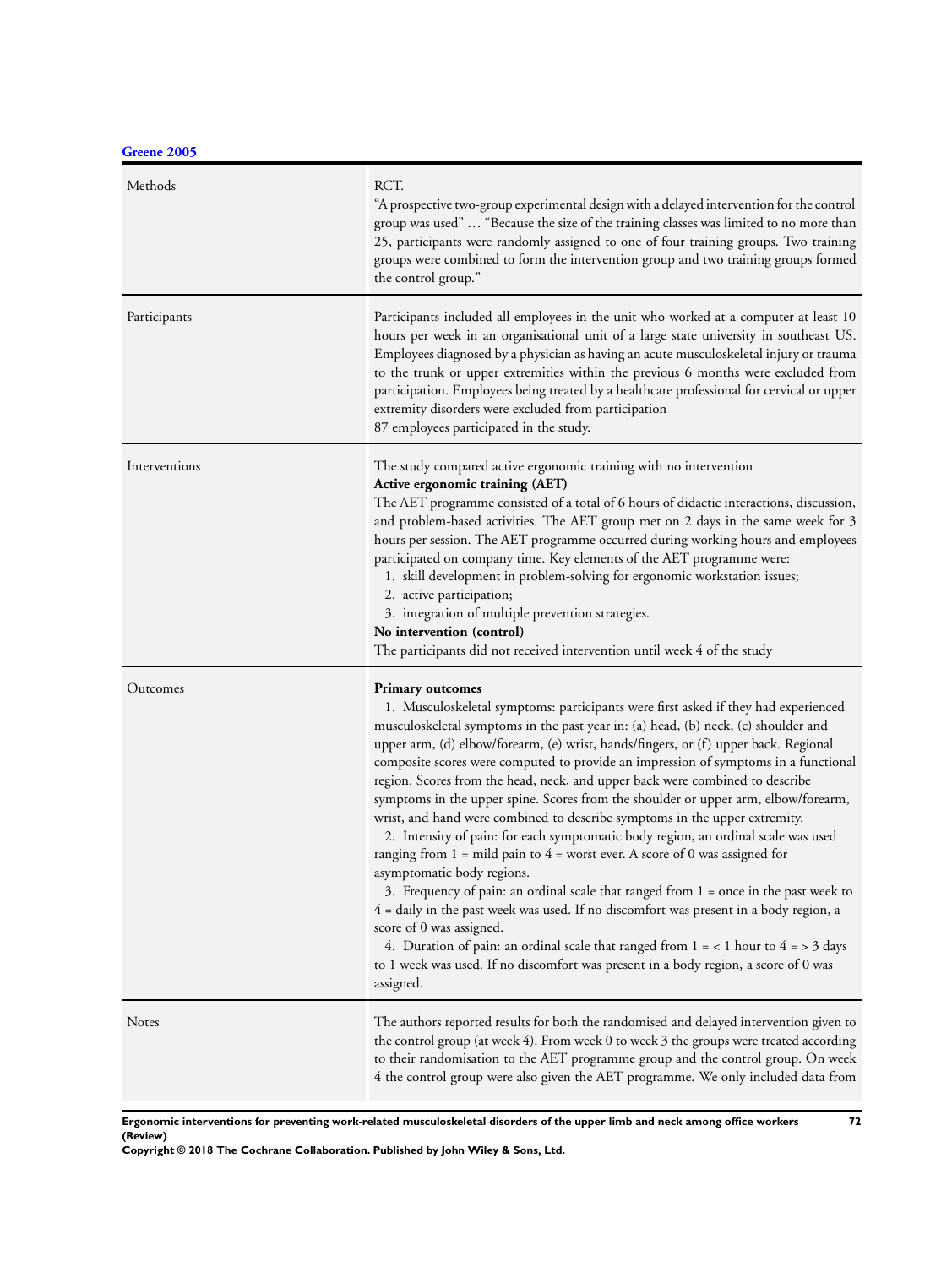# **Greene 2005** (*Continued)*

| <b>Risk of bias</b>                                                                       |                    |                                                                                                                                                                                                                                                                                                                                                                                                                                                                                             |
|-------------------------------------------------------------------------------------------|--------------------|---------------------------------------------------------------------------------------------------------------------------------------------------------------------------------------------------------------------------------------------------------------------------------------------------------------------------------------------------------------------------------------------------------------------------------------------------------------------------------------------|
| <b>Bias</b>                                                                               | Authors' judgement | Support for judgement                                                                                                                                                                                                                                                                                                                                                                                                                                                                       |
| Random sequence generation (selection High risk<br>bias)                                  |                    | There was no information on sequence<br>generation and the randomisation was not<br>adhered to in the allocation of participants.<br>"After participants were randomly assigned<br>to groups, the physical proximity of par-<br>ticipant work locations in the intervention<br>and control groups was assessed. To mini-<br>mize the diffusion of treatment effects, par-<br>ticipants from the same work location were<br>assigned to the same study group (interven-<br>tion or control)" |
| Allocation concealment (selection bias)                                                   | Unclear risk       | There was no information on allocation<br>concealment.                                                                                                                                                                                                                                                                                                                                                                                                                                      |
| Blinding of participants and personnel High risk<br>(performance bias)<br>All outcomes    |                    | The participants and personnel were not<br>blinded. The purpose of this study was to<br>evaluate the effectiveness of an (AET pro-<br>gramme in computer users. Subjects par-<br>ticipated in a 6-hour training intervention<br>at their workplace                                                                                                                                                                                                                                          |
| Blinding of outcome assessment (detection High risk<br>bias)<br>Musculoskeletal disorders |                    | The outcome consists of subjective symp-<br>toms of pain or discomfort                                                                                                                                                                                                                                                                                                                                                                                                                      |
| Incomplete outcome data (attrition bias)<br>All outcomes                                  | Unclear risk       | There was no information on ITT analysis<br>and loss to follow-up for the RCT part of<br>the study. After the third week the control<br>group were given the same intervention                                                                                                                                                                                                                                                                                                              |
| Selective reporting (reporting bias)                                                      | Low risk           | No significant differences were found for<br>intensity of symptoms, frequency of symp-<br>toms, or duration of symptoms in any body<br>region immediately post intervention                                                                                                                                                                                                                                                                                                                 |
| Other bias                                                                                | Low risk           | There was no significance difference be-<br>tween the main outcome measures between<br>intervention and control groups; i.e. in-<br>tensity, frequency and duration of muscu-<br>loskeletal symptoms at baseline                                                                                                                                                                                                                                                                            |

week 3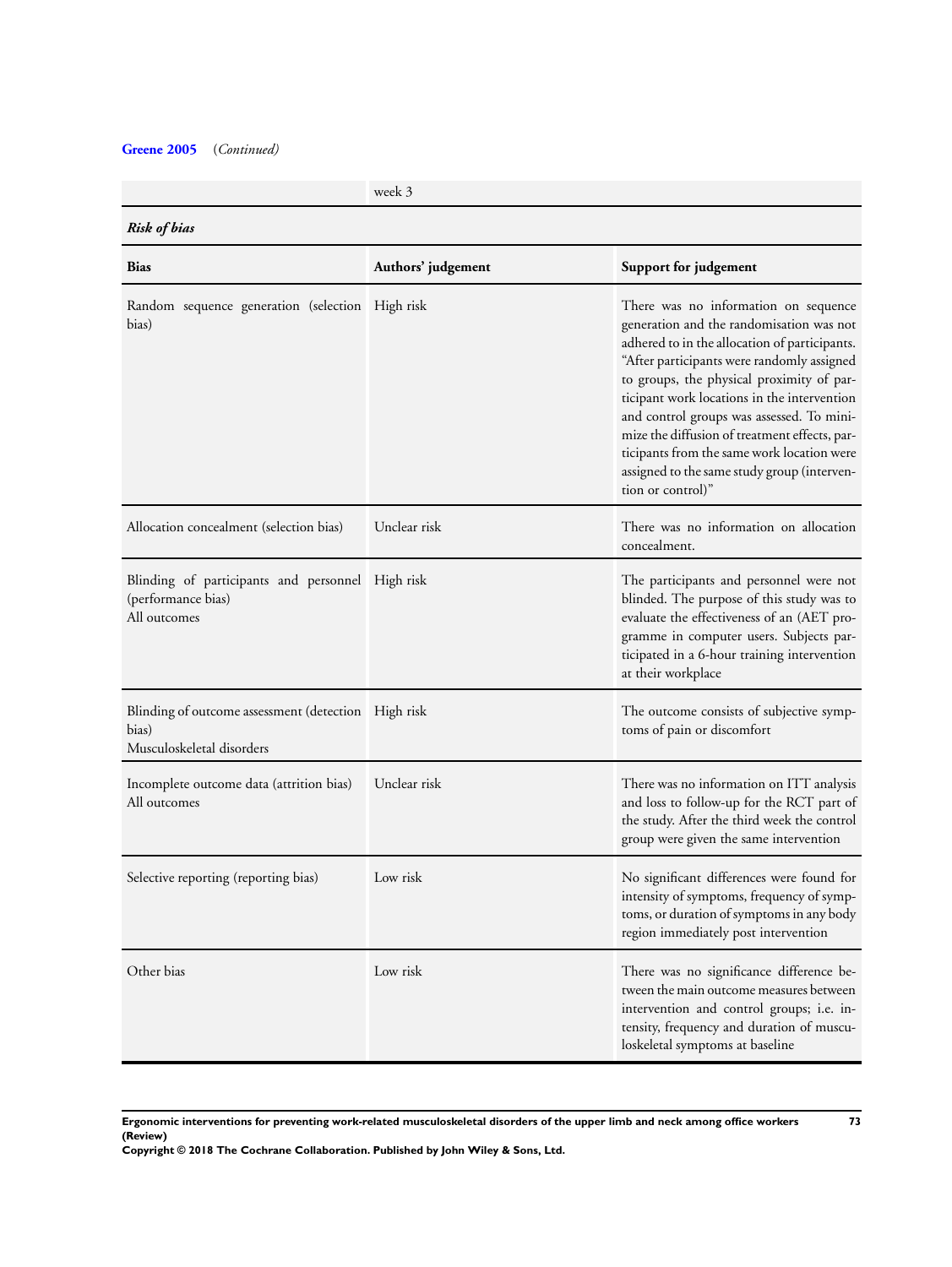| Methods       | RCT. "Participants were randomly allocated to a control group ( $n = 12$ ) or an intervention<br>group (n = 11). One month after T0 data collection, participants were allocated to either<br>study group using simple randomisation with a 1:1 ratio."                                                                                                                                                                                                                                                                                                                                                                                                                                                                                                                                                                                                                                                                                                                                                                                                                                                                                                                                                                                                                                                                                                                                                                                                                                                                                                                                                                                                                                         |
|---------------|-------------------------------------------------------------------------------------------------------------------------------------------------------------------------------------------------------------------------------------------------------------------------------------------------------------------------------------------------------------------------------------------------------------------------------------------------------------------------------------------------------------------------------------------------------------------------------------------------------------------------------------------------------------------------------------------------------------------------------------------------------------------------------------------------------------------------------------------------------------------------------------------------------------------------------------------------------------------------------------------------------------------------------------------------------------------------------------------------------------------------------------------------------------------------------------------------------------------------------------------------------------------------------------------------------------------------------------------------------------------------------------------------------------------------------------------------------------------------------------------------------------------------------------------------------------------------------------------------------------------------------------------------------------------------------------------------|
| Participants  | Fifty-six office workers from a research organisation (the Institute for Work & Health,<br>Ontario, Canada) of 74 employees met the inclusion criteria and were invited to partic-<br>ipate in the study. Twenty-three of the 56 invited agreed to participate<br>1. Group 1 (intervention) $(n = 11)$<br>2. Group 2 (control) $(n = 12)$                                                                                                                                                                                                                                                                                                                                                                                                                                                                                                                                                                                                                                                                                                                                                                                                                                                                                                                                                                                                                                                                                                                                                                                                                                                                                                                                                       |
| Interventions | The Hoverstop1 mouse (Vibramouse 2011) provided feedback to the worker by gently<br>vibrating if the worker's hand had been idle on the mouse for more than 12s. The<br>vibration lasted for a maximum of 4 s. There was no minimum vibration time. The<br>mouse would vibrate until the hand was removed, a mouse button was clicked, the scroll<br>wheel was activated or the maximum vibration time was met $(4 s)$ . The feedback was a<br>reminder to rest the arm in neutral postures when not in use. Unlike other break software,<br>the Hoverstop1 does not deliver break messages to the user visually on the monitor<br>All participants received the alternative mouse with the vibration mechanism turned<br>off during T0 measurements. The vibration mechanism remained turned off in the<br>control group after baseline measurements. All participants received the corresponding<br>Hoverstop1 monitoring software to monitor individual mouse, keyboard and computer<br>activity continuously. All participants were invited to attend a 1-h study information<br>session with time for questions and answers; attendance was optional<br>The vibration mechanism was initiated in the intervention group one month after T0<br>and remained active until the end of the study<br>The intervention group members were invited to watch a video produced by the man-<br>ufacturer about the intervention device at their workstation, via a link provided in an<br>email delivered by the research coordinator. The video suggests resting the arm on the<br>desk in front of you when not actively using the mouse, to decrease muscle activation in<br>the shoulder and arm |
| Outcomes      | 1. T0 Baseline data collection (1 month pre-activation)<br>Activation: randomisation into intervention and control groups<br>1. T1 Data collection (5 weeks post activation)<br>2. T2 Data collection (25 weeks post activation)<br>Pain and discomfort: collected using an online Daily Symptom Survey - Participants<br>were asked to rate their pain at that point in time. The DSS includes a body map with<br>the following areas identified: neck, shoulders, upper back, elbow, lower back, lower arm<br>or wrist or hand, buttock or thighs, knees, lower leg/ankles/feet. Pain and discomfort<br>scores were averaged over the three days of administration for analysis<br>Mouse use (active hand-on-mouse time plus idle hand-on-mouse time), Keyboard use<br>(active keyboard time), total computer use (mouse use plus keyboard use), Relative mouse<br>use (RMU: mouse use over the total computer use) were "measured using the Hoverstop<br>® monitoring software in both the intervention and control groups. An electric-poten-<br>tial transducer registered when a user's hand was on or hovered just above the mouse.<br>This feature is believed to give a more accurate measure of exposure to the proposed<br>mechanism of discomfort - static (possibly unsupported) mousing postures - than other<br>collection methods that strictly utilise mouse movements and functions. Keyboard use<br>was measured by the duration of each key compression, while total computer use was                                                                                                                                                                                       |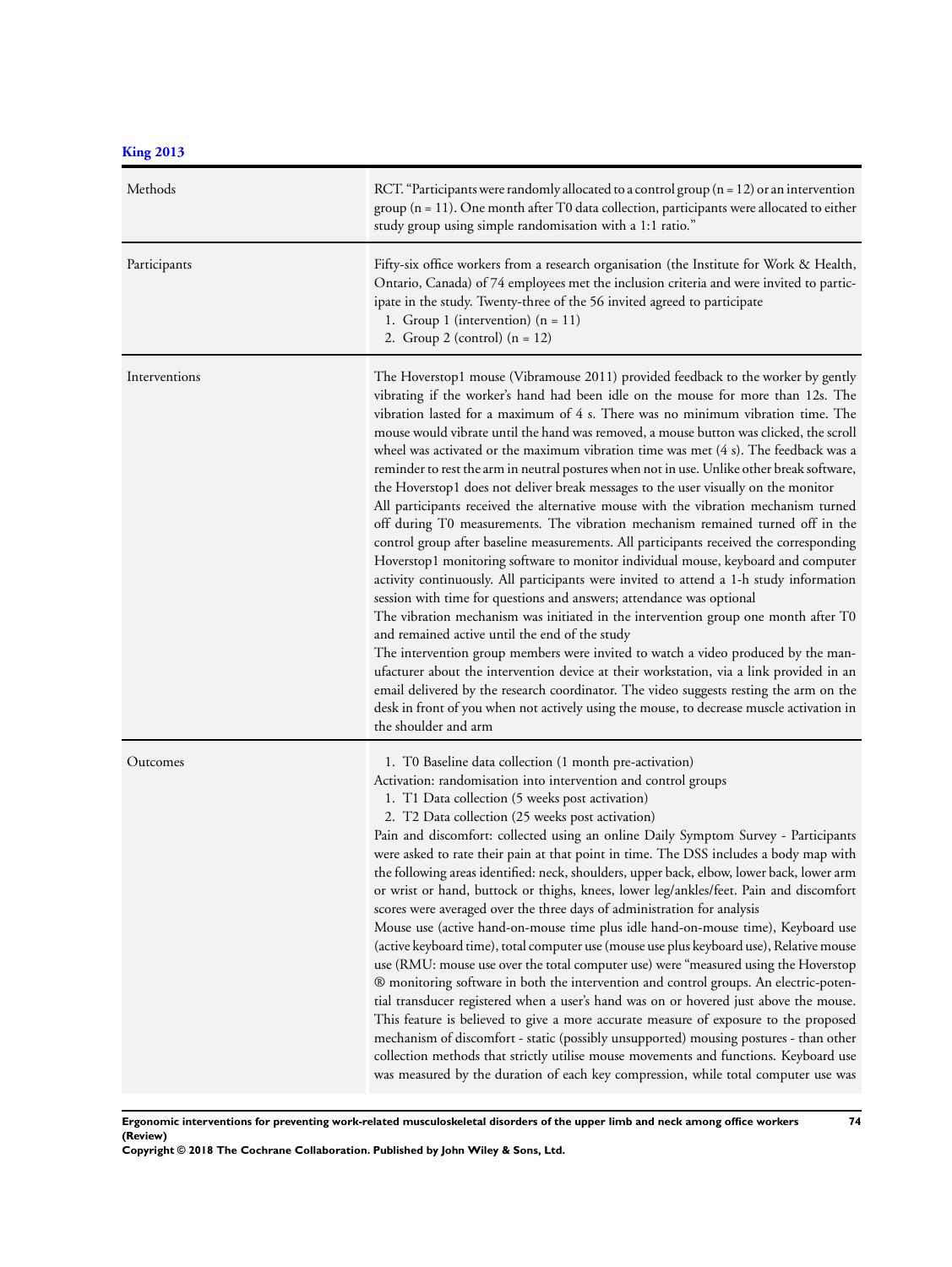# **King 2013** (*Continued)*

determined as the sum of keyboard use and mouse use."

#### Notes

*Risk of bias*

| <b>Bias</b>                                                                               | Authors' judgement | Support for judgement                                                                                                                                                                                                                                                                                                                                                  |
|-------------------------------------------------------------------------------------------|--------------------|------------------------------------------------------------------------------------------------------------------------------------------------------------------------------------------------------------------------------------------------------------------------------------------------------------------------------------------------------------------------|
| Random sequence generation (selection Low risk<br>bias)                                   |                    | "A statistician not connected to the study<br>used a random number generator in SAS<br>V. 9.2 to generate the random allocation<br>sequence"                                                                                                                                                                                                                           |
| Allocation concealment (selection bias)                                                   | Unclear risk       | The methods of allocation were not the<br>mentioned.                                                                                                                                                                                                                                                                                                                   |
| Blinding of participants and personnel High risk<br>(performance bias)<br>All outcomes    |                    | No blinding of participants: "Participants<br>were not blinded to their groups. Those<br>in the intervention group would have been<br>aware of their group due to the nature of<br>the intervention (the vibrating mouse)"                                                                                                                                             |
| Blinding of outcome assessment (detection High risk<br>bias)<br>Musculoskeletal disorders |                    | The main outcome assessment on the "pain"<br>and discomfort collected using an online<br>Daily Symptom Survey administered in the<br>afternoon for three consecutive days at each<br>data collection point: T0, T1 and T2. Par-<br>ticipants were asked to rate their pain at<br>that point in time"<br>The participants themselves rate their pain<br>and discomfort. |
| Incomplete outcome data (attrition bias)<br>All outcomes                                  | Low risk           | "An intention to treat analysis was con-<br>ducted", there was also low loss to follow-<br>up; "There was a low loss to follow-up (1/<br>23; one participant from the control group)<br>, with an additional loss of mouse use data<br>at T2 for two other participants in the<br>control group (see Figure 2 for participant<br>tracking)".                           |
| Selective reporting (reporting bias)                                                      | Low risk           | No information of selective reporting, all<br>outcomes were reported in the results sec-<br>tion                                                                                                                                                                                                                                                                       |
| Other bias                                                                                | Unclear risk       | The demographic data of the participants<br>and the pre-existing musculoskeletal symp-<br>toms of the participants were not col-<br>lected due to ethical consideration; "Confi-                                                                                                                                                                                       |

**Ergonomic interventions for preventing work-related musculoskeletal disorders of the upper limb and neck among office workers 75 (Review)**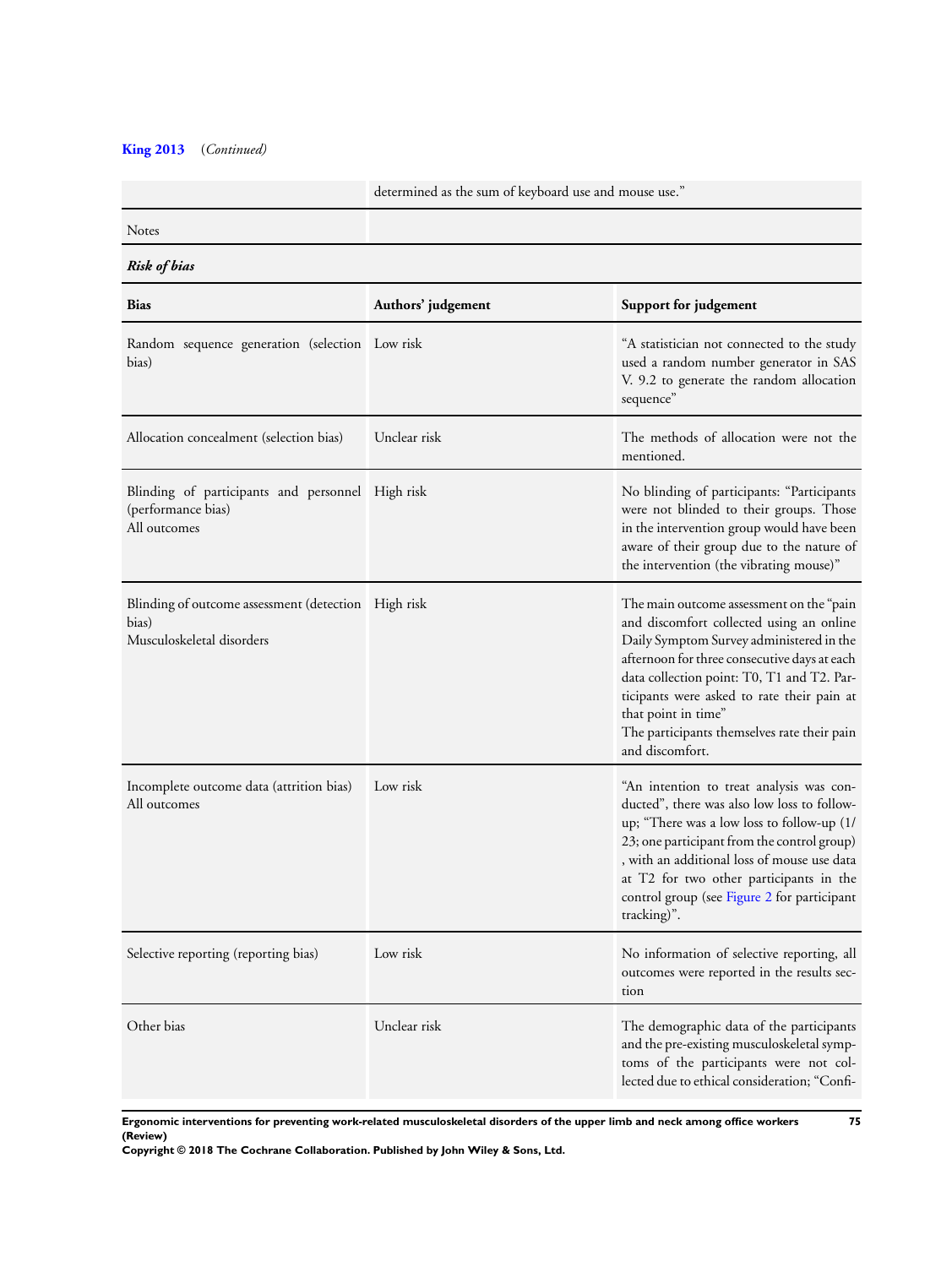# **King 2013** (*Continued)*

|  | dentiality and voluntary participation were  |
|--|----------------------------------------------|
|  | stressed. Demographics (such as age, gen-    |
|  | der, job type and preexisting symptoms)      |
|  | were not collected due to ethical consider-  |
|  | ations, since the study was executed within  |
|  | our research institute." The successful ran- |
|  | domisation of the participants was not able  |
|  | to be ascertain due to this reason           |
|  |                                              |

| Lintula 2001        |                                                                                                                                                                                                                                                                                                                                                                                                                                                                        |                                                                                                                                                                                                                                                                                                                                                                                                                                                         |
|---------------------|------------------------------------------------------------------------------------------------------------------------------------------------------------------------------------------------------------------------------------------------------------------------------------------------------------------------------------------------------------------------------------------------------------------------------------------------------------------------|---------------------------------------------------------------------------------------------------------------------------------------------------------------------------------------------------------------------------------------------------------------------------------------------------------------------------------------------------------------------------------------------------------------------------------------------------------|
| Methods             | RCT. After the first measurements the participants were randomly assigned to 3 groups<br>of 7 participants                                                                                                                                                                                                                                                                                                                                                             |                                                                                                                                                                                                                                                                                                                                                                                                                                                         |
| Participants        | The participants were 21 healthy female VDU users without acute musculoskeletal<br>symptoms. They were office employees and researchers with a mean age of 38 years<br>(range 26 to 54 years). The participants had worked with a VDU for more than 20 hours<br>a week for an average of 5 years (range 4 months to 13 years). All the participants were<br>right-handed but 3 of them operated their mouse with their left hand                                       |                                                                                                                                                                                                                                                                                                                                                                                                                                                         |
| Interventions       | The study compared Ergorest articulating arm supports with no arm support<br>have been developed particularly to reduce static load in the neck and shoulder area"<br>that operated the mouse".<br>2. Group 2: "had Ergorest arm supports for both hands (a basic arm support with<br>the mouse pad for the mouse hand and the basic arm support for the other hand)".<br>usual work technique and to avoid all redesign measures at work during the<br>intervention". | "Ergorest articulating arm supports (Ergorest Ltd, Finland) were used in this study. The<br>arm supports are attached to the table, and the height of the supports can be adjusted.<br>Both arms are settled in the grooves and there is easy mobility. Ergorest arm supports<br>1. Group 1: "used the basic Ergorest arm support with the mouse pad with the hand<br>3. Group 3 (control): "had no arm supports, and they were asked to maintain their |
| Outcomes            | <b>Primary outcome</b><br>Musculoskeletal strain: the participants recorded the severity of their musculoskeletal<br>strain using a VAS, each VAS was reported in millimetres (range 0 to 100 mm with end<br>points of no strain and extreme strain). The mean value of the VAS lines obtained from<br>the 6 body regions (neck, shoulder, upper arm, forearm, wrist, and hand and fingers)<br>were calculated for the right and left sides                            |                                                                                                                                                                                                                                                                                                                                                                                                                                                         |
| <b>Notes</b>        |                                                                                                                                                                                                                                                                                                                                                                                                                                                                        |                                                                                                                                                                                                                                                                                                                                                                                                                                                         |
| <b>Risk of bias</b> |                                                                                                                                                                                                                                                                                                                                                                                                                                                                        |                                                                                                                                                                                                                                                                                                                                                                                                                                                         |
| <b>Bias</b>         | Authors' judgement                                                                                                                                                                                                                                                                                                                                                                                                                                                     | Support for judgement                                                                                                                                                                                                                                                                                                                                                                                                                                   |

| Random sequence generation (selection Unclear risk<br>bias) | There was no information on sequence<br>generation. The authors only mentioned<br>that: "After the first measurements the par- |
|-------------------------------------------------------------|--------------------------------------------------------------------------------------------------------------------------------|
|                                                             |                                                                                                                                |

**Ergonomic interventions for preventing work-related musculoskeletal disorders of the upper limb and neck among office workers 76 (Review)**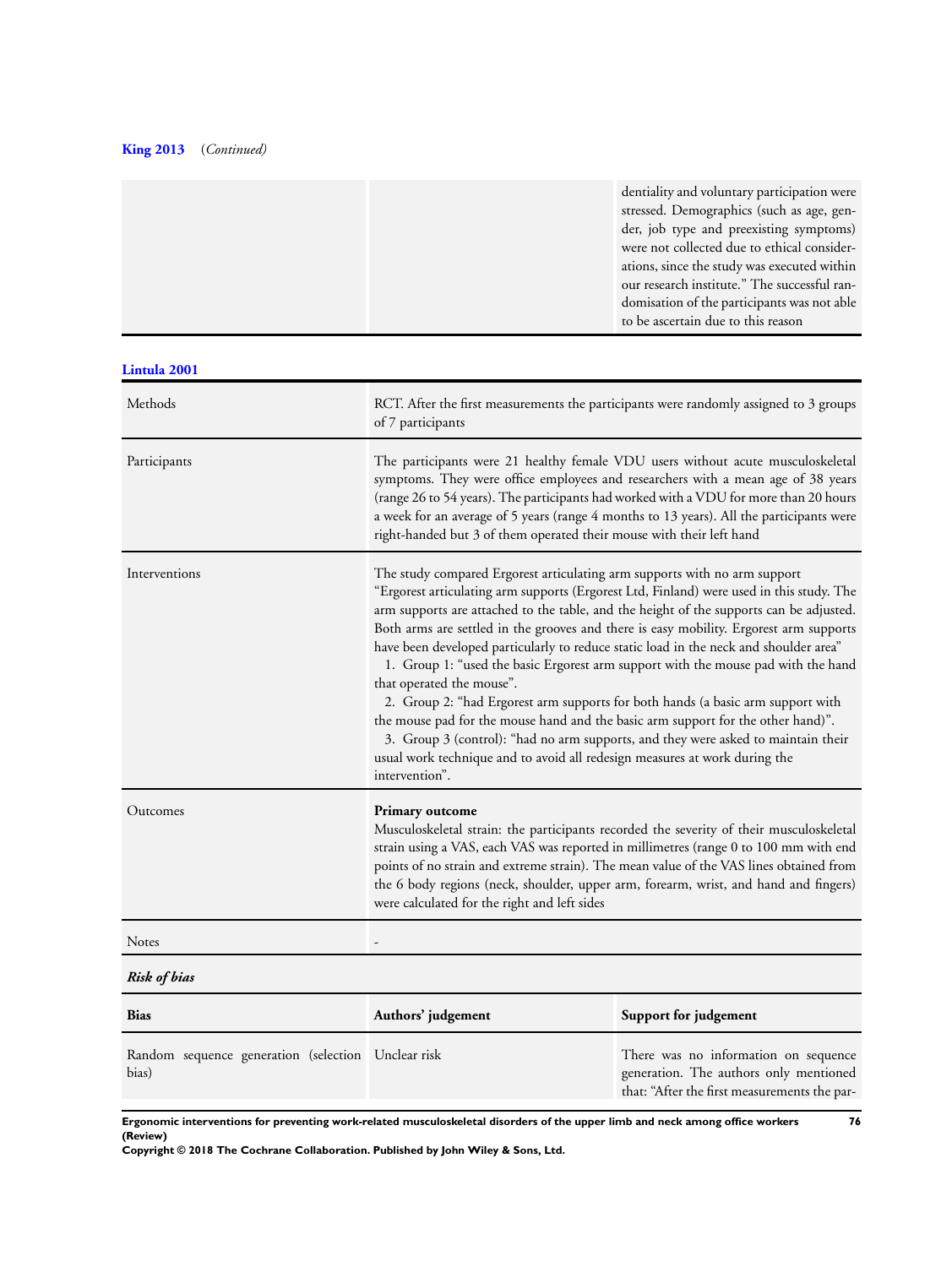# **Lintula 2001** (*Continued)*

|                                                                                           |              | ticipants were randomly assigned to three<br>groups of 7 participants"                                                                            |
|-------------------------------------------------------------------------------------------|--------------|---------------------------------------------------------------------------------------------------------------------------------------------------|
| Allocation concealment (selection bias)                                                   | Unclear risk | There was no information on allocation<br>concealment.                                                                                            |
| Blinding of participants and personnel High risk<br>(performance bias)<br>All outcomes    |              | There was no mention of blinding and it<br>may not even be possible as the interven-<br>tion included supply of new equipment                     |
| Blinding of outcome assessment (detection High risk<br>bias)<br>Musculoskeletal disorders |              | The outcome measure was subjective<br>symptoms for muscle strain                                                                                  |
| Incomplete outcome data (attrition bias)<br>All outcomes                                  | Low risk     | There was no loss to follow-up.                                                                                                                   |
| Selective reporting (reporting bias)                                                      | Low risk     | No statistically significant changes were ob-<br>served in the musculoskeletal strain scores<br>either between the groups or within the<br>groups |
| Other bias                                                                                | High risk    | No comparison of groups on baseline char-<br>acteristics specific to the outcome measures                                                         |

#### **McLean 2001**

| Methods       | RCT. Participants were randomly assigned to 1 of 3 experimental groups                                                                                                                                                                                                                                                                                                                                                                                                                                                                                                                                                                                                                                                                                                                                                                                                                                                                                                                                                                          |
|---------------|-------------------------------------------------------------------------------------------------------------------------------------------------------------------------------------------------------------------------------------------------------------------------------------------------------------------------------------------------------------------------------------------------------------------------------------------------------------------------------------------------------------------------------------------------------------------------------------------------------------------------------------------------------------------------------------------------------------------------------------------------------------------------------------------------------------------------------------------------------------------------------------------------------------------------------------------------------------------------------------------------------------------------------------------------|
| Participants  | 15 participants were recruited by word of mouth from the accounting $(n = 6)$ and library<br>$(n = 6)$ offices at the University of New Brunswick and from New Brunswick Provincial<br>Government Offices ( $n = 3$ ) in Fredericton, NB, Canada. All participants were recruited<br>based on their performance of jobs that involved sustained sitting postures in conjunction<br>with keying and data entry tasks. 15 participants participated in the study                                                                                                                                                                                                                                                                                                                                                                                                                                                                                                                                                                                  |
| Interventions | The study compared 3 different micro-break intervals.<br>Upon obtaining informed consent, each participant's workstation was examined for<br>major problems in terms of ergonomic setup and such problems were corrected at least<br>1 month prior to participation<br>Ergobreak version 2.2 was installed on each participant's computer at least 2 weeks prior<br>to the data collection period. The programme was set to prompt users to take breaks<br>based on fixed time intervals<br>Participants were randomly assigned to 1 of 3 experimental groups according to their set<br>time interval between micro-breaks: all micro-breaks were of 30 seconds duration<br>Participants took part in the study over a 4-week period. For the first 2 weeks of partici-<br>pation (the 'No Break' protocol), subjects performed their usual work while minimising<br>the amount of time spent away from their workstation. For the second 2-week period<br>of participation each subject performed their assigned micro-break protocol with the |

**Ergonomic interventions for preventing work-related musculoskeletal disorders of the upper limb and neck among office workers 77 (Review)**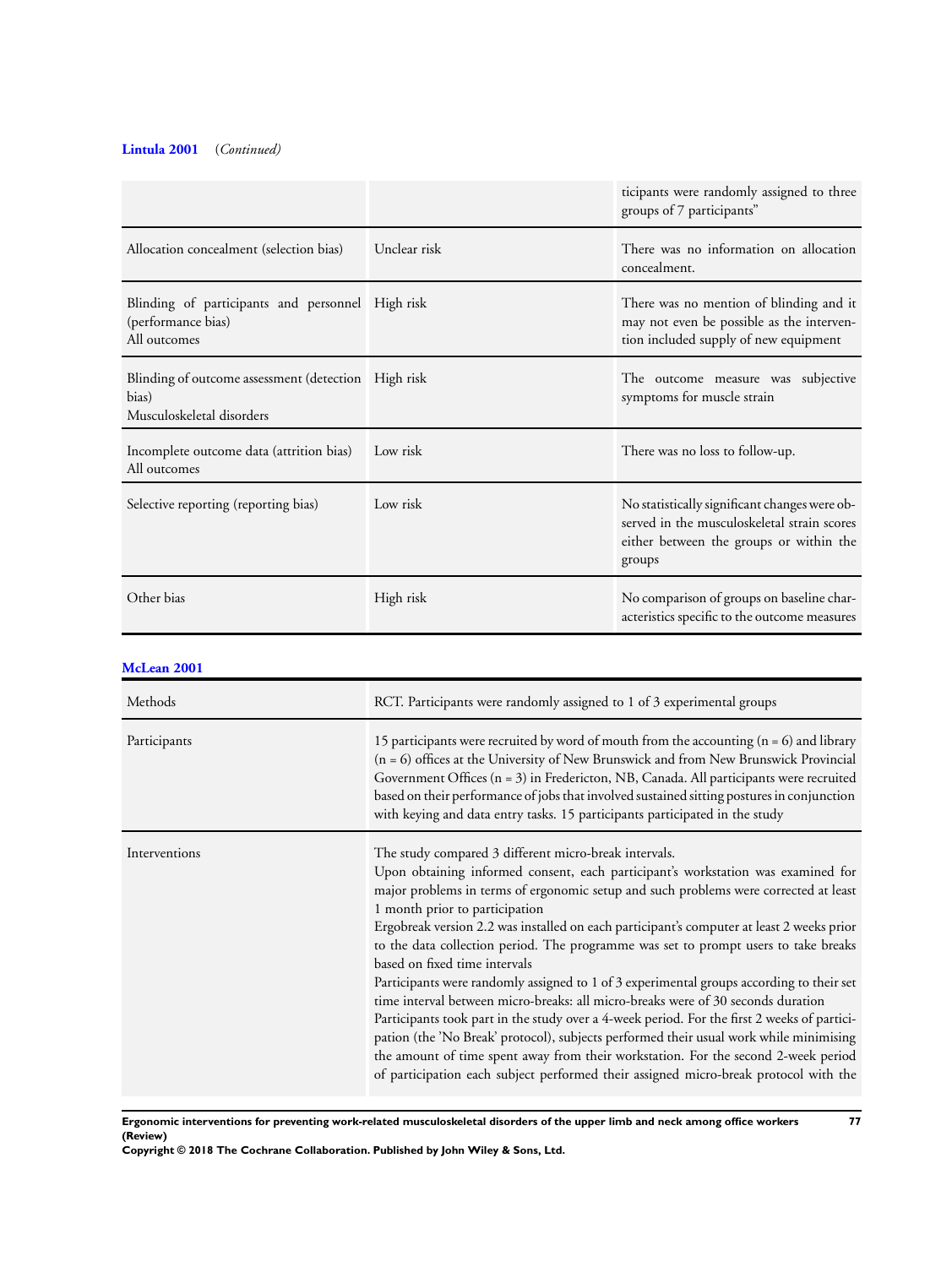# **McLean 2001** (*Continued)*

|          | assistance of the Ergobreak software. The programme was set to prompt participants to<br>take breaks at their prescribed time intervals<br>1. Group 1: 40-minute interval group: all micro-breaks were of 30 seconds'<br>duration with the assistance of the Ergobreak software<br>2. Group 2: 20-minute interval group: all were of 30 seconds duration with the<br>assistance of the Ergobreak software<br>3. Group 3: control group (where participants took breaks whenever they felt they<br>needed to): the Ergobreak software was not set to prompt members of the control group                                                                                                                                                                                                                                                                                                                                                                                                                                                                        |
|----------|----------------------------------------------------------------------------------------------------------------------------------------------------------------------------------------------------------------------------------------------------------------------------------------------------------------------------------------------------------------------------------------------------------------------------------------------------------------------------------------------------------------------------------------------------------------------------------------------------------------------------------------------------------------------------------------------------------------------------------------------------------------------------------------------------------------------------------------------------------------------------------------------------------------------------------------------------------------------------------------------------------------------------------------------------------------|
| Outcomes | <b>Primary outcome</b><br>Discomfort scores: "based on vertical visual analogue scales (VAS), The vertical scale was<br>100mm in length, and had no numerical anchors along its length with anchors at the<br>top (Worst Possible Discomfort) and at the bottom (No Discomfort). VAS scores were<br>measured by measuring the distance in millimetres between the 'No Discomfort' anchor<br>and the location of the participant's mark on the line. Four scales were placed on the<br>same page and labelled 'Neck', 'Low Back and Buttock', 'Shoulder and Upper Arm' and<br>'Forearm, Wrist and Hand'. For each body part, the difference in VAS scores (calculated<br>as the VAS score at each measurement time during the No Breaks protocol minus the<br>VAS score at that time during the Breaks protocol)"<br>Secondary outcome<br>Productivity: the number of words typed (sets of 5 keystrokes) over the course of each 3-<br>hour myoelectrical signal recording session. Word count data were collected at the end<br>of each recording session only |
|          |                                                                                                                                                                                                                                                                                                                                                                                                                                                                                                                                                                                                                                                                                                                                                                                                                                                                                                                                                                                                                                                                |

Notes

*Risk of bias*

| <b>Bias</b>                                                                               | Authors' judgement | Support for judgement                                                                                                                                                                                                                                                                  |
|-------------------------------------------------------------------------------------------|--------------------|----------------------------------------------------------------------------------------------------------------------------------------------------------------------------------------------------------------------------------------------------------------------------------------|
| Random sequence generation (selection Unclear risk<br>bias)                               |                    | There was no information on sequence<br>generation. The only information available<br>is "Participants were randomly assigned<br>to one of three experimental groups"                                                                                                                  |
| Allocation concealment (selection bias)                                                   | Unclear risk       | There was no information on allocation<br>concealment.                                                                                                                                                                                                                                 |
| Blinding of participants and personnel Low risk<br>(performance bias)<br>All outcomes     |                    | There was no mention of blinding but the<br>implementation of the micro-breaks fol-<br>lowed a strict protocol: "Ergobreak version<br>2.2 was installed on each participant's com-<br>puter  the program was set to prompt<br>users to take breaks based on fixed time in-<br>tervals" |
| Blinding of outcome assessment (detection High risk<br>bias)<br>Musculoskeletal disorders |                    | The discomfort outcome was subjective;<br>"the discomfort score data were collected at<br>40 min intervals throughout the recording                                                                                                                                                    |

**Ergonomic interventions for preventing work-related musculoskeletal disorders of the upper limb and neck among office workers 78 (Review)**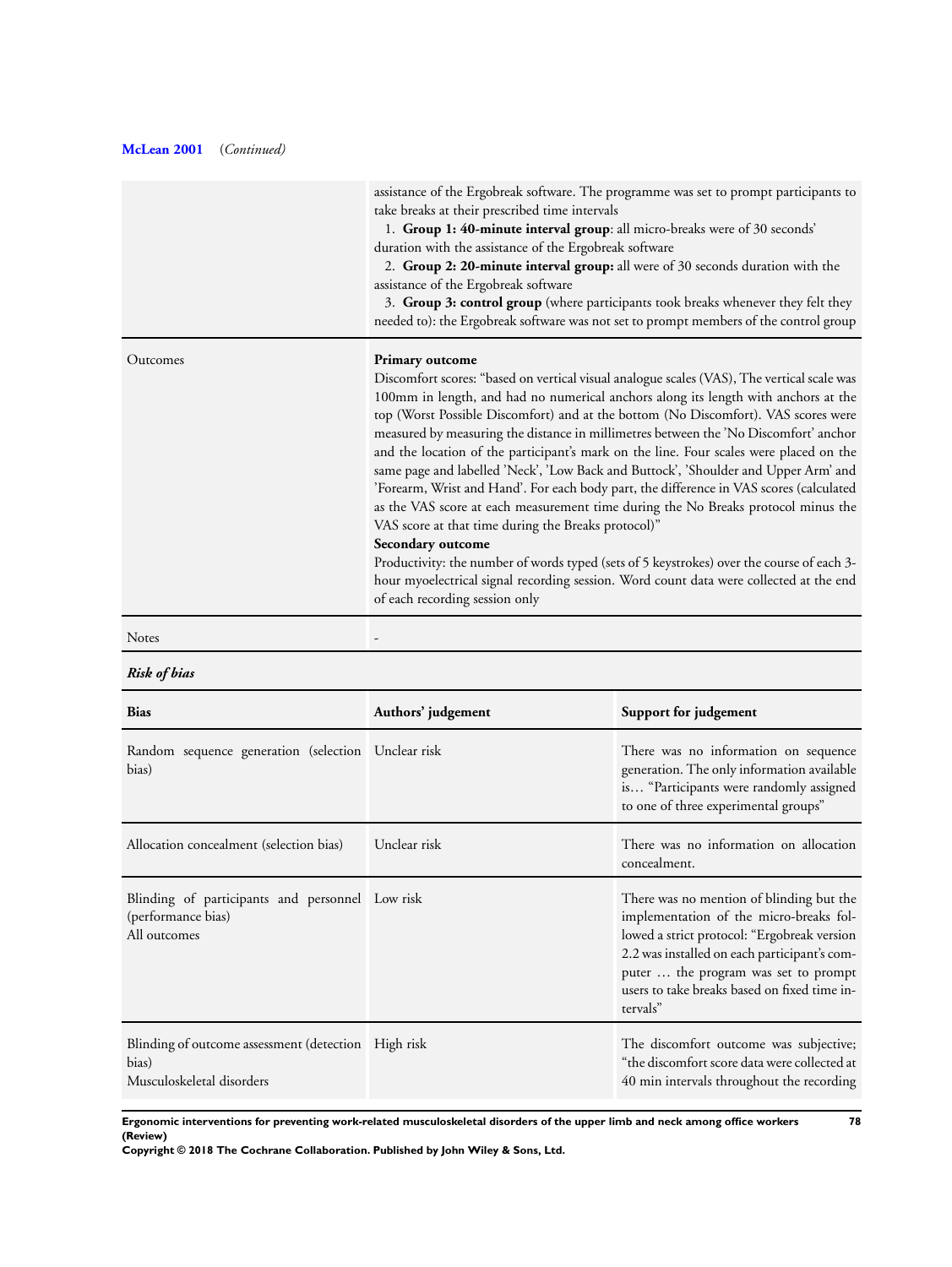# **McLean 2001** (*Continued)*

|                                                          |              | session"                                                                                                                                                                                                                                                                                                                                                                                                                                                                                                                                                                                                                                                                                                                                   |
|----------------------------------------------------------|--------------|--------------------------------------------------------------------------------------------------------------------------------------------------------------------------------------------------------------------------------------------------------------------------------------------------------------------------------------------------------------------------------------------------------------------------------------------------------------------------------------------------------------------------------------------------------------------------------------------------------------------------------------------------------------------------------------------------------------------------------------------|
| Incomplete outcome data (attrition bias)<br>All outcomes | Unclear risk | There was no information on the total par-<br>ticipants analysed in each group. Limited<br>information on dropouts and no statistical<br>information on dealing with loss to follow-<br>up                                                                                                                                                                                                                                                                                                                                                                                                                                                                                                                                                 |
| Selective reporting (reporting bias)                     | Low risk     | All findings were reported including non-<br>significant findings. For example, "no sig-<br>nificant change in the frequency of MNF<br>[mean frequency] cycling was noted at the<br>shoulder"                                                                                                                                                                                                                                                                                                                                                                                                                                                                                                                                              |
| Other bias                                               | High risk    | There was no information on the compa-<br>rability of the VAS score at baseline be-<br>tween the groups and there was no data on<br>the success of randomisation and compa-<br>rability between the participants. The dif-<br>ferences between all participants were pre-<br>sented and they showed very large differ-<br>ences in age and years of experience. "All<br>participants were female (although this was<br>not a requirement for participation), be-<br>tween the ages of 23 and 50 (median age<br>34). The number of years of experience<br>working at a computer terminal or word<br>processor ranged from two to 18 years (me-<br>dian 10 years)." This is hardly surprising as<br>there were only 15 participants in total |

# **Rempel 2006**

| Methods       | RCT. This was a 1 year, randomised intervention trial with 4 treatment arms                                                                                                                                                                                                                                                                                                                                                                                                                                                                                                             |
|---------------|-----------------------------------------------------------------------------------------------------------------------------------------------------------------------------------------------------------------------------------------------------------------------------------------------------------------------------------------------------------------------------------------------------------------------------------------------------------------------------------------------------------------------------------------------------------------------------------------|
| Participants  | Employees at 2 customer service centre sites (sites A and B) of a large healthcare company<br>were eligible for participation if they performed computer-based customer service work<br>for more than 20 hours per week and did not have an active workers' compensation<br>claim involving the neck, shoulders, or upper extremities. 182 workers participated in<br>the study                                                                                                                                                                                                         |
| Interventions | The study compared 4 intervention arms.<br>All the 4 treatment arms included ergonomics training. The ergonomics training in-<br>volved conventional recommendations, which included maintaining an erect posture<br>while sitting, adjusting the chair height so that the thighs were approximately parallel<br>to the floor, adjusting the arm support and work surface height so that the forearms<br>were approximately parallel to the floor, adjusting the mouse and keyboard location to<br>minimise reaching, adjusting the monitor height so that the centre of the monitor is |

**Ergonomic interventions for preventing work-related musculoskeletal disorders of the upper limb and neck among office workers 79 (Review)**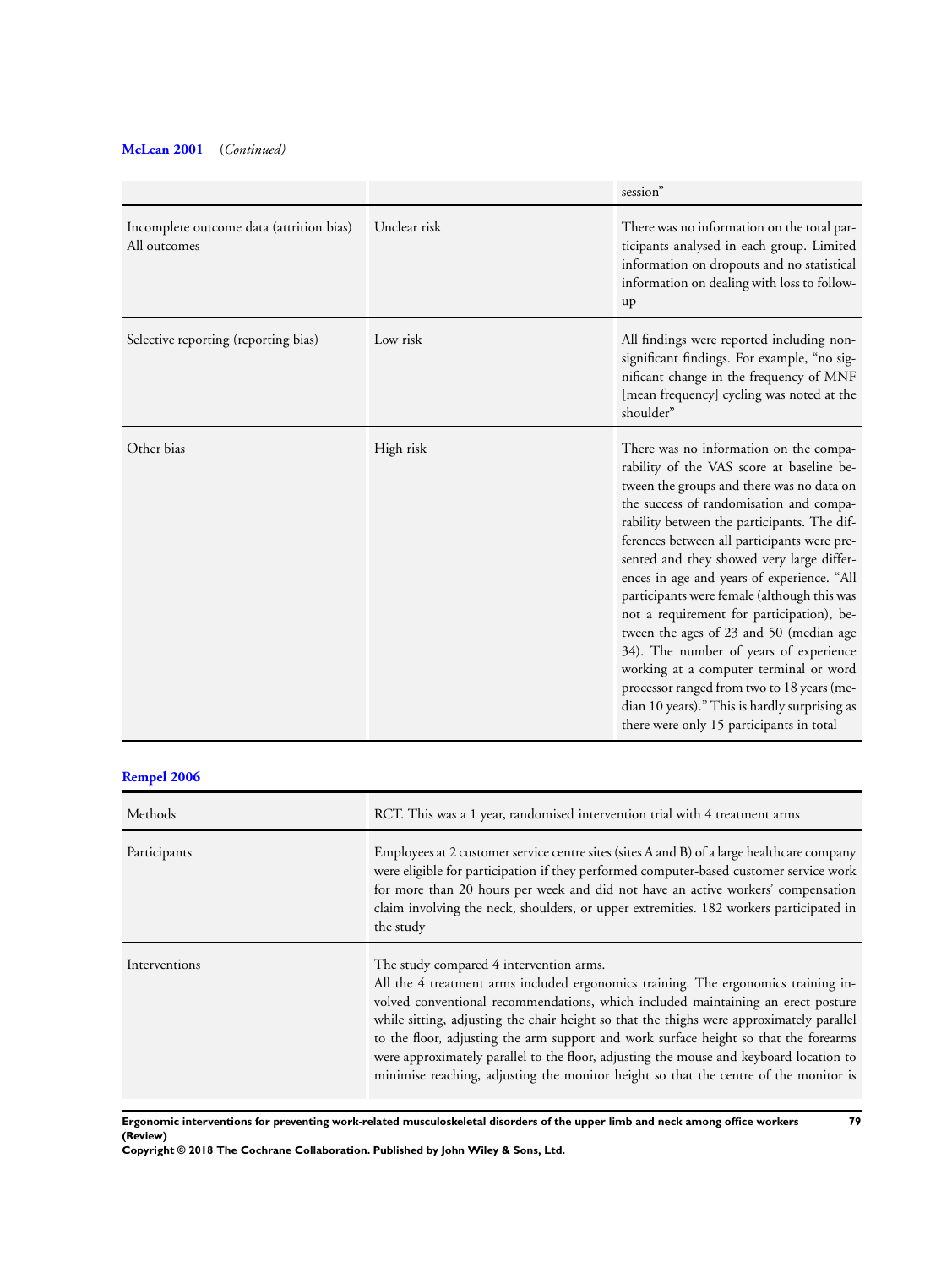#### **Rempel 2006** (*Continued)*

approximately 15º degrees below the visual horizon and a reminder to take scheduled breaks

The computer workstations used at the sites had independently adjustable keyboard and monitor support surfaces and were typically equipped with a conventional keyboard, computer mouse, and a telephone headset. Use of wrist rests at this workplace was optional. Subjects who were assigned to use the forearm support board could not continue to use a wrist rest owing to the design of the forearm support. Subjects not receiving the forearm support were allowed to continue using a wrist rest if they desired. Chairs were adjustable in height with adjustable height arm rests

1. **Trackball with forearm support board:** "the trackball (16.5 cm depth, 8.6 cm width, 4.6 cm height, with a 4 cm diameter ball; Marble Mouse, Logitech, Fremont, CA, US) was installed next to the keyboard. The armboard was a wraparound, padded arm support that attaches to the top, front edge of the work surface (30.5 cm depth, 76.2 cm width, 2.5 cm height; MorencyRest, R&D Ergonomics, Freeport, ME, US).

2. **Forearm support board only:** the armboard was a wraparound, padded arm support that attached to the top, front edge of the work surface (30.5 cm depth, 76.2 cm width, 2.5 cm height; MorencyRest, R&D Ergonomics, Freeport, ME, US).

3. **Trackball only:** the trackball (16.5 cm depth, 8.6 cm width, 4.6 cm height, with a 4-cm diameter ball; Marble Mouse, Logitech, Fremont, CA, US) was installed next to the keyboard.

4. **No intervention**

#### Outcomes **Primary outcomes**

1. Incidence of upper extremity and neck MSDs: if subjects recorded on the weekly survey a pain intensity level of  $> 5$  or they used medications for  $\geq 2$  days for upper extremity or neck pain that was not associated with an acute traumatic event (e.g. laceration, fall), then a physical examination of the upper extremities or neck or shoulders was performed by 1 physician who was blinded to intervention status. "An incident disorder was defined as a disorder diagnosed on the physical examination only if the participant did not report pain > 5 in that body region (neck or shoulder, right upper extremity, left upper extremity) on the weekly questionnaire before the intervention".

2. Worst pain during the preceding 7 days for neck or shoulder, right elbow or forearm or wrist or hand, and left elbow or forearm or wrist or hand assessed using a 0 to 10-point scale  $(0 = no pain; 10 = unbearable pain)$ .

3. Acute injury events during the week - weekly survey.

#### **Secondary outcome**

1. "The effect of the intervention on employee productivity was also assessed using the employer tracked measures of productivity".

Notes

#### *Risk of bias*

| <b>Bias</b>                                             | Authors' judgement | Support for judgement                                                                                  |
|---------------------------------------------------------|--------------------|--------------------------------------------------------------------------------------------------------|
| Random sequence generation (selection Low risk<br>bias) |                    | Randomisation: "this was a one year, ran-<br>domised intervention trial with four treat-<br>ment arms" |

**Ergonomic interventions for preventing work-related musculoskeletal disorders of the upper limb and neck among office workers 80 (Review)**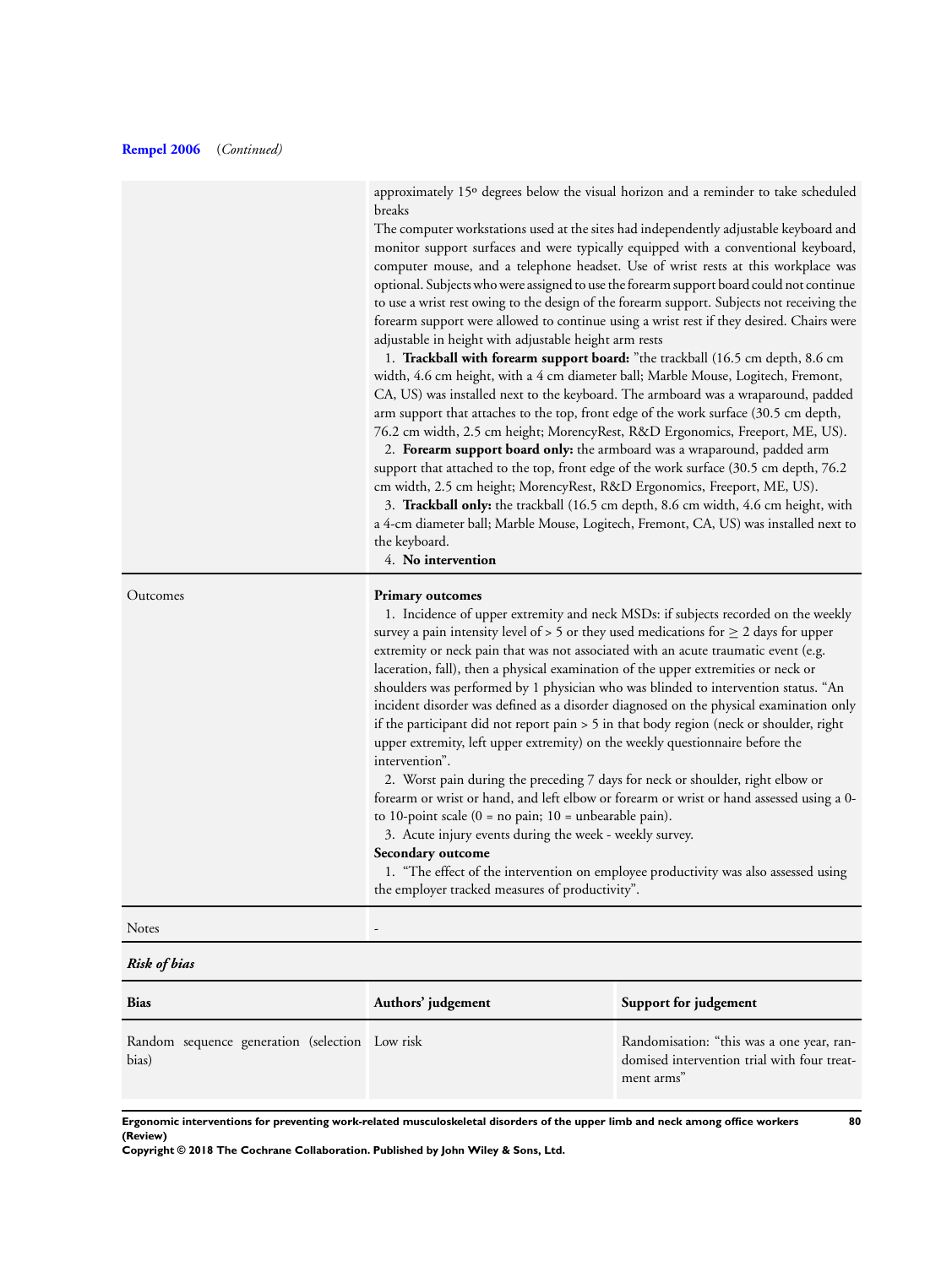#### **Rempel 2006** (*Continued)*

|                                                                                           |              | Sequence generation: "the randomisation<br>was done by means of a computer gener-<br>ated permuted-block sequence and admin-<br>istered by a research associate"                                                                                                                                                                                                                                                                                                                                                                                                  |
|-------------------------------------------------------------------------------------------|--------------|-------------------------------------------------------------------------------------------------------------------------------------------------------------------------------------------------------------------------------------------------------------------------------------------------------------------------------------------------------------------------------------------------------------------------------------------------------------------------------------------------------------------------------------------------------------------|
| Allocation concealment (selection bias)                                                   | Unclear risk | No information provided                                                                                                                                                                                                                                                                                                                                                                                                                                                                                                                                           |
| Blinding of participants and personnel High risk<br>(performance bias)<br>All outcomes    |              | There was no blinding of participants or<br>personnel. "This one year, randomised con-<br>trolled intervention trial evaluated the ef-<br>fects of a wide forearm support surface<br>and a trackball on upper body pain sever-<br>ity and incident musculoskeletal disorders<br>among 182 call centre operators at a large<br>healthcare company. Participants were ran-<br>domised to receive (1) ergonomics training<br>only, (2) training plus a trackball, (3) train-<br>ing plus a forearm support, or (4) training<br>plus a trackball and forearm support" |
| Blinding of outcome assessment (detection High risk<br>bias)<br>Musculoskeletal disorders |              | The outcomes included "worst pain during<br>the preceding seven days". Those who re-<br>ported "pain intensity level of more than 5,<br>or they used medications for two days" were<br>subjected to a physical "examination proto-<br>col focused on the body region of pain and<br>was performed by one physician who was<br>blinded to intervention status." Although<br>the second part was blinded, it depended<br>on the subjective reporting                                                                                                                |
| Incomplete outcome data (attrition bias)<br>All outcomes                                  | Low risk     | The analysis followed an ITT approach.<br>The unavailability of 7 participants for a<br>physical examination may have biased the<br>findings. However, the hazard model for<br>incident neck or shoulder disorders was re-<br>peated including these 7 participants as in-<br>cident cases and the conclusions regarding<br>the armboard were unchanged                                                                                                                                                                                                           |
| Selective reporting (reporting bias)                                                      | Low risk     | Reported on all findings                                                                                                                                                                                                                                                                                                                                                                                                                                                                                                                                          |
| Other bias                                                                                | Low risk     | The baseline characteristics of the partici-<br>pants did not significantly differ by inter-<br>vention group                                                                                                                                                                                                                                                                                                                                                                                                                                                     |

AET: active ergonomic training; DASH: Disability of the Arm, Shoulder and Hand; h: hour; ITT: intention to treat; LED: lightemitting diode; MSD: musculoskeletal disorder; PRECEDE: predisposing, reinforcing and enabling causes in educational diagnosis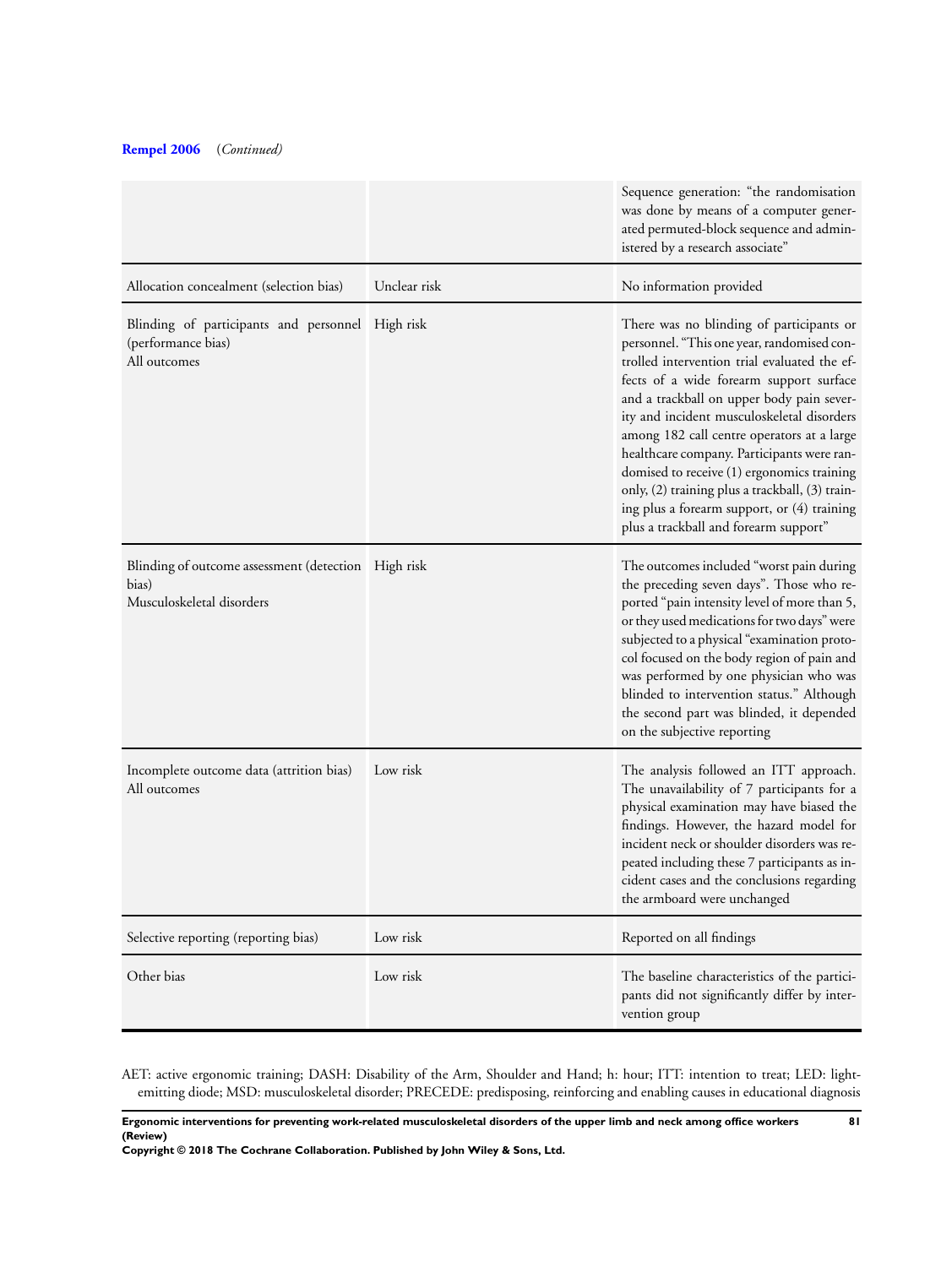evaluation; RCT: randomised controlled trial; s: second; VAS: visual analogue scale; VDU: visual display unit; vs: versus; WIPP: work injury prevention programme.

| Study             | Reason for exclusion                                                                                                                                                                                                                                                                                          |
|-------------------|---------------------------------------------------------------------------------------------------------------------------------------------------------------------------------------------------------------------------------------------------------------------------------------------------------------|
| <b>Aaras</b> 1998 | Non-RCT                                                                                                                                                                                                                                                                                                       |
| <b>Amick 2003</b> | Non-RCT                                                                                                                                                                                                                                                                                                       |
| <b>Amick 2012</b> | Non-RCT                                                                                                                                                                                                                                                                                                       |
| Chau 2014         | Did not report neck and upper limb musculoskeletal outcome                                                                                                                                                                                                                                                    |
| Danquah 2017      | > 25% of the participants reported neck-shoulder pain at baseline (87/171; 50.9%)                                                                                                                                                                                                                             |
| De Cocker 2016    | Did not report on neck and upper limb musculoskeletal outcome                                                                                                                                                                                                                                                 |
| Driessen 2008     | Participants consisted of workers other than office workers: "Participants are workers, both blue and white<br>collar workers, recruited from the departments of four large Dutch companies with at least 3,000 workers each"                                                                                 |
| Dropkin 2015      | > 25% of the participants had musculoskeletal symptoms at baseline. "Additional inclusion criteria were: work<br>at least 4 h/day on a desktop computer, non-specific neck/ UE musculoskeletal pain (1 or greater on the pain<br>scale described below) at the time of screening"                             |
| Esmaeilzadeh 2014 | > 25% of the participants had musculoskeletal symptoms at baseline. Study only included participants with<br>Work-related upper extremity musculoskeletal symptoms (WUEMSS); "  case definition criteria, 94 of the<br>311 respondents had WUEMSS and were subsequently included in the interventional study" |
| Faucett 2002      | Study was not conducted in an office environment                                                                                                                                                                                                                                                              |
| Fostervold 2006   | > 25% of the participants had neck and shoulder symptoms at baseline. The prevalence of neck and shoulder<br>symptoms at baseline was 73.5% in the intervention group and 75% in the comparison group                                                                                                         |
| Ketola 2002       | > 25% of the participants had neck and shoulder symptoms at baseline. The study included subjects with<br>musculoskeletal symptoms: "One hundred and twenty-four subjects with musculoskeletal symptoms were<br>selected"                                                                                     |
| Krause 2010       | Did not report on neck and shoulder musculoskeletal symptoms                                                                                                                                                                                                                                                  |
| Levanon 2012      | > 25% of the participants had musculoskeletal symptoms at baseline; "as all the participants have at least 1 part<br>of the UE with complaints of pain at baseline"                                                                                                                                           |
| Mahmud 2011       | > 25% of the participants had musculoskeletal symptoms at baseline. The prevalence for of musculoskeletal<br>disorder at baseline for intervention and control groups ranged from 16.3% - 63.6%                                                                                                               |

# **Characteristics of excluded studies** *[ordered by study ID]*

**Ergonomic interventions for preventing work-related musculoskeletal disorders of the upper limb and neck among office workers 82 (Review)**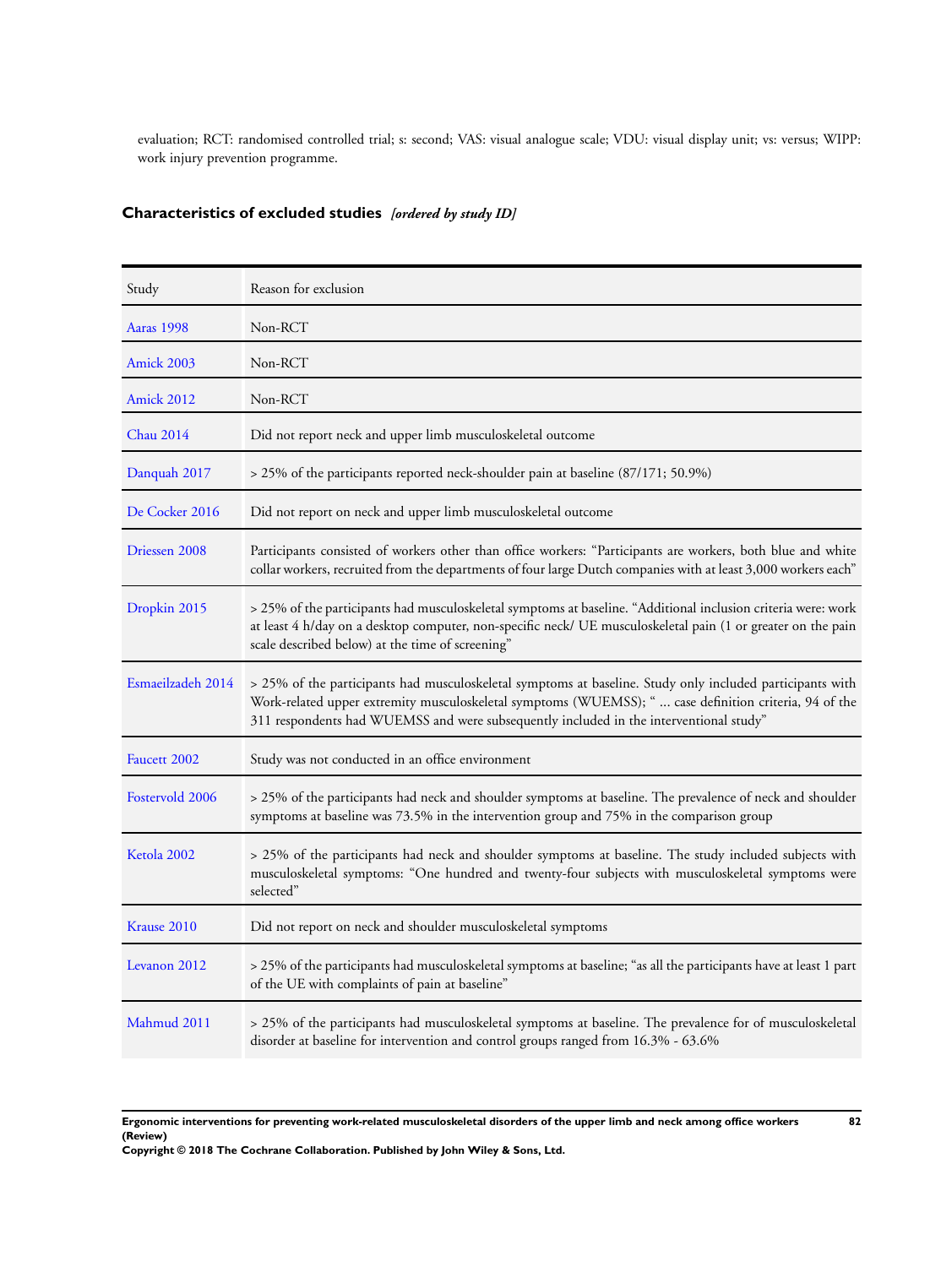(*Continued)*

| <b>Mann 2013</b>  | > 25% of the participants had musculoskeletal symptoms at baseline; "The inclusion criteria of this study was<br>pain, stiffness ortingling in neck and shoulder in the preceding six months affecting the quality of activities of<br>daily living"                                                                 |
|-------------------|----------------------------------------------------------------------------------------------------------------------------------------------------------------------------------------------------------------------------------------------------------------------------------------------------------------------|
| Meijer 2009a      | > 25% of the participants had upper extremity musculoskeletal symptoms at baseline. Prevalence for the control<br>group was 49% and 36% for the intervention group                                                                                                                                                   |
| Meijer 2009b      | > 25% of the participants had musculoskeletal symptoms at baseline; 33.3% of the participants have UE<br>complaints at baseline                                                                                                                                                                                      |
| Mekhora 2000      | > 25% of the participants had musculoskeletal symptoms at baseline; Participants consisted of those with<br>symptoms of above average discomfort: "That is, those with above average discomfort and who had discomfort<br>around the neck and shoulder areas for more than 1 day in the previous year were selected" |
| Parry 2015        | > 25% of the participants had upper extremity musculoskeletal symptoms at baseline. The prevalence of<br>participants reporting musculoskeletal pain in different body regions at baseline ranged from 28-60%                                                                                                        |
| <b>Ripat 2006</b> | > 25% of the participants had musculoskeletal symptoms at baseline; "The study population were workers<br>who reported had two or moresymptoms of WRUED (i.e. paraesthesia,numbness, loss of strength,shooting<br>sensation or pain, tingling, clumsiness, or night pain)"                                           |
| Robertson 2013    | The intervention was conducted in an laboratory setting, the participants were not performing actual/routine<br>work                                                                                                                                                                                                 |
| Spekle 2010       | > 25% of the participants had musculoskeletal symptoms at baseline; Prevalence of symptoms - 56%, Proximal<br>Symptoms - 46%, Distal Symptoms - 26% at baseline                                                                                                                                                      |
| Thorp 2014        | The intervention was conducted in an laboratory setting, the participants were not performing actual/routine<br>work                                                                                                                                                                                                 |

RCT: randomised controlled trial.

# **Characteristics of ongoing studies** *[ordered by study ID]*

#### **Johnston 2014**

| A workplace exercise versus health promotion intervention to prevent and reduce the economic and personal<br>burden of non-specific neck pain in office personnel: protocol of a cluster-randomised controlled trial |
|----------------------------------------------------------------------------------------------------------------------------------------------------------------------------------------------------------------------|
| Cluster-randomised controlled trial                                                                                                                                                                                  |
| Office personnel aged over 18 years, who work > 30 hours/week                                                                                                                                                        |
| Individualised best practice ergonomic intervention plus 3 x 20 minute weekly progressive neck or shoulder<br>girdle exercise group sessions for 12 weeks                                                            |
|                                                                                                                                                                                                                      |

**Ergonomic interventions for preventing work-related musculoskeletal disorders of the upper limb and neck among office workers 83 (Review)**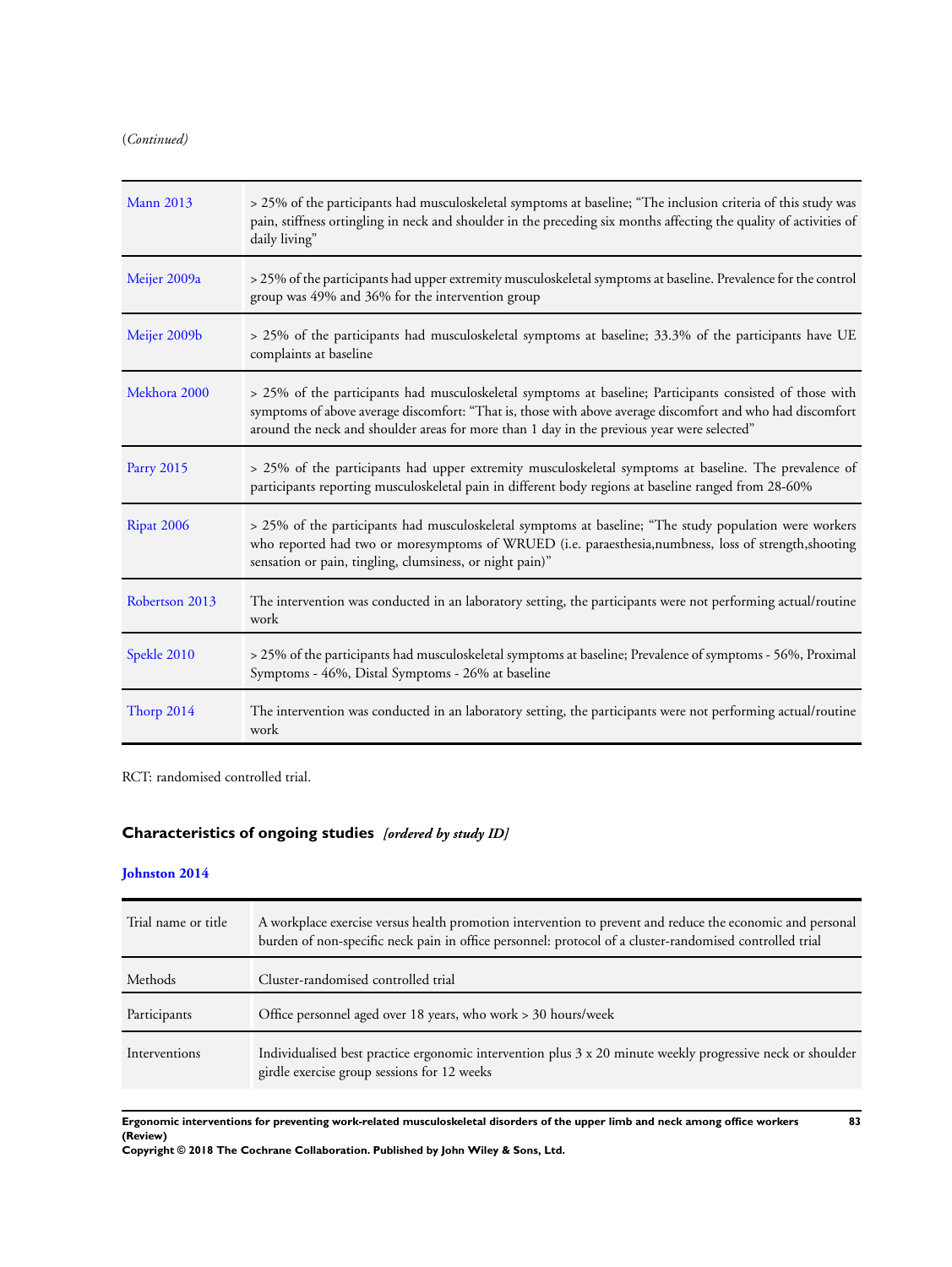#### **Johnston 2014** (*Continued)*

| Outcomes            | Primary (productivity loss) and secondary (neck pain and disability, muscle performance, and quality of life)<br>outcome measures will be collected using validated scales at baseline, immediate post-intervention and 12<br>months after commencement |
|---------------------|---------------------------------------------------------------------------------------------------------------------------------------------------------------------------------------------------------------------------------------------------------|
| Starting date       | 1 June 2013                                                                                                                                                                                                                                             |
| Contact information | Dr Venerina Johnston (v.johnston@uq.edu.au)                                                                                                                                                                                                             |
| <b>Notes</b>        |                                                                                                                                                                                                                                                         |
| <b>Shariat 2016</b> |                                                                                                                                                                                                                                                         |
| Trial name or title | Effective Methods of Reducing Lower Back Neck and Shoulder Pain Among Office Workers                                                                                                                                                                    |
| Methods             | Cluster RCT                                                                                                                                                                                                                                             |
| Participants        | 142 Office Workers from Telekom Malaysia                                                                                                                                                                                                                |
| Interventions       | Training exercise, modified ergonomics, a combination of exercise and ergonomics modification                                                                                                                                                           |
| Outcomes            | Prevalence of musculoskeletal disorder using Cornell questionnaire                                                                                                                                                                                      |
| Starting date       | March 2016                                                                                                                                                                                                                                              |
| Contact information | Ardalan Shariat, Universiti Putra Malaysia                                                                                                                                                                                                              |
| <b>Notes</b>        |                                                                                                                                                                                                                                                         |

LBP: low back pain; NP: neck pain; PE: participatory ergonomics; RCT: randomised controlled trial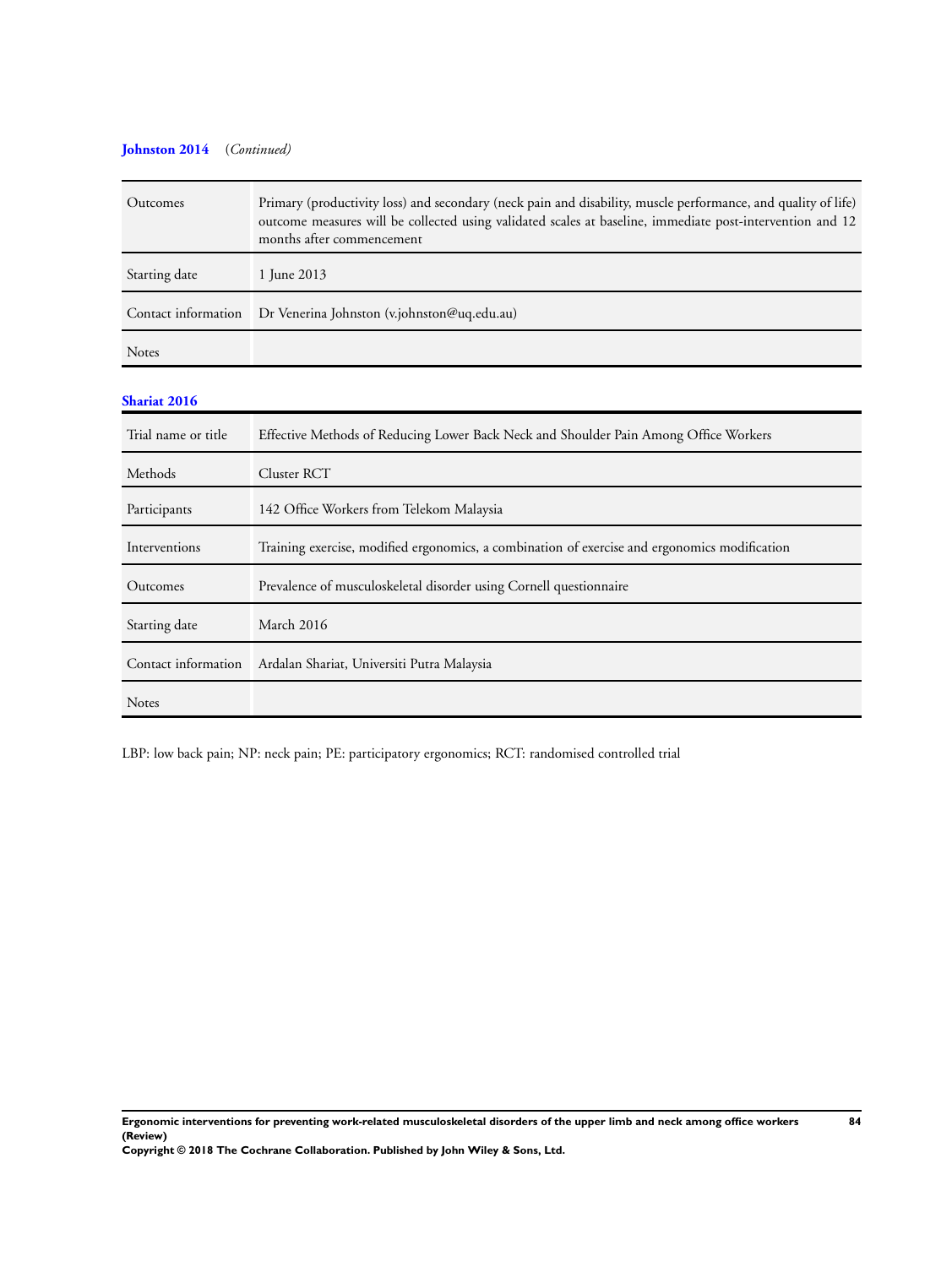#### **D A T A A N D A N A L Y S E S**

| Outcome or subgroup title                                                                           | No. of<br>studies | No. of<br>participants | Statistical method                        | <b>Effect</b> size       |
|-----------------------------------------------------------------------------------------------------|-------------------|------------------------|-------------------------------------------|--------------------------|
| 1 Neck/shoulder discomfort score<br>at 12-month follow-up                                           | $\overline{c}$    | 194                    | Std. Mean Difference (IV, Random, 95% CI) | $-0.41$ $[-0.69, -0.12]$ |
| 2 Incidence of neck/shoulder<br>disorder at 12-month follow-up                                      | $\overline{2}$    | 186                    | Risk Ratio (M-H, Random, 95% CI)          | $0.52$ [0.27, 0.99]      |
| 3 Right upper extremity<br>discomfort score at 12-month<br>follow-up                                | $\overline{2}$    | 194                    | Std. Mean Difference (IV, Random, 95% CI) | $-0.34$ $[-0.63, -0.06]$ |
| 4 Incidence of right upper limb<br>disorder at 12-month follow-up                                   | 2                 | 181                    | Risk Ratio (M-H, Random, 95% CI)          | $0.73$ [0.32, 1.66]      |
| 5 Incidence of upper body<br>disorders (neck, shoulder, and<br>upper limb) at 12-month<br>follow-up | 2                 | 191                    | Risk Ratio (M-H, Random, 95% CI)          | $0.66$ [0.42, 1.04]      |
| 6 Change in percentage of work<br>time                                                              | 1                 |                        | Mean Difference (IV, Fixed, 95% CI)       | Totals not selected      |
| 7 Change in average time to<br>completely process a call                                            |                   |                        | Mean Difference (IV, Fixed, 95% CI)       | Totals not selected      |
| 8 Change in calls per hour                                                                          | 1                 |                        | Mean Difference (IV, Fixed, 95% CI)       | Totals not selected      |
| 9 Subject perceived improvement                                                                     |                   |                        | Odds Ratio (M-H, Fixed, 95% CI)           | Totals not selected      |

#### **Comparison 1. An arm support together with an alternative mouse versus a conventional mouse alone**

# **Comparison 2. An arm support together with a conventional mouse versus a conventional mouse alone**

| Outcome or subgroup title                                                 | No. of<br>studies | No. of<br>participants | Statistical method                        | <b>Effect</b> size      |
|---------------------------------------------------------------------------|-------------------|------------------------|-------------------------------------------|-------------------------|
| 1 Right upper-limb strain scale at<br>6-week follow-up                    | 1                 |                        | Mean Difference (IV, Fixed, 95% CI)       | Totals not selected     |
| 2 Neck/shoulder discomfort score                                          | 2                 | 195                    | Std. Mean Difference (IV, Random, 95% CI) | $0.02$ [-0.26, 0.30]    |
| 3 Incidence of neck/shoulder<br>disorder                                  | $\overline{c}$    | 186                    | Risk Ratio (M-H, Random, 95% CI)          | $0.91$ [0.12, 6.98]     |
| 4 Right upper extremity<br>discomfort score                               | 2                 | 195                    | Std. Mean Difference (IV, Random, 95% CI) | $-0.07$ $[-0.35, 0.22]$ |
| 5 Incidence of right upper<br>extremity disorders                         | 2                 | 178                    | Risk Ratio (M-H, Random, 95% CI)          | $1.07$ [0.58, 1.96]     |
| 6 Incidence of upper body<br>disorders (neck, shoulder and<br>upper limb) | $\overline{c}$    | 191                    | Risk Ratio (M-H, Random, 95% CI)          | $0.87$ [0.42, 1.80]     |
| 7 Change in percentage of work<br>time                                    | 1                 |                        | Mean Difference (IV, Fixed, 95% CI)       | Totals not selected     |

**Ergonomic interventions for preventing work-related musculoskeletal disorders of the upper limb and neck among office workers 85 (Review)**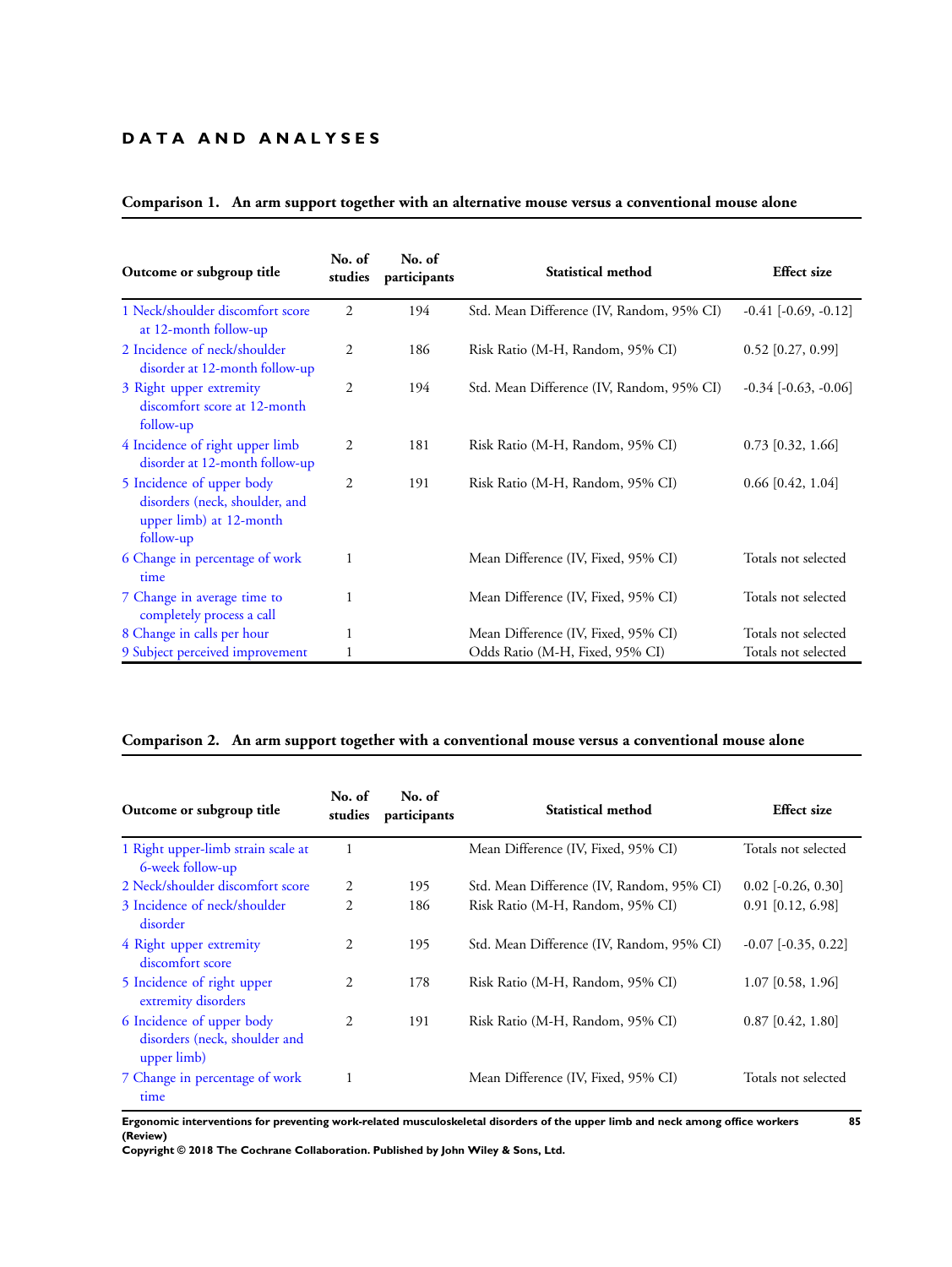| 8 Change in average time to      | Mean Difference (IV, Fixed, 95% CI) | Totals not selected |
|----------------------------------|-------------------------------------|---------------------|
| completely process a call        |                                     |                     |
| 9 Change in calls per hour       | Mean Difference (IV, Fixed, 95% CI) | Totals not selected |
| 10 Subject perceived improvement | Odds Ratio (M-H, Fixed, 95% CI)     | Totals not selected |

# **Comparison 3. Arm support for both arms versus no arm support**

| Outcome or subgroup title                              | No. of | No. of<br>studies participants | <b>Statistical method</b>           | <b>Effect</b> size  |
|--------------------------------------------------------|--------|--------------------------------|-------------------------------------|---------------------|
| 1 Right upper-limb strain scale at<br>6-week follow-up |        |                                | Mean Difference (IV, Fixed, 95% CI) | Totals not selected |

# **Comparison 4. An alternative mouse alone versus a conventional mouse alone**

| Outcome or subgroup title                                                      | No. of<br>studies | No. of<br>participants              | <b>Statistical method</b>                 | <b>Effect</b> size   |
|--------------------------------------------------------------------------------|-------------------|-------------------------------------|-------------------------------------------|----------------------|
| 1 Neck/shoulder discomfort score                                               | 2                 | 195                                 | Std. Mean Difference (IV, Random, 95% CI) | $0.04$ [-0.26, 0.33] |
| 2 Incidence of neck/shoulder<br>disorder                                       | $\overline{c}$    | 182                                 | Risk Ratio (M-H, Random, 95% CI)          | $0.62$ [0.19, 2.00]  |
| 3 Incidence of right upper<br>extremity disorder                               | 2                 | 182                                 | Risk Ratio (M-H, Random, 95% CI)          | $0.91$ [0.48, 1.72]  |
| 4 Right upper extremity<br>discomfort score                                    | 2                 | 195                                 | Std. Mean Difference (IV, Random, 95% CI) | $0.00$ [-0.28, 0.28] |
| 5 Incidence of upper body disorder<br>(neck, shoulder, and upper<br>extremity) | 2                 | 190                                 | Risk Ratio (M-H, Random, 95% CI)          | $0.79$ [0.52, 1.21]  |
| 6 Change in percentage of work<br>time                                         | 1                 |                                     | Mean Difference (IV, Fixed, 95% CI)       | Totals not selected  |
| 7 Change in average time to<br>completely process a call                       | 1                 | Mean Difference (IV, Fixed, 95% CI) |                                           | Totals not selected  |
| 8 Change in calls per hour                                                     |                   |                                     | Mean Difference (IV, Fixed, 95% CI)       | Totals not selected  |
| 9 Subject perceived improvement                                                | 1                 |                                     | Odds Ratio (M-H, Fixed, 95% CI)           | Totals not selected  |

**Ergonomic interventions for preventing work-related musculoskeletal disorders of the upper limb and neck among office workers 86 (Review)**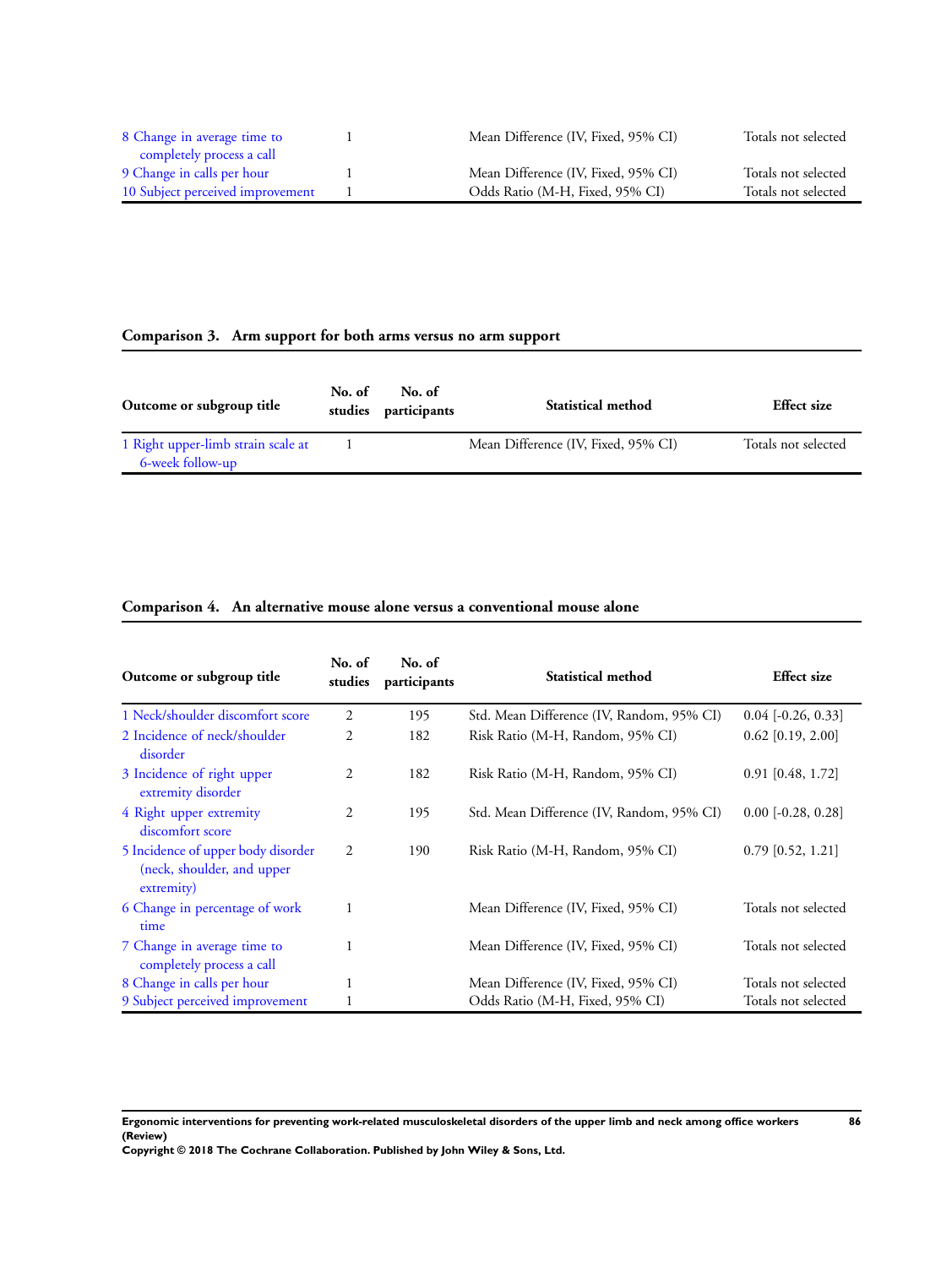#### **Comparison 5. An alternative workstation adjustment versus no adjustment**

| Outcome or subgroup title                | No. of<br>studies | No. of<br>participants | <b>Statistical method</b>       | Effect size         |
|------------------------------------------|-------------------|------------------------|---------------------------------|---------------------|
| 1 Incidence of neck and shoulder<br>pain |                   | 234                    | Risk Ratio (M-H, Fixed, 95% CI) | $1.08$ [0.73, 1.59] |
| 2 Incidence of arm and hand pain         |                   | 245                    | Risk Ratio (M-H, Fixed, 95% CI) | $0.83$ [0.50, 1.39] |

# **Comparison 6. Workstation adjustment according to OSHA/NIOSH recommendation compared to no workstation adjustment**

| Outcome or subgroup title                | No. of<br>studies | No. of<br>participants | <b>Statistical method</b>       | <b>Effect</b> size  |
|------------------------------------------|-------------------|------------------------|---------------------------------|---------------------|
| 1 Incidence of neck and shoulder<br>pain |                   | 255                    | Risk Ratio (M-H, Fixed, 95% CI) | $1.19$ [0.79, 1.78] |
| 2 Incidence of arm and hand pain         |                   | 249                    | Risk Ratio (M-H, Fixed, 95% CI) | $0.92$ [0.56, 1.50] |

#### **Comparison 7. Sit-stand workstation versus normal workstation**

| Outcome or subgroup title                               | No. of<br>studies | No. of<br>participants | <b>Statistical method</b>           | <b>Effect</b> size  |  |
|---------------------------------------------------------|-------------------|------------------------|-------------------------------------|---------------------|--|
| 1 Intensity of neck and shoulder<br>discomfort and pain |                   |                        | Mean Difference (IV, Fixed, 95% CI) | Totals not selected |  |
| 2 Sitting time at 8-week                                |                   |                        | Mean Difference (IV, Fixed, 95% CI) | Totals not selected |  |

#### **Comparison 8. Supplementary breaks versus normal breaks**

| Outcome or subgroup title                                                              | No. of<br>studies | No. of<br>participants | Statistical method               | <b>Effect</b> size       |
|----------------------------------------------------------------------------------------|-------------------|------------------------|----------------------------------|--------------------------|
| 1 After shift discomfort rating for<br>$neck(4-8 weeks)$                               | 2                 | 186                    | Mean Difference (Random, 95% CI) | $-0.25$ $[-0.40, -0.11]$ |
| 2 After shift discomfort rating for<br>right shoulder or upper arm<br>$(4-8$ weeks)    | 2                 | 186                    | Mean Difference (Random, 95% CI) | $-0.33$ $[-0.46, -0.19]$ |
| 3 After shift discomfort rating for<br>right forearm or wrist or hand<br>$(4-8$ weeks) | 2                 | 186                    | Mean Difference (Random, 95% CI) | $-0.19$ $[-0.29, -0.08]$ |

**Ergonomic interventions for preventing work-related musculoskeletal disorders of the upper limb and neck among office workers 87 (Review)**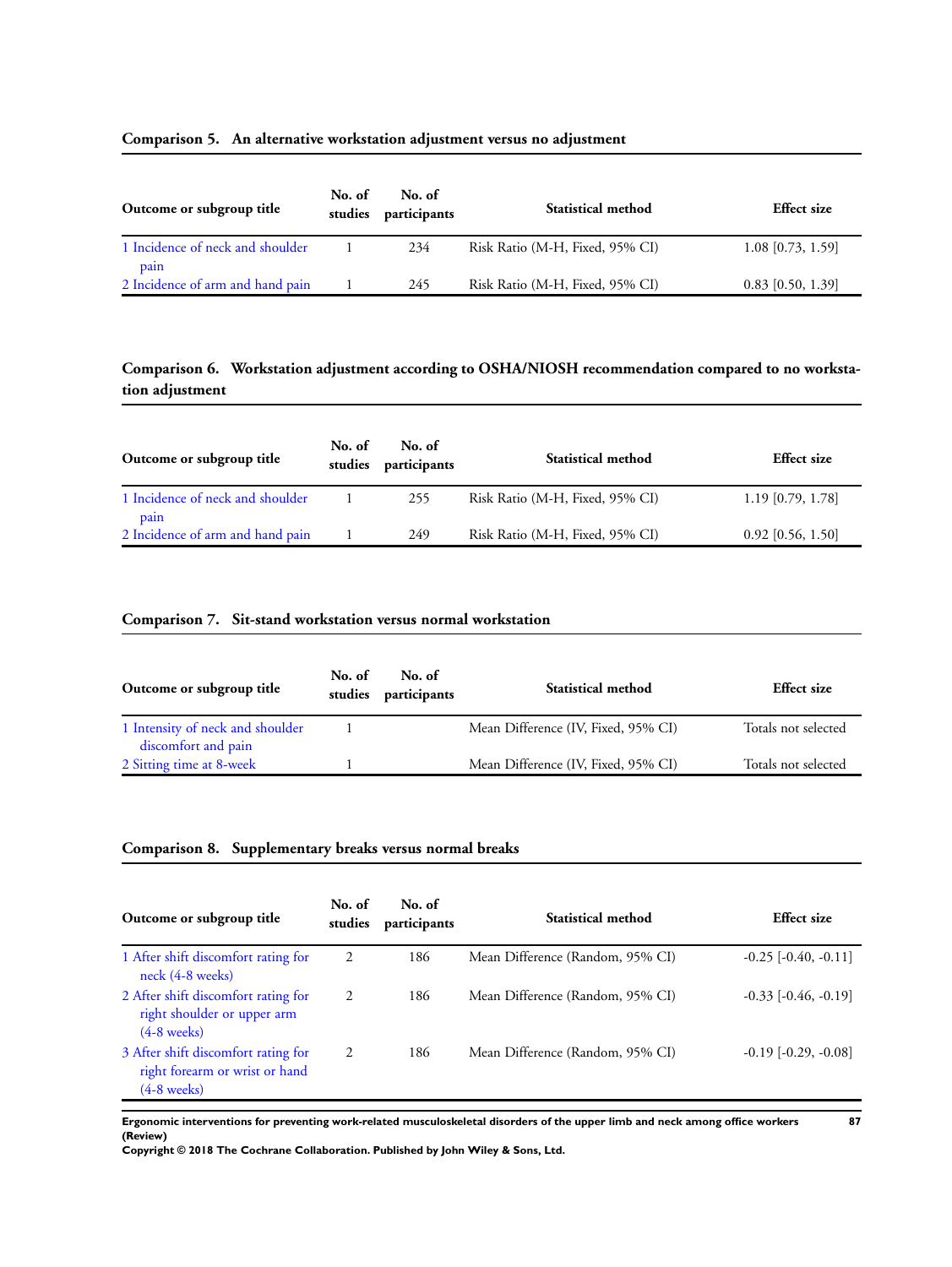#### **Comparison 9. Biofeedback (vibration) to reduce hand idle time on mouse versus no intervention**

| Outcome or subgroup title        | No. of<br>studies | No. of<br>participants | Statistical method                  | <b>Effect</b> size  |  |
|----------------------------------|-------------------|------------------------|-------------------------------------|---------------------|--|
| 1 Shoulder Pain Intensity        |                   |                        | Mean Difference (IV, Fixed, 95% CI) | Totals not selected |  |
| 2 Upper Extremity Pain Intensity |                   |                        | Mean Difference (IV, Fixed, 95% CI) | Totals not selected |  |
| 3 Relative Mouse Use over Total  |                   |                        | Mean Difference (IV, Fixed, 95% CI) | Totals not selected |  |
| Computer Use                     |                   |                        |                                     |                     |  |

# **Comparison 10. Ergonomic training versus no intervention**

| Outcome or subgroup title                                                                                                    | No. of<br>studies | No. of<br>participants | Statistical method                  | <b>Effect</b> size  |  |
|------------------------------------------------------------------------------------------------------------------------------|-------------------|------------------------|-------------------------------------|---------------------|--|
| 1 Prevalence of Neck<br>Musculoskeletal symptoms<br>(by questionnaire) at 6-month<br>follow-up                               | $\overline{2}$    | 610                    | Risk Ratio (M-H, Random, 95% CI)    | $0.76$ [0.47, 1.21] |  |
| 2 Prevalence of shoulder<br>musculoskeletal symptoms (by<br>questionnaire) at 6-month<br>follow-up                           | 2                 | 610                    | Risk Ratio (M-H, Fixed, 95% CI)     | $0.82$ [0.58, 1.17] |  |
| 3 Prevalence of hand/wrist<br>musculoskeletal symptoms (by<br>questionnaire) at 6-month<br>follow-up at 6-month<br>follow-up | 2                 | 724                    | Risk Ratio (M-H, Fixed, 95% CI)     | $0.63$ [0.36, 1.09] |  |
| 4 Prevalence of neck/shoulder<br>MSD (by medical examination)<br>at 6-month follow-up                                        | 1                 |                        | Risk Ratio (M-H, Random, 95% CI)    | Totals not selected |  |
| 5 Prevalence of hand/wrist MSD<br>(by medical examination) at<br>6-month follow-up                                           | 1                 |                        | Risk Ratio (M-H, Random, 95% CI)    | Totals not selected |  |
| 6 Intensity of upper extremity pain<br>at 3-week follow-up                                                                   | 1                 |                        | Mean Difference (IV, Fixed, 95% CI) | Totals not selected |  |
| 7 Frequency of upper extremity<br>pain at 3-week follow-up                                                                   | 1                 |                        | Mean Difference (IV, Fixed, 95% CI) | Totals not selected |  |
| 8 Duration of upper extremity<br>pain at 3-week follow-up                                                                    | 1                 |                        | Mean Difference (IV, Fixed, 95% CI) | Totals not selected |  |

**Ergonomic interventions for preventing work-related musculoskeletal disorders of the upper limb and neck among office workers 88 (Review)**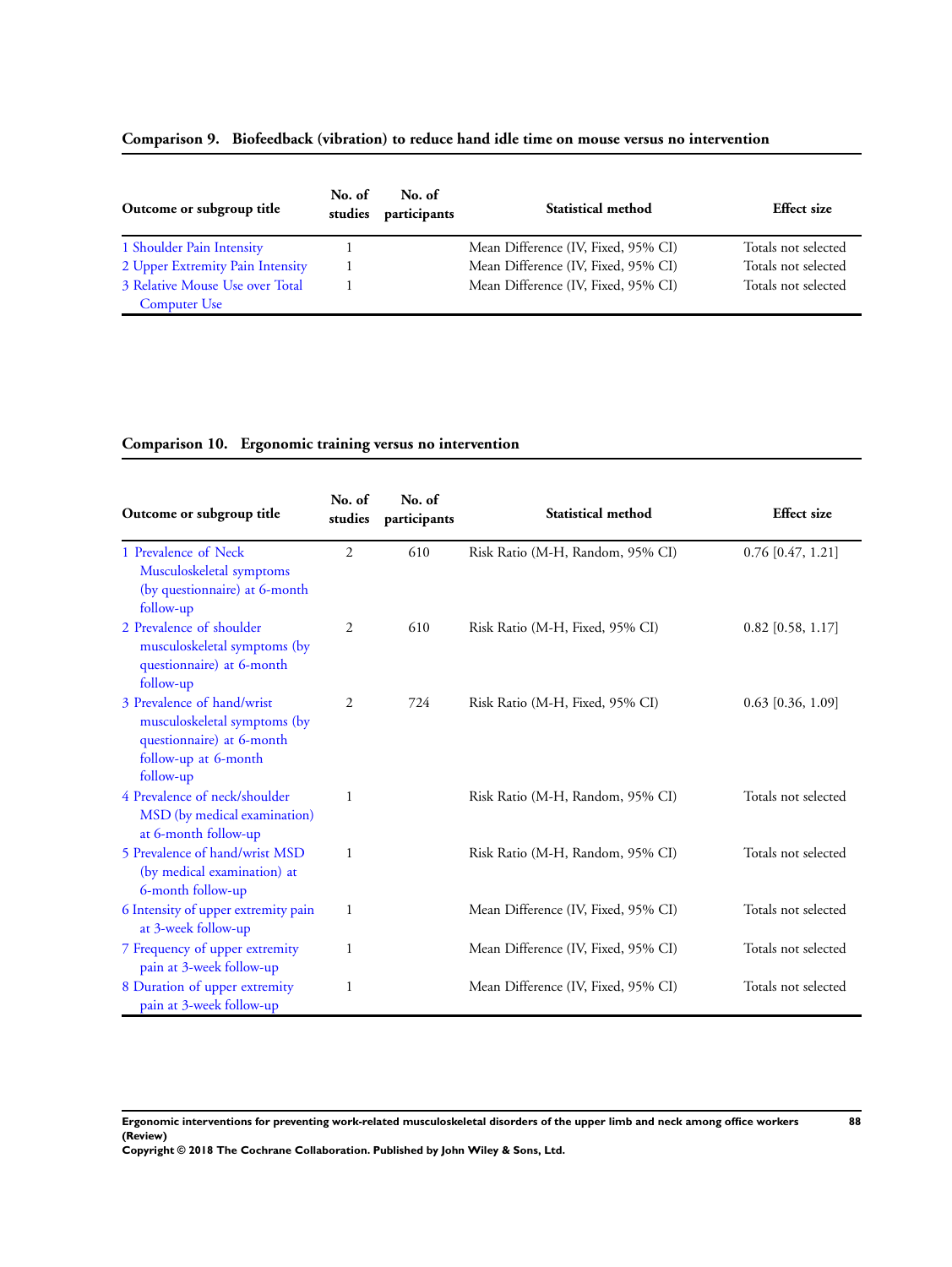| Comparison 11. Work injury prevention programme versus no intervention |  |  |  |
|------------------------------------------------------------------------|--|--|--|
|                                                                        |  |  |  |

| Outcome or subgroup title                 | No. of<br>studies | No. of<br>participants | Statistical method                  | <b>Effect</b> size  |
|-------------------------------------------|-------------------|------------------------|-------------------------------------|---------------------|
| 1 Frequency of neck ache or pain          |                   |                        | Mean Difference (IV, Fixed, 95% CI) | Totals not selected |
| 2 Frequency of shoulder ache or<br>pain   |                   |                        | Mean Difference (IV, Fixed, 95% CI) | Totals not selected |
| 3 Frequency of wrist/hand ache or<br>pain |                   |                        | Mean Difference (IV, Fixed, 95% CI) | Totals not selected |
| 4 Intensity of neck ache or pain          |                   |                        | Mean Difference (IV, Fixed, 95% CI) | Totals not selected |
| 5 Intensity of shoulder ache or<br>pain   |                   |                        | Mean Difference (IV, Fixed, 95% CI) | Totals not selected |
| 6 Intensity of wrist/hand ache or<br>pain |                   |                        | Mean Difference (IV, Fixed, 95% CI) | Totals not selected |

#### **Analysis 1.1. Comparison 1 An arm support together with an alternative mouse versus a conventional mouse alone, Outcome 1 Neck/shoulder discomfort score at 12-month follow-up.**

Review: Ergonomic interventions for preventing work-related musculoskeletal disorders of the upper limb and neck among office workers

Comparison: I An arm support together with an alternative mouse versus a conventional mouse alone

Outcome: I Neck/shoulder discomfort score at 12-month follow-up

j.

| Study or subgroup                                                                                        | Experimental |               | Control |                |                     |                 | Std.<br>Mean<br>Difference | Weight               | Std.<br>Mean<br><b>Difference</b>   |
|----------------------------------------------------------------------------------------------------------|--------------|---------------|---------|----------------|---------------------|-----------------|----------------------------|----------------------|-------------------------------------|
|                                                                                                          | $\mathbb N$  | Mean(SD)      | N       | Mean(SD)       |                     |                 | IV.Random.95% CI           |                      | IV.Random.95% CI                    |
| Rempel 2006                                                                                              | 45           | 1.1(1.3)      | 46      | 1.8(1.9)       |                     | -               |                            | 46.8%                | $-0.43$ [ $-0.84$ , $-0.01$ ]       |
| Conlon 2008                                                                                              | 51           | $-1.2$ (1.47) | 52      | $-0.66$ (1.29) |                     |                 |                            | 53.2 %               | $-0.39$ $\lceil -0.78, 0.00 \rceil$ |
| <b>Total (95% CI)</b>                                                                                    | 96           |               | 98      |                |                     |                 |                            | 100.0 %              | $-0.41$ [ $-0.69, -0.12$ ]          |
| Heterogeneity: Tau <sup>2</sup> = 0.0; Chi <sup>2</sup> = 0.02, df = 1 (P = 0.90); l <sup>2</sup> = 0.0% |              |               |         |                |                     |                 |                            |                      |                                     |
| Test for overall effect: $Z = 2.79$ (P = 0.0052)                                                         |              |               |         |                |                     |                 |                            |                      |                                     |
| Test for subgroup differences: Not applicable                                                            |              |               |         |                |                     |                 |                            |                      |                                     |
|                                                                                                          |              |               |         |                |                     |                 |                            |                      |                                     |
|                                                                                                          |              |               |         |                | $-2$                | $\circ$<br>$-1$ |                            | 2                    |                                     |
|                                                                                                          |              |               |         |                | Favours Alternative |                 |                            | Favours Conventional |                                     |

**Ergonomic interventions for preventing work-related musculoskeletal disorders of the upper limb and neck among office workers 89 (Review)**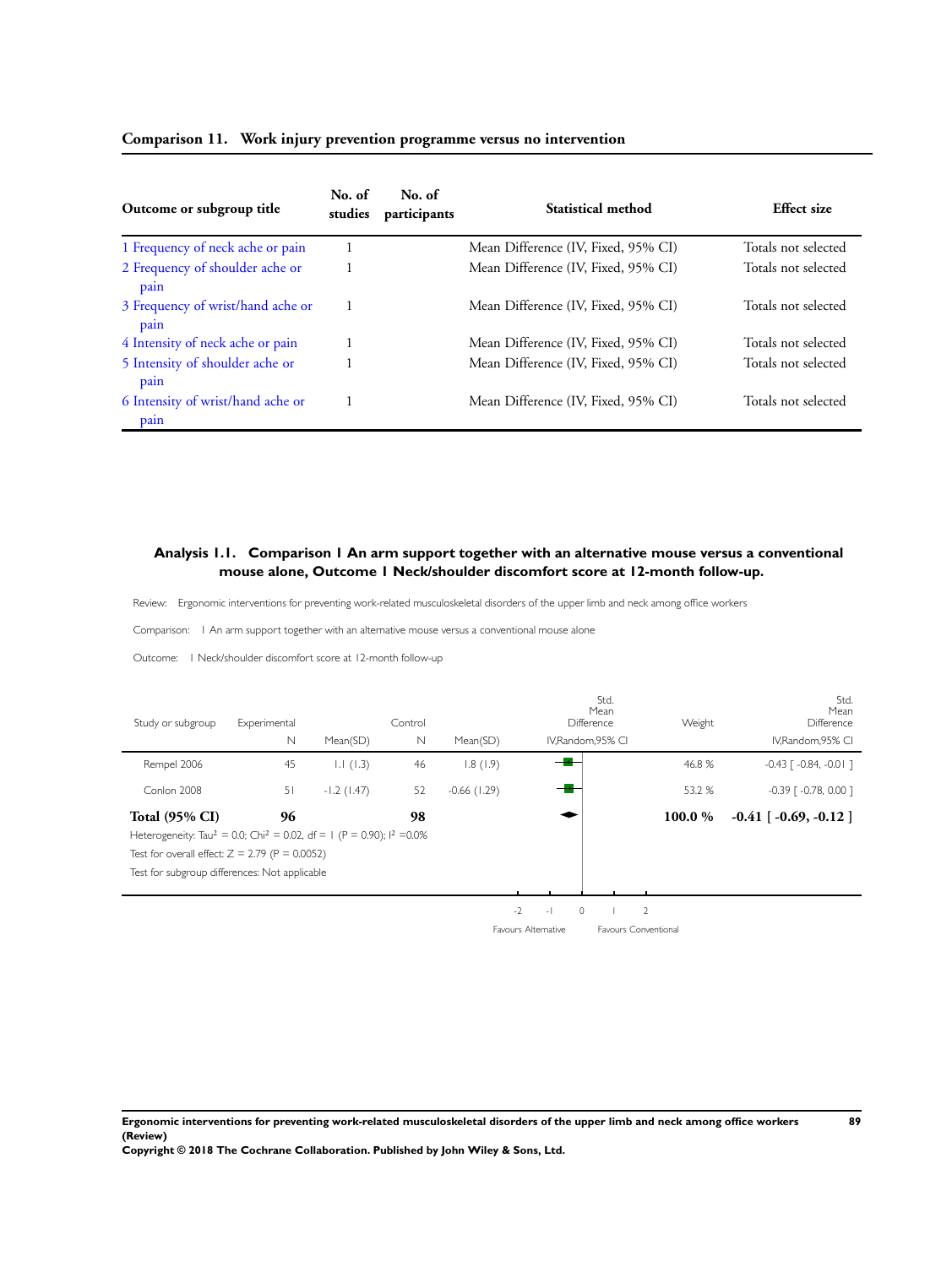#### **Analysis 1.2. Comparison 1 An arm support together with an alternative mouse versus a conventional mouse alone, Outcome 2 Incidence of neck/shoulder disorder at 12-month follow-up.**

Review: Ergonomic interventions for preventing work-related musculoskeletal disorders of the upper limb and neck among office workers

Comparison: I An arm support together with an alternative mouse versus a conventional mouse alone

Outcome: 2 Incidence of neck/shoulder disorder at 12-month follow-up

| Study or subgroup                               | Alternative mouse                                                                                        | Conventional mouse | Risk Ratio<br>М- | Weight | Risk Ratio<br>$M -$   |
|-------------------------------------------------|----------------------------------------------------------------------------------------------------------|--------------------|------------------|--------|-----------------------|
|                                                 | n/N                                                                                                      | n/N                | H,Random,95%     |        | H,Random,95%          |
| Rempel 2006                                     | 8/40                                                                                                     | 19/43              |                  | 82.9%  | $0.45$ $[0.22, 0.92]$ |
| Conlon 2008                                     | 3/51                                                                                                     | 3/52               |                  | 17.1%  | $1.02$ $[0.22, 4.82]$ |
| <b>Total (95% CI)</b>                           | 91                                                                                                       | 95                 |                  | 100.0% | $0.52$ [ 0.27, 0.99 ] |
|                                                 | Total events: 11 (Alternative mouse), 22 (Conventional mouse)                                            |                    |                  |        |                       |
|                                                 | Heterogeneity: Tau <sup>2</sup> = 0.0; Chi <sup>2</sup> = 0.88, df = 1 (P = 0.35); l <sup>2</sup> = 0.0% |                    |                  |        |                       |
| Test for overall effect: $Z = 2.00$ (P = 0.046) |                                                                                                          |                    |                  |        |                       |
| Test for subgroup differences: Not applicable   |                                                                                                          |                    |                  |        |                       |
|                                                 |                                                                                                          |                    |                  |        |                       |
|                                                 |                                                                                                          |                    |                  |        |                       |

0.1 0.2 0.5 1 2 5 10 Favours Alternative Favours Conventional

#### **Analysis 1.3. Comparison 1 An arm support together with an alternative mouse versus a conventional mouse alone, Outcome 3 Right upper extremity discomfort score at 12-month follow-up.**

Review: Ergonomic interventions for preventing work-related musculoskeletal disorders of the upper limb and neck among office workers

Comparison: I An arm support together with an alternative mouse versus a conventional mouse alone

Outcome: 3 Right upper extremity discomfort score at 12-month follow-up

| Study or subgroup                                                                                                                                                                    | Experimental |              | Control     |               |      |                     | Std.<br>Mean<br>Difference | Weight  | Std.<br>Mean<br>Difference          |
|--------------------------------------------------------------------------------------------------------------------------------------------------------------------------------------|--------------|--------------|-------------|---------------|------|---------------------|----------------------------|---------|-------------------------------------|
|                                                                                                                                                                                      | $\mathbb N$  | Mean(SD)     | $\mathbb N$ | Mean(SD)      |      |                     | IV, Random, 95% CI         |         | IV, Random, 95% CI                  |
| Rempel 2006                                                                                                                                                                          | 45           | 1.3(1.8)     | 46          | 1.9(2.1)      |      |                     |                            | 47.1%   | $-0.30$ $\lceil -0.72, 0.11 \rceil$ |
| Conlon 2008                                                                                                                                                                          | 51           | $-1.4(1.92)$ | 52          | $-0.77(1.37)$ |      |                     |                            | 52.9%   | $-0.38$ $\lceil -0.77, 0.01 \rceil$ |
| <b>Total (95% CI)</b><br>Heterogeneity: Tau <sup>2</sup> = 0.0; Chi <sup>2</sup> = 0.06, df = 1 (P = 0.80); l <sup>2</sup> = 0.0%<br>Test for overall effect: $Z = 2.36$ (P = 0.018) | 96           |              | 98          |               |      |                     |                            | 100.0 % | $-0.34$ [ $-0.63$ , $-0.06$ ]       |
| Test for subgroup differences: Not applicable                                                                                                                                        |              |              |             |               |      |                     |                            |         |                                     |
|                                                                                                                                                                                      |              |              |             |               | $-1$ | $-0.5$              | 0.5<br>$\circ$             |         |                                     |
|                                                                                                                                                                                      |              |              |             |               |      | Favours alternative | Favours conventional       |         |                                     |

**Ergonomic interventions for preventing work-related musculoskeletal disorders of the upper limb and neck among office workers 90 (Review)**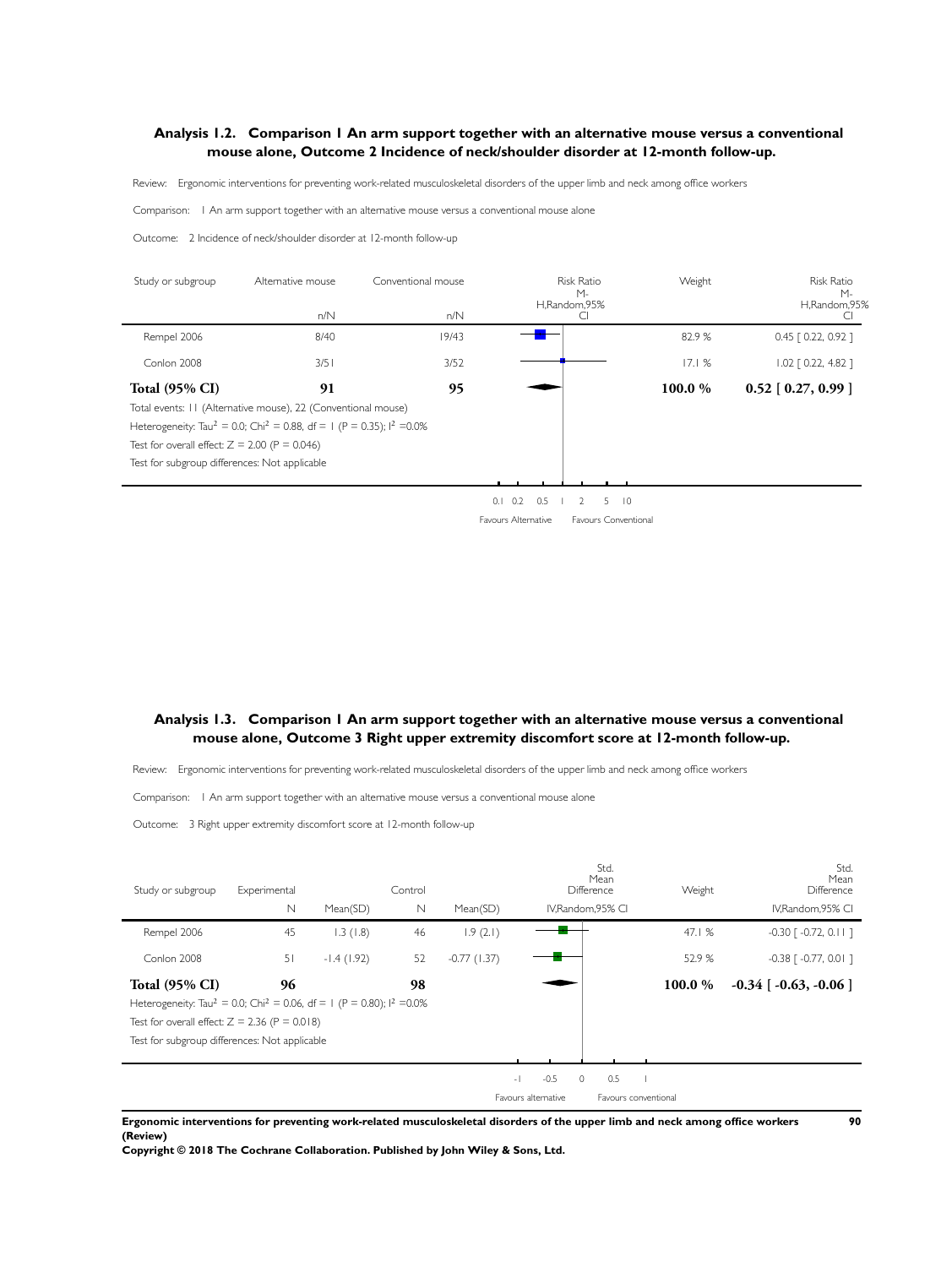#### **Analysis 1.4. Comparison 1 An arm support together with an alternative mouse versus a conventional mouse alone, Outcome 4 Incidence of right upper limb disorder at 12-month follow-up.**

Review: Ergonomic interventions for preventing work-related musculoskeletal disorders of the upper limb and neck among office workers

Comparison: 1 An arm support together with an alternative mouse versus a conventional mouse alone

Outcome: 4 Incidence of right upper limb disorder at 12-month follow-up

| Study or subgroup                              | Alternative mouse                                                                               | Conventional mouse |     |     | <b>Risk Ratio</b><br>$M -$ |   | Weight | <b>Risk Ratio</b><br>$M -$        |
|------------------------------------------------|-------------------------------------------------------------------------------------------------|--------------------|-----|-----|----------------------------|---|--------|-----------------------------------|
|                                                | n/N                                                                                             | n/N                |     |     | H,Random,95%<br>С          |   |        | H,Random,95%                      |
| Rempel 2006                                    | 7/38                                                                                            | 7/40               |     |     |                            |   | 56.1%  | $1.05$ $[0.41, 2.72]$             |
| Conlon 2008                                    | 4/5                                                                                             | 9/52               |     |     |                            |   | 43.9%  | $0.45$ $\lceil 0.15, 1.38 \rceil$ |
| <b>Total (95% CI)</b>                          | 89                                                                                              | 92                 |     |     |                            |   | 100.0% | $0.73$ [ 0.32, 1.66 ]             |
|                                                | Total events: 11 (Alternative mouse), 16 (Conventional mouse)                                   |                    |     |     |                            |   |        |                                   |
|                                                | Heterogeneity: Tau <sup>2</sup> = 0.08; Chi <sup>2</sup> = 1.28, df = 1 (P = 0.26); $1^2$ = 22% |                    |     |     |                            |   |        |                                   |
| Test for overall effect: $Z = 0.76$ (P = 0.45) |                                                                                                 |                    |     |     |                            |   |        |                                   |
| Test for subgroup differences: Not applicable  |                                                                                                 |                    |     |     |                            |   |        |                                   |
|                                                |                                                                                                 |                    |     |     |                            |   |        |                                   |
|                                                |                                                                                                 |                    | 0.2 | 0.5 |                            | 5 |        |                                   |

Favours alternative Favours conventional

**Ergonomic interventions for preventing work-related musculoskeletal disorders of the upper limb and neck among office workers 91 (Review)**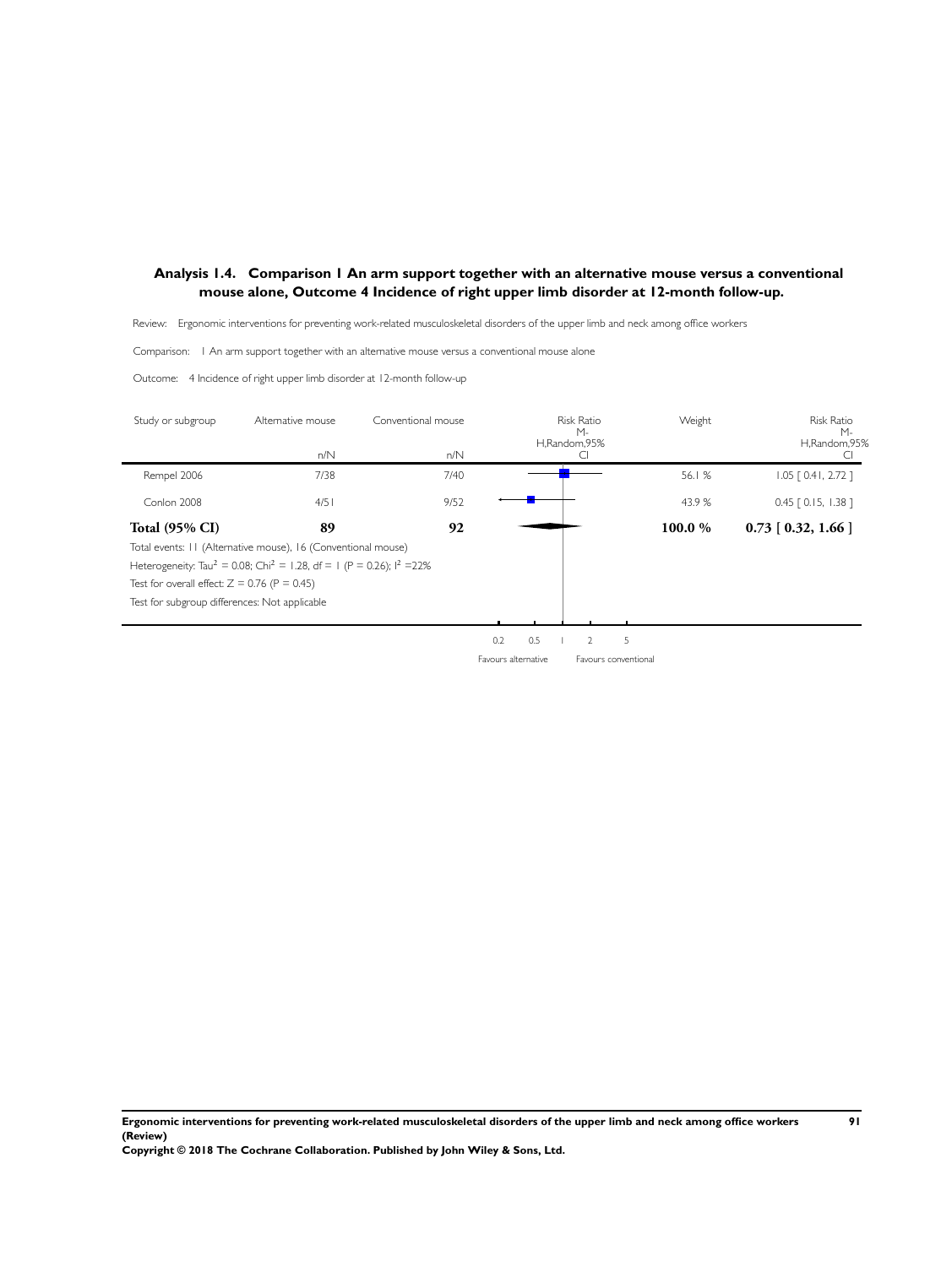#### **Analysis 1.5. Comparison 1 An arm support together with an alternative mouse versus a conventional mouse alone, Outcome 5 Incidence of upper body disorders (neck, shoulder, and upper limb) at 12-month follow-up.**

Review: Ergonomic interventions for preventing work-related musculoskeletal disorders of the upper limb and neck among office workers

Comparison: I An arm support together with an alternative mouse versus a conventional mouse alone

Outcome: 5 Incidence of upper body disorders (neck, shoulder, and upper limb) at 12-month follow-up

| Study or subgroup                               | Alternative mouse                                                                                        | Conventional mouse |                     |                   | <b>Risk Ratio</b><br>$M -$ |                      | Weight  | <b>Risk Ratio</b><br>$M -$ |
|-------------------------------------------------|----------------------------------------------------------------------------------------------------------|--------------------|---------------------|-------------------|----------------------------|----------------------|---------|----------------------------|
|                                                 | n/N                                                                                                      | n/N                |                     | H,Random,95%<br>U |                            |                      |         | H,Random,95%               |
| Rempel 2006                                     | 14/44                                                                                                    | 21/44              |                     |                   |                            |                      | 72.6 %  | $0.67$ [ 0.39, 1.13 ]      |
| Conlon 2008                                     | 7/51                                                                                                     | 11/52              |                     |                   |                            |                      | 27.4 %  | $0.65$ [ 0.27, 1.54 ]      |
| <b>Total (95% CI)</b>                           | 95                                                                                                       | 96                 |                     |                   |                            |                      | 100.0 % | $0.66$ [ $0.42$ , $1.04$ ] |
|                                                 | Total events: 21 (Alternative mouse), 32 (Conventional mouse)                                            |                    |                     |                   |                            |                      |         |                            |
|                                                 | Heterogeneity: Tau <sup>2</sup> = 0.0; Chi <sup>2</sup> = 0.00, df = 1 (P = 0.96); l <sup>2</sup> = 0.0% |                    |                     |                   |                            |                      |         |                            |
| Test for overall effect: $Z = 1.79$ (P = 0.074) |                                                                                                          |                    |                     |                   |                            |                      |         |                            |
| Test for subgroup differences: Not applicable   |                                                                                                          |                    |                     |                   |                            |                      |         |                            |
|                                                 |                                                                                                          |                    |                     |                   |                            |                      |         |                            |
|                                                 |                                                                                                          |                    | 0.2                 | 0.5               | $\overline{2}$             | 5                    |         |                            |
|                                                 |                                                                                                          |                    | Favours alternative |                   |                            | Favours conventional |         |                            |

#### **Analysis 1.6. Comparison 1 An arm support together with an alternative mouse versus a conventional mouse alone, Outcome 6 Change in percentage of work time.**

Review: Ergonomic interventions for preventing work-related musculoskeletal disorders of the upper limb and neck among office workers

Comparison: 1 An arm support together with an alternative mouse versus a conventional mouse alone

Outcome: 6 Change in percentage of work time

| Study or subgroup | Experimental |               | Control |              |                             |      |          | Mean<br><b>Difference</b> |                                        | Mean<br>Difference         |
|-------------------|--------------|---------------|---------|--------------|-----------------------------|------|----------|---------------------------|----------------------------------------|----------------------------|
|                   | N            | Mean(SD)      | N       | Mean(SD)     |                             |      |          | IV, Fixed, 95% CI         |                                        | IV, Fixed, 95% CI          |
| Rempel 2006       | 45           | $-2.8$ (13.7) | 46      | $-2.7(10.3)$ |                             |      |          |                           |                                        | $-0.10$ [ $-5.09$ , 4.89 ] |
|                   |              |               |         |              | $-4$<br>Favours alternative | $-2$ | $\Omega$ |                           | $\overline{4}$<br>Favours conventional |                            |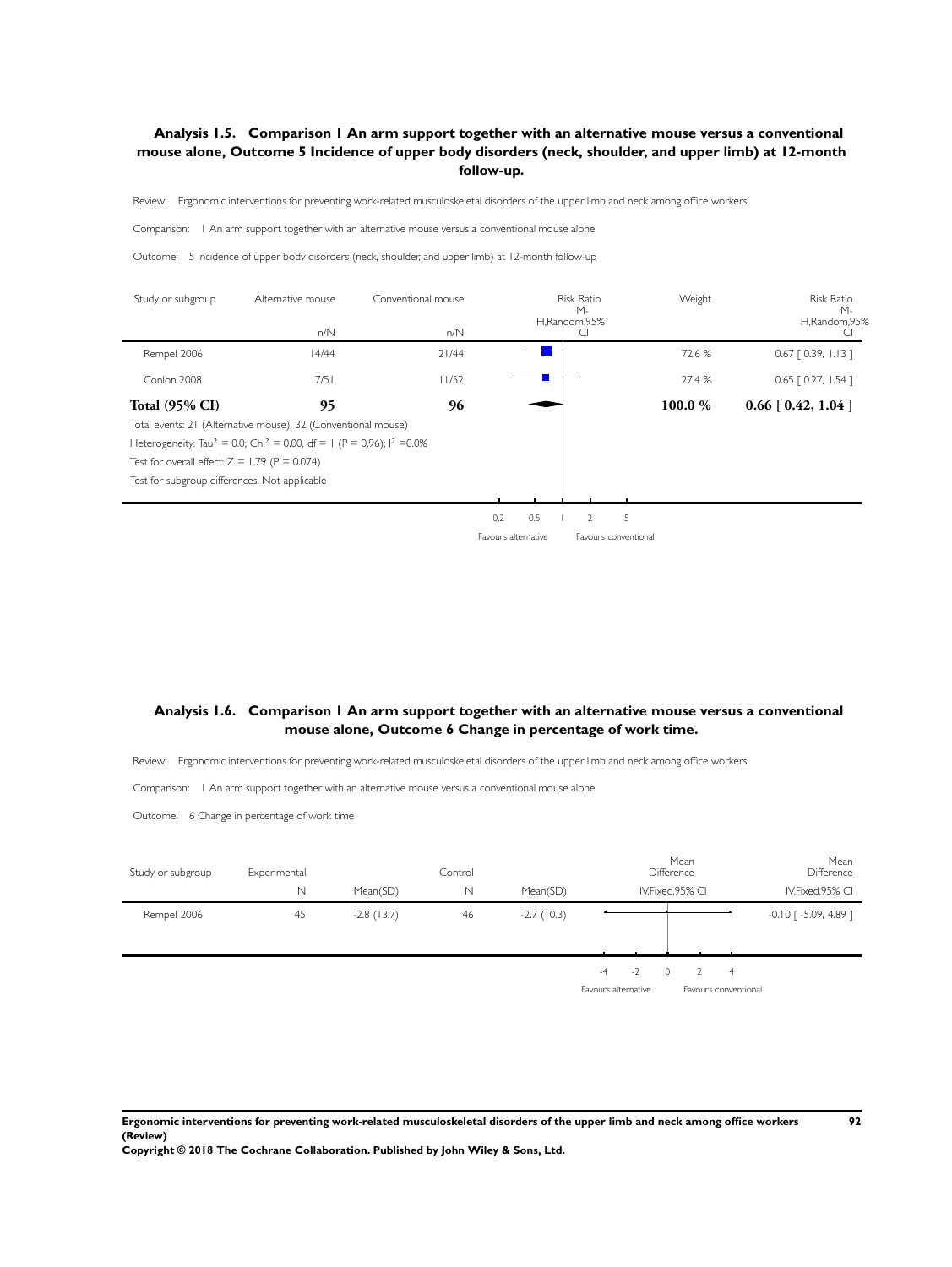#### **Analysis 1.7. Comparison 1 An arm support together with an alternative mouse versus a conventional mouse alone, Outcome 7 Change in average time to completely process a call.**

Review: Ergonomic interventions for preventing work-related musculoskeletal disorders of the upper limb and neck among office workers

Comparison: I An arm support together with an alternative mouse versus a conventional mouse alone

Outcome: 7 Change in average time to completely process a call

| Study or subgroup | Experimental |           | Control |           |                     |       |         | Mean<br>Difference |                      | Mean<br>Difference     |
|-------------------|--------------|-----------|---------|-----------|---------------------|-------|---------|--------------------|----------------------|------------------------|
|                   | N            | Mean(SD)  | N       | Mean(SD)  |                     |       |         | IV, Fixed, 95% CI  |                      | IV, Fixed, 95% CI      |
| Rempel 2006       | 45           | $-17(96)$ | 46      | $-25(57)$ |                     |       |         |                    |                      | 8.00 [ -24.53, 40.53 ] |
|                   |              |           |         |           |                     |       |         |                    |                      |                        |
|                   |              |           |         |           | $-100$              | $-50$ | $\circ$ | 50                 | 100                  |                        |
|                   |              |           |         |           | Favours alternative |       |         |                    | Favours conventional |                        |

#### **Analysis 1.8. Comparison 1 An arm support together with an alternative mouse versus a conventional mouse alone, Outcome 8 Change in calls per hour.**

Review: Ergonomic interventions for preventing work-related musculoskeletal disorders of the upper limb and neck among office workers

Comparison: I An arm support together with an alternative mouse versus a conventional mouse alone

Outcome: 8 Change in calls per hour

| Study or subgroup | Experimental |          | Control |          |           | Mean<br><b>Difference</b> | Mean<br>Difference                  |
|-------------------|--------------|----------|---------|----------|-----------|---------------------------|-------------------------------------|
|                   | N            | Mean(SD) | N       | Mean(SD) |           | IV, Fixed, 95% CI         | IV, Fixed, 95% CI                   |
| Rempel 2006       | 45           | 0.2(2.3) | 46      | 0.4(1.3) |           |                           | $-0.20$ $\lceil -0.97, 0.57 \rceil$ |
|                   |              |          |         |          | -4<br>- 1 |                           | $\overline{A}$                      |

Favours alternative Favours conventional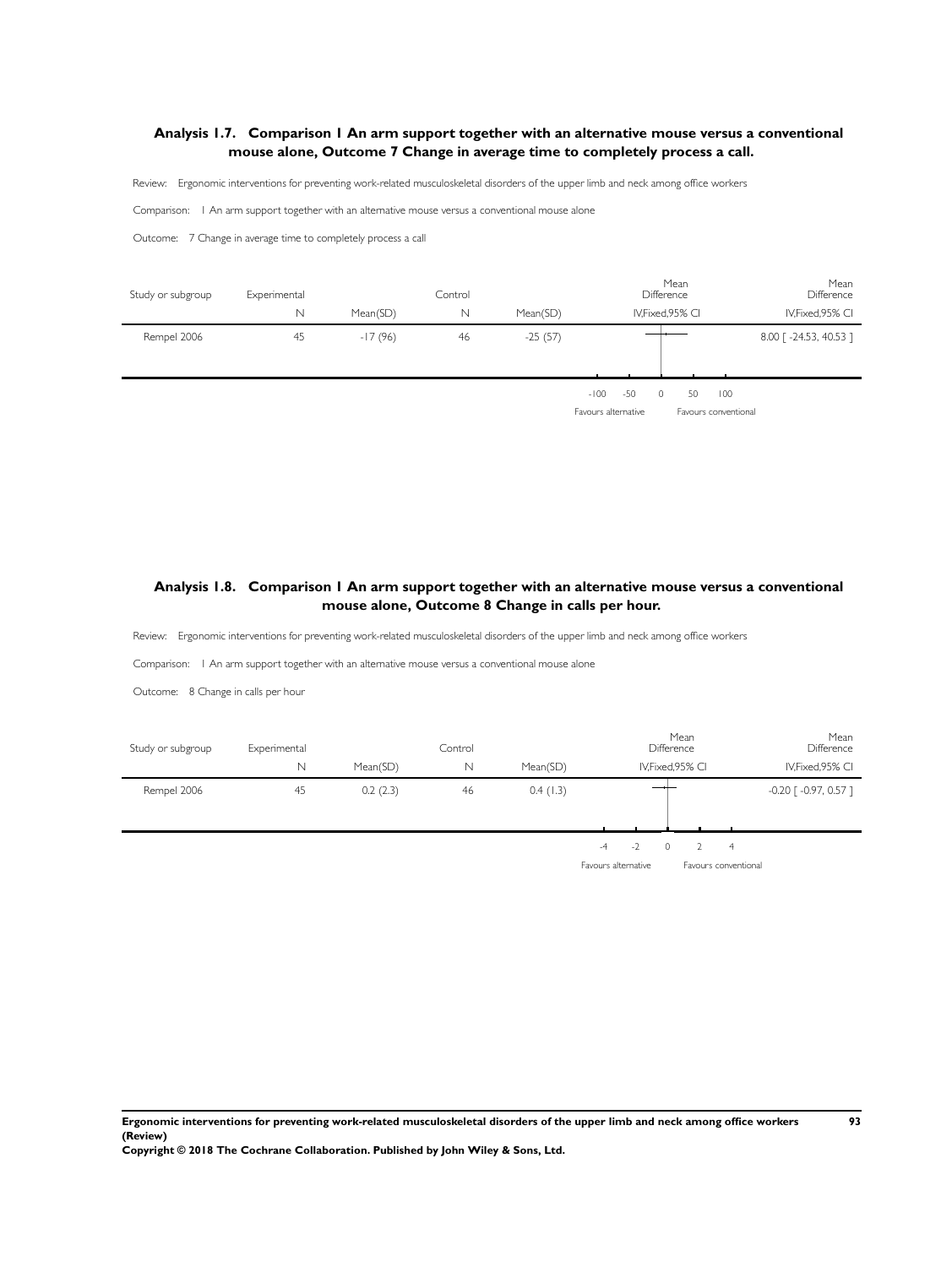#### **Analysis 1.9. Comparison 1 An arm support together with an alternative mouse versus a conventional mouse alone, Outcome 9 Subject perceived improvement.**

Review: Ergonomic interventions for preventing work-related musculoskeletal disorders of the upper limb and neck among office workers

Comparison: I An arm support together with an alternative mouse versus a conventional mouse alone

Outcome: 9 Subject perceived improvement



#### **Analysis 2.1. Comparison 2 An arm support together with a conventional mouse versus a conventional mouse alone, Outcome 1 Right upper-limb strain scale at 6-week follow-up.**

Review: Ergonomic interventions for preventing work-related musculoskeletal disorders of the upper limb and neck among office workers

Comparison: 2 An arm support together with a conventional mouse versus a conventional mouse alone

Outcome: 1 Right upper-limb strain scale at 6-week follow-up



**Ergonomic interventions for preventing work-related musculoskeletal disorders of the upper limb and neck among office workers 94 (Review)**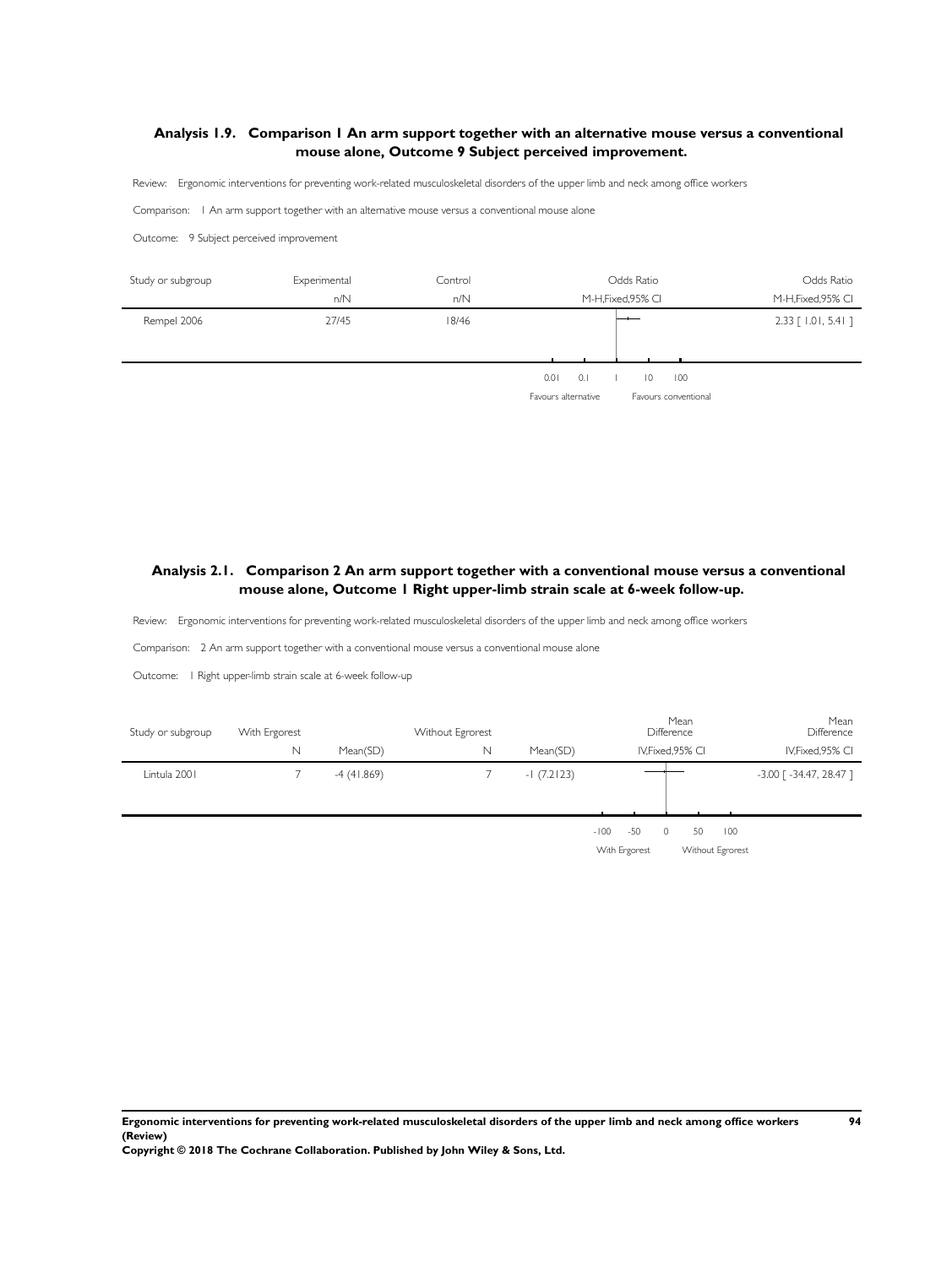#### **Analysis 2.2. Comparison 2 An arm support together with a conventional mouse versus a conventional mouse alone, Outcome 2 Neck/shoulder discomfort score.**

Review: Ergonomic interventions for preventing work-related musculoskeletal disorders of the upper limb and neck among office workers

Comparison: 2 An arm support together with a conventional mouse versus a conventional mouse alone

Outcome: 2 Neck/shoulder discomfort score

| Study or subgroup                              | Arm support board                                                                              |               | No arm<br>support<br>board |                |                   | Std.<br>Mean<br>Difference | Weight | Std.<br>Mean<br>Difference         |
|------------------------------------------------|------------------------------------------------------------------------------------------------|---------------|----------------------------|----------------|-------------------|----------------------------|--------|------------------------------------|
|                                                | $\mathbb N$                                                                                    | Mean(SD)      | N                          | Mean(SD)       |                   | IV, Random, 95% CI         |        | IV.Random.95% CI                   |
| Rempel 2006                                    | 46                                                                                             | 1.8(2.1)      | 46                         | 1.8(1.9)       |                   |                            | 47.2 % | $0.0$ [ -0.41, 0.41 ]              |
| Conlon 2008                                    | 51                                                                                             | $-0.61(1.64)$ | 52                         | $-0.66$ (1.29) |                   |                            | 52.8%  | $0.03$ $\lceil -0.35, 0.42 \rceil$ |
| <b>Total (95% CI)</b>                          | 97                                                                                             |               | 98                         |                |                   |                            |        | $100.0\%$ 0.02 [ -0.26, 0.30 ]     |
|                                                | Heterogeneity: Tau <sup>2</sup> = 0.0; Chi <sup>2</sup> = 0.01, df = 1 (P = 0.91); $1^2$ =0.0% |               |                            |                |                   |                            |        |                                    |
| Test for overall effect: $Z = 0.12$ (P = 0.90) |                                                                                                |               |                            |                |                   |                            |        |                                    |
|                                                | Test for subgroup differences: Not applicable                                                  |               |                            |                |                   |                            |        |                                    |
|                                                |                                                                                                |               |                            |                |                   |                            |        |                                    |
|                                                |                                                                                                |               |                            |                | $-0.25$<br>$-0.5$ | 0.25<br>$\circ$            | 0.5    |                                    |

Favours arm support Favours no arm support

**Ergonomic interventions for preventing work-related musculoskeletal disorders of the upper limb and neck among office workers 95 (Review)**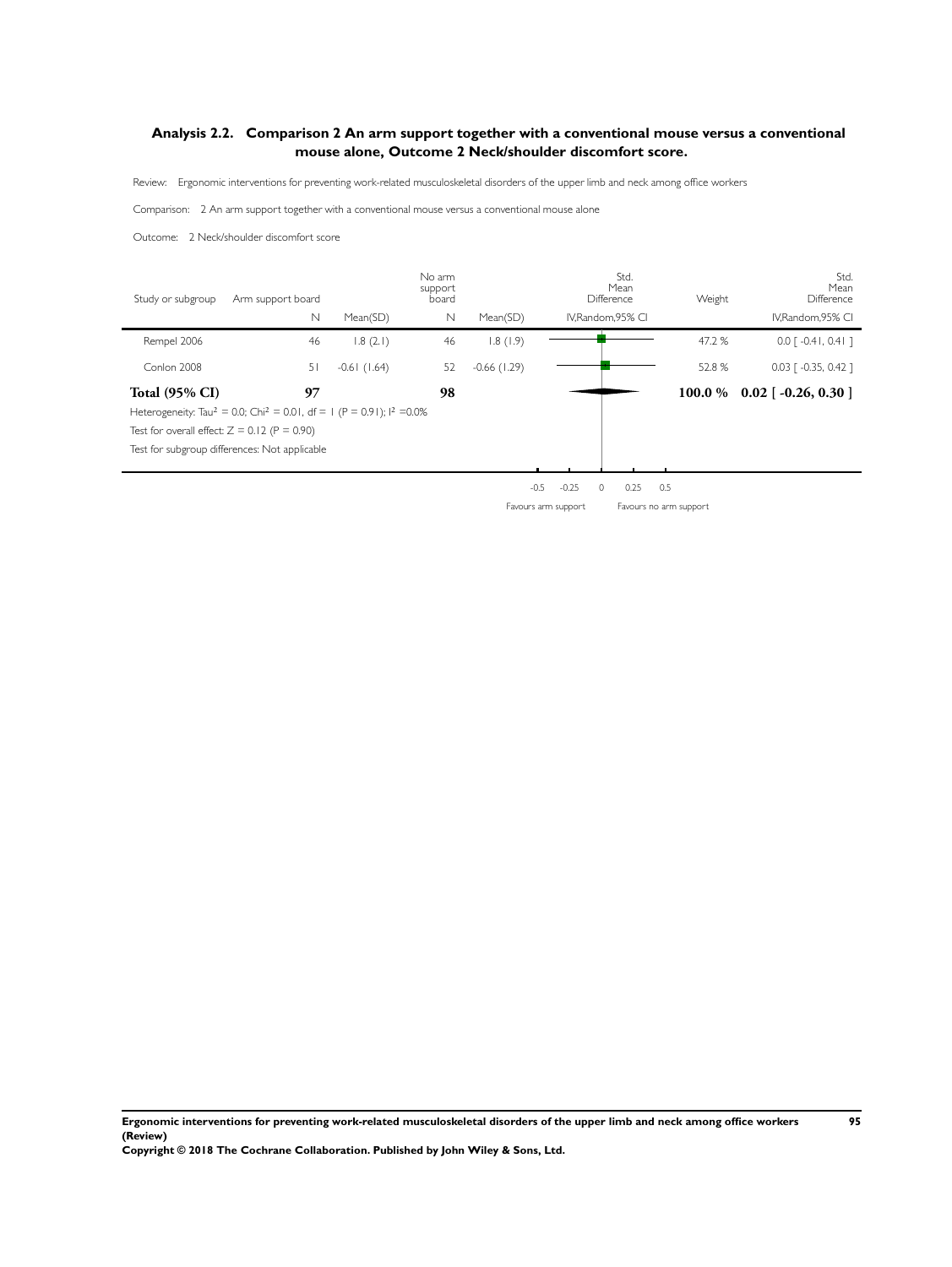#### **Analysis 2.3. Comparison 2 An arm support together with a conventional mouse versus a conventional mouse alone, Outcome 3 Incidence of neck/shoulder disorder.**

Review: Ergonomic interventions for preventing work-related musculoskeletal disorders of the upper limb and neck among office workers

Comparison: 2 An arm support together with a conventional mouse versus a conventional mouse alone

Outcome: 3 Incidence of neck/shoulder disorder

| Study or subgroup                              | Arm support board                                                                              | No arm<br>support<br>board | <b>Risk Ratio</b><br>$M -$<br>H,Random,95% | Weight | <b>Risk Ratio</b><br>$M -$<br>H,Random,95% |
|------------------------------------------------|------------------------------------------------------------------------------------------------|----------------------------|--------------------------------------------|--------|--------------------------------------------|
|                                                | n/N                                                                                            | n/N                        |                                            |        |                                            |
| Rempel 2006                                    | 6/40                                                                                           | 19/43                      |                                            | 52.8 % | $0.34$ $[0.15, 0.76]$                      |
| Conlon 2008                                    | 8/5                                                                                            | 3/52                       |                                            | 47.2 % | 2.72 [ 0.76, 9.68 ]                        |
| <b>Total (95% CI)</b>                          | 91                                                                                             | 95                         |                                            | 100.0% | $0.91$ [ 0.12, 6.98 ]                      |
|                                                | Total events: 14 (Arm support board), 22 (No arm support board)                                |                            |                                            |        |                                            |
|                                                | Heterogeneity: Tau <sup>2</sup> = 1.88; Chi <sup>2</sup> = 7.38, df = 1 (P = 0.01); $1^2$ =86% |                            |                                            |        |                                            |
| Test for overall effect: $Z = 0.10$ (P = 0.92) |                                                                                                |                            |                                            |        |                                            |
| Test for subgroup differences: Not applicable  |                                                                                                |                            |                                            |        |                                            |
|                                                |                                                                                                |                            | 0.1<br>0.2<br>5<br>$\overline{0}$<br>0.5   |        |                                            |

Favours arm support Favours no arm support

**Ergonomic interventions for preventing work-related musculoskeletal disorders of the upper limb and neck among office workers 96 (Review)**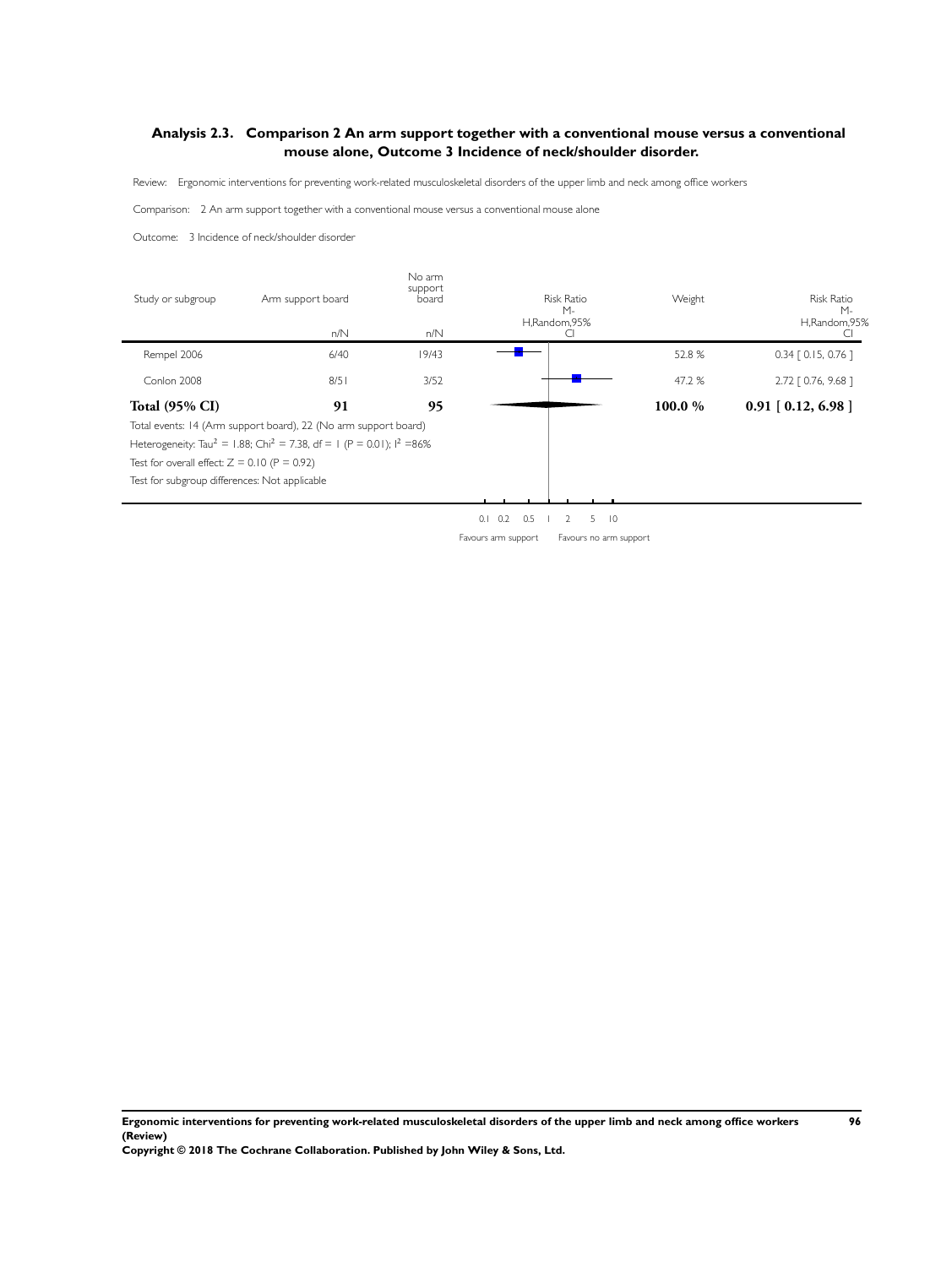#### **Analysis 2.4. Comparison 2 An arm support together with a conventional mouse versus a conventional mouse alone, Outcome 4 Right upper extremity discomfort score.**

Review: Ergonomic interventions for preventing work-related musculoskeletal disorders of the upper limb and neck among office workers

Comparison: 2 An arm support together with a conventional mouse versus a conventional mouse alone

Outcome: 4 Right upper extremity discomfort score

| Study or subgroup                              | Arm support board<br>N                                                                                   | Mean(SD)       | No arm<br>support<br>board<br>N | Mean(SD)       | Std.<br>Mean<br>Difference<br>IV.Random.95% CI | Weight  | Std.<br>Mean<br>Difference<br>IV, Random, 95% CI |
|------------------------------------------------|----------------------------------------------------------------------------------------------------------|----------------|---------------------------------|----------------|------------------------------------------------|---------|--------------------------------------------------|
| Rempel 2006                                    | 46                                                                                                       | 1.7(2.2)       | 46                              | 1.9(2.1)       |                                                | 47.2 %  | $-0.09$ $\lceil -0.50, 0.32 \rceil$              |
| Conlon 2008                                    | 51                                                                                                       | $-0.83$ (1.45) | 52                              | $-0.77$ (1.37) |                                                | 52.8%   | $-0.04$ $\lceil -0.43, 0.34 \rceil$              |
| <b>Total (95% CI)</b>                          | 97                                                                                                       |                | 98                              |                |                                                | 100.0 % | $-0.07$ [ $-0.35$ , 0.22 ]                       |
|                                                | Heterogeneity: Tau <sup>2</sup> = 0.0; Chi <sup>2</sup> = 0.03, df = 1 (P = 0.86); l <sup>2</sup> = 0.0% |                |                                 |                |                                                |         |                                                  |
| Test for overall effect: $Z = 0.46$ (P = 0.65) |                                                                                                          |                |                                 |                |                                                |         |                                                  |
|                                                | Test for subgroup differences: Not applicable                                                            |                |                                 |                |                                                |         |                                                  |
|                                                |                                                                                                          |                |                                 |                |                                                |         |                                                  |

-1 -0.5 0 0.5 1

Favours arm support Favours no arm support

**Ergonomic interventions for preventing work-related musculoskeletal disorders of the upper limb and neck among office workers 97 (Review)**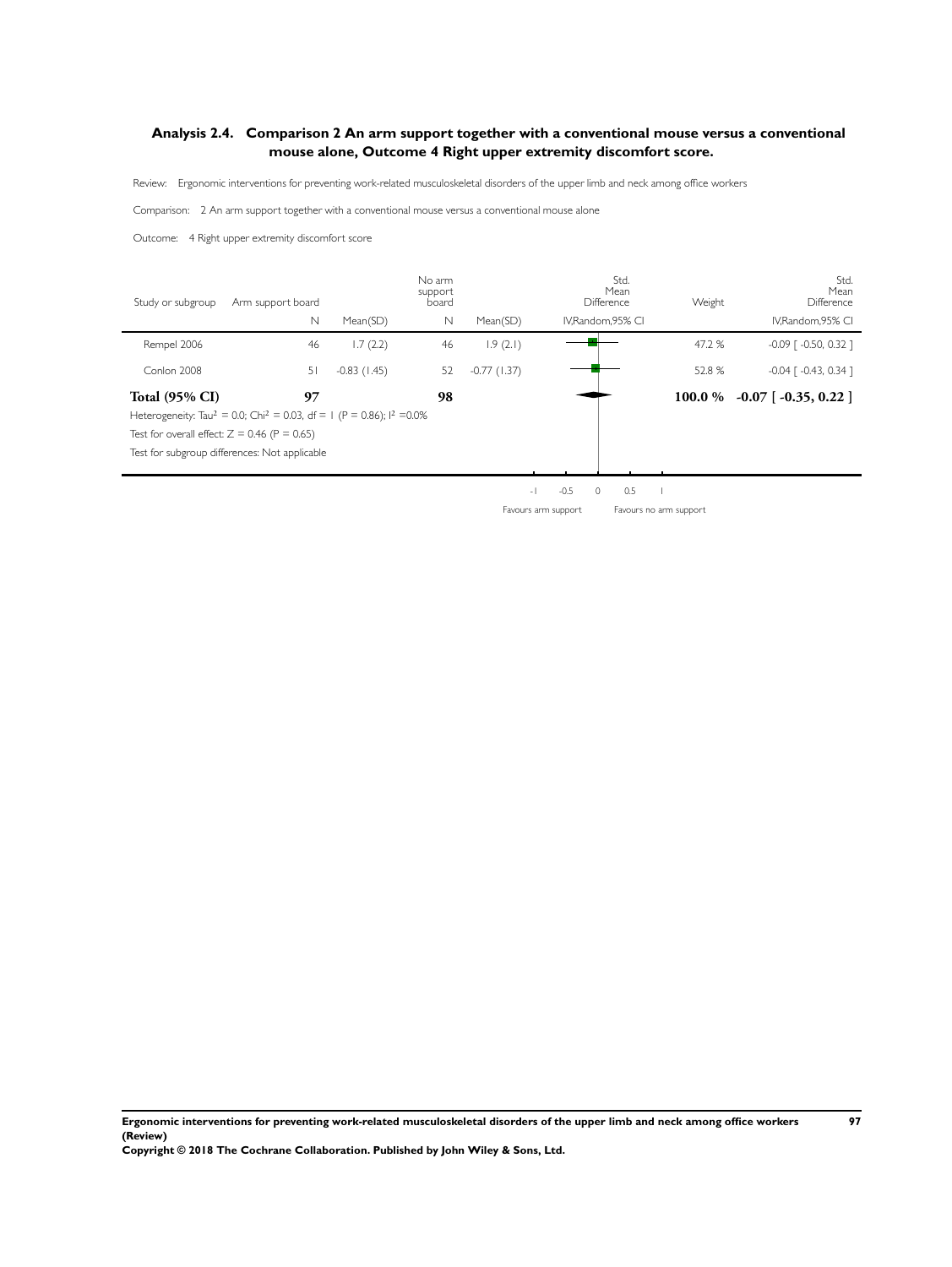#### **Analysis 2.5. Comparison 2 An arm support together with a conventional mouse versus a conventional mouse alone, Outcome 5 Incidence of right upper extremity disorders.**

Review: Ergonomic interventions for preventing work-related musculoskeletal disorders of the upper limb and neck among office workers

Comparison: 2 An arm support together with a conventional mouse versus a conventional mouse alone

Outcome: 5 Incidence of right upper extremity disorders

j.

j.

| Study or subgroup                              | Arm support board                                                                                        | No arm<br>support<br>board |             | <b>Risk Ratio</b><br>$M -$<br>H,Random,95% | Weight  | <b>Risk Ratio</b><br>$M -$<br>H,Random,95% |  |
|------------------------------------------------|----------------------------------------------------------------------------------------------------------|----------------------------|-------------|--------------------------------------------|---------|--------------------------------------------|--|
|                                                | n/N                                                                                                      | n/N                        |             | C                                          |         |                                            |  |
| Conlon 2008                                    | 10/51                                                                                                    | 10/52                      |             |                                            | 59.0 %  | $1.02$ $[0.46, 2.24]$                      |  |
| Rempel 2006                                    | 7/35                                                                                                     | 7/40                       |             |                                            | 41.0%   | $1.14$ $[0.44, 2.94]$                      |  |
| <b>Total (95% CI)</b>                          | 86                                                                                                       | 92                         |             |                                            | 100.0 % | $1.07$ [ 0.58, 1.96 ]                      |  |
|                                                | Total events: 17 (Arm support board), 17 (No arm support board)                                          |                            |             |                                            |         |                                            |  |
|                                                | Heterogeneity: Tau <sup>2</sup> = 0.0; Chi <sup>2</sup> = 0.03, df = 1 (P = 0.86); l <sup>2</sup> = 0.0% |                            |             |                                            |         |                                            |  |
| Test for overall effect: $Z = 0.21$ (P = 0.83) |                                                                                                          |                            |             |                                            |         |                                            |  |
| Test for subgroup differences: Not applicable  |                                                                                                          |                            |             |                                            |         |                                            |  |
|                                                |                                                                                                          |                            |             |                                            |         |                                            |  |
|                                                |                                                                                                          |                            | 0.1<br>0.01 | 100<br>$\overline{0}$                      |         |                                            |  |

Favours arm support Favours no arm support

**Ergonomic interventions for preventing work-related musculoskeletal disorders of the upper limb and neck among office workers 98 (Review)**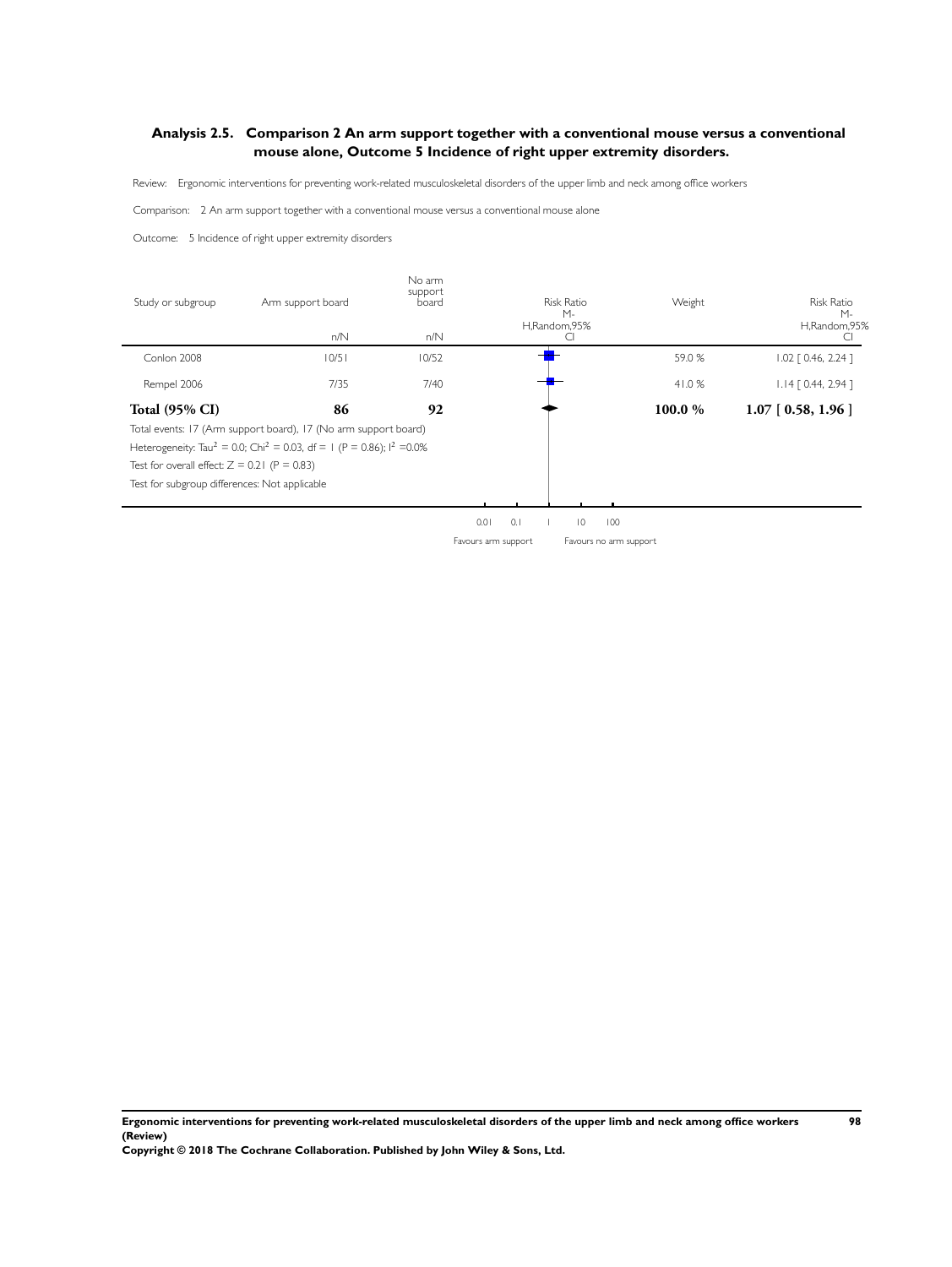#### **Analysis 2.6. Comparison 2 An arm support together with a conventional mouse versus a conventional mouse alone, Outcome 6 Incidence of upper body disorders (neck, shoulder and upper limb).**

Review: Ergonomic interventions for preventing work-related musculoskeletal disorders of the upper limb and neck among office workers

Comparison: 2 An arm support together with a conventional mouse versus a conventional mouse alone

Outcome: 6 Incidence of upper body disorders (neck, shoulder and upper limb)



#### **Analysis 2.7. Comparison 2 An arm support together with a conventional mouse versus a conventional mouse alone, Outcome 7 Change in percentage of work time.**

Review: Ergonomic interventions for preventing work-related musculoskeletal disorders of the upper limb and neck among office workers

Comparison: 2 An arm support together with a conventional mouse versus a conventional mouse alone

Outcome: 7 Change in percentage of work time

| Study or subgroup | Experimental |             | Control |              |                             |      | <b>Difference</b> | Mean              |                | Mean<br><b>Difference</b> |  |
|-------------------|--------------|-------------|---------|--------------|-----------------------------|------|-------------------|-------------------|----------------|---------------------------|--|
|                   | N            | Mean(SD)    | N       | Mean(SD)     |                             |      |                   | IV, Fixed, 95% CI |                | IV, Fixed, 95% CI         |  |
| Rempel 2006       | 46           | $-2.3(8.7)$ | 46      | $-2.7(10.3)$ |                             |      |                   |                   |                | $0.40$ [ -3.50, 4.30 ]    |  |
|                   |              |             |         |              | $-4$<br>Favours arm support | $-2$ | $\Omega$          |                   | $\overline{4}$ | Favours no arm support    |  |

#### **Ergonomic interventions for preventing work-related musculoskeletal disorders of the upper limb and neck among office workers 99 (Review)**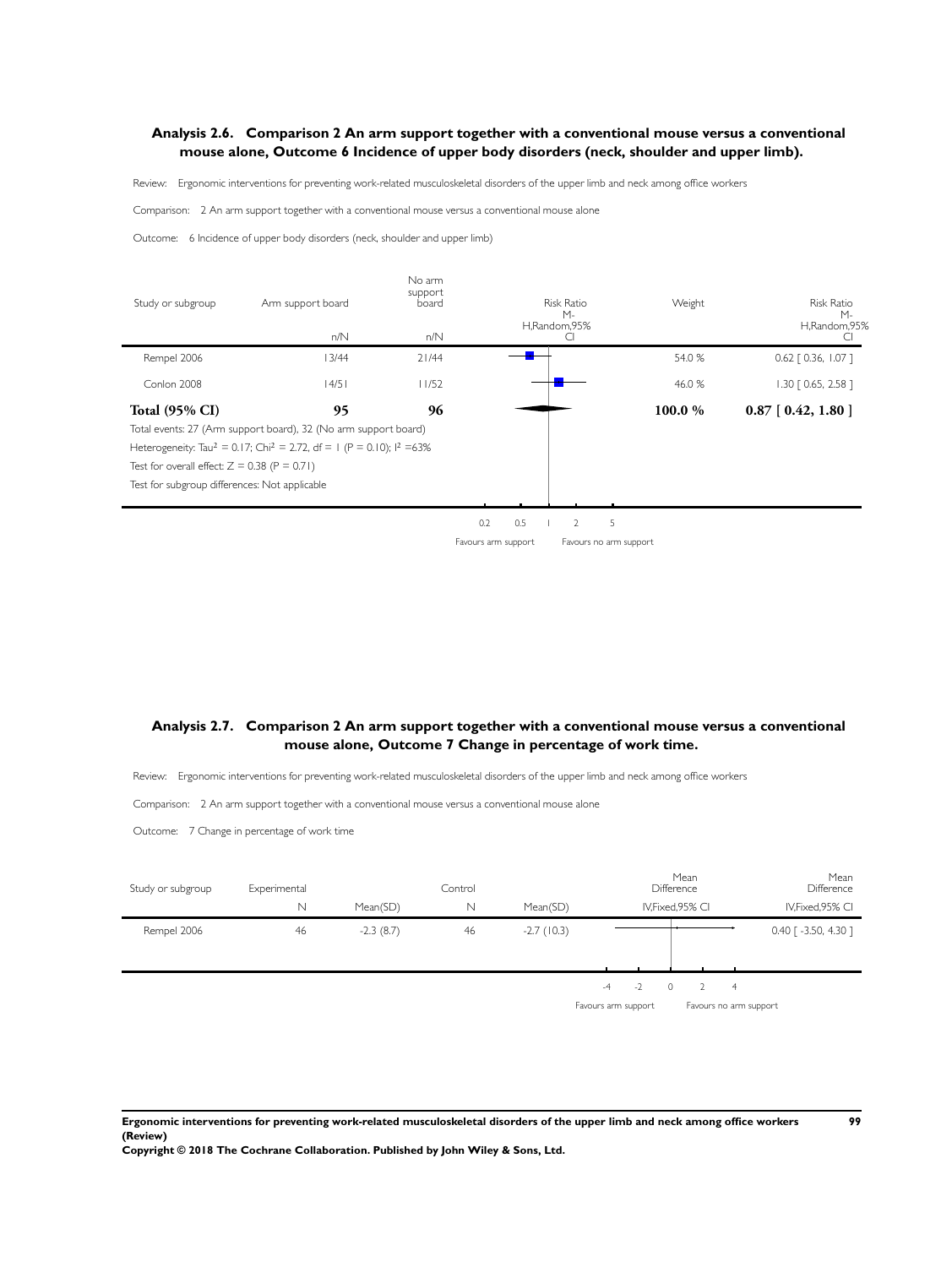#### **Analysis 2.8. Comparison 2 An arm support together with a conventional mouse versus a conventional mouse alone, Outcome 8 Change in average time to completely process a call.**

Review: Ergonomic interventions for preventing work-related musculoskeletal disorders of the upper limb and neck among office workers

Comparison: 2 An arm support together with a conventional mouse versus a conventional mouse alone

Outcome: 8 Change in average time to completely process a call

| Study or subgroup | Experimental |          | Control |           |                     |       |          | Mean<br>Difference |     | Mean<br>Difference     |
|-------------------|--------------|----------|---------|-----------|---------------------|-------|----------|--------------------|-----|------------------------|
|                   | N            | Mean(SD) | N       | Mean(SD)  |                     |       |          | IV, Fixed, 95% CI  |     | IV, Fixed, 95% CI      |
| Rempel 2006       | 46           | 4(66)    | 46      | $-25(57)$ |                     |       |          |                    |     | 29.00 [ 3.80, 54.20 ]  |
|                   |              |          |         |           |                     |       |          |                    |     |                        |
|                   |              |          |         |           | $-100$              | $-50$ | $\Omega$ | 50                 | 100 |                        |
|                   |              |          |         |           | Favours arm support |       |          |                    |     | Favours no arm support |

#### **Analysis 2.9. Comparison 2 An arm support together with a conventional mouse versus a conventional mouse alone, Outcome 9 Change in calls per hour.**

Review: Ergonomic interventions for preventing work-related musculoskeletal disorders of the upper limb and neck among office workers

Comparison: 2 An arm support together with a conventional mouse versus a conventional mouse alone

Outcome: 9 Change in calls per hour

| Study or subgroup | Experimental |          | Control |             | Mean<br><b>Difference</b> | Mean<br>Difference                  |
|-------------------|--------------|----------|---------|-------------|---------------------------|-------------------------------------|
|                   | N            | Mean(SD) | N       | Mean(SD)    | IV, Fixed, 95% CI         | IV, Fixed, 95% CI                   |
| Rempel 2006       | 46           | 0.1(1.7) | 46      | $0.4$ (1.3) |                           | $-0.30$ $\lceil -0.92, 0.32 \rceil$ |
|                   |              |          |         |             |                           |                                     |

 $-2$   $-1$  0 1 2 Favours arm support Favours no arm support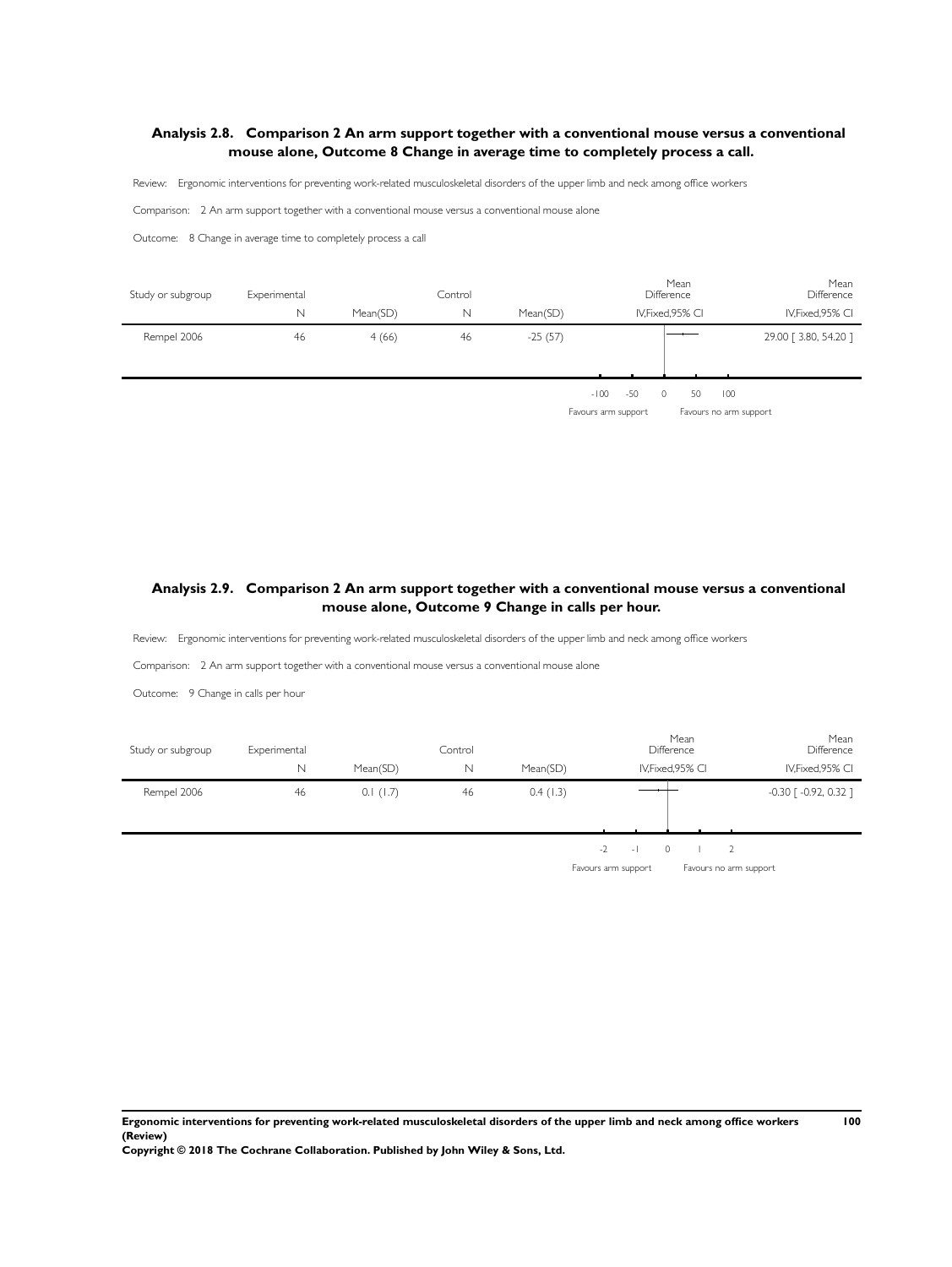#### **Analysis 2.10. Comparison 2 An arm support together with a conventional mouse versus a conventional mouse alone, Outcome 10 Subject perceived improvement.**

Review: Ergonomic interventions for preventing work-related musculoskeletal disorders of the upper limb and neck among office workers

Comparison: 2 An arm support together with a conventional mouse versus a conventional mouse alone

Outcome: 10 Subject perceived improvement



#### **Analysis 3.1. Comparison 3 Arm support for both arms versus no arm support, Outcome 1 Right upperlimb strain scale at 6-week follow-up.**

Review: Ergonomic interventions for preventing work-related musculoskeletal disorders of the upper limb and neck among office workers

Comparison: 3 Arm support for both arms versus no arm support

Outcome: 1 Right upper-limb strain scale at 6-week follow-up



**Ergonomic interventions for preventing work-related musculoskeletal disorders of the upper limb and neck among office workers 101 (Review)**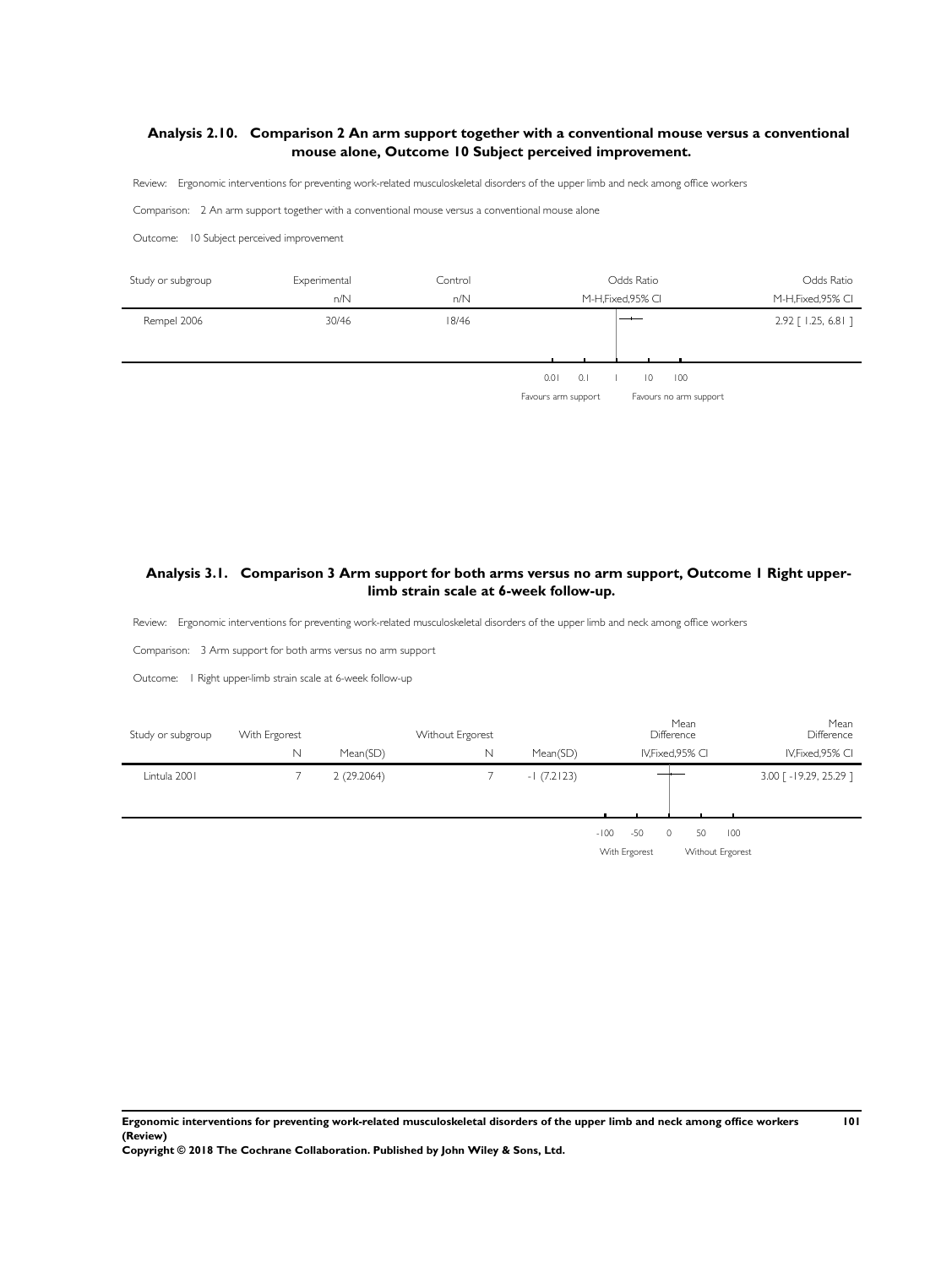#### **Analysis 4.1. Comparison 4 An alternative mouse alone versus a conventional mouse alone, Outcome 1 Neck/shoulder discomfort score.**

Review: Ergonomic interventions for preventing work-related musculoskeletal disorders of the upper limb and neck among office workers

Comparison: 4 An alternative mouse alone versus a conventional mouse alone

Outcome: I Neck/shoulder discomfort score

| Study or subgroup                                                                                      | Alternative Mouse<br>Ν | Mean(SD)      | Conventional Mouse<br>N | Mean(SD)       |                                    | Std.<br>Mean<br>Difference<br>IV, Random, 95% CI | Weight | Std.<br>Mean<br>Difference<br>IV, Random, 95% CI |
|--------------------------------------------------------------------------------------------------------|------------------------|---------------|-------------------------|----------------|------------------------------------|--------------------------------------------------|--------|--------------------------------------------------|
|                                                                                                        |                        |               |                         |                |                                    |                                                  |        |                                                  |
| Rempel 2006                                                                                            | 45                     | 2.2(2.2)      | 46                      | 1.8(1.9)       |                                    |                                                  | 46.8%  | $0.19$ $\lceil -0.22, 0.61 \rceil$               |
| Conlon 2008                                                                                            | 52                     | $-0.81(1.56)$ | 52                      | $-0.66$ (1.29) |                                    |                                                  | 53.2 % | $-0.10$ $\lceil -0.49, 0.28 \rceil$              |
| <b>Total (95% CI)</b>                                                                                  | 97                     |               | 98                      |                |                                    |                                                  |        | $100.0 \%$ 0.04 [ -0.26, 0.33 ]                  |
| Heterogeneity: Tau <sup>2</sup> = 0.00; Chi <sup>2</sup> = 1.07, df = 1 (P = 0.30); l <sup>2</sup> =6% |                        |               |                         |                |                                    |                                                  |        |                                                  |
| Test for overall effect: $Z = 0.24$ (P = 0.81)                                                         |                        |               |                         |                |                                    |                                                  |        |                                                  |
| Test for subgroup differences: Not applicable                                                          |                        |               |                         |                |                                    |                                                  |        |                                                  |
|                                                                                                        |                        |               |                         |                |                                    |                                                  |        |                                                  |
|                                                                                                        |                        |               |                         |                | $-0.5$<br>$\overline{\phantom{a}}$ | 0.5<br>$\circ$                                   |        |                                                  |

Favours alternative Favours conventional

#### **Analysis 4.2. Comparison 4 An alternative mouse alone versus a conventional mouse alone, Outcome 2 Incidence of neck/shoulder disorder.**

Review: Ergonomic interventions for preventing work-related musculoskeletal disorders of the upper limb and neck among office workers

Comparison: 4 An alternative mouse alone versus a conventional mouse alone

Outcome: 2 Incidence of neck/shoulder disorder

| Study or subgroup                              | Alternative mouse                                                                              | Conventional mouse |                     |     | <b>Risk Ratio</b><br>$M -$ |                      | Weight | <b>Risk Ratio</b><br>$M -$ |  |  |  |
|------------------------------------------------|------------------------------------------------------------------------------------------------|--------------------|---------------------|-----|----------------------------|----------------------|--------|----------------------------|--|--|--|
|                                                | n/N                                                                                            | n/N                |                     |     | H,Random,95%               |                      |        | H,Random,95%               |  |  |  |
| Rempel 2006                                    | 6/35                                                                                           | 19/43              |                     |     |                            |                      | 62.4 % | $0.39$ $[0.17, 0.87]$      |  |  |  |
| Conlon 2008                                    | 4/52                                                                                           | 3/52               |                     |     |                            |                      | 37.6 % | $1.33$ $[0.31, 5.67]$      |  |  |  |
| <b>Total (95% CI)</b>                          | 87                                                                                             | 95                 |                     |     |                            |                      | 100.0% | $0.62$ [ 0.19, 2.00 ]      |  |  |  |
|                                                | Total events: 10 (Alternative mouse), 22 (Conventional mouse)                                  |                    |                     |     |                            |                      |        |                            |  |  |  |
|                                                | Heterogeneity: Tau <sup>2</sup> = 0.41; Chi <sup>2</sup> = 2.14, df = 1 (P = 0.14); $1^2$ =53% |                    |                     |     |                            |                      |        |                            |  |  |  |
| Test for overall effect: $Z = 0.81$ (P = 0.42) |                                                                                                |                    |                     |     |                            |                      |        |                            |  |  |  |
| Test for subgroup differences: Not applicable  |                                                                                                |                    |                     |     |                            |                      |        |                            |  |  |  |
|                                                |                                                                                                |                    |                     |     |                            |                      |        |                            |  |  |  |
|                                                |                                                                                                |                    | 0.2                 | 0.5 | 2                          | 5                    |        |                            |  |  |  |
|                                                |                                                                                                |                    | Favours alternative |     |                            | Favours conventional |        |                            |  |  |  |

**Ergonomic interventions for preventing work-related musculoskeletal disorders of the upper limb and neck among office workers 102 (Review)**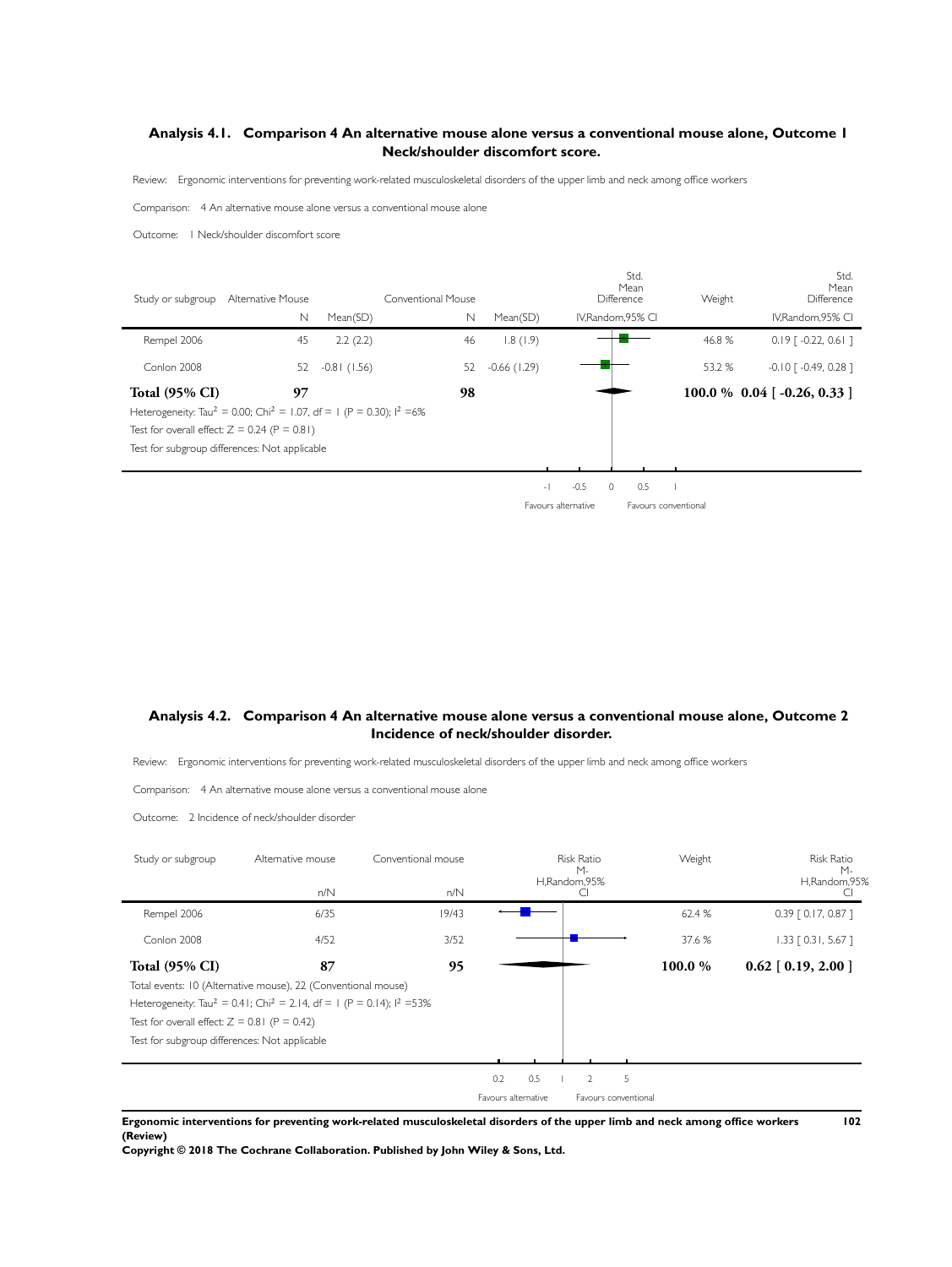#### **Analysis 4.3. Comparison 4 An alternative mouse alone versus a conventional mouse alone, Outcome 3 Incidence of right upper extremity disorder.**

Review: Ergonomic interventions for preventing work-related musculoskeletal disorders of the upper limb and neck among office workers

Comparison: 4 An alternative mouse alone versus a conventional mouse alone

Outcome: 3 Incidence of right upper extremity disorder

| Study or subgroup                              | Alternative Mouse                                                                              | <b>Conventional Mouse</b> |              |     | <b>Risk Ratio</b><br>$M -$ |   | Weight | <b>Risk Ratio</b><br>$M -$ |  |
|------------------------------------------------|------------------------------------------------------------------------------------------------|---------------------------|--------------|-----|----------------------------|---|--------|----------------------------|--|
|                                                | n/N                                                                                            | n/N                       | H,Random,95% |     |                            |   |        | H,Random,95%               |  |
| Rempel 2006                                    | 8/38                                                                                           | 7/40                      |              |     |                            |   | 48.6 % | 1.20   0.48, 2.99 ]        |  |
| Conlon 2008                                    | 7/52                                                                                           | 10/52                     |              |     |                            |   | 51.4%  | $0.70$ $[0.29, 1.70]$      |  |
| <b>Total (95% CI)</b>                          | 90                                                                                             | 92                        |              |     |                            |   | 100.0% | $0.91$ [ $0.48$ , 1.72 ]   |  |
|                                                | Total events: 15 (Alternative Mouse), 17 (Conventional Mouse)                                  |                           |              |     |                            |   |        |                            |  |
|                                                | Heterogeneity: Tau <sup>2</sup> = 0.0; Chi <sup>2</sup> = 0.70, df = 1 (P = 0.40); $1^2$ =0.0% |                           |              |     |                            |   |        |                            |  |
| Test for overall effect: $Z = 0.29$ (P = 0.77) |                                                                                                |                           |              |     |                            |   |        |                            |  |
| Test for subgroup differences: Not applicable  |                                                                                                |                           |              |     |                            |   |        |                            |  |
|                                                |                                                                                                |                           |              |     |                            |   |        |                            |  |
|                                                |                                                                                                |                           | 0.2          | 0.5 |                            | 5 |        |                            |  |

Favours alternative Favours conventional

**Ergonomic interventions for preventing work-related musculoskeletal disorders of the upper limb and neck among office workers 103 (Review)**

**Copyright © 2018 The Cochrane Collaboration. Published by John Wiley & Sons, Ltd.**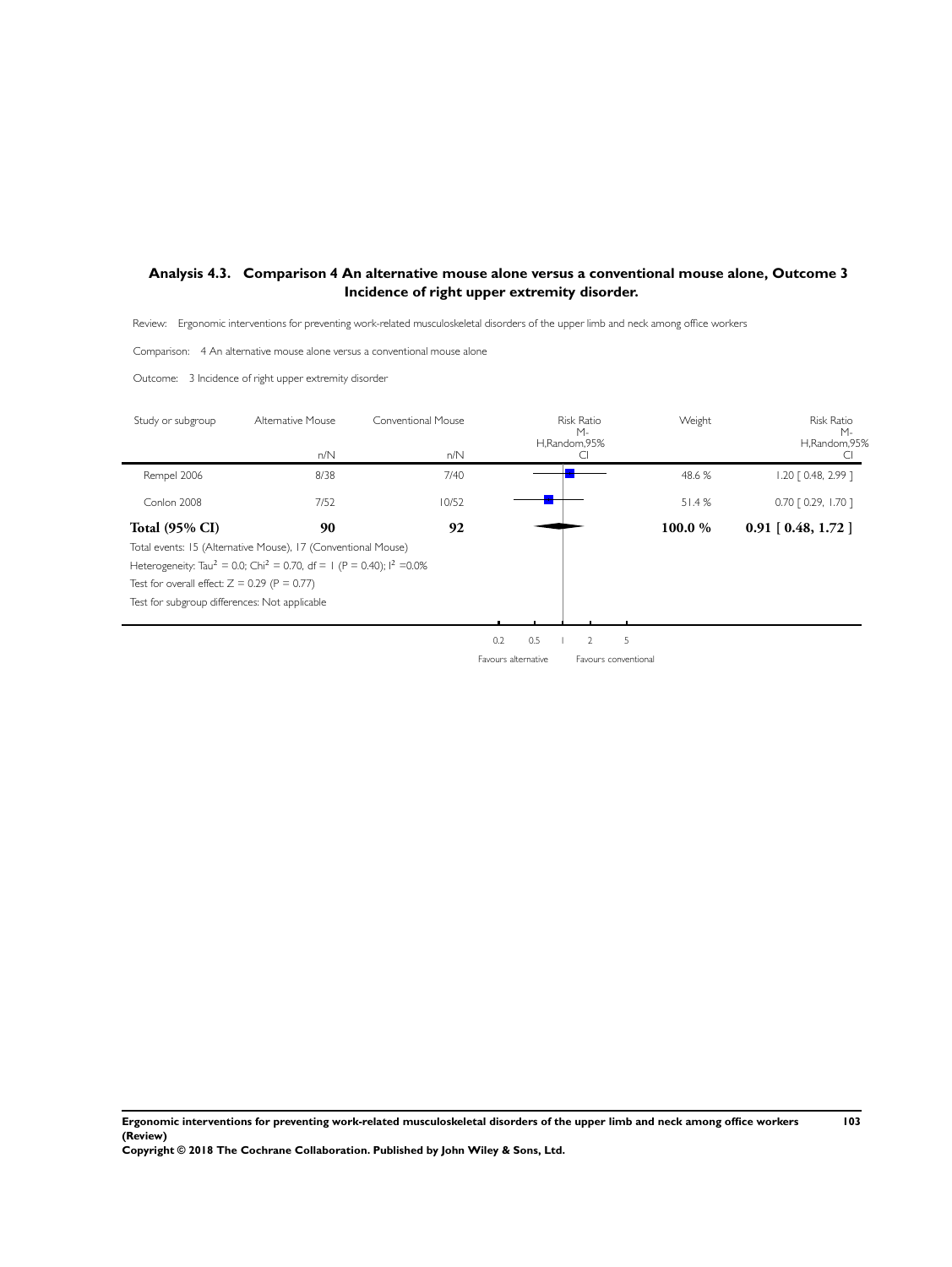#### **Analysis 4.4. Comparison 4 An alternative mouse alone versus a conventional mouse alone, Outcome 4 Right upper extremity discomfort score.**

Review: Ergonomic interventions for preventing work-related musculoskeletal disorders of the upper limb and neck among office workers

Comparison: 4 An alternative mouse alone versus a conventional mouse alone

Outcome: 4 Right upper extremity discomfort score

| Study or subgroup                                                                               | Alternative Mouse                              |                | Conventional Mouse |               | Std.<br>Mean<br>Difference | Weight | Std.<br>Mean<br>Difference                  |  |  |  |
|-------------------------------------------------------------------------------------------------|------------------------------------------------|----------------|--------------------|---------------|----------------------------|--------|---------------------------------------------|--|--|--|
|                                                                                                 | $\mathbb N$                                    | Mean(SD)       | N                  | Mean(SD)      | IV.Random.95% CI           |        | IV, Random, 95% CI                          |  |  |  |
| Rempel 2006                                                                                     | 45                                             | 1.9(1.8)       | 46                 | 1.9(2.1)      |                            | 46.7 % | $0.0$ $\lceil -0.4 \rceil$ , $0.4$ $\lceil$ |  |  |  |
| Conlon 2008                                                                                     | 52                                             | $-0.76$ (1.13) | 52                 | $-0.77(1.37)$ |                            | 53.3 % | $0.01$ $\lceil -0.38, 0.39 \rceil$          |  |  |  |
| <b>Total (95% CI)</b>                                                                           | 97                                             |                | 98                 |               |                            |        | 100.0 % 0.00 [ -0.28, 0.28 ]                |  |  |  |
| Heterogeneity: Tau <sup>2</sup> = 0.0; Chi <sup>2</sup> = 0.00, df = 1 (P = 0.98); $1^2$ = 0.0% |                                                |                |                    |               |                            |        |                                             |  |  |  |
|                                                                                                 | Test for overall effect: $Z = 0.03$ (P = 0.98) |                |                    |               |                            |        |                                             |  |  |  |
| Test for subgroup differences: Not applicable                                                   |                                                |                |                    |               |                            |        |                                             |  |  |  |
|                                                                                                 |                                                |                |                    |               |                            |        |                                             |  |  |  |
|                                                                                                 |                                                |                |                    |               |                            |        |                                             |  |  |  |

-1 -0.5 0 0.5 1 Favours alternative Favours conventional

#### **Analysis 4.5. Comparison 4 An alternative mouse alone versus a conventional mouse alone, Outcome 5 Incidence of upper body disorder (neck, shoulder, and upper extremity).**

Review: Ergonomic interventions for preventing work-related musculoskeletal disorders of the upper limb and neck among office workers

Comparison: 4 An alternative mouse alone versus a conventional mouse alone

 $\overline{\phantom{a}}$ 

j.

Outcome: 5 Incidence of upper body disorder (neck, shoulder, and upper extremity)

| Study or subgroup                              | Alternative mouse                                                                                        | Conventional mouse |                     |     |              | <b>Risk Ratio</b><br>$M -$ |        | <b>Risk Ratio</b><br>$M -$ |
|------------------------------------------------|----------------------------------------------------------------------------------------------------------|--------------------|---------------------|-----|--------------|----------------------------|--------|----------------------------|
|                                                | n/N                                                                                                      | n/N                |                     |     | H,Random,95% |                            |        | H,Random,95%               |
| Rempel 2006                                    | 15/42                                                                                                    | 21/44              |                     |     |              |                            | 69.2%  | $0.75$ $[0.45, 1.25]$      |
| Conlon 2008                                    | 10/52                                                                                                    | 11/52              |                     |     |              |                            | 30.8 % | $0.91$ $[0.42, 1.95]$      |
| <b>Total (95% CI)</b>                          | 94                                                                                                       | 96                 |                     |     |              |                            | 100.0% | $0.79$ [ 0.52, 1.21 ]      |
|                                                | Total events: 25 (Alternative mouse), 32 (Conventional mouse)                                            |                    |                     |     |              |                            |        |                            |
|                                                | Heterogeneity: Tau <sup>2</sup> = 0.0; Chi <sup>2</sup> = 0.18, df = 1 (P = 0.68); l <sup>2</sup> = 0.0% |                    |                     |     |              |                            |        |                            |
| Test for overall effect: $Z = 1.06$ (P = 0.29) |                                                                                                          |                    |                     |     |              |                            |        |                            |
| Test for subgroup differences: Not applicable  |                                                                                                          |                    |                     |     |              |                            |        |                            |
|                                                |                                                                                                          |                    |                     |     |              |                            |        |                            |
|                                                |                                                                                                          |                    | 0.5                 | 0.7 |              | $1.5 \t 2$                 |        |                            |
|                                                |                                                                                                          |                    | Favours Alternative |     |              | Favours Conventional       |        |                            |

**Ergonomic interventions for preventing work-related musculoskeletal disorders of the upper limb and neck among office workers 104 (Review)**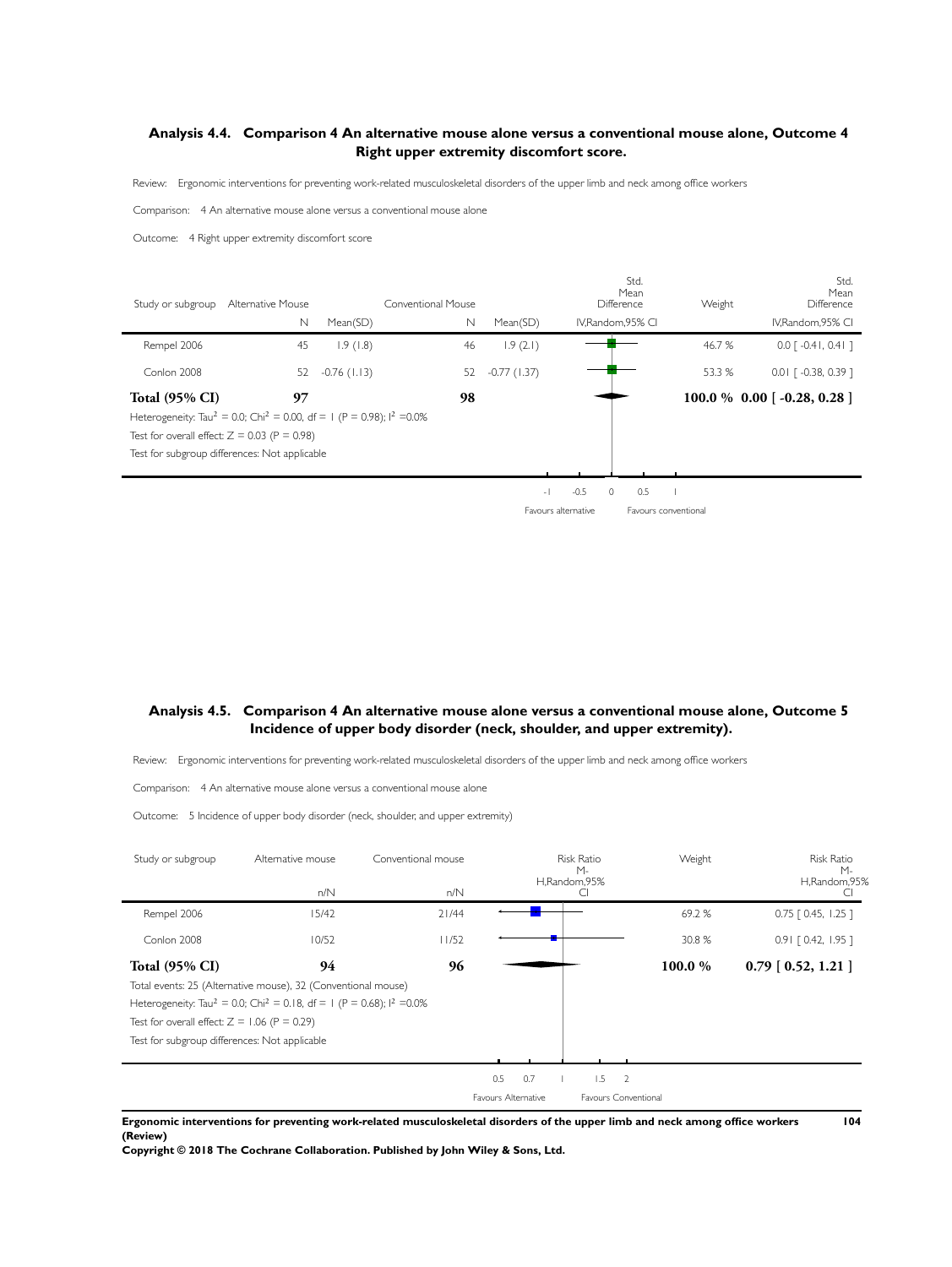### **Analysis 4.6. Comparison 4 An alternative mouse alone versus a conventional mouse alone, Outcome 6 Change in percentage of work time.**

Review: Ergonomic interventions for preventing work-related musculoskeletal disorders of the upper limb and neck among office workers

Comparison: 4 An alternative mouse alone versus a conventional mouse alone

Outcome: 6 Change in percentage of work time



## **Analysis 4.7. Comparison 4 An alternative mouse alone versus a conventional mouse alone, Outcome 7 Change in average time to completely process a call.**

Review: Ergonomic interventions for preventing work-related musculoskeletal disorders of the upper limb and neck among office workers

Comparison: 4 An alternative mouse alone versus a conventional mouse alone

Outcome: 7 Change in average time to completely process a call

| Study or subgroup | Experimental |           | Control |           |                               |       | Difference | Mean              |                             | Mean<br>Difference     |
|-------------------|--------------|-----------|---------|-----------|-------------------------------|-------|------------|-------------------|-----------------------------|------------------------|
|                   | N            | Mean(SD)  | N       | Mean(SD)  |                               |       |            | IV, Fixed, 95% CI |                             | IV, Fixed, 95% CI      |
| Rempel 2006       | 45           | $-10(51)$ | 46      | $-25(57)$ |                               |       |            |                   |                             | 15.00 [ -7.21, 37.21 ] |
|                   |              |           |         |           | $-100$<br>Favours alternative | $-50$ | 0          | 50                | 100<br>Favours conventional |                        |

### **Ergonomic interventions for preventing work-related musculoskeletal disorders of the upper limb and neck among office workers 105 (Review)**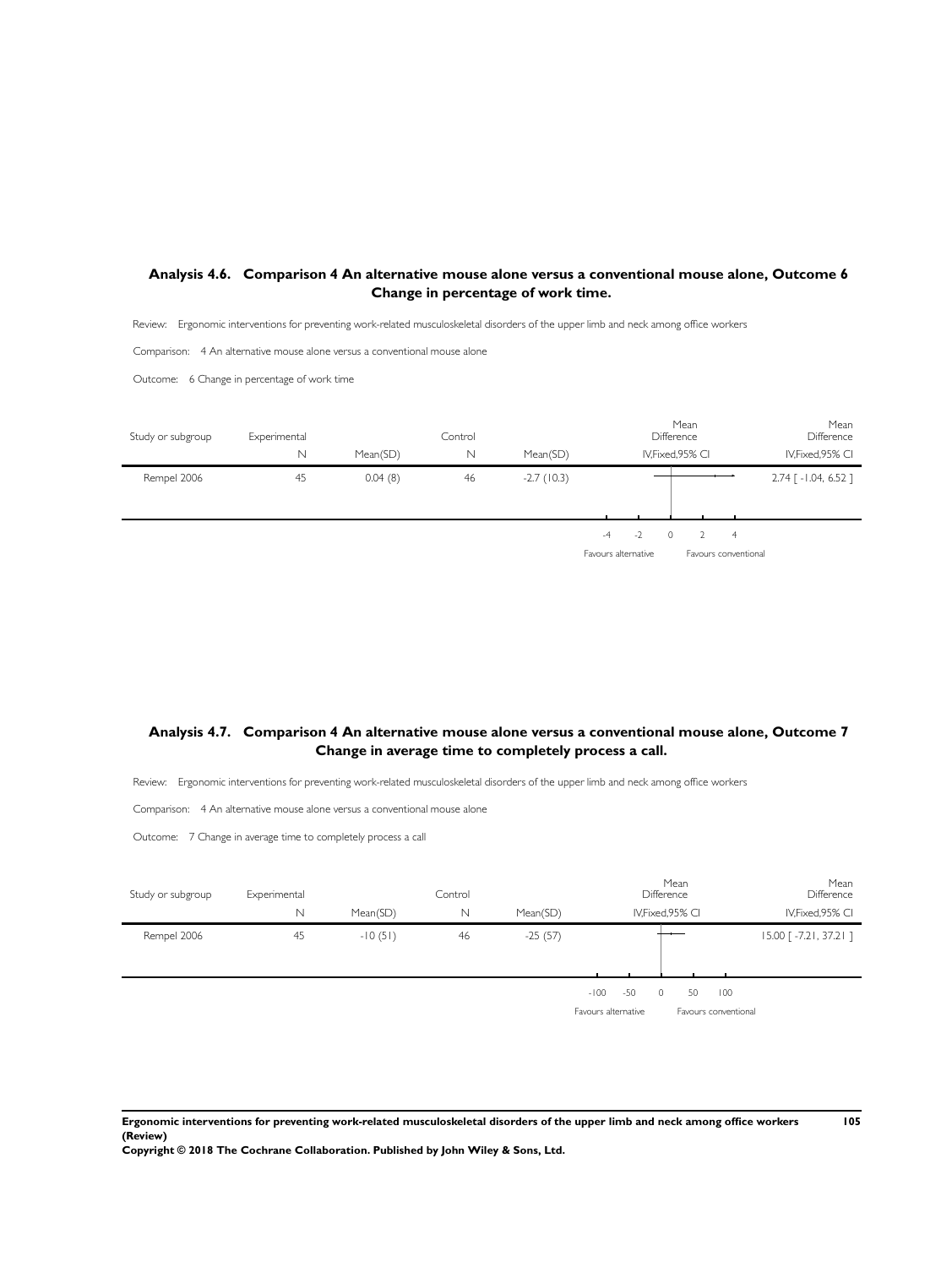# **Analysis 4.8. Comparison 4 An alternative mouse alone versus a conventional mouse alone, Outcome 8 Change in calls per hour.**

Review: Ergonomic interventions for preventing work-related musculoskeletal disorders of the upper limb and neck among office workers

Comparison: 4 An alternative mouse alone versus a conventional mouse alone

Outcome: 8 Change in calls per hour

| Study or subgroup | Experimental |          | Control |             |                     |        |          | Mean<br><b>Difference</b> |                      | Mean<br>Difference     |
|-------------------|--------------|----------|---------|-------------|---------------------|--------|----------|---------------------------|----------------------|------------------------|
|                   | N            | Mean(SD) | N       | Mean(SD)    |                     |        |          | IV, Fixed, 95% CI         |                      | IV, Fixed, 95% CI      |
| Rempel 2006       | 45           | 0.6(1.5) | 46      | $0.4$ (1.3) |                     |        |          |                           |                      | $0.20$ [ -0.38, 0.78 ] |
|                   |              |          |         |             |                     |        |          |                           |                      |                        |
|                   |              |          |         |             | $-1$                | $-0.5$ | $\Omega$ | 0.5                       |                      |                        |
|                   |              |          |         |             | Favours alternative |        |          |                           | Favours conventional |                        |

## **Analysis 4.9. Comparison 4 An alternative mouse alone versus a conventional mouse alone, Outcome 9 Subject perceived improvement.**

Review: Ergonomic interventions for preventing work-related musculoskeletal disorders of the upper limb and neck among office workers

Comparison: 4 An alternative mouse alone versus a conventional mouse alone

Outcome: 9 Subject perceived improvement

j,

| Study or subgroup | Experimental<br>n/N | Control<br>n/N |                             | M-H, Fixed, 95% CI | Odds Ratio |                | Odds Ratio<br>M-H, Fixed, 95% CI |                          |  |
|-------------------|---------------------|----------------|-----------------------------|--------------------|------------|----------------|----------------------------------|--------------------------|--|
| Rempel 2006       | 27/45               | 18/46          |                             |                    |            |                |                                  | $2.33$ [ $1.01$ , 5.41 ] |  |
|                   |                     |                | 0.01<br>Favours alternative | 0.1                |            | $\overline{0}$ | 100<br>Favours conventional      |                          |  |

**Ergonomic interventions for preventing work-related musculoskeletal disorders of the upper limb and neck among office workers 106 (Review)**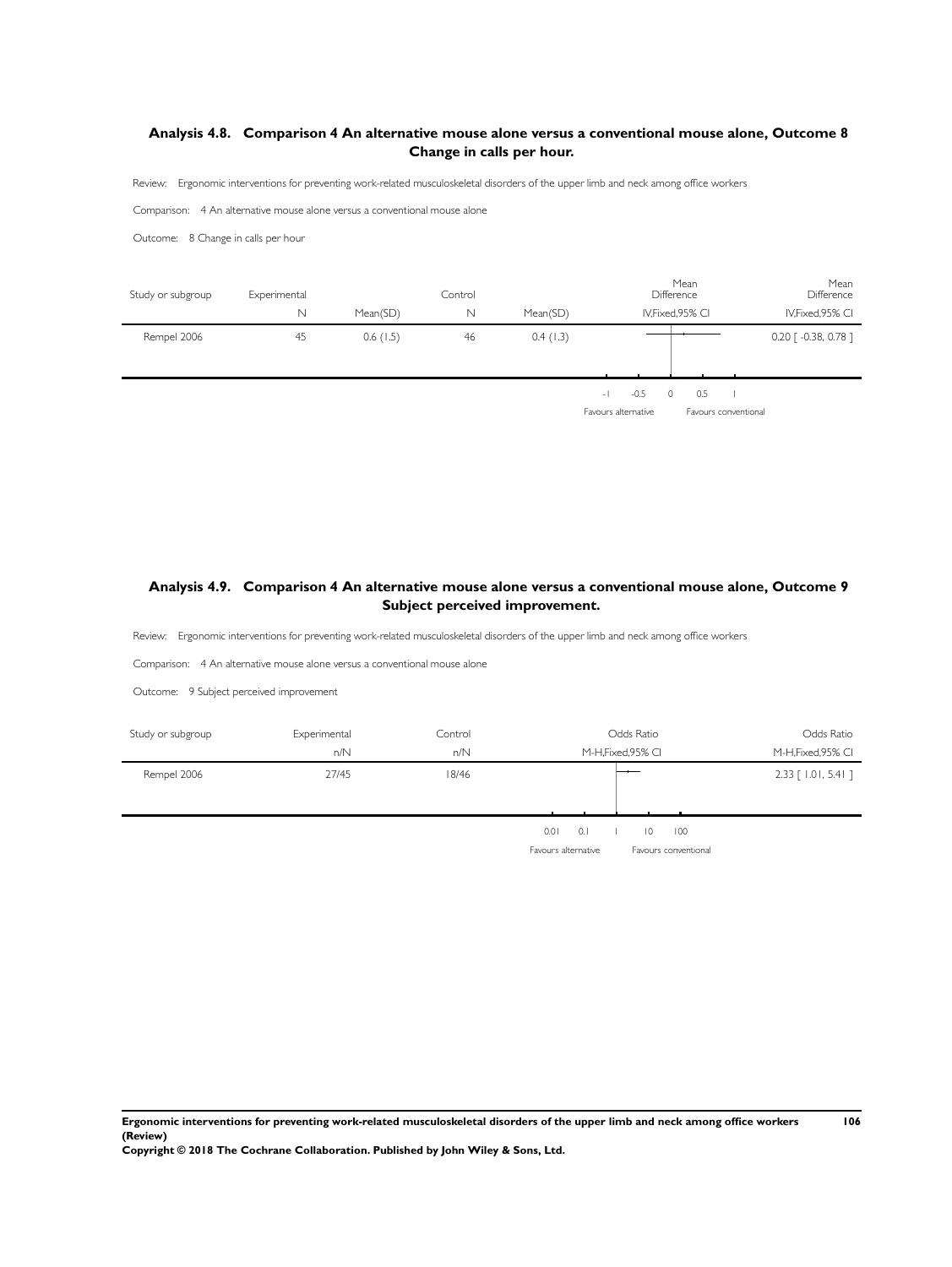# **Analysis 5.1. Comparison 5 An alternative workstation adjustment versus no adjustment, Outcome 1 Incidence of neck and shoulder pain.**

Review: Ergonomic interventions for preventing work-related musculoskeletal disorders of the upper limb and neck among office workers

Comparison: 5 An alternative workstation adjustment versus no adjustment

Outcome: 1 Incidence of neck and shoulder pain

÷,

| Study or subgroup                                             | Alternative<br>adjustment<br>n/N | No adjustment<br>n/N |                        |     | <b>Risk Ratio</b><br>M-H, Fixed, 95% CI |     | Weight  | <b>Risk Ratio</b><br>M-H, Fixed, 95% CI |
|---------------------------------------------------------------|----------------------------------|----------------------|------------------------|-----|-----------------------------------------|-----|---------|-----------------------------------------|
| Gerr 2005                                                     | 38/121                           | 33/113               |                        |     |                                         |     | 100.0 % | $1.08$ $[0.73, 1.59]$                   |
| <b>Total (95% CI)</b>                                         | 121                              | 113                  |                        |     |                                         |     | 100.0%  | $1.08$ [ 0.73, 1.59 ]                   |
| Total events: 38 (Alternative adjustment), 33 (No adjustment) |                                  |                      |                        |     |                                         |     |         |                                         |
| Heterogeneity: not applicable                                 |                                  |                      |                        |     |                                         |     |         |                                         |
| Test for overall effect: $Z = 0.37$ (P = 0.71)                |                                  |                      |                        |     |                                         |     |         |                                         |
| Test for subgroup differences: Not applicable                 |                                  |                      |                        |     |                                         |     |         |                                         |
|                                                               |                                  |                      |                        |     |                                         |     |         |                                         |
|                                                               |                                  |                      | 0.01                   | 0.1 | $\overline{0}$                          | 100 |         |                                         |
|                                                               |                                  |                      | Alternative Adjustment |     | No adjustment                           |     |         |                                         |

# **Analysis 5.2. Comparison 5 An alternative workstation adjustment versus no adjustment, Outcome 2 Incidence of arm and hand pain.**

Review: Ergonomic interventions for preventing work-related musculoskeletal disorders of the upper limb and neck among office workers

Comparison: 5 An alternative workstation adjustment versus no adjustment

Outcome: 2 Incidence of arm and hand pain

| Study or subgroup                                             | Alternative<br>adjustment<br>n/N | No adjustment<br>n/N | <b>Risk Ratio</b><br>M-H.Fixed.95% CI   | Weight | <b>Risk Ratio</b><br>M-H, Fixed, 95% CI |
|---------------------------------------------------------------|----------------------------------|----------------------|-----------------------------------------|--------|-----------------------------------------|
|                                                               |                                  |                      |                                         |        |                                         |
| Gerr 2005                                                     | 22/126                           | 25/119               |                                         | 100.0% | $0.83$ $\lceil 0.50, 1.39 \rceil$       |
| <b>Total (95% CI)</b>                                         | 126                              | 119                  |                                         | 100.0% | $0.83$ [ 0.50, 1.39 ]                   |
| Total events: 22 (Alternative adjustment), 25 (No adjustment) |                                  |                      |                                         |        |                                         |
| Heterogeneity: not applicable                                 |                                  |                      |                                         |        |                                         |
| Test for overall effect: $Z = 0.70$ (P = 0.48)                |                                  |                      |                                         |        |                                         |
| Test for subgroup differences: Not applicable                 |                                  |                      |                                         |        |                                         |
|                                                               |                                  |                      |                                         |        |                                         |
|                                                               |                                  |                      | 0.01<br>0.1<br>$\overline{0}$           | 100    |                                         |
|                                                               |                                  |                      | Alternative Adjustment<br>No Adjustment |        |                                         |

**Ergonomic interventions for preventing work-related musculoskeletal disorders of the upper limb and neck among office workers 107 (Review)**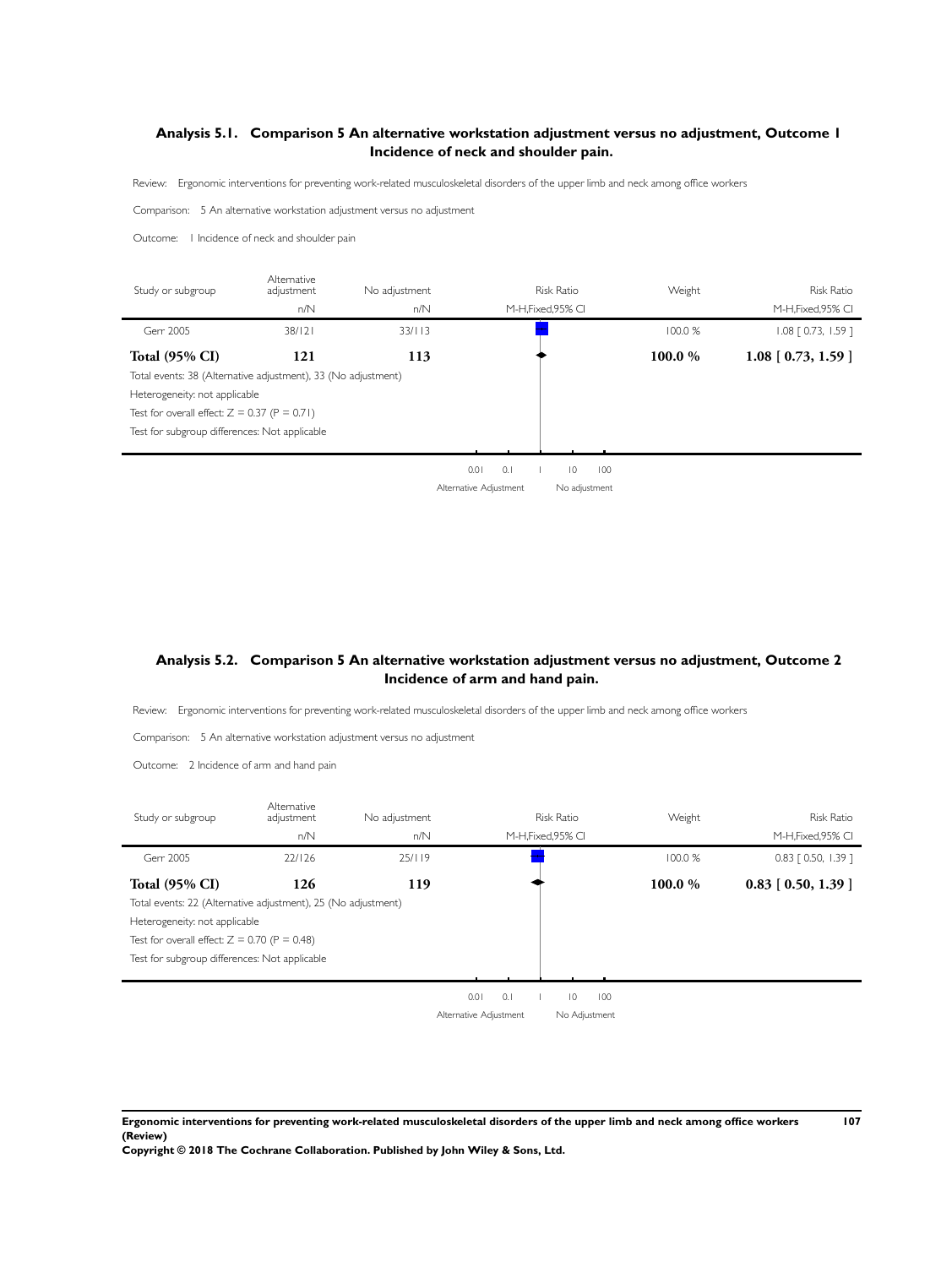## **Analysis 6.1. Comparison 6 Workstation adjustment according to OSHA/NIOSH recommendation compared to no workstation adjustment, Outcome 1 Incidence of neck and shoulder pain.**

Review: Ergonomic interventions for preventing work-related musculoskeletal disorders of the upper limb and neck among office workers

Comparison: 6 Workstation adjustment according to OSHA/NIOSH recommendation compared to no workstation adjustment

Outcome: 1 Incidence of neck and shoulder pain

| Study or subgroup                                            | <b>OSHA/NIOSH</b><br>adjustment<br>n/N | No adjustment<br>n/N |                       | <b>Risk Ratio</b><br>M-H.Fixed.95% CI |     | Weight  | <b>Risk Ratio</b><br>M-H.Fixed.95% CI |
|--------------------------------------------------------------|----------------------------------------|----------------------|-----------------------|---------------------------------------|-----|---------|---------------------------------------|
| Gerr 2005                                                    | 36/122                                 | 33/133               |                       |                                       |     | 100.0 % | $1.19$ $[0.79, 1.78]$                 |
| <b>Total (95% CI)</b>                                        | 122                                    | 133                  |                       |                                       |     | 100.0%  | $1.19$ [ 0.79, 1.78 ]                 |
| Total events: 36 (OSHA/NIOSH adjustment), 33 (No adjustment) |                                        |                      |                       |                                       |     |         |                                       |
| Heterogeneity: not applicable                                |                                        |                      |                       |                                       |     |         |                                       |
| Test for overall effect: $Z = 0.84$ (P = 0.40)               |                                        |                      |                       |                                       |     |         |                                       |
| Test for subgroup differences: Not applicable                |                                        |                      |                       |                                       |     |         |                                       |
|                                                              |                                        |                      |                       |                                       |     |         |                                       |
|                                                              |                                        |                      | 0.1<br>0.01           | $\overline{0}$                        | 100 |         |                                       |
|                                                              |                                        |                      | OSHA/NIOSH adjustment | No adjustment                         |     |         |                                       |

# **Analysis 6.2. Comparison 6 Workstation adjustment according to OSHA/NIOSH recommendation compared to no workstation adjustment, Outcome 2 Incidence of arm and hand pain.**

Review: Ergonomic interventions for preventing work-related musculoskeletal disorders of the upper limb and neck among office workers

Comparison: 6 Workstation adjustment according to OSHA/NIOSH recommendation compared to no workstation adjustment

Outcome: 2 Incidence of arm and hand pain

| Study or subgroup                                            | OSHA/NIOSH<br>adjustment | No adjustment |                        | <b>Risk Ratio</b>     | Weight  | <b>Risk Ratio</b>     |
|--------------------------------------------------------------|--------------------------|---------------|------------------------|-----------------------|---------|-----------------------|
|                                                              | n/N                      | n/N           |                        | M-H.Fixed.95% CI      |         | M-H.Fixed.95% CI      |
| Gerr 2005                                                    | 25/130                   | 25/119        |                        |                       | 100.0 % | $0.92$ $[0.56, 1.50]$ |
| <b>Total (95% CI)</b>                                        | 130                      | 119           |                        |                       | 100.0%  | $0.92$ [ 0.56, 1.50 ] |
| Total events: 25 (OSHA/NIOSH adjustment), 25 (No adjustment) |                          |               |                        |                       |         |                       |
| Heterogeneity: not applicable                                |                          |               |                        |                       |         |                       |
| Test for overall effect: $Z = 0.35$ (P = 0.73)               |                          |               |                        |                       |         |                       |
| Test for subgroup differences: Not applicable                |                          |               |                        |                       |         |                       |
|                                                              |                          |               |                        |                       |         |                       |
|                                                              |                          |               | 0.1<br>0.01            | 100<br>$\overline{0}$ |         |                       |
|                                                              |                          |               | OSHA/NIOSH workstation | No adjustment         |         |                       |

**Ergonomic interventions for preventing work-related musculoskeletal disorders of the upper limb and neck among office workers 108 (Review)**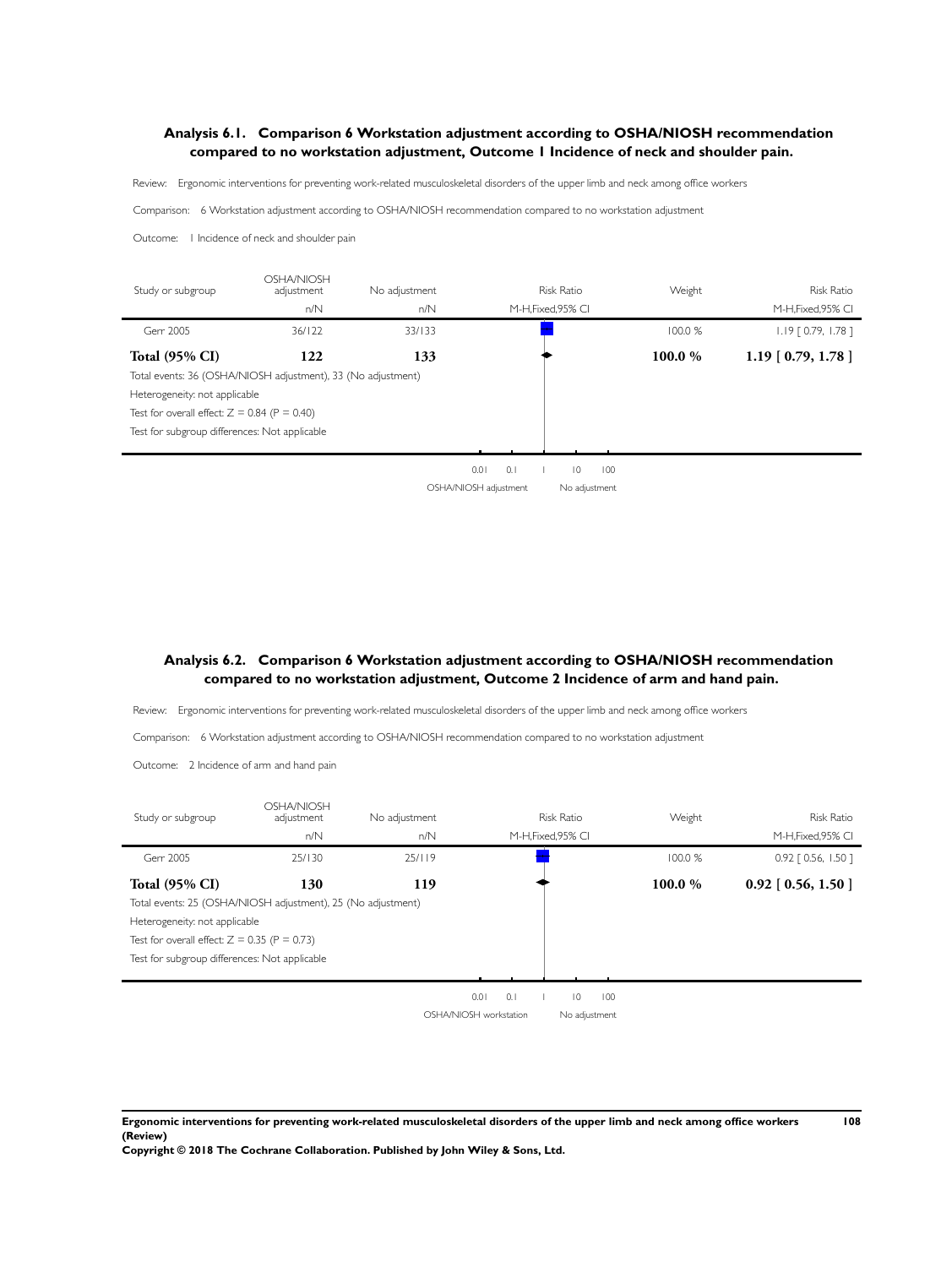# **Analysis 7.1. Comparison 7 Sit-stand workstation versus normal workstation, Outcome 1 Intensity of neck and shoulder discomfort and pain.**

Review: Ergonomic interventions for preventing work-related musculoskeletal disorders of the upper limb and neck among office workers

Comparison: 7 Sit-stand workstation versus normal workstation

Outcome: I Intensity of neck and shoulder discomfort and pain

| Study or subgroup | Sit-stand workstation |          | Normal workstation |          |      |                                | <b>Difference</b> | Mean              |                | Mean<br>Difference                  |
|-------------------|-----------------------|----------|--------------------|----------|------|--------------------------------|-------------------|-------------------|----------------|-------------------------------------|
|                   | N                     | Mean(SD) | N                  | Mean(SD) |      |                                |                   | IV, Fixed, 95% CI |                | IV, Fixed, 95% CI                   |
| Graves 2015       | 25                    | 1.9(2.4) | 21                 | 2.2(2.4) |      |                                |                   |                   |                | $-0.30$ $\lceil -1.69, 1.09 \rceil$ |
|                   |                       |          |                    |          | $-4$ | $-2$<br>Favours sit-stand desk | $\Omega$          | Favours sit-desk  | $\overline{4}$ |                                     |

# **Analysis 7.2. Comparison 7 Sit-stand workstation versus normal workstation, Outcome 2 Sitting time at 8 week.**

Review: Ergonomic interventions for preventing work-related musculoskeletal disorders of the upper limb and neck among office workers

Comparison: 7 Sit-stand workstation versus normal workstation

Outcome: 2 Sitting time at 8-week

| Study or subgroup | Sit-stand workstation | Normal workstation    |                |                       |        |                        | Mean<br>Difference |     |                  | Mean<br>Difference                |
|-------------------|-----------------------|-----------------------|----------------|-----------------------|--------|------------------------|--------------------|-----|------------------|-----------------------------------|
|                   | N                     | Mean(SD)[min/8-<br>h1 | N              | Mean(SD)[min/8-<br>h1 |        |                        | IV.Fixed.95% CI    |     |                  | IV, Fixed, 95% CI                 |
| Graves 2015       | 23                    | 322 (99.3)            | $\overline{2}$ | 402.2 (47.9)          |        |                        |                    |     |                  | $-80.20$ [ $-125.66$ , $-34.74$ ] |
|                   |                       |                       |                |                       |        |                        |                    |     |                  |                                   |
|                   |                       |                       |                |                       | $-200$ | $-100$                 | $\mathbf 0$        | 100 | 200              |                                   |
|                   |                       |                       |                |                       |        | Favours sit-stand desk |                    |     | Favours sit desk |                                   |

**Ergonomic interventions for preventing work-related musculoskeletal disorders of the upper limb and neck among office workers 109 (Review)**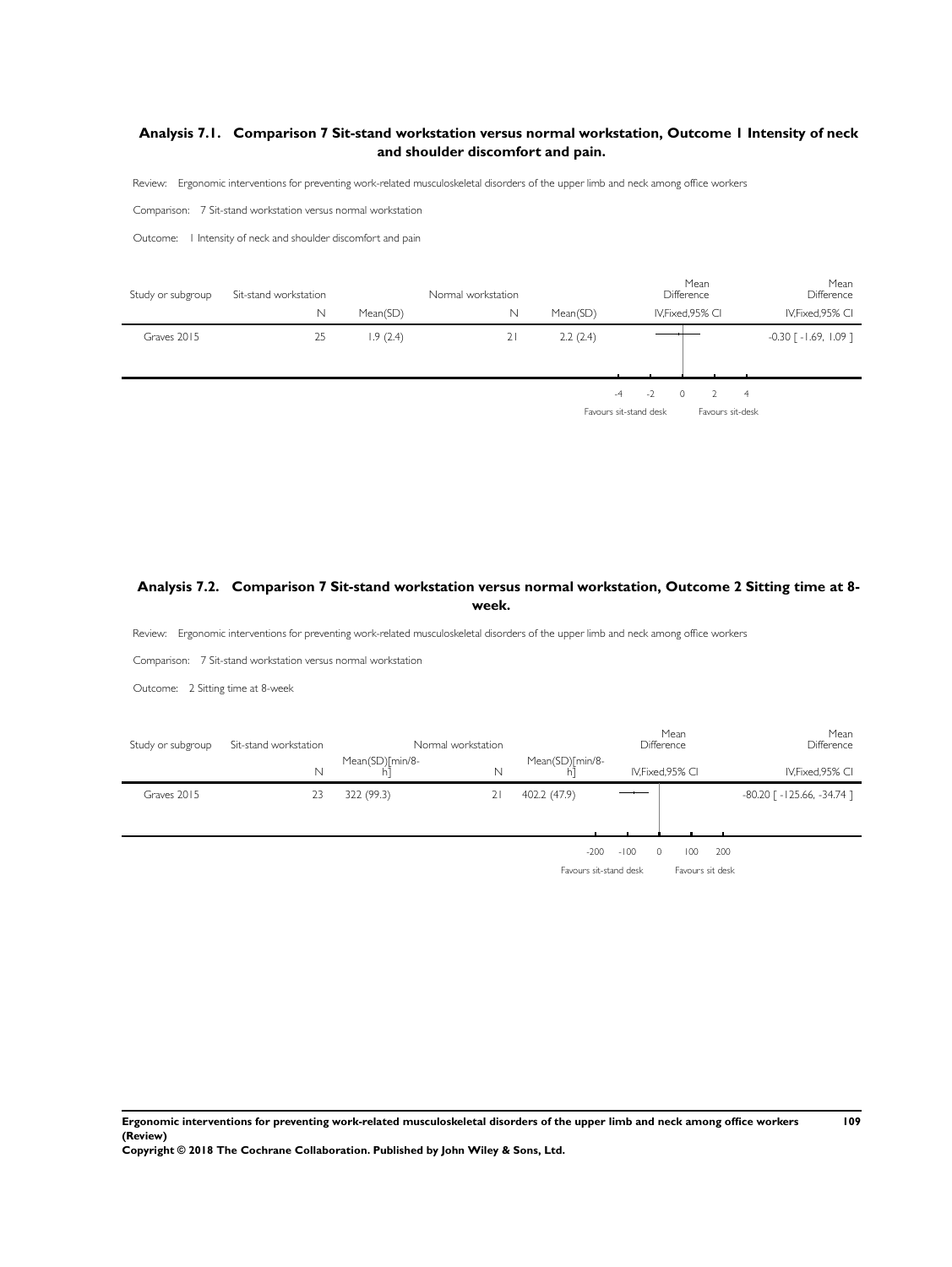# **Analysis 8.1. Comparison 8 Supplementary breaks versus normal breaks, Outcome 1 After shift discomfort rating for neck (4-8 weeks).**

Review: Ergonomic interventions for preventing work-related musculoskeletal disorders of the upper limb and neck among office workers

Comparison: 8 Supplementary breaks versus normal breaks

Outcome: I After shift discomfort rating for neck (4-8 weeks)

| Study or subgroup                                                                              | Suppl breaks | Reference group | Mean Difference (SE) |                      | Mean<br>Difference | Weight                | Mean<br><b>Difference</b>            |
|------------------------------------------------------------------------------------------------|--------------|-----------------|----------------------|----------------------|--------------------|-----------------------|--------------------------------------|
|                                                                                                | N            | $\mathbb N$     |                      |                      | IV, Random, 95% CI |                       | IV, Random, 95% CI                   |
| Galinsky 2000                                                                                  | 42           | 42              | $-0.33(0.079)$       |                      |                    | 49.7%                 | $-0.33$ $\lceil -0.48, -0.18 \rceil$ |
| Galinsky 2007                                                                                  | 51           | 51              | $-0.18(0.078)$       |                      |                    | 50.3 %                | $-0.18$ $\lceil -0.33, -0.03 \rceil$ |
| <b>Total (95% CI)</b>                                                                          | 93           | 93              |                      |                      |                    | 100.0 %               | $-0.25$ [ $-0.40, -0.11$ ]           |
| Heterogeneity: Tau <sup>2</sup> = 0.01; Chi <sup>2</sup> = 1.83, df = 1 (P = 0.18); $1^2$ =45% |              |                 |                      |                      |                    |                       |                                      |
| Test for overall effect: $Z = 3.39$ (P = 0.00069)                                              |              |                 |                      |                      |                    |                       |                                      |
| Test for subgroup differences: Not applicable                                                  |              |                 |                      |                      |                    |                       |                                      |
|                                                                                                |              |                 |                      |                      |                    |                       |                                      |
|                                                                                                |              |                 |                      | $-0.25$<br>$-0.5$    | 0.25<br>$\circ$    | 0.5                   |                                      |
|                                                                                                |              |                 |                      | Favours suppl breaks |                    | Favours normal breaks |                                      |

## **Analysis 8.2. Comparison 8 Supplementary breaks versus normal breaks, Outcome 2 After shift discomfort rating for right shoulder or upper arm (4-8 weeks).**

Review: Ergonomic interventions for preventing work-related musculoskeletal disorders of the upper limb and neck among office workers

Comparison: 8 Supplementary breaks versus normal breaks

Outcome: 2 After shift discomfort rating for right shoulder or upper arm (4-8 weeks)

| Study or subgroup                                                                              | Suppl Breaks | Reference group | Mean Difference (SE) |                      | Mean<br>Difference    | Weight  | Mean<br>Difference                   |
|------------------------------------------------------------------------------------------------|--------------|-----------------|----------------------|----------------------|-----------------------|---------|--------------------------------------|
|                                                                                                | N            | N               |                      |                      | IV, Random, 95% CI    |         | IV, Random, 95% CI                   |
| Galinsky 2000                                                                                  | 42           | 42              | $-0.26(0.076)$       |                      |                       | 52.4 %  | $-0.26$ $\lceil -0.41, -0.11 \rceil$ |
| Galinsky 2007                                                                                  | 51           | 51              | $-0.4(0.082)$        |                      |                       | 47.6 %  | $-0.40$ $\lceil -0.56, -0.24 \rceil$ |
| <b>Total (95% CI)</b>                                                                          | 93           | 93              |                      |                      |                       | 100.0 % | $-0.33$ [ $-0.46$ , $-0.19$ ]        |
| Heterogeneity: Tau <sup>2</sup> = 0.00; Chi <sup>2</sup> = 1.57, df = 1 (P = 0.21); $1^2$ =36% |              |                 |                      |                      |                       |         |                                      |
| Test for overall effect: $Z = 4.67$ (P < 0.00001)                                              |              |                 |                      |                      |                       |         |                                      |
| Test for subgroup differences: Not applicable                                                  |              |                 |                      |                      |                       |         |                                      |
|                                                                                                |              |                 |                      |                      |                       |         |                                      |
|                                                                                                |              |                 |                      | $-0.25$<br>$-0.5$    | $\circ$<br>0.25       | 0.5     |                                      |
|                                                                                                |              |                 |                      | Favours suppl breaks | Favours normal breaks |         |                                      |

**Ergonomic interventions for preventing work-related musculoskeletal disorders of the upper limb and neck among office workers 110 (Review)**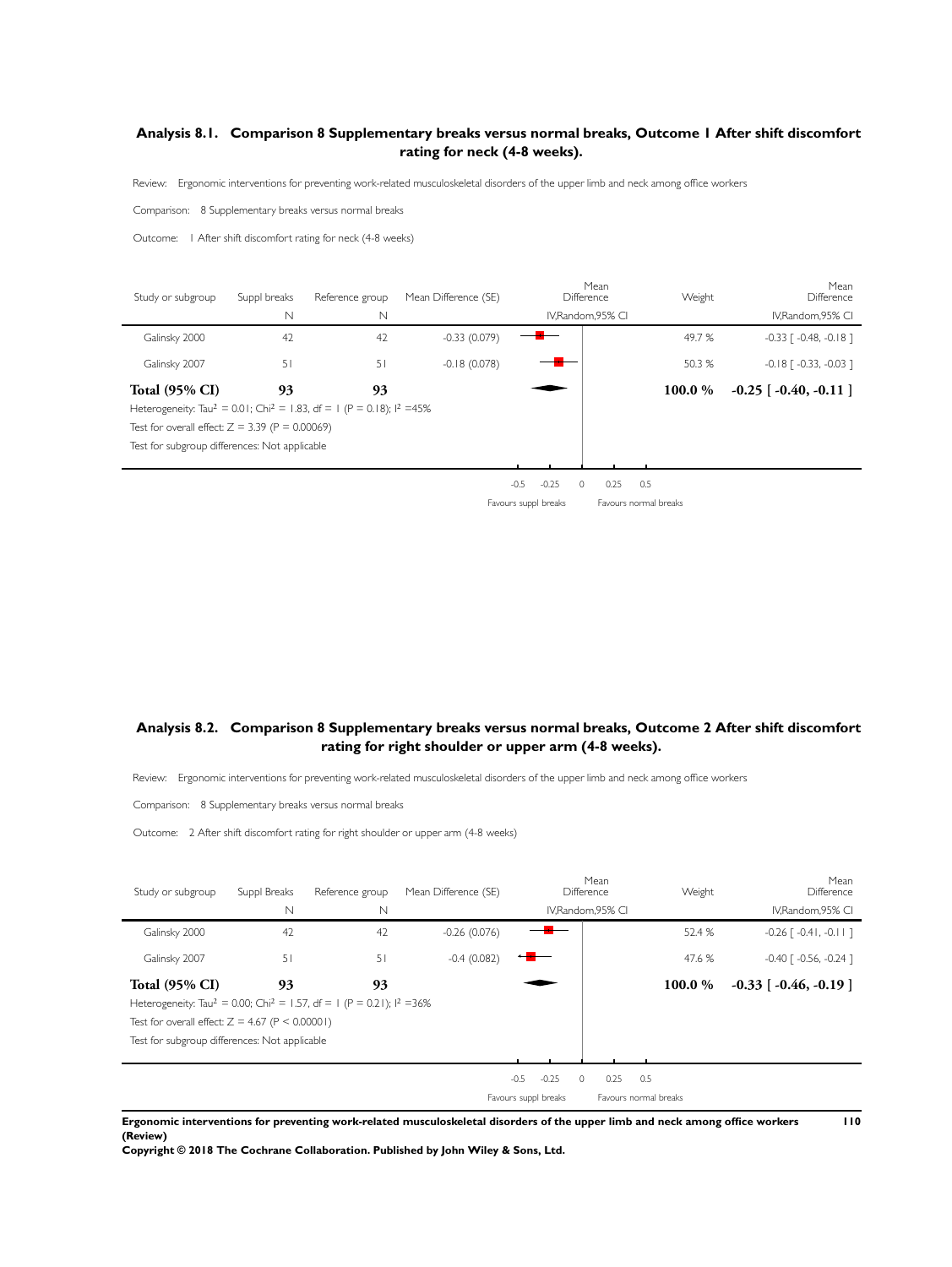# **Analysis 8.3. Comparison 8 Supplementary breaks versus normal breaks, Outcome 3 After shift discomfort rating for right forearm or wrist or hand (4-8 weeks).**

Review: Ergonomic interventions for preventing work-related musculoskeletal disorders of the upper limb and neck among office workers

Comparison: 8 Supplementary breaks versus normal breaks

Outcome: 3 After shift discomfort rating for right forearm or wrist or hand (4-8 weeks)

| Suppl Breaks | Reference group | Mean Difference (SE)                                                                                              |                                                                                                 | Mean                 | Weight     | Mean<br>Difference<br>IV, Random, 95% CI    |
|--------------|-----------------|-------------------------------------------------------------------------------------------------------------------|-------------------------------------------------------------------------------------------------|----------------------|------------|---------------------------------------------|
|              |                 |                                                                                                                   |                                                                                                 |                      |            |                                             |
| 42           | 42              | $-0.24(0.076)$                                                                                                    |                                                                                                 |                      | 50.0 %     | $-0.24$ $\lceil -0.39, -0.09 \rceil$        |
| 51           | 51              | $-0.13(0.076)$                                                                                                    |                                                                                                 |                      | 50.0 %     | $-0.13$ $\lceil -0.28, 0.02 \rceil$         |
| 93           | 93              |                                                                                                                   |                                                                                                 |                      | 100.0 %    | $-0.19$ [ $-0.29$ , $-0.08$ ]               |
|              |                 |                                                                                                                   |                                                                                                 |                      |            |                                             |
|              |                 |                                                                                                                   |                                                                                                 |                      |            |                                             |
|              |                 |                                                                                                                   |                                                                                                 |                      |            |                                             |
|              |                 |                                                                                                                   |                                                                                                 |                      |            |                                             |
|              |                 |                                                                                                                   | $-0.25$<br>$-0.5$                                                                               | 0.25<br>$\mathbf 0$  | 0.5        |                                             |
|              |                 |                                                                                                                   |                                                                                                 |                      |            |                                             |
|              | N               | $\mathbb N$<br>Test for overall effect: $Z = 3.36$ (P = 0.00077)<br>Test for subgroup differences: Not applicable | Heterogeneity: Tau <sup>2</sup> = 0.00; Chi <sup>2</sup> = 1.05, df = 1 (P = 0.31); $1^2 = 5\%$ | Favours suppl breaks | Difference | IV, Random, 95% CI<br>Favours normal breaks |

**Ergonomic interventions for preventing work-related musculoskeletal disorders of the upper limb and neck among office workers 111 (Review)**

**Copyright © 2018 The Cochrane Collaboration. Published by John Wiley & Sons, Ltd.**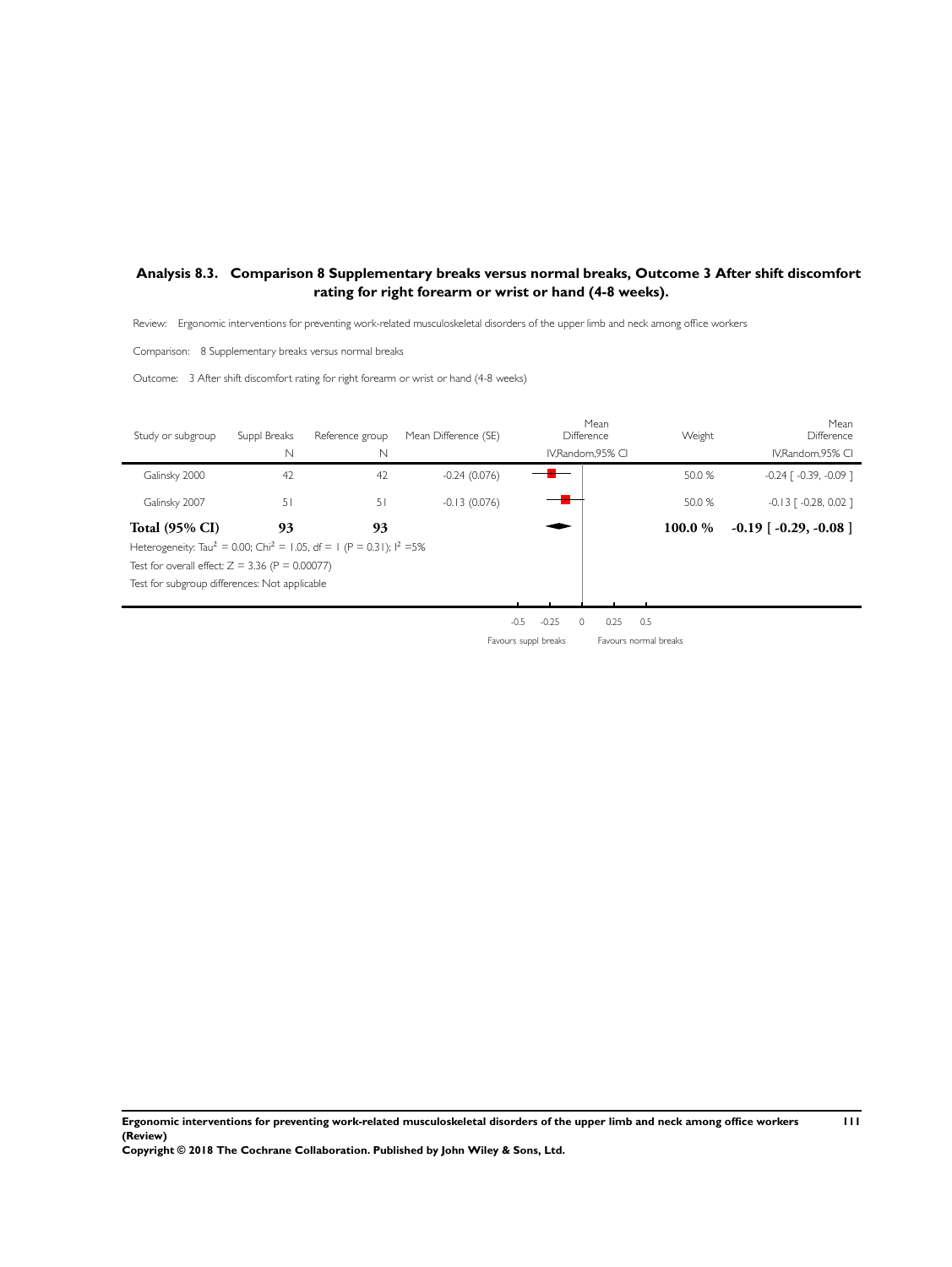# **Analysis 9.1. Comparison 9 Biofeedback (vibration) to reduce hand idle time on mouse versus no intervention, Outcome 1 Shoulder Pain Intensity.**

Review: Ergonomic interventions for preventing work-related musculoskeletal disorders of the upper limb and neck among office workers

Comparison: 9 Biofeedback (vibration) to reduce hand idle time on mouse versus no intervention

Outcome: 1 Shoulder Pain Intensity

| Study or subgroup | With biofeedback |            | Without<br>biofeed-<br>back |             |                             |            | <b>Difference</b> | Mean              |                                          | Mean<br>Difference         |
|-------------------|------------------|------------|-----------------------------|-------------|-----------------------------|------------|-------------------|-------------------|------------------------------------------|----------------------------|
|                   | N                | Mean(SD)   | N                           | Mean(SD)    |                             |            |                   | IV, Fixed, 95% CI | IV, Fixed, 95% CI                        |                            |
| King 2013         | Ш                | 0.79(1.22) | 2                           | 1.58 (2.87) |                             |            |                   |                   |                                          | $-0.79$ [ $-2.57$ , 0.99 ] |
|                   |                  |            |                             |             | $-2$<br>Favours biofeedback | . <b>.</b> | $\Omega$          |                   | $\overline{z}$<br>Favours no biofeedback |                            |

# **Analysis 9.2. Comparison 9 Biofeedback (vibration) to reduce hand idle time on mouse versus no intervention, Outcome 2 Upper Extremity Pain Intensity.**

Review: Ergonomic interventions for preventing work-related musculoskeletal disorders of the upper limb and neck among office workers

Comparison: 9 Biofeedback (vibration) to reduce hand idle time on mouse versus no intervention

Outcome: 2 Upper Extremity Pain Intensity

| Study or subgroup | With biofeedback |            | Without<br>biofeed-<br>back |            |                              |                   | <b>Difference</b> | Mean |                                          | Mean<br>Difference         |
|-------------------|------------------|------------|-----------------------------|------------|------------------------------|-------------------|-------------------|------|------------------------------------------|----------------------------|
|                   | N                | Mean(SD)   | N                           | Mean(SD)   |                              | IV, Fixed, 95% CI |                   |      |                                          | IV, Fixed, 95% CI          |
| King 2013         | Ш                | 2.94(3.31) | 12                          | 4.58(8.53) |                              |                   |                   |      |                                          | $-1.64$ [ $-6.85$ , 3.57 ] |
|                   |                  |            |                             |            | $-10$<br>Favours biofeedback | $-5$              | $\Omega$          | 5.   | $\overline{0}$<br>Favours no biofeedback |                            |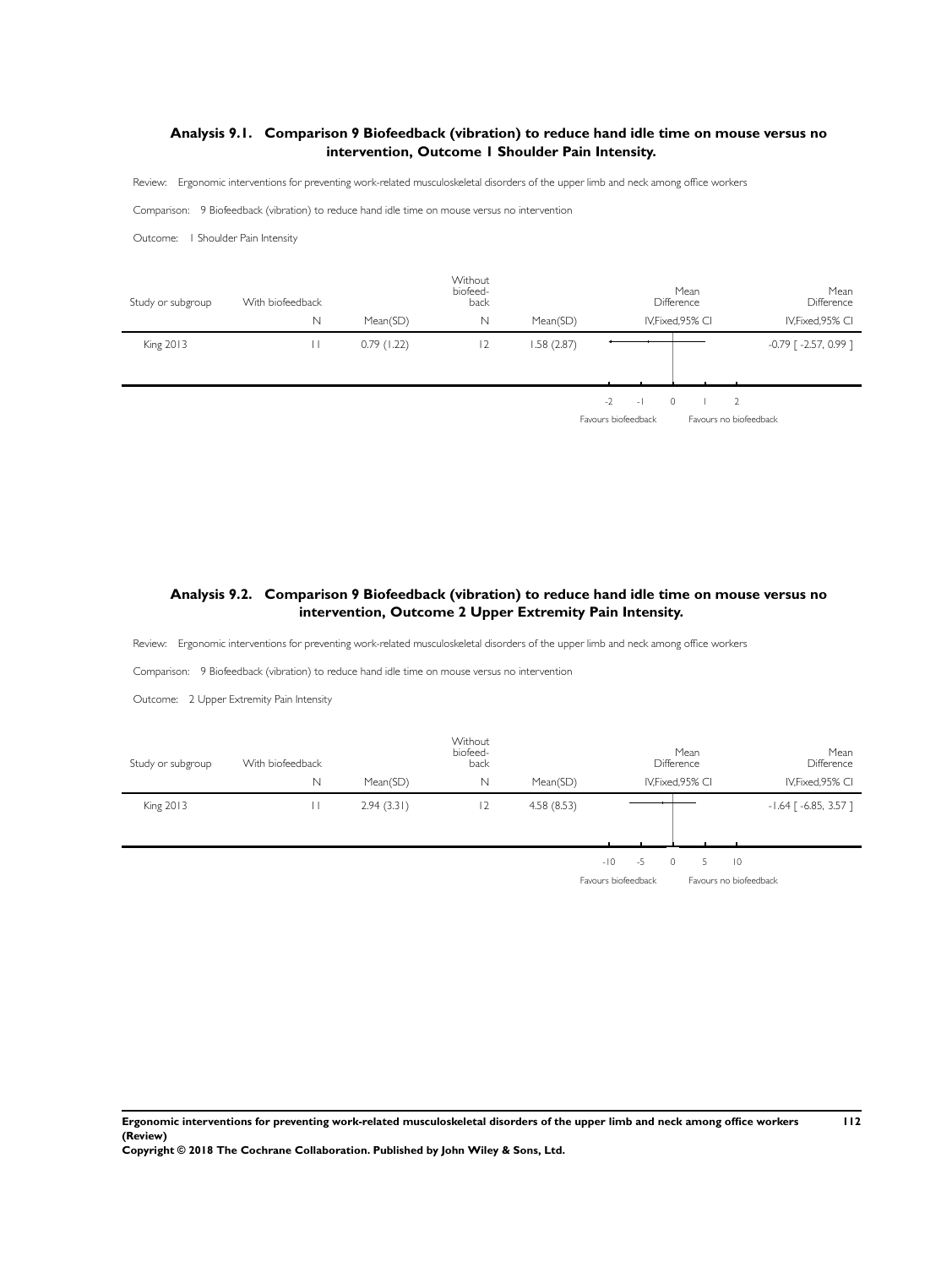## **Analysis 9.3. Comparison 9 Biofeedback (vibration) to reduce hand idle time on mouse versus no intervention, Outcome 3 Relative Mouse Use over Total Computer Use.**

Review: Ergonomic interventions for preventing work-related musculoskeletal disorders of the upper limb and neck among office workers

Comparison: 9 Biofeedback (vibration) to reduce hand idle time on mouse versus no intervention

Outcome: 3 Relative Mouse Use over Total Computer Use

| Study or subgroup | With biofeedback |             | Without<br>biofeed-<br>back |             |       |                              |          | Mean<br>Difference                       |    | Mean<br>Difference     |
|-------------------|------------------|-------------|-----------------------------|-------------|-------|------------------------------|----------|------------------------------------------|----|------------------------|
|                   | N                | Mean(SD)[%] | N                           | Mean(SD)[%] |       |                              |          | IV, Fixed, 95% CI                        |    | IV, Fixed, 95% CI      |
| King 2013         |                  | 74.2 (11.9) | 2                           | 59.4 (35.1) |       |                              |          |                                          |    | 14.80 [ -6.27, 35.87 ] |
|                   |                  |             |                             |             | $-20$ | $-10$<br>Favours biofeedback | $\Omega$ | $\overline{0}$<br>Favours no biofeedback | 20 |                        |

## **Analysis 10.1. Comparison 10 Ergonomic training versus no intervention, Outcome 1 Prevalence of Neck Musculoskeletal symptoms (by questionnaire) at 6-month follow-up.**

Review: Ergonomic interventions for preventing work-related musculoskeletal disorders of the upper limb and neck among office workers

Comparison: 10 Ergonomic training versus no intervention

Outcome: 1 Prevalence of Neck Musculoskeletal symptoms (by questionnaire) at 6-month follow-up

| Study or subgroup                                                                              | Training<br>n/N | Control<br>n/N |                  | <b>Risk Ratio</b><br>M-<br>H,Random,95% | Weight              | <b>Risk Ratio</b><br>$M -$<br>H,Random,95% |
|------------------------------------------------------------------------------------------------|-----------------|----------------|------------------|-----------------------------------------|---------------------|--------------------------------------------|
| Baydur 2016                                                                                    | 16/53           | 27/53          |                  |                                         | 48.2 %              | $0.59$ $[0.36, 0.96]$                      |
| Brisson 1999                                                                                   | 29/228          | 37/276         |                  |                                         | 51.8%               | $0.95$ $[0.60, 1.49]$                      |
| <b>Total (95% CI)</b>                                                                          | 281             | 329            |                  |                                         | 100.0%              | $0.76$ [ $0.47$ , 1.21 ]                   |
| Total events: 45 (Training), 64 (Control)                                                      |                 |                |                  |                                         |                     |                                            |
| Heterogeneity: Tau <sup>2</sup> = 0.06; Chi <sup>2</sup> = 1.96, df = 1 (P = 0.16); $1^2$ =49% |                 |                |                  |                                         |                     |                                            |
| Test for overall effect: $Z = 1.17$ (P = 0.24)                                                 |                 |                |                  |                                         |                     |                                            |
| Test for subgroup differences: Not applicable                                                  |                 |                |                  |                                         |                     |                                            |
|                                                                                                |                 |                |                  |                                         |                     |                                            |
|                                                                                                |                 |                | 0.5<br>0.7       | 1.5                                     | $\overline{2}$      |                                            |
|                                                                                                |                 |                | Favours training |                                         | Favours no training |                                            |

**Ergonomic interventions for preventing work-related musculoskeletal disorders of the upper limb and neck among office workers 113 (Review)**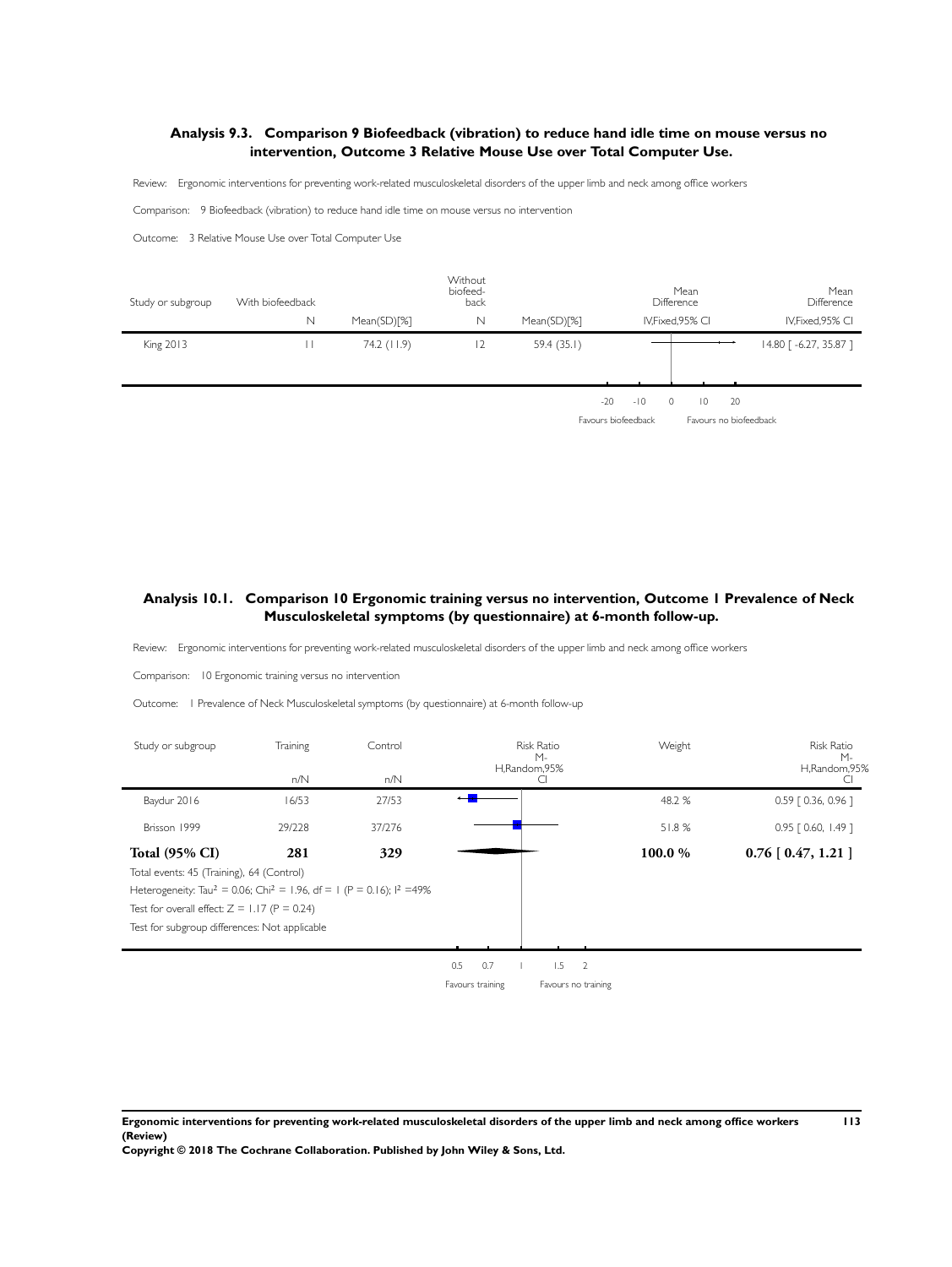### **Analysis 10.2. Comparison 10 Ergonomic training versus no intervention, Outcome 2 Prevalence of shoulder musculoskeletal symptoms (by questionnaire) at 6-month follow-up.**

Review: Ergonomic interventions for preventing work-related musculoskeletal disorders of the upper limb and neck among office workers

Comparison: 10 Ergonomic training versus no intervention

Outcome: 2 Prevalence of shoulder musculoskeletal symptoms (by questionnaire) at 6-month follow-up

| Study or subgroup                                                     | Experimental | Control | <b>Risk Ratio</b>  | Weight              | <b>Risk Ratio</b>     |
|-----------------------------------------------------------------------|--------------|---------|--------------------|---------------------|-----------------------|
|                                                                       | n/N          | n/N     | M-H, Fixed, 95% CI |                     | M-H, Fixed, 95% CI    |
| Baydur 2016                                                           | 14/53        | 23/53   |                    | 41.4%               | $0.61$ $[0.35, 1.05]$ |
| Brisson 1999                                                          | 29/228       | 36/276  |                    | 58.6 %              | $0.98$ $[0.62, 1.54]$ |
| <b>Total (95% CI)</b>                                                 | 281          | 329     |                    | 100.0 %             | $0.82$ [ 0.58, 1.17 ] |
| Total events: 43 (Experimental), 59 (Control)                         |              |         |                    |                     |                       |
| Heterogeneity: Chi <sup>2</sup> = 1.71, df = 1 (P = 0.19); $1^2$ =42% |              |         |                    |                     |                       |
| Test for overall effect: $Z = 1.09$ (P = 0.28)                        |              |         |                    |                     |                       |
| Test for subgroup differences: Not applicable                         |              |         |                    |                     |                       |
|                                                                       |              |         |                    |                     |                       |
|                                                                       |              |         | 0.5<br>0.2<br>2    | 5                   |                       |
|                                                                       |              |         | Favours training   | Favours no training |                       |

### **Analysis 10.3. Comparison 10 Ergonomic training versus no intervention, Outcome 3 Prevalence of hand/wrist musculoskeletal symptoms (by questionnaire) at 6-month follow-up at 6-month follow-up.**

Review: Ergonomic interventions for preventing work-related musculoskeletal disorders of the upper limb and neck among office workers

Comparison: 10 Ergonomic training versus no intervention

j.

Outcome: 3 Prevalence of hand/wrist musculoskeletal symptoms (by questionnaire) at 6-month follow-up at 6-month follow-up

| Study or subgroup                                                      | Experimental | Control | <b>Risk Ratio</b>                       | Weight | <b>Risk Ratio</b>     |
|------------------------------------------------------------------------|--------------|---------|-----------------------------------------|--------|-----------------------|
|                                                                        | n/N          | n/N     | M-H, Fixed, 95% CI                      |        | M-H, Fixed, 95% CI    |
| Baydur 2016                                                            | 10/55        | 18/55   |                                         | 64.1%  | $0.56$ $[0.28, 1.09]$ |
| Brisson 1999                                                           | 7/281        | 11/333  |                                         | 35.9%  | $0.75$ $[0.30, 1.92]$ |
| <b>Total (95% CI)</b>                                                  | 336          | 388     |                                         | 100.0% | $0.63$ [ 0.36, 1.09 ] |
| Total events: 17 (Experimental), 29 (Control)                          |              |         |                                         |        |                       |
| Heterogeneity: Chi <sup>2</sup> = 0.27, df = 1 (P = 0.60); $1^2$ =0.0% |              |         |                                         |        |                       |
| Test for overall effect: $Z = 1.67$ (P = 0.096)                        |              |         |                                         |        |                       |
| Test for subgroup differences: Not applicable                          |              |         |                                         |        |                       |
|                                                                        |              |         |                                         |        |                       |
|                                                                        |              |         | 0.7<br>0.5<br>1.5<br>$\overline{2}$     |        |                       |
|                                                                        |              |         | Favours training<br>Favours no training |        |                       |

**Ergonomic interventions for preventing work-related musculoskeletal disorders of the upper limb and neck among office workers 114 (Review)**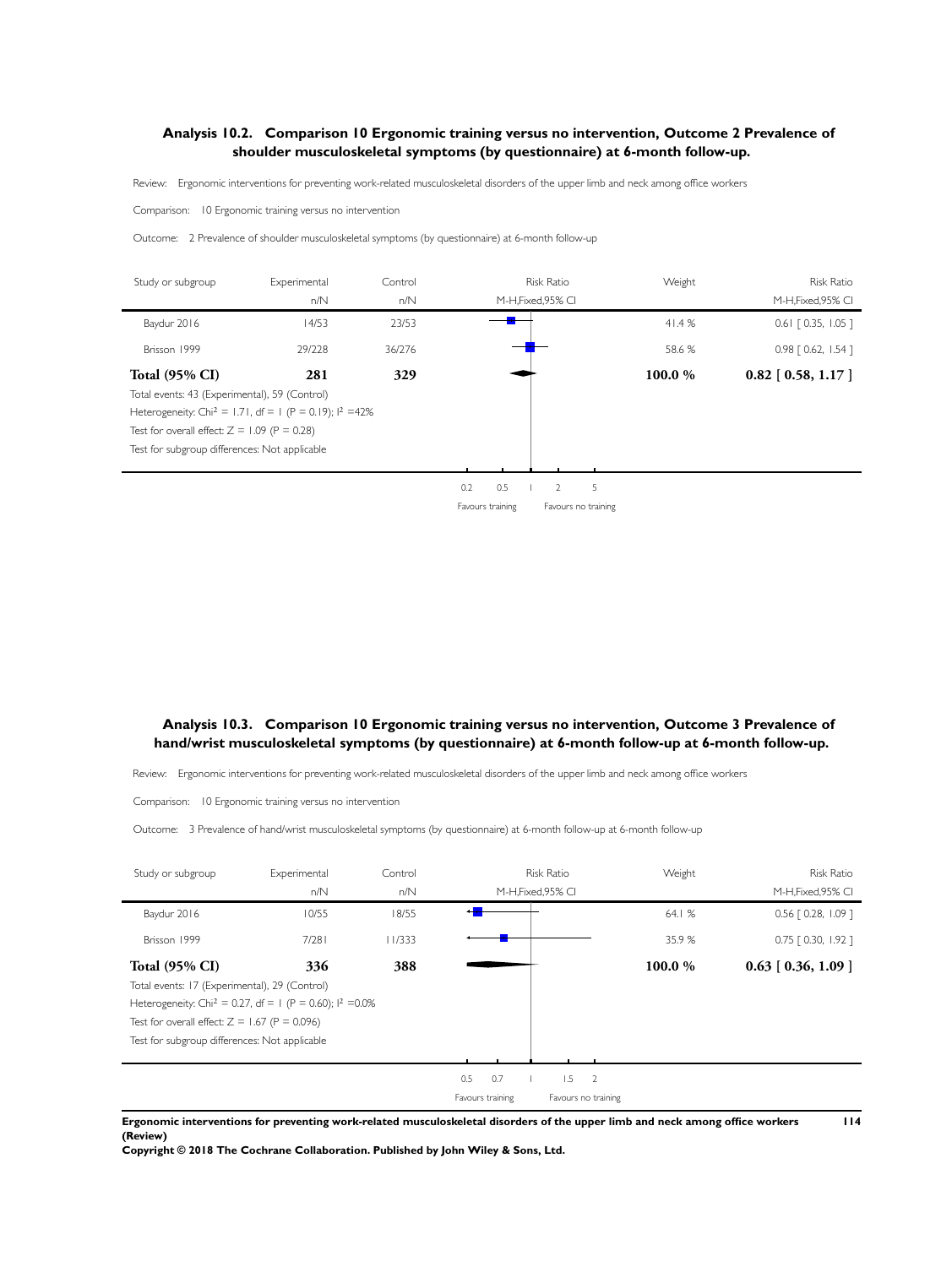### **Analysis 10.4. Comparison 10 Ergonomic training versus no intervention, Outcome 4 Prevalence of neck/shoulder MSD (by medical examination) at 6-month follow-up.**

Review: Ergonomic interventions for preventing work-related musculoskeletal disorders of the upper limb and neck among office workers

Comparison: 10 Ergonomic training versus no intervention

Outcome: 4 Prevalence of neck/shoulder MSD (by medical examination) at 6-month follow-up



## **Analysis 10.5. Comparison 10 Ergonomic training versus no intervention, Outcome 5 Prevalence of hand/wrist MSD (by medical examination) at 6-month follow-up.**

Review: Ergonomic interventions for preventing work-related musculoskeletal disorders of the upper limb and neck among office workers

Comparison: 10 Ergonomic training versus no intervention

Outcome: 5 Prevalence of hand/wrist MSD (by medical examination) at 6-month follow-up

| Study or subgroup | Favours experimental | Control |                  | <b>Risk Ratio</b><br>$M -$<br>H,Random,95% | <b>Risk Ratio</b><br>$M -$<br>H,Random,95% |  |  |
|-------------------|----------------------|---------|------------------|--------------------------------------------|--------------------------------------------|--|--|
|                   | n/N                  | n/N     |                  |                                            |                                            |  |  |
| Brisson 1999      | $5/2$                | 4/292   |                  |                                            | $1.73$ $[0.47, 6.37]$                      |  |  |
|                   |                      |         |                  |                                            |                                            |  |  |
|                   |                      |         | 0.7<br>0.5       | $\overline{2}$<br>l.5                      |                                            |  |  |
|                   |                      |         | Favours training | Favours no training                        |                                            |  |  |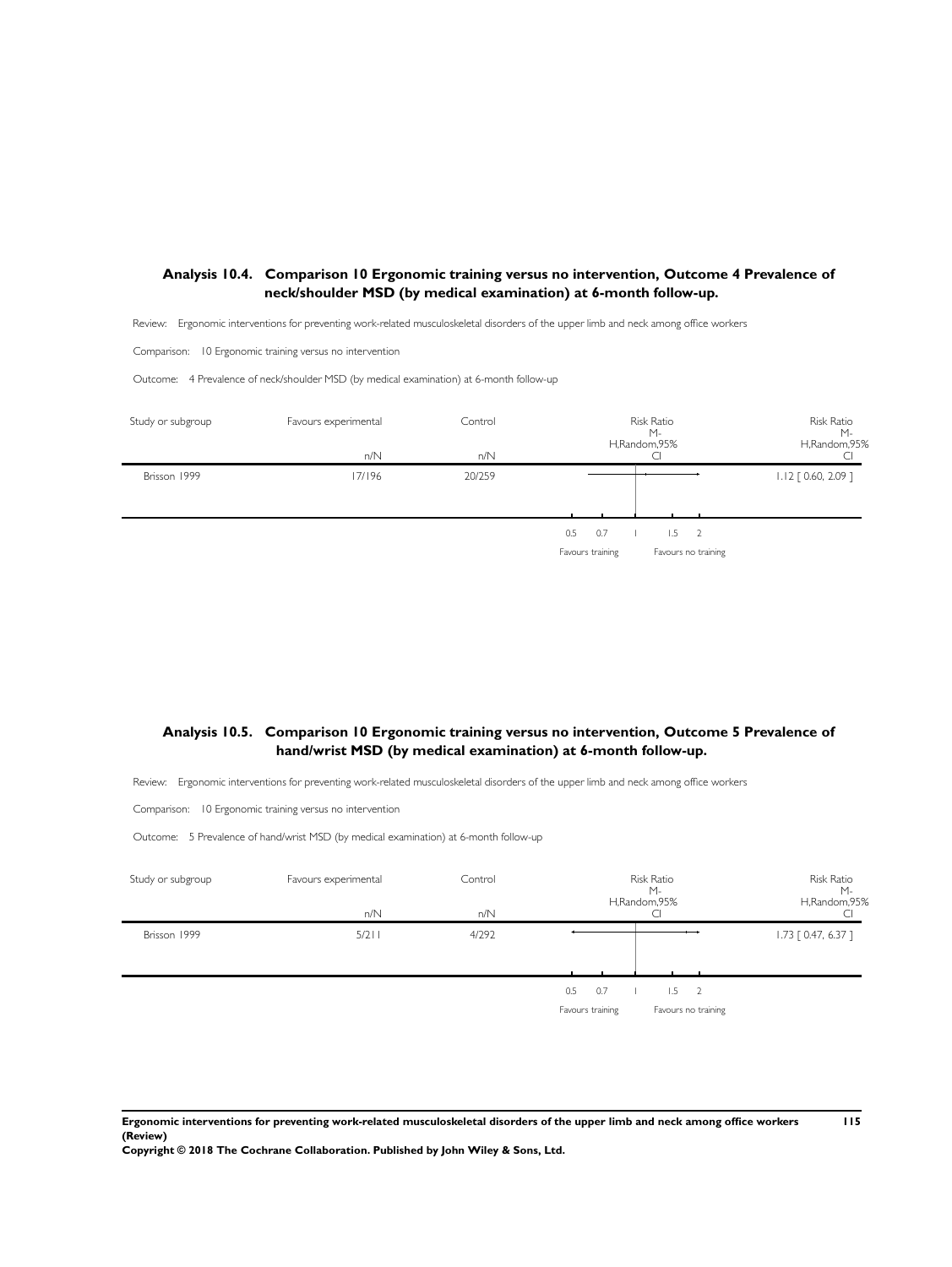# **Analysis 10.6. Comparison 10 Ergonomic training versus no intervention, Outcome 6 Intensity of upper extremity pain at 3-week follow-up.**

Review: Ergonomic interventions for preventing work-related musculoskeletal disorders of the upper limb and neck among office workers

Comparison: 10 Ergonomic training versus no intervention

Outcome: 6 Intensity of upper extremity pain at 3-week follow-up

| Study or subgroup | Training |            | No Training |            |        |                   |             | Mean<br>Difference |                     | Mean<br>Difference                 |
|-------------------|----------|------------|-------------|------------|--------|-------------------|-------------|--------------------|---------------------|------------------------------------|
|                   | N        | Mean(SD)   | N           | Mean(SD)   |        | IV, Fixed, 95% CI |             |                    |                     | IV, Fixed, 95% CI                  |
| Greene 2005       | 40       | 0.67(0.74) | 42          | 0.59(0.63) |        |                   |             |                    |                     | $0.08$ $\lceil -0.22, 0.38 \rceil$ |
|                   |          |            |             |            |        |                   |             |                    |                     |                                    |
|                   |          |            |             |            | $-0.2$ | $-0.1$            | $\mathbf 0$ | 0.1                | 0.2                 |                                    |
|                   |          |            |             |            |        | Favours training  |             |                    | Favours no training |                                    |

# **Analysis 10.7. Comparison 10 Ergonomic training versus no intervention, Outcome 7 Frequency of upper extremity pain at 3-week follow-up.**

Review: Ergonomic interventions for preventing work-related musculoskeletal disorders of the upper limb and neck among office workers

Comparison: 10 Ergonomic training versus no intervention

Outcome: 7 Frequency of upper extremity pain at 3-week follow-up

| Study or subgroup | Training |            | No Training |           |      |        | Mean<br>Difference |  | Mean<br>Difference                  |
|-------------------|----------|------------|-------------|-----------|------|--------|--------------------|--|-------------------------------------|
|                   | N        | Mean(SD)   | N           | Mean(SD)  |      |        | IV, Fixed, 95% CI  |  | IV, Fixed, 95% CI                   |
| Greene 2005       | 40       | 0.87(0.96) | 42          | 0.9(0.98) |      |        |                    |  | $-0.03$ $\lceil -0.45, 0.39 \rceil$ |
|                   |          |            |             |           | $-1$ | $-0.5$ | 0.5                |  |                                     |

Favours training Favours no training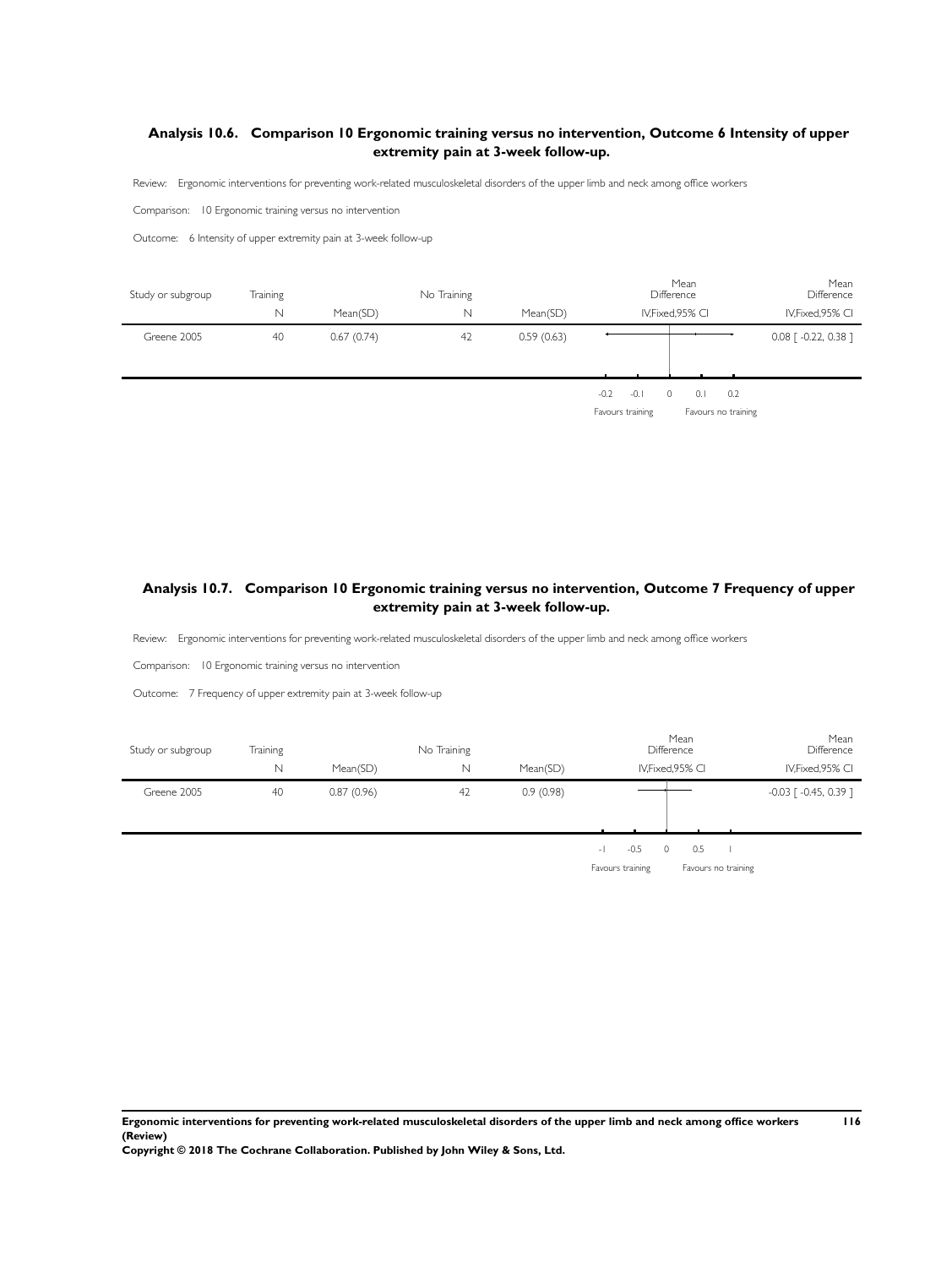# **Analysis 10.8. Comparison 10 Ergonomic training versus no intervention, Outcome 8 Duration of upper extremity pain at 3-week follow-up.**

Review: Ergonomic interventions for preventing work-related musculoskeletal disorders of the upper limb and neck among office workers

Comparison: 10 Ergonomic training versus no intervention

Outcome: 8 Duration of upper extremity pain at 3-week follow-up

| Study or subgroup | Training    | No Training |    |            |                                         |        |          | Mean<br>Difference |                   | Mean<br>Difference     |  |
|-------------------|-------------|-------------|----|------------|-----------------------------------------|--------|----------|--------------------|-------------------|------------------------|--|
|                   | $\mathbb N$ | Mean(SD)    | N  | Mean(SD)   | IV, Fixed, 95% CI                       |        |          |                    | IV, Fixed, 95% CI |                        |  |
| Greene 2005       | 40          | 0.86(0.98)  | 42 | 0.73(0.75) |                                         |        |          |                    |                   | $0.13$ [ -0.25, 0.51 ] |  |
|                   |             |             |    |            | $-1$                                    | $-0.5$ | $\Omega$ | 0.5                |                   |                        |  |
|                   |             |             |    |            | Favours training<br>Favours no training |        |          |                    |                   |                        |  |

# **Analysis 11.1. Comparison 11 Work injury prevention programme versus no intervention, Outcome 1 Frequency of neck ache or pain.**

Review: Ergonomic interventions for preventing work-related musculoskeletal disorders of the upper limb and neck among office workers

Comparison: 11 Work injury prevention programme versus no intervention

Outcome: 1 Frequency of neck ache or pain

| Study or subgroup | Experimental |           | Control |          | Mean<br>Difference | Mean<br>Difference                  |  |
|-------------------|--------------|-----------|---------|----------|--------------------|-------------------------------------|--|
|                   | N            | Mean(SD)  | N       | Mean(SD) | IV, Fixed, 95% CI  | IV, Fixed, 95% CI                   |  |
| Gatty 2004        | 6            | 0.8(0.98) |         | 2(1.83)  |                    | $-1.20$ $\lceil -2.77, 0.37 \rceil$ |  |
|                   |              |           |         |          | -4<br>$-1$         |                                     |  |

Favours programme Favours no programme

**Ergonomic interventions for preventing work-related musculoskeletal disorders of the upper limb and neck among office workers 117 (Review)**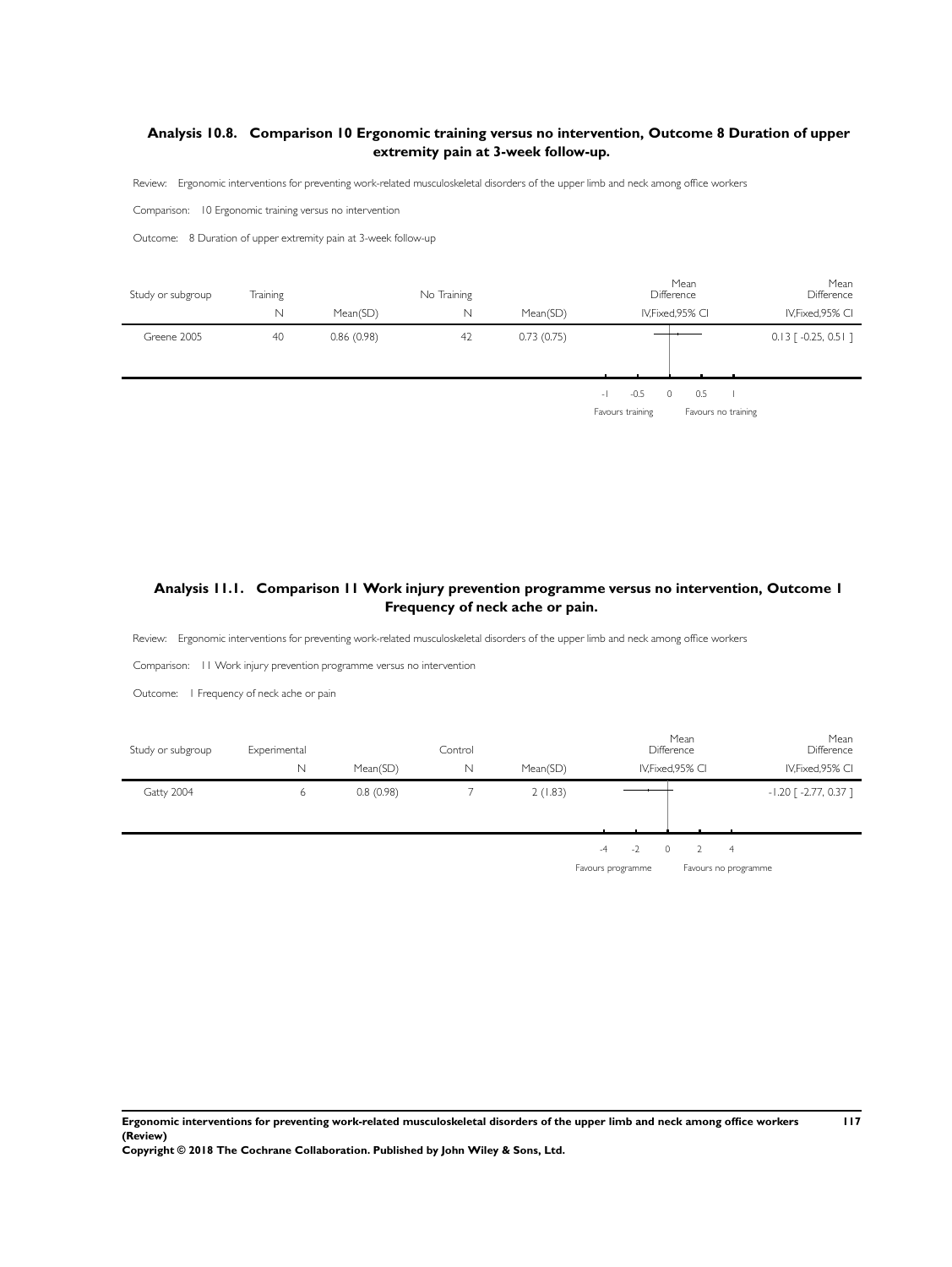# **Analysis 11.2. Comparison 11 Work injury prevention programme versus no intervention, Outcome 2 Frequency of shoulder ache or pain.**

Review: Ergonomic interventions for preventing work-related musculoskeletal disorders of the upper limb and neck among office workers

Comparison: 11 Work injury prevention programme versus no intervention

Outcome: 2 Frequency of shoulder ache or pain

| Study or subgroup | Experimental |           | Control |           | Mean<br><b>Difference</b>                 |                   |  | Mean<br>Difference |                            |                   |  |  |
|-------------------|--------------|-----------|---------|-----------|-------------------------------------------|-------------------|--|--------------------|----------------------------|-------------------|--|--|
|                   | N            | Mean(SD)  | N       | Mean(SD)  |                                           | IV, Fixed, 95% CI |  |                    |                            | IV, Fixed, 95% CI |  |  |
| Gatty 2004        | 6            | 0.6(0.82) |         | 1.7(1.89) |                                           |                   |  |                    | $-1.10$ [ $-2.65$ , 0.45 ] |                   |  |  |
|                   |              |           |         |           |                                           |                   |  |                    |                            |                   |  |  |
|                   |              |           |         |           | $-4$                                      | $-2$              |  |                    | $\overline{4}$             |                   |  |  |
|                   |              |           |         |           | Favours programme<br>Favours no programme |                   |  |                    |                            |                   |  |  |

# **Analysis 11.3. Comparison 11 Work injury prevention programme versus no intervention, Outcome 3 Frequency of wrist/hand ache or pain.**

Review: Ergonomic interventions for preventing work-related musculoskeletal disorders of the upper limb and neck among office workers

Comparison: 11 Work injury prevention programme versus no intervention

Outcome: 3 Frequency of wrist/hand ache or pain

| Study or subgroup | Experimental |           | Control |           | Mean<br>Difference | Mean<br>Difference         |
|-------------------|--------------|-----------|---------|-----------|--------------------|----------------------------|
|                   | N            | Mean(SD)  | N       | Mean(SD)  | IV, Fixed, 95% CI  | IV, Fixed, 95% CI          |
| Gatty 2004        | 6            | 0.3(0.52) |         | 1.3(1.98) |                    | $-1.00$ [ $-2.52$ , 0.52 ] |
|                   |              |           |         |           | $-4$<br>$-1$       |                            |

Favours programme Favours no programme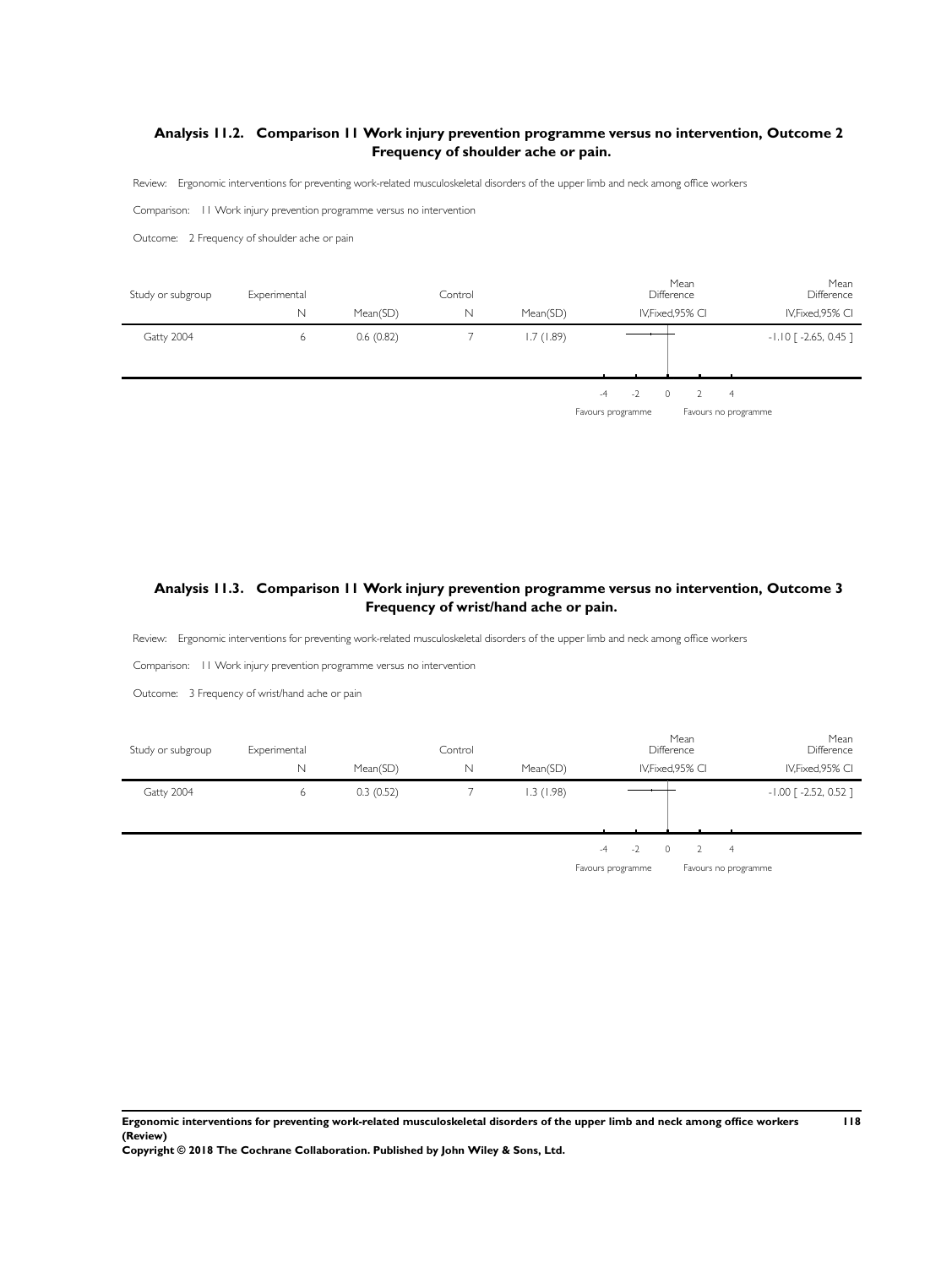# **Analysis 11.4. Comparison 11 Work injury prevention programme versus no intervention, Outcome 4 Intensity of neck ache or pain.**

Review: Ergonomic interventions for preventing work-related musculoskeletal disorders of the upper limb and neck among office workers

Comparison: 11 Work injury prevention programme versus no intervention

Outcome: 4 Intensity of neck ache or pain

| Study or subgroup | Experimental |           | Control |          |                   |     | Mean<br><b>Difference</b> | Mean<br>Difference        |
|-------------------|--------------|-----------|---------|----------|-------------------|-----|---------------------------|---------------------------|
|                   | N            | Mean(SD)  | N       | Mean(SD) |                   |     | IV, Fixed, 95% CI         | IV, Fixed, 95% CI         |
| Gatty 2004        | 6            | 1.7(0.82) |         | 2(0.82)  |                   |     |                           | $-0.30$ [ $-1.19$ , 0.59] |
|                   |              |           |         |          | $-2$              | - I | $\Omega$                  |                           |
|                   |              |           |         |          | Favours programme |     |                           | Favours no programme      |

# **Analysis 11.5. Comparison 11 Work injury prevention programme versus no intervention, Outcome 5 Intensity of shoulder ache or pain.**

Review: Ergonomic interventions for preventing work-related musculoskeletal disorders of the upper limb and neck among office workers

Comparison: 11 Work injury prevention programme versus no intervention

Outcome: 5 Intensity of shoulder ache or pain

| Study or subgroup | Experimental |           | Control |           |                | Mean<br>Difference | Mean<br>Difference           |
|-------------------|--------------|-----------|---------|-----------|----------------|--------------------|------------------------------|
|                   | N            | Mean(SD)  | N       | Mean(SD)  |                | IV, Fixed, 95% CI  | IV, Fixed, 95% CI            |
| Gatty 2004        | 6            | 1.5(0.55) |         | 1.7(0.76) |                |                    | $-0.20$ [ $-0.91$ , $0.51$ ] |
|                   |              |           |         |           | $-0.5$<br>$-1$ | 0.5                |                              |

Favours programme Favours no programme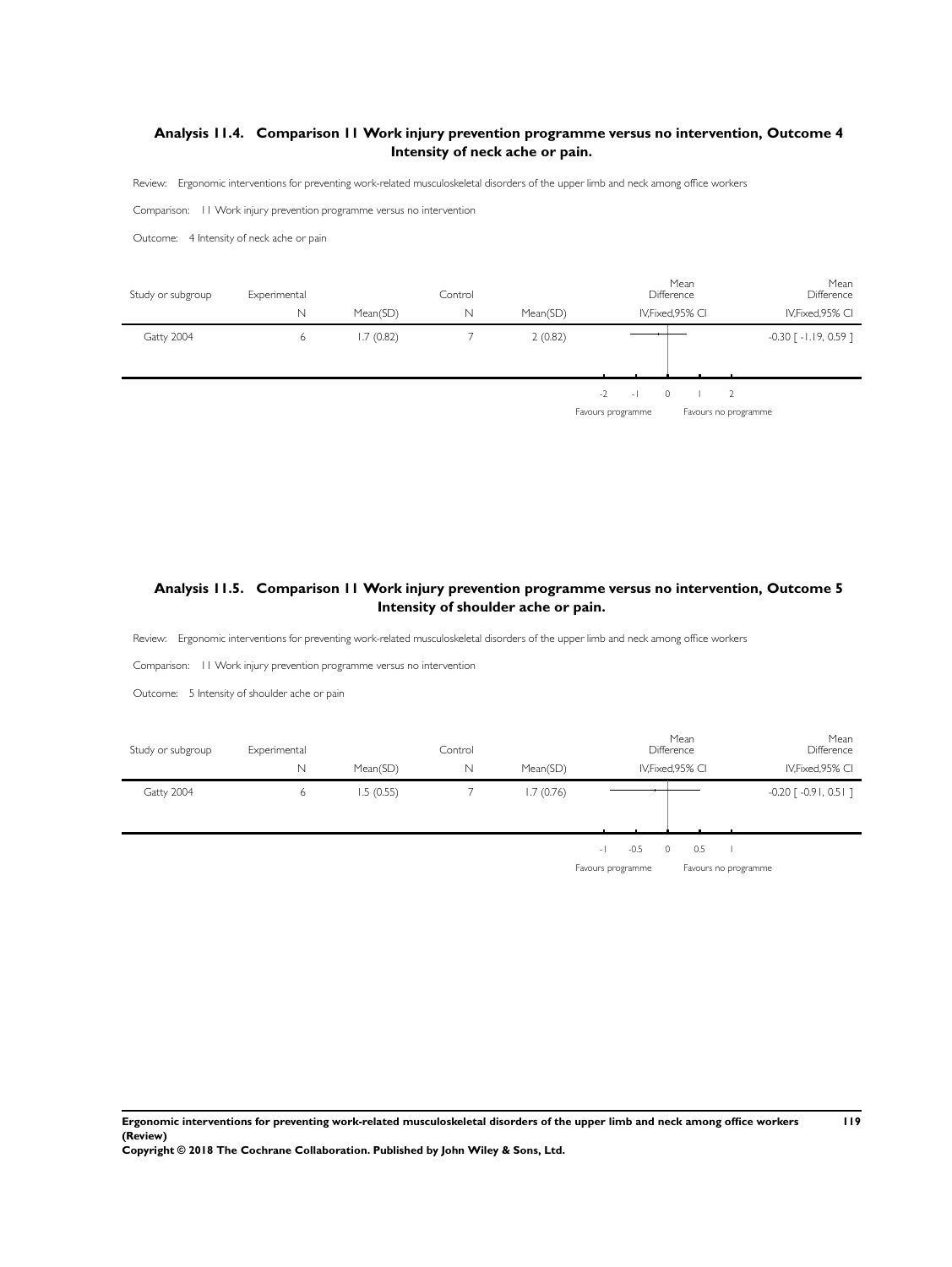### **Analysis 11.6. Comparison 11 Work injury prevention programme versus no intervention, Outcome 6 Intensity of wrist/hand ache or pain.**

Review: Ergonomic interventions for preventing work-related musculoskeletal disorders of the upper limb and neck among office workers

Comparison: 11 Work injury prevention programme versus no intervention

Outcome: 6 Intensity of wrist/hand ache or pain

| Study or subgroup | Experimental |           | Control |           |                           |    | Difference | Mean                 | Mean<br>Difference        |
|-------------------|--------------|-----------|---------|-----------|---------------------------|----|------------|----------------------|---------------------------|
|                   | N            | Mean(SD)  | N       | Mean(SD)  |                           |    |            | IV, Fixed, 95% CI    | IV, Fixed, 95% CI         |
| Gatty 2004        | 6            | 1.5(0.84) |         | 1.7(0.95) |                           |    |            |                      | $-0.20$ [ $-1.17, 0.77$ ] |
|                   |              |           |         |           | $-2$<br>Favours programme | H. | $\Omega$   | Favours no programme |                           |

## **A P P E N D I C E S**

### **Appendix 1. Cochrane Database of Systematic Reviews**

#### **Issue 10 of 12, October 2018 (Search date: October 10, 2018)**

#1 MeSH descriptor: ["Cumulative Trauma Disorders"] explode all trees 727

#2 MeSH descriptor: ["Occupational Diseases"] explode all trees 840

#3 MeSH descriptor: ["Hand-Arm Vibration Syndrome"] explode all trees 6

#4 MeSH descriptor: ["Occupational Health"] explode all trees 561

#5 ("occupational overuse syndrome" or "tension neck syndrome"):ti,ab 3

#6 ("cumulative trauma\*"):ti,ab 28

#7 ("work related"):ti,ab 836

#8 (repetit\* next (strain or stress or industr\* or motion or movement or trauma)):ti,ab 78

#9 (vibration next (induced or related or syndrome\*)):ti,ab 67

#10#1 or #2 or #3 or #4 or #5 or #6 or #7 or #8 or #9 2824

#11 MeSH descriptor: ["Neck Pain"] explode all trees 991

#12 MeSH descriptor: ["Shoulder Pain"] explode all trees 744

#13 MeSH descriptor: ["Hand Injuries"] explode all trees 127

#14 MeSH descriptor: ["Wrist Injuries"] explode all trees 140

#15 MeSH descriptor: ["Musculoskeletal Diseases"] explode all trees 455

#16 (neck\* or shoulder\* or arm\* or "upper limb\*" or "upper extremit\*" or elbow\* or forearm\* or wrist\* or hand\* or finger\*):ti,ab130543 #17 ("carpal tunnel syndrome\*"):ti,ab 831

#18#11 or #12 or #13 or #14 or #15 or #16 or #17 131369

#19#10 and #18 1191

#20 MeSH descriptor: ["Human Engineering"] explode all trees 2893

#21 MeSH descriptor: [Movement] explode all trees 2433

#22 MeSH descriptor: [Posture] explode all trees 3252

#23 MeSH descriptor: [Lifting] explode all trees 128

**Ergonomic interventions for preventing work-related musculoskeletal disorders of the upper limb and neck among office workers 120 (Review)**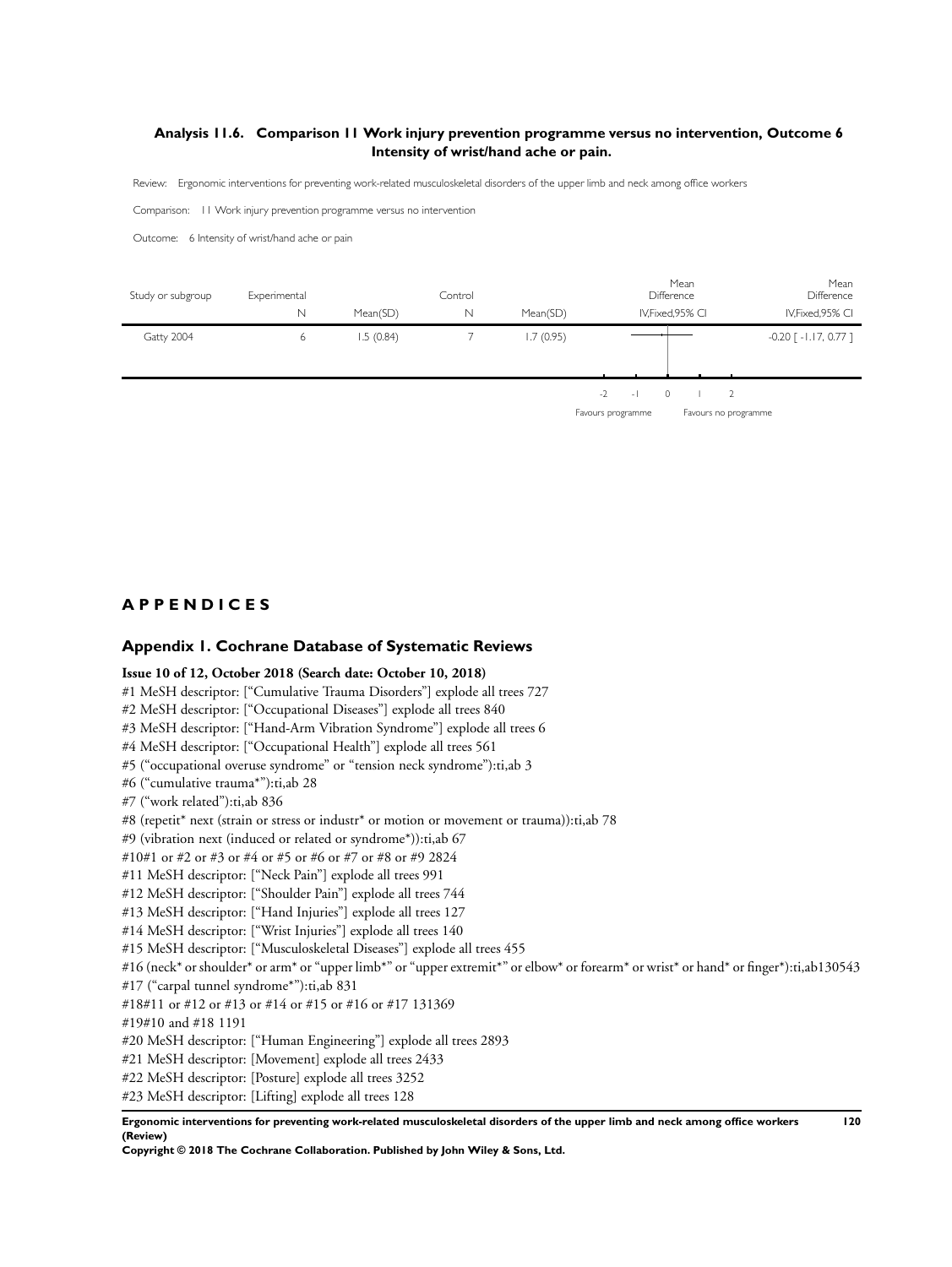#24 MeSH descriptor: [Workload] explode all trees 357 #25 MeSH descriptor: [Workplace] explode all trees 720 #26 MeSH descriptor: ["Equipment Design"] explode all trees 5321 #27 MeSH descriptor: ["User-Computer Interface"] explode all trees 1227 #28 (ergonom\* or biomechanic\*):ti,ab 2831 #29 #20 or #21 or #22 or #23 or #24 or #25 or #26 or #27 or #28 17381 #30 #19 and #29 298

# **Appendix 2. Ovid MEDLINE(R) and In-Process & Other Non-Indexed Citations and Daily**

**1946 to September 17, 2018 (Search date: September 18, 2018)** 1 exp Cumulative Trauma Disorders/ 12813 2 Occupational Diseases/ or Hand-Arm Vibration Syndrome/ 81172 3 Occupational Health/ 30749 4 ((occupational overuse or tension neck) adj syndrome).tw. 44 5 cumulative trauma\$.tw. 541 6 work related.tw. 13614 7 (repetit\$ adj (strain or stress or industr\$ or motion or movement or trauma)).tw. 1383 8 (vibration adj (induced or related or syndrome\$)).tw. 1402 9 or/1-8 128554 10 Neck Pain/ or Shoulder Pain/ or exp Hand Injuries/ or Wrist Injuries/ 32365 11 Musculoskeletal Diseases/ 11425 12 (neck\$1 or shoulder\$1 or arm\$1 or upper limb\$1 or upper extremit\$ or elbow\$1 or forearm\$1 or wrist\$1 or hand\$1 or finger\$1).tw. 890123 13 carpal tunnel syndrome\$.tw. 7641 14 or/10-13 911103 15 and/9,14 18735 16 exp Human Engineering/ 53374 17 Biomechanics/ 0 18 Movement/ or Posture/ or Lifting/ 127286 19 Workload/ or Workplace/ or Equipment Design/ or User-Computer Interface/ 208888 20 (ergonom\$ or biomechanic\$).tw. 63432 21 or/16-20 423997 22 and/15,21 4238 23 randomized controlled trial.pt. 467996 24 controlled clinical trial.pt. 92621 25 randomized.ab. 411524 26 placebo.ab. 188690 27 clinical trials as topic.sh. 184712 28 randomly.ab. 291495 29 trial.ti. 183136 30 23 or 24 or 25 or 26 or 27 or 28 or 29 1154131 31 exp animals/ not humans.sh. 4494683 32 30 not 31 1060760 33 and/22,32 402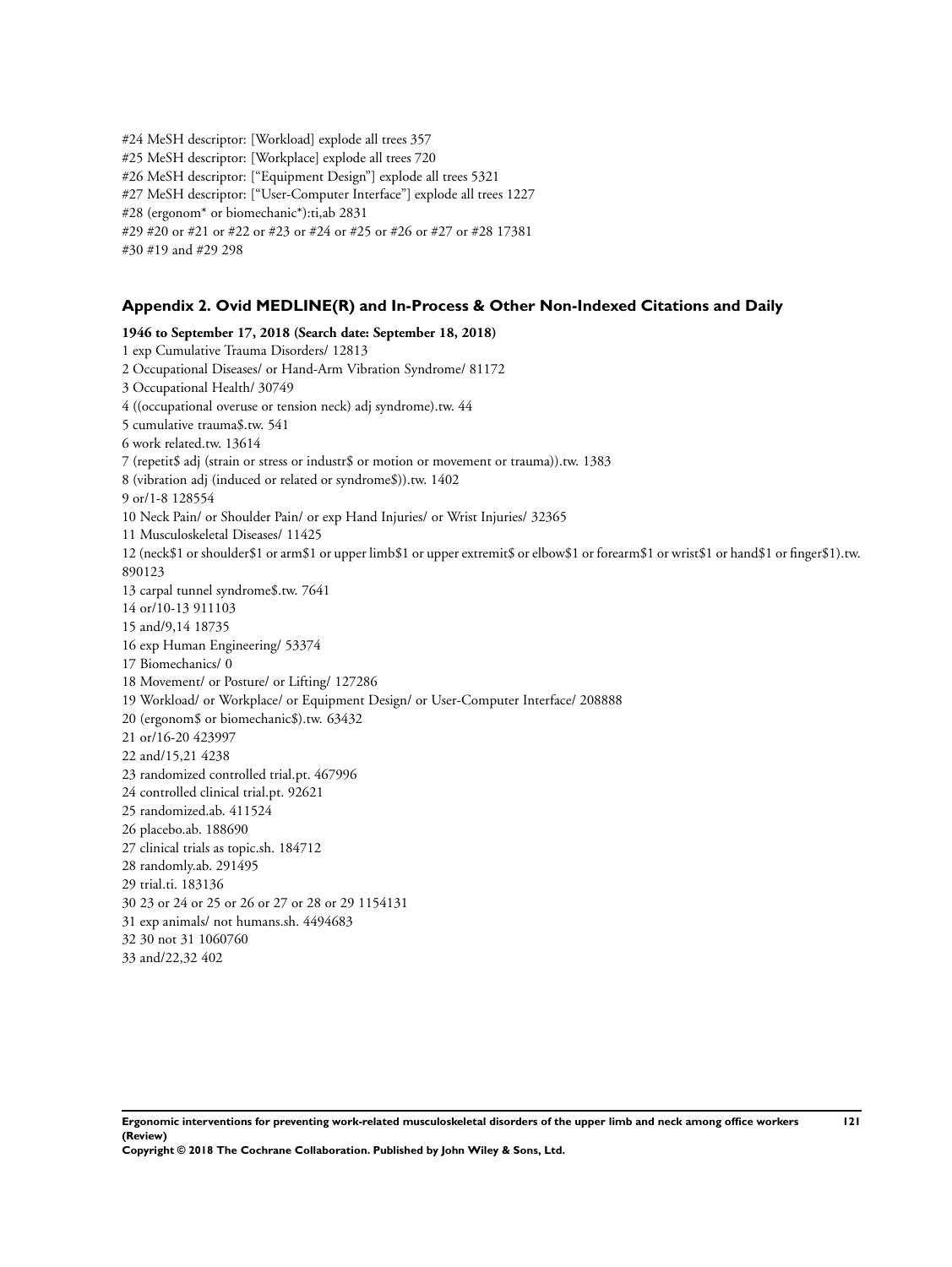# **Appendix 3. EMBASE search strategy**

**Embase Session Results (29.5.2017)**

| No  | Query                                                                                                                                                                                 | Results |
|-----|---------------------------------------------------------------------------------------------------------------------------------------------------------------------------------------|---------|
| #53 | #35 AND #52                                                                                                                                                                           | 638     |
| #52 | #36 OR #37 OR #38 OR #39 OR #40 OR #41 OR# 42 OR 1,812,079<br>#43 OR #44 OR #45 OR #46 OR #47 OR #48 OR #49 OR<br>#50 OR #51 AND [humans]/lim                                         |         |
| #51 | 'rct':ab,ti AND [embase]/lim                                                                                                                                                          | 20,686  |
| #50 | ((allocat* OR allot* OR assign* OR divid*) NEAR/3 (condi- 269,690<br>tion* OR experiment* OR intervention* OR treatment* OR<br>therap* OR control* OR group*)):ab,ti AND [embase]/lim |         |
| #49 | crossover*:ab,ti OR (cross NEXT/1 over*):ab,ti AND [em- 76,302<br>base]/lim                                                                                                           |         |
| #48 | ((singl* OR doubl* OR trebl* OR tripl*) NEAR/7 (blind* OR 186,297<br>mask*)):ab,ti AND [embase]/lim                                                                                   |         |
| #47 | (random* NEAR/7 (allocat* OR allot* OR assign* OR basis*<br>OR divid* OR order*)):ab,ti AND [embase]/lim                                                                              | 199,419 |
| #46 | ((clinical OR controlled OR comparative OR placebo OR 877,894)<br>prospective* OR randomi?ed) NEAR/3 (trial OR study)):ab,<br>ti AND [embase]/lim                                     |         |
| #45 | 'prospective study'/de AND [embase]/lim                                                                                                                                               | 304,540 |
| #44 | 'placebo'/de AND [embase]/lim                                                                                                                                                         | 293,411 |
| #43 | 'crossover procedure'/de AND [embase]/lim                                                                                                                                             | 44,454  |
| #42 | 'double blind procedure'/de AND [embase]/lim                                                                                                                                          | 122,521 |
| #41 | 'single blind procedure'/de AND [embase]/lim                                                                                                                                          | 22,239  |
| #40 | 'randomization'/de AND [embase]/lim                                                                                                                                                   | 45,797  |
| #39 | 'clinical trial'/de AND [embase]/lim                                                                                                                                                  | 749,064 |
| #38 | 'controlled clinical trial'/exp AND [embase]/lim                                                                                                                                      | 482,670 |
| #37 | 'randomized controlled trial'/exp OR 'randomized controlled 468,251<br>trial' AND [embase]/lim                                                                                        |         |

**Ergonomic interventions for preventing work-related musculoskeletal disorders of the upper limb and neck among office workers 122 (Review)**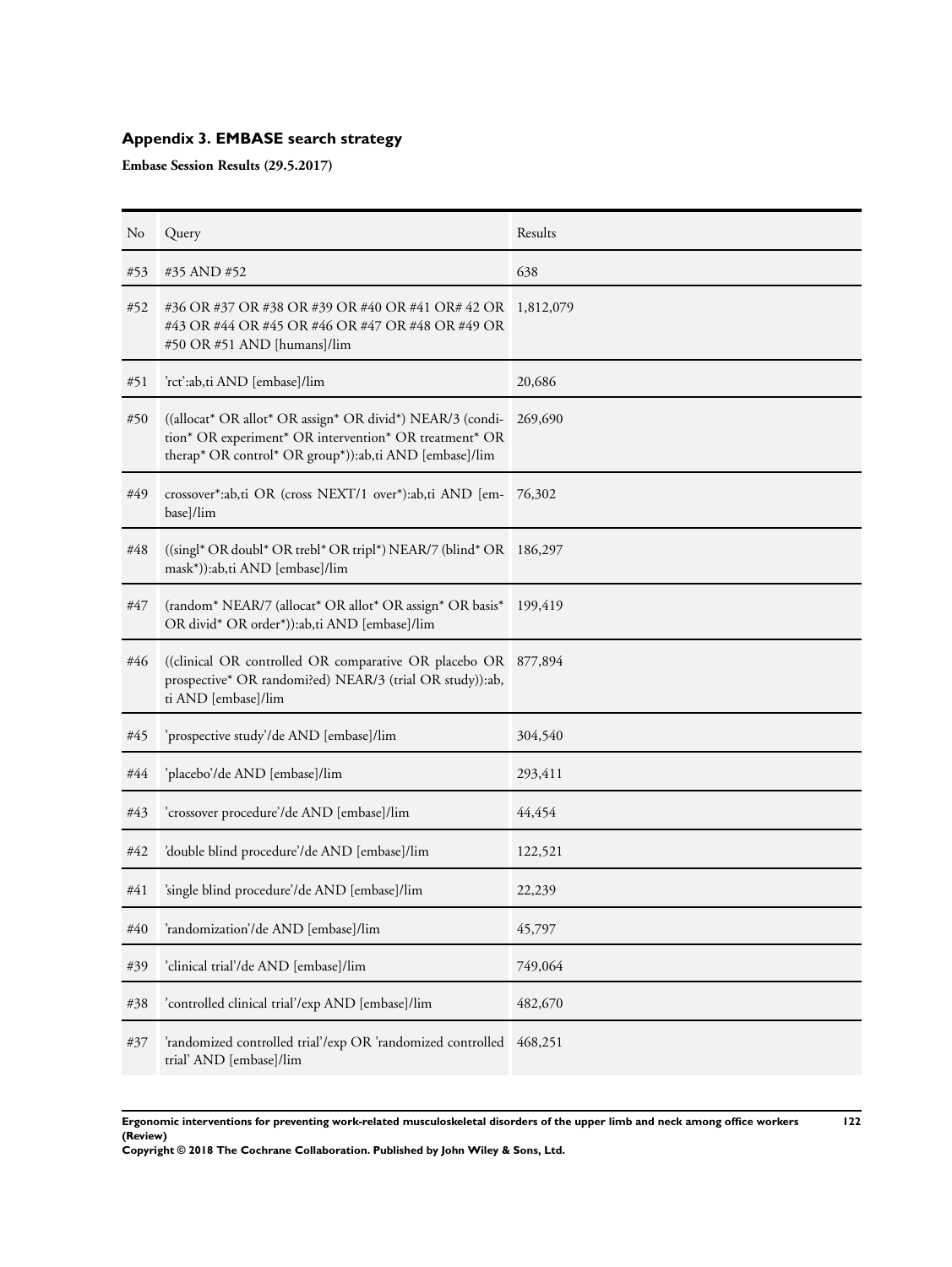### (*Continued)*

| #36 | 'randomi?ed controlled trial?' AND [embase]/lim                                                                                                                           | 61,671  |
|-----|---------------------------------------------------------------------------------------------------------------------------------------------------------------------------|---------|
| #35 | #22 OR #34                                                                                                                                                                | 5,793   |
| #34 | #27 AND #33                                                                                                                                                               | 3,200   |
| #33 | #28 OR #29 OR #30 OR #31 OR #32                                                                                                                                           | 199,134 |
| #32 | military:ab,ti OR navy:ab,ti OR army:ab,ti OR soldier:ab,ti<br>OR athlet*:ab,ti OR runner*:ab,ti AND [embase]/lim                                                         | 78,169  |
| #31 | 'sport'/exp OR 'dancing'/exp AND [embase]/lim                                                                                                                             | 91,086  |
| #30 | 'sport injury'/de AND [embase]/lim                                                                                                                                        | 17,658  |
| #29 | 'military phenomena'/exp AND [embase]/lim                                                                                                                                 | 42,336  |
| #28 | 'cumulative trauma disorder'/exp AND [embase]/lim                                                                                                                         | 15,217  |
| #27 | #23 OR #24 OR #25 OR #26                                                                                                                                                  | 8,378   |
| #26 | (('fract*' OR 'injur*') NEAR/3 ('insufficiency' OR 'fatigue'<br>OR 'overuse')):ab,ti AND [embase]/lim                                                                     | 3,815   |
| #25 | ('bone' NEAR/3 'stress' NEAR/3 'reaction*'):ab,ti AND [em- 32<br>base]/lim                                                                                                |         |
| #24 | 'stress fracture*':ab,ti AND [embase]/lim                                                                                                                                 | 3,434   |
| #23 | 'stress fracture'/de AND [embase]/lim                                                                                                                                     | 4,739   |
| #22 | #15 AND #21                                                                                                                                                               | 2,650   |
| #21 | #16 OR #17 OR #18 OR #19 OR #20                                                                                                                                           | 283,833 |
| #20 | 'ergonom*':ab,ti OR 'biomechanic*':ab,ti AND [embase]/lim 54,526                                                                                                          |         |
| #19 | 'workload'/de OR 'workplace'/de OR 'equipment design'/de 72,849<br>OR 'human computer interaction'/de OR 'visual display unit'/<br>de OR 'ergonomics'/de AND [embase]/lim |         |
| #18 | 'movement (physiology)'/de OR 'body posture'/de AND [em- 46,096<br>base]/lim                                                                                              |         |
| #17 | 'biomechanics'/de AND [embase]/lim                                                                                                                                        | 58,082  |
| #16 | 'bioengineering'/exp AND [embase]/lim                                                                                                                                     | 96,459  |

**Ergonomic interventions for preventing work-related musculoskeletal disorders of the upper limb and neck among office workers 123 (Review)**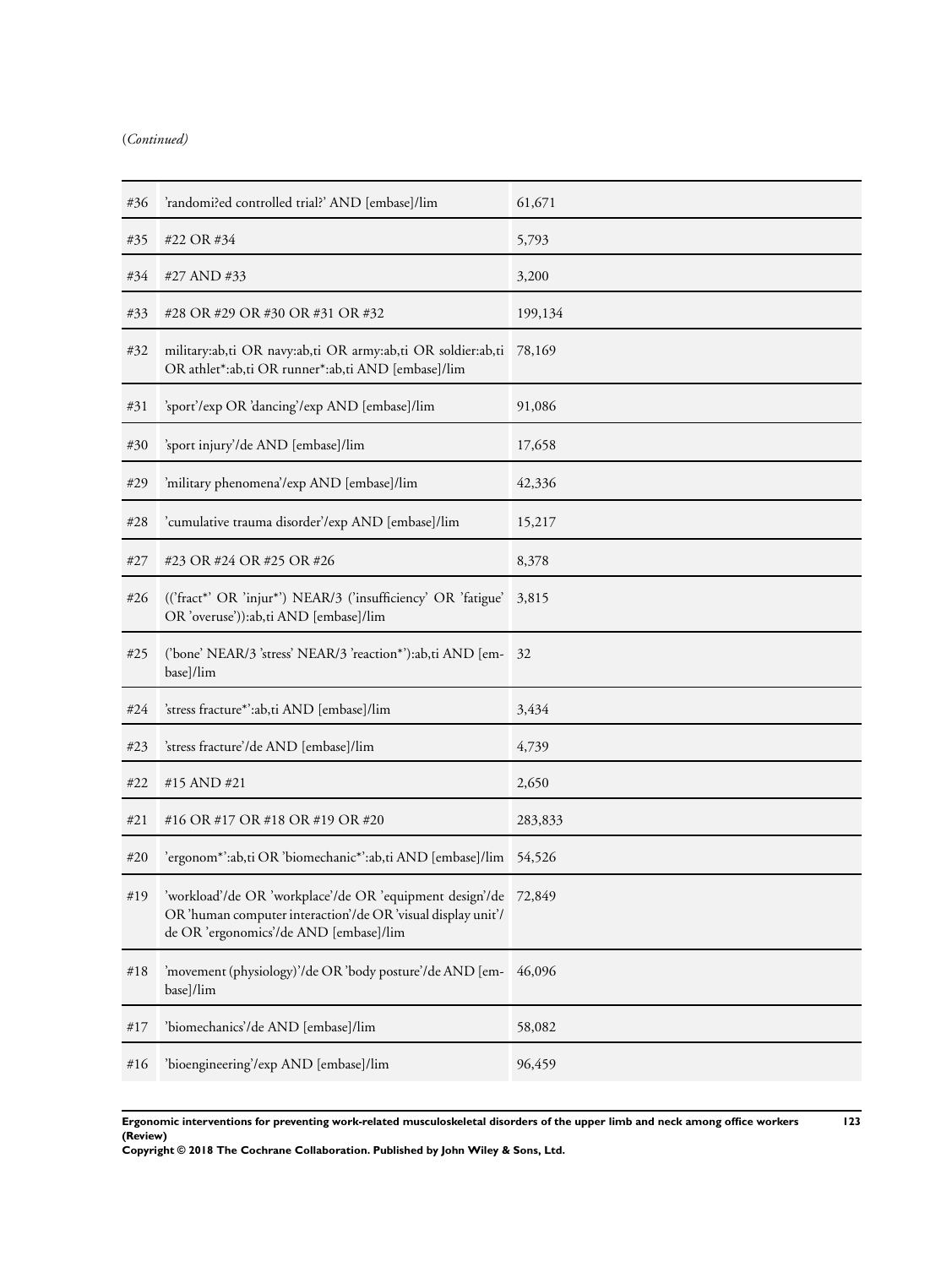### (*Continued)*

| #15 | #9 AND #14                                                                                                                                                                    | 14,279  |
|-----|-------------------------------------------------------------------------------------------------------------------------------------------------------------------------------|---------|
| #14 | #10 OR #11 OR #12 OR #13                                                                                                                                                      | 323,735 |
| #13 | 'carpal tunnel syndrome*':ab,ti AND [embase]/lim                                                                                                                              | 7,105   |
| #12 | 'neck?' OR 'shoulder?' OR 'arm?' OR 'upper limb?' OR 'upper<br>extremit*' OR 'elbow?' OR 'forearm?' OR 'wrist?' OR 'hand?<br>' OR 'finger?' AND [embase]/lim                  | 264,568 |
| #11 | 'musculoskeletal disease'/de AND [embase]/lim                                                                                                                                 | 19,093  |
| #10 | 'shoulder pain'/de OR 'neck pain'/de OR 'arm injury'/de OR 44,390<br>'hand injury'/exp OR 'shoulder injury'/de OR 'wrist injury'/<br>de OR 'elbow injury'/de AND [embase]/lim |         |
| #9  | #1 OR #2 OR #3 OR #4 OR #5 OR #6 OR #7 OR #8                                                                                                                                  | 81,542  |
| #8  | ('vibration' NEXT/1 ('induced' OR 'related' OR 'syndrome*')<br>):ab,ti AND [embase]/lim                                                                                       | 1,123   |
| #7  | ('repetit*' NEXT/1 ('strain' OR 'stress' OR 'industr*' OR 'mo-<br>tion' OR 'movement' OR 'trauma')):ab,ti AND [embase]/lim                                                    | 1,347   |
| #6  | 'work related':ab,ti AND [embase]/lim                                                                                                                                         | 10,307  |
| #5  | 'cumulative trauma*':ab,ti AND [embase]/lim                                                                                                                                   | 478     |
| #4  | (('occupational overuse' OR 'tension neck') NEXT/1 syn- 33<br>drome):ab,ti AND [embase]/lim                                                                                   |         |
| #3  | 'occupational health'/de OR 'occupational hazard'/de OR 'oc- 41,396<br>cupational safety'/de AND [embase]/lim                                                                 |         |
| #2  | 'occupational disease'/de OR 'hand arm vibration syndrome'/ 23,163<br>de OR 'occupational accident'/de AND [embase]/lim                                                       |         |
| #1  | 'cumulative trauma disorder'/exp OR 'cumulative trauma dis- 15,251<br>order' AND [embase]/lim                                                                                 |         |

**Ergonomic interventions for preventing work-related musculoskeletal disorders of the upper limb and neck among office workers 124 (Review)**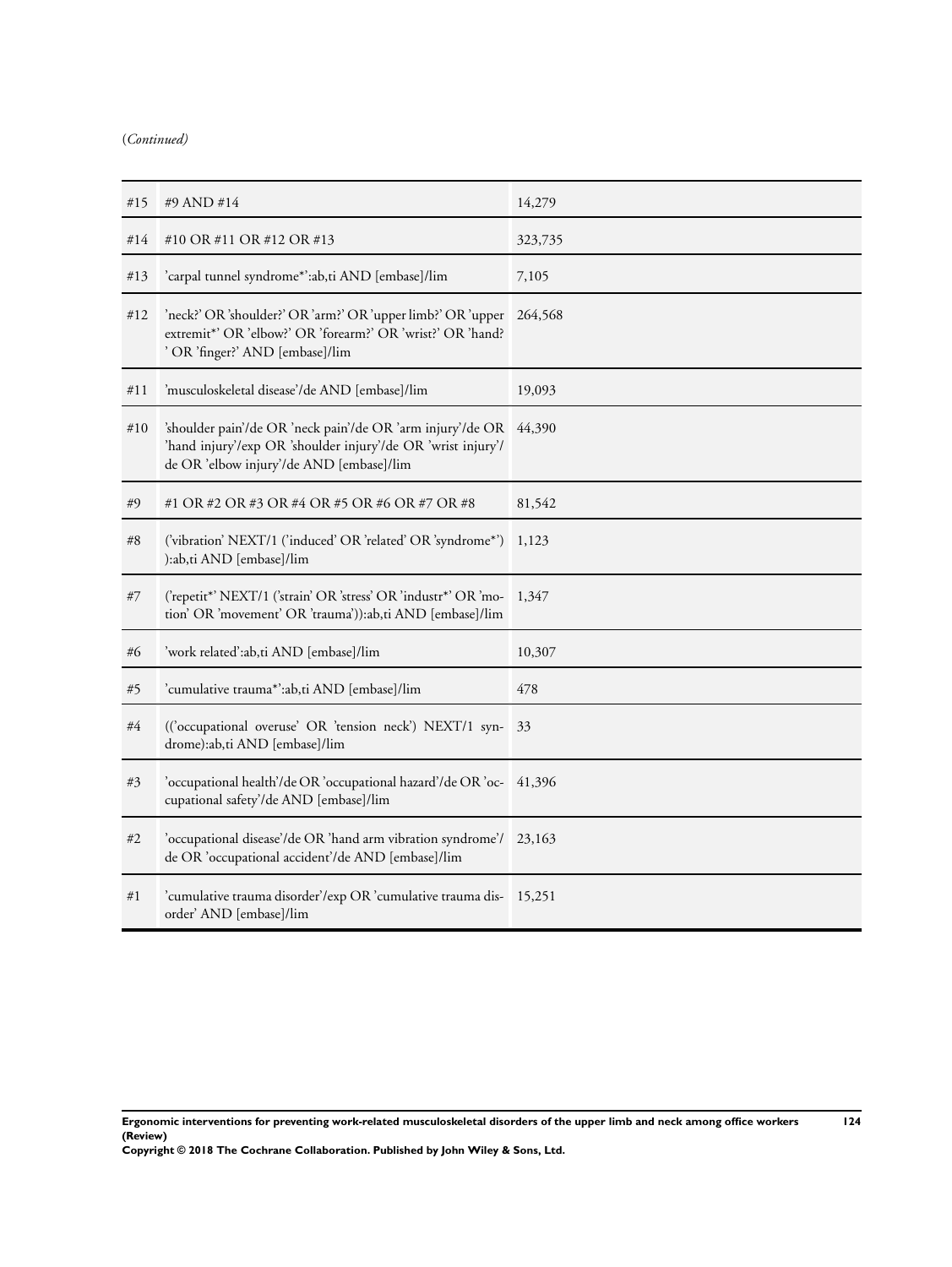## **Appendix 4. Web of Science search strategy**

### **Search date: September 18, 2018**

#13 #12 AND #11 870

#12 TS=(random\* or placebo\*) OR TS=((singl\* or doubl\* or treb\* or tripl\*) SAME (blind\* or mask\*)) OR TS=(clinical SAME trial\*) OR TI=(trial) 2106450

- #11 #10 AND #9 6000
- #10 TS=(biomechanic\* or engineer\* or ergonomic\* or support\$ or equipment) 2743355
- # 9 #8 OR #7 31646
- # 8 TS=(carpal tunnel) 10346
- # 7 #6 AND #5 22296
- # 6 TS=(neck\* or shoulder\* or arm\* or upper limb\* or upper extremit\* or elbow\* or forearm\* or wrist\* or hand\* or finger\*) 1666914
- # 5 #4 OR #3 OR #2 OR #1 158455
- # 4 TS=(vibration SAME (induced or related or syndrome\*)) 33579
- # 3 TS=(repetit\* SAME (strain or stress or industr\* or motion or movement or trauma)) 25154
- # 2 TS=("work related" or "Hand-Arm Vibration" or "tension neck" or overuse or "cumulative trauma\*") 29506
- # 1 TS=(occupation\* SAME (health or disease\* OR safety OR injur\* OR pain)) 78256

# **Appendix 5. CINAHL (EBSCOhost) search strategy**

### **Search date: September 18, 2018**

S36 S22 and S35 414

S35 S23 or S24 or S25 or S26 or S27 or S28 or S29 or S30 or S31 or S32 or S33 or S34 638788

S34 TI (crossover or cross-over or "cross over") or AB (crossover or cross-over or "cross over") 9933

S33 TI (singl\* N1 blind\*) or TI (doubl\* N1 blind\*) or TI (trebl\* N1 blind\*) or TI (tripl\* N1 blind\*) or TI (singl\* N1 mask\*) or TI (doubl\* N1 mask\*) or TI (trebl\* N1 mask\*) or TI (tripl\* N1 mask\*) or AB (singl\* N1 blind\*) or AB (doubl\* N1 blind\*) or AB (trebl\* N1 blind\*) or AB (tripl\* N1 blind\*) or AB (singl\* N1 mask\*) or AB (doubl\* N1 mask\*) or AB (trebl\* N1 mask\*) or AB (tripl\* N1 mask\*) 23249

S32 TI (random\* and (allocat\* or allot\* or assign\* or basis\* or divid\* or order\*)) or AB (random\* and (allocat\* or allot\* or assign\* or basis\* or divid\* or order\*)) 48651

S31 TI ((clinical or controlled or comparative or placebo or prospective or randomised or randomized) and (trial or study)) or AB ((clinical or controlled or comparative or placebo or prospective or randomised or randomized) and (trial or study)) 357879

S30 PT Clinical Trial 55712

S29 (MH "Random Assignment") 39380

- S28 (MH "Placebos") 83930
- S27 (MH "Double-Blind Studies") or (MH "Single-Blind Studies") or (MH "Triple-Blind Studies") 32951
- S26 (MH "Crossover Design") 11302
- S25 (MH "Prospective Studies+") 221559
- S24 (MH "Comparative Studies") 107151
- S23 (MH "Clinical Trials+") 159326
- S22 S15 and S21 1581
- S21 S16 or S17 or S18 or S19 or S20 95624
- S20 TI (ergonom\* or biomechanic\*) or AB (ergonom\* or biomechanic\*) 13359
- S19 (MH "Workload") or (MH "Work Environment") or (MH "Equipment Design") or (MH "User-Computer Interface") 52007
- S18 (MH "Movement") or (MH "Posture") or (MH "Lifting") 16110
- S17 (MH "Biomechanics") 13501
- S16 (MH "Ergonomics+") 16224

S15 S9 and S14 5262

S14 S10 or S11 or S12 or S13 148292

S13 TI (carpal tunnel syndrome\*) or AB (carpal tunnel syndrome\*) 1507

S12 TI (neck\* or shoulder\* or arm\* or upper limb\* or upper extremit\* or elbow\* or forearm\* or wrist\* or hand\* or finger\*) or AB (neck\* or shoulder\* or arm\* or upper limb\* or upper extremit\* or elbow\* or forearm\* or wrist\* or hand\* or finger\*) 140250 S11 (MH "Musculoskeletal Diseases") 5467

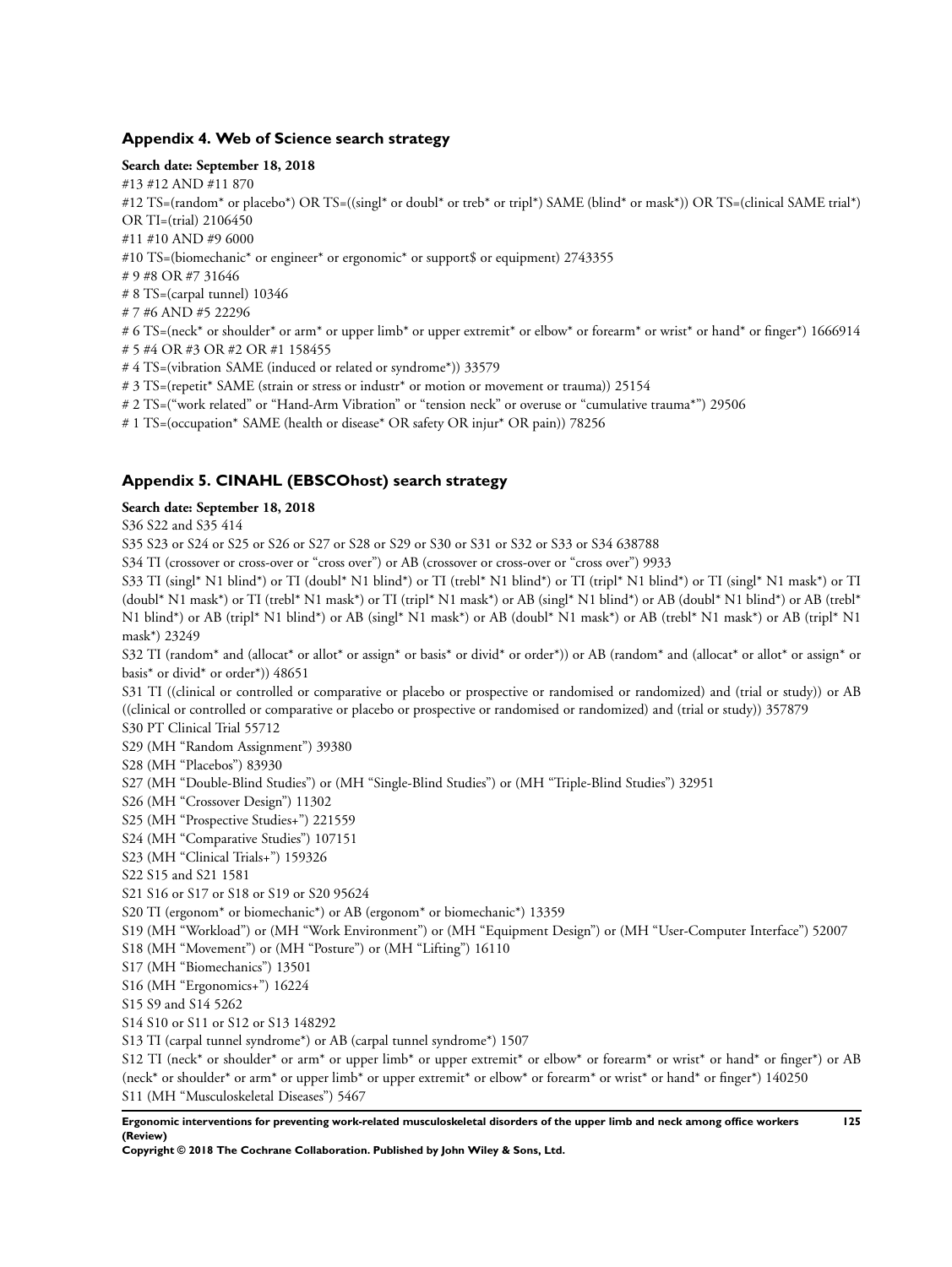S10 (MH "Neck Pain") or (MH "Shoulder Pain") or (MH "Arm Injuries") or (MH "Hand Injuries") or (MH "Hand Injuries") or (MH "Finger Injuries") or (MH "Wrist Injuries") or (MH "Shoulder Injuries") 11101

S9 S1 or S2 or S3 or S4 or S5 or S6 or S7 or S8 31914

S8 TI ((vibration N1 induced) or (vibration N1 related) or (vibration N1 syndrome\*)) or AB ((vibration N1 induced) or (vibration N1 related) or (vibration N1 syndrome\*)) 138

S7 TI ((repetit\* N1 strain) or (repetit\* N1 stress) or (repetit\* N1 industr\*) or (repetit\* N1 motion) or (repetit\* N1 movement) or (repetit\* N1 trauma)) or AB ( (repetit\* N1 strain) or (repetit\* N1 stress) or (repetit\* N1 industr\*) or (repetit\* N1 motion) or (repetit\* N1 movement) or (repetit<sup>\*</sup> N1 trauma)) 893

S6 TI (work related) or AB (work related) 7869

S5 TI (cumulative trauma\*) or AB (cumulative trauma\*) 289

S4 TI ((occupational overuse N1 syndrome) or (tension neck N1 syndrome)) or AB ((occupational overuse N1 syndrome) or (tension neck N1 syndrome)) 18

S3 (MH "Occupational Health") 15183

S2 (MH "Occupational Diseases") 6443

S1 (MH "Cumulative Trauma Disorders+") 4357

## **Appendix 6. SPORTDiscus (EBSCOhost) search strategy**

10 October 2018

| #                | Query                                                                                                                                                | <b>Results</b> |
|------------------|------------------------------------------------------------------------------------------------------------------------------------------------------|----------------|
| S <sub>29</sub>  | S20 and S28                                                                                                                                          | 159            |
| S <sub>28</sub>  | S27 or S26 or S25 or S24 or S23 or S22 or S21                                                                                                        | 340,934        |
| S <sub>27</sub>  | TX placebo*                                                                                                                                          | 25,485         |
| <b>S26</b>       | TX ((allocat* or allot* or assign* or divid*) and (condition*<br>or experiment* or intervention* or treatment* or therap* or<br>control* or group*)) | 148,317        |
| S <sub>25</sub>  | TX "randomi?ed control* trial*"                                                                                                                      | 32,860         |
| S <sub>24</sub>  | TX (cross?over or (cross over))                                                                                                                      | 94,099         |
| S <sub>2</sub> 3 | TX ((singl* or doubl* or trebl* or tripl*) and (blind* or mask*) $43,994$                                                                            |                |
| S <sub>22</sub>  | TX (random* and (allocat* or allot* or assign* or basis* or 100,187<br>divid* or order*))                                                            |                |
| S <sub>21</sub>  | TX ((clinic\$ or controlled or comparative or placebo or 218,322<br>prospective or randomised or randomized) and (trial or study)                    |                |
| S <sub>20</sub>  | S14 and S19                                                                                                                                          | 414            |
| S <sub>19</sub>  | S <sub>15</sub> or S <sub>16</sub> or S <sub>17</sub> or S <sub>18</sub>                                                                             | 46,454         |

**Ergonomic interventions for preventing work-related musculoskeletal disorders of the upper limb and neck among office workers 126 (Review)**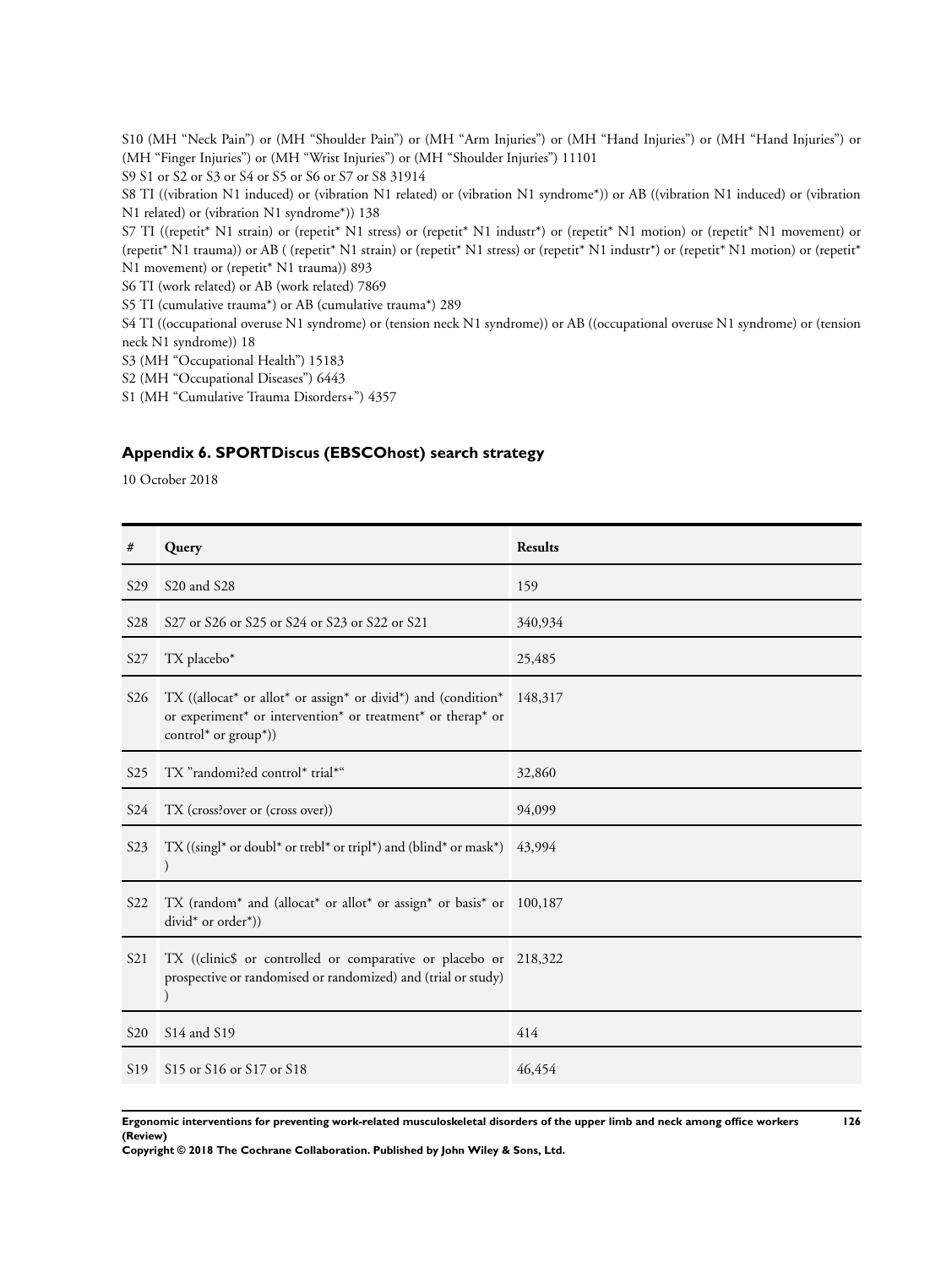### (*Continued)*

| S <sub>18</sub> | TI ( (ergonom* or biomechanic*) ) or AB ( (ergonom* or 17,343<br>biomechanic*))                                                                                                                                                                                                    |         |
|-----------------|------------------------------------------------------------------------------------------------------------------------------------------------------------------------------------------------------------------------------------------------------------------------------------|---------|
| S <sub>17</sub> | DE "POSTURE" OR DE "SITTING position" OR DE 10,214<br>"STANDING position"                                                                                                                                                                                                          |         |
| S <sub>16</sub> | DE "BIOMECHANICS"                                                                                                                                                                                                                                                                  | 29,723  |
| S <sub>15</sub> | DE "HUMAN engineering" OR DE "SITUATIONAL 292<br>awareness"                                                                                                                                                                                                                        |         |
| S <sub>14</sub> | S9 and S13                                                                                                                                                                                                                                                                         | 2,520   |
| S <sub>13</sub> | S10 or S11 or S12                                                                                                                                                                                                                                                                  | 161,823 |
| S <sub>12</sub> | TI "carpal tunnel syndrome*" or AB "carpal tunnel syn- 595<br>drome*"                                                                                                                                                                                                              |         |
| <b>S11</b>      | DE "NECK pain" or DE "SHOULDER pain" or DE 45,985<br>"WOUNDS & injuries"                                                                                                                                                                                                           |         |
| S <sub>10</sub> | TI ( (neck* or shoulder* or arm* or upper limb* or upper 123,435<br>extremit* or elbow* or forearm* or wrist* or hand* or finger*)<br>) ) or AB ( ( (neck* or shoulder* or arm* or upper limb* or<br>upper extremit* or elbow* or forearm* or wrist* or hand* or<br>$finger^*)$ )) |         |
| S <sub>9</sub>  | S1 or S2 or S3 or S4 or S5 or S6 or S7 or S8                                                                                                                                                                                                                                       | 7,767   |
| S <sub>8</sub>  | TI ((vibration and (induced or related or syndrome*))) or AB 458<br>((vibration and (induced or related or syndrome*)))                                                                                                                                                            |         |
| S7              | TI ( (repetit* and (strain or stress or industr* or motion or 2,707<br>movement or trauma)) ) or AB ( (repetit* and (strain or stress<br>or industr <sup>*</sup> or motion or movement or trauma)) )                                                                               |         |
| S6              | TI "work related" or AB "work related"                                                                                                                                                                                                                                             | 1,676   |
| $\mathcal{S}$   | TI "cumulative trauma*" or AB "cumulative trauma"                                                                                                                                                                                                                                  | 67      |
| S4              | TI ("occupational overuse" or "tension neck") and syndrome* 2<br>) or AB ( ("occupational overuse" or "tension neck") and syn-<br>drome*)"                                                                                                                                         |         |
| S <sub>3</sub>  | DE "OCCUPATIONAL health services"                                                                                                                                                                                                                                                  | 900     |
| S <sub>2</sub>  | DE "OCCUPATIONAL diseases"                                                                                                                                                                                                                                                         | 625     |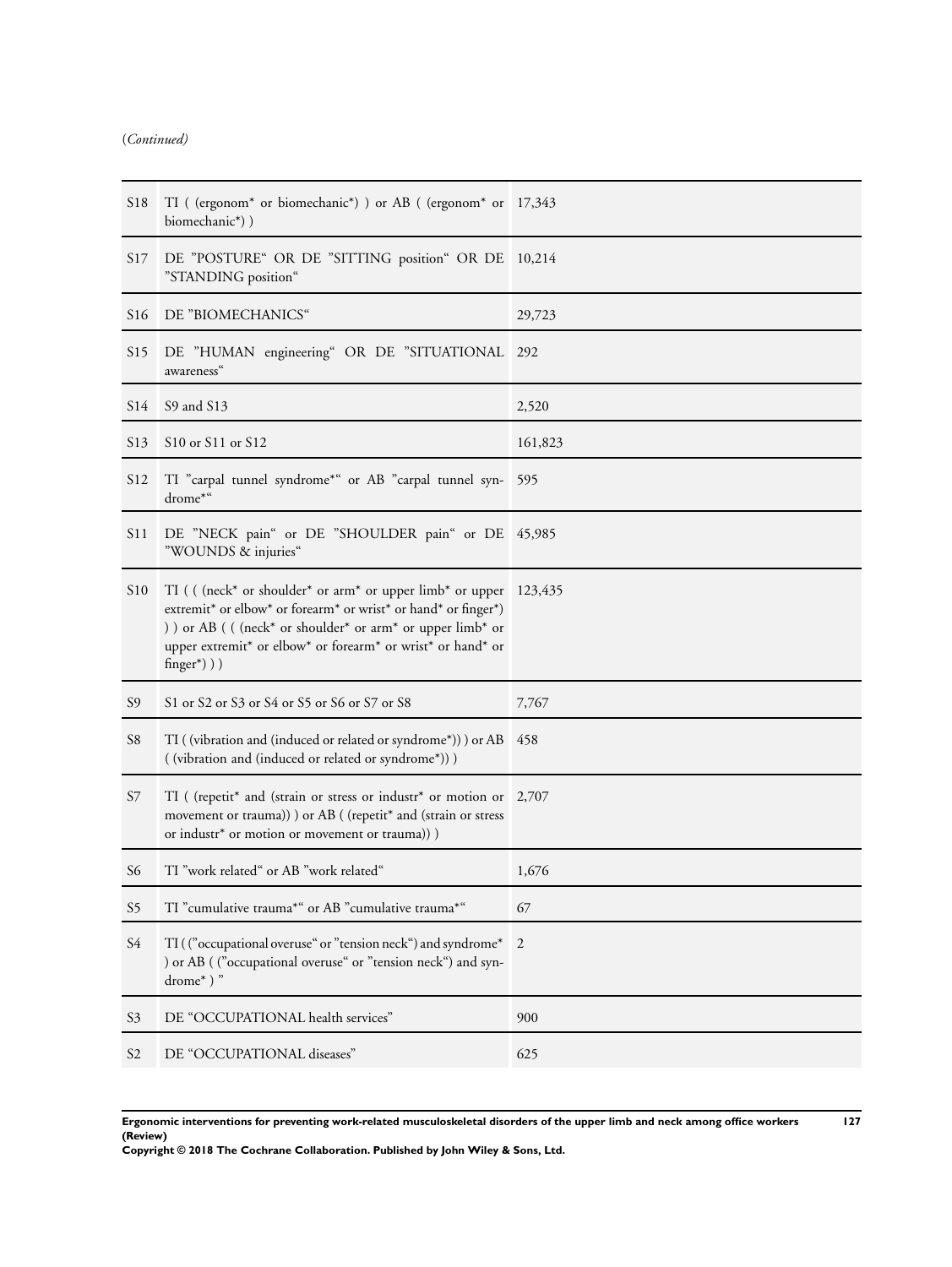(*Continued)*

|  | S1 DE "OVERUSE injuries" | $\Omega$<br>1,824 |
|--|--------------------------|-------------------|
|--|--------------------------|-------------------|

### **Appendix 7. Scopus**

**Search date: September 21, 2018** #55 #35 AND #54 AND (LIMIT-TO (PUBYEAR,2018) OR LIMIT-TO (PUBYEAR,2017)) **200** #54 #52 AND #53 6874058 #53 TITLE-ABS-KEY(human OR humans) 20313997 #52 #36 OR #37 OR #38 OR #39 OR #40 OR #41 OR #42 OR #43 OR #44 OR #45 OR #46 OR #47 OR #48 OR #49 OR #50 OR #51 9962659 #51 TITLE-ABS-KEY(rct?) 29038 #50 TITLE-ABS-KEY((allocat\* OR allot\* OR assign\* OR divid\*) W/3 (condition\* OR experiment\* OR intervention\* OR treatment\* OR therap\* OR control\* OR group\*)) 468739 #49 TITLE-ABS-KEY(crossover\* OR (cross PRE/1 over\*)) 156657 #48 TITLE-ABS-KEY((singl\* OR doubl\* OR trebl\* OR tripl\*) W/7 (blind\* OR mask\*)) 269677 #47 TITLE-ABS-KEY(random\* W/7 (allocat\* OR allot\* OR assign\* OR basis\* OR divid\* OR order\*)) 371336 #46 TITLE-ABS-KEY((clinical OR controlled OR comparative OR placebo OR prospective\* OR randomi?ed) W/3 (trial OR study)) 9491228 #45 TITLE-ABS-KEY("prospective stud\*") 629992 #44 TITLE-ABS-KEY(placebo?) 32354 #43 TITLE-ABS-KEY("crossover procedure\*") 47615 #42 TITLE-ABS-KEY("double blind procedure\*") 146618 #41 TITLE-ABS-KEY("single blind procedure\*") 28713 #40 TITLE-ABS-KEY(randomi?ation OR randomi?ed) 1003593 #39 TITLE-ABS-KEY("clinical trial\*") 1379950 #38 TITLE-ABS-KEY("controlled clinical trial\*") 432833 #37 TITLE-ABS-KEY("randomized controlled trial\*" OR "randomized controlled trial\*") 680076 #36 TITLE-ABS-KEY("randomi?ed controlled trial?") 154606 #35 #22 OR #34 9257 #34 #27 AND #33 5253 #33 #28 OR #29 OR #30 OR #31 OR #32 589428 #32 TITLE-ABS-KEY(military OR navy OR army OR soldier\* OR athlet\* OR runner\*) 472685 #31 TITLE-ABS-KEY(sport? OR dancing OR dancer?) 161419 #30 TITLE-ABS-KEY("sport injur\*") 31070 #29 TITLE-ABS-KEY("military phenomen\*") 1178 #28 TITLE-ABS-KEY("cumulative trauma disorder\*") 4426 #27 #23 OR #24 OR #25 OR #26 25887 #26 TITLE-ABS-KEY((fract\* OR injur\*) W/3 (insufficiency OR fatigue OR overuse)) 19080 #25 TITLE-ABS-KEY(bone W/3 stress W/3 reaction\*) 62 #24 TITLE-ABS-KEY("stress fracture\*") 8112 #23 TITLE-ABS-KEY("stress fracture") 8098 #22 #15 AND #21 4107 #21 #16 OR #17 OR #18 OR #19 OR #20 776360 #20 TITLE-ABS-KEY(ergonom\* OR biomechanic\*) 256236 #19 TITLE-ABS-KEY(workload? OR workplace? OR "equipment design" OR "human computer interaction?" OR "visual display unit?" OR ergonom\*) 233422 #18 TITLE-ABS-KEY(movement? OR "body posture?") 335496 #17 TITLE-ABS-KEY(biomechanic\*) 209007 #16 TITLE-ABS-KEY(bioengineering) 30890

**Ergonomic interventions for preventing work-related musculoskeletal disorders of the upper limb and neck among office workers 128 (Review)**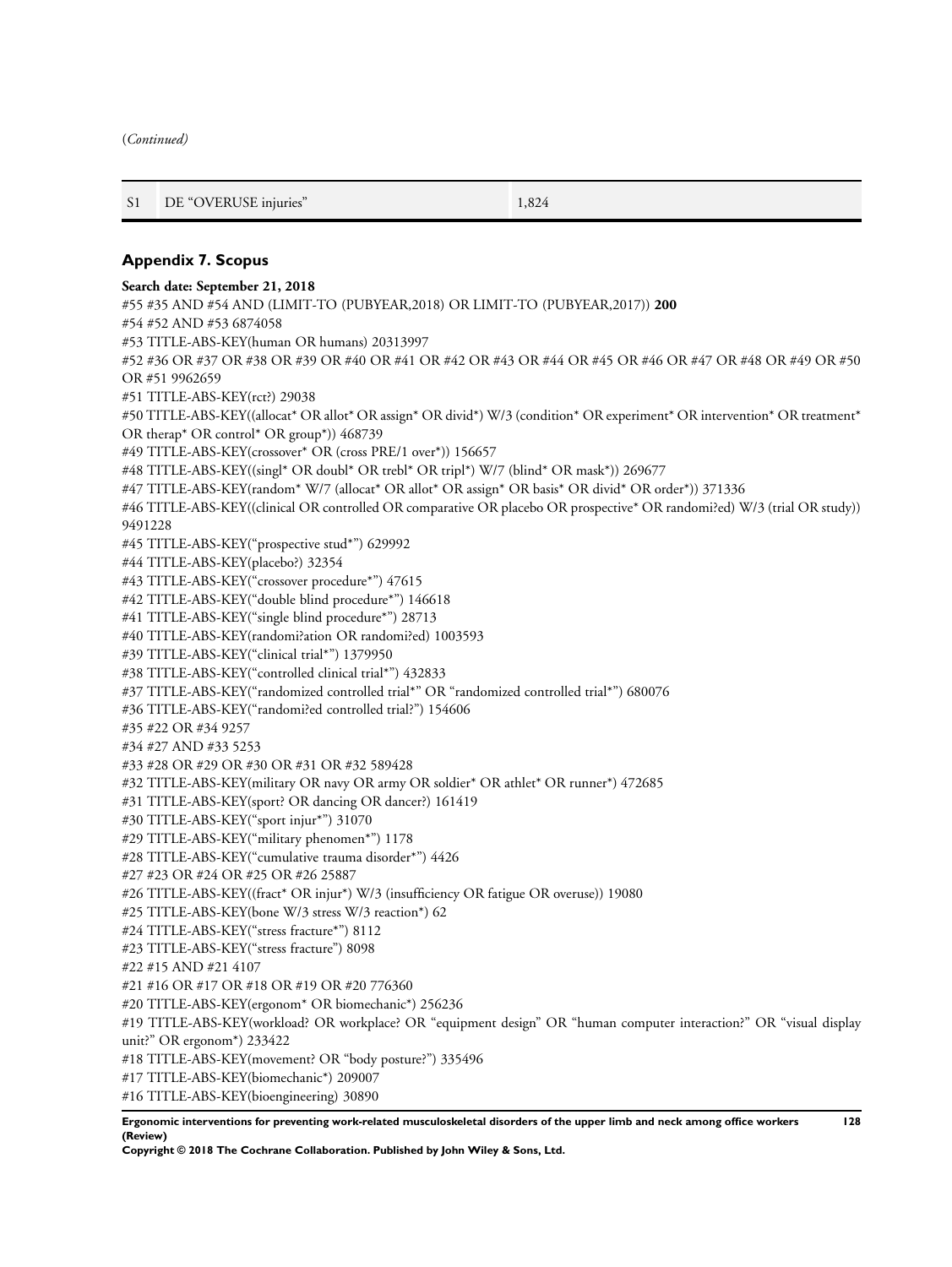#15 #9 AND #14 12164

#14 #10 OR #11 OR #12 OR #13 517036

#13 TITLE-ABS-KEY("carpal tunnel syndrome\*") 14923

#12 TITLE-ABS-KEY(neck? OR shoulder? OR arm? OR "upper limb?" OR "upper extremit\*" OR elbow? OR forearm? OR wrist? OR hand? OR finger?) 439515

#11 TITLE-ABS-KEY("musculoskeletal disease?") 10922

#10 TITLE-ABS-KEY("shoulder pain" OR "neck pain" OR "arm injur\*" OR "hand injur\*" OR "shoulder injur\*" OR "wrist injur\*" OR "elbow injur\*") 67904

#9 #1 OR #2 OR #3 OR #4 OR #5 OR #6 OR #7 OR #8 194863

#8 TITLE-ABS-KEY(vibration PRE/1 (induced OR related OR syndrome\*)) 6586

#7 TITLE-ABS-KEY(repetit\* PRE/1 (strain OR stress OR industr\* OR motion OR movement? OR trauma?)) 6101

#6 TITLE-ABS-KEY("work related" OR work-related) 25815

#5 TITLE-ABS-KEY("cumulative trauma?") 19

#4 TITLE-ABS-KEY(("occupational overuse" OR "tension neck") PRE/1 syndrome?) 7

#3 TITLE-ABS-KEY("occupational health" OR "occupational hazard?" OR "occupational safety") 92825

#2 TITLE-ABS-KEY("occupational disease?" OR "hand arm vibration syndrome?" OR "occupational accident?") 83261

#1 TITLE-ABS-KEY("cumulative trauma disorder?") 4137

# **Appendix 8. NIOSHTIC-2**

# **Search date: September 21, 2018** #1 GW{cumulative trauma disorder\*} 1583 #2 GW{occupational disease\*} 12685 #3 GW{(hand OR arm) AND vibration syndrome} 416 #4 GW{occupational health} 79946 #5 GW{occupational overuse syndrome\* or tension neck syndrome\*} 126 #6 GW{cumulative trauma\*} 1746 #7 GW{work related OR work-related} 13735 #8 GW{repetit\* AND (strain OR stress OR industr\* OR motion OR movement OR trauma)} 6064 #9 GW{vibration AND (induced OR related OR syndrome\*)} 3944 #10 #1 OR #2 OR #3 OR #4 OR #5 OR #6 OR #7 OR #8 OR #9 104816 #11 GW{neck pain} 230 #12 GW{shoulder pain} 253 #13 GW{hand injur\*} 1450 #14 GW{wrist injur\*} 113 #15 GW{musculoskeletal disease\*} 3178 #16 GW{neck\* OR shoulder\* OR arm\* OR upper limb\* OR upper extremit\* OR elbow\* OR forearm\* OR wrist\* OR hand\* OR finger\*} 85491 #17 GW{carpal tunnel syndrome\*} 1885 #18 #11 OR #12 OR #13 OR #14 OR #15 OR #16 OR #17 87917 #19 #10 AND #18 18903 #20 GW{human engineering} 2161 #21 GW{movement\*} 13603 #22 GW{posture\*} 7870 #23 GW{lifting\*} 11278 #24 GW{workload\*} 5547 #25 GW{workplace\*} 60717 #26 GW{equipment\* AND design\*} 28543 #27 GW{user-computer interface\*} 2 #28 GW{ergonom\* OR biomechanic\*} 30551 #29 #20 OR #21 OR #22 OR #23 OR #24 OR #25 OR #26 OR #27 OR #28 121445 #30 #19 AND #29 10468

**Ergonomic interventions for preventing work-related musculoskeletal disorders of the upper limb and neck among office workers 129 (Review)**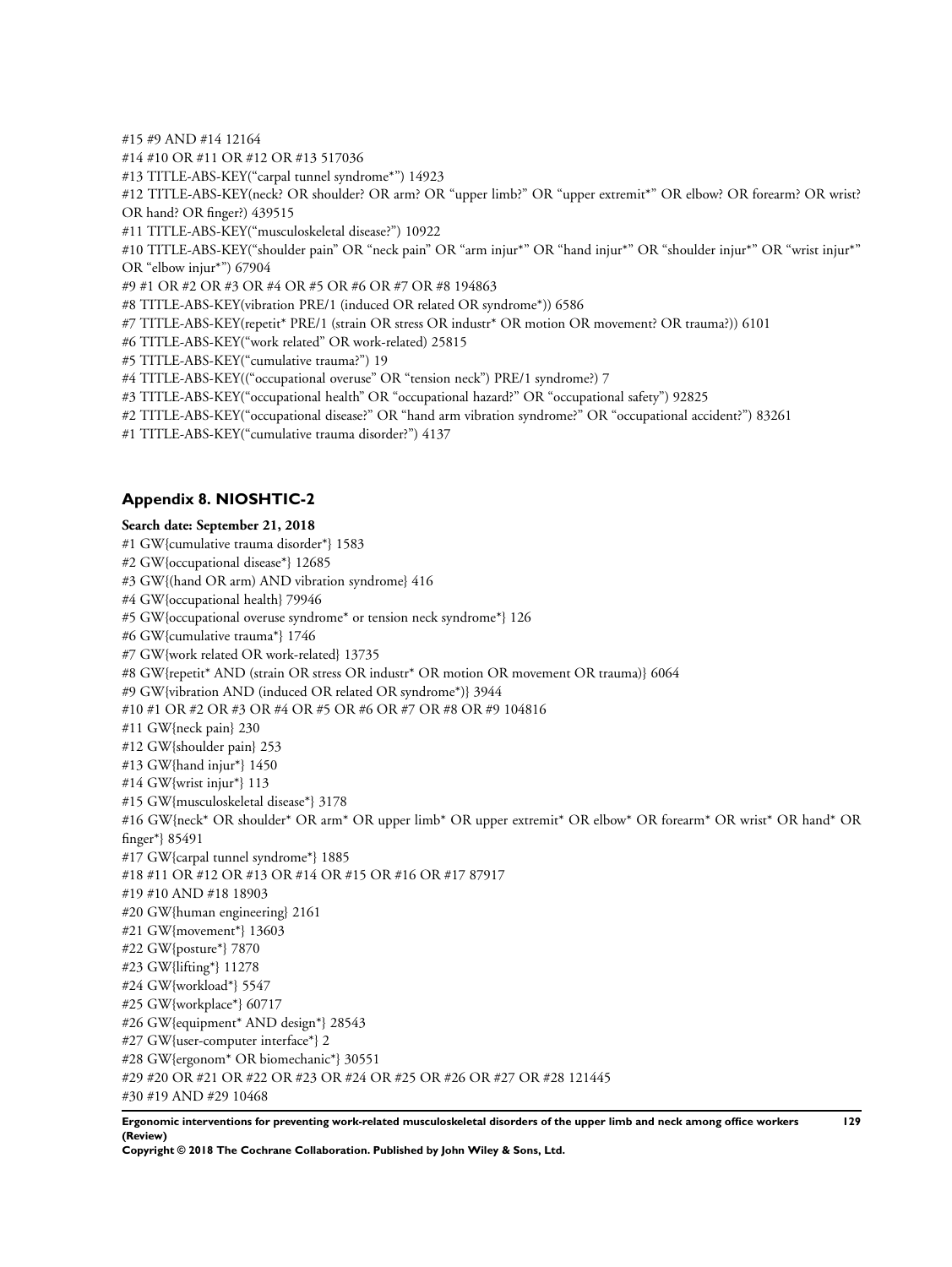# **Appendix 9. 'Risk of bias' tool**

| Domain                                                                                                                                      | Description                                                                                                                                                                                                                                                                                                                                                                                                                                                                                       | Review authors' judgement                                                                                          |
|---------------------------------------------------------------------------------------------------------------------------------------------|---------------------------------------------------------------------------------------------------------------------------------------------------------------------------------------------------------------------------------------------------------------------------------------------------------------------------------------------------------------------------------------------------------------------------------------------------------------------------------------------------|--------------------------------------------------------------------------------------------------------------------|
| Sequence generation                                                                                                                         | Describe the method used to generate the Was the allocation sequence adequately<br>allocation sequence in sufficient detail to<br>allow an assessment of whether it should<br>produce comparable groups                                                                                                                                                                                                                                                                                           | generated?<br>Yes/ No/ Unclear                                                                                     |
| Allocation concealment                                                                                                                      | Describe the method used to conceal the Was allocation adequately concealed?<br>allocation sequence in sufficient detail to<br>determine whether intervention allocations<br>could have been foreseen in advance of, or<br>during, enrolment                                                                                                                                                                                                                                                      | Yes/ No/ Unclear                                                                                                   |
| Blinding of participants, personnel and<br>outcome assessors (Assessments should be<br>made for each main outcome (or class of<br>outcomes) | Describe all measures used, if any, to blind<br>study participants and personnel from<br>knowledge of which intervention a partici-<br>pant received. Provide any information re-<br>lating to whether the intended blinding was<br>effective                                                                                                                                                                                                                                                     | Was knowledge of the allocated inter-<br>vention adequately prevented during the<br>study?<br>Yes/ No/ Unclear     |
| class of outcomes))                                                                                                                         | Incomplete outcome data (Assessments Describe the completeness of outcome data<br>should be made for each main outcome (or for each main outcome, including attri-<br>tion and exclusions from the analysis. State<br>whether attrition and exclusions were re-<br>ported, the numbers in each intervention<br>group (compared with total randomised<br>participants), reasons for attrition/exclu-<br>sions where reported, and any re-inclusions<br>in analyses performed by the review authors | Were incomplete outcome data adequately<br>addressed?<br>Yes/ No/ Unclear                                          |
| Selective outcome reporting                                                                                                                 | State how the possibility of selective out-<br>come reporting was examined by the review<br>authors, and what was found                                                                                                                                                                                                                                                                                                                                                                           | Are reports of the study free of suggestion<br>of selective outcome reporting?<br>Yes/ No/ Unclear                 |
| Other sources of bias                                                                                                                       | State any important concerns about bias<br>not addressed in the other domains in the<br>tool<br>If particular questions/entries were pre-<br>specified in the review's protocol, responses<br>should be provided for each question/entry                                                                                                                                                                                                                                                          | Was the study apparently free of other prob-<br>lems that could put it at a high risk of bias?<br>Yes/ No/ Unclear |

**Ergonomic interventions for preventing work-related musculoskeletal disorders of the upper limb and neck among office workers 130 (Review)**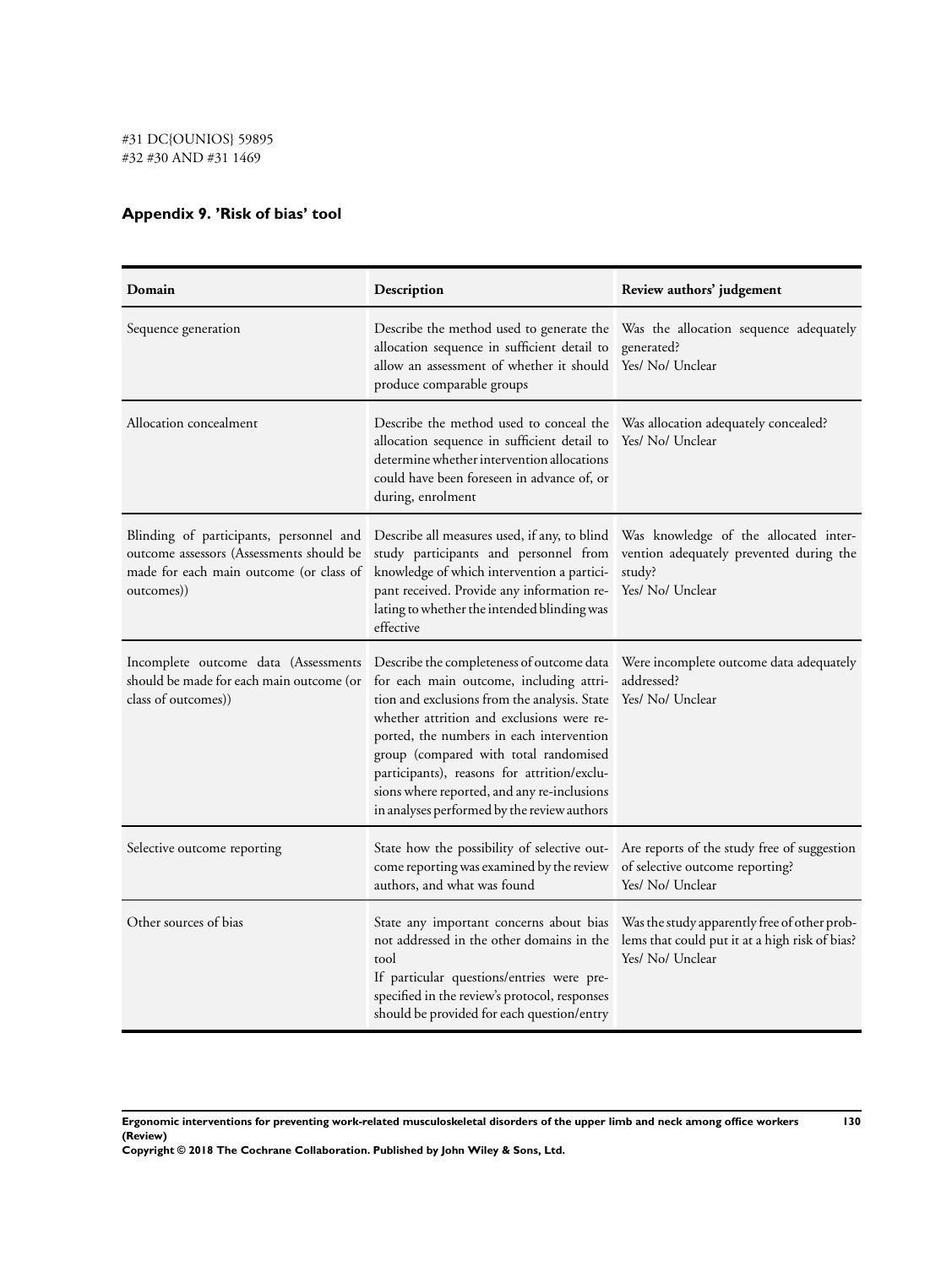### **F E E D B A C K**

### **Feedback from Traci Galinsky, 29 March 2013**

#### **Summary**

1. The review evaluated 15 reports out of 937 potentially relevant references and 30 potentially eligible references. Thus, the review evaluated only 1.6 % of the potentially relevant research reports, and only 50% of the potentially eligible reports. It raises the question of whether it is appropriate to apply your RCT review approach to this area of research, in which it is usually not possible to employ randomized controlled trials (RCTs).

2. Evaluating prevention effectiveness, especially in the case of many work-related musculoskeletal disorders, is not comparable to evaluating treatment effectiveness. In the latter case, researchers can typically measure reactions to treatment using objective, physiological tests over a relatively short period of time. Many work-related musculoskeletal disorders are associated with accumulation of musculoskeletal trauma over a long period of time in which the worker is chronically exposed to low-force, repetitive motions and awkward, constrained postures. Evaluating the effectiveness of interventions to prevent such disorders using an RCT approach would require long-term, prospective studies of large samples of workers, using control groups and clinical diagnostic outcome measures. Since that type of study is in most cases practically impossible to conduct, we have relied on briefer and smaller studies using discomfort ratings as indicators of strain or trauma accumulation (Galinsky 2000; Galinsky 2007).

3. In our publications, we did not describe our studies as RCTs. In the review, however, they were identified as meeting the Cochrane RCT inclusion criteria because our studies were randomized cross-over trials. No other similar studies were included because no other studies met the inclusion criteria.

4. This Cochrane review re-analyzed our studies' data and found that the discomfort ratings under the supplementary rest break schedule were not significantly lower than ratings under the conventional schedule. That finding is in contrast to the results of the more statistically powerful within groups multivariate analyses of variance we conducted, which revealed statistical significance for both the main effects of rest break schedule and the interactions between rest break schedule and rating time. In both publications, we discussed the meaningfulness of these small differences in a theoretical context.

5. We disagree with the statement in the review that the two cross-over RCTs (Galinsky 2000; Galinsky 2007), had the potential for carry-over effect because we did not report on the wash-out period between the two data collection periods. We found that mean discomfort ratings over the course of the four weeks of alternative work-schedules were very stable and inferred that carry-over effects were not of concern.

6. For updates of this review in the future, it would be helpful to describe one or more detailed examples of how high-quality RCTs examining the prevention of MSDs of the upper limb and neck could feasibly be conducted. Since in our experience such studies are generally not feasible.

I agree with the conflict of interest statement below:

I certify that I have no affiliations with or involvement in any organization or entity with a financial interest in the subject matter of my feedback.

### **Reply**

We would like to thank Traci Galinsky for her comments and interest in our review.

1. It is a common misunderstanding that the results of the search could be interpreted as all the available evidence. In fact, the results of the search are more dependent on the sensitivity of the search strategy, which we try to make as sensitive as possible to not miss any relevant research. What we actually wanted to find is the proportion of search results that in the end fulfil our inclusion criteria. The search strategy employed for this review was based on the approach recommended by the Cochrane Collaboration, which is to use a highly sensitive search to retrieve all potential studies. The search retrieved the 937 references from nine electronic databases and five websites. We then included studies that directly addressed our topic of interest and met our inclusion and exclusion criteria. We included studies regardless of their quality. We excluded most of the studies identified with the systematic search as they did not address the topic of interest or did not meet our inclusion and exclusion criteria. For example, some papers assessed a modality of treatment other than ergonomic design and training intervention, examined sites other than the neck or the upper limb, or reported on interventions for treatment, not prevention, of neck and upper limb musculoskeletal disorders. Thus, we reviewed all of the relevant literature after excluding studies that were not focussed on our topic of ergonomic design and training for preventing work-related musculoskeletal disorders of the upper limb and neck in office workers.

**Ergonomic interventions for preventing work-related musculoskeletal disorders of the upper limb and neck among office workers 131 (Review)**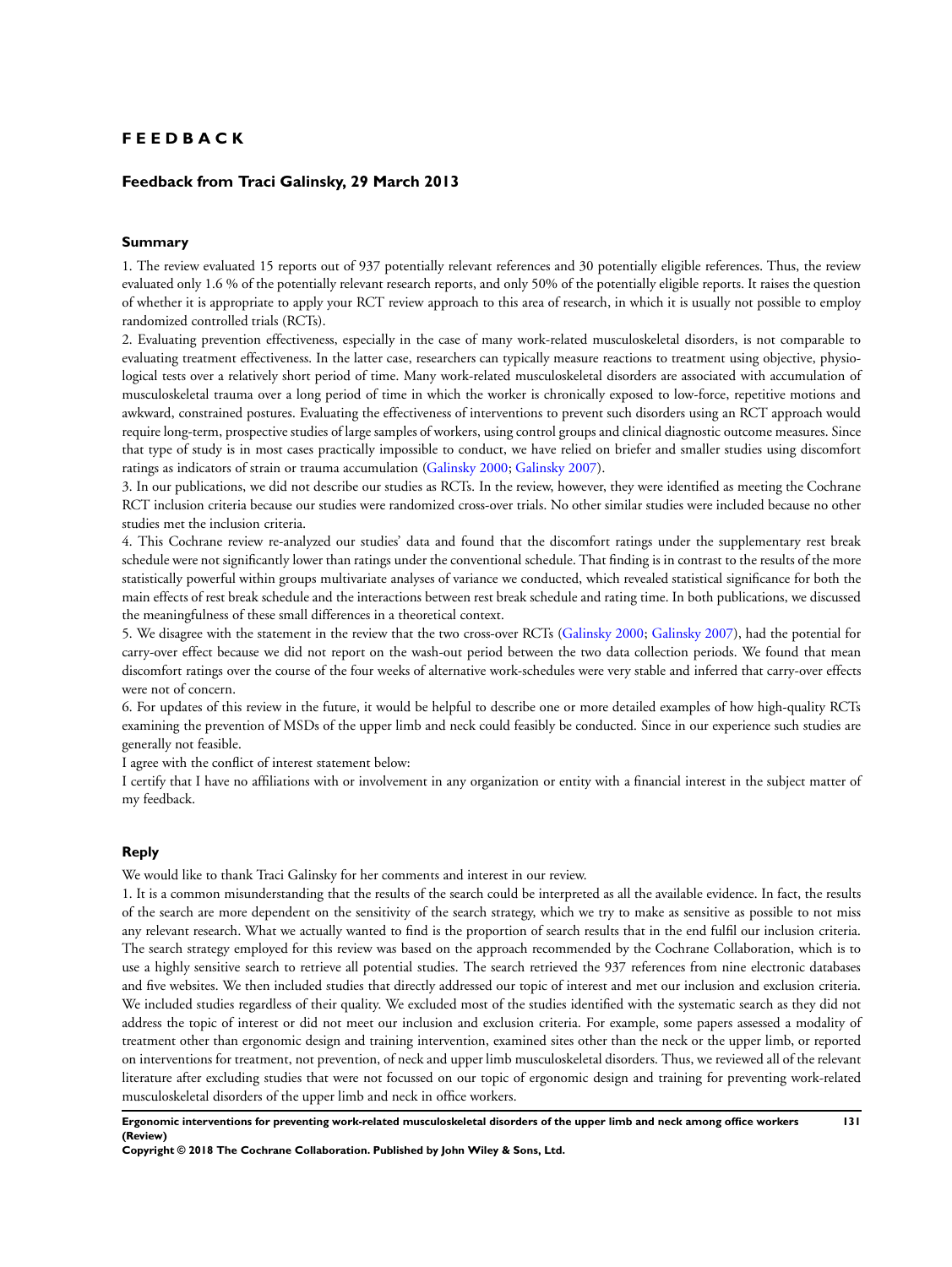The number of references retrieved with our search strategy was comparable to, and in some cases higher than, other systematic reviews addressing effectiveness of interventions on treatment or prevention of musculoskeletal disorders; e.g. the Karjalainen 2001 review on multidisciplinary biopsychosocial rehabilitation for neck and shoulder pain among working age adults. They retrieved 1808 references and only included two studies (0.11%) in the review. Similarly the Tullar 2010 search strategy for their review on occupational safety and health interventions to reduce musculoskeletal symptoms in the health care sector identified 8,465 articles, and included 16 studies (0.18%) in the review. Whereas the Kennedy 2010 systematic review of the role of occupational health and safety interventions in the prevention of upper extremity musculoskeletal symptoms, signs, disorders, injuries, claims and lost time retrieved 15,279 articles and identified 36 relevant studies (0.24%).

Our review identified 13 studies of which eight were RCTs, three were cluster-randomised and two used a randomised cross-over design. We believe that we have shown with the results of our review that randomised trials are feasible and also carried out in practice. Randomised trials can be conducted in the workplace setting to assess the effect of ergonomic interventions on neck and upper-limb musculoskeletal disorders but the RCT study design is less common in the workplace setting.

2. We agree that work-related musculoskeletal disorders can be associated with a single traumatic event or accumulation of trauma over a long period, and evaluating the effectiveness of interventions using an RCT approach to prevent such disorders could require long-term, prospective studies of a large samples of workers, control groups and assessment of clinical diagnostic outcomes. Our review did identify studies that had a follow-up period of between six and 12 months (Bohr 2000; Brisson 1999; Conlon 2008; Gerr 2005; Rempel 2006; von Thiele 2008; Yassi 2001), and two of those studies (Conlon 2008; Rempel 2006) included physical examination as an outcome measure. We do not consider pain or discomfort ratings as outcomes that are only proxy of some unmeasurable long-term outcome. In our view, these are the outcomes to be prevented.

3. We included the Galinsky 2000 and Galinsky 2007 studies in our review as they fulfilled the inclusion criteria of a randomised controlled trial. A cross-over trial is considered a randomised trial if the participants are randomly allocated to the intervention and control groups for the first phase of the trial or, in other words, if the sequence of intervention and control is randomised. Since the Galinsky 2000 and Galinsky 2007 studies allocated the participants randomly to the intervention and control groups, we included them in our review.

4. We agree that the method of analysis used in our 2012 Cochrane review produced different results from those obtained by Galinsky 2000 and Galinsky 2007. We obtained a less sensitive result as we used the unpaired test. With a cross-over trial the mean difference between the intervention and the control is the same as in another type of trial but the test should be a paired t-test which is more sensitive than the unpaired test. For the 2018 update of this review we have incorporated the data as provided by the authors.

5. We would like to apologise for not including the additional information provided by Traci Galinsky via email in our review. Although there were several efforts to minimise the carry-over effect in the Galinsky 2007 study, there is no wash-out period which is the normal practice for a cross-over study and this may have the potential of a carry-over effect. To address this issue, we included Galinsky et al's additional information of their methods employed to minimise the Hawthorne effect in the 2018 version of the review. However we still consider it possible that there may be a carry-over effect because essentially we don't know what is the most appropriate wash-out period and the effects of the first period could last longer and then influence the effects in the second period. This usually leads to an underestimation of the overall effect because for those participants for whom the control condition comes after the intervention the control rates will look more favourable.

6. We believe that it is possible to organise high quality RCTs in the field. We rated one of the RCTs that we included as having a low risk of bias, which means high quality. Also for prevention of other musculoskeletal disorders such as back pain there are numerous examples of high quality intervention and prevention studies with long-term follow-up and sufficient number of participants such as Daltroy 1997 and Lavender 2007.

#### **Contributors**

Victor Hoe, Donna Urquhart, Helen Kelsall, Malcolm Sim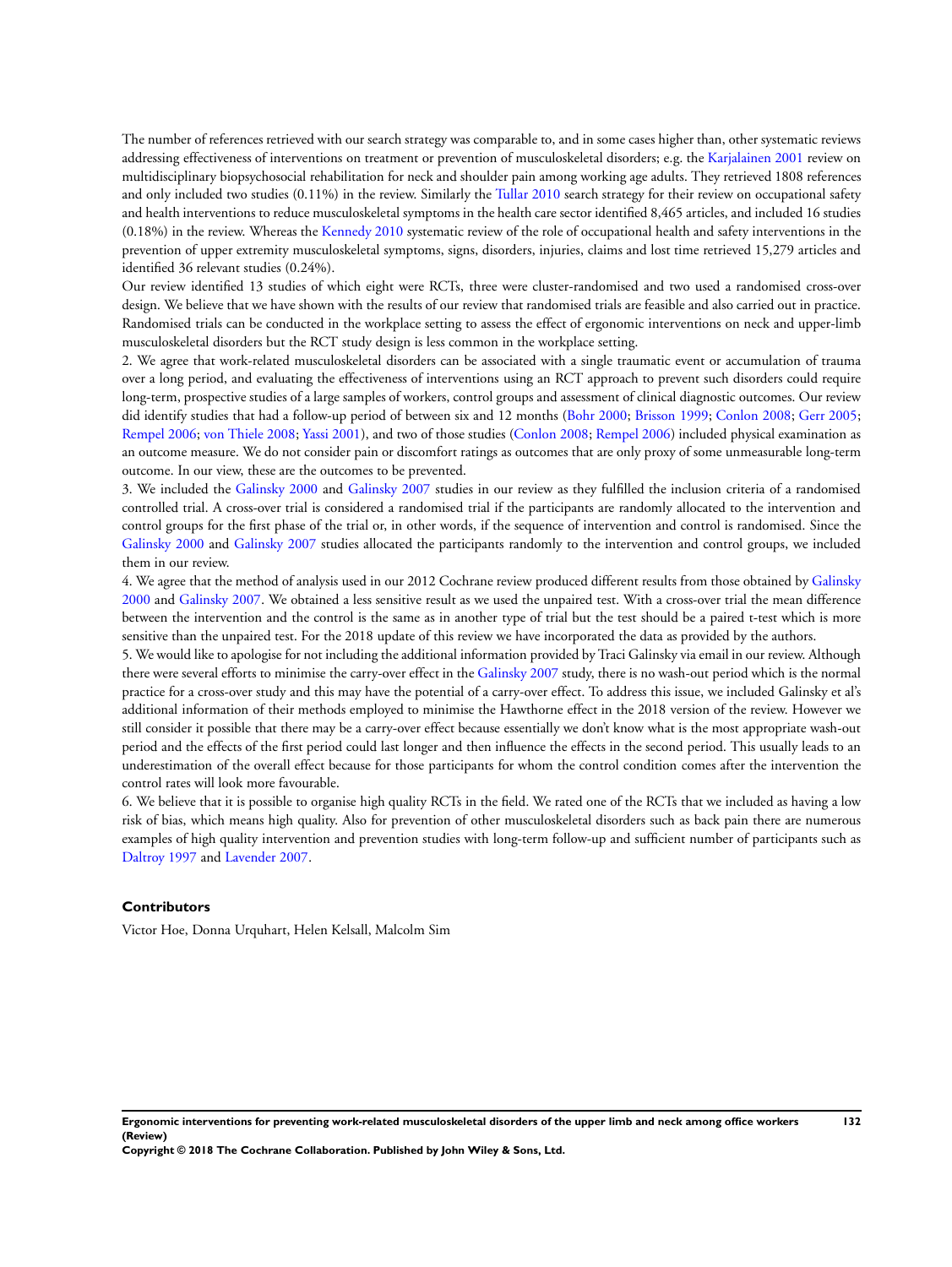### **W H A T ' S N E W**

| Date           | Event                                              | Description                                                                                                                                                  |
|----------------|----------------------------------------------------|--------------------------------------------------------------------------------------------------------------------------------------------------------------|
|                | 10 October 2018 New search has been performed      | We updated the search but found no new studies.                                                                                                              |
| 6 June 2017    | New search has been performed                      | We revised the categorisation of ergonomic interven-<br>tions to be in line with the International Ergonomics<br>Association (IEA) categories                |
| 6 June 2017    | New citation required and conclusions have changed | We revised and updated the search and found two addi-<br>tional studies                                                                                      |
| 31 August 2016 | Amended                                            | We revised the inclusion criteria for the participants. In-<br>stead of including all workers we now restrict inclusion<br>to studies of office workers only |

# **H I S T O R Y**

Protocol first published: Issue 7, 2010

Review first published: Issue 8, 2012

| Date         | Event                          | Description                                                                                                                         |
|--------------|--------------------------------|-------------------------------------------------------------------------------------------------------------------------------------|
| 19 June 2013 | Feedback has been incorporated | Feedback from Traci Galinsky, received on 29 March 2013, has been incorporated<br>and the authors have provided a thorough response |
| 28 July 2010 | Amended                        | The order of the authors has been amended.                                                                                          |

# **C O N T R I B U T I O N S O F A U T H O R S**

The principal author (VCWH) initiated and planned the review and administrated the review process.

Four authors (VCWH, HLK, DMU, and MRS) were involved in writing the protocol. The principal author (VCWH) developed the search strategy in association with Lesley Gillespie of the Cochrane Bone, Joint and Muscle Trauma Group.

Two review authors (VCWH and ENZ) independently conducted the study selection, data extraction, 'risk of bias' assessment and quality assessment. One review author conducted the data synthesis (VCWH). All authors (VCWH, ENZ, HLK, DMU, and MRS) were involved in writing the review.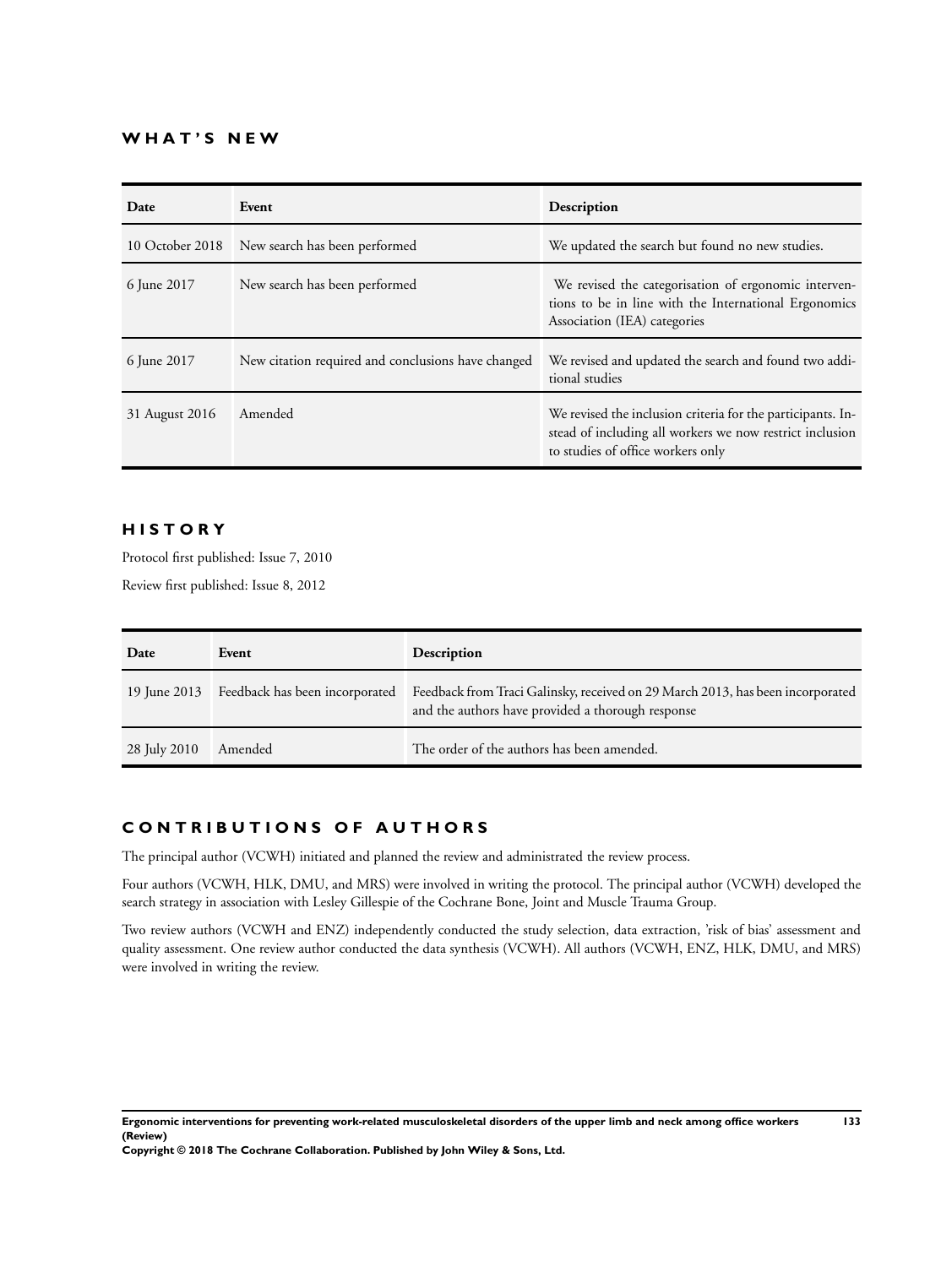### **D E C L A R A T I O N S O F I N T E R E S T**

Victor Hoe: None known. Donna Urquhart: None known. Helen Kelsall: None known. Eva Zamri: None known. Malcolm Sim: None known.

# **S O U R C E S O F S U P P O R T**

# **Internal sources**

• University of Malaya, Kuala Lumpur, Malaysia.

Salary paid to Victor Hoe.

• Department of Epidemiology & Preventive Medicine, Monash University, Melbourne, Australia. Salary paid to Malcolm Sim, Helen Kelsall and Donna Urquhart.

### **External sources**

• Ministry of Higher Education's Academic Training Scheme, Malaysia. Scholarship received by Victor Hoe to complete his Doctor of Philosophy at Monash University, Australia (Year 2008-2011), which

he used to conduct the first version of this Cochrane review (Hoe 2012a).

• National Health and Medical Research Council's Public Health Postdoctoral Fellowship, Australia.

Salary paid to Helen Kelsall to work on the first version of this Cochrane review (Hoe 2012a).

• National Health and Medical Research Council's Public Health Capacity Building Grant, Australia.

Salary paid to Donna Urquhart to work on the first version of this Cochrane review (Hoe 2012a).

• University of Malaya Postgraduate Research Grant (PG206-2015A), Malaysia.

RM5,000 grant received by Eva N Zamri to conduct the latest update of this Cochrane review.

• National Health and Medical Research Council Career Development Fellowship (Level 2, 1142809), Australia.

Salary paid to Donna Urquhart to work for on this Cochrane review.

# **DIFFERENCES BETWEEN PROTOCOL AND REVIEW**

This review is an update of Hoe 2012a. However, while the 2012 review included all work settings, this current review focuses on office workers. The search strategies for this updated review remain the same as for Hoe 2012a, with the exception that in the selection of studies the criteria for office workers was included. Given we used the WHO International Clinical Trials Registry Platform, which includes data from 16 national trials registry databases, we excluded all other trial registries.

We revised the classification of the intervention compared to the classification we had in the protocol with the following four categories: ergonomically designed equipment such as specially designed computer mouse or arm support; ergonomically designed work environment (including workplace and job design); ergonomic training; ergonomic training combined with ergonomic equipment. We believe that the classification that we currently have in the review does more justice to the working mechanism of the interventions.

We added an explanation of the criteria we used for classifying overall risk of bias in the section on Assessment of risk of bias in included studies.